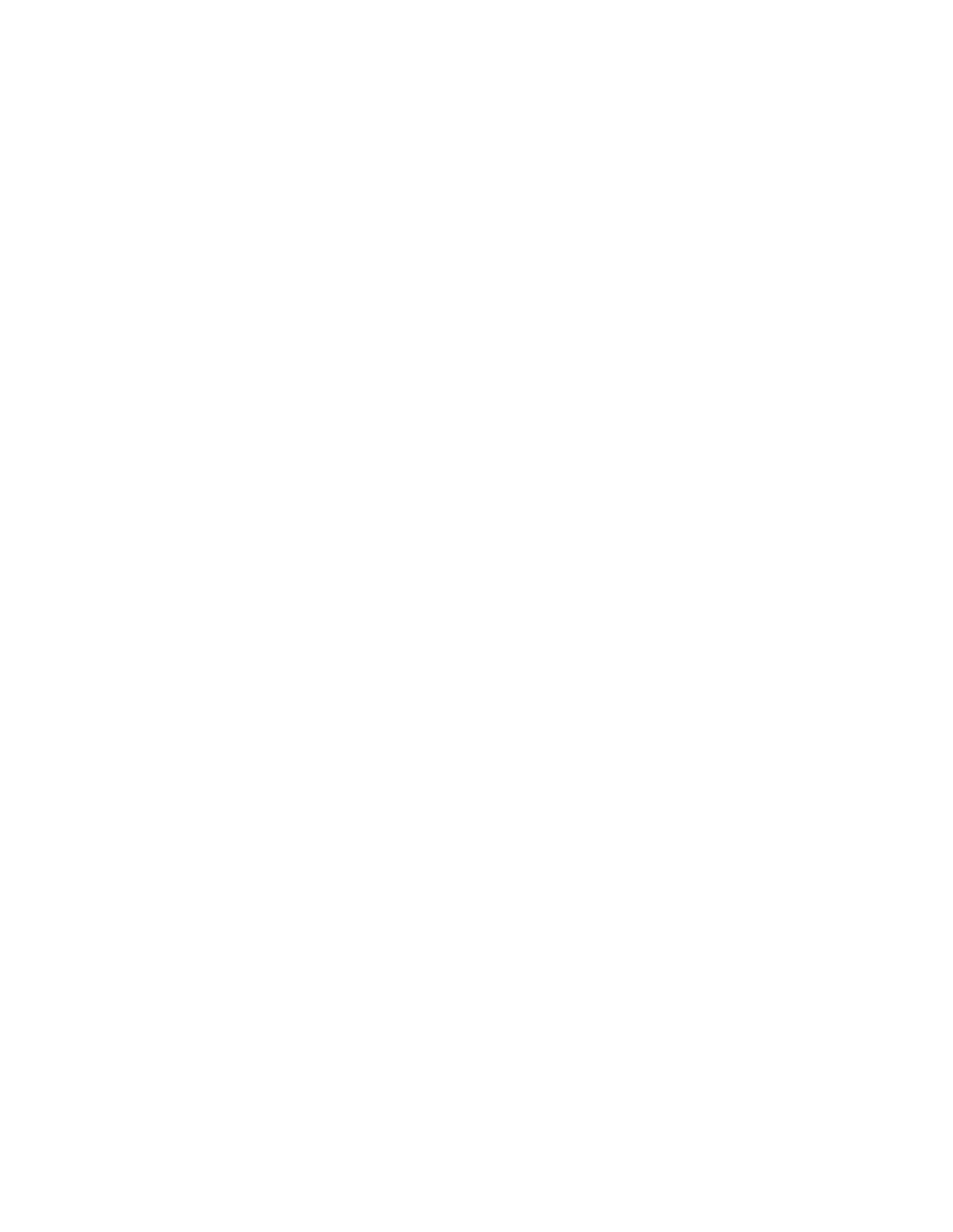## **TABLE OF CONTENTS:**

| $\mathbf{1}$            | <b>Preface</b> |                                                                           | $\mathbf{1}$   |
|-------------------------|----------------|---------------------------------------------------------------------------|----------------|
|                         | 1.1            |                                                                           | $\mathbf{1}$   |
|                         | 1.2            |                                                                           | $\overline{c}$ |
|                         | 1.3            |                                                                           | 3              |
|                         | 1.4            |                                                                           | $\overline{4}$ |
|                         | 1.5            |                                                                           | 5              |
|                         | 1.6            |                                                                           | 6              |
| $\mathbf{2}$            |                | <b>EXPRESSCLUSTER X SingleServerSafe command reference</b>                | $\overline{7}$ |
|                         | 2.1            |                                                                           | 8              |
|                         | 2.2            |                                                                           | 9              |
|                         | 2.3            |                                                                           | 11             |
|                         | 2.4            |                                                                           | 14             |
|                         | 2.5            |                                                                           | 18             |
|                         | 2.6            |                                                                           | 19             |
|                         | 2.7            |                                                                           | 23             |
|                         | 2.8            |                                                                           | 31             |
|                         | 2.9            |                                                                           | 40             |
|                         | 2.10           |                                                                           | 43             |
|                         | 2.11           |                                                                           | 47             |
|                         | 2.12           |                                                                           | 52             |
|                         | 2.13           |                                                                           | 55             |
|                         |                |                                                                           | 59             |
|                         | 2.15           |                                                                           | 63             |
|                         | 2.16           |                                                                           | 67             |
|                         | 2.17           |                                                                           | 69             |
|                         | 2.18           |                                                                           | 71             |
|                         |                |                                                                           | 73             |
|                         | 2.20           |                                                                           | 75             |
| 3                       |                | <b>Notes and restrictions</b>                                             | 79             |
|                         | 3.1            |                                                                           | 80             |
| $\overline{\mathbf{4}}$ |                | <b>Error</b> messages                                                     | 85             |
|                         | 4.1            | Messages reported by syslog, alert, mail, SNMP trap, and Message Topic 86 |                |
|                         | 4.2            |                                                                           |                |
|                         | 4.3            | Detailed information on activating and deactivating group resources 153   |                |
|                         | 4.4            |                                                                           |                |
|                         | 4.5            |                                                                           |                |
|                         | 4.6            |                                                                           |                |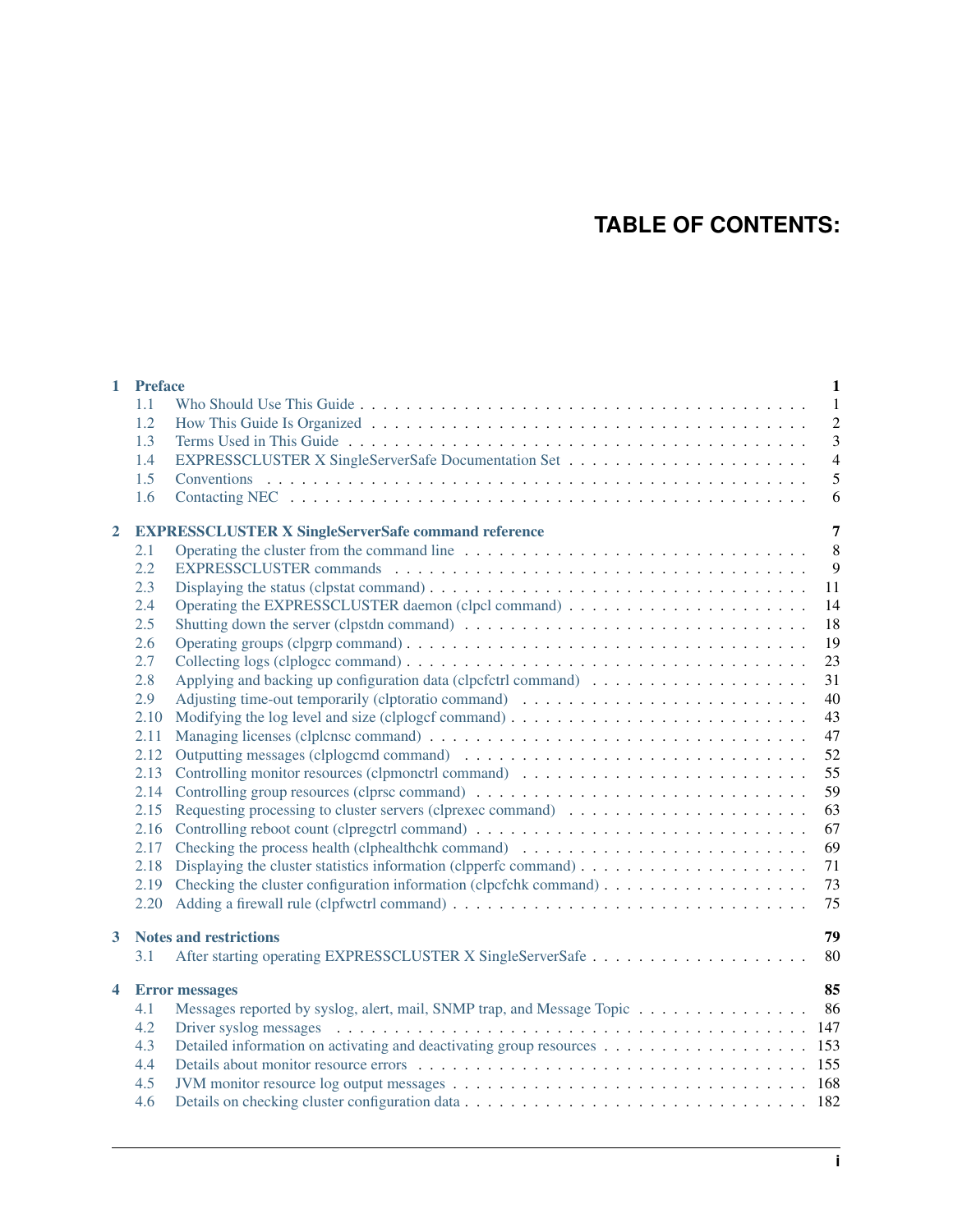| 5 Legal Notice            | 185 |
|---------------------------|-----|
|                           |     |
| <b>6</b> Revision History |     |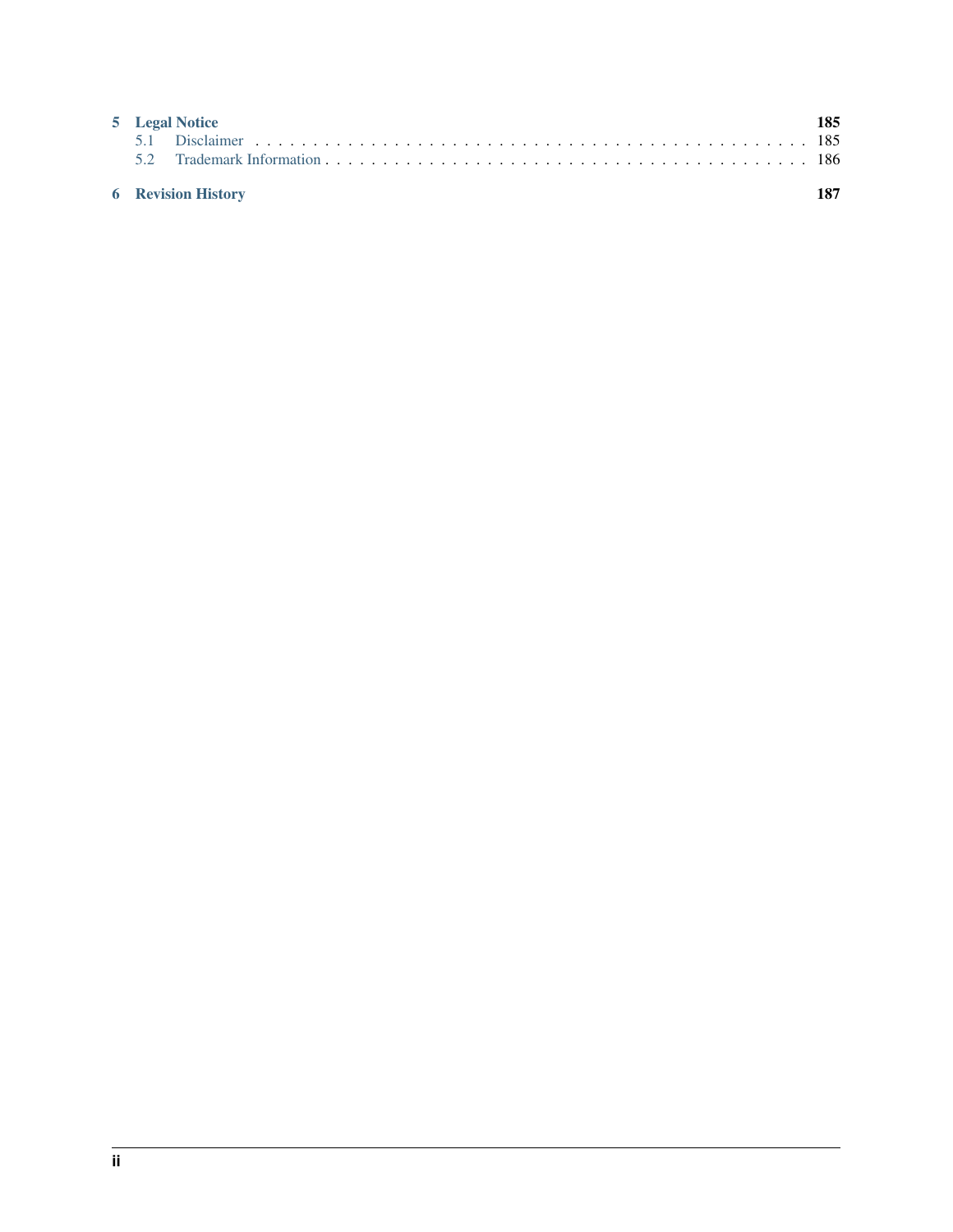### **CHAPTER**

**ONE**

### **PREFACE**

## <span id="page-4-1"></span><span id="page-4-0"></span>**1.1 Who Should Use This Guide**

The *EXPRESSCLUSTER® X SingleServerSafe Operation Guide* is intended for system administrators who will operate and maintain an introduced system.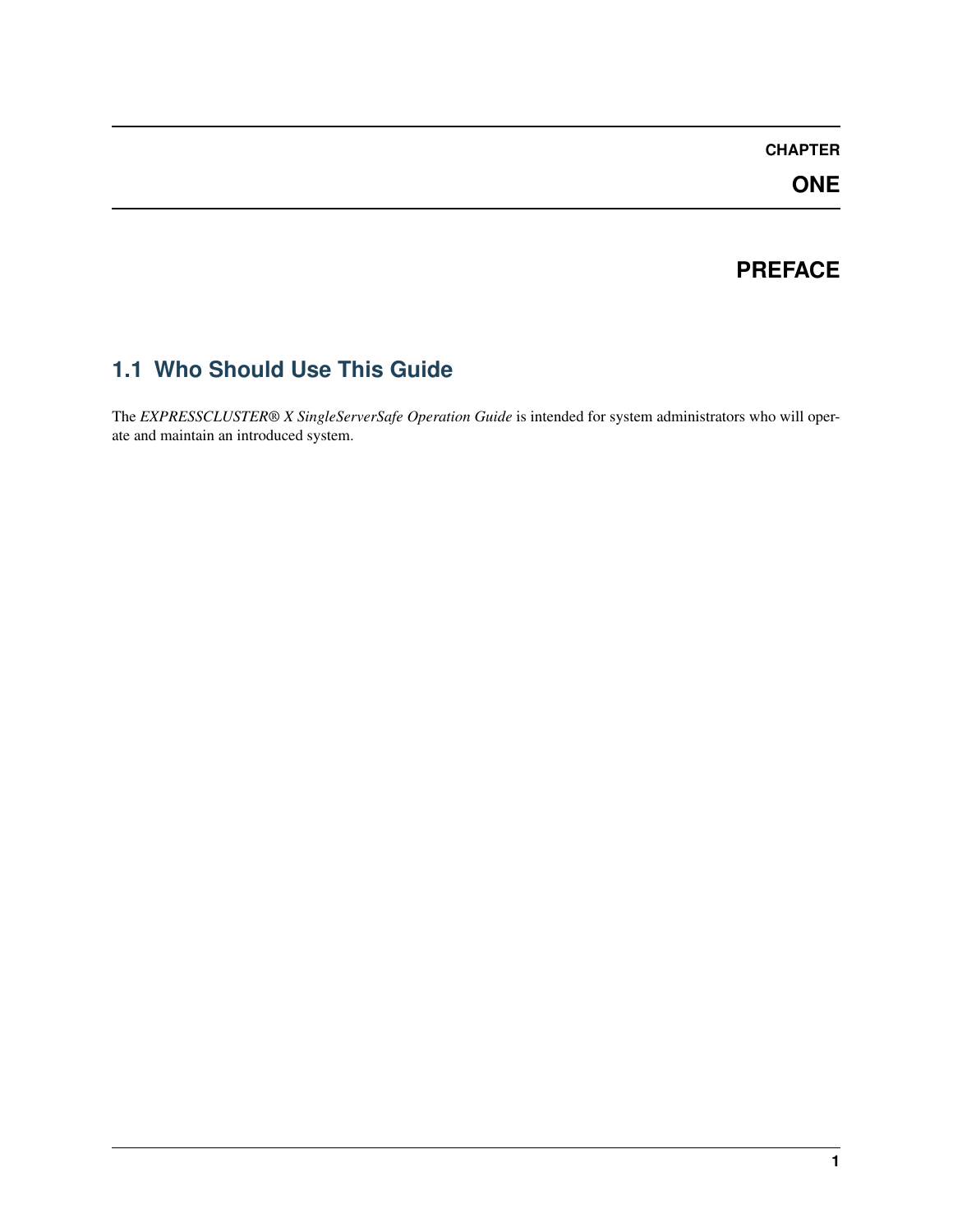## <span id="page-5-0"></span>**1.2 How This Guide Is Organized**

- [2.](#page-10-0) *[EXPRESSCLUSTER X SingleServerSafe command reference](#page-10-0)*: Provides information on commands available to use in EXPRESSCLUSTER.
- [3.](#page-82-0) *[Notes and restrictions](#page-82-0)*: Provides information on known problems and restrictions.
- [4.](#page-88-0) *[Error messages](#page-88-0)*: Lists and describes error messages you might encounter when operating EXPRESSCLUS-TER X SingleServerSafe.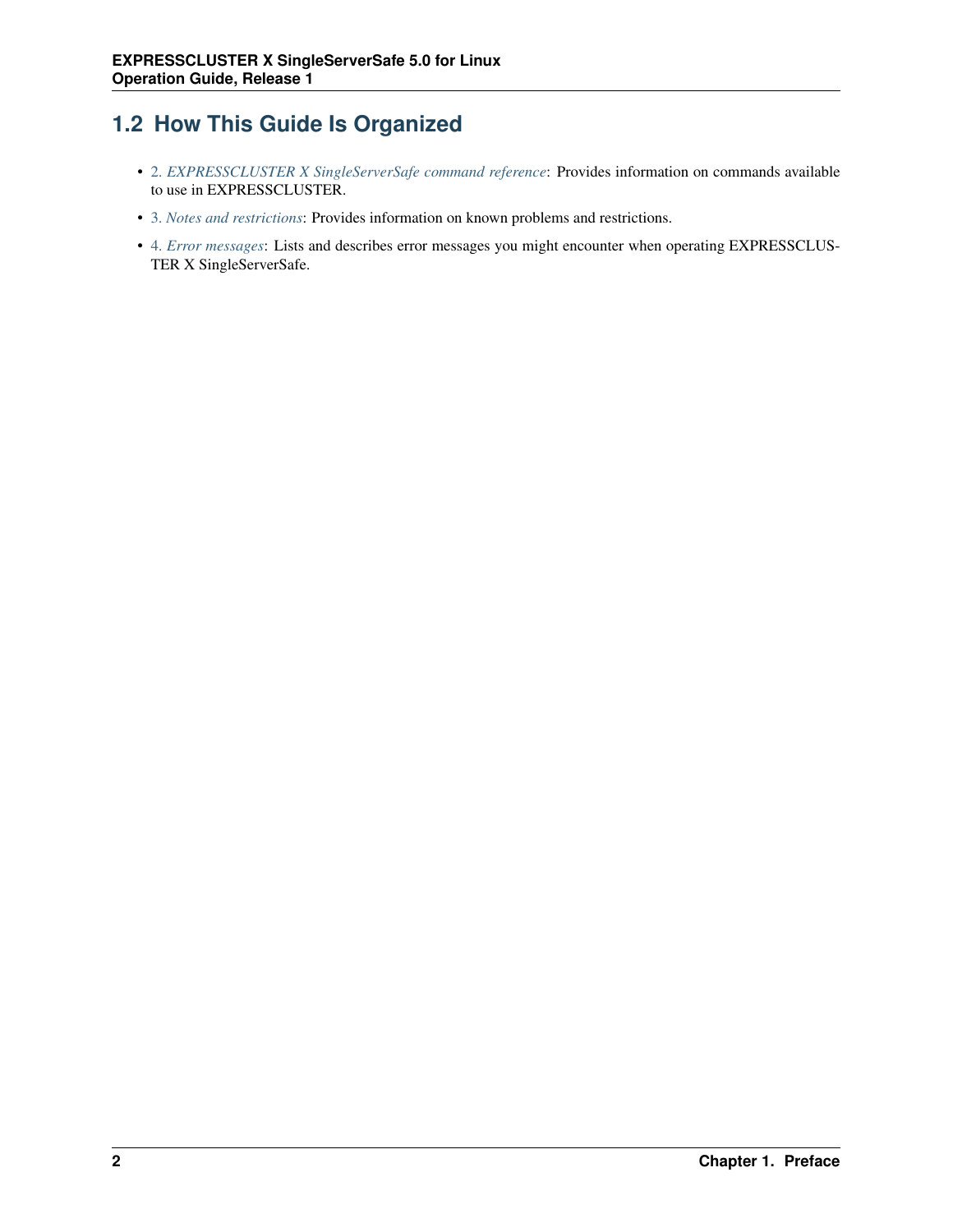## <span id="page-6-0"></span>**1.3 Terms Used in This Guide**

EXPRESSCLUSTER X SingleServerSafe, which is described in this guide, uses windows and commands common to those of the clustering software EXPRESSCLUSTER X to ensure high compatibility with EXPRESSCLUSTER X in terms of operation and other aspects. Therefore, cluster-related terms are used in parts of the guide.

The terms used in this guide are defined below.

Cluster, cluster system A single server system using EXPRESSCLUSTER X SingleServerSafe

Cluster shutdown, reboot Shutdown or reboot of a system using EXPRESSCLUSTER X SingleServerSafe

Cluster resource A resource used in EXPRESSCLUSTER X SingleServerSafe

Cluster object A resource object used in EXPRESSCLUSTER X SingleServerSafe

Failover group A group of group resources (such as applications and services) used in EXPRESSCLUSTER X SingleServerSafe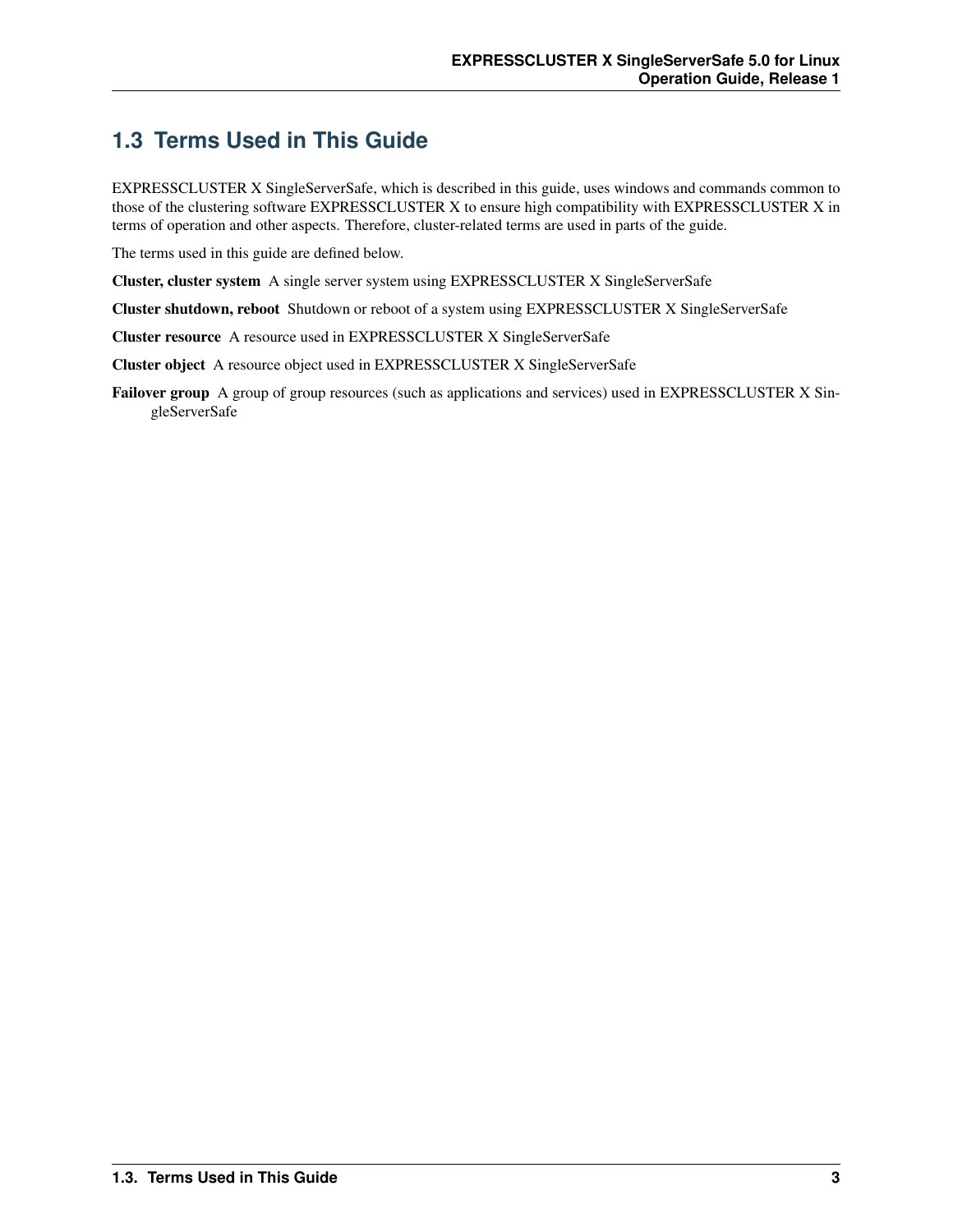## <span id="page-7-0"></span>**1.4 EXPRESSCLUSTER X SingleServerSafe Documentation Set**

The EXPRESSCLUSTER X SingleServerSafe documentation consists of the three guides below. The title and purpose of each guide is described below:

EXPRESSCLUSTER X SingleServerSafe Installation Guide

This guide is intended for system engineers who intend to introduce a system using EXPRESSCLUSTER X SingleServerSafe and describes how to install EXPRESSCLUSTER X SingleServerSafe.

EXPRESSCLUSTER X SingleServerSafe Configuration Guide

This guide is intended for system engineers who intend to introduce a system using EXPRESSCLUSTER X SingleServerSafe and system administrators who will operate and maintain the introduced system. It describes how to set up EXPRESSCLUSTER X SingleServerSafe.

EXPRESSCLUSTER X SingleServerSafe Operation Guide

This guide is intended for system administrators who will operate and maintain an introduced system that uses EXPRESSCLUSTER X SingleServerSafe. It describes how to operate EXPRESSCLUSTER X SingleServerSafe.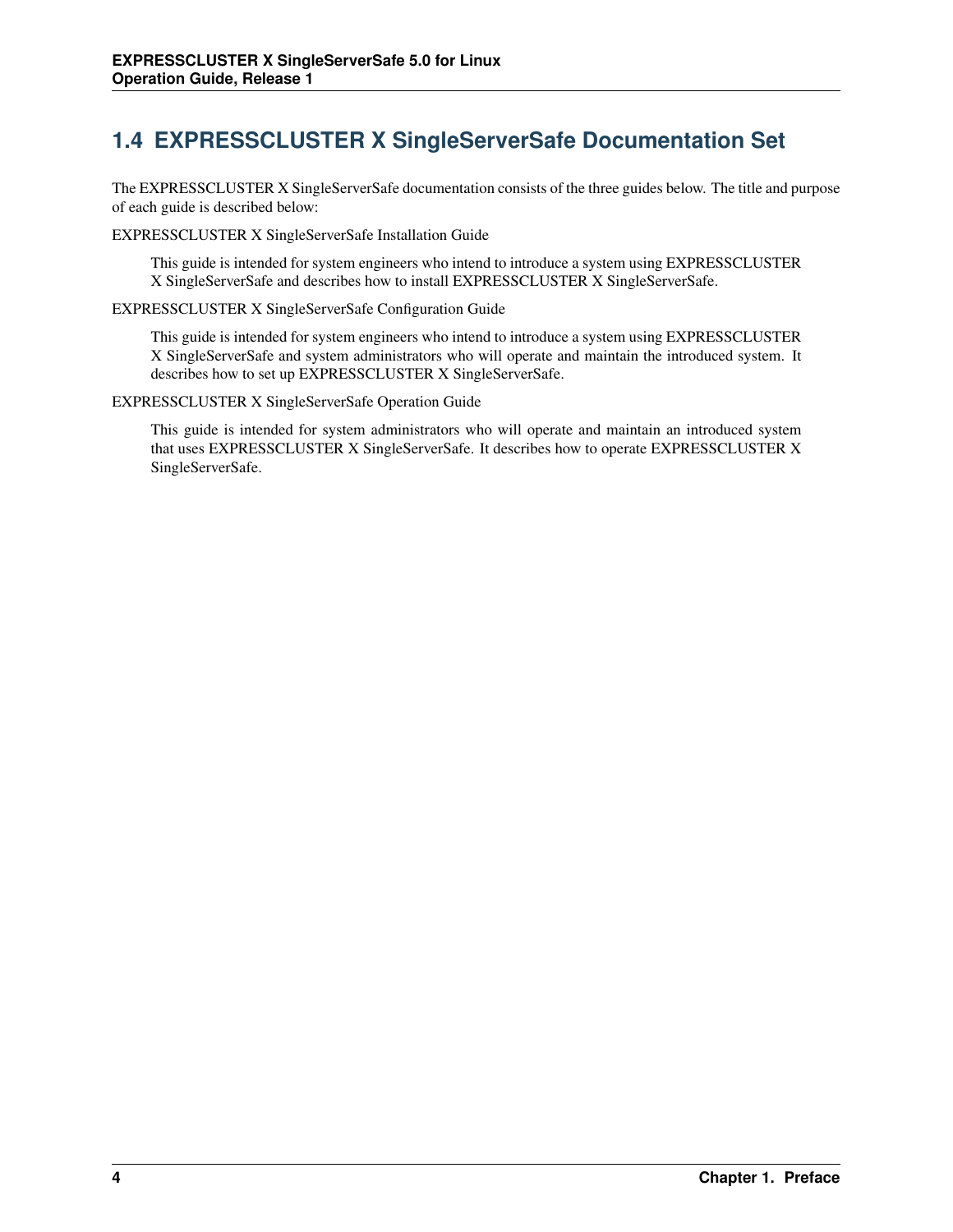## <span id="page-8-0"></span>**1.5 Conventions**

In this guide, Note, Important, and See also are used as follows:

Note: Used when the information given is important, but not related to the data loss and damage to the system and machine.

Important: Used when the information given is necessary to avoid the data loss and damage to the system and machine.

#### See also:

Used to describe the location of the information given at the reference destination.

The following conventions are used in this guide.

| Convention                                | Usage                                                                                                                          | Example                                                                                                            |
|-------------------------------------------|--------------------------------------------------------------------------------------------------------------------------------|--------------------------------------------------------------------------------------------------------------------|
| <b>Bold</b>                               | Indicates graphical objects, such as fields, list<br>boxes, menu selections, buttons, labels, icons,<br>etc.                   | In User Name, type your name.<br>On the File menu, click Open<br>Database.                                         |
| Angled bracket within<br>the command line | Indicates that the value specified inside of the an-<br>gled bracket can be omitted.                                           | clpstat $-s$ [ $-h$ ]<br>host_name]                                                                                |
| #                                         | Prompt to indicate that a Linux user has logged<br>in as root user.                                                            | # clpcl -s -a                                                                                                      |
| Monospace                                 | Indicates path names, commands, system out-<br>put (message, prompt, etc), directory, file names,<br>functions and parameters. | $\overline{\text{/Linux/5}}.0\text{/en/server/}$                                                                   |
| bold                                      | Indicates the value that a user actually enters<br>from a command line.                                                        | Enter the following:<br>clpcl -s -a                                                                                |
| italic                                    | Indicates that users should replace italicized part<br>with values that they are actually working with.                        | $r$ pm $-i$<br>expressclssss- <version_number><br/>-<release number="">.<br/>x86_64.rpm</release></version_number> |



In the figures of this guide, this icon represents EXPRESSCLUSTER X SingleServerSafe.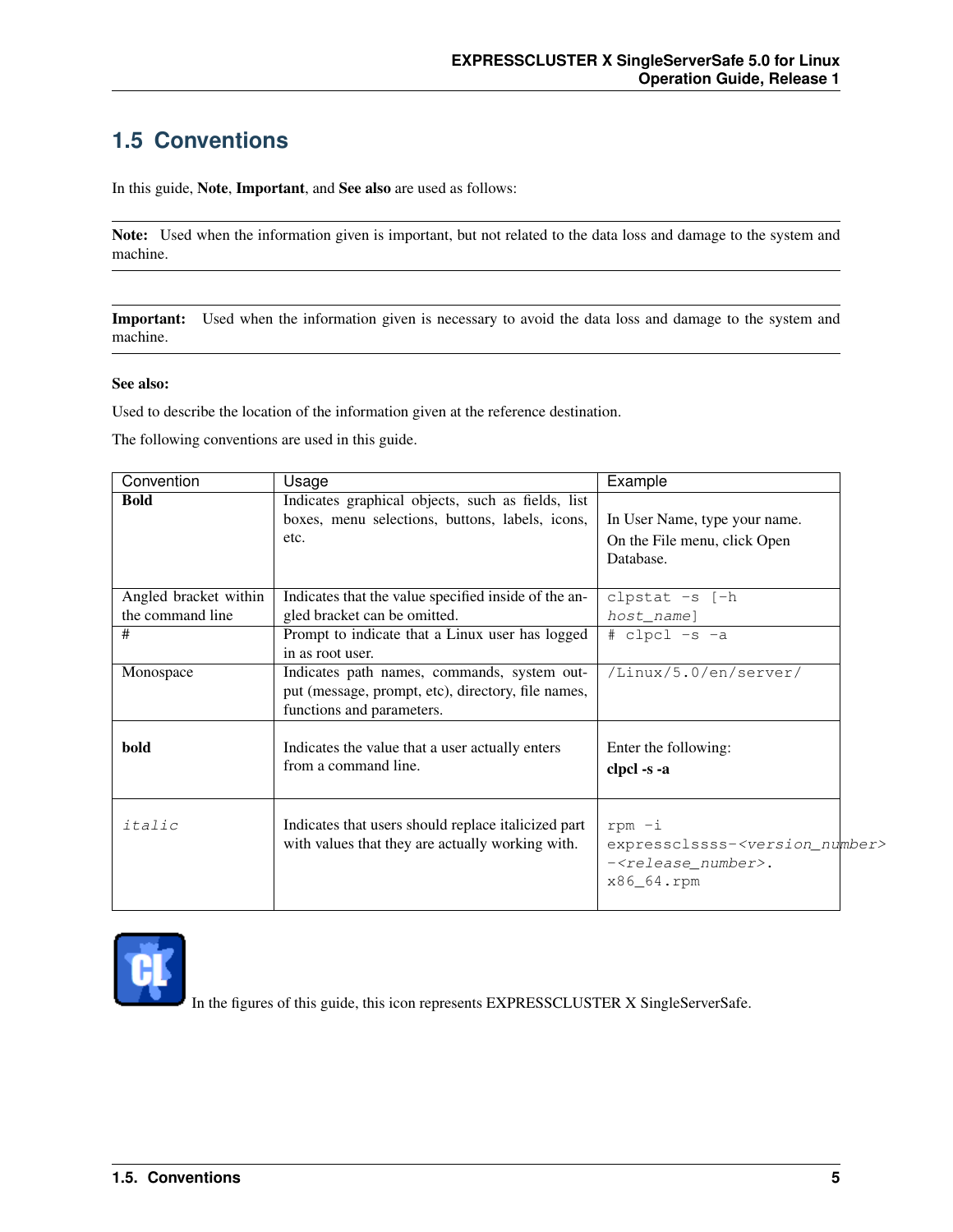## <span id="page-9-0"></span>**1.6 Contacting NEC**

For the latest product information, visit our website below:

<https://www.nec.com/global/prod/expresscluster/>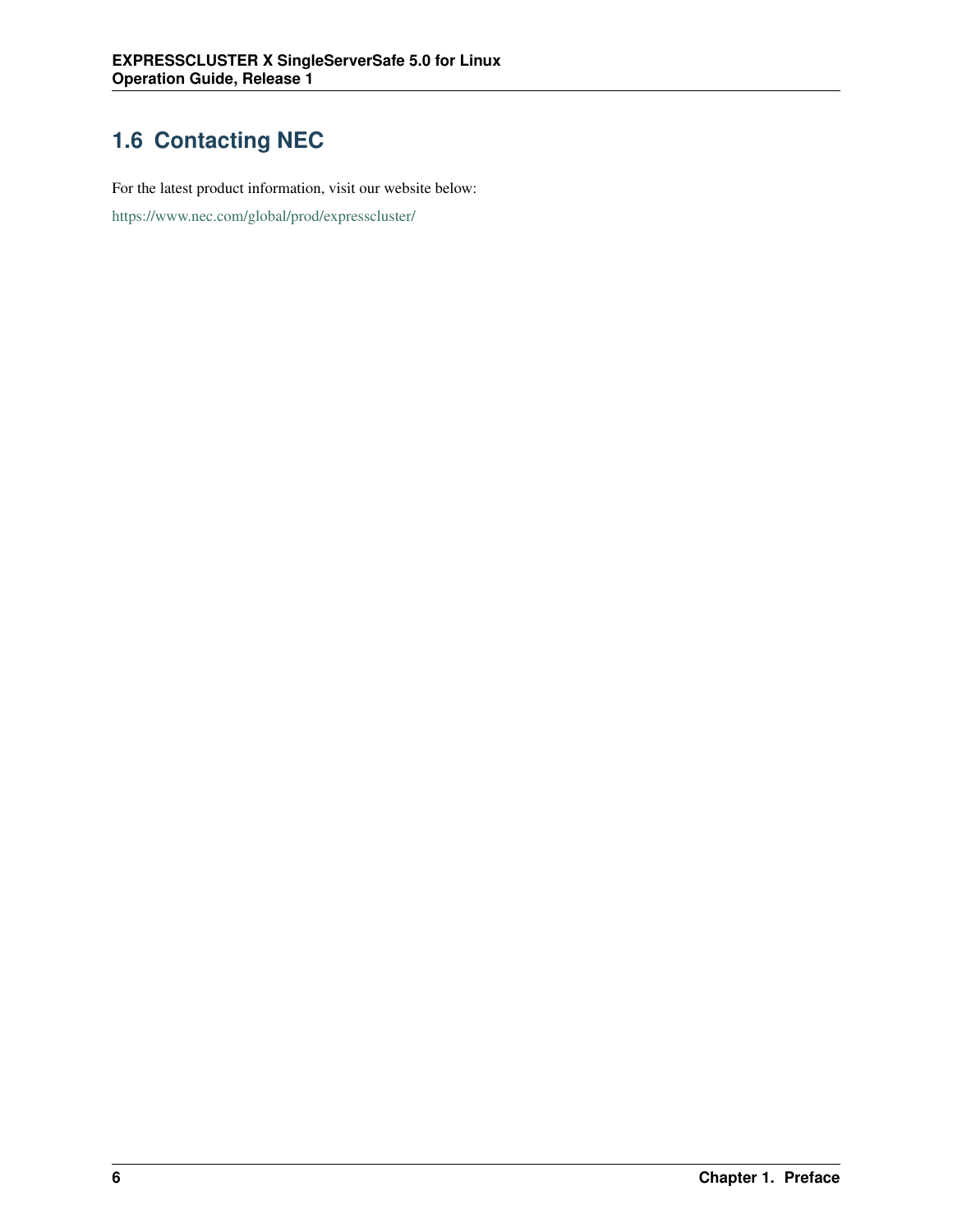**CHAPTER**

**TWO**

### <span id="page-10-0"></span>**EXPRESSCLUSTER X SINGLESERVERSAFE COMMAND REFERENCE**

This chapter describes the commands available with EXPRESSCLUSTER X SingleServerSafe.

EXPRESSCLUSTER X SingleServerSafe uses commands common to those of the clustering software EXPRESS-CLUSTER X to ensure high compatibility with EXPRESSCLUSTER X in terms of operation and other aspects.

This chapter covers:

- [2.1.](#page-11-0) *[Operating the cluster from the command line](#page-11-0)*
- [2.2.](#page-12-0) *[EXPRESSCLUSTER commands](#page-12-0)*
- [2.3.](#page-14-0) *[Displaying the status \(clpstat command\)](#page-14-0)*
- [2.4.](#page-17-0) *[Operating the EXPRESSCLUSTER daemon \(clpcl command\)](#page-17-0)*
- [2.5.](#page-21-0) *[Shutting down the server \(clpstdn command\)](#page-21-0)*
- [2.6.](#page-22-0) *[Operating groups \(clpgrp command\)](#page-22-0)*
- [2.7.](#page-26-0) *[Collecting logs \(clplogcc command\)](#page-26-0)*
- [2.8.](#page-34-0) *[Applying and backing up configuration data \(clpcfctrl command\)](#page-34-0)*
- [2.9.](#page-43-0) *[Adjusting time-out temporarily \(clptoratio command\)](#page-43-0)*
- [2.10.](#page-46-0) *[Modifying the log level and size \(clplogcf command\)](#page-46-0)*
- [2.11.](#page-50-0) *[Managing licenses \(clplcnsc command\)](#page-50-0)*
- [2.12.](#page-55-0) *[Outputting messages \(clplogcmd command\)](#page-55-0)*
- [2.13.](#page-58-0) *[Controlling monitor resources \(clpmonctrl command\)](#page-58-0)*
- [2.14.](#page-62-0) *[Controlling group resources \(clprsc command\)](#page-62-0)*
- [2.15.](#page-66-0) *[Requesting processing to cluster servers \(clprexec command\)](#page-66-0)*
- [2.16.](#page-70-0) *[Controlling reboot count \(clpregctrl command\)](#page-70-0)*
- [2.17.](#page-72-0) *[Checking the process health \(clphealthchk command\)](#page-72-0)*
- [2.18.](#page-74-0) *[Displaying the cluster statistics information \(clpperfc command\)](#page-74-0)*
- [2.19.](#page-76-0) *[Checking the cluster configuration information \(clpcfchk command\)](#page-76-0)*
- [2.20.](#page-78-0) *[Adding a firewall rule \(clpfwctrl command\)](#page-78-0)*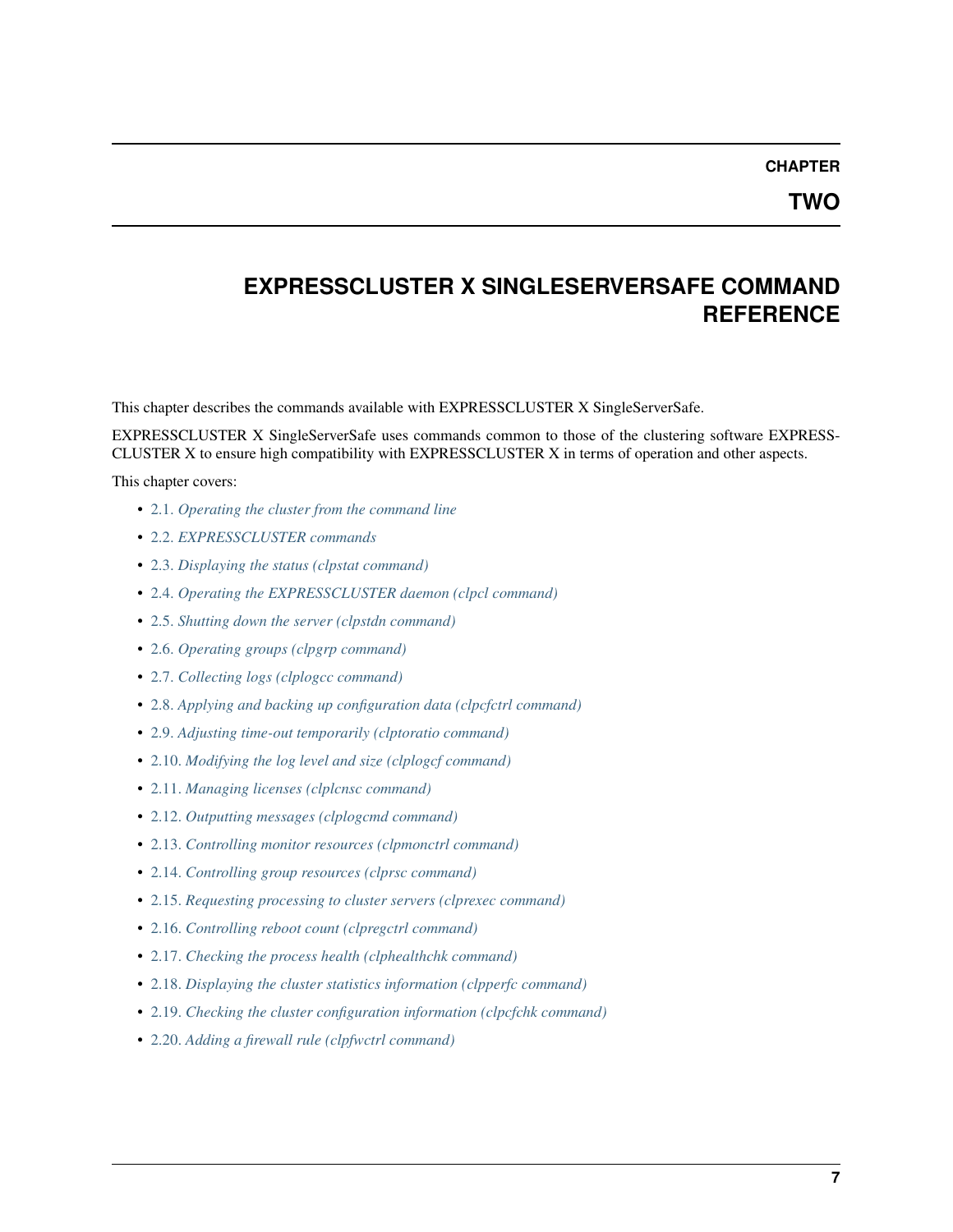## <span id="page-11-0"></span>**2.1 Operating the cluster from the command line**

EXPRESSCLUSTER X SingleServerSafe provides various commands for performing operations from the command prompt. These commands are useful in such cases as when you are setting up a cluster or cannot use the Cluster WebUI. You can perform a greater number of operations by using the command line than by using the Cluster WebUI.

Note: If the monitor resource detects an error when you have specified a group resource (such as an application resource) as a recovery target in the settings for error detection by a monitor resource, do not perform the following control operations for any service or group by using a command or the Cluster WebUI during recovery (reactivation -> final action).

- Stopping or suspending a service
- Starting or stopping a group

If you perform the above-mentioned operations while recovery caused by detection of an error by a monitor resource is in progress, other group resources of the group with an error may not stop. However, you can perform them when the final action is completed.

Important: The installation directory contains executable-format files and script files that are not listed in this guide. Do not execute these files by programs or applications other than EXPRESSCLUSTER. Any problems caused by not using EXPRESSCLUSTER will not be supported.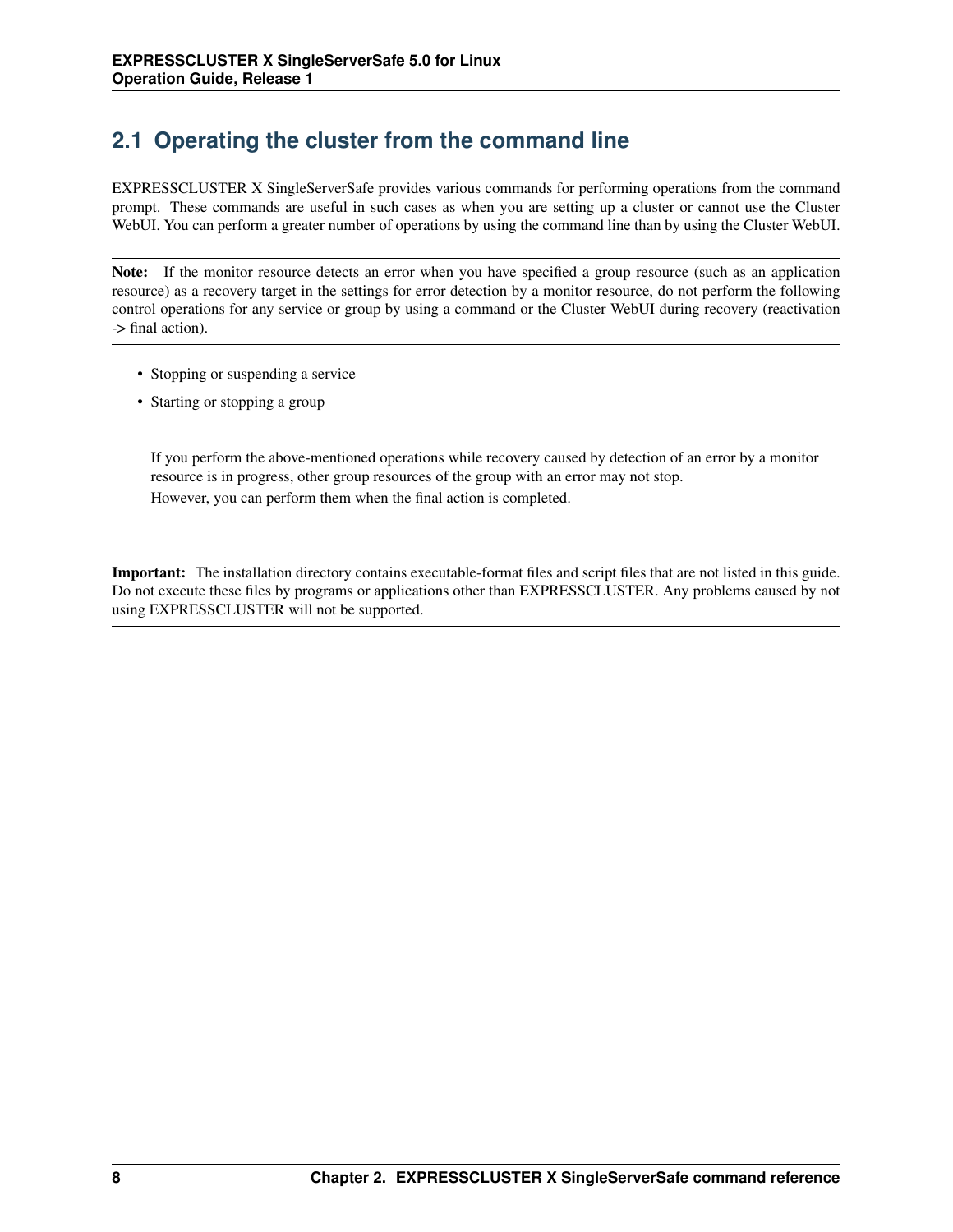### <span id="page-12-0"></span>**2.2 EXPRESSCLUSTER commands**

• Commands for construction

| command      | Explanation                                          | Refer to                           |
|--------------|------------------------------------------------------|------------------------------------|
|              |                                                      | 2.8. Applying and backing up       |
| clpcfctrl    | Delivers the configuration data created by the       | configuration data (clpcfctrl com- |
|              | Cluster WebUI to servers.                            | mand)                              |
|              | Backs up the configuration data to be used by the    |                                    |
|              | Cluster WebUL.                                       |                                    |
|              |                                                      |                                    |
| clplcnsc     | Manages the product or trial version license of this | 2.11. Managing licenses (clplcnsc) |
|              | product.                                             | command)                           |
| clpcfchk     | Checks cluster configuration data.                   | 2.19. Checking the cluster con-    |
|              |                                                      | figuration information (clpcfchk   |
|              |                                                      | command)                           |
| clpfwctrl.sh | Adds a firewall rule.                                | 2.20. Adding a firewall rule       |
|              |                                                      | (clpfwctrl command)                |

#### • Commands for showing status

| command      | Explanation                                       | Refer to                             |
|--------------|---------------------------------------------------|--------------------------------------|
| clpstat      | Displays the status and configuration data of EX- | 2.3. Displaying the status (clpstat) |
|              | PRESSCLUSTER X SingleServerSafe.                  | <i>command</i> )                     |
| clphealthchk | Check the process health.                         | 2.17. Checking the process health    |
|              |                                                   | (clphealthchk command)               |

#### • Commands for operation

| command    | Explanation                                          | Refer to                                 |
|------------|------------------------------------------------------|------------------------------------------|
| clpcl      | Starts, stops, suspends, or resumes the daemon.      | 2.4. Operating the EXPRESS-              |
|            |                                                      | CLUSTER daemon (clpcl com-               |
|            |                                                      | mand)                                    |
| clpstdn    | Stops and shuts down the EXPRESSCLUSTER dae-         | 2.5. Shutting down the server (clp-      |
|            | mon.                                                 | stdn command)                            |
| clpgrp     | Starts and stops groups.                             | 2.6. Operating groups (clpgrp            |
|            |                                                      | command)                                 |
| clptoratio | Extends or displays the timeout values.              | 2.9. Adjusting time-out temporar-        |
|            |                                                      | <i>ily</i> ( <i>clptoratio command</i> ) |
| clpmonetrl | Suspends and/or resumes monitor resources on a       | 2.13. Controlling monitor re-            |
|            | server.                                              | sources (clpmonctrl command)             |
| clpregetrl | Displays and/or initializes reboot count on a single | 2.16. Controlling reboot count (cl-      |
|            | server.                                              | <i>pregctrl command</i> )                |
| clprsc     | Suspends or resumes group resources.                 | 2.14. Controlling group resources        |
|            |                                                      | (clprsc command)                         |
| clprexec   | Requests that an EXPRESSCLUSTER server exe-          | 2.15. Requesting processing to           |
|            | cute a process from external monitoring.             | cluster servers (clprexec com-           |
|            |                                                      | mand)                                    |

• Commands for logs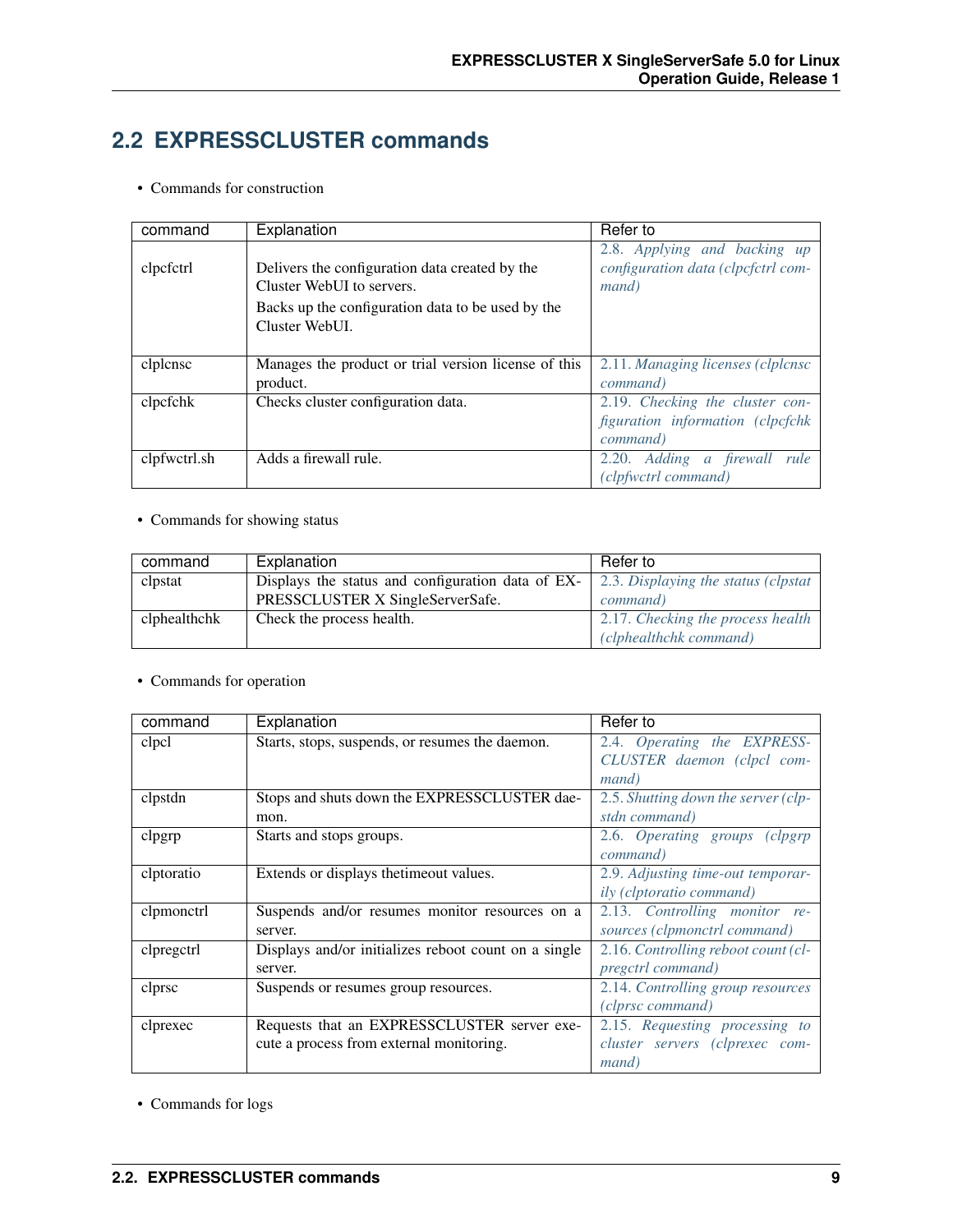| command  | Explanation                                            | Refer to                                       |
|----------|--------------------------------------------------------|------------------------------------------------|
| clplogcc | Collects logs and OS information.                      | 2.7. Collecting<br>$\log s$<br><i>clplogcc</i> |
|          |                                                        | command)                                       |
| clplogef | Modifies and displays log level and log output file    | 2.10. Modifying the log level and              |
|          | size.                                                  | size (clplogcf command)                        |
| clpperfc | Displays cluster statistical information on a group or | 2.18. Displaying the cluster statis-           |
|          | a monitor resource.                                    | tics information (clpperfc com-                |
|          |                                                        | <i>mand</i> )                                  |

#### • Script-related commands

| command   | Explanation                                                     | Refer to |                     |          |
|-----------|-----------------------------------------------------------------|----------|---------------------|----------|
| clplogcmd | Write this command in the EXEC resource script to $\vert$ 2.12. |          | Outputting          | messages |
|           | output messages to any destination.                             |          | (clplogcmd command) |          |

Important: The installation directory contains executable files and script files that are not listed in this guide. Do not execute these files by using any program other than EXPRESSCLUSTER X SingleServerSafe. Any problems caused by not using EXPRESSCLUSTER will not be supported.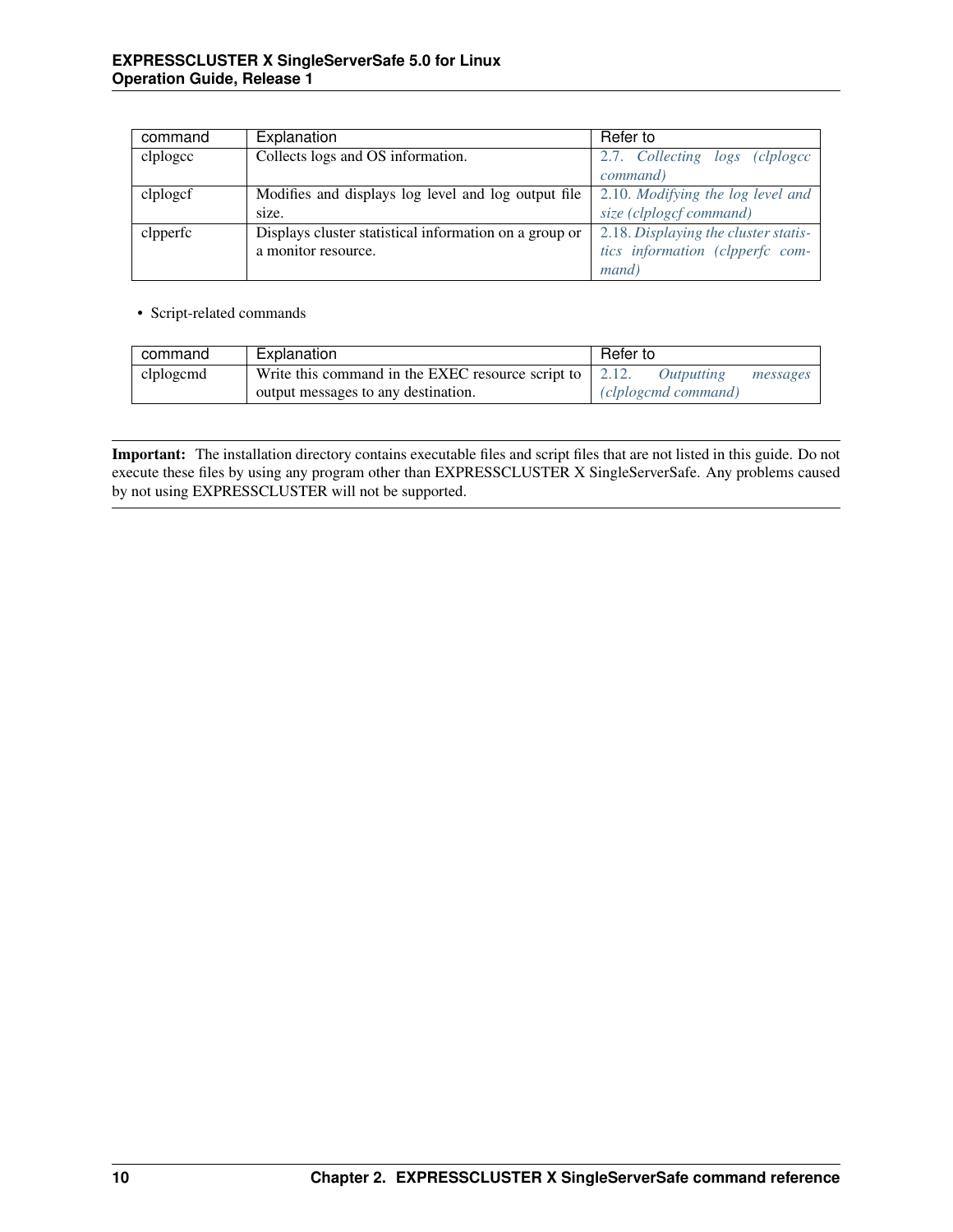### <span id="page-14-0"></span>**2.3 Displaying the status (clpstat command)**

Displays the status and configuration data of EXPRESSCLUSTER X SingleServerSafe.

#### **Command line**

```
clpstat: -s [--long]
clpstat: -g
clpstat: -m
clpstat: -i [--detail]
clpstat: --cl [--detail]
clpstat: --sv [--detail]
clpstat: --grp [group_name] [--detail]
clpstat: --rsc [resource_name] [--detail]
clpstat: --mon [monitor_name] [--detail]
```
#### **Description**

Displays the server status and configuration information.

#### **Option**

#### **-s**

#### **None**

Displays the status.

#### **--long**

Displays a name of the cluster name and resource name until the end.

#### **-g**

Displays a group map.

#### **-m**

Displays the status of each monitor resource.

### **-i**

Displays the configuration data.

### **--cl**

Displays the configuration data.

#### **--sv**

Displays the server configuration information.

```
--grp [group_name]
```
Displays server group configuration information. By specifying the name of a server group, you can display only the information on the specified server group.

**--rsc** [resource\_name]

Displays group resource configuration information. By specifying the name of a group resource, you can display only the information on the specified group resource.

#### **--mon** [monitor\_name]

Displays monitor resource configuration information. By specifying the name of a monitor resource, you can display only the information on the specified monitor resource.

**--detail**

Displays more detailed information on the setting.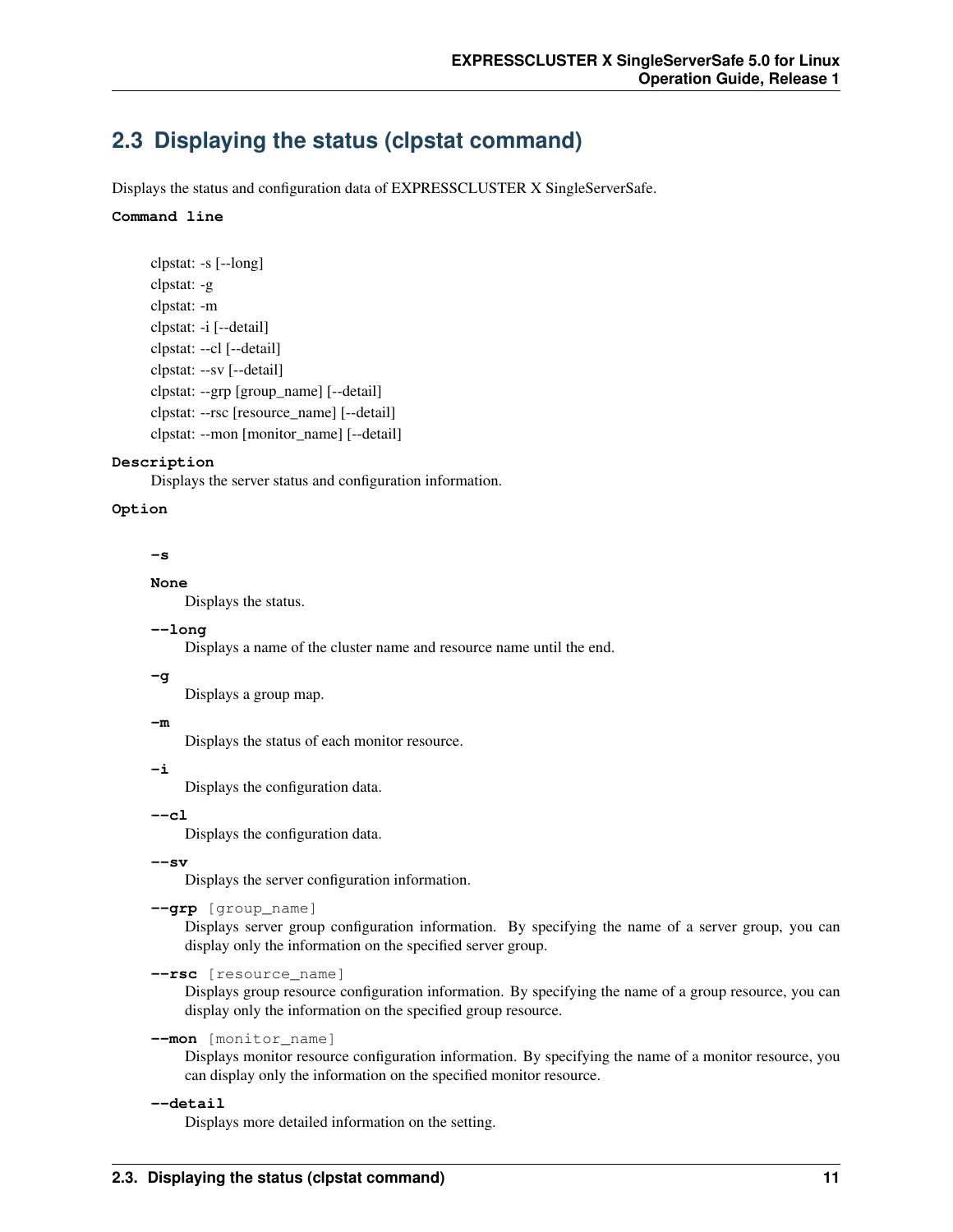#### **Return Value**

|                      | <b>Success</b> |
|----------------------|----------------|
| Other than the above | Failure        |

#### **Notes**

This command must be executed by a user with the root privilege.

For the language used for this command output, see "Info tab" of "Cluster properties" in "Details of other settings" in "EXPRESSCLUSTER X SingleServerSafe Configuration Guide".

When you run the clpstat command with the -s option or without any option, names such as a server name and a resource name are displayed only partway.

#### **Error Messages**

| Message                                               | Cause/Solution                                         |
|-------------------------------------------------------|--------------------------------------------------------|
| $\overline{\text{Log}}$ in as root.                   | Log on as root user.                                   |
| Invalid configuration file. Create valid cluster con- | Create valid cluster configuration data by using the   |
| figuration data.                                      | Cluster WebUL                                          |
| Invalid option.                                       | Specify a valid option.                                |
| Could not connect to the server. Check if the cluster | Check if the cluster daemon is started.                |
| daemon is active.                                     |                                                        |
| Invalid server status.                                | Check if the cluster daemon is started.                |
| Server is not active. Check if the cluster daemon is  | Check if the cluster daemon is started.                |
| active.                                               |                                                        |
| Invalid server name. Specify a valid server name in   | Specify the valid name of a server in the cluster.     |
| the cluster.                                          |                                                        |
| Invalid heartbeat resource name. Specify a valid      | Specify the valid name of a heartbeat resource in the  |
| heartbeat resource name in the cluster.               | cluster.                                               |
|                                                       |                                                        |
| Invalid network partition resource                    | Specify the valid name of a network partition          |
| name. Specify a valid network                         | resolution resource in the cluster.                    |
| partition resource name in the cluster.               |                                                        |
|                                                       |                                                        |
| Invalid group name. Specify a valid group name in     | Specify the valid name of a group in the cluster.      |
| the cluster.                                          |                                                        |
| Invalid group resource name. Specify a valid group    | Specify the valid name of a group resource in the      |
| resource name in the cluster.                         | cluster.                                               |
| Invalid monitor resource name. Specify a valid mon-   | Specify the valid name of a monitor resource in the    |
| itor resource name in the cluster.                    | cluster.                                               |
| Connection was lost. Check if there is a server where | Check if there is any server on which the cluster dae- |
| the cluster daemon is stopped in the cluster.         | mon has stopped in the cluster.                        |
| Invalid parameter.                                    | The value specified as a command parameter may be      |
|                                                       | invalid.                                               |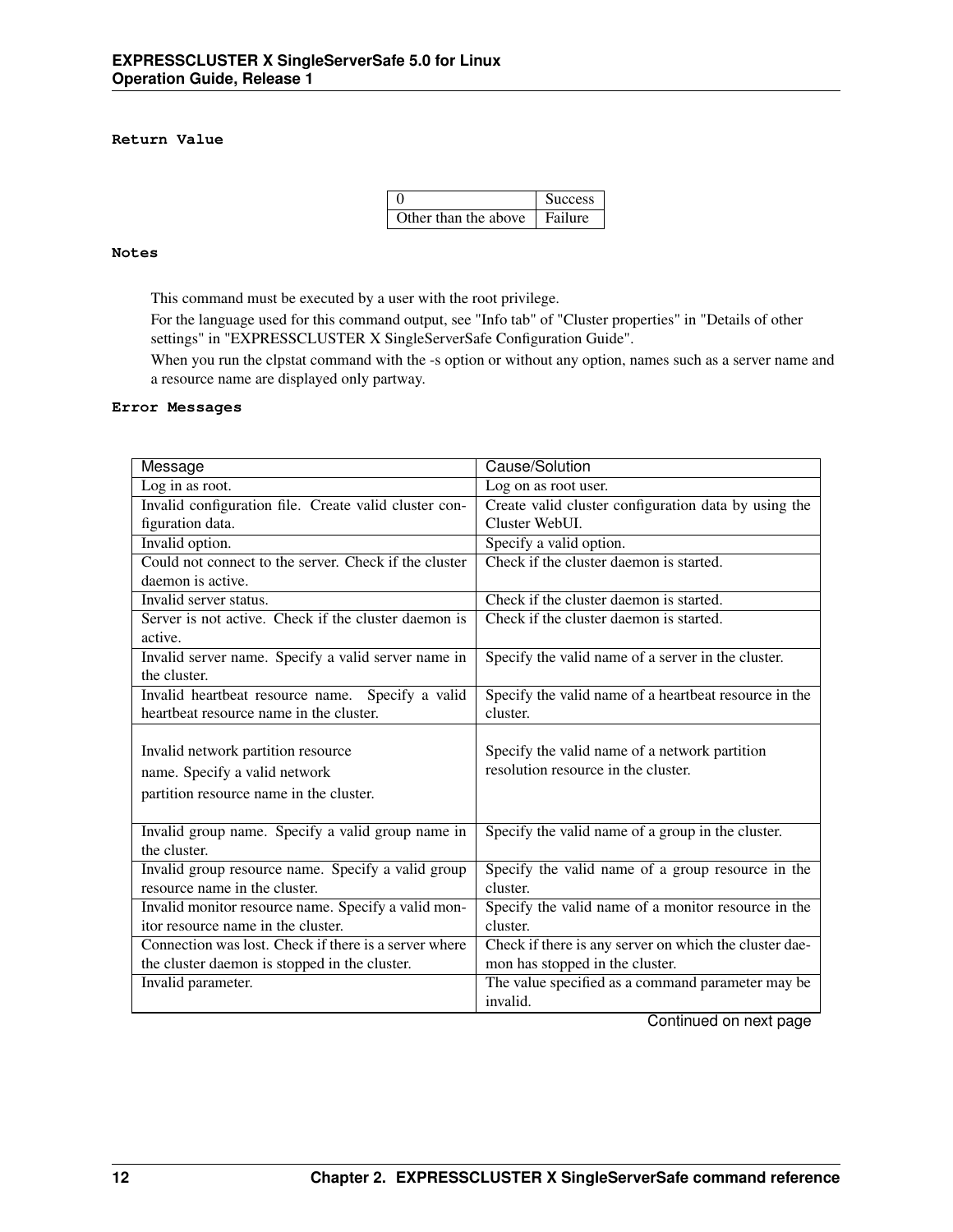| Message                                                                                                                   | Cause/Solution                                                                                                                                          |
|---------------------------------------------------------------------------------------------------------------------------|---------------------------------------------------------------------------------------------------------------------------------------------------------|
| Internal communication timeout has occurred in the<br>cluster server. If it occurs frequently, set the longer<br>timeout. | A time-out occurred in the EXPRESSCLUSTER<br>internal communication.<br>If time-out keeps occurring, set the internal<br>communication time-out longer. |
| Internal error. Check if memory or OS resources are                                                                       | Check to see if the memory or OS resource is suffi-                                                                                                     |
| sufficient.                                                                                                               | cient.                                                                                                                                                  |
| Invalid server group name. Specify a valid server<br>group name in the cluster.                                           | Specify the correct server group name in the cluster.                                                                                                   |
| The cluster is not created.                                                                                               | Create and apply the cluster configuration data.                                                                                                        |
| Could not connect to the server. Internal error.                                                                          | Check to see if the memory or OS resource is suffi-                                                                                                     |
| Check if memory or OS resources are sufficient.                                                                           | cient.                                                                                                                                                  |
| Cluster is stopped. Check if the cluster daemon is                                                                        | Check if the cluster daemon is started.                                                                                                                 |
| active.                                                                                                                   |                                                                                                                                                         |
| Cluster is suspended. To display the cluster status,                                                                      | Cluster is suspended. To display the cluster status,                                                                                                    |
| use --local option.                                                                                                       | use --local option.                                                                                                                                     |

Table 2.6 – continued from previous page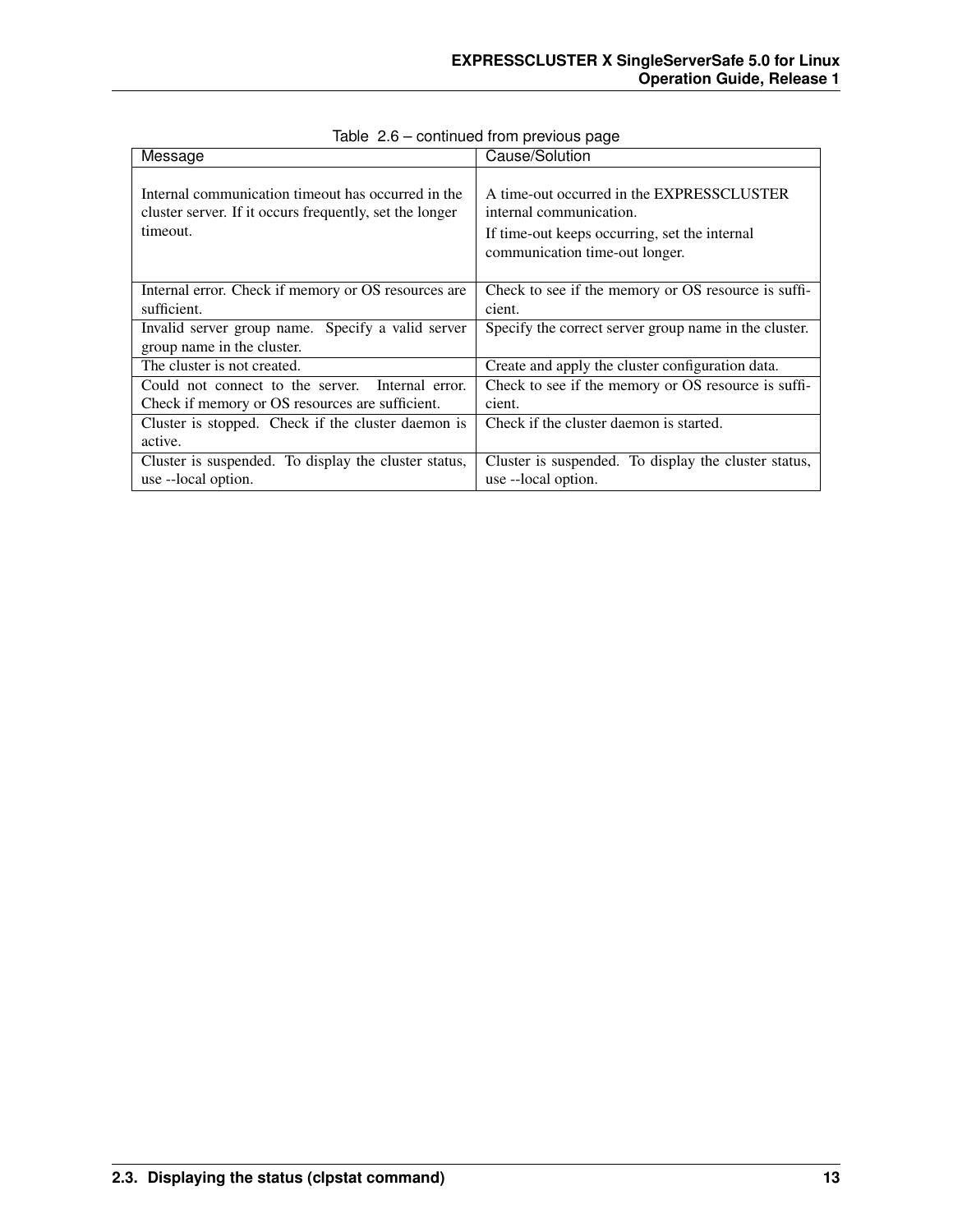## <span id="page-17-0"></span>**2.4 Operating the EXPRESSCLUSTER daemon (clpcl command)**

#### Operates the EXPRESSCLUSTER daemon.

#### **Command line**

clpcl -s clpcl -t [-w *timeout*] [--apito *timeout*] clpcl -r [-w *timeout*] [--apito *timeout*] clpcl --suspend [--force] [-w *timeout*] [--apito *timeout*] clpcl --resume

#### **Description**

This command starts, stops, suspends, or resumes the EXPRESSCLUSTER daemon.

#### **Option**

**-s**

Starts the EXPRESSCLUSTER daemon.

**-t**

Stops the EXPRESSCLUSTER daemon.

**-r**

Restarts the EXPRESSCLUSTER daemon.

#### **--suspend**

Suspends the EXPRESSCLUSTER daemon.

#### **--resume**

Resumes the EXPRESSCLUSTER daemon.

**-w** timeout

Specifies the wait time to stop or suspend the cluster daemon to be completed when -t, -r, or --suspend option is used.

The unit of time is second.

When a timeout is not specified, it waits for unlimited time.

When "0" is specified in timeout, it does not wait for the completion of stop or suspension of the EXPRESSCLUSTER daemon.

When the -w option is not specified, it waits for the completion of stop or suspension of the EXPRESSCLUSTER daemon for (heartbeat timeout x 2) (seconds).

```
--force
```
When used with the --suspend option, this option forcefully suspends the service regardless of the server status.

**--apito** timeout

Specify the interval (internal communication timeout) to wait for the EXPRESSCLUSTER daemon start or stop in seconds. A value from 1 to 9999 can be specified.

If the --apito option is not specified, waiting for the EXPRESSCLUSTER daemon start or stop is performed according to the value set to the internal communication timeout of the cluster properties.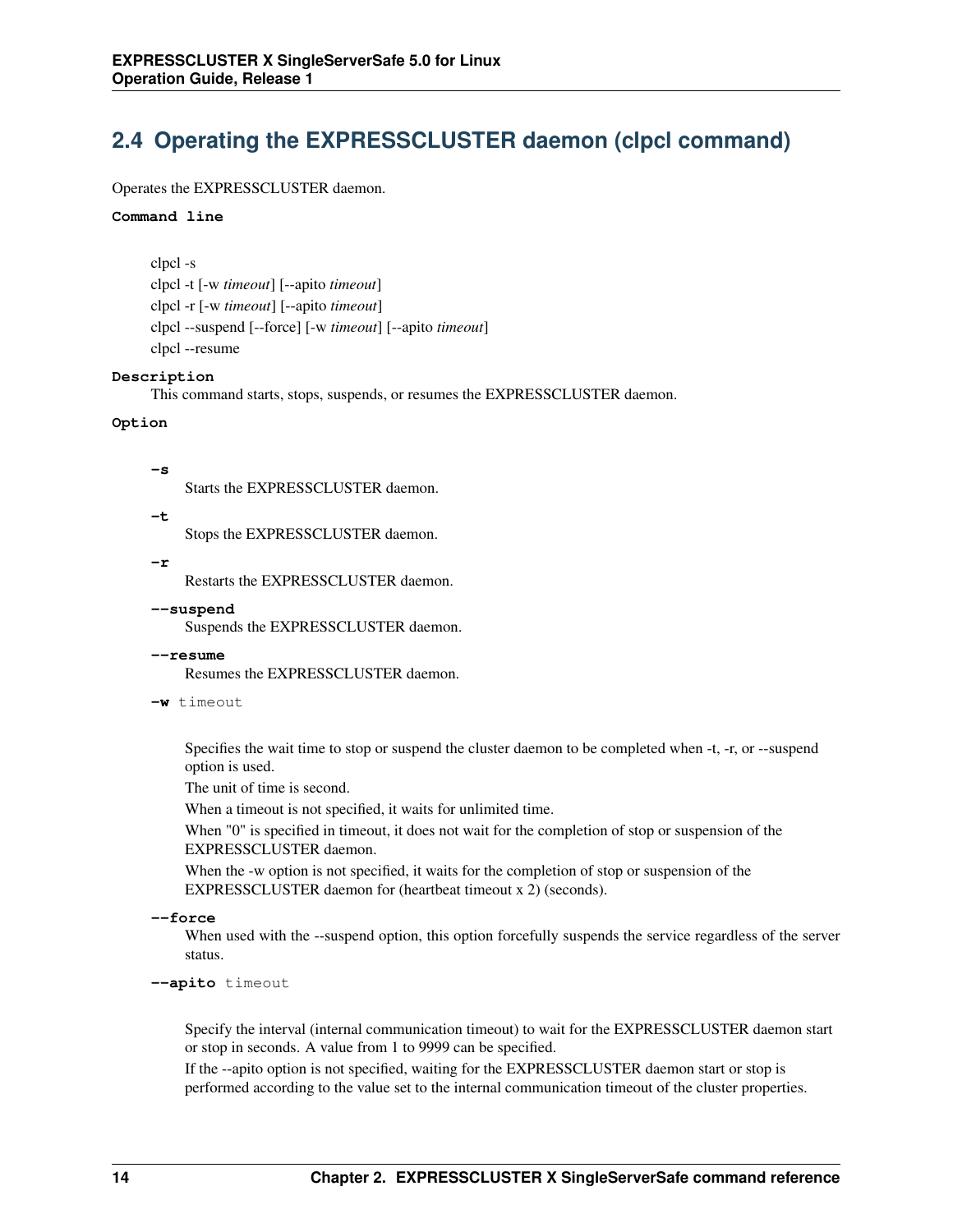#### **Return Value**

|              | <b>Success</b> |
|--------------|----------------|
| Other than 0 | Failure        |

#### **Remarks**

When this command is executed with the -s or --resume option specified, it returns control when processing starts on the target server.

When this command is executed with the -t or --suspend option specified, it returns control after waiting for the processing to complete.

When this command is executed with the -r option specified, it returns control when the EXPRESSCLUSTER daemon restarts on the target server after stopping once.

Run the clpstat command to display the started or resumed status of the EXPRESSCLUSTER daemon.

#### **Notes**

This command must be executed by a user with the root privilege.

This command cannot be executed while a group is being started or stopped.

Execute the --suspend option when the EXPRESSCLUSTER daemon is active. The --force option forcibly suspends the EXPRESSCLUSTER daemon.

When executing the --resume option, make sure that the EXPRESSCLUSTER daemon is not running by the clpstat command.

#### **Example**

Example 1: Activating the EXPRESSCLUSTER daemon in the server # clpcl -s

• Suspend and Resume

When you want to update configuration data or EXPRESSCLUSTER, you can stop the EXPRESSCLUSTER daemon while continuing the operation. This status is called "suspend." Returning from the suspended status to normal status is called "resume."

The suspend and resume operations request processing of the server. The EXPRESSCLUSTER daemon of the server must be active when you execute a suspend operation.

The following functions stop when the cluster is suspended because the cluster daemon stops while active resources stay active.

- All monitor resources stop.
- You cannot perform operations on groups or group resources (start/stop).
- The following commands are disabled;
	- \* clpcl options other than --resume
	- \* clpstdn
	- \* clpgrp
	- \* clptoratio
	- \* clpmonctrl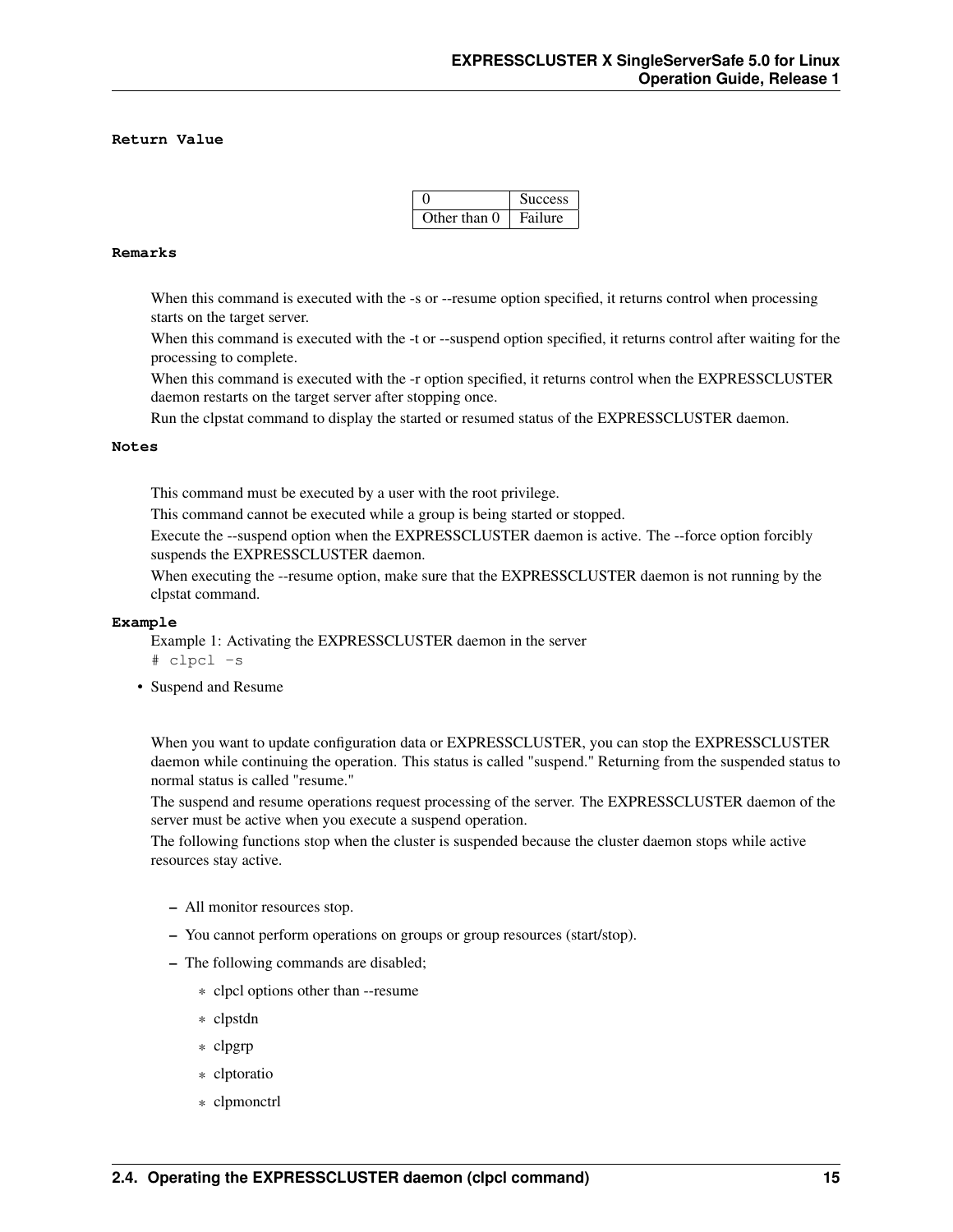#### **Error Messages**

| Message                                                                   | Cause/Solution                                                                      |
|---------------------------------------------------------------------------|-------------------------------------------------------------------------------------|
| Log in as root.                                                           | Log on as root user.                                                                |
| Invalid configuration file. Create valid cluster con-                     | Create valid cluster configuration data using the                                   |
| figuration data.                                                          | Cluster WebUI.                                                                      |
| Invalid option.                                                           | Specify a valid option.                                                             |
| Performed stop processing to the stopped cluster                          | The stopping process has been executed on the                                       |
| daemon.                                                                   | stopped cluster daemon.                                                             |
| Performed startup processing to the active cluster                        | The startup process has been executed on the acti-                                  |
| daemon.                                                                   | vated cluster daemon.                                                               |
| Could not connect to the server. Check if the cluster                     | Check if the cluster daemon is started.                                             |
| daemon is active.                                                         |                                                                                     |
| Could not connect to the data transfer server. Check                      | Check if the server is running.                                                     |
| if the server has started up.                                             |                                                                                     |
| Failed to obtain the list of nodes.                                       | Specify the valid name of a server in the cluster.                                  |
| Specify a valid server name in the cluster.                               |                                                                                     |
| Failed to obtain the daemon name.                                         | Failed to obtain the cluster name.                                                  |
| Failed to operate the daemon.                                             | Failed to control the cluster.                                                      |
| Resumed the daemon that is not suspended.                                 | Performed the resume process for the HA Cluster                                     |
|                                                                           | daemon that is not suspended.                                                       |
| Invalid server status.                                                    | Check that the cluster daemon is started.                                           |
| Server is busy. Check if this command is already run.                     | This command may have already been run.                                             |
| Server is not active. Check if the cluster daemon is                      | Check if the cluster daemon is started.                                             |
| active.                                                                   |                                                                                     |
| There is one or more servers of which cluster daemon                      | When you execute the command to resume, check if                                    |
| is active. If you want to perform resume, check if                        | there is no server in the cluster on which the cluster                              |
| there is any server whose cluster daemon is active in                     | daemon is started.                                                                  |
| the cluster.                                                              |                                                                                     |
| All servers must be activated. When suspending the                        | When you execute the command to suspend, the                                        |
| server, the cluster daemon need to be active on all                       | cluster daemon must be started in all servers in the                                |
| servers in the cluster.                                                   | cluster.                                                                            |
| Resume the server because there is one or more sus-                       | Execute the command to resume because some                                          |
| pended servers in the cluster.                                            | server(s) in the cluster is in the suspend status.                                  |
| Invalid server name. Specify a valid server name in                       | Specify the valid name of a sever in the cluster.                                   |
| the cluster.                                                              |                                                                                     |
| Connection was lost. Check if there is a server where                     | Check if there is any server on which the cluster dae-                              |
| the cluster daemon is stopped in the cluster.                             | mon is stopped in the cluster.                                                      |
| Invalid parameter.                                                        | The value specified as a command parameter may be                                   |
|                                                                           | invalid.                                                                            |
| Internal communication timeout has occurred in the                        | A time-out occurred in the HA Cluster internal com-                                 |
| cluster server. If it occurs frequently, set the longer                   | munication.                                                                         |
| timeout.                                                                  | If time-out keeps occurring, set the internal commu-                                |
|                                                                           | nication time-out longer.                                                           |
| Processing failed on some servers. Check the status<br>of failed servers. | If stopping has been executed with all the servers                                  |
|                                                                           | specified, there is one of more server on which the<br>stopping process has failed. |
|                                                                           |                                                                                     |
|                                                                           | Check the status of the server(s) on which the stop-<br>ping process has failed.    |
| Internal error. Check if memory or OS resources are                       | Check to see if the memory or OS resource is suffi-                                 |
| sufficient.                                                               | cient.                                                                              |
|                                                                           |                                                                                     |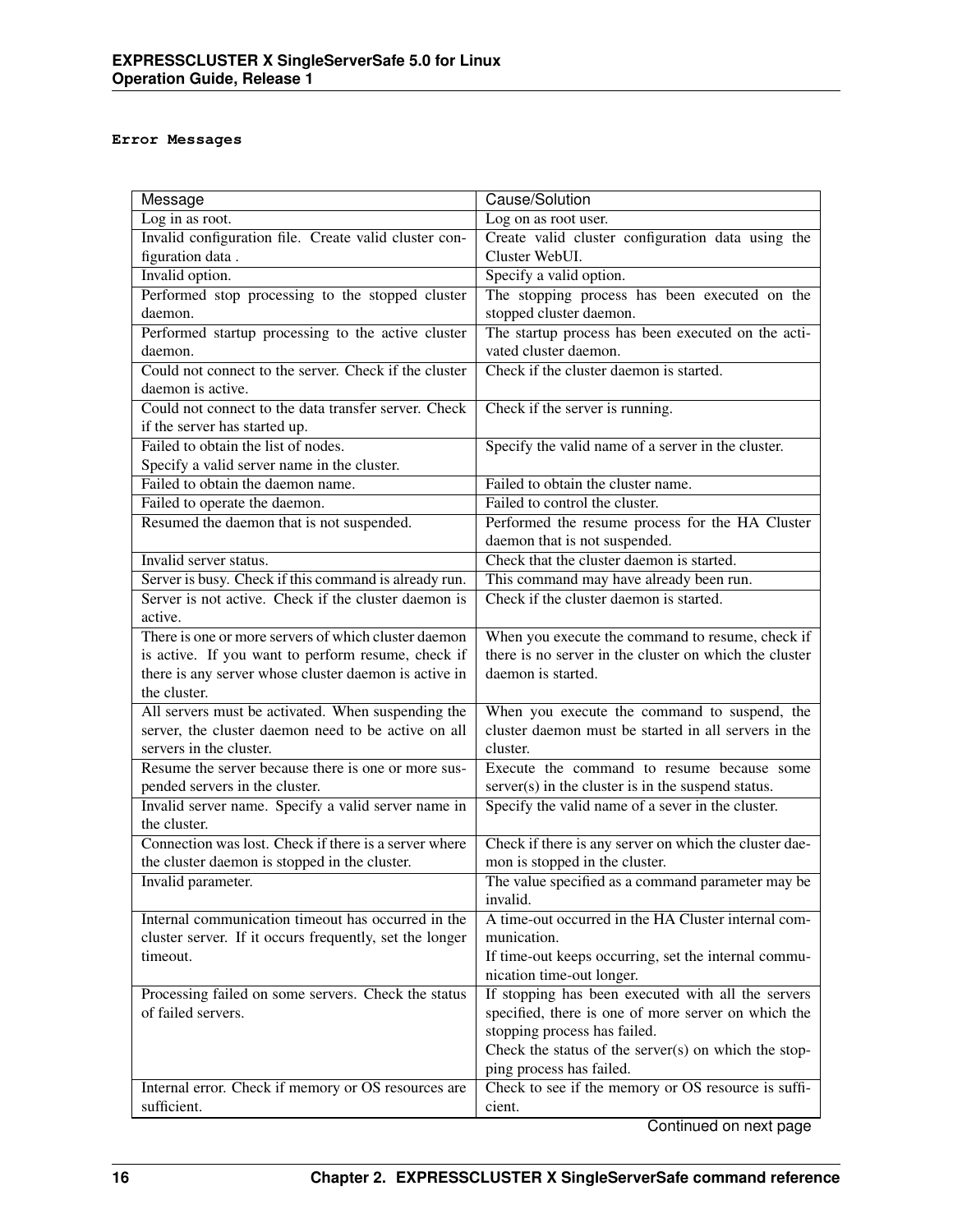| Message                                               | Cause/Solution                                          |
|-------------------------------------------------------|---------------------------------------------------------|
| There is a server that is not suspended in cluster.   | There is a server that is not suspended in the cluster. |
| Check the status of each server.                      | Check the status of each server.                        |
| Suspend %s : Could not suspend in time.               | The server failed to complete the suspending pro-       |
|                                                       | cess of the cluster daemon within the time-out pe-      |
|                                                       | riod. Check the status of the server.                   |
| Stop $\%s$ : Could not stop in time.                  | The server failed to complete the stopping process      |
|                                                       | of the cluster daemon within the time-out period.       |
|                                                       | Check the status of the server.                         |
| Stop %s: Server was suspended.                        | The request to stop the cluster daemon was made.        |
| Could not connect to the server. Check if the cluster | However the server was suspended.                       |
| daemon is active.                                     |                                                         |
| Could not connect to the server. Check if the cluster | The request to stop the cluster daemon was made.        |
| daemon is active.                                     | However connecting to the server failed. Check the      |
|                                                       | status of the server.                                   |
| Suspend %s : Server already suspended.                | The request to suspend the cluster daemon was           |
| Could not connect to the server. Check if the cluster | made. However the server was suspended.                 |
| daemon is active.                                     |                                                         |
| Event service is not started.                         | Event service is not started. Check it.                 |
| Mirror Agent is not started.                          | Mirror Agent is not started. Check it.                  |
| Event service and Mirror Agent are not started.       | Event service and Mirror Agent are not started.         |
|                                                       | Check them.                                             |
| Some invalid status. Check the status of cluster.     | The status of a group may be changing. Try again        |
|                                                       | after the status change of the group is complete.       |

Table 2.7 – continued from previous page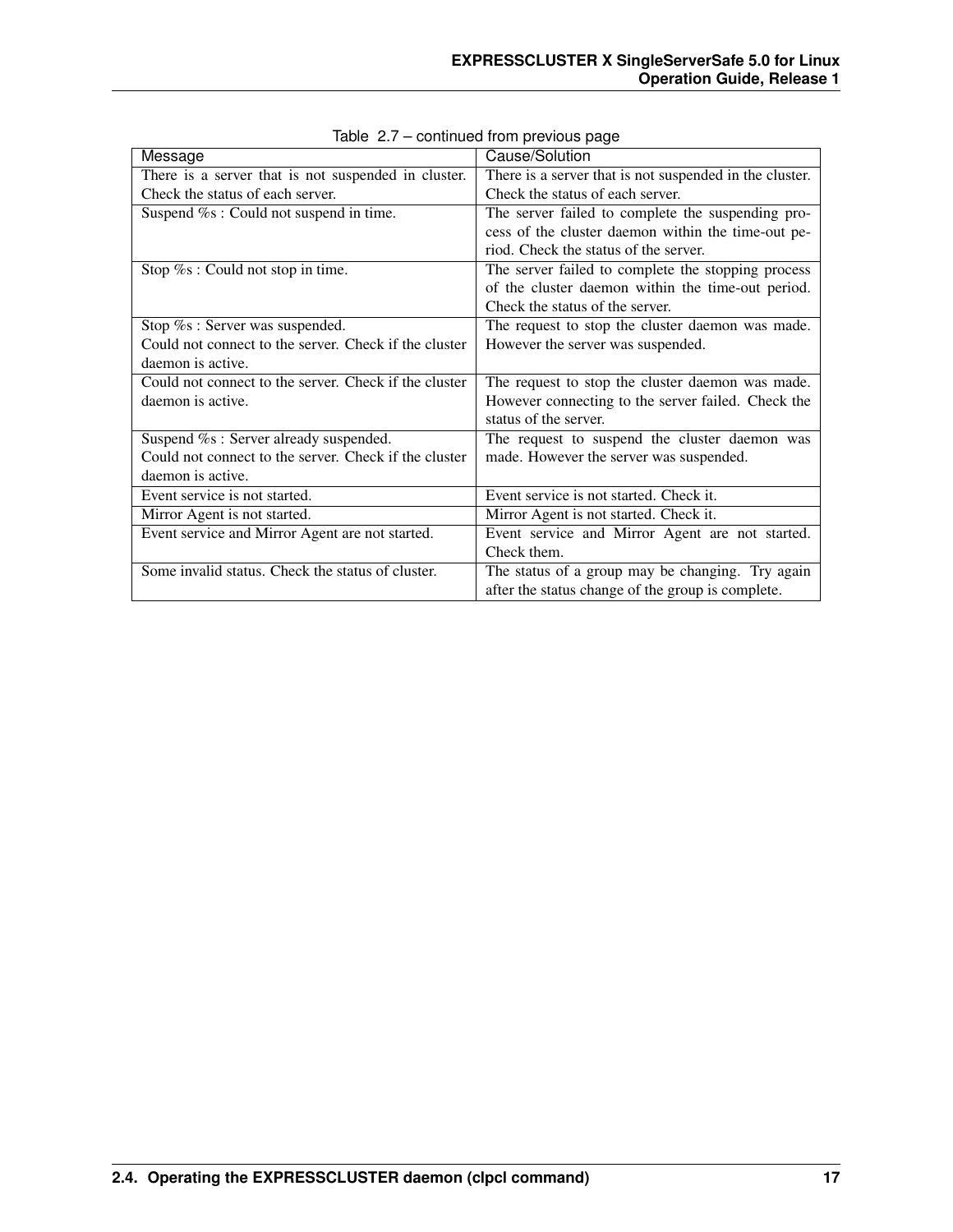## <span id="page-21-0"></span>**2.5 Shutting down the server (clpstdn command)**

Shuts down the server.

#### **Command line**

clpstdn [-r]

#### **Description**

Stops and shuts down the EXPRESSCLUSTER daemon of the server.

**Option**

#### **None**

Shuts down the server.

**-r**

Shuts down and reboots the server.

#### **Return Value**

|              | <b>Success</b> |
|--------------|----------------|
| Other than 0 | Failure        |

#### **Remarks**

This command returns control when the group stop processing is completed.

### **Notes**

This command must be executed by a user with the root privilege. This command cannot be executed while a group is being started or stopped.

#### **Examples**

Example 1: Shutting down the server # clpstdn Example 2: Shutting down and rebooting the server # clpstdn -r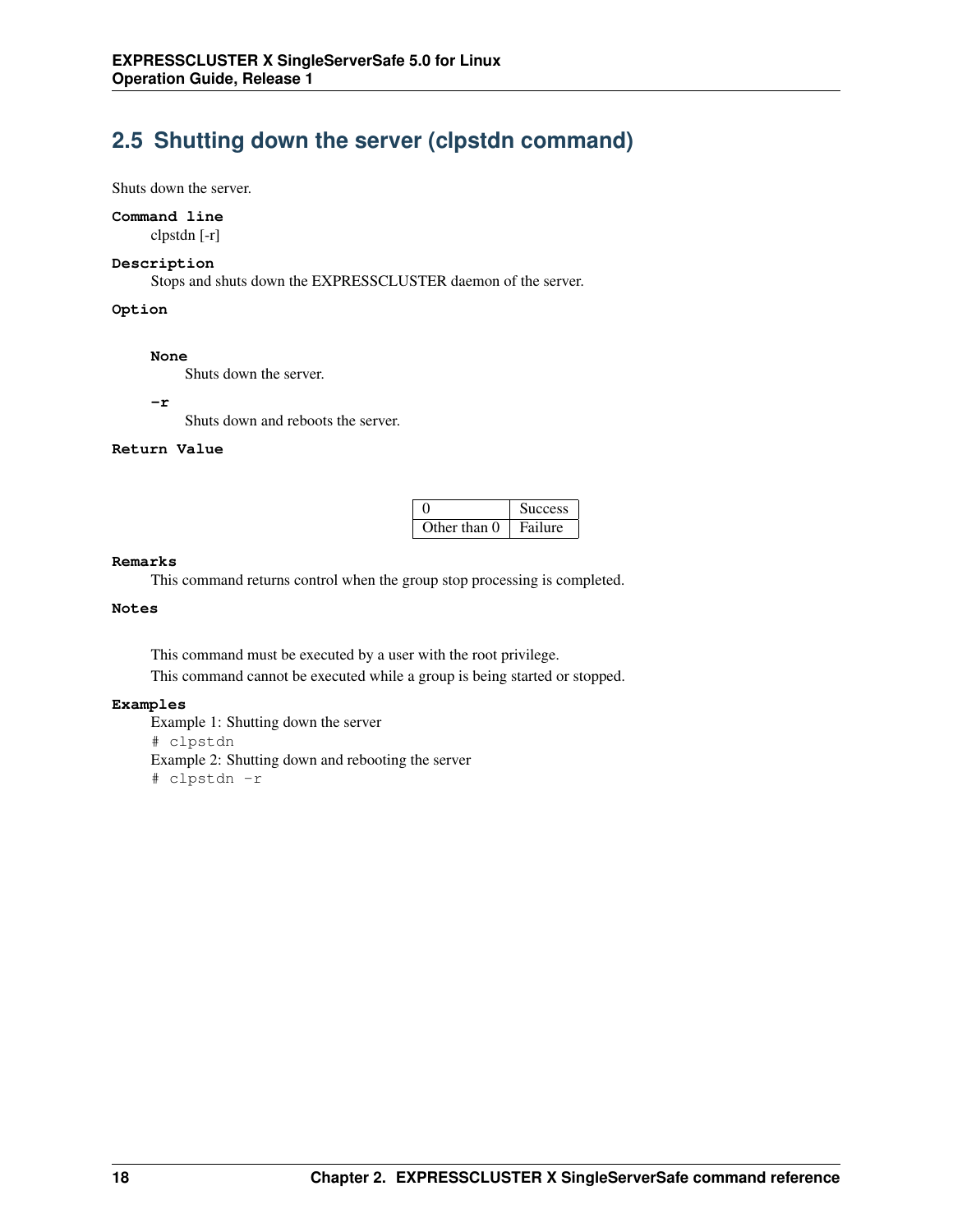### <span id="page-22-0"></span>**2.6 Operating groups (clpgrp command)**

Operates groups.

#### **Command line**

clpgrp -s [*group\_name*] [--apito *timeout*] clpgrp -t [*group\_name*] [--apito *timeout*]

#### **Description**

Starts and stops groups.

#### **Option**

**-s** [group\_name]

Starts a group. When you specify the name of a group, only the specified group starts up. If no group name is specified, all groups start up.

**-t** [group\_name]

Stops a group. When you specify the name of a group, only the specified group stops. If no group name is specified, all groups stop.

#### **--apito** timeout

Specify the interval (internal communication timeout) to wait for the group resource start or stop in seconds. A value from 1 to 9999 can be specified.

If the --apito option is not specified, waiting for the group resource start or stop is performed according to the value set to the internal communication timeout of the cluster properties.

#### **Return Value**

|              | <b>Success</b> |
|--------------|----------------|
| Other than 0 | Failure        |

#### **Notes**

This command must be executed by a user with the root privilege.

The EXPRESSCLUSTER daemon must be started on the server that runs this command.

#### **Examples**

The following is a simple example of group operation.

The server has groupA.

• Run the following command on the server. Then groupA starts.

# clpgrp -s groupA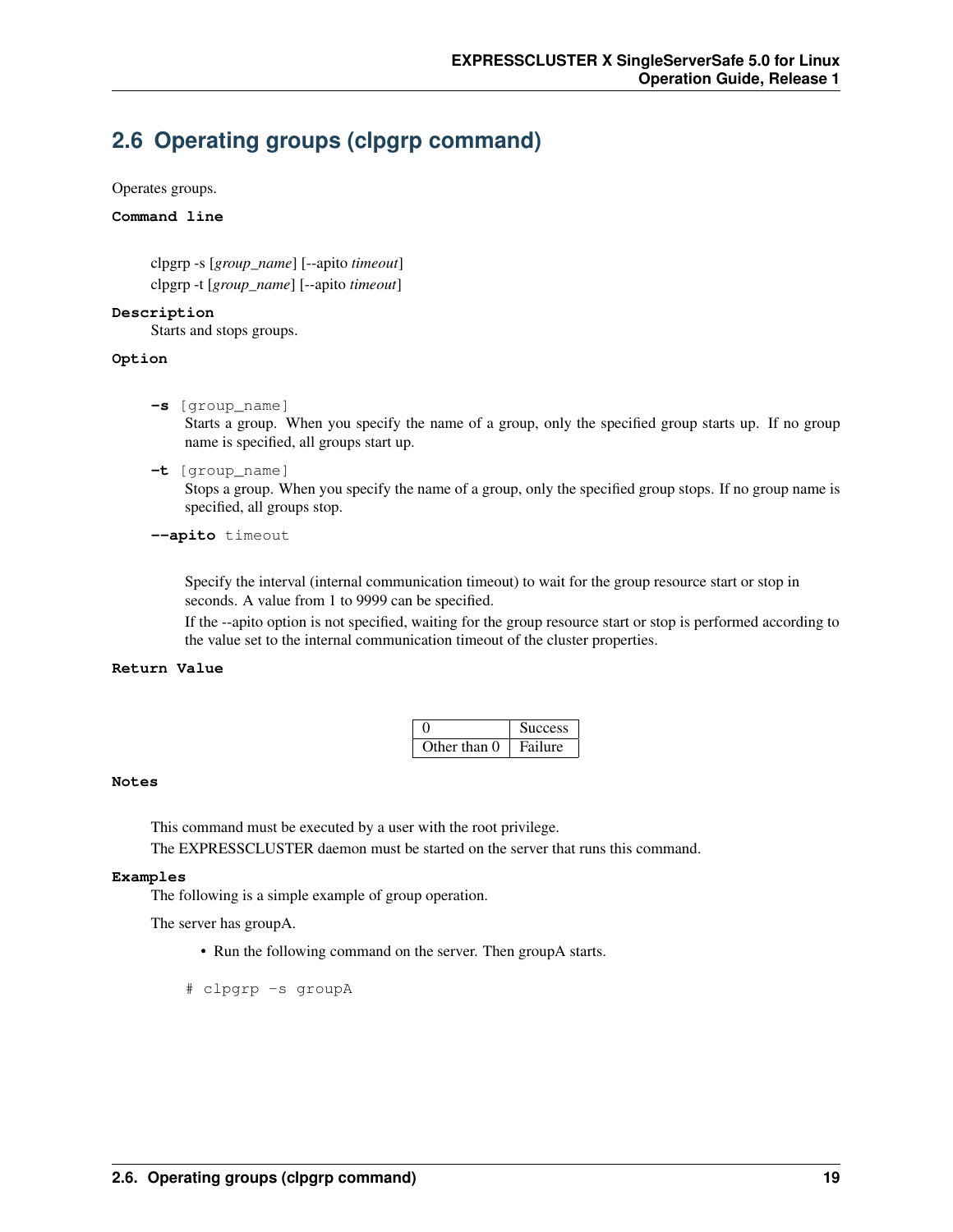| Server 1 |                |
|----------|----------------|
|          | Group A ONLINE |
|          |                |
|          |                |

Fig. 2.1: Group startup

- Run the following command on the server. Then groupA stops.
- # clpgrp -t groupA



Fig. 2.2: Group stop

#### **Error message**

| Message          | Cause/Solution                                                                                          |
|------------------|---------------------------------------------------------------------------------------------------------|
| Log in as root.  | Log on as root user.                                                                                    |
|                  | Invalid configuration file. Create valid cluster con- Create valid cluster configuration data using the |
| figuration data. | Cluster WebUI.                                                                                          |
| Invalid option.  | Specify a valid option.                                                                                 |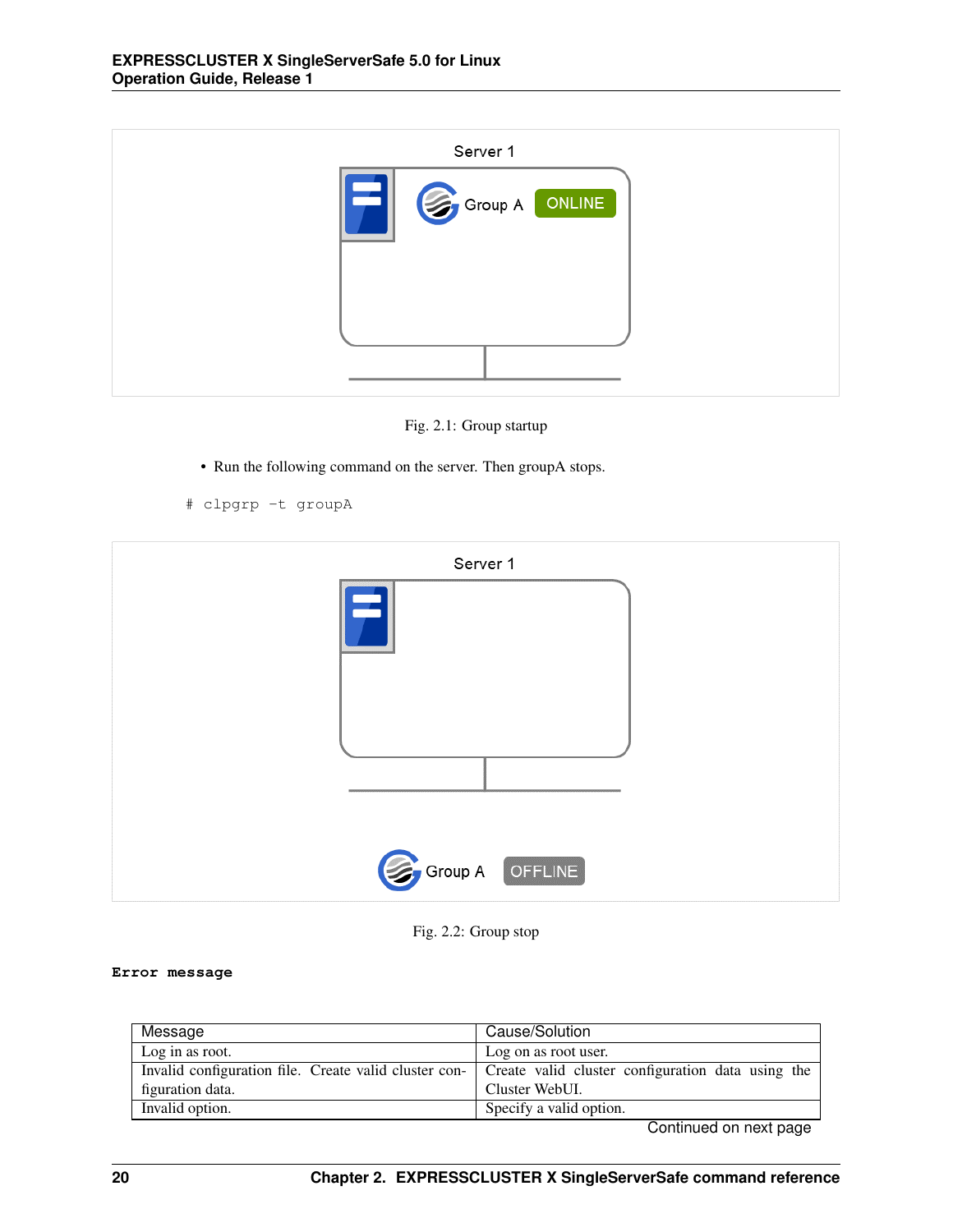| Message                                                                                                                               | Cause/Solution                                                                                                                                                     |
|---------------------------------------------------------------------------------------------------------------------------------------|--------------------------------------------------------------------------------------------------------------------------------------------------------------------|
| Could not connect to the server. Check if the cluster                                                                                 | Check if the cluster daemon is started.                                                                                                                            |
| daemon is active.                                                                                                                     |                                                                                                                                                                    |
| Invalid server status.                                                                                                                | Check if the cluster daemon is started.                                                                                                                            |
| Server is not active. Check if the cluster daemon is<br>active.                                                                       | Check if the cluster daemon is started.                                                                                                                            |
| Invalid server name. Specify a valid server name in<br>the cluster.                                                                   | Specify the valid name of sever in the cluster.                                                                                                                    |
| Connection was lost. Check if there is a server where<br>the cluster daemon is stopped in the cluster.                                | Check if there is any server on which the cluster dae-<br>mon has stopped in the cluster.                                                                          |
| Invalid parameter.                                                                                                                    | The value specified as a command parameter may be<br>invalid.                                                                                                      |
| Internal communication timeout has occurred in the<br>cluster server. If it occurs frequently, set the longer<br>timeout.             | A time-out occurred in the EXPRESSCLUSTER<br>internal communication.                                                                                               |
|                                                                                                                                       | If time-out keeps occurring, set the internal<br>communication time-out longer.                                                                                    |
| Invalid server. Specify a server that can run and stop<br>the group, or a server that can be a target when you<br>move the group.     | The server that starts/stops the group or to which the<br>group is moved is invalid.<br>Specify a valid server.                                                    |
| Could not start the group. Try it again after the other<br>server is started, or after the Wait Synchronization<br>time is timed out. | Start up the group after waiting for the remote server<br>to start up, or after waiting for the time-out of the<br>start-up wait time.                             |
| No operable group exists in the server.                                                                                               | Check if there is any group that is operable in the<br>server which requested the process.                                                                         |
| The group has already been started on the local<br>server.                                                                            | Check the status of the group by using the Cluster<br>WebUI or the clpstat command.                                                                                |
| The group has already been started on the other<br>server. To start/stop the group on the local server,                               | Check the status of the group by using the Cluster<br>WebUI or the clpstat command.                                                                                |
| use -f option.                                                                                                                        | If you want to start up or stop a group which was<br>started in a remote server from the local server,<br>move the group or run the command with the -f<br>option. |
| The group has already been started on the other<br>server. To move the group, use "-h <hostname>"</hostname>                          | Check the status of the group by using the Cluster<br>WebUI or clpstat command.                                                                                    |
| option.                                                                                                                               | If you want to move a group which was started on a<br>remote server, run the command with the "-h<br><hostname>" option.</hostname>                                |
| The group has already been stopped.                                                                                                   | Check the status of the group by using the Cluster<br>WebUI or the clpstat command.                                                                                |
| Failed to start one or more group resources. Check                                                                                    | Check the status of group by using Cluster WebUI or                                                                                                                |
| the status of group                                                                                                                   | the clpstat command.                                                                                                                                               |
| Failed to stop one or more group resources. Check<br>the status of group                                                              | Check the status of group by using the Cluster We-<br>bUI or the clpstat command.                                                                                  |

Table 2.8 – continued from previous page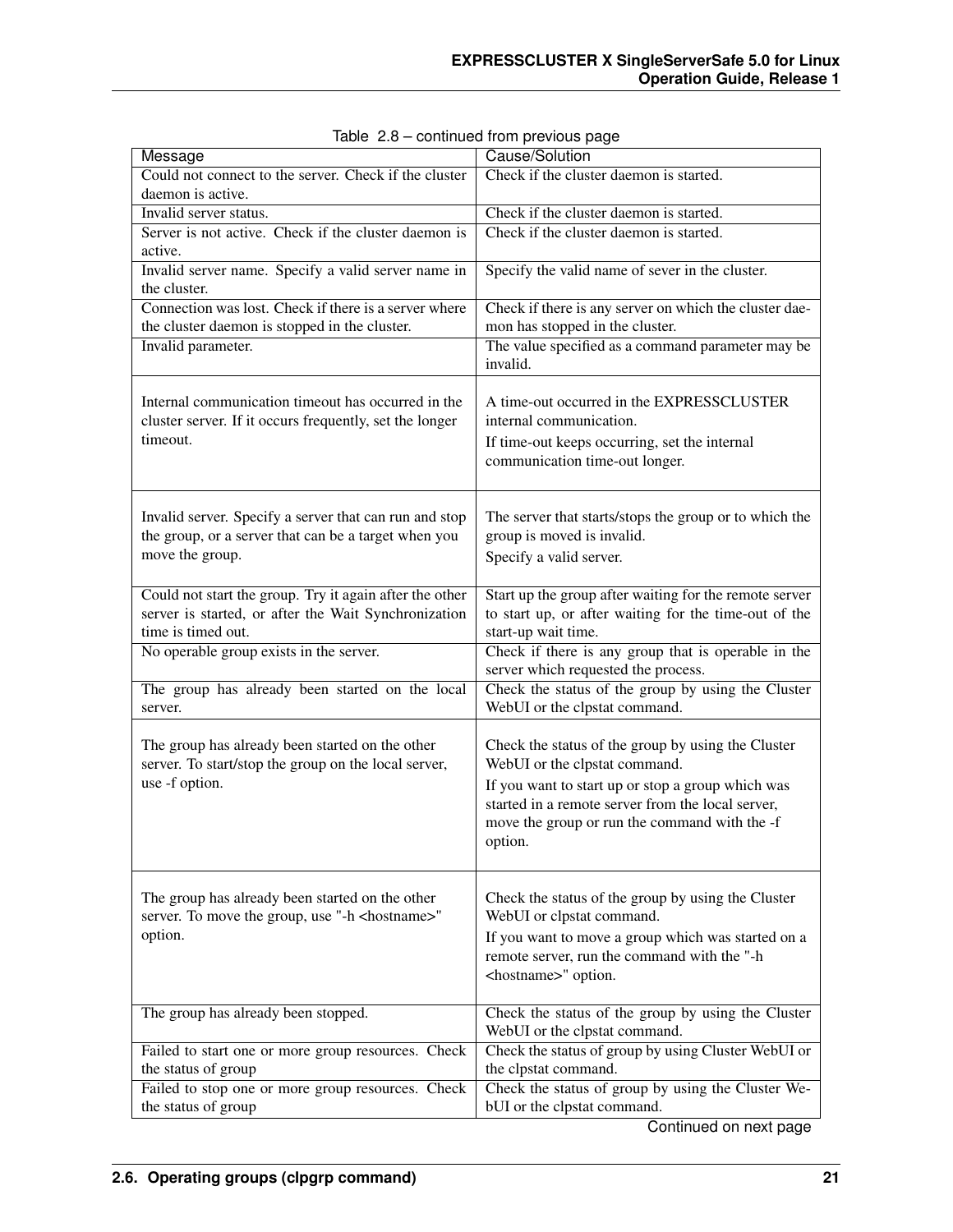| Message                                                                                                                                                 | Cause/Solution                                                                                                                                                                                                         |
|---------------------------------------------------------------------------------------------------------------------------------------------------------|------------------------------------------------------------------------------------------------------------------------------------------------------------------------------------------------------------------------|
| The group is busy. Try again later.                                                                                                                     | Wait for a while and then try again because the group                                                                                                                                                                  |
|                                                                                                                                                         | is now being started up or stopped.                                                                                                                                                                                    |
| An error occurred on one or more groups. Check the                                                                                                      | Check the status of the group by using the Cluster                                                                                                                                                                     |
| status of group                                                                                                                                         | WebUI or the clpstat command.                                                                                                                                                                                          |
| Invalid group name. Specify a valid group name in                                                                                                       | Specify the valid name of a group in the cluster.                                                                                                                                                                      |
| the cluster.                                                                                                                                            |                                                                                                                                                                                                                        |
| Server is not in a condition to start group or any<br>critical monitor error is detected.                                                               | Check the status of the server by using the Cluster<br>WebUI or clpstat command.                                                                                                                                       |
|                                                                                                                                                         | An error is detected in a critical monitor on the<br>server on which an attempt was made to start a<br>group.                                                                                                          |
| There is no appropriate destination for the group.<br>Other servers are not in a condition to start group or<br>any critical monitor error is detected. | Check the status of the server by using the Cluster<br>WebUI or clpstat command.<br>An error is detected in a critical monitor on all other<br>servers.                                                                |
| The group has been started on the other server. To<br>migrate the group, use "-h <hostname>" option.</hostname>                                         | Check the status of the group by using the Cluster<br>WebUI or clpstat command.<br>If you want to move a group which was started on a<br>remote server, run the command with the "-h<br><hostname>" option.</hostname> |
| Some invalid status. Check the status of cluster.                                                                                                       | Invalid status for some sort of reason. Check the sta-<br>tus of the cluster.                                                                                                                                          |
| Internal error. Check if memory or OS resources are<br>sufficient.                                                                                      | Check to see if the memory or OS resource is suffi-<br>cient.                                                                                                                                                          |

Table 2.8 – continued from previous page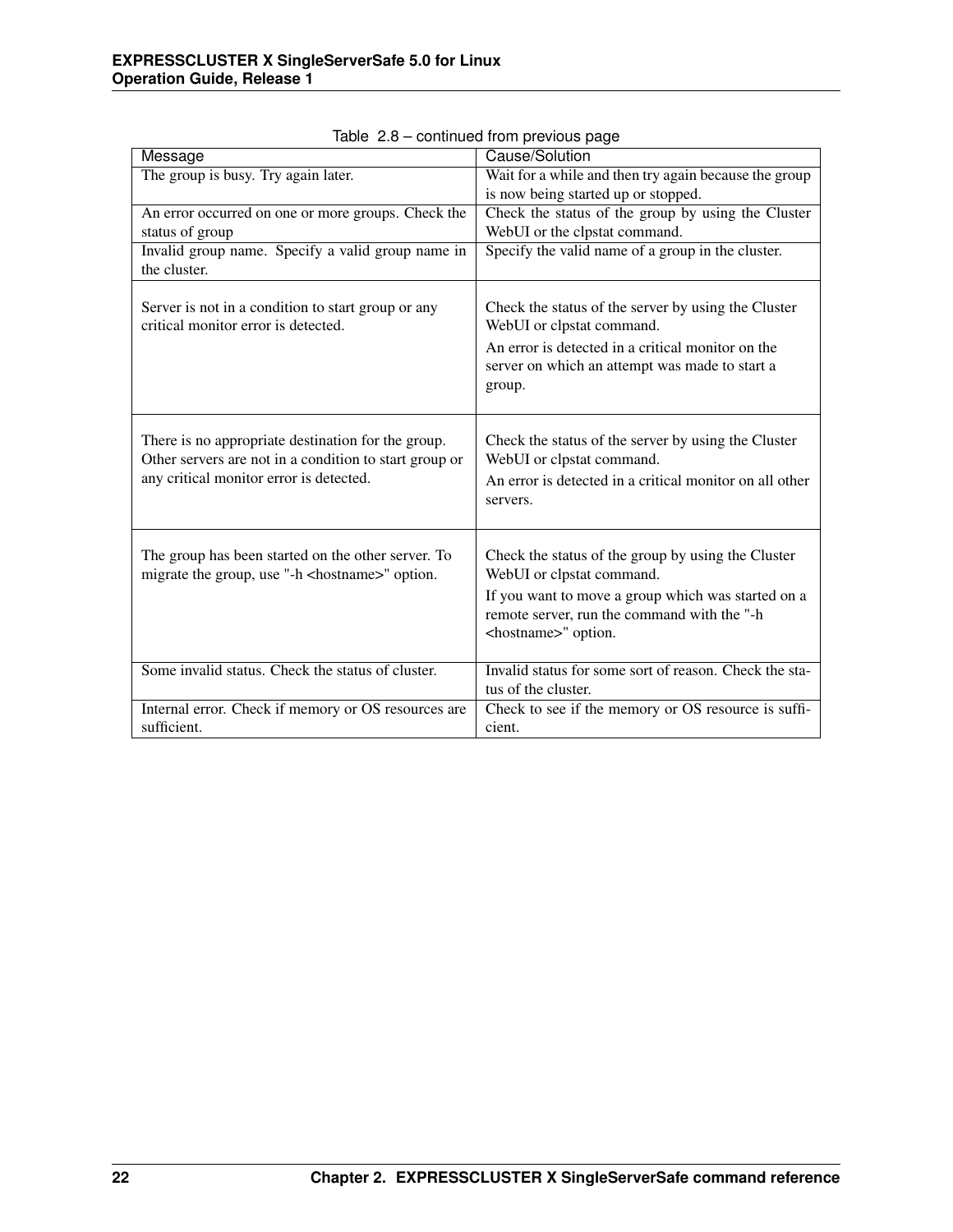## <span id="page-26-0"></span>**2.7 Collecting logs (clplogcc command)**

#### Collects logs.

#### **Command line**

clplogcc [-t *collect\_type*] [-r *syslog\_rotate\_number*] [-o *path*]

#### **Description**

Collects information including logs and the OS information by accessing the data transfer server.

#### **Option**

#### **None**

Logs are collected.

**-t** collect\_type

Specifies a log collection pattern. When this option is omitted, a log collection pattern will be type1.

**-r** syslog\_rotate\_number

Specifies how many generations of syslog will be collected. When this option is omitted, two generations will be collected.

**-o** path

Specifies the output destination of collector files. When this option is skipped, logs are output under tmp of the installation path.

#### **Return Value**

|              | <b>Success</b> |
|--------------|----------------|
| Other than 0 | Failure        |

#### **Remarks**

Since log files are compressed by tar.gz, add the xzf option to the tar command to decompress them.

#### **Notes**

This command must be executed by a user with the root privilege.

#### **Examples**

Example 1: Collecting logs from the server

```
# clplogcc
```

```
Collect Log server1 : Success
```
Log collection results (server status) of servers on which log collection is executed are displayed. Process servername: Result (server status)

• Execution Result

For this command, the following processes are displayed.

| Steps in Process    | Explanation                                   |
|---------------------|-----------------------------------------------|
| Connect             | Displayed when the access fails.              |
| <b>Get Filesize</b> | Displayed when acquiring the file size fails. |
| Collect Log         | Displayed with the file acquisition result.   |

The following results (server status) are displayed: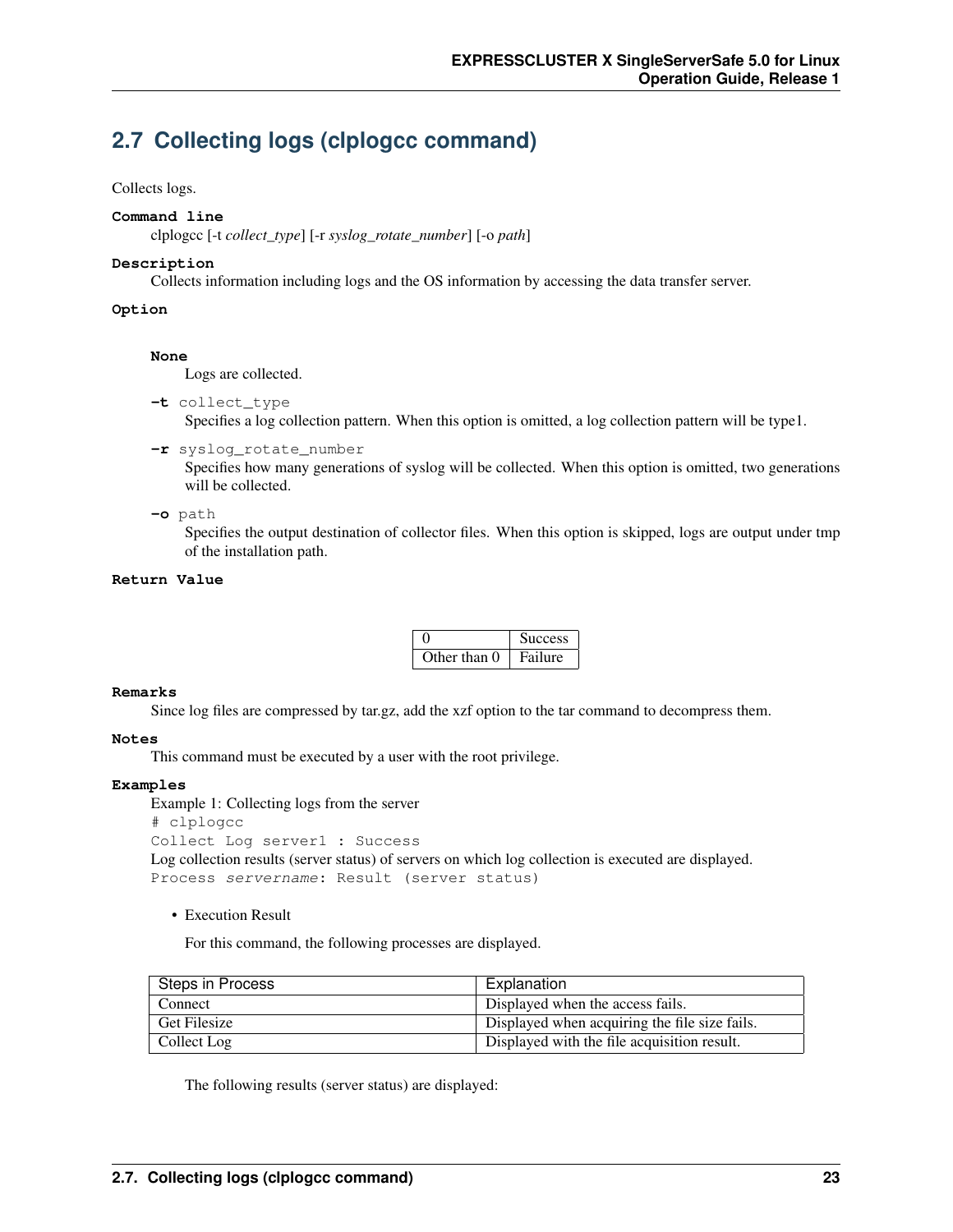| Result (server status) | Explanation                     |
|------------------------|---------------------------------|
| <b>Success</b>         | Log collection succeeded.       |
| Timeout                | Timeout occurred.               |
| Busy                   | The server is busy.             |
| Not Exist File         | The file does not exist.        |
| No Freespace           | No free space on the disk.      |
| Failed                 | Failure caused by other errors. |

#### Error Message

| Message                                                | Cause/Solution                                      |
|--------------------------------------------------------|-----------------------------------------------------|
| Log in as root.                                        | Log in as a root user.                              |
| Invalid configuration file. Create valid cluster       | Create valid configuration data by using the Clus-  |
| configuration data.                                    | ter WebUL.                                          |
| Invalid option.                                        | Specify the correct option.                         |
| Specify a number in a valid range.                     | Specify a number within a valid range.              |
| Specify a correct number.                              | Specify a valid number.                             |
| Specify correct generation number of syslog.           | Specify a valid number for the syslog generation.   |
| Collect type must be specified 'type1' or 'type2'      | Invalid collection type is specified.               |
| or 'type3' or 'type4' or 'type5' or 'type6'. Incorrect |                                                     |
| collection type is specified.                          |                                                     |
| Specify an absolute path as the destination of the     | Specify an absolute path for the output destination |
| files to be collected.                                 | of collected files.                                 |
| Specifiable number of servers are the max number       | The number of servers that can be specified is the  |
| of servers that can constitute a cluster.              | maximum number of servers that can be set up.       |
| Could not connect to the server. Check if the clus-    | Check if the cluster daemon is started.             |
| ter daemon is active.                                  |                                                     |
| Invalid server status.                                 | Check if the cluster daemon is started.             |
| Server is busy. Check if this command is already       | This command may be run already. Check them.        |
| run.                                                   |                                                     |
| Internal error. Check if memory or OS resources        | Memory or OS resources may not be sufficient.       |
| are sufficient.                                        | Check them.                                         |

### **2.7.1 Collecting logs by specifying a type (-t option)**

To collect only the specified types of logs, run the clplogcc command with the -t option.

Specify a type from 1 thorough 6 for the log collection.

|                                         | type1 | type2 | type3 | type4 | Type 5 | Type 6 |
|-----------------------------------------|-------|-------|-------|-------|--------|--------|
| (1) Default collection infor-<br>mation |       |       |       |       | n/a    | n/a    |
| (2) syslog                              |       |       |       | n/a   | n/a    | n/a    |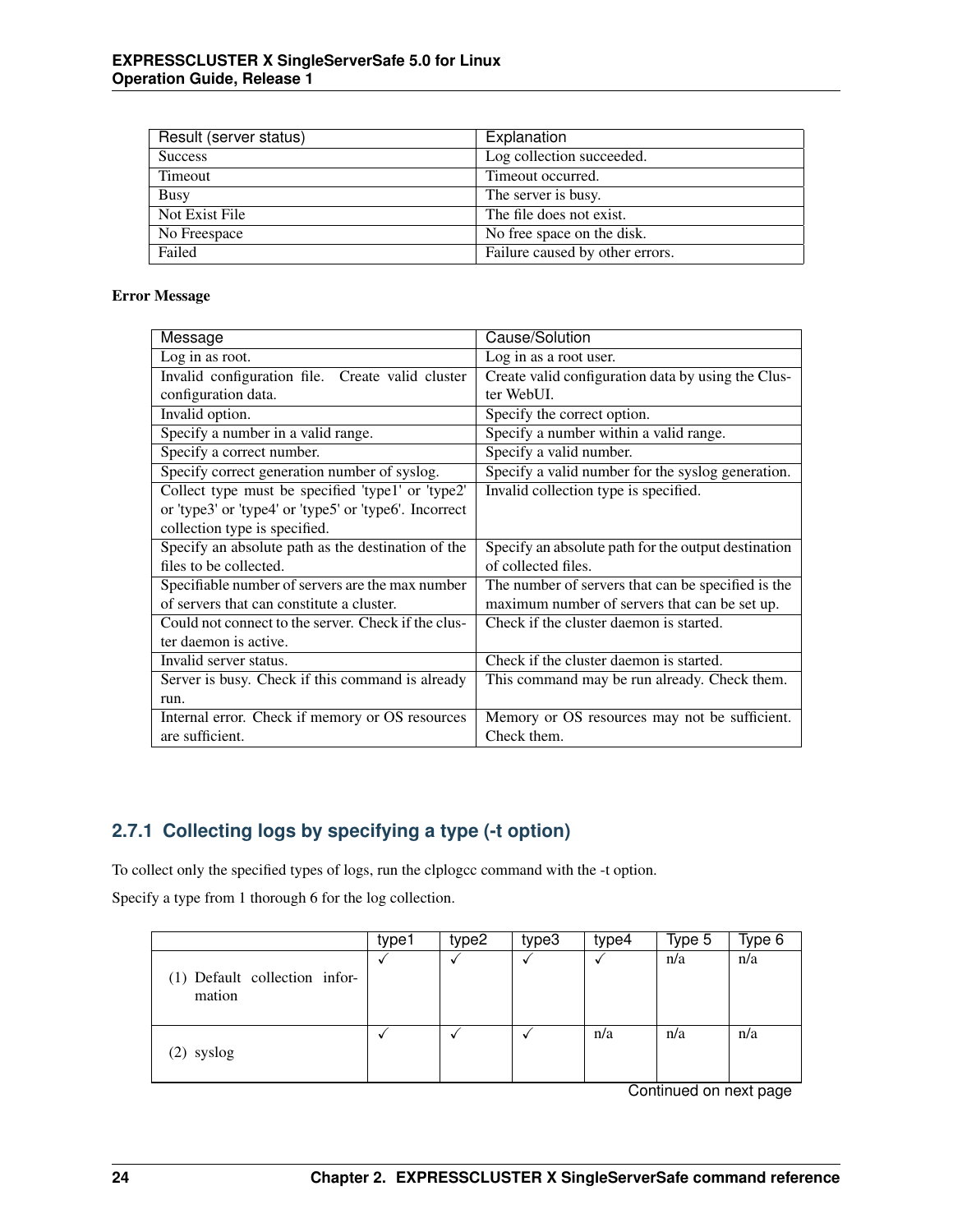|                                                 | type1        | type2        | type3            | type4            | Type 5           | Type 6           |
|-------------------------------------------------|--------------|--------------|------------------|------------------|------------------|------------------|
| $(3)$ core                                      | ✓            | $\checkmark$ | n/a              | ✓                | n/a              | n/a              |
| (4) OS information                              | $\checkmark$ | $\checkmark$ | ✓                | $\checkmark$     | n/a              | $\overline{n/a}$ |
| $(5)$ script                                    | $\checkmark$ | $\checkmark$ | n/a              | n/a              | n/a              | n/a              |
| (6) ESMPRO/AC                                   | ✓            | ✓            | n/a              | n/a              | n/a              | n/a              |
| (7) HA Logs                                     | n/a          | ✓            | n/a              | n/a              | n/a              | n/a              |
| (8) Mirror Statistics                           | n/a          | n/a          | n/a              | n/a              | n/a              | n/a              |
| (9) Cluster Statistics                          | n/a          | n/a          | $\overline{n/a}$ | $\overline{n/a}$ | $\overline{n/a}$ | $\checkmark$     |
| (10) System resource statistical<br>information | $\checkmark$ | $\checkmark$ | $\checkmark$     | $\checkmark$     | $\overline{n/a}$ | $\checkmark$     |

Table 2.12 – continued from previous page

Run this command from the command line as follows. Example: When collecting logs using type2

# clplogcc -t type2

When no option is specified, a log type will be type 1.

- (1) Information to be collected by default
	- Logs of each module in the EXPRESSCLUSTER Server
	- Alert logs
	- Attribute of each module (ls -l) in the EXPRESSCLUSTER Server
		- In bin, lib
		- In alert/bin, webmgr/bin
		- In ha/jra/bin, ha/sra/bin, ha/jra/lib, ha/sra/lib
		- In drivers/md
		- In drivers/khb
		- In drivers/ka
	- All installed packages (rpm -qa execution result)
	- EXPRESSCLUSTER X SingleServerSafe version (rpm -qi expresscls execution result)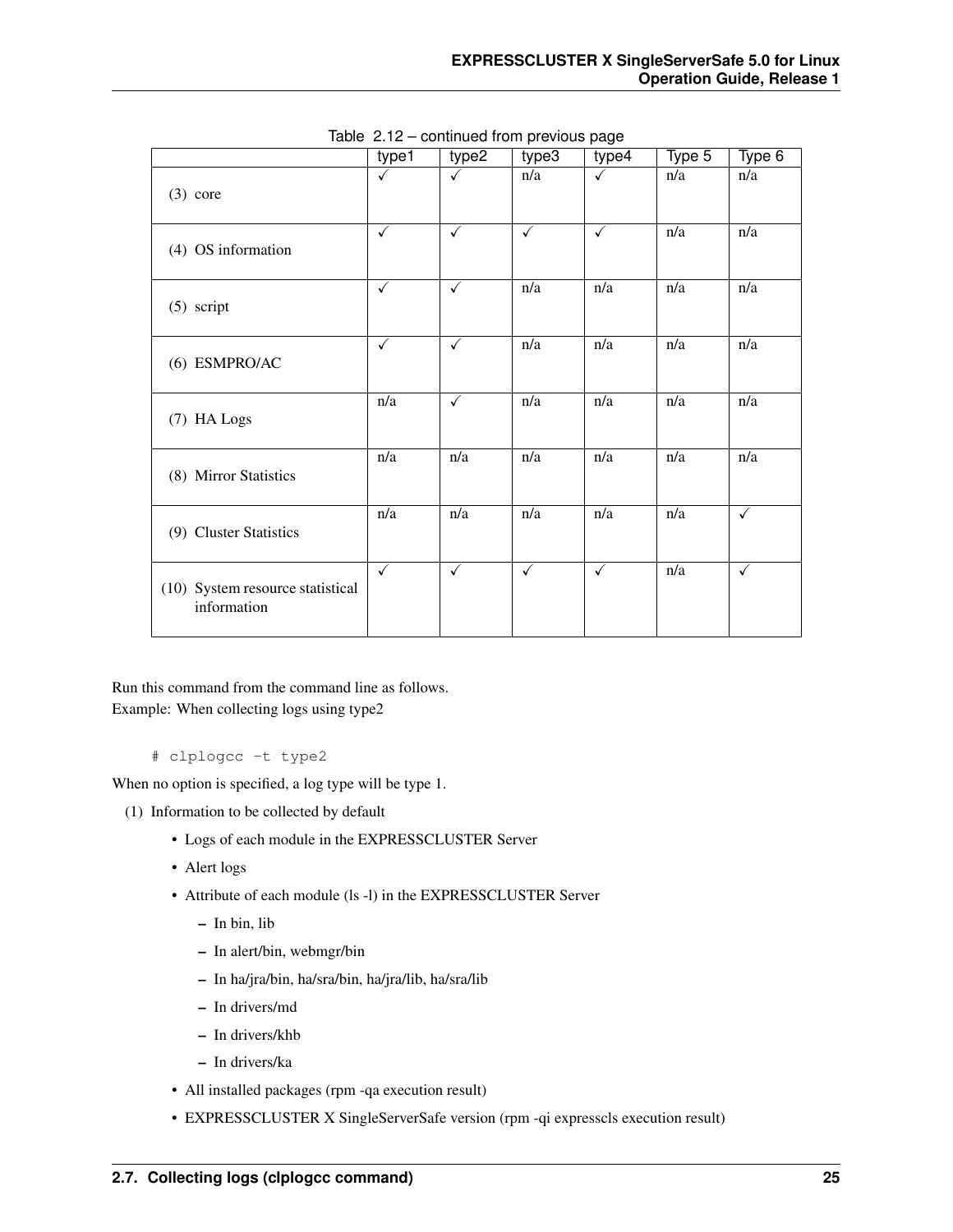- distribution (/etc/\*-release)
- License Information
- Configuration data file
- Policy file
- Dump files in the shared memory used by EXPRESSCLUSTER X SingleServerSafe
- Local node status of EXPRESSCLUSTER (clpstat --local execution results)
- Process and thread information (ps execution result)
- PCI device information (lspci execution result)
- Service information (execution results of the commands such as systemctl, chkconfig, and ls)
- Output result of kernel parameter (sysctl -a execution results)
- glibc version (rpm -qi glibc execution result)
- Kernel loadable module configuration (/etc/modules.conf. /etc/modprobe.conf)
- Kernel ring buffer (dmesg execution result)
- File system (/etc/fstab)
- IPC resource (ipcs execution result)
- System (uname -a execution result)
- Network statistics (netstat and ss execution result IPv4/IPv6)
- ip (execution results of the command ip addr, link, maddr, route or -s l)
- All network interfaces (ethtool execution result)
- Information collected upon emergency OS shutdown
- libxml2 version (rpm -qi libxml2 execution result)
- Static host table (/etc/hosts)
- File system export table (exportfs -v execution result)
- User resource limitations (ulimit -a execution result)
- File system exported by kernel-based NFS (/etc/exports)
- OS locale
- Terminal session environment value (export execution result)
- Language locale (/etc/sysconfig/i18n)
- Time zone (env date execution result)
- Work area of EXPRESSCLUSTER server
- Monitoring options This information is collected if options are installed.
- Collected dump information when the monitor resource timeout occurred
- Collected Oracle detailed information when Oracle monitor resource abnormity was detected
- (2) syslog
	- syslog (/var/log/messages)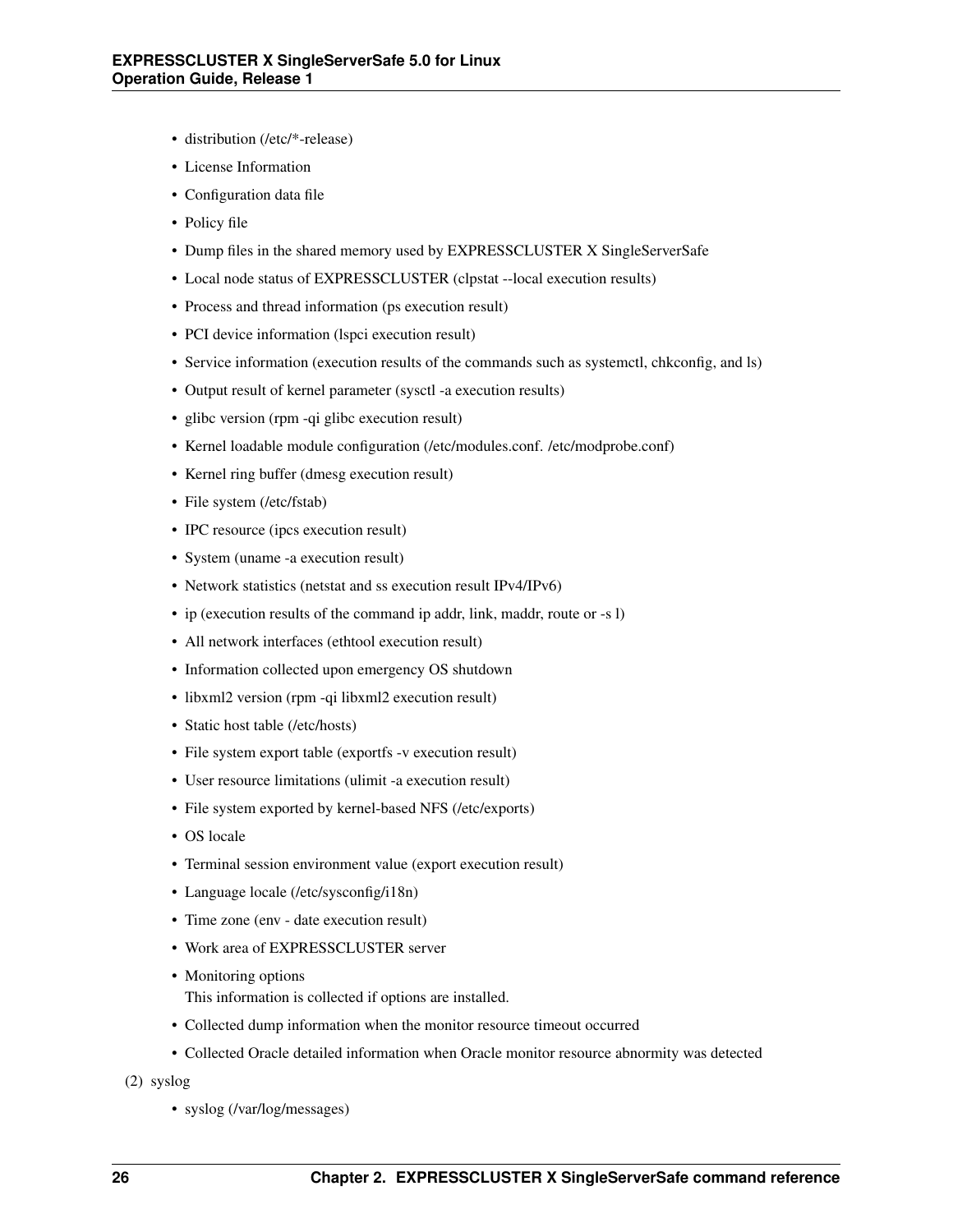- syslog (/var/log/syslog)
- Syslogs for the number of generations specified (/var/log/messages.x)
- journal log (such as files in /var/run/log/journal/)

(3) core file

• core file of EXPRESSCLUSTER module

Stored in /opt/nec/clusterpro/log by the following archive names.

Alert related:

altyyyymmdd\_x.tar

Directory for the WebManager server related:

wmyyyymmdd\_**x**.tar

#### EXPRESSCLUSTER core related:

clsyyyymmdd\_x.tar

*yyyymmdd* indicates the date when the logs are collected. *x* is a sequence number.

- (4) OS information
	- Kernel mode LAN heartbeat, keep alive
		- /proc/khb\_moninfo
		- /proc/ka\_moninfo
	- /proc/devices
	- /proc/mdstat
	- /proc/modules
	- /proc/mounts
	- /proc/meminfo
	- /proc/cpuinfo
	- /proc/partitions
	- /proc/pci
	- /proc/version
	- /proc/ksyms
	- /proc/net/bond\*
	- all files of /proc/scsi/ all files in the directory
	- all files of /proc/ide/ all files in the directory
	- /etc/fstab
	- /etc/syslog.conf
	- /etc/syslog-ng/syslog-ng.conf
	- /proc/sys/kernel/core\_pattern
	- /proc/sys/kernel/core\_uses\_pid
	- /etc/snmp/snmpd.conf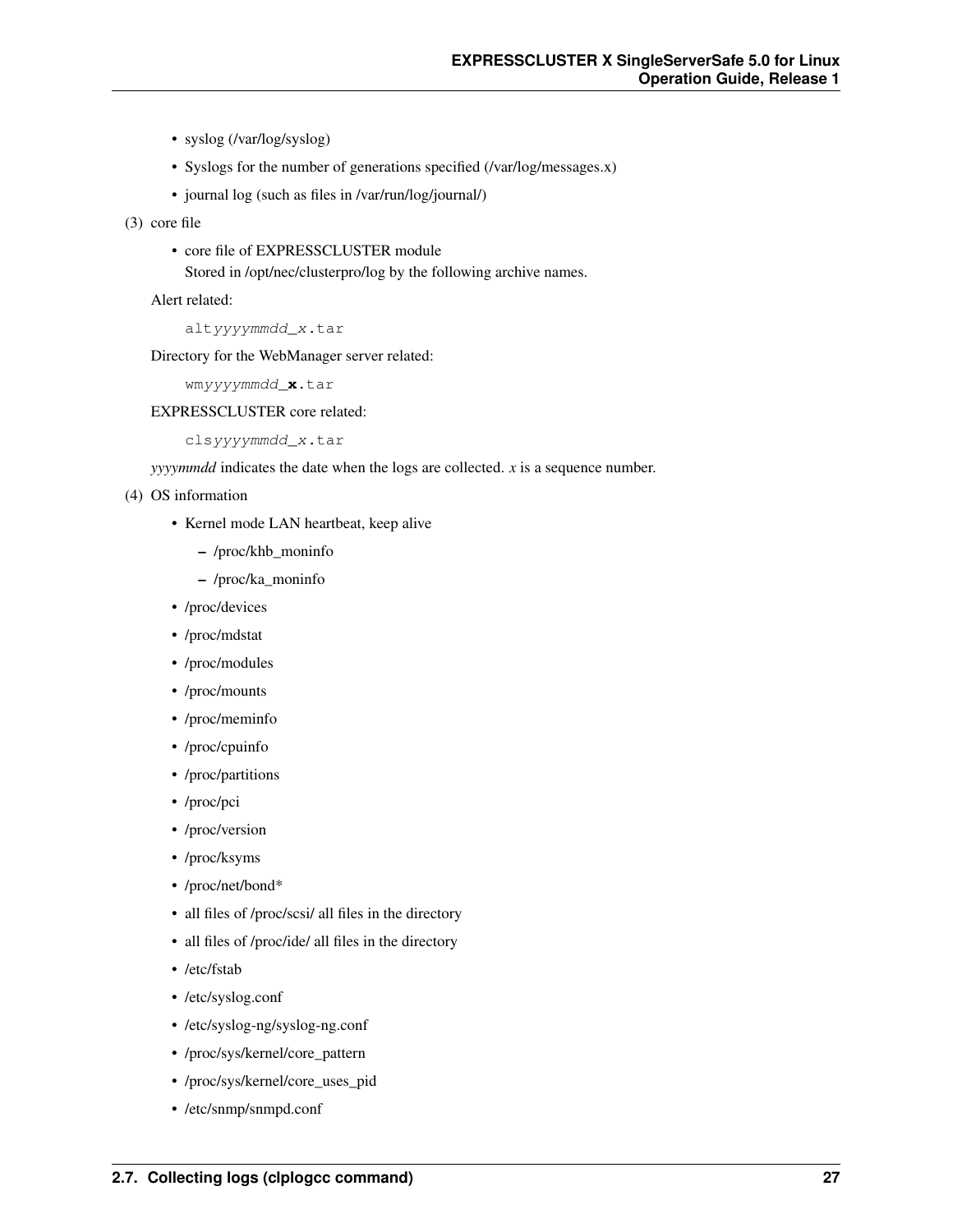- Kernel ring buffer (dmesg execution result)
- if config (if config execution result)
- iptables (iptables -L execution result)
- ipchains (ipchains -L execution result)
- df (df execution result)
- raw device information (raw -qa execution result)
- kernel module load information (lsmod execution result)
- host name, domain information (hostname, domainname execution result)
- dmidecode (dmidecode execution result)
- LVM device information (vgdisplay -v execution result)
- snmpd version information (snmpd -v execution result)
- Virtual Infrastructure information (the result of running virt-what)

When you collect logs, you may find the following message on the console. This does not mean failure. The logs are collected normally.

```
hd#: bad special flag: 0x03
ip_tables: (C) 2000-2002 Netfilter core team
```
(Where hd# is the name of the IDE device that exists on the server)

#### (5) Script

Start/stop script for a group that was created with the Cluster WebUI.

If you specify a user-defined script other than the above (/opt/nec/clusterpro/scripts), it is not included in the log collection information. It must be collected separately.

(6) ESMPRO/AC Related logs

Files that are collected by running the acupslog command.

(7) HA logs

- System resource information
- JVM monitor log
- System monitor log
- (8) Mirror Statistics

This version does no collect.

- (9) Cluster Statistics
	- Cluster Statistics
	- In perf/cluster
- (10) System resource statistics
	- System resource statistics
	- In perf/system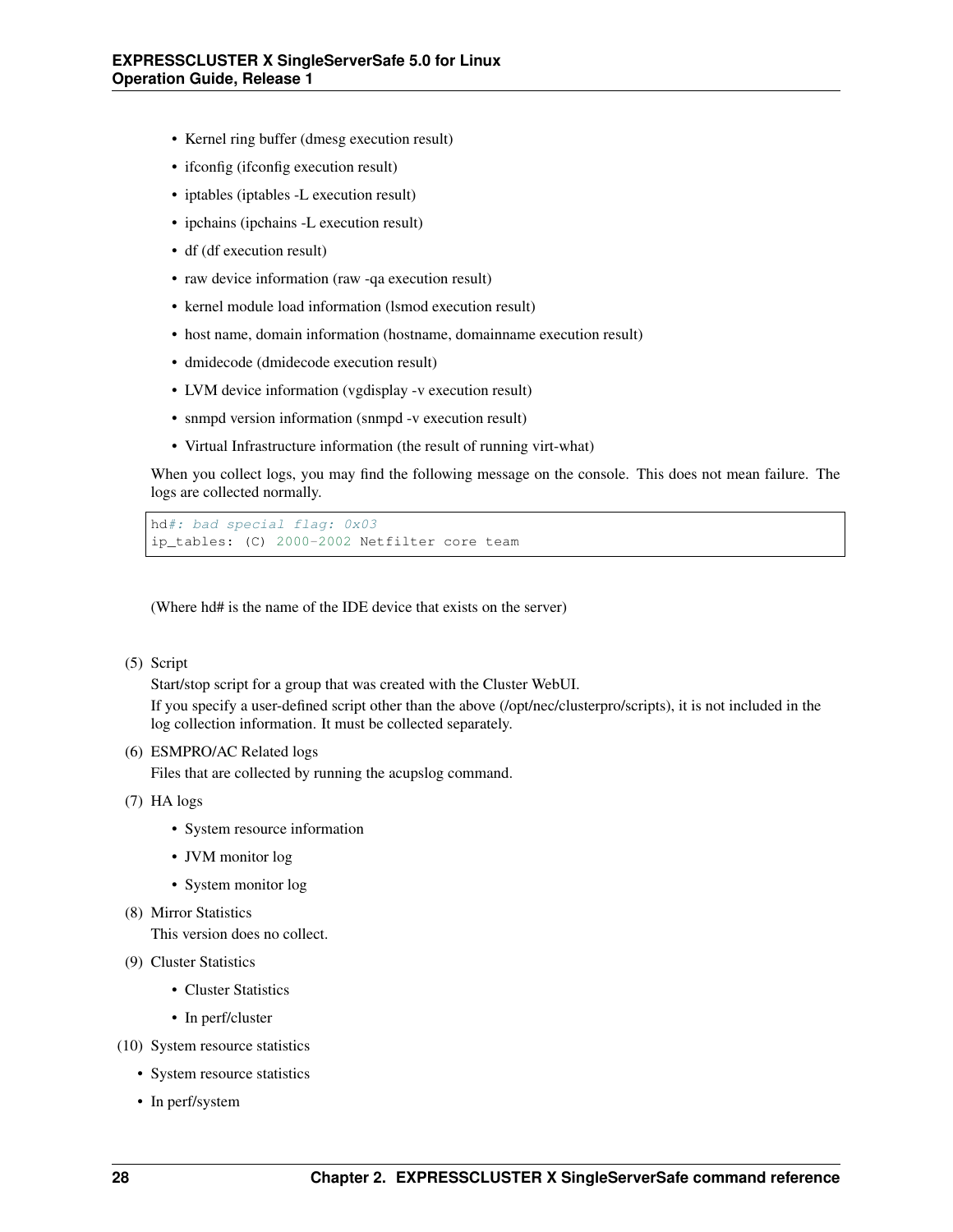### **2.7.2 syslog generations (-r option)**

To collect syslogs for the number of generations specified, run the following command.

Example: Collecting logs for the 3 generations

# clplogcc -r 3

The following syslogs are included in the collected logs.

/var/log/messages /var/log/messages.1 /var/log/messages.2

- When no option is specified, two generations are collected.
- You can collect logs for 0 to 99 generations.
- When 0 is specified, all syslogs are collected.

| Number of Generation | Number of generations to be acquired |
|----------------------|--------------------------------------|
|                      | All Generations                      |
|                      | Current                              |
|                      | Current + Generation 1               |
|                      | Current $+$ Generation 1 to 2        |
|                      |                                      |
|                      | Current + Generation 1 to $(x - 1)$  |

### **2.7.3 Output paths of log files (-o option)**

- Log file is named and be saved as "*server name*-log.tar.gz".
- Since log files are compressed by tar.gz, add the xzf option to the tar command to decompress them.

#### If not specifying -o option

Logs are output in tmp of installation path.

```
# clplogcc
Collect Log server-name: Success
# ls /opt/nec/clusterpro/tmp
server-name-log.tar.gz
```
#### When the -o option is specified:

If you run the command as follows, logs are located in the specified /home/log directory.

```
# clplogcc -o /home/log
Collect Log server-name: Success
# ls /home/log
server-name-log.tar.gz
```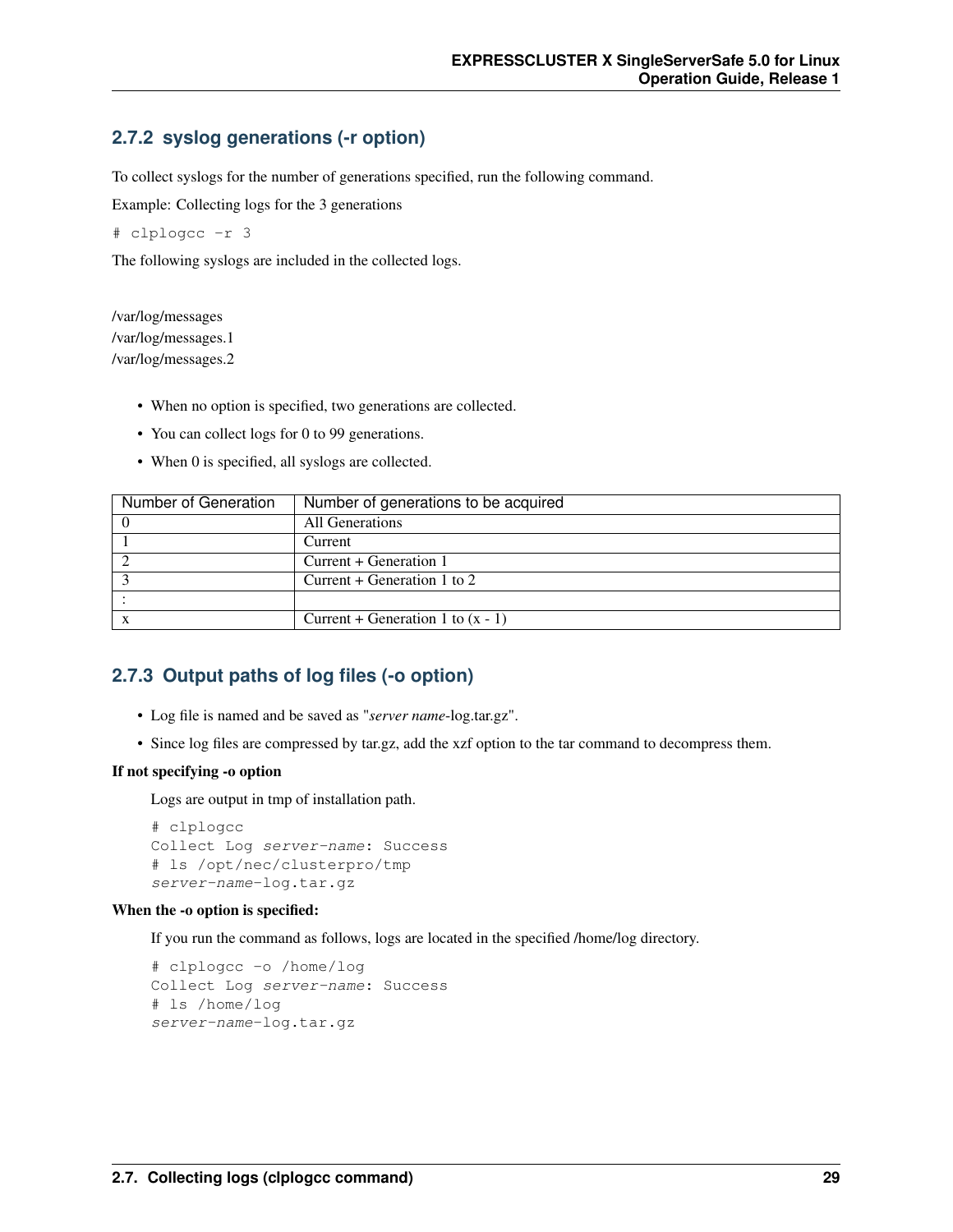### **2.7.4 Collecting information when a failure occurs**

When the following failure occurs, the information for analyzing the failure is collected.

- When a server daemon configuring the server abnormally terminates due to interruption by a signal (core dump), an internal status error, or another cause
- When a group resource activation error or deactivation error occurs
- When monitoring error occurs in a monitor resource

Information to be collected is as follows:

- Server information
	- Some module logs in EXPRESSCLUSTER servers
	- Dump files in the shared memory used by EXPRESSCLUSTER X SingleServerSafe
	- Configuration data file
	- Core files of EXPRESSCLUSTER module
- OS information (/proc/\*)
	- /proc/devices
	- /proc/partitions
	- /proc/mdstat
	- /proc/modules
	- /proc/mounts
	- /proc/meminfo
	- /proc/net/bond\*
- Information created by running a command
	- Results of the sysctl -a
	- Results of the ps
	- Results of the top
	- Results of the ipcs
	- Results of the netstat -i
	- Results of the ifconfig
	- Results of the df
	- Results of the raw -qa
	- journalctl -e execution result

These are collected by default in the log collection. You do not need to collect them separately.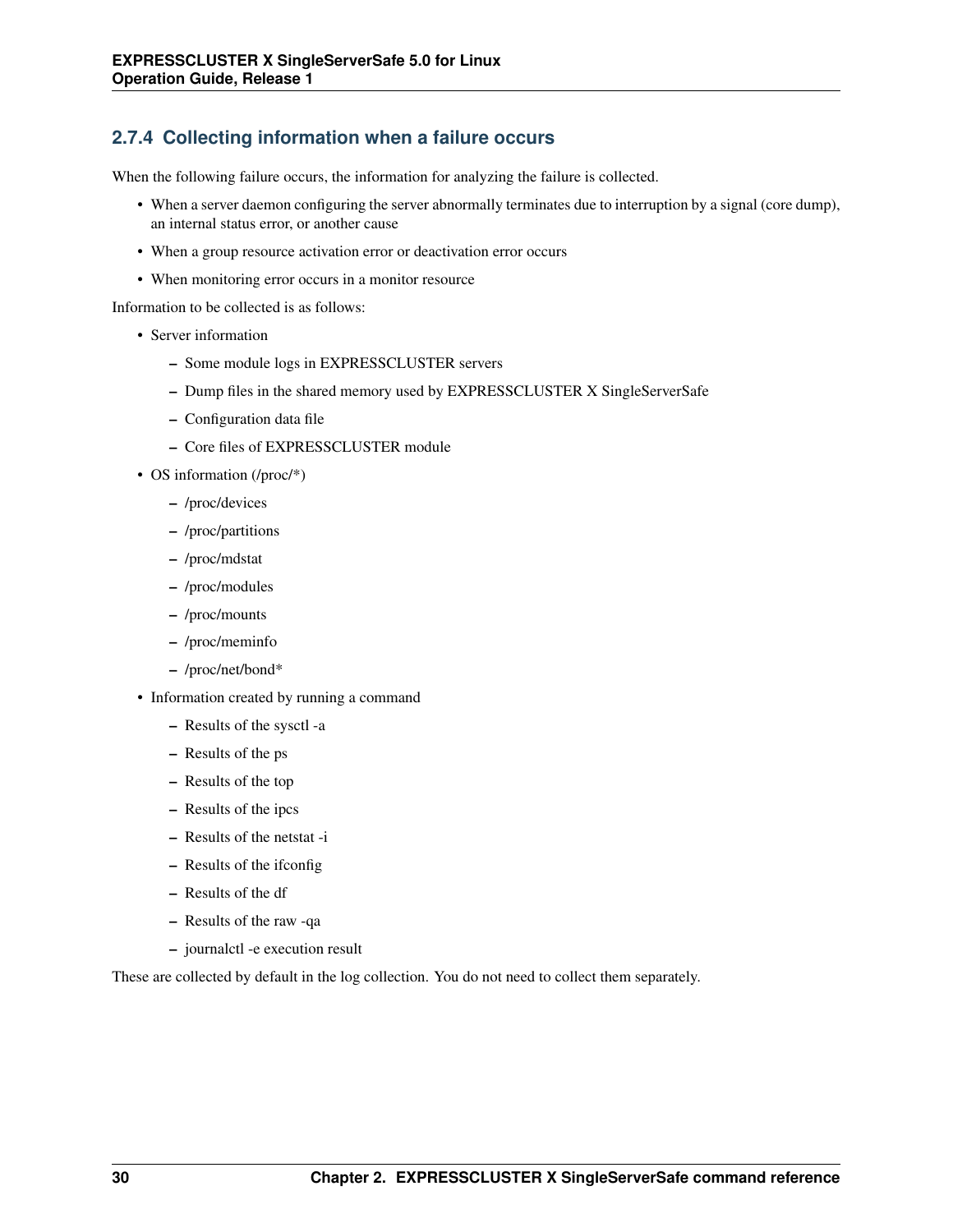### <span id="page-34-0"></span>**2.8 Applying and backing up configuration data (clpcfctrl command)**

### **2.8.1 Applying configuration data (clpcfctrl --push)**

Applies the configuration data to servers.

#### **Command line**

clpcfctrl --push [-p *portnumber*] [-x *directory*] [--nocheck]

#### **Description**

Applies the configuration data created by the Cluster WebUI to servers.

#### **Option**

**--push**

Specify this option when applying the data. This option cannot be omitted.

#### **-p**

*portnumber* Specifies a port number of data transfer port. When this option is omitted, the default value is used. In general, it is not necessary to specify this option.

**-x** directory

Specify this option to apply the configuration data in the specified directory.

Use this option with either -l or -w.

When  $-1$  is specified, configuration data saved on the file system by the Cluster WebUI on Linux is used. When -w is specified, configuration data saved by the Cluster WebUI on Windows is used.

#### **--nocheck**

Configuration data is not checked. Use this option only when deleting a server.

#### **Return Value**

|              | <b>Nuccess</b> |
|--------------|----------------|
| Other than 0 | Failure        |

#### **Notes**

This command must be executed by a user with the root privilege.

#### **Examples**

Example 1: Delivering configuration data that was saved on the file system using the Cluster WebUI on Linux

```
# clpcfctrl --push -x /mnt/config
file delivery to server 127.0.0.1 success.
The upload is completed successfully.(cfmgr:0)
Command succeeded.(code:0)
```
#### **Error Message**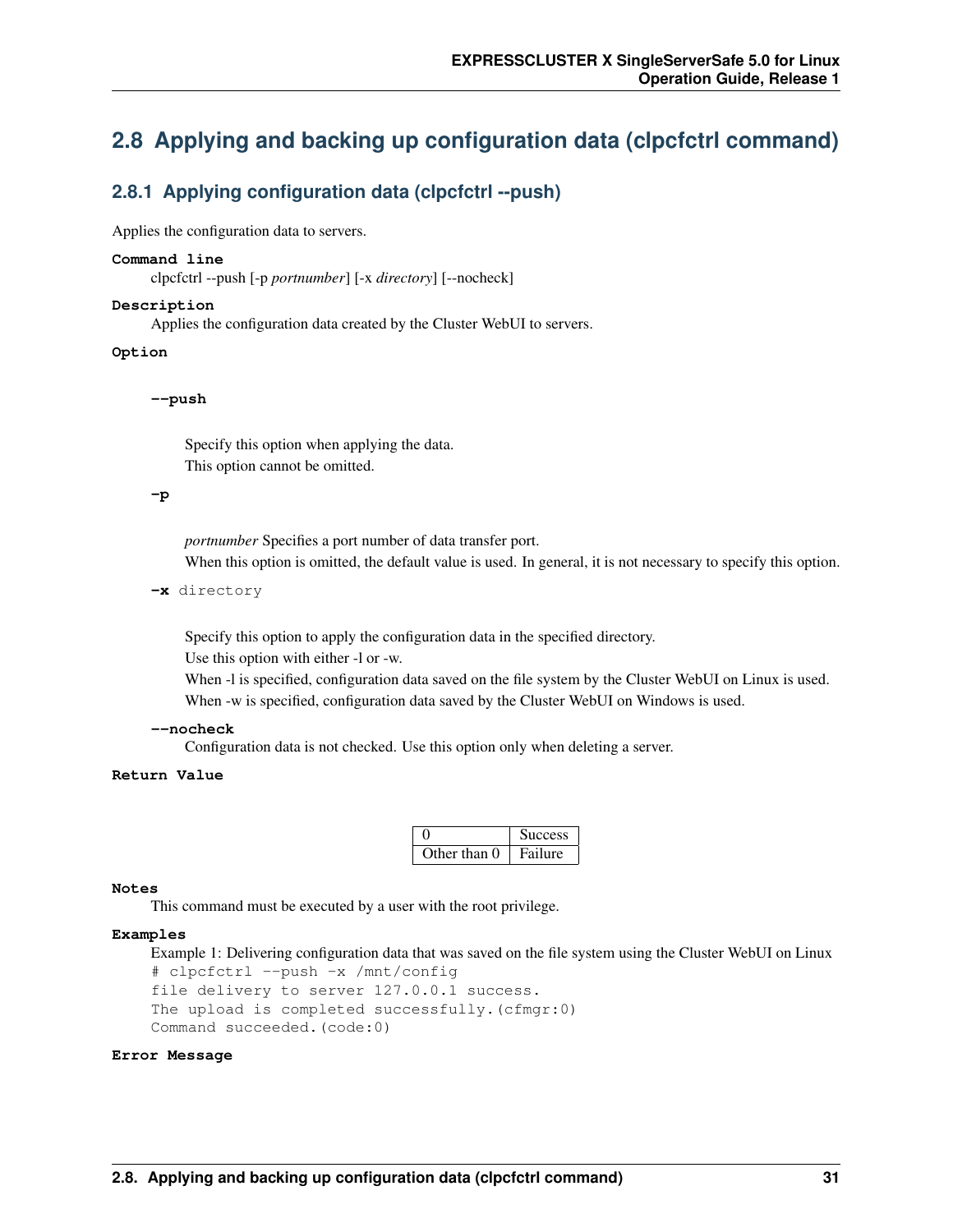| Message                                                                                           | Cause/Solution                                                                                                                         |
|---------------------------------------------------------------------------------------------------|----------------------------------------------------------------------------------------------------------------------------------------|
| Log in as root.                                                                                   | Log on as a root user.                                                                                                                 |
| This command is already run.                                                                      | This command has already been run.                                                                                                     |
| Invalid option.                                                                                   | The option is invalid. Check the option.                                                                                               |
| Invalid mode.<br>Check if --push or --pull option is specified.                                   | Check if the --push is specified.                                                                                                      |
| The target directory does not exist.                                                              | The specified directory does not exist.                                                                                                |
| Invalid host name.<br>Server specified by -h option is not included in the<br>configuration data. | The server specified with -h is not included in<br>configuration data. Check if the specified server name<br>or IP address is correct. |
| Canceled.                                                                                         | This message is displayed when you enter a character<br>other than "y" in response to the command.                                     |
| Failed to initialize the xml library.<br>Check if memory or OS resources are sufficient.          | Memory or OS resources may not be sufficient. Check<br>them.                                                                           |
| Failed to load the configuration file.<br>Check if memory or OS resources are sufficient.         | Memory or OS resources may not be sufficient. Check<br>them.                                                                           |
| Failed to change the configuration file.<br>Check if memory or OS resources are sufficient.       | Memory or OS resources may not be sufficient. Check<br>them.                                                                           |
| Failed to load the all.pol file.<br>Reinstall the RPM.                                            | Reinstall the EXPRESSCLUSTER Server RPM.                                                                                               |
| Failed to load the cfctrl.pol file.<br>Reinstall the RPM.                                         | Reinstall the EXPRESSCLUSTER Server RPM.                                                                                               |
| Failed to get the install path.<br>Reinstall the RPM.                                             | Reinstall the EXPRESSCLUSTER Server RPM.                                                                                               |
| Failed to get the cfctrl path.<br>Reinstall the RPM.                                              | Reinstall the EXPRESSCLUSTER Server RPM.                                                                                               |
| Failed to get the list of group.                                                                  | Failed to acquire the list of group.                                                                                                   |
| Failed to get the list of resource.                                                               | Failed to acquire the list of resource.                                                                                                |
| Failed to initialize the trncl library.<br>Check if memory or OS resources are sufficient.        | Memory or OS resources may not be sufficient. Check<br>them.                                                                           |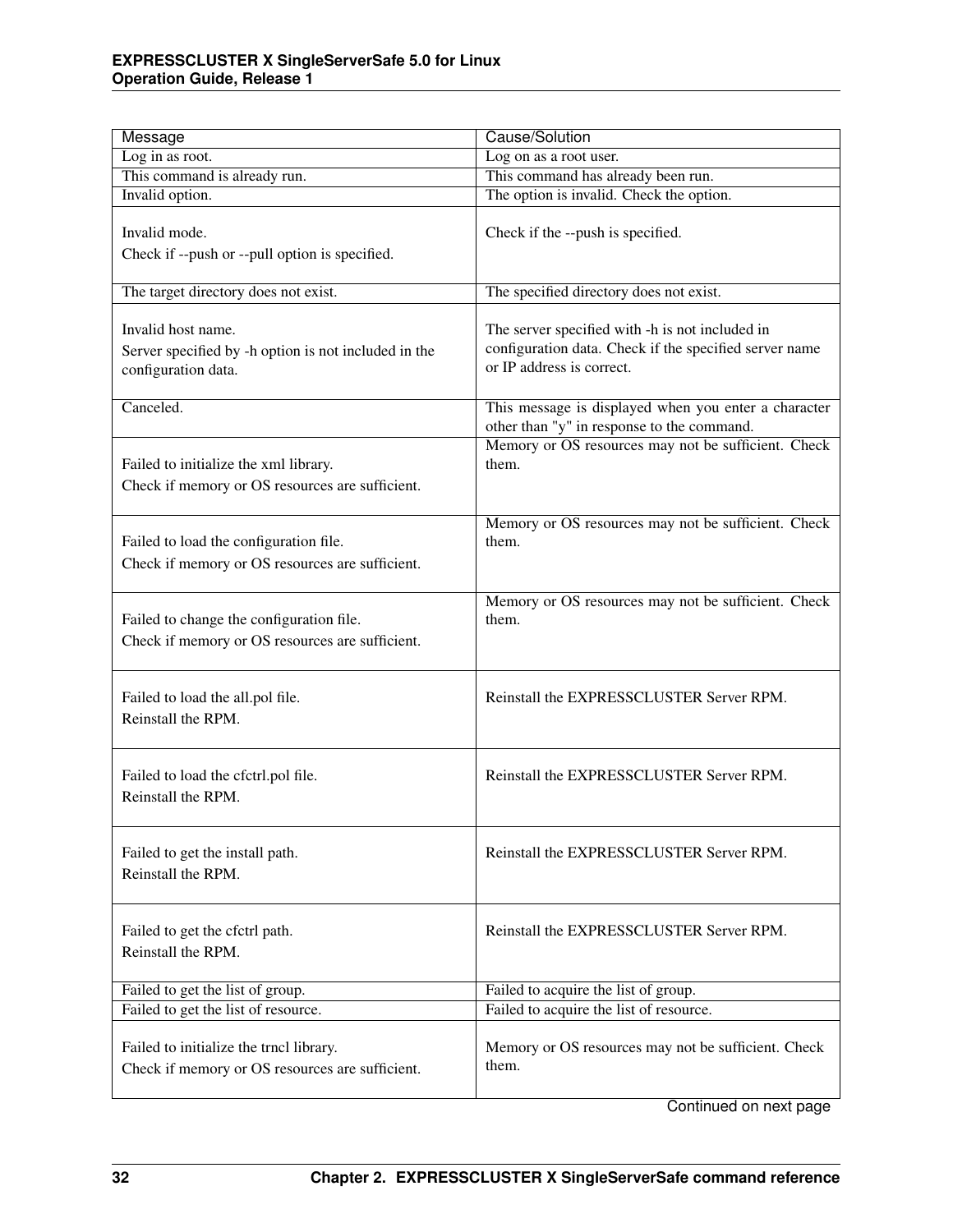| Message                                                                                                                                    | Cause/Solution                                                                                                                                    |
|--------------------------------------------------------------------------------------------------------------------------------------------|---------------------------------------------------------------------------------------------------------------------------------------------------|
| Failed to connect to server %1.<br>Check if the other server is active and then run the<br>command again.                                  | Accessing the server has failed. Check if other<br>server(s) has been started.<br>Run the command again after the server has started up.          |
| Failed to connect to trnsv.<br>Check if the other server is active.                                                                        | Accessing the server has failed. Check if other<br>server(s) has been started.                                                                    |
| File delivery failed.<br>Failed to deliver the configuration data. Check if the<br>other server is active and run the command again.       | Delivering configuration data has failed. Check if other<br>server(s) has been started.<br>Run the command again after the server has started up. |
| Multi file delivery failed.<br>Failed to deliver the configuration data. Check if the<br>other server is active and run the command again. | Delivering configuration data has failed. Check if other<br>server(s) has been started.<br>Run the command again after the server has started up. |
| Failed to deliver the configuration data.<br>Check if the other server is active and run the command<br>again.                             | Delivering configuration data has failed. Check if other<br>server(s) has been started.<br>Run the command again after the server has started up. |
| The directory "/work" is not found.<br>Reinstall the RPM.                                                                                  | Reinstall the EXPRESSCLUSTER Server RPM.                                                                                                          |
| Failed to make a working directory.                                                                                                        | Memory or OS resources may not be sufficient. Check<br>them.                                                                                      |
| The directory does not exist.                                                                                                              | Memory or OS resources may not be sufficient. Check<br>them.                                                                                      |
| This is not a directory.                                                                                                                   | Memory or OS resources may not be sufficient. Check<br>them.                                                                                      |
| The source file does not exist.                                                                                                            | Memory or OS resources may not be sufficient. Check<br>them.                                                                                      |
| The source file is a directory.                                                                                                            | Memory or OS resources may not be sufficient. Check<br>them.                                                                                      |
| The source directory does not exist.                                                                                                       | Memory or OS resources may not be sufficient. Check<br>them.                                                                                      |
| The source file is not a directory.                                                                                                        | Memory or OS resources may not be sufficient. Check<br>them.                                                                                      |
| Failed to change the character code set (EUC to SJIS).                                                                                     | Memory or OS resources may not be sufficient. Check<br>them.                                                                                      |
| Failed to change the character code set (SJIS to EUC).                                                                                     | Memory or OS resources may not be sufficient. Check<br>them.                                                                                      |
| Command error.                                                                                                                             | Memory or OS resources may not be sufficient. Check<br>them.                                                                                      |

|  | Table 2.14 - continued from previous page |  |
|--|-------------------------------------------|--|
|--|-------------------------------------------|--|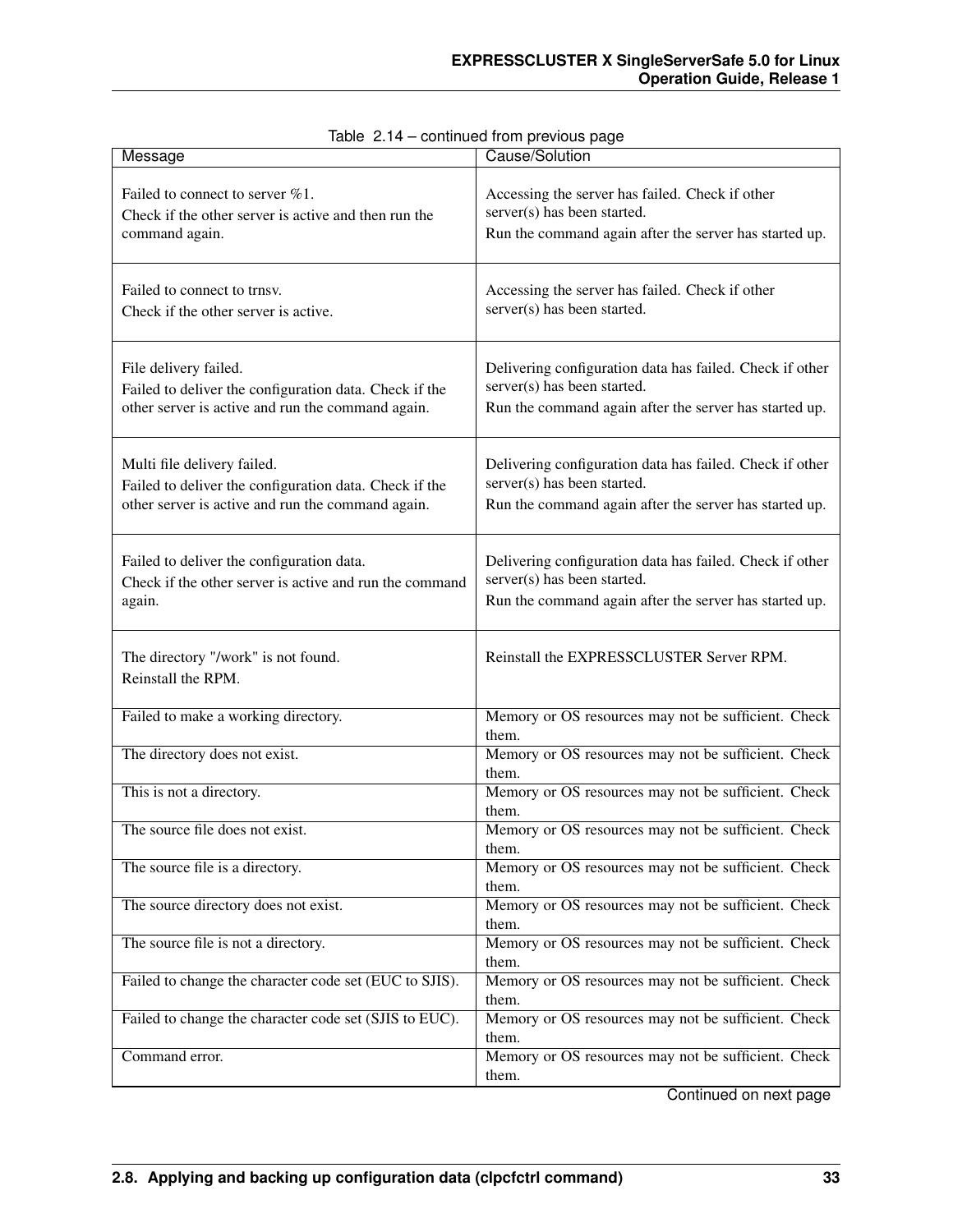| Cause/Solution                                                                                                       |
|----------------------------------------------------------------------------------------------------------------------|
| Memory or OS resources may not be sufficient. Check<br>them.                                                         |
| Memory or OS resources may not be sufficient. Check<br>them.                                                         |
| Memory or OS resources may not be sufficient. Check<br>them.                                                         |
| Memory or OS resources may not be sufficient. Check<br>them.                                                         |
| Memory or OS resources may not be sufficient. Check<br>them.                                                         |
| Memory or OS resources may not be sufficient. Check<br>them.                                                         |
| Memory or OS resources may not be sufficient. Check<br>them.                                                         |
| Memory or OS resources may not be sufficient. Check<br>them.                                                         |
| Memory or OS resources may not be sufficient. Check<br>them.                                                         |
| Memory or OS resources may not be sufficient. Check<br>them.                                                         |
| Memory or OS resources may not be sufficient. Check<br>them.                                                         |
| Memory or OS resources may not be sufficient. Check<br>them.                                                         |
| The upload is completed successfully. To apply the<br>changes you made, shut down the server, and then<br>reboot it. |
| The upload was stopped. To upload the configuration<br>data, stop the server.                                        |
| The upload was stopped. To upload the configuration<br>data, stop MirrorAgent.                                       |
|                                                                                                                      |

|  |  |  |  | Table 2.14 - continued from previous page |
|--|--|--|--|-------------------------------------------|
|--|--|--|--|-------------------------------------------|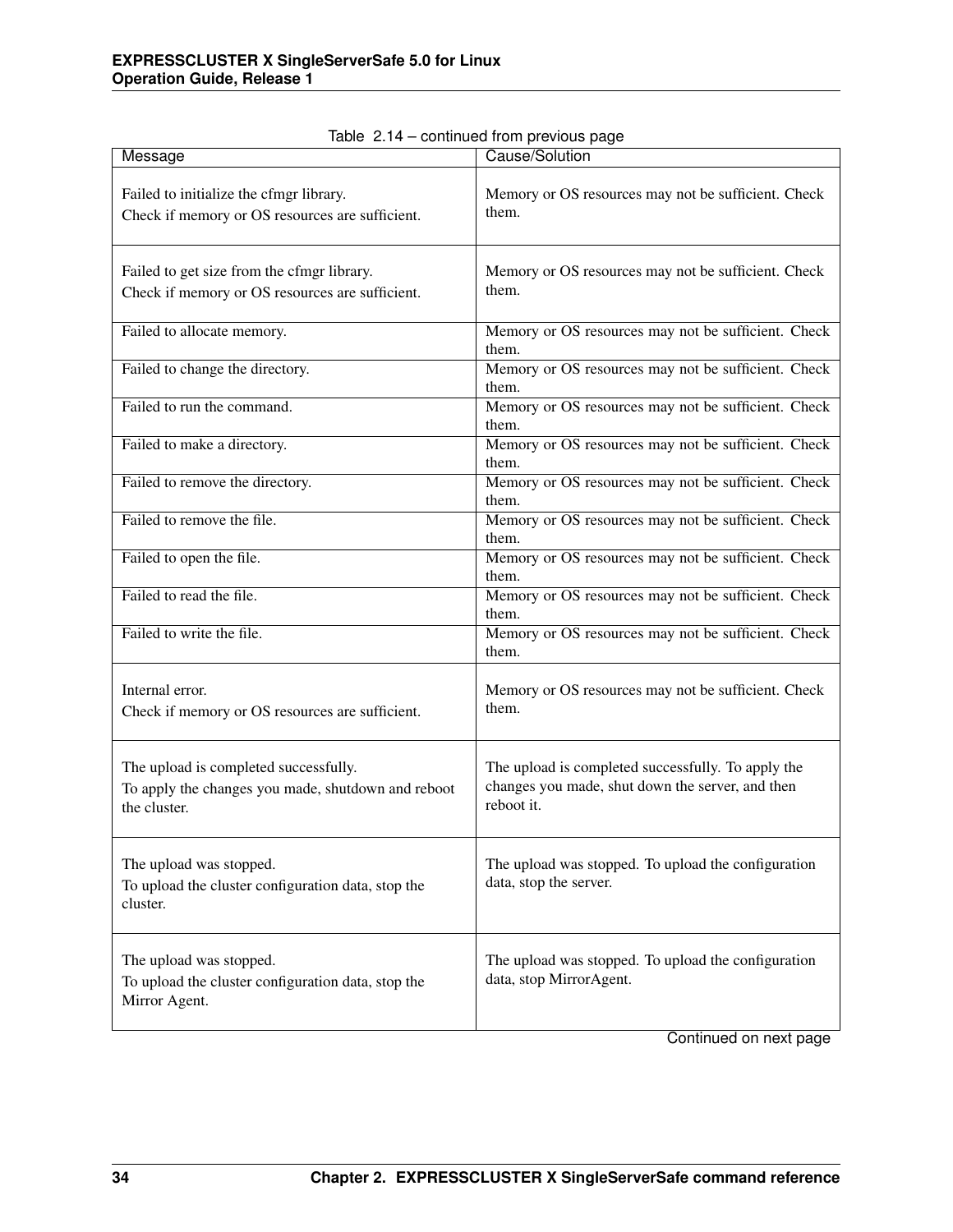| Message                                                                                                                                   | Cause/Solution                                                                                                                         |
|-------------------------------------------------------------------------------------------------------------------------------------------|----------------------------------------------------------------------------------------------------------------------------------------|
| The upload was stopped.<br>To upload the cluster configuration data, stop the<br>resources to which you made changes.                     | The upload was stopped. To upload the configuration<br>data, stop the resources you changed.                                           |
| The upload was stopped.                                                                                                                   | The upload was stopped. To upload the configuration                                                                                    |
| To upload the cluster configuration data, stop the                                                                                        | data, suspend the server. To upload, stop the group to                                                                                 |
| groups to which you made changes.                                                                                                         | which you made changes.                                                                                                                |
| The upload was stopped.<br>To upload the cluster configuration data, suspend the<br>cluster.                                              | The upload was stopped. To upload the configuration<br>data, suspend the server.                                                       |
| The upload is completed successfully.                                                                                                     | The upload is completed successfully.                                                                                                  |
| To apply the changes you made, restart the Alert Sync                                                                                     | To apply the changes you made, restart the AlertSync                                                                                   |
| service.                                                                                                                                  | service.                                                                                                                               |
| To apply the changes you made, restart the                                                                                                | To apply the changes you made, restart the                                                                                             |
| WebManager service.                                                                                                                       | WebManager service.                                                                                                                    |
| The upload is completed successfully.                                                                                                     | The upload is completed successfully.                                                                                                  |
| To apply the changes you made, restart the Information                                                                                    | To apply the changes you made, restart the Information                                                                                 |
| Base service.                                                                                                                             | Base service.                                                                                                                          |
| The upload is completed successfully.                                                                                                     | The upload is completed successfully.                                                                                                  |
| To apply the changes you made, restart the API service.                                                                                   | To apply the changes you made, restart the API service.                                                                                |
| The upload is completed successfully.                                                                                                     | The upload is completed successfully.                                                                                                  |
| To apply the changes you made, restart the Node                                                                                           | To apply the changes you made, restart the Node                                                                                        |
| Manager service.                                                                                                                          | Manager service.                                                                                                                       |
| Internal error.                                                                                                                           | Memory or OS resources may not be sufficient. Check                                                                                    |
| Check if memory or OS resources are sufficient.                                                                                           | them.                                                                                                                                  |
| The upload is completed successfully.                                                                                                     | The upload is completed successfully.                                                                                                  |
| The upload was stopped.<br>Failed to deliver the configuration data.<br>Check if the other server is active and run the command<br>again. | The upload was stopped. Delivering configuration data<br>has failed. Check if the other server is active and run<br>the command again. |

|  |  | Table 2.14 - continued from previous page |  |  |  |
|--|--|-------------------------------------------|--|--|--|
|--|--|-------------------------------------------|--|--|--|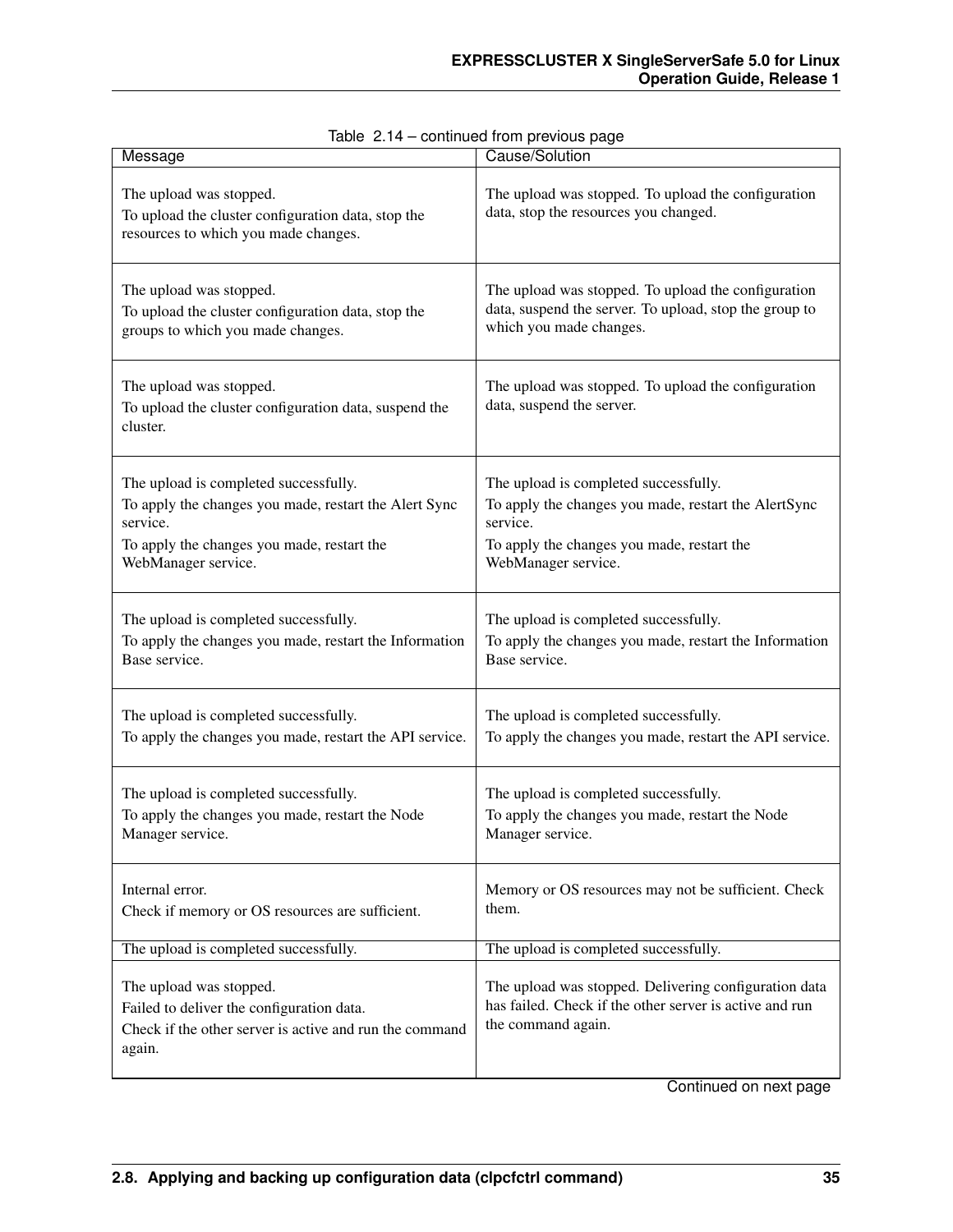| Message                                                                                                                                                                                         | Cause/Solution                                                                                                                                                 |
|-------------------------------------------------------------------------------------------------------------------------------------------------------------------------------------------------|----------------------------------------------------------------------------------------------------------------------------------------------------------------|
| The upload was stopped.<br>There is one or more servers that cannot be connected<br>to.<br>To apply cluster configuration information forcibly, run<br>the command again with "--force" option. | The upload was stopped. The server that cannot<br>connect exists. To forcibly upload the configuration<br>data, run the command again with the --force option. |

Table 2.14 – continued from previous page

# **2.8.2 Backing up the configuration data (clpcfctrl --pull)**

Backs up the configuration data.

## **Command line**

clpcfctrl --pull -l|-w [-p *portnumber*] [-x *directory*]

## **Description**

Backs up the configuration data to be used by the Cluster WebUI.

## **Option**

**--pull**

Specify this option when performing backup. This option cannot be omitted.

### **-l**

Specify this option when backing up data as the configuration data that is used for the Cluster WebUI on Linux.

You cannot specify both -l and -w together.

**-w**

Specify this option when backing up data as the configuration data that is used for the Cluster WebUI on Windows.

You cannot specify both -l and -w together.

# **-p**

*portnumber* Specifies a port number of data transfer port.

When this option is omitted, the default value is used. In general, it is not necessary to specify this option.

```
-x directory
```
Specify this option when backing up configuration data in the specified directory.

Use this option with either -l or -w.

When -l is specified, configuration data is backed up in the format which can be loaded by the Cluster WebUI on Linux.

When -w is specified, configuration data is saved in the format which can be loaded by the Cluster WebUI on Windows.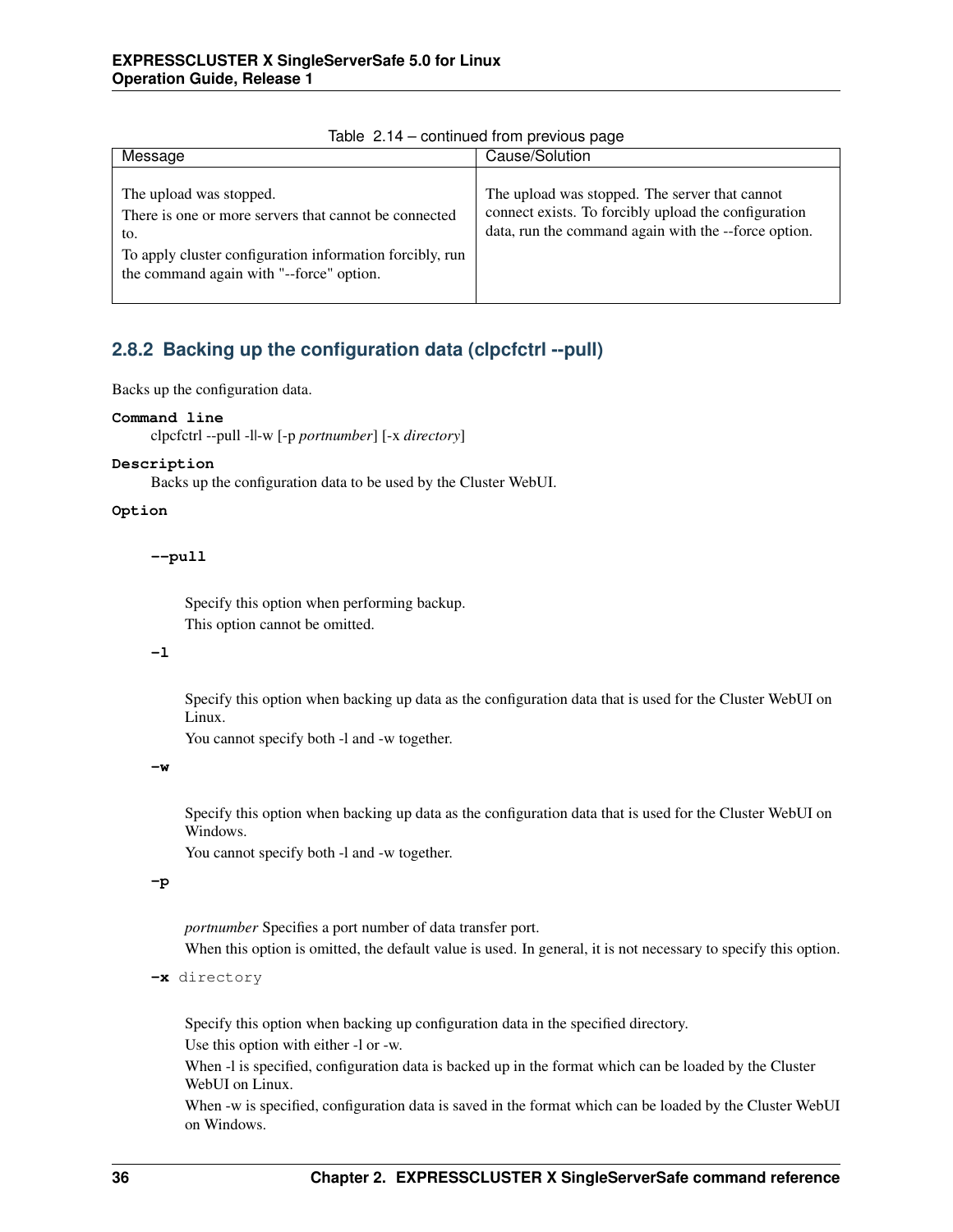# **Return Value**

|              | Success |
|--------------|---------|
| Other than 0 | Failure |

# **Notes**

This command must be executed by a user with the root privilege.

## **Examples**

Example 1: Backing up configuration data to the specified directory so that the data can be loaded by the Cluster WebUI on Linux

```
# clpcfctrl --pull -l -x /mnt/config
Command succeeded.(code:0)
```
## **Error Message**

| Message                                                         | Cause/Solution                                               |
|-----------------------------------------------------------------|--------------------------------------------------------------|
| Log in as root.                                                 | Log on as a root user.                                       |
| This command is already run.                                    | This command has already been run.                           |
| Invalid option.                                                 | The option is invalid. Check the option.                     |
| Invalid mode.<br>Check if --push or --pull option is specified. | Check if the --pull is specified.                            |
| The target directory does not exist.                            | The specified directory does not exist.                      |
| Canceled.                                                       | This message is displayed when you enter a character         |
|                                                                 | other than "y" in response to the command.                   |
|                                                                 | Memory or OS resources may not be sufficient.                |
| Failed to initialize the xml library.                           | Check them.                                                  |
| Check if memory or OS resources are sufficient.                 |                                                              |
|                                                                 |                                                              |
|                                                                 | Memory or OS resources may not be sufficient.                |
| Failed to load the configuration file.                          | Check them.                                                  |
| Check if memory or OS resources are sufficient.                 |                                                              |
|                                                                 |                                                              |
|                                                                 | Memory or OS resources may not be sufficient.<br>Check them. |
| Failed to change the configuration file.                        |                                                              |
| Check if memory or OS resources are sufficient.                 |                                                              |
|                                                                 |                                                              |
| Failed to load the all.pol file.                                | Reinstall the EXPRESSCLUSTER Server RPM.                     |
| Reinstall the RPM.                                              |                                                              |
|                                                                 |                                                              |
|                                                                 |                                                              |
| Failed to load the cfctrl.pol file.                             | Reinstall the EXPRESSCLUSTER Server RPM.                     |
| Reinstall the RPM.                                              |                                                              |
|                                                                 |                                                              |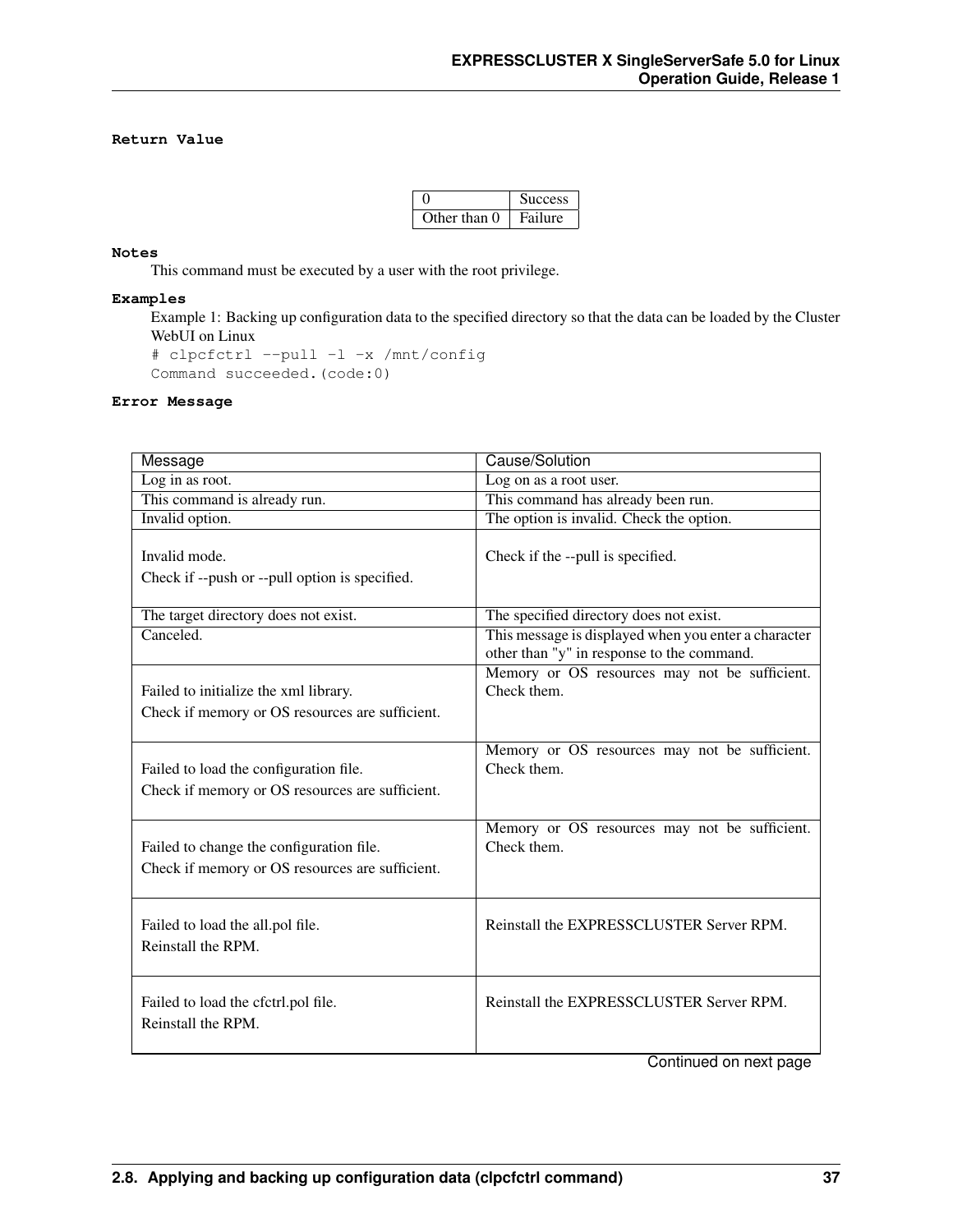| Message                                                                                                   | Cause/Solution                                                                                                                              |  |  |
|-----------------------------------------------------------------------------------------------------------|---------------------------------------------------------------------------------------------------------------------------------------------|--|--|
| Failed to get the install path.<br>Reinstall the RPM.                                                     | Reinstall the EXPRESSCLUSTER Server RPM.                                                                                                    |  |  |
| Failed to get the cfctrl path.<br>Reinstall the RPM.                                                      | Reinstall the EXPRESSCLUSTER Server RPM.                                                                                                    |  |  |
| Failed to initialize the trncl library.<br>Check if memory or OS resources are sufficient.                | Memory or OS resources may not be sufficient.<br>Check them.                                                                                |  |  |
| Failed to connect to server %1.<br>Check if the other server is active and then run the<br>command again. | Accessing the server has failed. Check if other<br>server(s) has been started.<br>Run the command again after the server has started<br>up. |  |  |
| Failed to connect to trnsv.<br>Check if the other server is active.                                       | Accessing the server has failed. Check if other<br>server(s) has been started.                                                              |  |  |
| Failed to get configuration data.<br>Check if the other server is active.                                 | Acquiring configuration data has failed. Check if<br>other server(s) has been started.                                                      |  |  |
| The directory "/work" is not found.<br>Reinstall the RPM.                                                 | Reinstall the EXPRESSCLUSTER Server RPM.                                                                                                    |  |  |
| Failed to make a working directory.                                                                       | Memory or OS resources may not be sufficient.<br>Check them.                                                                                |  |  |
| The directory does not exist.                                                                             | Memory or OS resources may not be sufficient.<br>Check them.                                                                                |  |  |
| This is not a drirectory.                                                                                 | Memory or OS resources may not be sufficient.<br>Check them.                                                                                |  |  |
| The source file does not exist.                                                                           | Memory or OS resources may not be sufficient.<br>Check them.                                                                                |  |  |
| The source file is a directory.                                                                           | Memory or OS resources may not be sufficient.<br>Check them.                                                                                |  |  |
| The source directory does not exist.                                                                      | Memory or OS resources may not be sufficient.<br>Check them.                                                                                |  |  |
| The source file is not a directory.                                                                       | Memory or OS resources may not be sufficient.<br>Check them.                                                                                |  |  |
| Failed to change the character code set (EUC to<br>SJIS).                                                 | Memory or OS resources may not be sufficient.<br>Check them.                                                                                |  |  |
| Failed to change the character code set (SJIS to<br>EUC).                                                 | Memory or OS resources may not be sufficient.<br>Check them.                                                                                |  |  |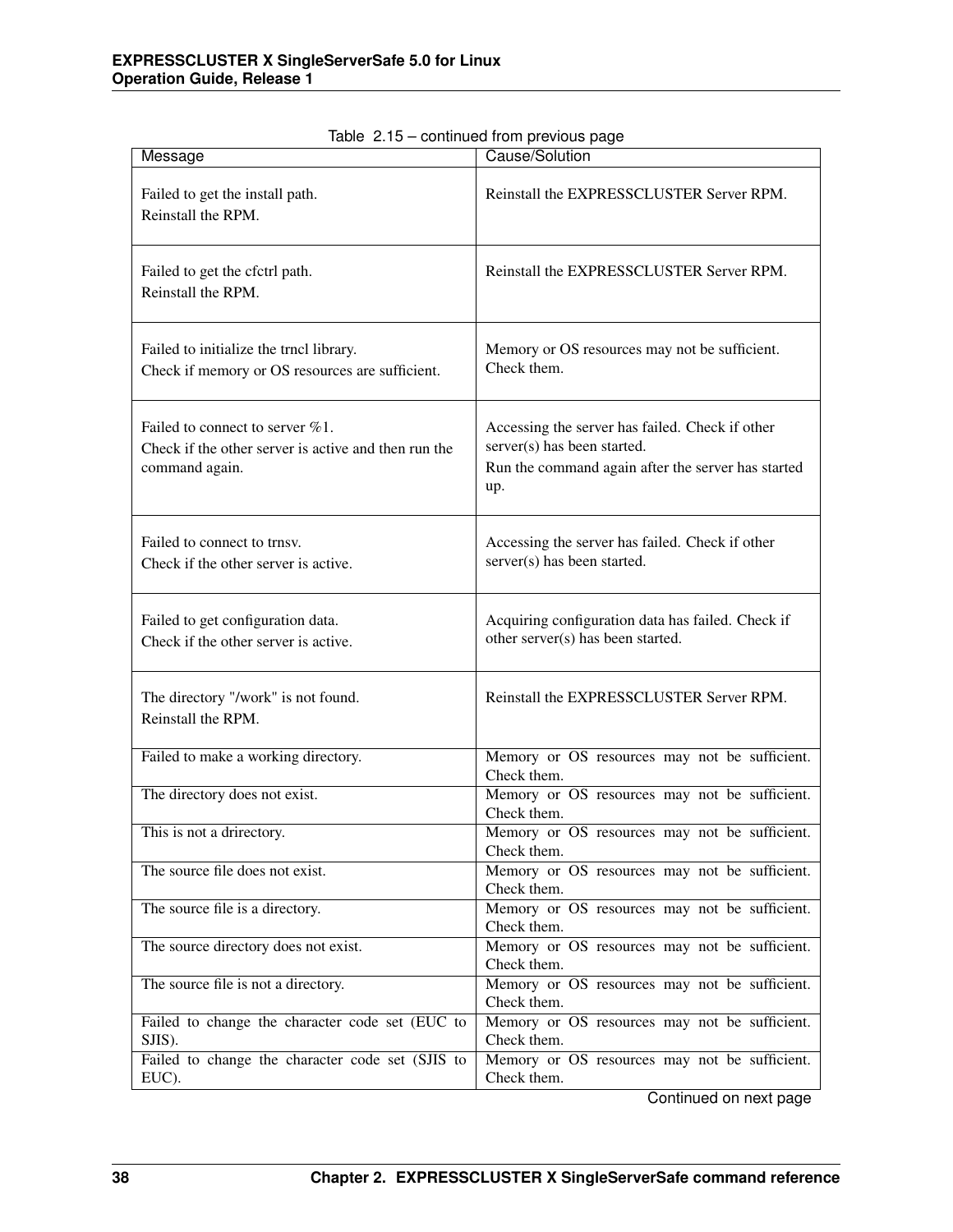| Message                                                                                       | Cause/Solution                                               |
|-----------------------------------------------------------------------------------------------|--------------------------------------------------------------|
| Command error.                                                                                | Memory or OS resources may not be sufficient.<br>Check them. |
| Failed to initialize the cfmgr library.<br>Check if memory or OS resources are sufficient.    | Memory or OS resources may not be sufficient.<br>Check them. |
| Failed to get size from the cfmgr library.<br>Check if memory or OS resources are sufficient. | Memory or OS resources may not be sufficient.<br>Check them. |
| Failed to allocate memory.                                                                    | Memory or OS resources may not be sufficient.<br>Check them. |
| Failed to change the directory.                                                               | Memory or OS resources may not be sufficient.<br>Check them. |
| Failed to run the command.                                                                    | Memory or OS resources may not be sufficient.<br>Check them. |
| Failed to make a directory.                                                                   | Memory or OS resources may not be sufficient.<br>Check them. |
| Failed to remove the directory.                                                               | Memory or OS resources may not be sufficient.<br>Check them. |
| Failed to remove the file.                                                                    | Memory or OS resources may not be sufficient.<br>Check them. |
| Failed to open the file.                                                                      | Memory or OS resources may not be sufficient.<br>Check them. |
| Failed to read the file.                                                                      | Memory or OS resources may not be sufficient.<br>Check them. |
| Failed to write the file.                                                                     | Memory or OS resources may not be sufficient.<br>Check them. |
| Internal error.<br>Check if memory or OS resources are sufficient.                            | Memory or OS resources may not be sufficient.<br>Check them. |

|  |  | Table 2.15 - continued from previous page |  |  |  |
|--|--|-------------------------------------------|--|--|--|
|--|--|-------------------------------------------|--|--|--|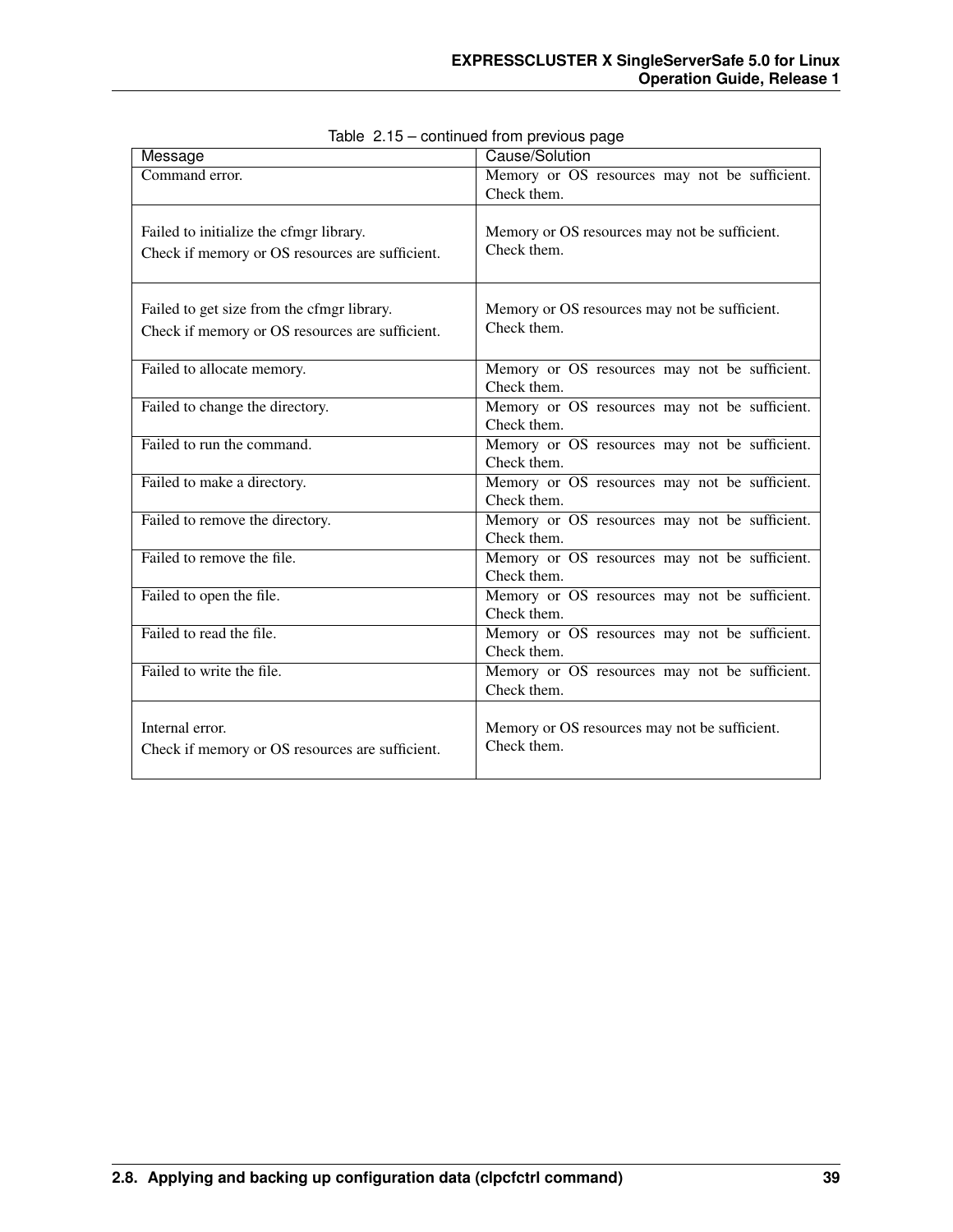# **2.9 Adjusting time-out temporarily (clptoratio command)**

Extends or displays the current timeout ratio.

#### **Command line**

clptoratio -r *ratio* -t *time* clptoratio -i clptoratio -s

#### **Description**

Temporarily extends the following timeout values:

- Monitor resource
- Heartbeat resource
- Alert synchronous service
- WebManager service

The current timeout ratio is displayed.

## **Option**

**-r** ratio

Specifies the timeout ratio. Use 1 or larger integer. The maxim timeout ratio is 10,000. If you specify "1," you can return the modified timeout ratio to the original as you can do so when you are using the -i option.

**-t** time

Specifies the extension period.

You can specify minutes for m, hours for h, and days for d. The maximum period of time is 30 days. Example:

2m, 3h, 4d

## **-i**

Sets back the modified timeout ratio.

### **-s**

Refers to the current timeout ratio.

### **Return Value**

|              | <b>Success</b> |
|--------------|----------------|
| Other than 0 | Failure        |

## **Remarks**

When the server is shut down, the timeout ratio you have set will become ineffective. However, if the server is not shut down, the timeout ratio and the extension period that you have set will be maintained.

With the -s option, you can only refer to the current timeout ratio. You cannot see other information such as remaining time of extended period.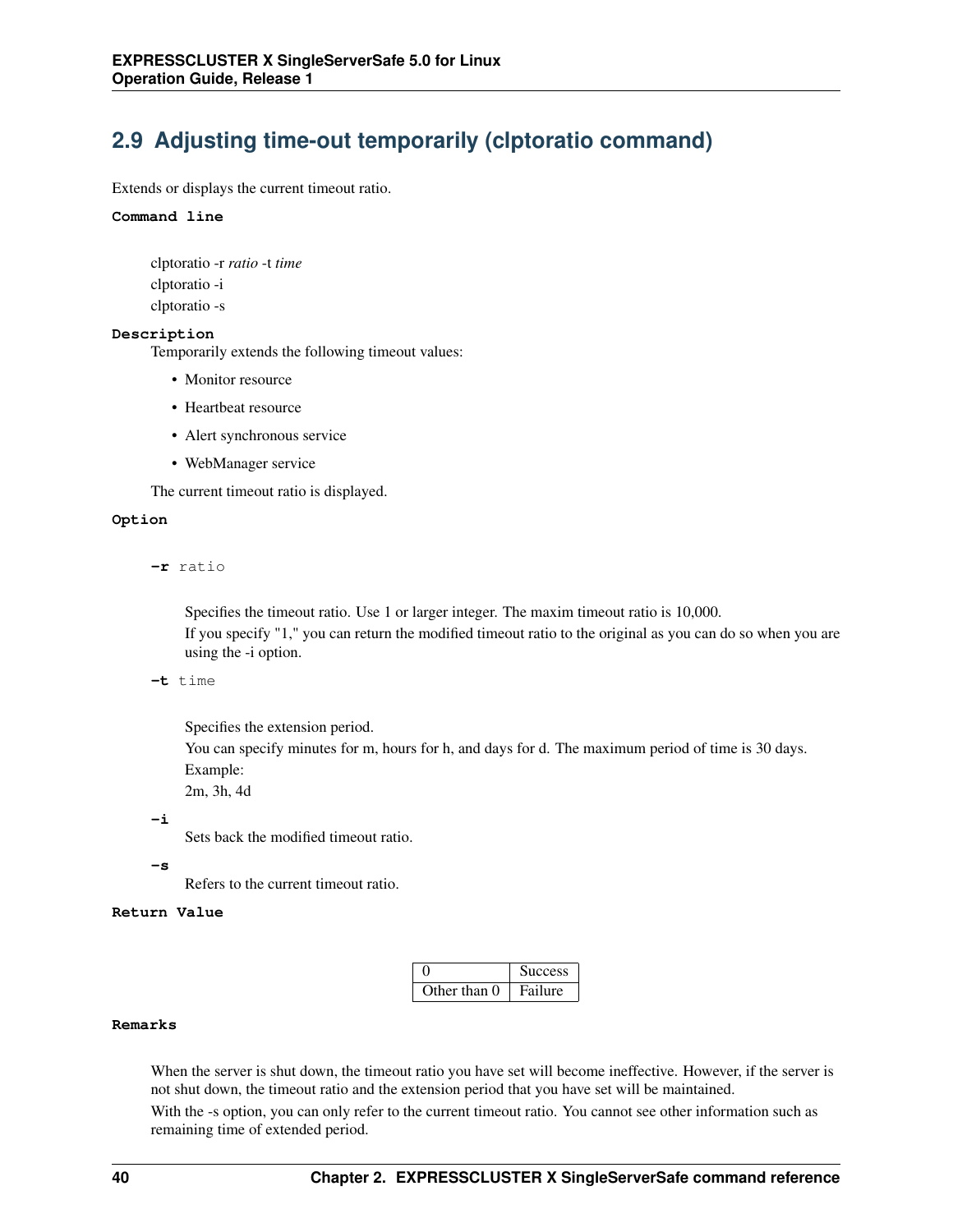You can see the original timeout value by using the status display command.

Heartbeat timeout

# clpstat --cl --detail

Monitor resource timeout

# clpstat --mon monitor resource name --detail

**Notes**

This command must be executed by a user with the root privilege.

Execute this command when the EXPRESSCLUSTER daemon of the server is active.

When you set the timeout ratio, make sure to specify the extension period. However, if you set "1" for the timeout ratio, you cannot specify the extension period.

You cannot specify a combination such as "2m3h," for the extension period.

#### **Examples**

Example 1: Doubling the timeout ratio for three days

# clptoratio -r 2 -t 3d

Example 2: Setting back the timeout ratio to original

# clptoratio -i

Example 3: Referring to the current timeout ratio

# clptoratio -s present toratio : 2

The current timeout ratio is set to 2.

## **Error Message**

| Message                                                | Cause/Solution                                       |
|--------------------------------------------------------|------------------------------------------------------|
| Log in as root.                                        | Log on as root user.                                 |
| Invalid configuration file. Create valid cluster con-  | Create valid cluster configuration data by using the |
| figuration data.                                       | Cluster WebUL.                                       |
| Invalid option.                                        | Specify a valid option.                              |
| Specify a number in a valid range.                     | Specify a number within a valid range.               |
| Specify a correct number.                              | Specify a valid number.                              |
| Scale factor must be specified by integer value of 1   | Specify 1 or larger integer for ratio.               |
| or more.                                               |                                                      |
| Specify scale factor in a range less than the maxi-    | Specify a ratio that is not larger than the maximum  |
| mum scale factor.                                      | ratio.                                               |
| Set the correct extension period.                      | Set a valid extension period.                        |
| Ex) 2m, 3h, 4d                                         | Set the extension period which does not exceed the   |
|                                                        | maximum ratio.                                       |
| Set the extension period in a range less than the max- | Check if the cluster daemon is started.              |
| imum extension period.                                 |                                                      |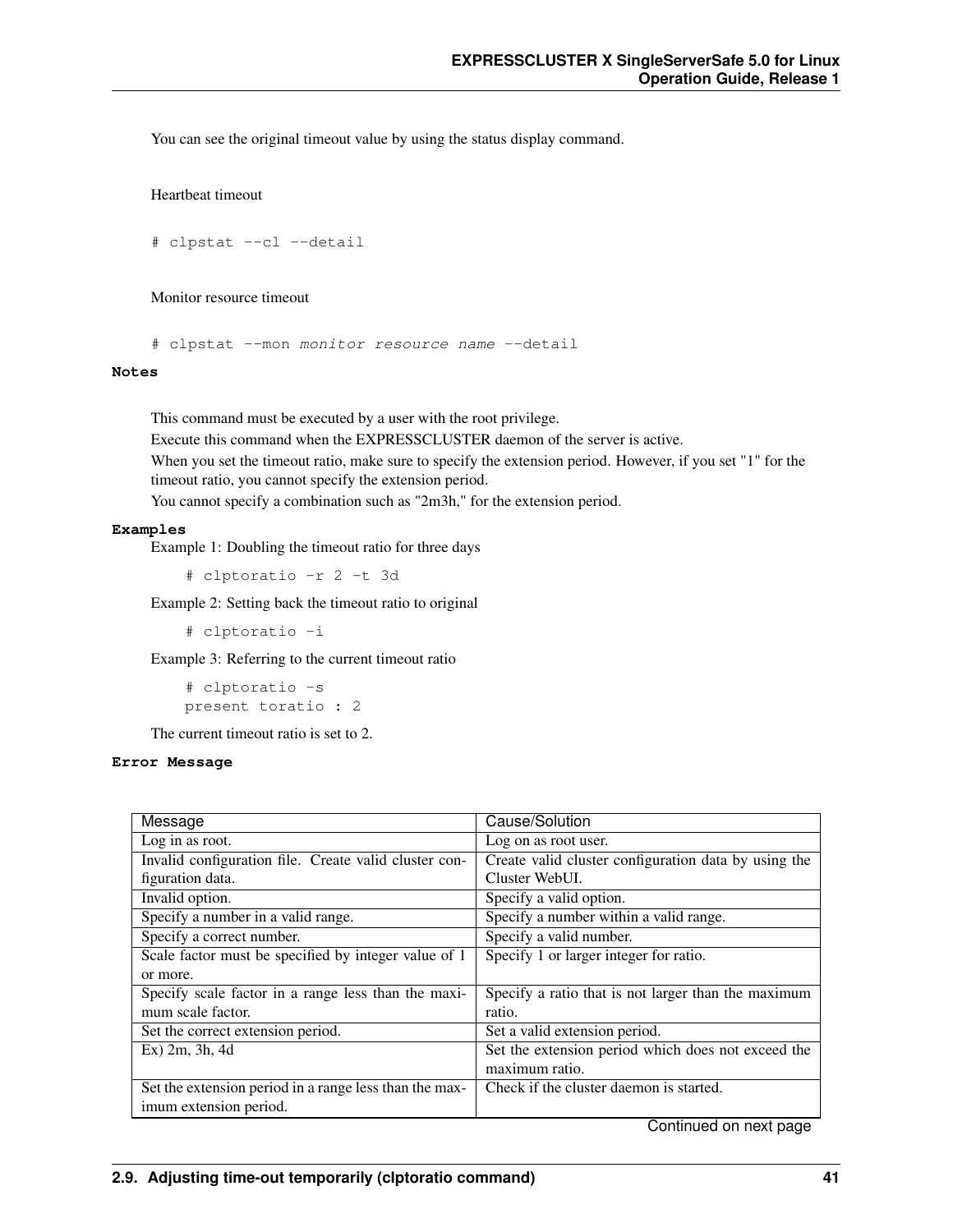| Message                                                 | Cause/Solution                                            |
|---------------------------------------------------------|-----------------------------------------------------------|
| Could not connect to the server. Check if the cluster   | Check if the cluster daemon is started.                   |
| daemon is active.                                       |                                                           |
| Server is not active. Check if the cluster daemon is    | Check if there is any server in the cluster with the      |
| active.                                                 | cluster daemon stopped.                                   |
| Connection was lost. Check if there is a server where   | Check if there is any server in the cluster with the      |
| the cluster daemon is stopped in the cluster.           | cluster daemon stopped.                                   |
| Invalid parameter.                                      | The value specified as a parameter of the command         |
|                                                         | may be invalid.                                           |
| Internal communication timeout has occurred in the      | Time-out has occurred in the internal communication       |
| cluster server. If it occurs frequently, set the longer | of EXPRESSCLUSTER. If it occurs frequently, set           |
| timeout.                                                | the internal communication time-out longer.               |
| Processing failed on some servers. Check the status     | There are servers that failed in processing. Check the    |
| of failed servers.                                      | status of server in the cluster. Operate it while all the |
|                                                         | servers in the cluster are up and running.                |
| Internal error. Check if memory or OS resources are     | Check to see if the memory or OS resource is suffi-       |
| sufficient.                                             | cient.                                                    |

Table 2.16 – continued from previous page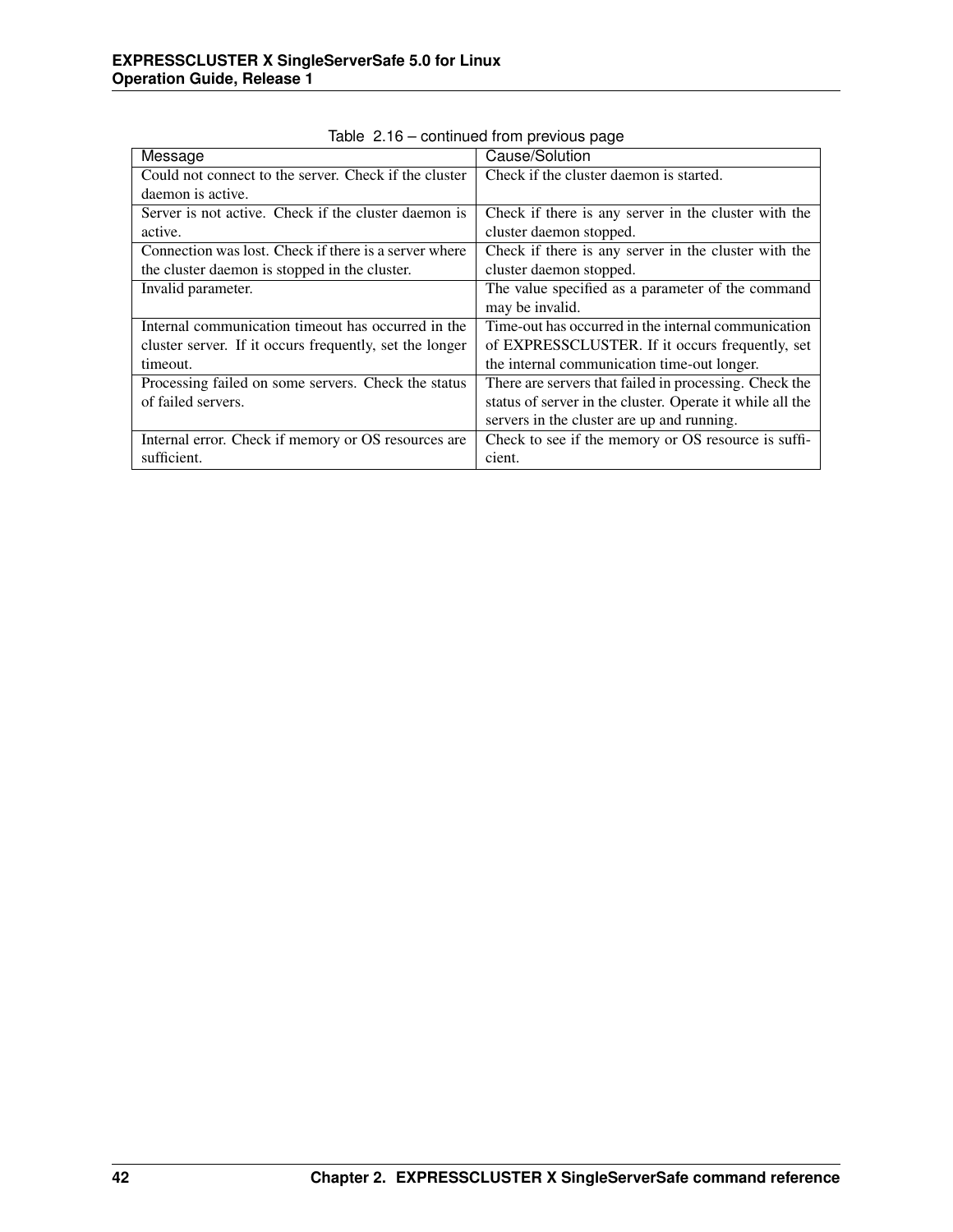# **2.10 Modifying the log level and size (clplogcf command)**

Modifies and displays log level and log output file size.

#### **Command line**

clplogcf -t *type* -l *level* -s *size*

#### **Description**

Modifies the settings of the log level and log output file size. Displays the currently specified values.

#### **Option**

**-t** type

Specifies a module type whose settings will be changed.

If both -l and -s are omitted, the information set to the specified module will be displayed. See the list of "Types that can be specified to the -t option" for types which can be specified.

**-l** level

Specifies a log level.

You can specify one of the following for a log level. 1, 2, 4, 8, 16, 32 You can see more detailed information as the log level increases.

#### **-s**

*size* Specifies the size of a file for log output. The unit is byte.

#### **None**

Displays the entire configuration information currently set.

#### **Return Value**

|              | <b>Success</b> |
|--------------|----------------|
| Other than 0 | Failure        |

#### **Remarks**

Each type of log output by EXPRESSCLUSTER X SingleServerSafe uses four log files. Therefore, it is necessary to have the disk space that is four times larger than what is specified by -s.

## **Notes**

This command must be executed by a user with the root privilege. To run this command, the EXPRESSCLUSTER event service must be started. The settings revert to the default values when the server restarts.

#### **Examples**

Example 1: Modifying the pm log level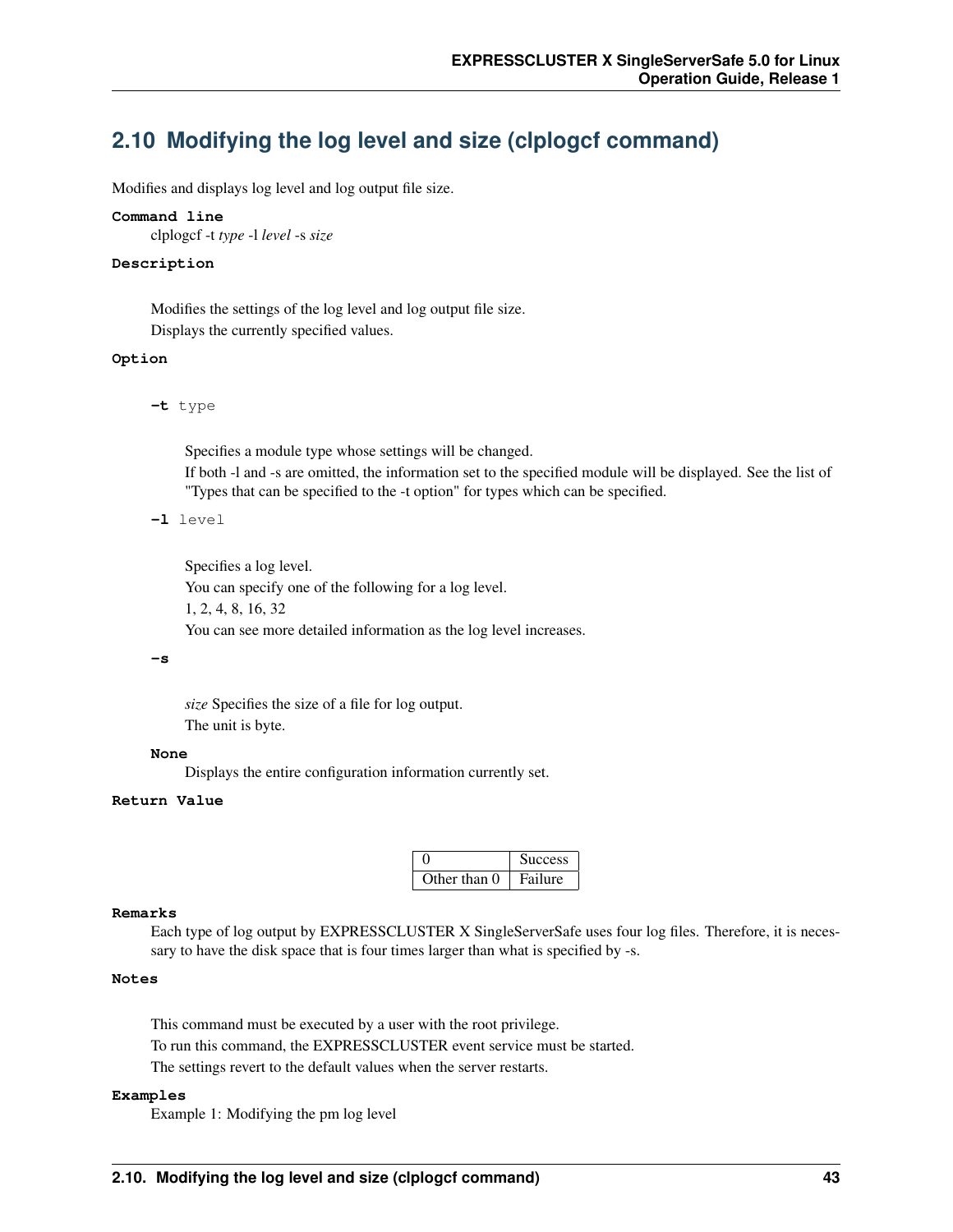# clplogcf -t pm -l 8

Example 2: Seeing the pm log level and log file size

# clplogcf -t pm TYPE, LEVEL, SIZE pm, 8, 1000000

Example 3: Displaying the values currently configured

```
# clplogcf
TYPE, LEVEL, SIZE
trnsv, 4, 1000000
xml, 4, 1000000
logcf, 4, 1000000
```
## **Error Message**

| Message                                                 | Cause/Solution                                |
|---------------------------------------------------------|-----------------------------------------------|
| Log in as root.                                         | Log on as a root user.                        |
| Invalid option.                                         | The option is invalid. Check the option.      |
| Failed to change the configuration. Check if clpevent   | clpevent may not be started yet.              |
| is running.                                             |                                               |
| Invalid level                                           | The specified level is invalid.               |
| Invalid size                                            | The specified size is invalid.                |
| Failed to load the configuration file. Check if mem-    | The server has not been created.              |
| ory or OS resources are sufficient.                     |                                               |
| Failed to initialize the xml library. Check if memory   | Memory or OS resources may not be sufficient. |
| or OS resources are sufficient.                         | Check them.                                   |
| Failed to print the configuration. Check if clpevent is | clpevent may not be started yet.              |
| running.                                                |                                               |

## **Types that can be specified for the -t option (y=yes, n=no)**

| Type:      | Module Type        | Explanation                            | EX-<br>The        |
|------------|--------------------|----------------------------------------|-------------------|
|            |                    |                                        | PRESSCLUS-        |
|            |                    |                                        | <b>TER Server</b> |
| apicl      | libclpapicl.so.1.0 | API client library                     | √                 |
| apisv      | libclpapisv.so.1.0 | API server                             | $\checkmark$      |
| cl         | clpcl              | Server startup and stop command        | √                 |
| cfctrl     | clpcfctrl          | Server generation and server infor-    |                   |
|            |                    | mation backup command                  |                   |
| cfmgr      | libclpcfmgr.so.1.0 | Configuration data operation library   | √                 |
| grp        | clpgrp             | Group startup and stop command         |                   |
| <b>rsc</b> | clprsc             | Group resource startup and stop com-   |                   |
|            |                    | mand                                   |                   |
| haltp      | clpuserw           | Shutdown stalling monitoring           | √                 |
| healthchk  | clphealthchk       | Process health check command           |                   |
| ibsy       | clpibsy            | <b>Information Base server</b>         |                   |
| lcns       | libclplcns.so.1.0  | License library                        |                   |
| lense      | clplcnsc           | License registration command           |                   |
| logcc      | clplogcc           | Collect logs command<br>$\sim$ $\cdot$ | - 11              |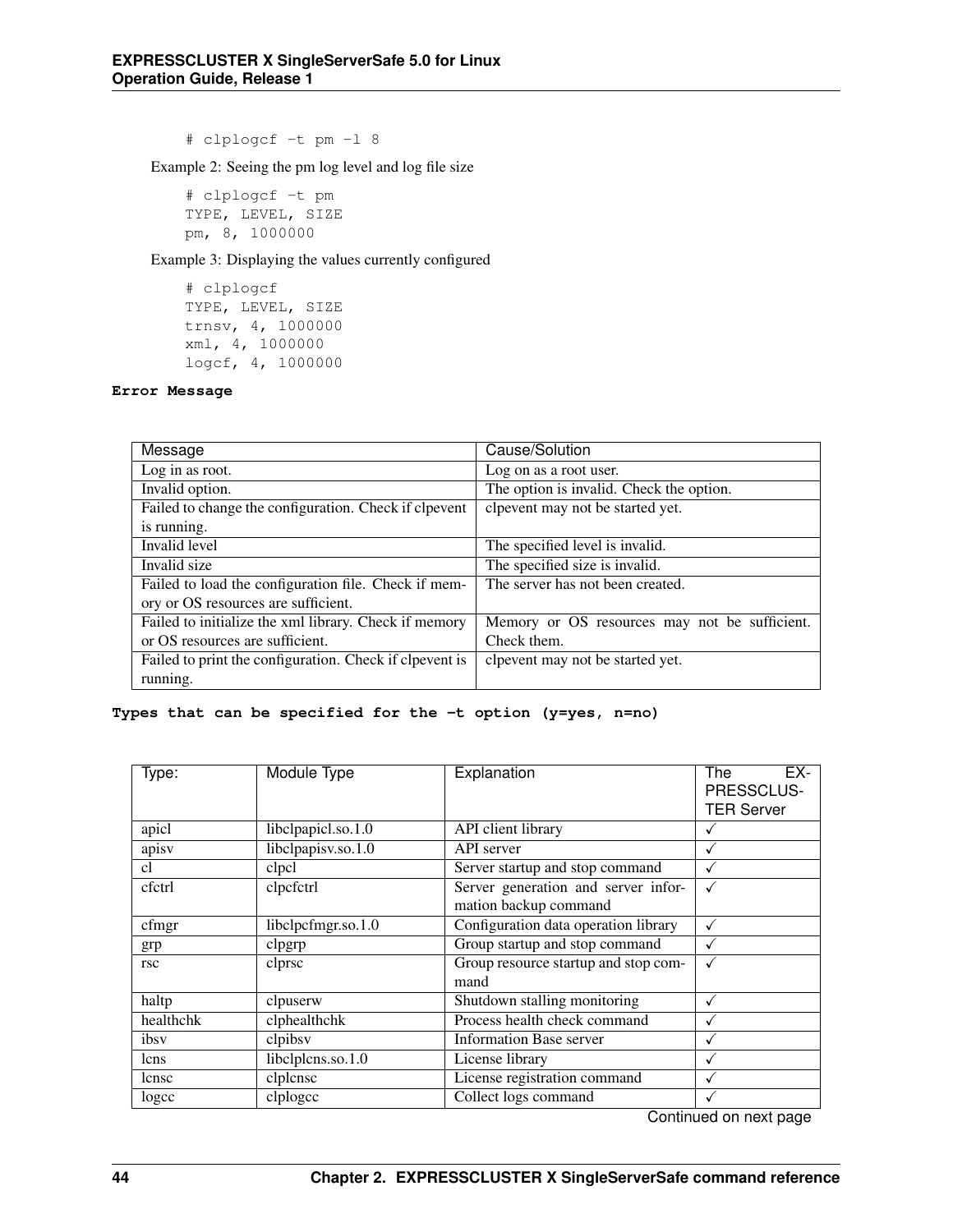| Type:      | <b>Module Type</b>  | Explanation                              | The<br>EX-        |
|------------|---------------------|------------------------------------------|-------------------|
|            |                     |                                          | PRESSCLUS-        |
|            |                     |                                          | <b>TER Server</b> |
| logcf      | clplogef            | Log level and size modification com-     | $\checkmark$      |
|            |                     | mand                                     |                   |
| logcmd     | clplogcmd           | Alert producing command                  | ✓                 |
| mail       | clpmail             | Mail Report                              | ✓                 |
| mgtmib     | libclpmgtmib.so.1.0 | <b>SNMP</b> coordination library         | ✓                 |
| monctrl    | clpmonctrl          | Monitoring control command               | ✓                 |
| nm         | clpnm               | node map management                      | ✓                 |
| pm         | clppm               | Process management                       | ✓                 |
| rc/rc_ex   | clprc               | Group and group resource manage-<br>ment | $\checkmark$      |
| reg        | libclpreg.so.1.0    | Reboot count control library             | $\checkmark$      |
| regctrl    | clpregctrl          | Reboot count control command             | $\checkmark$      |
| rm         | clprm               | Monitor management                       | $\checkmark$      |
| roset      | clproset            | Disk control                             | √                 |
| relpath    | clprelpath          | Process kill command                     | √                 |
| scrpc      | clpscrpc            | Script log rotation command              | $\checkmark$      |
| stat       | clpstat:            | Status display command                   | ✓                 |
| stdn       | clpstdn             | Server shutdown command                  | ✓                 |
| toratio    | clptoratio          | Timeout ratio modification command       | ✓                 |
| trap       | clptrap             | SNMP trap command                        | ✓                 |
| trncl      | libclptrncl.so.1.0  | <b>Transaction library</b>               | ✓                 |
| rexec      | clprexec            | External monitoring link processing      | ✓                 |
|            |                     | request command                          |                   |
| trnsy      | clptrnsv            | <b>Transaction server</b>                | ✓                 |
| alert      | clpaltinsert        | Alert                                    | ✓                 |
| webmgr     | clpwebmc            | WebManager service                       | ✓                 |
| webalert   | clpaltd             | Alert synchronization                    | ✓                 |
| exec       | clpexec             | Exec resource                            | ✓                 |
| diskw      | clpdiskw            | Disk monitor resource                    | $\checkmark$      |
| ipw        | clpipw              | IP monitor resource                      | $\checkmark$      |
| miiw       | clpmiiw             | NIC Link Up/Down monitor resource        | $\checkmark$      |
| mtw        | clpmtw              | Multi target monitor resource            | ✓                 |
| pidw       | clppidw             | PID monitor resource                     | ✓                 |
| volmgrw    | clpvolmgrw          | Volume manager monitor resource          | $\checkmark$      |
| userw      | clpuserw            | User mode monitor resource               | $\checkmark$      |
| mrw        | clpmrw              | Message reception monitor resource       | $\checkmark$      |
| snmpmgr    | libclp snmpmgr      | SNMP trap reception library              | $\checkmark$      |
| lanhb      | clplanhb            | <b>LAN</b> heartbeat                     | ✓                 |
| oraclew    | clp_oraclew         | Oracle monitor resource                  | ✓                 |
| db2w       | $clp_db2w$          | DB2 monitor resource                     | ✓                 |
| psqlw      | $clp_{psqlw}$       | PostgreSQL monitor resource              | ✓                 |
| mysqlw     | clp_mysqlw          | MySQL monitor resource                   | ✓                 |
| odbcw      | clp_odbcw           | <b>ODBC</b> monitor resource             | ✓                 |
| sqlserverw | clp_sqlserverw      | SQL Server monitor resource              | ✓                 |
| sambaw     | clp_sambaw          | Samba monitor resource                   | ✓                 |
| nfsw       | clp_nfsw            | NFS monitor resource                     | $\checkmark$      |
| httpw      | clp_httpw           | HTTP monitor resource                    | $\checkmark$      |

Table 2.18 – continued from previous page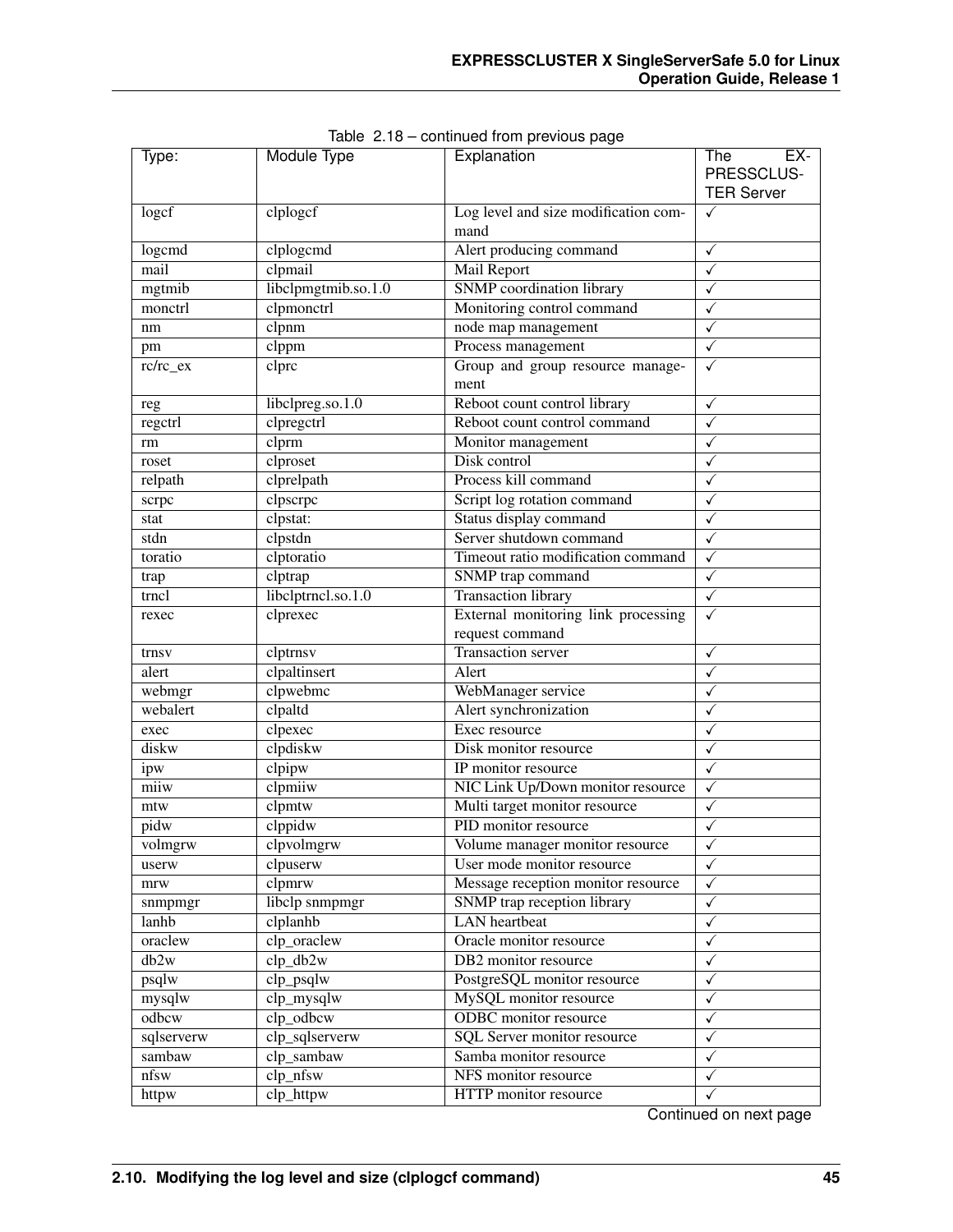| Type:       | Module Type         | Explanation                          | EX-<br>The        |
|-------------|---------------------|--------------------------------------|-------------------|
|             |                     |                                      | PRESSCLUS-        |
|             |                     |                                      | <b>TER Server</b> |
| ftpw        | $clp_f$             | FTP monitor resource                 |                   |
| smtpw       | clp_smtpw           | SMTP monitor resource                |                   |
| pop3w       | $clp\_pop3w$        | POP3 monitor resource                | √                 |
| imap4w      | clp_imap4w          | <b>IMAP4</b> monitor resource        | √                 |
| tuxw        | $clp_{tuxw}$        | Tuxedo monitor resource              | $\checkmark$      |
| wlsw        | clp_wlsw            | WebLogic monitor resource            | $\checkmark$      |
| wasw        | clp_wasw            | WebSphere monitor resource           | √                 |
| otxw        | clp_otxw            | WebOTX monitor resource              |                   |
| <i>iraw</i> | $clp_i$ iraw        | JVM monitor resource                 |                   |
| sraw        | clp_sraw            | System monitor resource              |                   |
| psrw        | $clp\_psrw$         | Process resource monitor resource    |                   |
| psw         | clppsw              | Process name monitor resource        |                   |
| vmctrl      | libclpvmctrl.so.1.0 | <b>VMCtrl library</b>                | √                 |
| perfc       | clpperfc            | Command to display cluster statisti- | $\checkmark$      |
|             |                     | cal information                      |                   |
| cfchk       | clpcfchk            | Command to check cluster configura-  | $\checkmark$      |
|             |                     | tion data                            |                   |

Table 2.18 – continued from previous page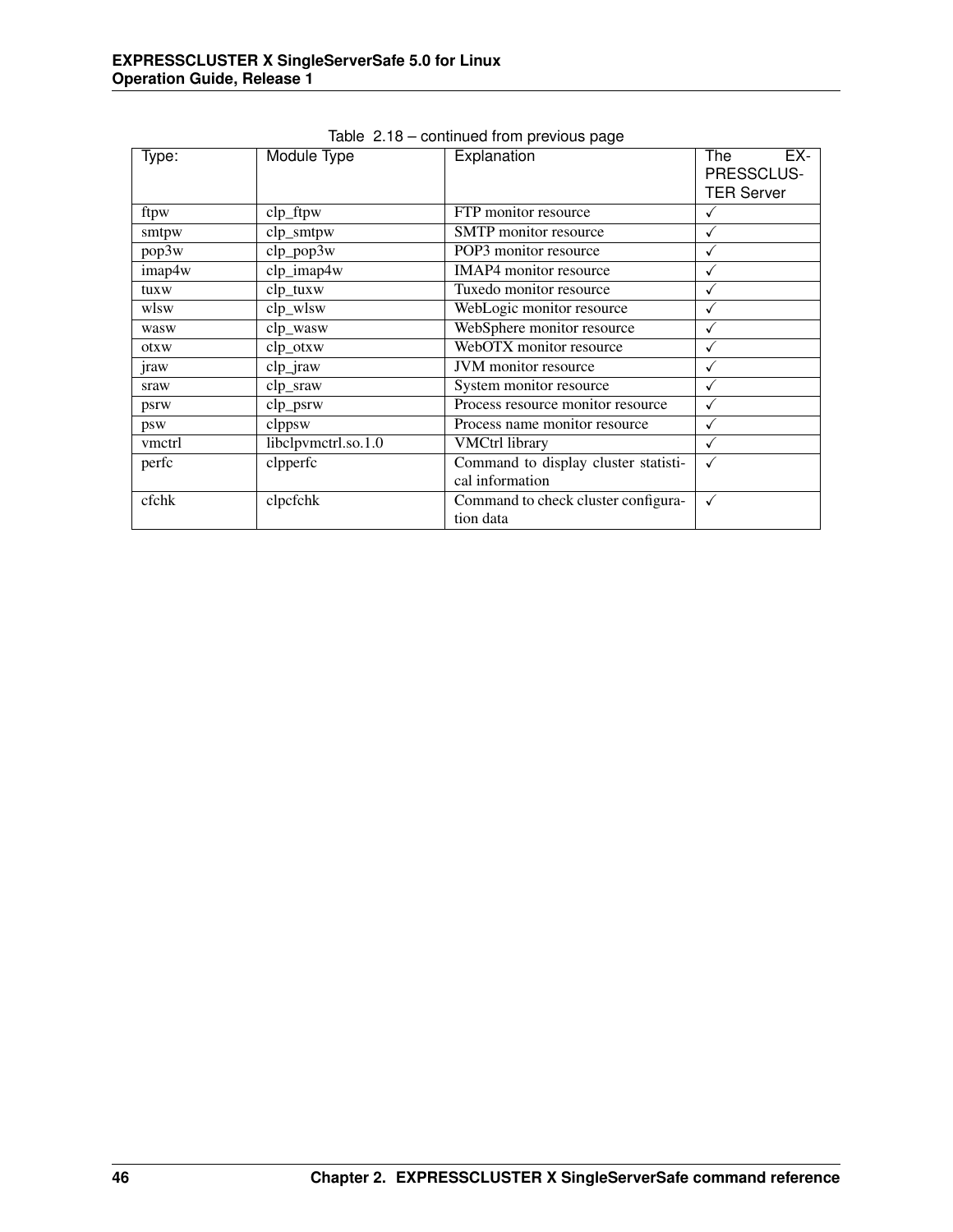# **2.11 Managing licenses (clplcnsc command)**

the clplcnsc command manages licenses.

## **Command line**

```
clplcnsc -i [licensefile...]
clplcnsc -l [-a]
clplcnsc -d serialno [-q]
clplcnsc -d -t [-q]
clplcnsc -d -a [-q]
clplcnsc --reregister licensefile...
```
## **Description**

This command registers, refers to and remove the licenses of the product version and trial version of this product.

## **Option**

**-i** [licensefile...]

When a license file is specified, license information is acquired from the file for registration. You can specify multiple licenses. You can also specify a wildcard. If nothing is specified, you need to enter license information interactively.

**-l** [-a]

References the registered license. The name of displayed items are as follows.

| Item                                | Explanation                              |
|-------------------------------------|------------------------------------------|
| Serial No                           | Serial number (product version only)     |
| User name                           | User name (trial version only)           |
| Key                                 | License key                              |
| Licensed Number of CPU              | The number of license (per CPU)          |
| <b>Licensed Number of Computers</b> | The number of license (per node)         |
| Start date                          | Start date of valid period <sup>12</sup> |
| End date                            | End date of valid period <sup>12</sup>   |
| <b>Status</b>                       | Status of the license                    |

| <b>Status</b> | Explanation                       |
|---------------|-----------------------------------|
| valid         | valid                             |
| invalid       | invalid                           |
| unknown       | unknown                           |
| inactive      | Before valid period <sup>12</sup> |
| expired       | After valid period <sup>12</sup>  |

When -a option not specifed, the license status of "invalid", "unknown" and "expired" are not displayed. When specifying -a option, all the licenses are displayed regardless of the license status.

<span id="page-50-0"></span><sup>&</sup>lt;sup>1</sup> Displayed in the case of the fixed term license

<span id="page-50-1"></span><sup>2</sup> Displayed in the case of the license of trial version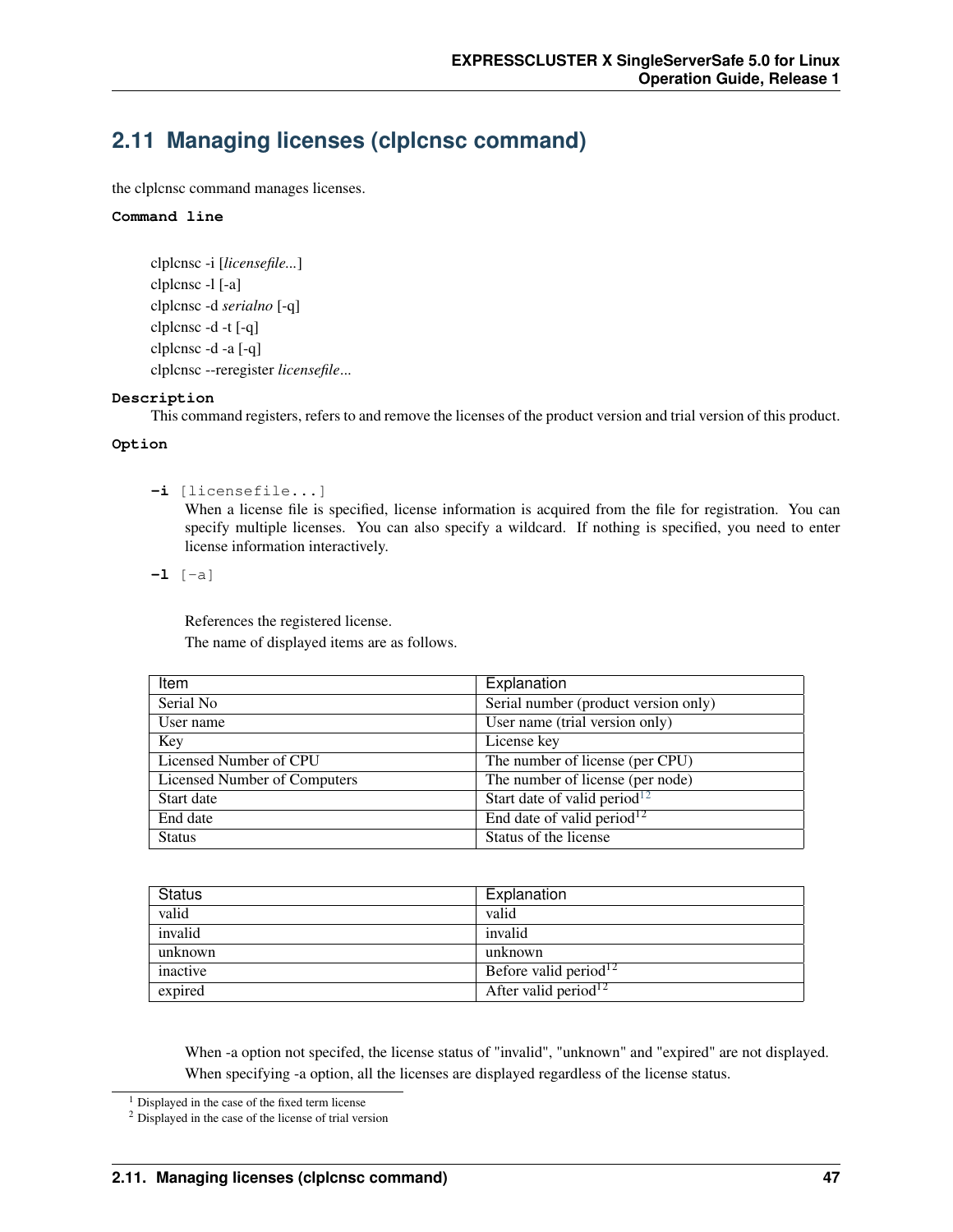-d <param>

param

serialno Deletes the license with the specified serial number.

-t Deletes all the registered licenses of the trial version.

-a Deletes all the registered licenses.

**-q**

Deletes licenses without displaying a warning message. This is used with -d option.

```
--reregister licensefile...
```
Reregisters a fixed-term license. Usually, it is unnecessary to execute the command with this option.

```
Return Value
```

| $\Omega$ | Normal termination    |
|----------|-----------------------|
|          | Cancel                |
| 3        | Initialization error  |
| 5        | The option is invalid |
| 8        | Other internal error  |

## **Example of a command entry:**

- for registration
	- Registering the license interactively
		- # clplcnsc -i

Product Version/Product Version (Fixed Term)

Select a product division.

```
Selection of License Version
1. Product Version
2. Trial Version
e. Exit
Select License Version. [1, 2, or e (default:1)]...
```
Enter a serial number.

Enter serial number [ Ex. XXXXXXXX000000]...

Enter a license key.

Enter license key [ Ex. XXXXXXXX-XXXXXXXX-XXXXXXXX-XXXXXXXX]...

## Trial Version

Select a product division.

```
Selection of License Version
1. Product Version
2. Trial Version
e. Exit
Select License Version. [1, 2, or e (default:1)]...
```
Enter a user name.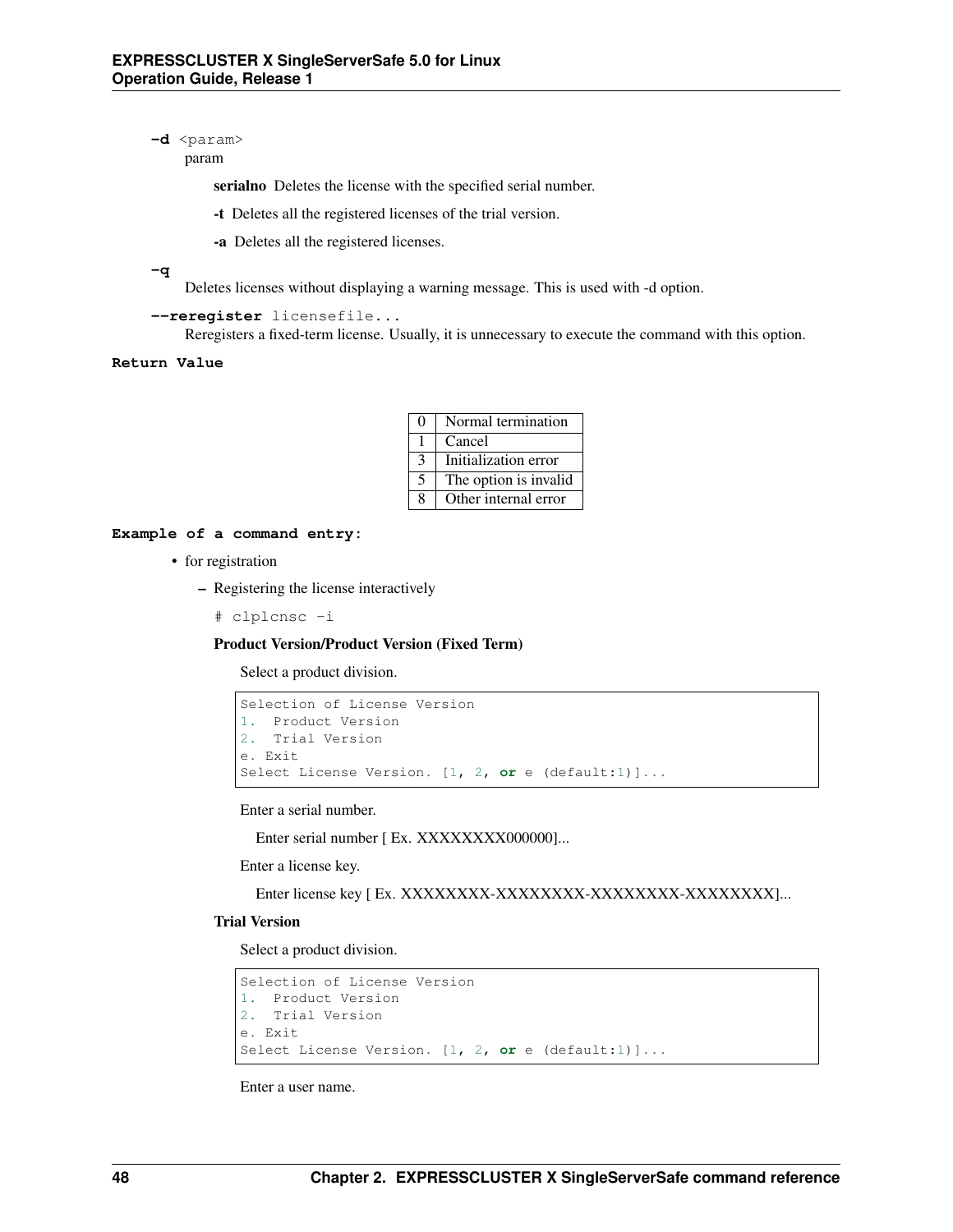Enter user name [ 1 to 63byte ]...

Enter a license key.

```
Enter license key
[Ex. XXXXX-XXXXXXXX-XXXXXXXX-XXXXXXXX]...
```
#### Specify a license file

# clplcnsc -i /tmp/cpulcns.key

#### • for referring to the license

# clplcnsc -l

1. Product version

```
< EXPRESSCLUSTER X SingleServerSafe <PRODUCT> >
Seq... 1
Key..... A1234567-B1234567-C1234567-D1234567
Licensed Number of CPU... 2
Status... valid
Seq... 2
Serial No..... AAAAAAAA000002
Key..... E1234567-F1234567-G1234567-H1234567
Licensed Number of Computers... 1
Status... valid
```
2. Product version (fixed term)

```
< EXPRESSCLUSTER X SingleServerSafe <PRODUCT> >
Seq... 1
Serial No..... AAAAAAAA000001
Key..... A1234567-B1234567-C1234567-D1234567
Start date..... 2018/01/01
End date...... 2018/01/31
Status........... valid
Seq... 2
Serial No..... AAAAAAAA000002
Key..... E1234567-F1234567-G1234567-H1234567
Status........... inactive
```
### 3. Trial version

```
< EXPRESSCLUSTER X SingleServerSafe <TRIAL> >
Seq... 1
Key..... A1234567-B1234567-C1234567-D1234567
User name... NEC
Start date..... 2018/01/01
End date...... 2018/02/28
Status........... valid
```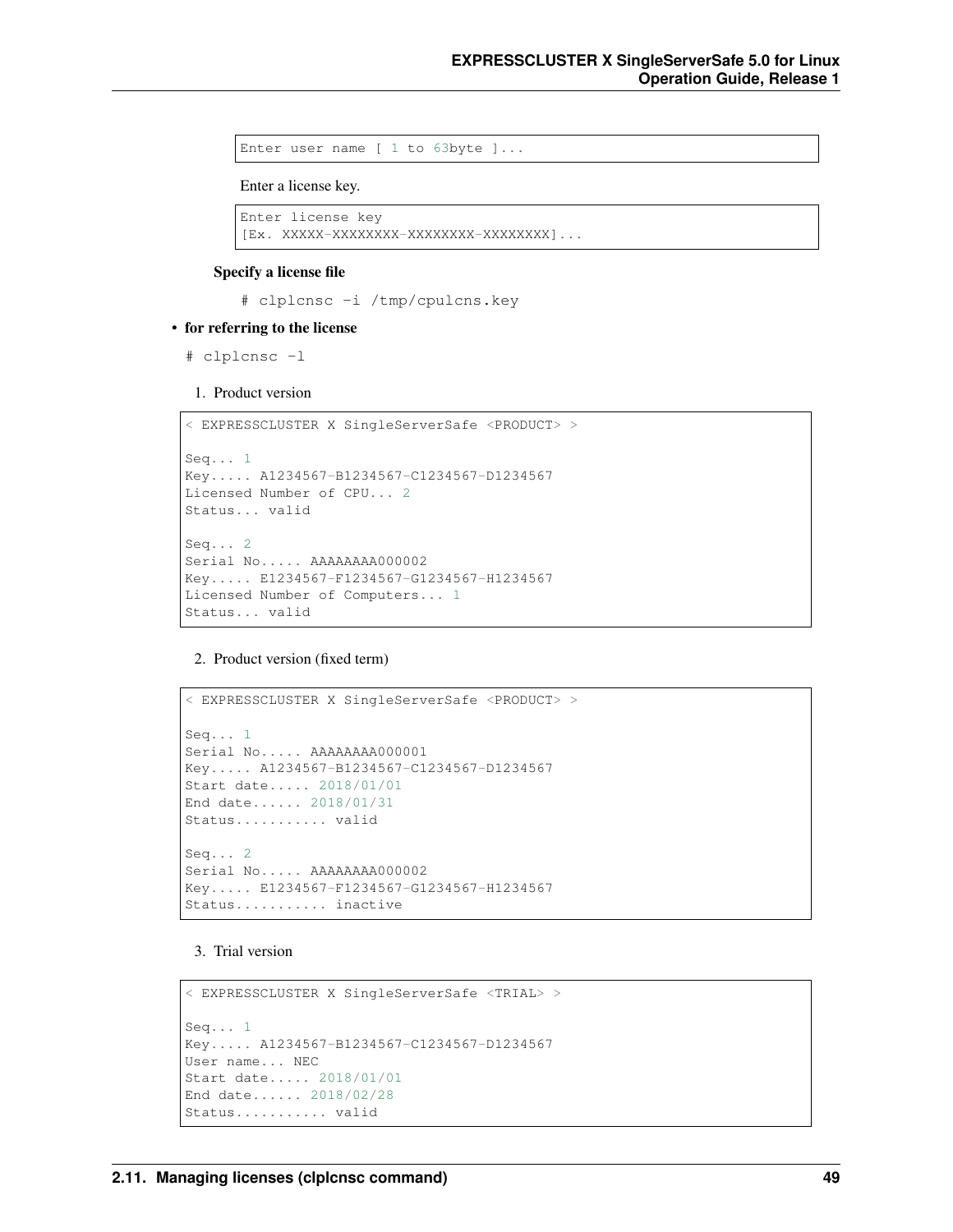• for deleting the license

```
# clplcnsc -d AAAAAAAA000001 -q
```
- for deleting the license
	- # clplcnsc -d -t -q
- for deleting the license
	- # clplcnsc -d -a

Deletion confirmation

Are you sure to remove the license?  $[y/n]$  ...

## **Notes**

Run this command as the root user.

Furthermore, when you use -d option and -a option together, all the trial version licenses and product version licenses will be deleted. To delete only the trial license, also specify the -t option. If the licenses including the product license have been deleted, register the product license again.

When you refer to a license which includes multiple licenses, all included licenses information are displayed.

# **Error Message**

| Message                                               | Cause/Solution                                                                                                                      |
|-------------------------------------------------------|-------------------------------------------------------------------------------------------------------------------------------------|
| Processed license num<br>(success : %d, error : %d).  | The number of processed licenses (success:%d,<br>$error:\%d)$<br>If error is not 0, check if the license information is<br>correct. |
| Command succeeded.                                    | The command ran successfully.                                                                                                       |
| Command failed.                                       | The command did not run successfully.                                                                                               |
| Log in as root.                                       | You are not authorized to run this command. Log on                                                                                  |
|                                                       | as the root user.                                                                                                                   |
| Invalid cluster configuration data. Check the cluster | The cluster configuration data is invalid. Check the                                                                                |
| configuration information.                            | cluster configuration data by using the Cluster We-                                                                                 |
|                                                       | bUL.                                                                                                                                |
| Initialization error. Check if memory or OS re-       | Check to see if the memory or OS resource is suffi-                                                                                 |
| sources are sufficient.                               | cient.                                                                                                                              |
| The command is already run.                           | The command is already running. Check the running                                                                                   |
|                                                       | status by using a command such as the ps command.                                                                                   |
| The license is not registered.                        | The license has not been registered yet.                                                                                            |
| Could not open the license file. Check if the license | Input/Output cannot be done to the license file.                                                                                    |
| file exists on the specified path.                    | Check to see if the license file exists in the specified                                                                            |
|                                                       | path.                                                                                                                               |
| Could not read the license file. Check if the license | Input/Output cannot be done to the license file.                                                                                    |
| file exists on the specified path.                    | Check to see if the license file exists in the specified                                                                            |
|                                                       | path.                                                                                                                               |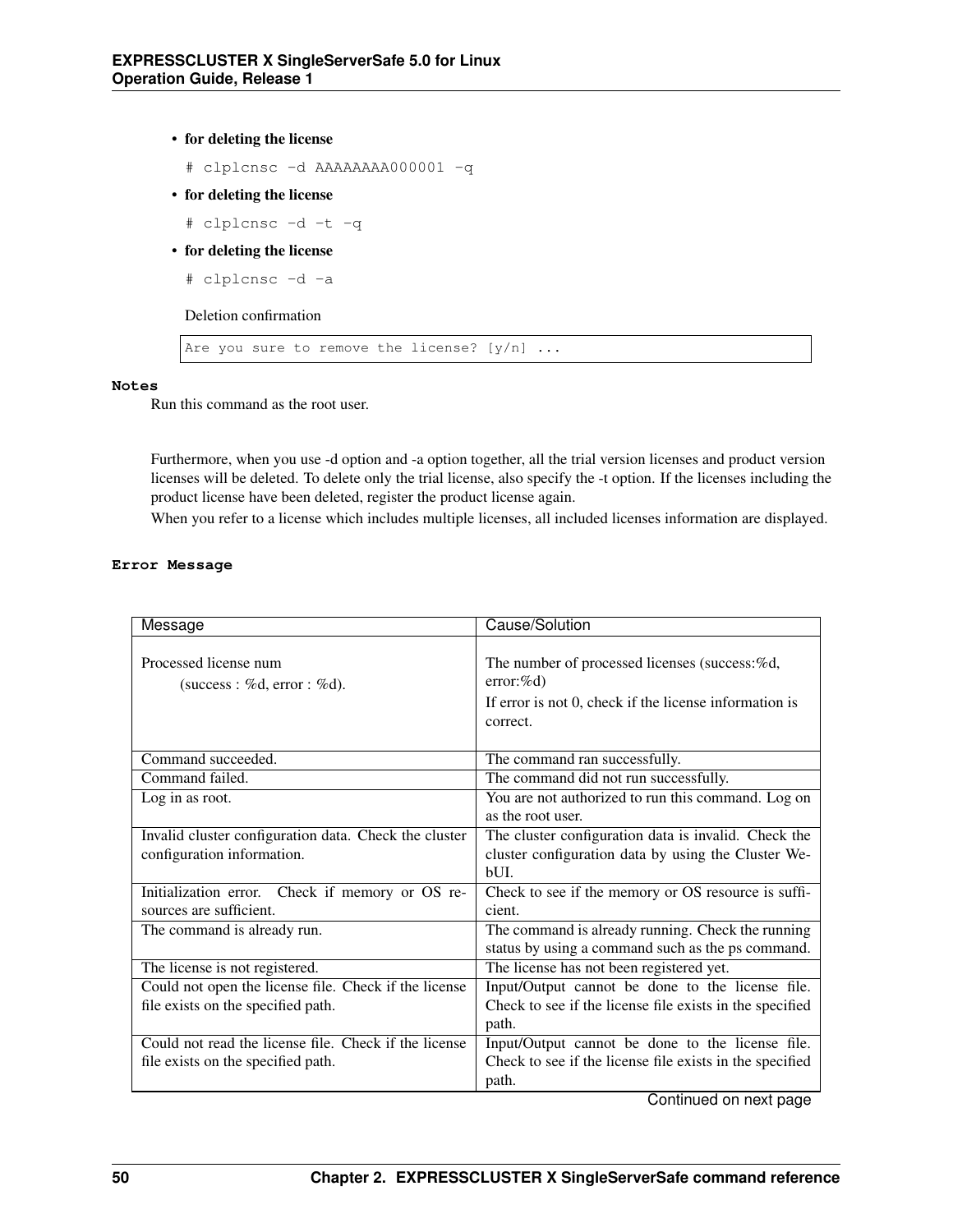| Message                                              | Cause/Solution                                          |
|------------------------------------------------------|---------------------------------------------------------|
| The field format of the license file is invalid. The | The field format of the license file is invalid. The    |
| license file may be corrupted. Check the destination | license file may be corrupted. Check it with the file   |
| from where the file is sent.                         | sender.                                                 |
| The cluster configuration data may be invalid or not | The cluster configuration data may be invalid or not    |
| registered.                                          | registered. Check the configuration data.               |
| Failed to terminate the library. Check if memory or  | Check to see if the memory or OS resource is suffi-     |
| OS resources are sufficient.                         | cient.                                                  |
| Failed to register the license. Check if the entered | Check to see if the entered license information is cor- |
| license information is correct.                      | rect.                                                   |
| Failed to open the license. Check if the entered li- | Check to see if the entered license information is cor- |
| cense information is correct.                        | rect.                                                   |
| Failed to remove the license.                        | License deletion failed. Parameter error may have       |
|                                                      | occurred or resources (memory or OS) may not be         |
|                                                      | sufficient.                                             |
| This license is already registered.                  | This license has already been registered. Check the     |
|                                                      | registered license.                                     |
| This license is already activated.                   | This license has already been used. Check the regis-    |
|                                                      | tered license.                                          |
| This license is unavailable for this product.        | This license cannot be used for this product. Check     |
|                                                      | the license.                                            |
| The maximum number of licenses was reached.          | The maximum number of registered licenses has           |
|                                                      | been reached. Delete invalid licenses.                  |
| Internal error. Check if memory or OS resources are  | Check to see if the memory or OS resource is suffi-     |
| sufficient.                                          | cient.                                                  |

Table 2.21 – continued from previous page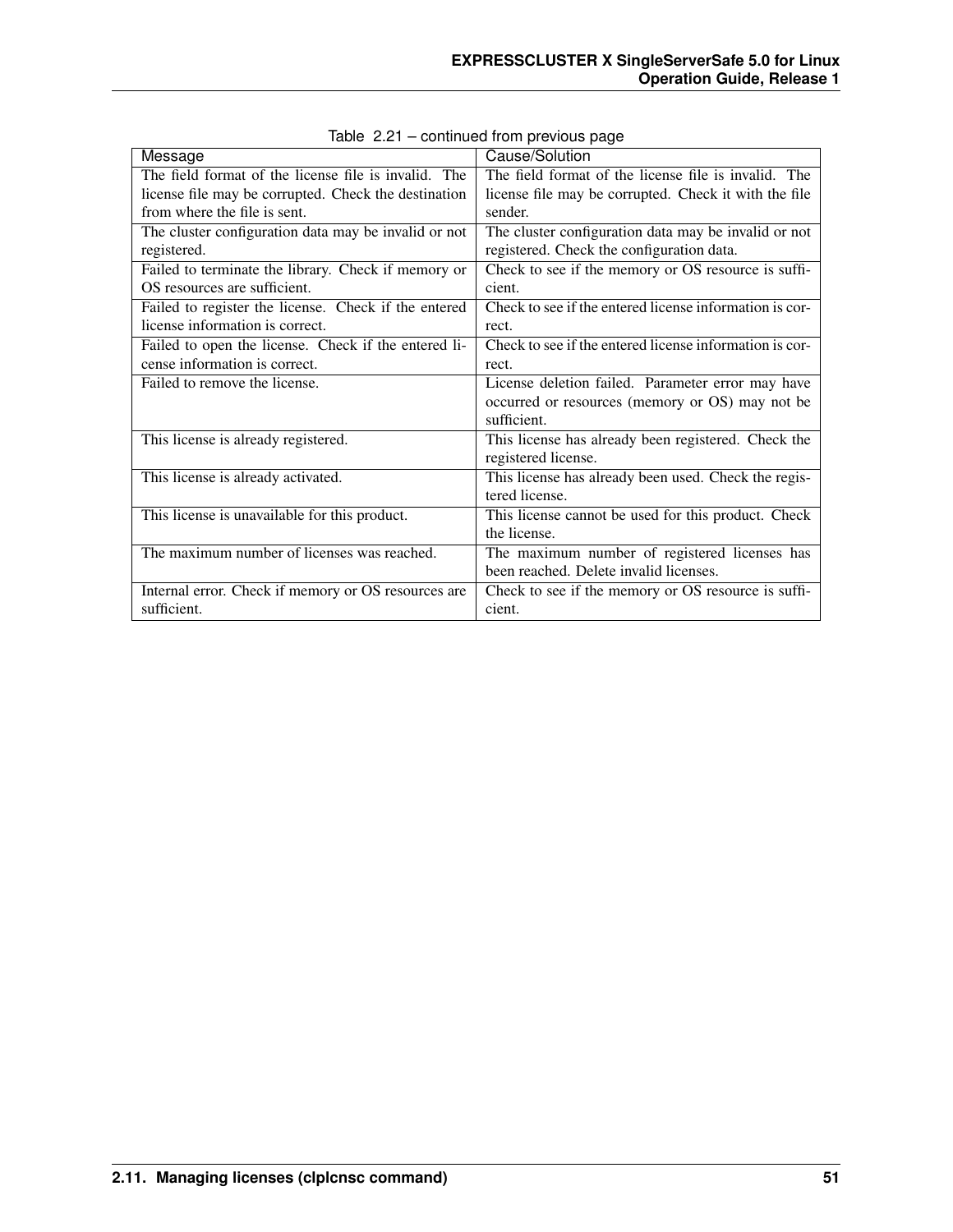# **2.12 Outputting messages (clplogcmd command)**

Registers the specified message with syslog and alert logs, or reports the message by mail.

#### **Command line**

clplogcmd -m *message* [--syslog] [--alert] [--mail] [-i *eventID*] [-l *level*]

Note: Generally, it is not necessary to run this command to set up or operate a server. You need to write the command in the EXEC resource script.

#### **Description**

Write this command in the EXEC resource script and output messages you want to send to the destination.

#### **Option**

**-m** message

Specifies a message. This option cannot be omitted. The maximum size of message is 511 bytes. (When syslog is specified as an output destination, the maximum size is 485 bytes.) The message exceeding the maximum size will not be shown.

You may use alphabets, numbers, and symbols $3$ .

**--syslog**

**--alert**

**--mail**

**--trap**

Specify the output destination from syslog, alert, mail and trap. (You can specify multiple destinations.) This parameter can be omitted. The syslog and alert will be the output destinations when the parameter is omitted.

**-i** eventID

Specify an event ID. Specify event ID. The maximum value of event ID is 10,000.

```
3 Notes on using symbols in the message:
```

```
• The symbols below must be enclosed in double quotes (""):
```

```
# & ' ( ) ~ | ; : * < > , .
(For example, if you specify "#" in the message, # is produced.)
```
• The symbols below must have a backslash \ in the beginning:

 $\backslash$ ! " & ' ( ) ~ |; : \* < >,. (For example, if you specify \\ in the message, \ is produced.)

• The symbol that must be enclosed in double quotes ("") and have a backslash \ in the beginning:

(For example, if you specify "\" in the message, ` is produced.)

• When there is a space in the message, it must be placed in enclosed in double quotes ("").

• The symbol % cannot be used in the **message**.

`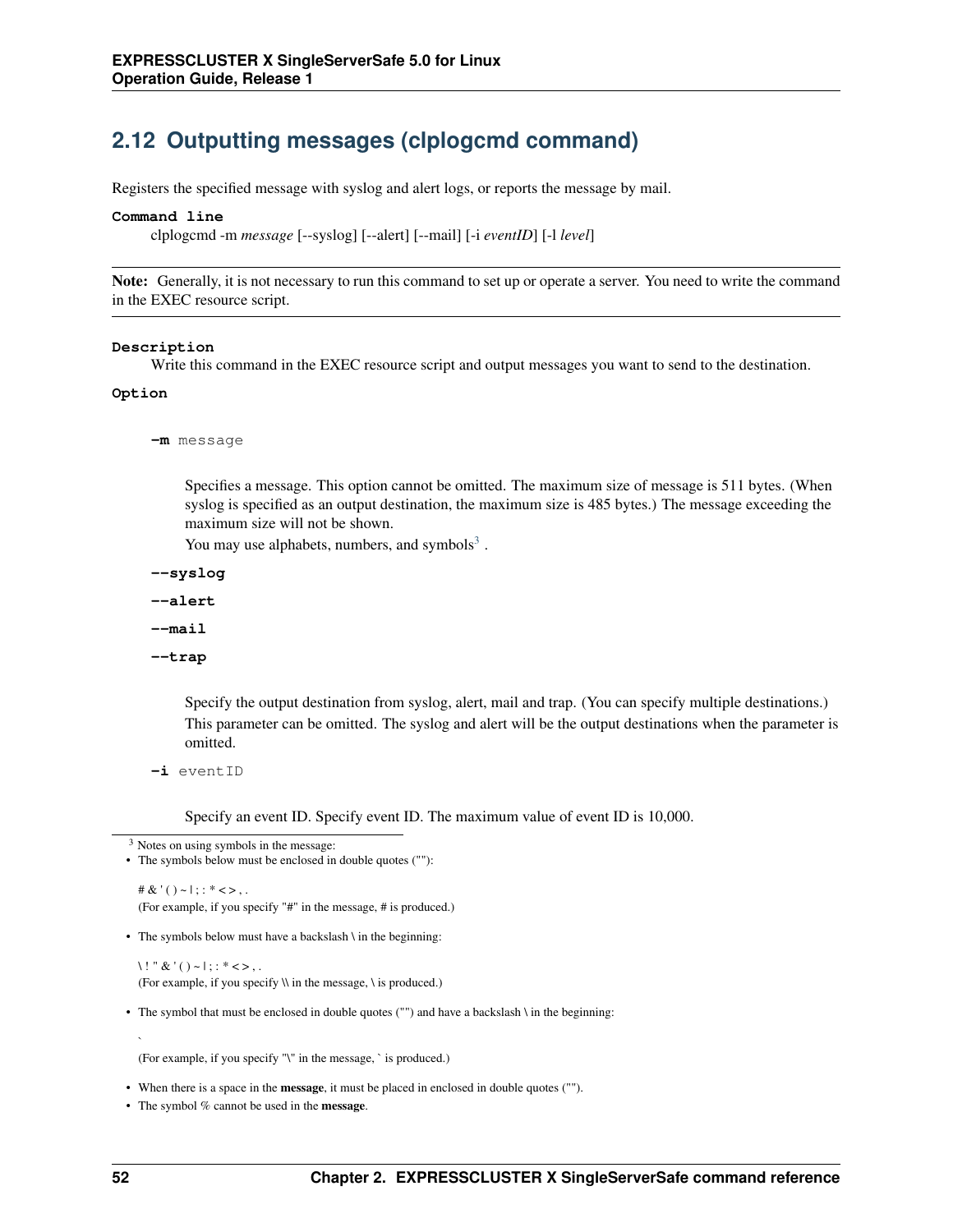This parameter can be omitted. The default value 1 is set when the parameter is omitted.

**-l** level

Level of alert to output.

Select a level of alert output from ERR, WARN, or INFO. The icon on the alert logs of the Cluster WebUI is determined according to the level you select here.

This parameter can be omitted. The default value INFO is set to level when the parameter is omitted. For details, see the online manual.

#### **Return Value**

|              | <b>Success</b> |
|--------------|----------------|
| Other than 0 | Failure        |

#### **Notes**

This command must be executed by a user with the root privilege.

When mail is specified as the output destination, you need to make the settings to send mails by using the mail command.

### **Examples**

Example 1: When specifying only message (output destinations are syslog and alert): When the following is written in the EXEC resource script, the **message** is produced in syslog and alert.

clplogcmd -m test1

The following log is the log output in syslog:

```
Sep 1 14:00:00 server1 clusterpro: <type: logcmd><event: 1> test1
```
Example 2: When specifying message, output destination, event ID, and level (output destination is mail): When the following is written in the EXEC resource script, the message is sent to the mail address set in the Cluster Properties of the Cluster WebUI.

clplogcmd -m test2 --mail -i 100 -l ERR

The following information is sent to the mail destination:

```
Message:test2
Type: logcmd
ID: 100
```
(continues on next page)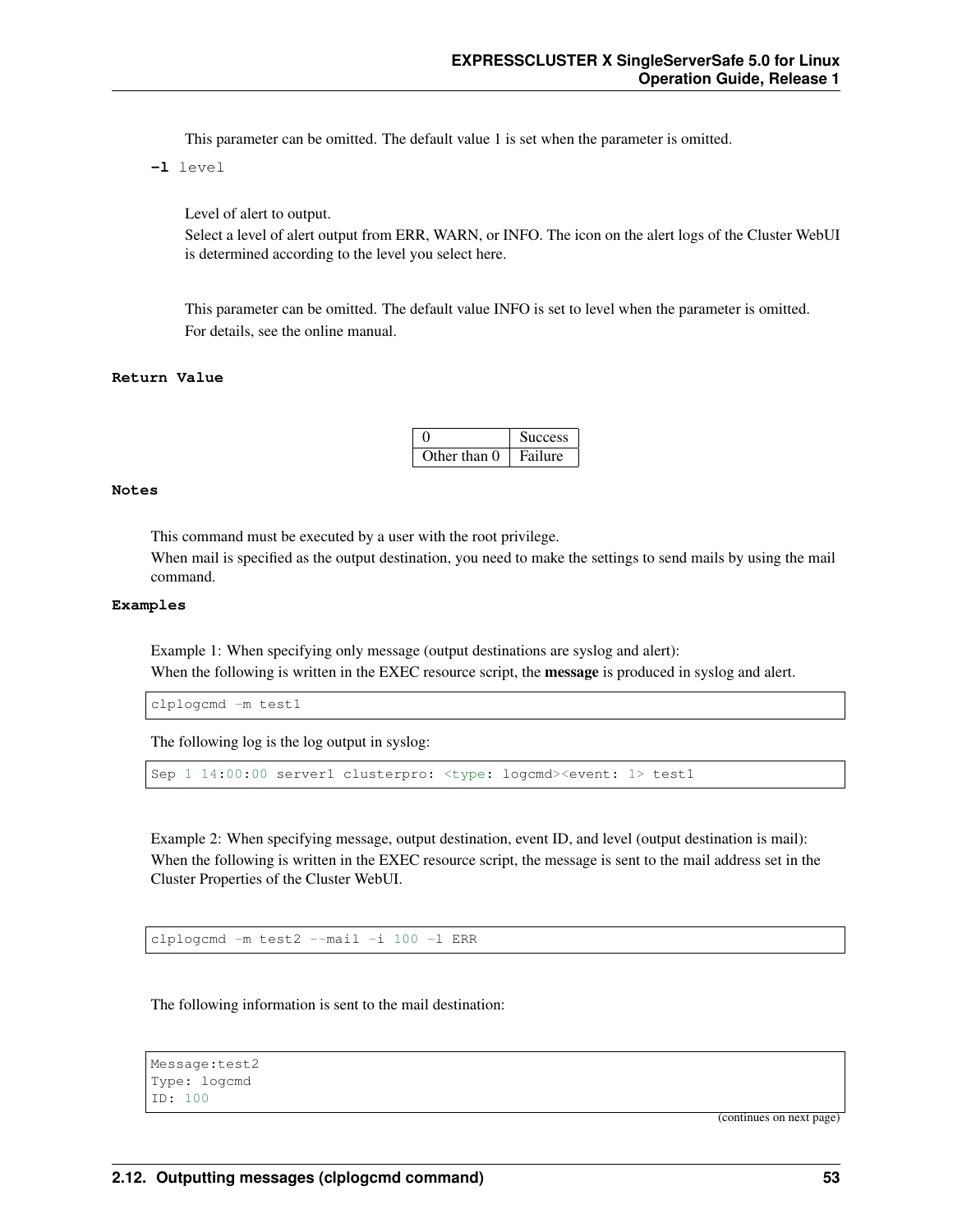(continued from previous page)

```
Host: server1
Date: 2018/09/01 14:00:00
```
Example 3: When specifying a message, output destination, event ID, and level (output destination is trap):

When the following is written in the exec resource script, the message is set to the SNMP trap destination set in Cluster Properties of the Cluster WebUI. For more information on the SNMP trap destination settings, see "Cluster properties - Alert Service tab" in "Details of other settings" in "EXPRESSCLUSTER X SingleServerSafe Configuration Guide".

clplogcmd -m test3 --trap -i 200 -l ERR

The following information is sent to the SNMP trap destination:

Trap OID: clusterEventError Attached data 1: clusterEventMessage = test3 Attached data 2: clusterEventID = 200 Attached data 3: clusterEventDateTime = 2011/08/01 09:00:00 Attached data 4: clusterEventServerName = server1 Attached data 5: clusterEventModuleName = logcmd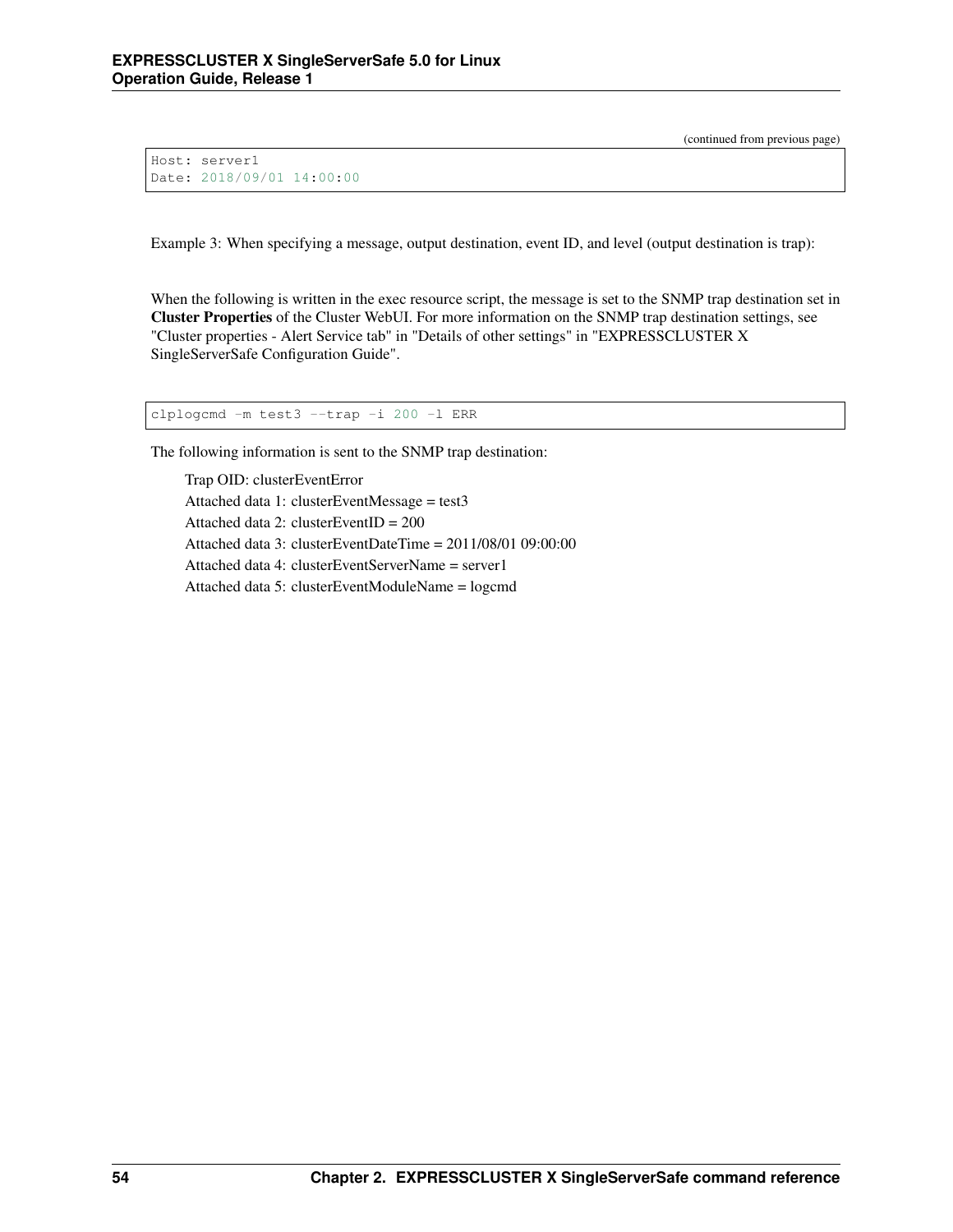# **2.13 Controlling monitor resources (clpmonctrl command)**

Controls the monitor resources.

#### **Command line**

```
clpmonctrl -s [-m resource_name] [-w wait_time]
clpmonctrl -r [-m resource_name] [-w wait_time]
clpmonctrl -c [-m resource_name]
clpmonctrl -v [-m resource_name]
clpmonctrl -e -m resource_name
clpmonctrl -n [-m resource_name]
```
#### **Description**

Suspends and/or resumes monitor resources.

## **Option**

#### **-s**

Suspends monitoring.

**-r**

Resumes monitoring.

**-c**

Resets the times counter of the recovery action.

 $-rr$ 

Displays the times counter of the recovery action.

#### **-e**

Enables the Dummy Failure. Be sure to specify a monitor resource name with the -m option.

**-n**

Disables the Dummy Failure. When a monitor resource name is specified with the -m option, the function is disabled only for the resource. When the -m option is omitted, the function is disabled for all monitor resources.

**-m** resource\_name

Specifies a monitor resource to be controlled.

This option can be omitted. All monitor resources are controlled when the option is omitted.

```
-w wait_time
```
Waits for control monitoring on a monitor resource basis. (in seconds) This option can be omitted. The default value 5 is set when the option is omitted.

## **Return Value**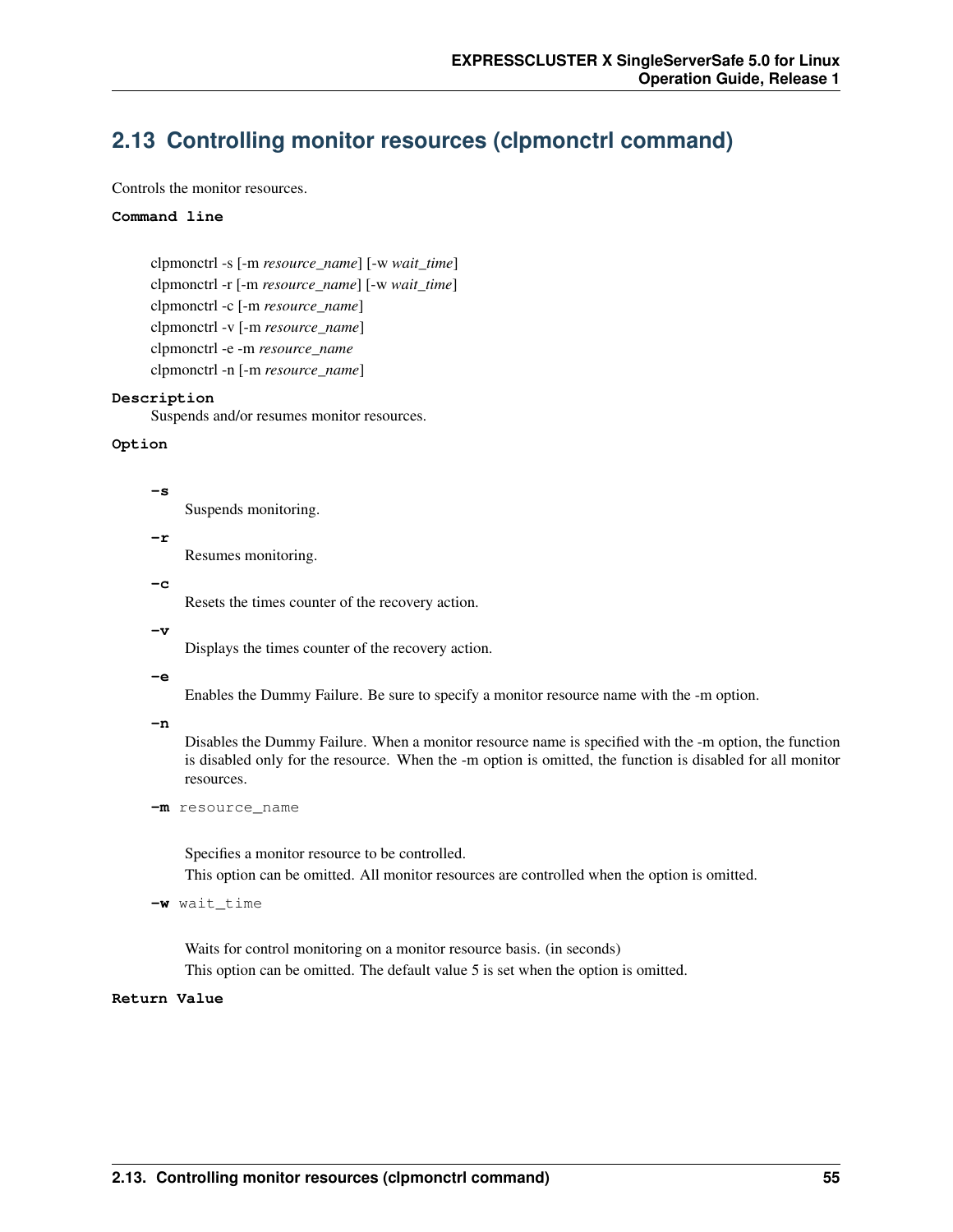| $\theta$       | Completed successfully.                   |
|----------------|-------------------------------------------|
| 1              | Privilege for execution is invalid        |
| $\overline{2}$ | The option is invalid                     |
| 3              | Initialization error                      |
| $\overline{4}$ | The configuration data is invalid.        |
| 5              | Monitor resource is not registered.       |
| 6              | The specified monitor resource is invalid |
| 10             | EXPRESSCLUSTER is not running.            |
| 11             | The cluster daemon is suspended           |
| 90             | Monitoring control wait timeout           |
| 128            | Duplicated activation                     |
| 255            | Other internal error                      |
|                |                                           |

## **Examples**

Example 1: When suspending all monitor resources: # clpmonctrl -s Command succeeded. Example 2: When resuming all monitor resources: # clpmonctrl -r Command succeeded.

#### **Remarks**

If you suspend an already suspended monitor resource or resume an already started one, this command abends without changing the status of the monitor resource.

#### **Notes**

This command must be executed by a user with the root privilege.

Check the status of monitor resource by using the status display command or Cluster WebUI.

Before you run this command, use the clpstat command or Cluster WebUI to verify that the status of monitor resources is in either "Online" or "Suspend."

When the recovery action of monitor resource uses one of the following settings, "Final Action Count" (which is displayed in the -v option) indicates the number of times to execute a script before the final action.

- Execute Script Before Final Action: Enable
- Final action: No Operation

### **Error Messages**

| Message                                               | Causes/Solution                                      |
|-------------------------------------------------------|------------------------------------------------------|
| Command succeeded.                                    | The command ran successfully.                        |
| Log in as root.                                       | You are not authorized to run this command. Log on   |
|                                                       | as root user.                                        |
| Initialization error. Check if memory or OS re-       | Check to see if the memory or OS resource is suffi-  |
| sources are sufficient.                               | cient.                                               |
| Invalid cluster configuration data. Check the cluster | The cluster configuration data is invalid. Check the |
| configuration information.                            | cluster configuration data by using the Cluster We-  |
|                                                       | bUI.<br>$\sim$                                       |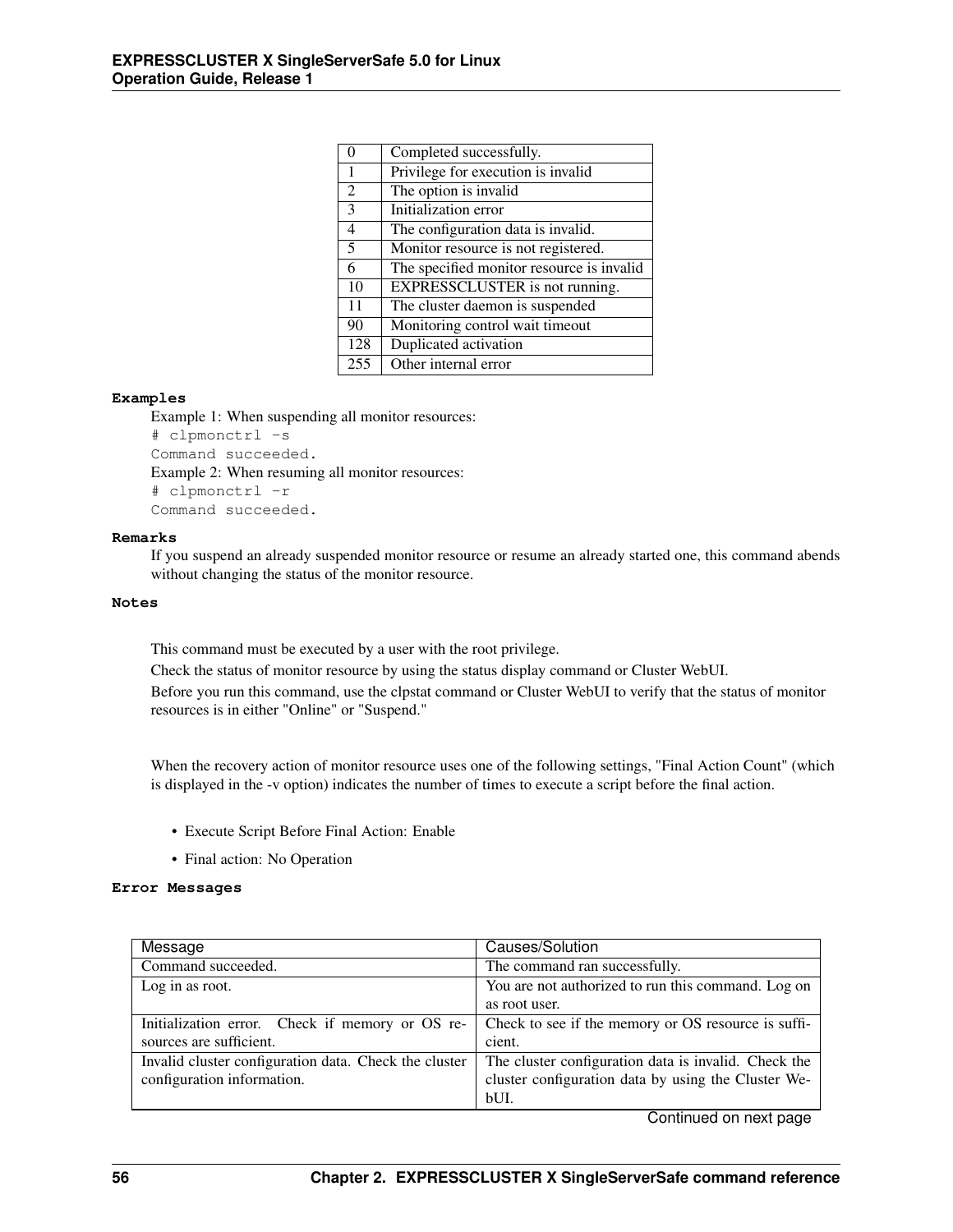| Message                                                                                                                                                                  | Causes/Solution                                                                                                                                                                                                                        |  |  |
|--------------------------------------------------------------------------------------------------------------------------------------------------------------------------|----------------------------------------------------------------------------------------------------------------------------------------------------------------------------------------------------------------------------------------|--|--|
| Monitor resource is not registered.                                                                                                                                      | The monitor resource is not registered.                                                                                                                                                                                                |  |  |
| Specified monitor resource is not registered. Check<br>the cluster configuration information.                                                                            | The specified monitor resource is not registered.<br>Check the cluster configuration data by using the<br>Cluster WebUI.                                                                                                               |  |  |
| The cluster has been stopped. Check the active<br>status of the cluster daemon by using the command<br>such as ps command.                                               | The cluster has been stopped.<br>Check the activation status of the cluster daemon by<br>using a command such as ps command.                                                                                                           |  |  |
| The cluster has been suspended. The cluster daemon<br>has been suspended. Check activation status of the<br>cluster daemon by using a command such as the ps<br>command. | The cluster daemon has been suspended. Check the<br>activation status of the cluster daemon by using a<br>command such as ps command.                                                                                                  |  |  |
| Waiting for synchronization of the cluster. The<br>cluster is waiting for synchronization. Wait for a<br>while and try again.                                            | Synchronization of the cluster is awaited.<br>Try again after cluster synchronization is completed.                                                                                                                                    |  |  |
| Monitor %1 was unregistered, ignored. The<br>specified monitor resources %1 is not registered, but<br>continue processing. Check the cluster<br>configuration data.      | There is an unregistered monitor resource in the<br>specified monitor resources but it is ignored and the<br>process is continued.<br>Check the cluster configuration data by using the<br>Cluster WebUI.<br>%1: Monitor resource name |  |  |
| Monitor %1 denied control permission, ignored. but<br>continue processing.                                                                                               | The specified monitor resources contain the monitor<br>resource which cannot be controlled, but it does not<br>affect the process.<br>%1: Monitor resource name                                                                        |  |  |
| This command is already run.                                                                                                                                             | The command is already running. Check the running<br>status by using a command such as ps command.                                                                                                                                     |  |  |
| Internal error. Check if memory or OS resources are<br>sufficient.                                                                                                       | Check to see if the memory or OS resource is suffi-<br>cient.                                                                                                                                                                          |  |  |

Table 2.22 – continued from previous page

# **Monitor resource types that can be specified for the -m option**

| Suspending/resuming<br>monitoring | Resetting the times<br>counter of the recovery<br>action | Enabling/disabling<br>Dummy Failure |
|-----------------------------------|----------------------------------------------------------|-------------------------------------|
|                                   |                                                          |                                     |
|                                   |                                                          |                                     |
|                                   |                                                          |                                     |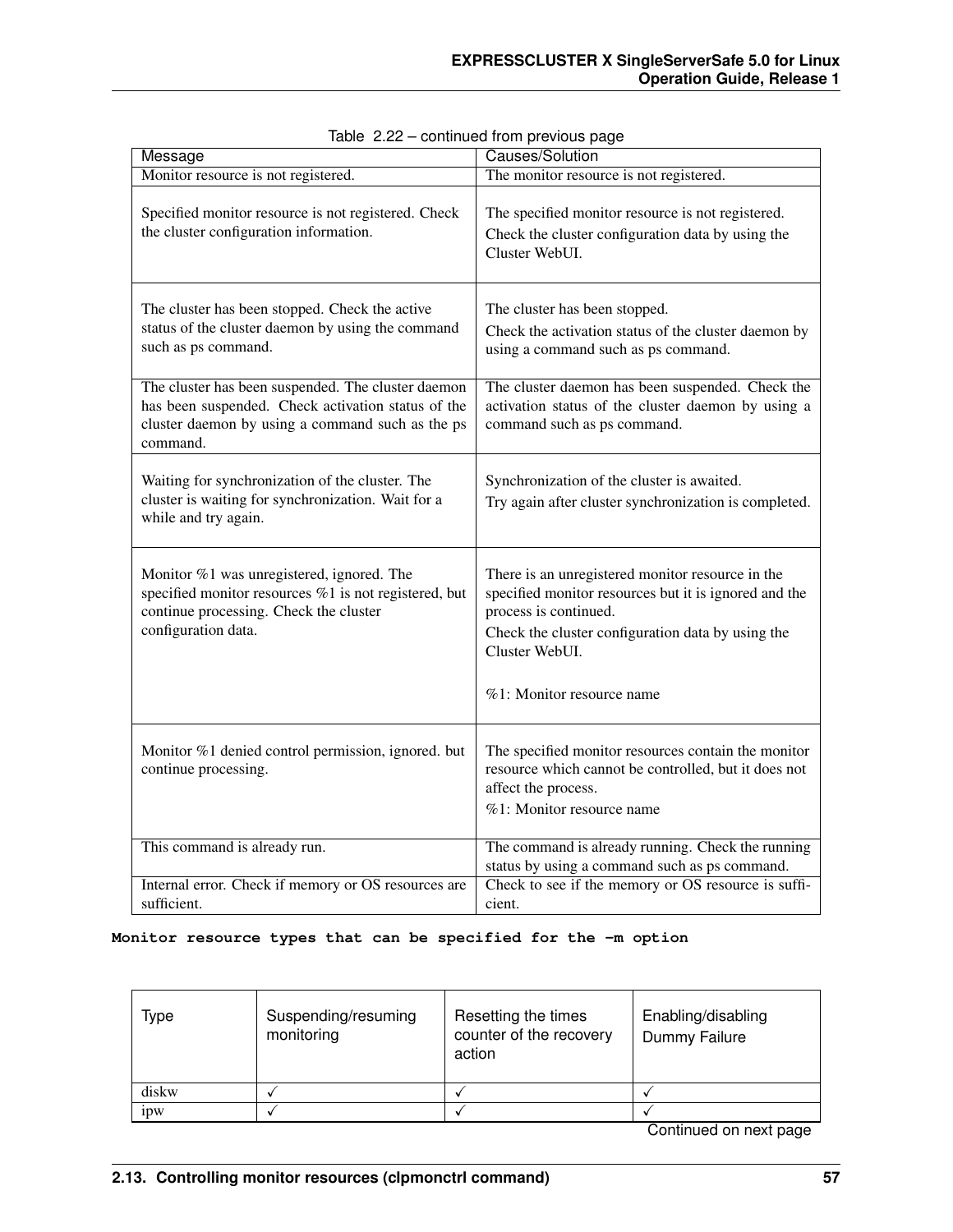| <b>Type</b> | Suspending/resuming<br>monitoring | Resetting the times<br>counter of the recovery<br>action | Enabling/disabling<br>Dummy Failure |
|-------------|-----------------------------------|----------------------------------------------------------|-------------------------------------|
| miiw        | $\checkmark$                      | $\checkmark$                                             | $\checkmark$                        |
| mtw         | √                                 | ✓                                                        | $\checkmark$                        |
| pidw        | $\checkmark$                      | $\checkmark$                                             | $\checkmark$                        |
| volmgrw     | ✓                                 | $\checkmark$                                             | $\checkmark$                        |
| userw       | ✓                                 | ✓                                                        | n/a                                 |
| mrw         | ✓                                 | ✓                                                        | n/a                                 |
| genw        | ✓                                 | √                                                        | $\checkmark$                        |
| oraclew     | √                                 | √                                                        | $\checkmark$                        |
| db2w        | $\checkmark$                      | √                                                        | $\checkmark$                        |
| psqlw       | √                                 | $\checkmark$                                             | $\checkmark$                        |
| mysqlw      | $\checkmark$                      | $\checkmark$                                             | $\checkmark$                        |
| odbcw       | √                                 | √                                                        | ✓                                   |
| sqlserverw  | √                                 | $\checkmark$                                             | ✓                                   |
| sambaw      | ✓                                 | $\checkmark$                                             | $\checkmark$                        |
| nfsw        | $\checkmark$                      | $\checkmark$                                             | $\checkmark$                        |
| httpw       | ✓                                 | $\checkmark$                                             | ✓                                   |
| ftpw        | ✓                                 | $\checkmark$                                             | $\checkmark$                        |
| smtpw       | √                                 | ✓                                                        | $\checkmark$                        |
| pop3w       | ✓                                 | ✓                                                        | $\checkmark$                        |
| imap4w      | ✓                                 | ✓                                                        | ✓                                   |
| tuxw        | ✓                                 | ✓                                                        | $\checkmark$                        |
| wlsw        | √                                 | $\checkmark$                                             | $\checkmark$                        |
| wasw        | $\checkmark$                      | ✓                                                        | ✓                                   |
| otxw        | ✓                                 | √                                                        | ✓                                   |
| jraw        | √                                 | √                                                        | ✓                                   |
| sraw        | √                                 | ✓                                                        | $\checkmark$                        |
| psrw        | ✓                                 | ✓                                                        | $\checkmark$                        |
| psw         | ✓                                 | ✓                                                        | ✓                                   |

Table 2.23 – continued from previous page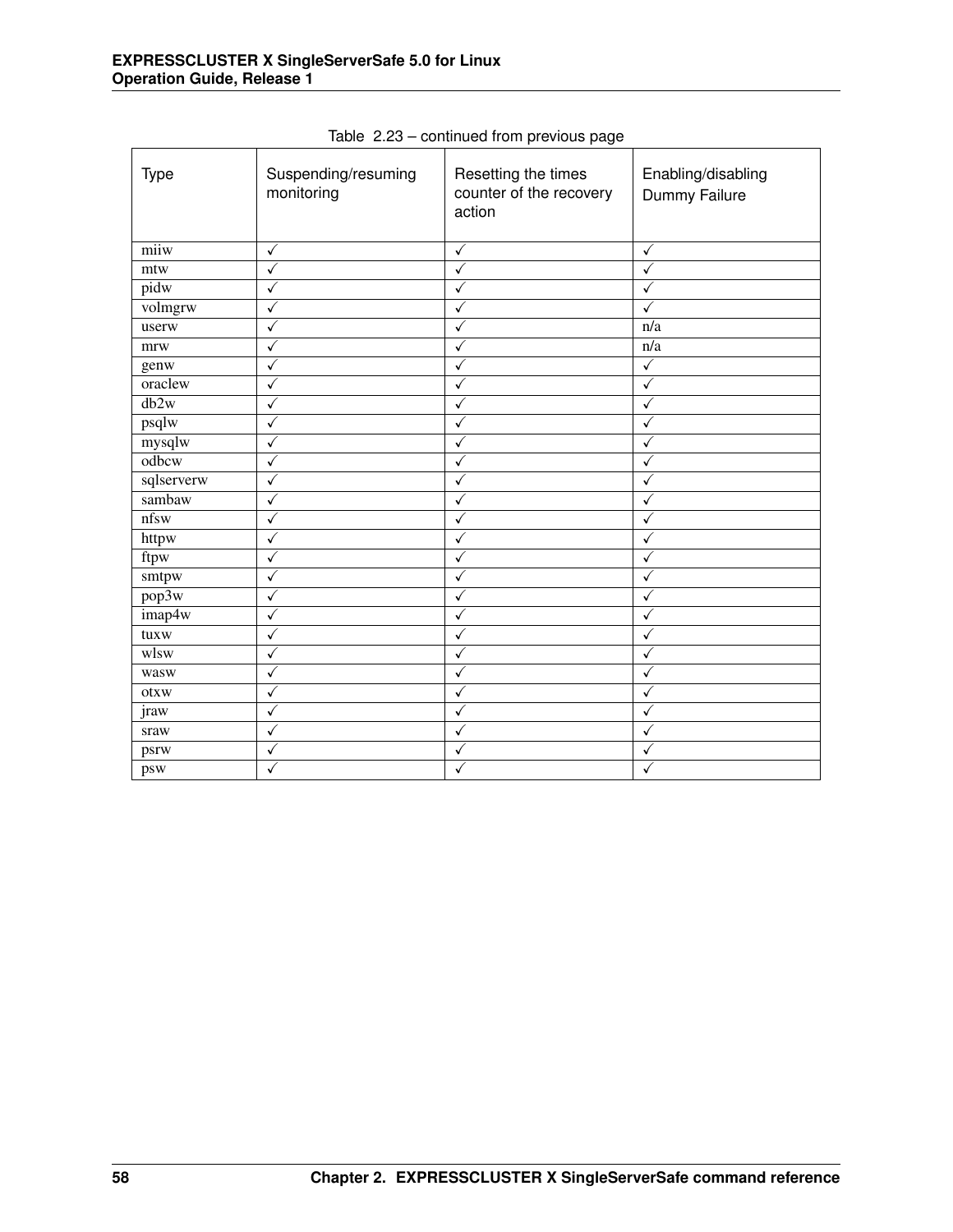# **2.14 Controlling group resources (clprsc command)**

Controls group resources.

## **Command line**

clprsc -s *resource\_name* [-f] [--apito *timeout*] clprsc -t *resource\_name* [-f] [--apito *timeout*]

#### **Description**

Starts and stops group resources.

### **Option**

Starts group resources.

#### **-t**

**-s**

Stops group resources.

**-f**

When the group resource is online, all group resources that the specified group resource depends starts up. When the group resource is offline, all group resources that the specified group resource depends stop.

```
--apito timeout
```
Specify the interval (internal communication timeout) to wait for the group resource start or stop in seconds. A value from 1 to 9999 can be specified.

If the --apito option is not specified, waiting for the group resource start or stop is performed according to the value set to the internal communication timeout of the cluster properties.

## **Return Value**

| $\begin{array}{c} 0 \\ 0 \end{array}$ | Completed successfully.                          |
|---------------------------------------|--------------------------------------------------|
|                                       | Other than $0 \mid$ Terminated due to a failure. |

## **Examples**

## Group resource configuration

```
# clpstat
========== CLUSTER STATUS ==========
Cluster : cluster
<server>
    server1 : Online
     lanhb1 : Normal
     lanhb2 : Normal
<group>
   ManagementGroup : Online
     current : server1
     ManagementIP : Online
   failover1 : Online
     current : server1
     exec1 : Online
```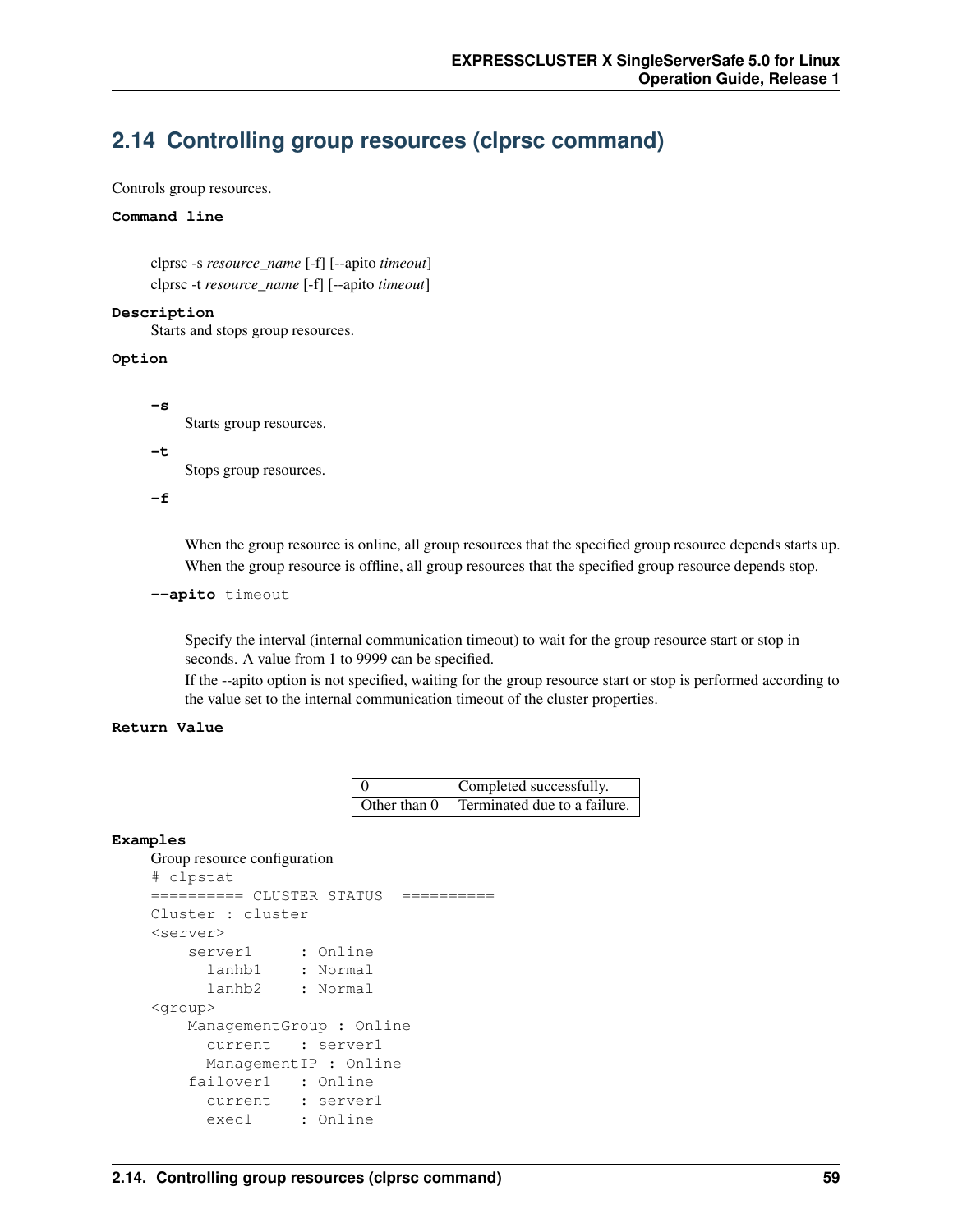<monitor> ipw1 : Normal ================================== Example 1: When stopping the resource (exec1) of the group (failover1) # clprsc -t exec1 Command succeeded. # clpstat ========== CLUSTER STATUS ========== <Abbreviation> <group> ManagementGroup: Online Current: server1 ManagementIP: Online failover1: Online current: server1 exec1: Offline <Abbreviation> Example 2: When starting the resource (fip1) of the group(failover 1) # clprsc -s exec1 Command succeeded. # clpstat ========== CLUSTER STATUS ========== <Abbreviation> <group> ManagementGroup: Online Current: server1 ManagementIP: Online failover1: Online current: server1

### **Notes**

This command must be executed by a user with the root privilege. Check the status of the group resources by the status display or the Cluster WebUI.

### **Error Messages**

exec1: Online <Abbreviation>

| Message                                                | Causes/Solution                                      |  |
|--------------------------------------------------------|------------------------------------------------------|--|
| Log in as Administrator.                               | Run this command as a user with Administrator priv-  |  |
|                                                        | ileges.                                              |  |
| Invalid cluster configuration data. Check the cluster  | The cluster construction information is not correct. |  |
| configuration information.                             | Check the cluster construction information by Clus-  |  |
|                                                        | ter WebUL.                                           |  |
| Invalid option.                                        | Specify a correct option.                            |  |
| Could not connect server. Check if the cluster service | Check if the EXPRESSCLUSTER is activated.            |  |
| is active.                                             |                                                      |  |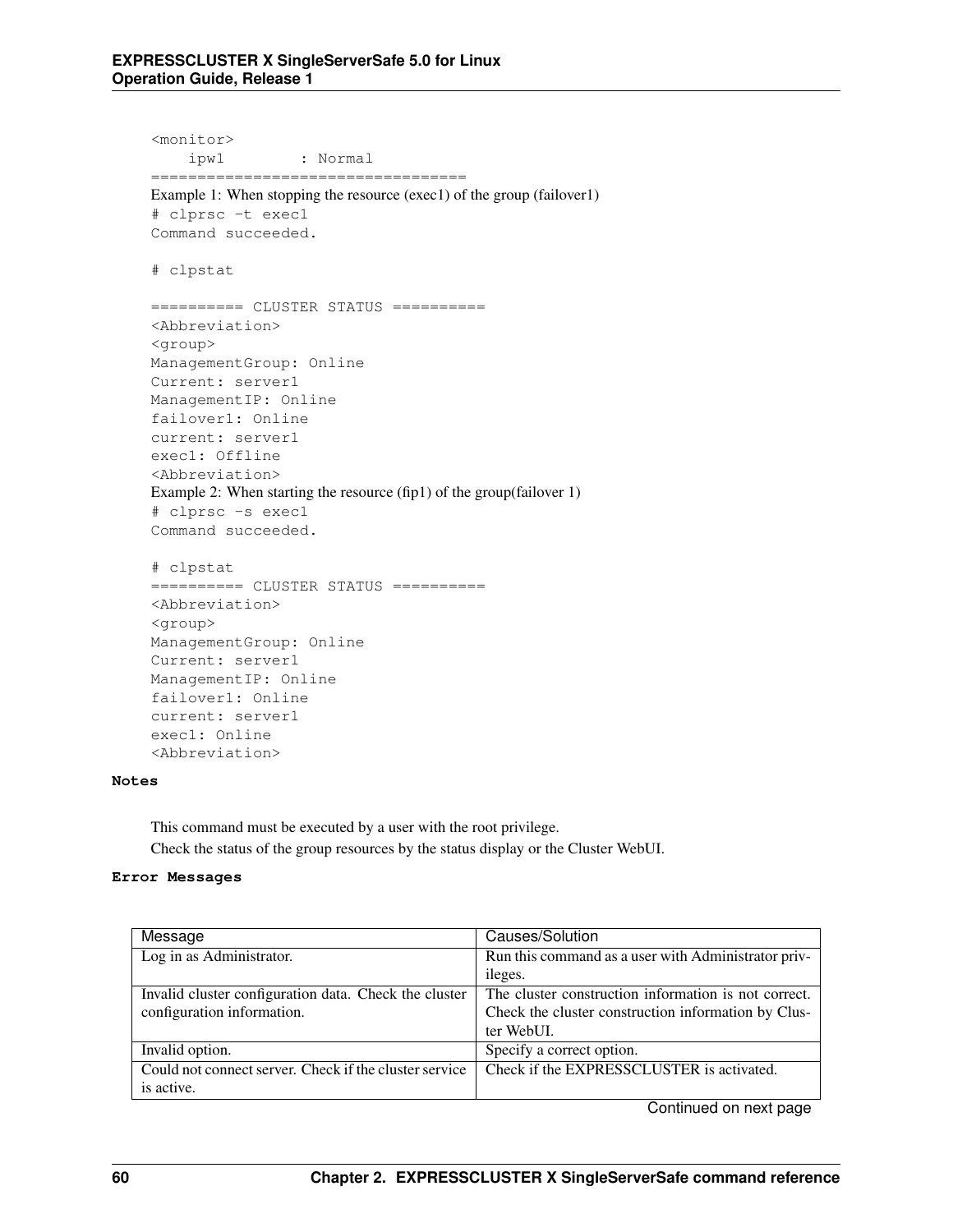| Message                                                                                | Causes/Solution                                               |
|----------------------------------------------------------------------------------------|---------------------------------------------------------------|
| Invalid server status. Check if the cluster service is                                 | Check if the EXPRESSCLUSTER is activated.                     |
| active.                                                                                |                                                               |
| Server is not active. Check if the cluster service is                                  | Check if the EXPRESSCLUSTER is activated.                     |
| active.                                                                                |                                                               |
| Invalid server name. Specify a valid server name in                                    | Specify a correct server name in the cluster.                 |
| the cluster.                                                                           |                                                               |
| Connection was lost. Check if there is a server where                                  | Check if there is any server with EXPRESSCLUS-                |
| the cluster service is stopped in the cluster.                                         | TER service stopped in the cluster.                           |
|                                                                                        |                                                               |
| Internal communication timeout has occurred in the                                     | Timeout has occurred in internal communication in             |
| cluster server. If it occurs frequently, set the longer                                | the EXPRESSCLUSTER.                                           |
| timeout.                                                                               | Set the internal communication timeout longer if              |
|                                                                                        | this error occurs frequently.                                 |
| The group resource is busy. Try again later.                                           | Because the group resource is in the process of               |
|                                                                                        | starting or stopping, wait for a while and try again.         |
|                                                                                        |                                                               |
| An error occurred on group resource. Check the sta-                                    | Check the group resource status by using the Cluster          |
| tus of group resource.                                                                 | WebUI or the clpstat command.                                 |
| Could not start the group resource. Try it again after                                 | Wait until the other server starts or the wait time           |
| the other server is started, or after the Wait Synchro-<br>nization time is timed out. | times out, and then start the group resources.                |
| No operable group resource exists in the server.                                       | Check there is a processable group resource on the            |
|                                                                                        | specified server.                                             |
| The group resource has already been started on the                                     | Check the group resource status by using the Cluster          |
| local server.                                                                          | WebUI or clpstat command.                                     |
|                                                                                        |                                                               |
| The group resource has already been started on the                                     | Check the group resource status by using the Cluster          |
| other server.                                                                          | WebUI or clpstat command.                                     |
|                                                                                        | Stop the group to start the group resources on the            |
|                                                                                        | local server.                                                 |
|                                                                                        |                                                               |
| The group resource has already been stopped.                                           | Check the group resource status by using the Cluster          |
|                                                                                        | WebUI or clpstat command.                                     |
| Failed to start group resource. Check the status of                                    | Check the group resource status by using the Cluster          |
| group resource.                                                                        | WebUI or clpstat command.                                     |
| Failed to stop resource. Check the status of group                                     | Check the group resource status by using the Cluster          |
| resource.                                                                              | WebUI or clpstat command.                                     |
| Depended resource is not offline. Check the status of                                  | Because the status of the depended group resource             |
| resource.                                                                              | is not offline, the group resource cannot be stopped.         |
|                                                                                        | Stop the depended group resource or specify the -f<br>option. |
| Depending resource is not online. Check the status                                     | Because the status of the depended group is not on-           |
| of resource.                                                                           | line, the group resource cannot be started. Start the         |
|                                                                                        | depended group resource or specify the -f option.             |
| Invalid group resource name. Specify a valid group                                     | The group resource is not registered.                         |
| resource name in the cluster.                                                          |                                                               |

|  | Table 2.24 - continued from previous page |  |  |
|--|-------------------------------------------|--|--|
|--|-------------------------------------------|--|--|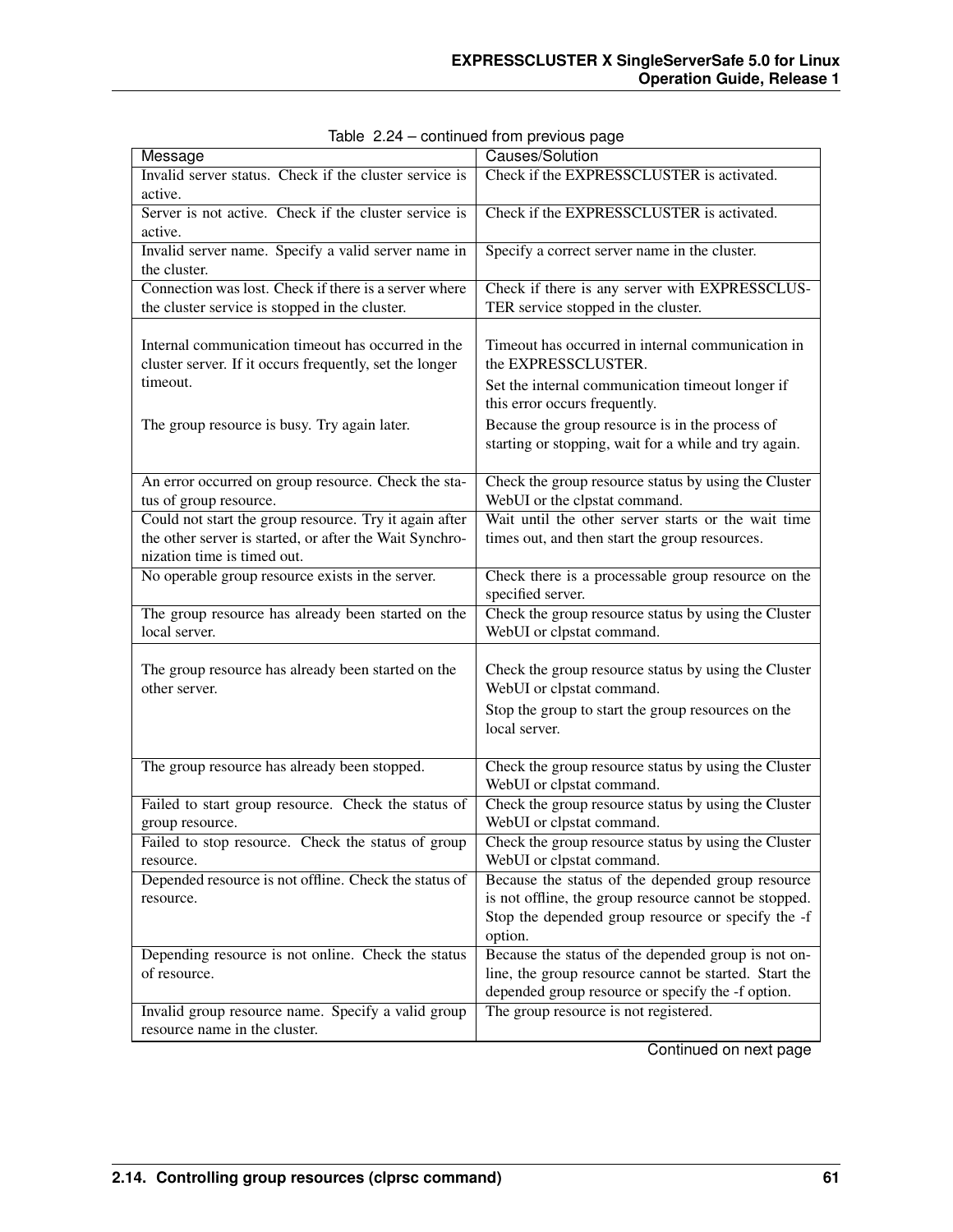| Message                                                                                      | Causes/Solution                                                                                                                                                                                             |
|----------------------------------------------------------------------------------------------|-------------------------------------------------------------------------------------------------------------------------------------------------------------------------------------------------------------|
| Server is not in a condition to start resource or any<br>critical monitor error is detected. | Check the group resource status by using the Cluster<br>WebUI or clpstat command.<br>An error is detected in a critical monitor on the<br>server on which an attempt to start a group resource<br>was made. |
| Internal error. Check if memory or OS resources are                                          | Memory or OS resources may be insufficient. Check                                                                                                                                                           |
| sufficient.                                                                                  | them.                                                                                                                                                                                                       |

Table 2.24 – continued from previous page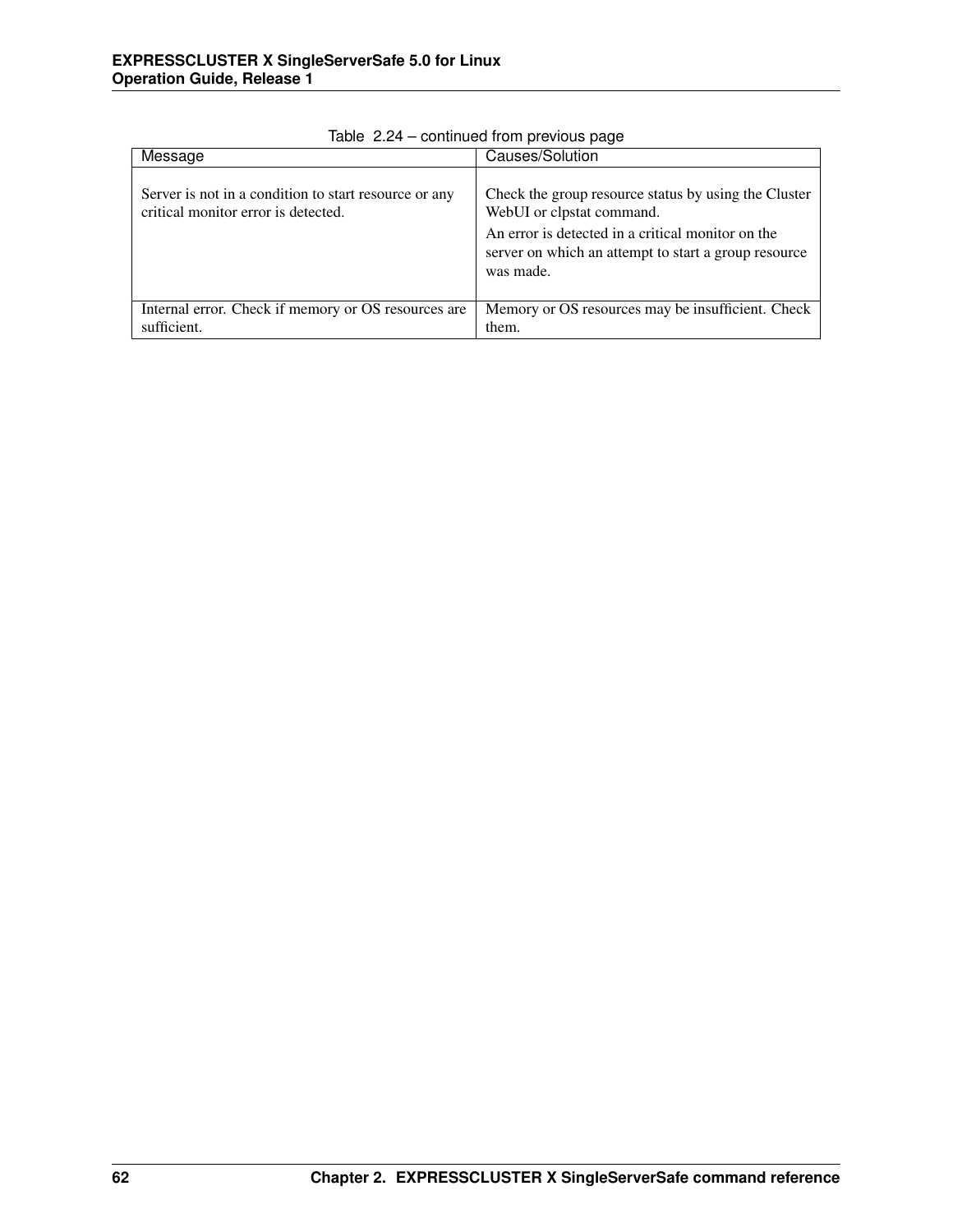# **2.15 Requesting processing to cluster servers (clprexec command)**

Issues a processing execution request to another server on which EXPRESSCLUSTER is installed.

## **Command line**

clprexec --failover [*group\_name*] -h *IP* [-r *resource\_name*] [-w *timeout*] [-p *port\_number*] [-o *logfile\_path*] clprexec --script script\_file -h IP [-p *port\_number*] [-w *timeout*] [-o *logfile\_path*] clprexec --notice [*mrw\_name*] -h IP [-k *category*[.*keyword*]] [-p *port\_number*] [-w *timeout*] [-o *logfile\_path*] clprexec --clear [*mrw\_name*] -h IP [-k *category*[.*keyword*]] [-p *port\_number*] [-w *timeout*] [-o *logfile\_path*]

## **Description**

The command issues the request to execute specified process to the server in another cluster.

#### **Option**

#### **--failover**

Requests group failover. Specify a group name for *group\_name*. When not specifying the group name, specify the name of a resource that belongs to the group by using the -r option.

## **--script** script\_name

Requests script execution.

For *script\_name*, specify the file name of the script to execute (such as a shell script or executable file). The script must be created in the work/rexec folder, which is in the folder where EXPRESSCLUSTER is installed, on each server specified using -h.

#### **--notice**

Sends an error message to the EXPRESSCLUSTER server.

Specify a message reception monitor resource name for *mrw\_name*.

When not specifying the monitor resource name, specify the category and keyword of the message reception monitor resource by using the -k option.

#### **--clear**

Requests changing the status of the message reception monitor resource from "Abnormal" to "Normal." Specify a message reception monitor resource name for *mrw\_name*.

When not specifying the monitor resource name, specify the category and keyword of the message reception monitor resource by using the -k option.

**-h** IP Address

Specify the IP addresses of EXPRESSCLUSTER servers that receive the processing request. Up to 32 IP addresses can be specified by separating them with commas.

\* If this option is omitted, the processing request is issued to the local server.

#### **-r** resource\_name

Specify the name of a resource that belongs to the target group for the processing request when the - failover option is specified.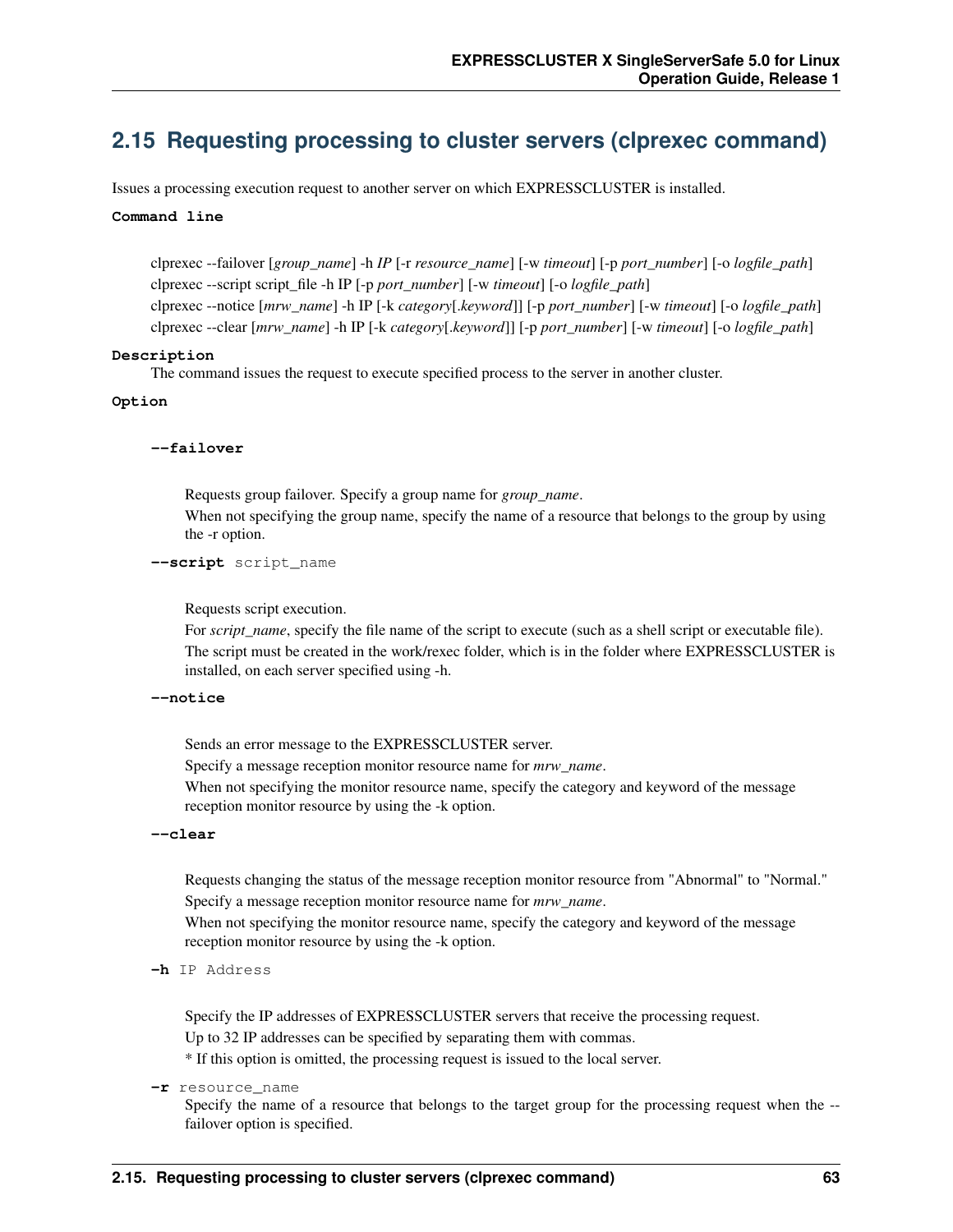## **-k** category[.keyword]

For *category*, specify the category specified for the message receive monitor when the --notice or --clear option is specified.

To specify the keyword of the message receive monitor resource, specify them by separating them with dot after *category*.

**-p** port\_number

Specify the port number.

For *port\_number*, specify the data transfer port number specified for the server that receives the processing request.

The default value, 29002, is used if this option is omitted.

**-o** logfile\_path

In *logfile\_path*, specify the path of the file to which to output the detailed log of this command. The file contains the log of one command execution.

\* If this option is not specified on a server where EXPRESSCLUSTER is not installed, the log is always output to the standard output.

**-w** timeout

Specify the command timeout time. The default, 180 seconds, is used if this option is not specified. A value from 5 to MAXINT can be specified.

### **Return Value**

| Completed successfully.                                 |
|---------------------------------------------------------|
| Other than $0 \mid$ Terminated due to a failure. $\mid$ |

#### **Notes**

When issuing error messages by using the clprexec command, the message reception monitor resources for which executing an action when an error occurs is specified in EXPRESSCLUSTER server must be registered and started.

The server that has the IP address specified for the -h option must satisfy the following conditions:

= EXPRESSCLUSTER X 3.0 or later must be installed.

= EXPRESSCLUSTER must be running.

(When an option other than --script is used) = mrw must be set up and running.

(When the --notice or --clear option is used)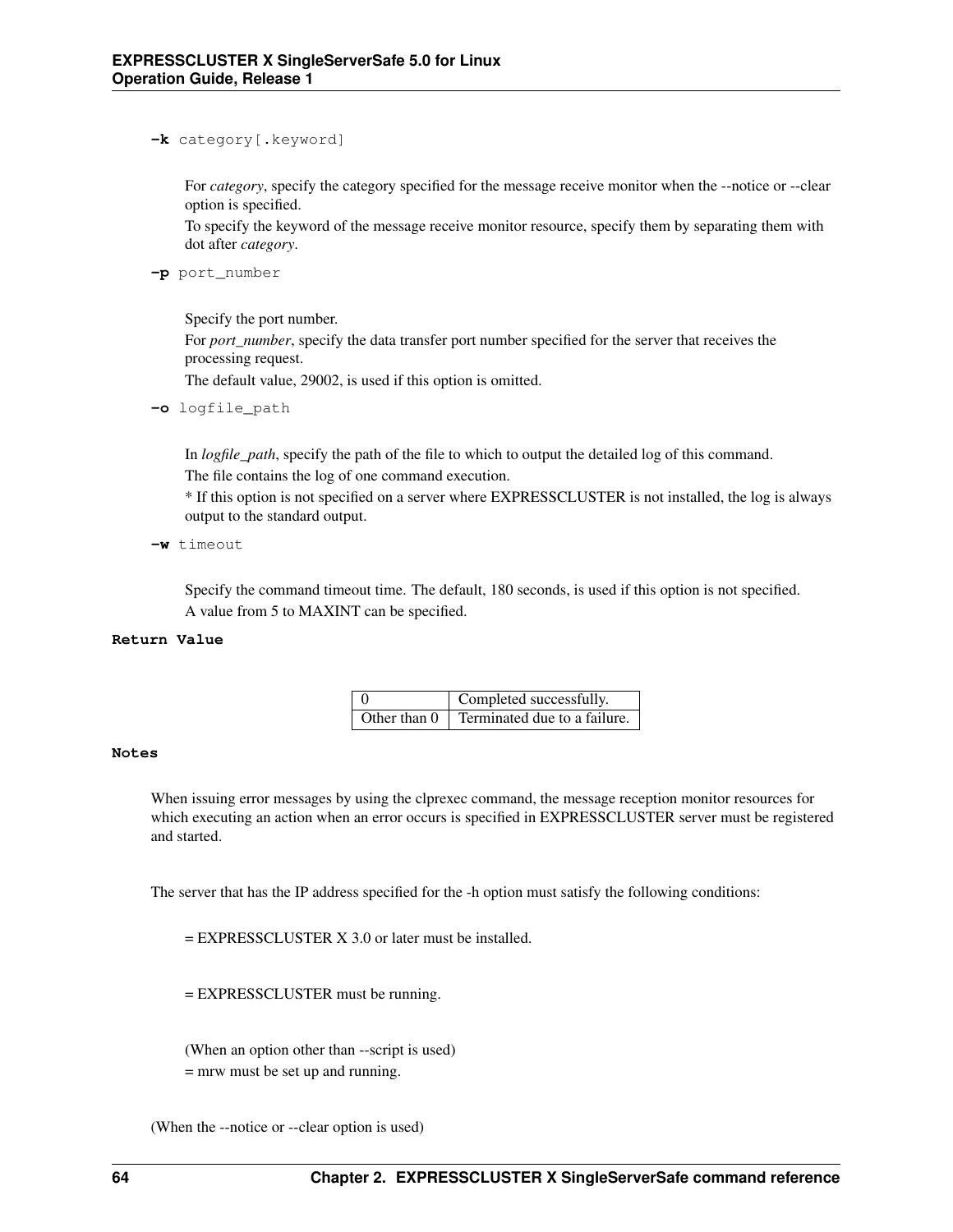When using the Limiting the access by using client IP addresses function, add the IP address of the device in which the clprexec command is executed to the IP Addresses of the Accessible Clients list.

For details of the Limiting the access by using client IP addresses function, see "WebManager tab" of "Cluster properties" in "Details of other settings" in the EXPRESSCLUSTER X SingleServerSafe Configuration Guide.

#### **Examples**

Example 1: This example shows how to issue a request to fail over the group failover1 to EXPRESSCLUSTER server 1 (10.0.0.1):

# clprexec --failover failover1 -h 10.0.0.1 -p 29002

Example 2: This example shows how to issue a request to fail over the group to which the group resource (exec1) belongs to EXPRESSCLUSTER server 1 (10.0.0.1):

# clprexec --failover -r exec1 -h 10.0.0.1

Example 3: This example shows how to issue a request to execute the script (script1.sh) on EXPRESSCLUSTER server 1 (10.0.0.1):

# clprexec --script script1.sh -h 10.0.0.1

Example 4: This example shows how to issue an error message to EXPRESSCLUSTER server 1 (10.0.0.1):

\* mrw1 set, category: earthquake, keyword: scale3

- This example shows how to specify a message receive monitor resource name:
	- # clprexec --notice mrw1 -h 10.0.0.1 -w 30 -p /tmp/clprexec/ ˓<sup>→</sup>lprexec.log
- This example shows how to specify the category and keyword specified for the message receive monitor resource:

```
# clprexec --notice -h 10.0.0.1 -k earthquake.scale3 -w 30 -p /tmp/
˓→clprexec/clprexec.log
```
Example 5: This example shows how to issue a request to change the monitor status of mrw1 to EXPRESS-CLUSTER server 1 (10.0.0.1):

\* mrw1 set, category: earthquake, keyword: scale3

• This example shows how to specify a message receive monitor resource name:

```
# clprexec --clear mrw1 -h 10.0.0.1
```
• This example shows how to specify the category and keyword specified for the message receive monitor resource:

# clprexec --clear -h 10.0.0.1 -k earthquake.scale3

#### **Error Messages**

| Message                                           | Cause/solution                                     |
|---------------------------------------------------|----------------------------------------------------|
| rexec ver:%s                                      |                                                    |
| $\%$ s $\%$ s : $\%$ s succeeded.                 |                                                    |
| $\%$ s $\%$ s : $\%$ s will be executed from now. | Check the processing result on the server that re- |
|                                                   | ceived the request.                                |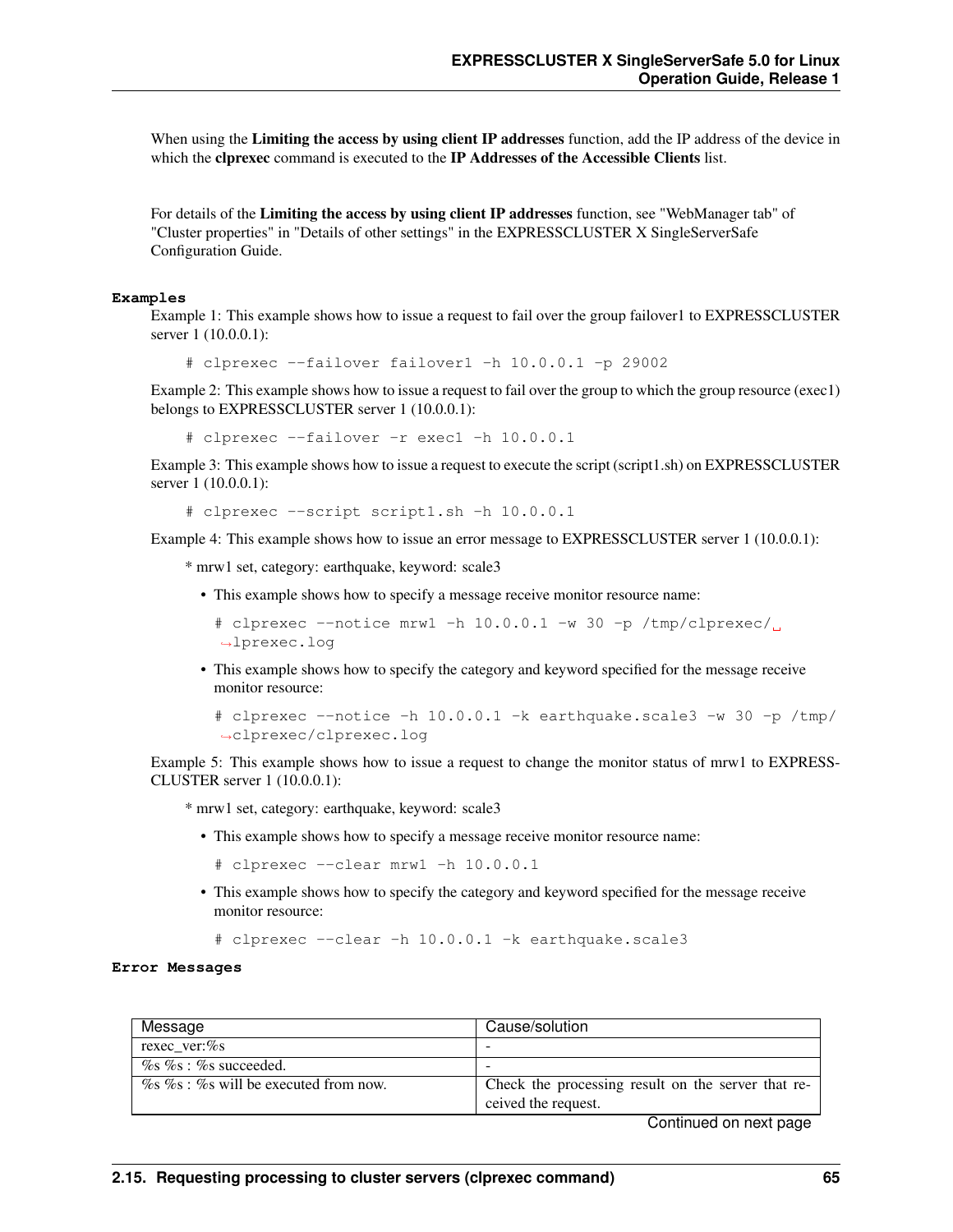|                                                             | sonandod nom provisão pago                             |
|-------------------------------------------------------------|--------------------------------------------------------|
| Message                                                     | Cause/solution                                         |
| % % % : Group Failover did not execute because              |                                                        |
| Group $(\%s)$ is offline.                                   |                                                        |
| % % % : Group migration did not execute because             |                                                        |
| Group(%s) is offline.                                       |                                                        |
| Invalid option.                                             | Check the command argument.                            |
| Could not connect to the data transfer servers. Check       | Check whether the specified IP address is correct and  |
| if the servers have started up.                             | whether the server that has the IP address is running. |
| Command timeout.                                            | Check whether the processing is complete on the        |
|                                                             | server that has the specified IP address.              |
| All servers are busy. Check if this command is al-          | This command might already be running.<br>Check        |
| ready run.                                                  | whether this is so.                                    |
| $\%$ s $\%$ s : This server is not permitted to execute cl- | Check whether the IP address of the server that ex-    |
| prexec.                                                     | ecutes the command is registered in the list of client |
|                                                             | IP addresses that are not allowed to connect to the    |
|                                                             | Cluster WebUI.                                         |
| $\%$ s % : Specified monitor resource(%s) does not          | Check the command argument.                            |
| exist.                                                      |                                                        |
| %s failed in execute.                                       | Check the status of the EXPRESSCLUSTER server          |
|                                                             | that received the request.                             |

Table 2.25 – continued from previous page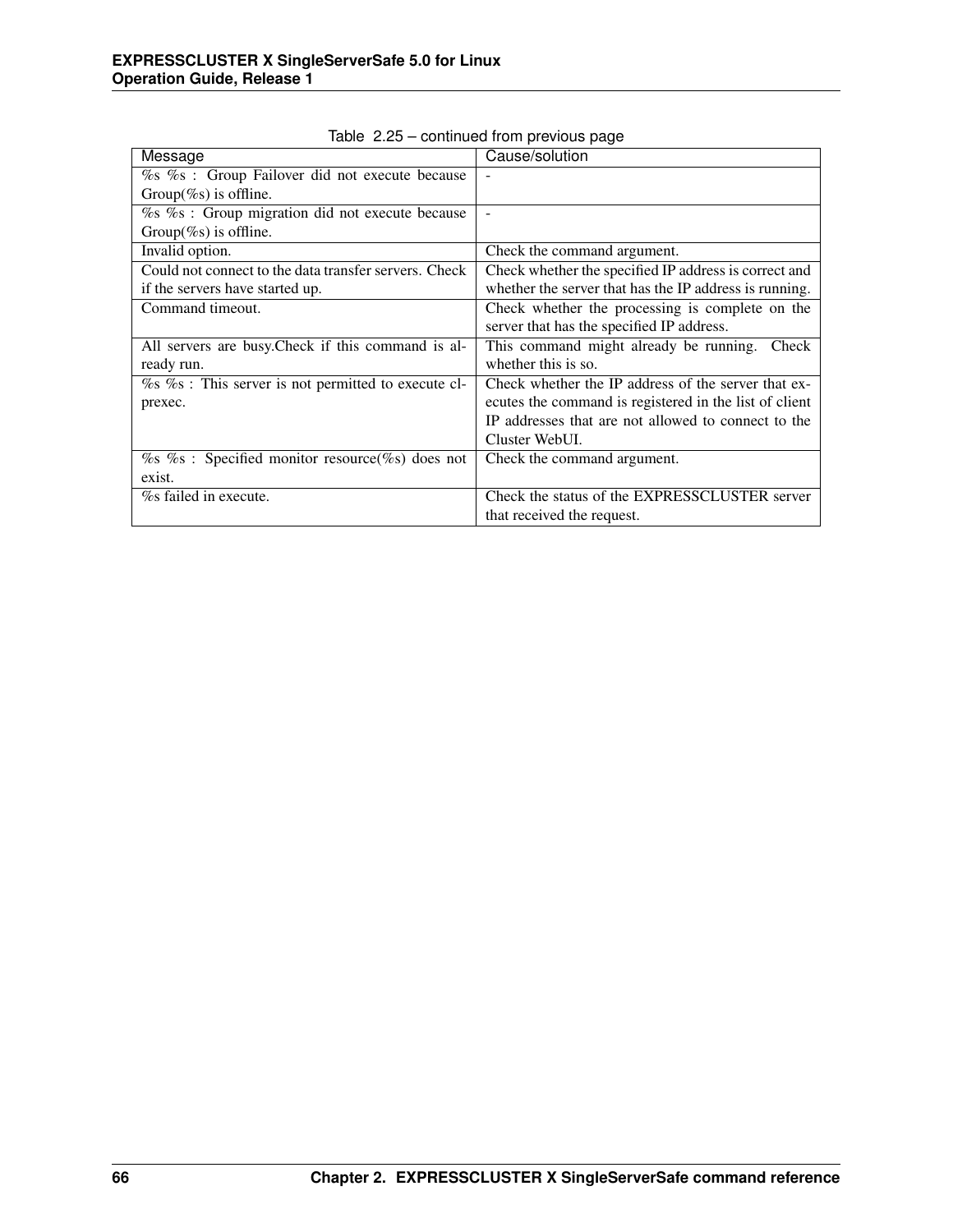# **2.16 Controlling reboot count (clpregctrl command)**

Controls reboot count limitation.

#### **Command line**

```
clpregctrl --get
clpregctrl -g
clpregctrl --clear -t type -r registry
clpregctrl -c -t type -r registry
```
#### **Description**

Displays or initializes the reboot count on a server.

#### **Option**

- **-g**, **--get** Displays reboot count information.
- **-c**, **--clear** Initializes reboot count.
- **-t** type

Specifies the type to initialize the reboot count. The type that can be specified is *rc* or *rm.*

**-r** registry

Specifies the registry name. The registry name that can be specified is haltcount.

# **Return Value**

|                          | Completed successfully.                        |
|--------------------------|------------------------------------------------|
|                          | Privilege for execution is invalid             |
| $\mathfrak{D}$           | Duplicated activation                          |
| 3                        | The option is invalid                          |
| $\overline{\mathcal{A}}$ | The configuration data is invalid.             |
| 10 to 17                 | <b>Internal Error</b>                          |
| 20 to 22                 | Obtaining reboot count information has failed. |
| 90                       | Allocating memory has failed.                  |
| 91                       | Changing the work directory as failed.         |

## **Examples**

```
Display of reboot count information
# clpregctrl -g
******************************
-------------------------
type : rc
registry : haltcount
comment : halt count
kind : int
value : 0
default : 0
-------------------------
type : rm
registry : haltcount
```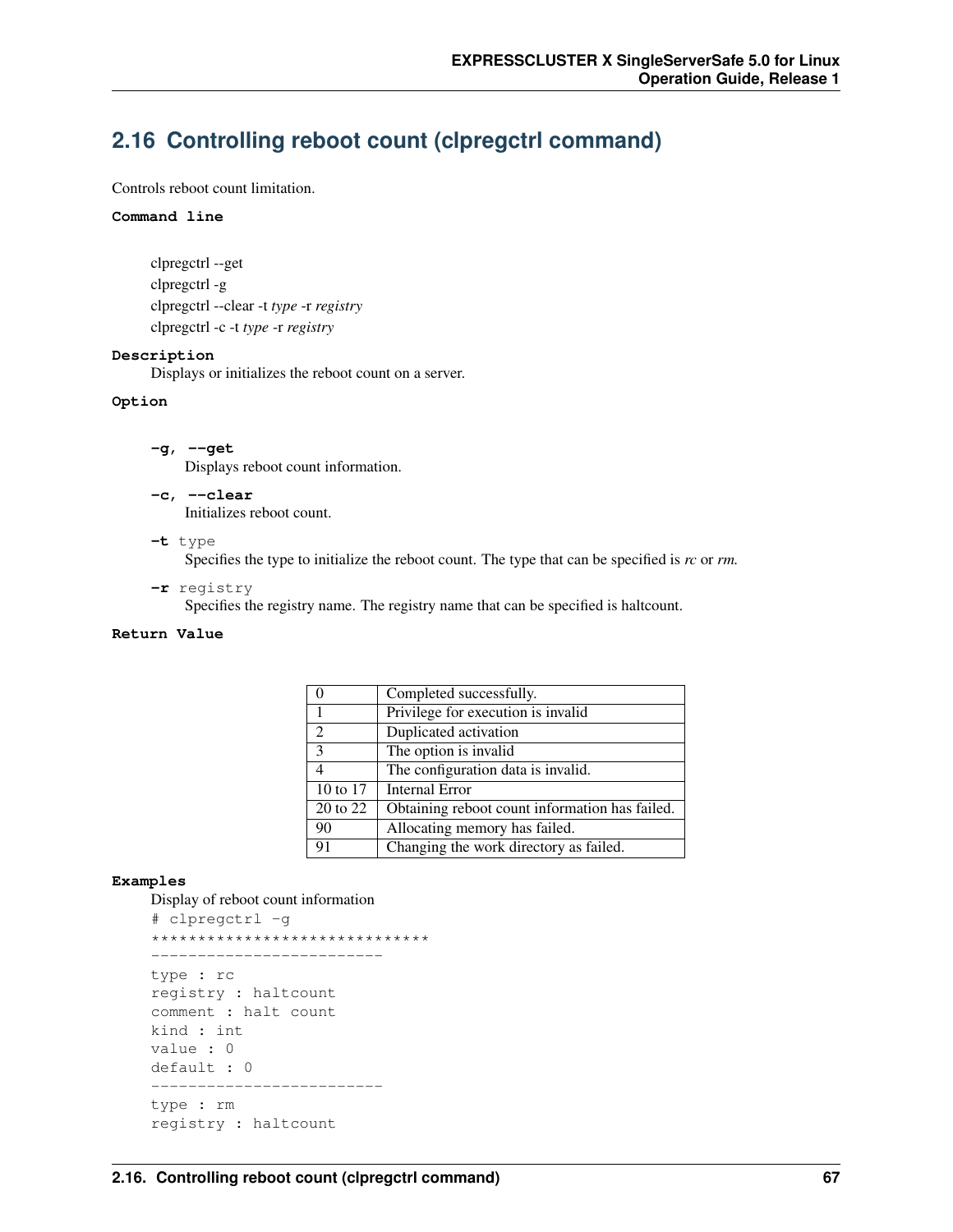```
comment : halt count
kind : int
value : 3
default : 0
******************************
Command succeeded.(code:0)
#
```
The reboot count is initialized in the following examples.

Example1: When initializing the count of reboots caused by group resource error:

```
# clpregctrl -c -t rc -r haltcount
Command succeeded.(code:0)
#
```
Example2: When initializing the count of reboots caused by monitor resource error:

```
# clpregctrl -c -t rm -r haltcount
Command succeeded.(code:0)
#
```
#### **Notes**

This command must be executed by a user with the root privilege.

## **Error Messages**

| Message                                             | Causes/Solution                                     |
|-----------------------------------------------------|-----------------------------------------------------|
| Command succeeded.                                  | The command ran successfully.                       |
| Log in as root.                                     | You are not authorized to run this command. Log on  |
|                                                     | as root user.                                       |
| The command is already executed. Check the execu-   | The command is already running. Check the running   |
| tion state by using the "ps" command or some other  | status by using a command such as ps command.       |
| command.                                            |                                                     |
| Invalid option.                                     | Specify a valid option.                             |
| Internal error. Check if memory or OS resources are | Check to see if the memory or OS resource is suffi- |
| sufficient.                                         | cient.                                              |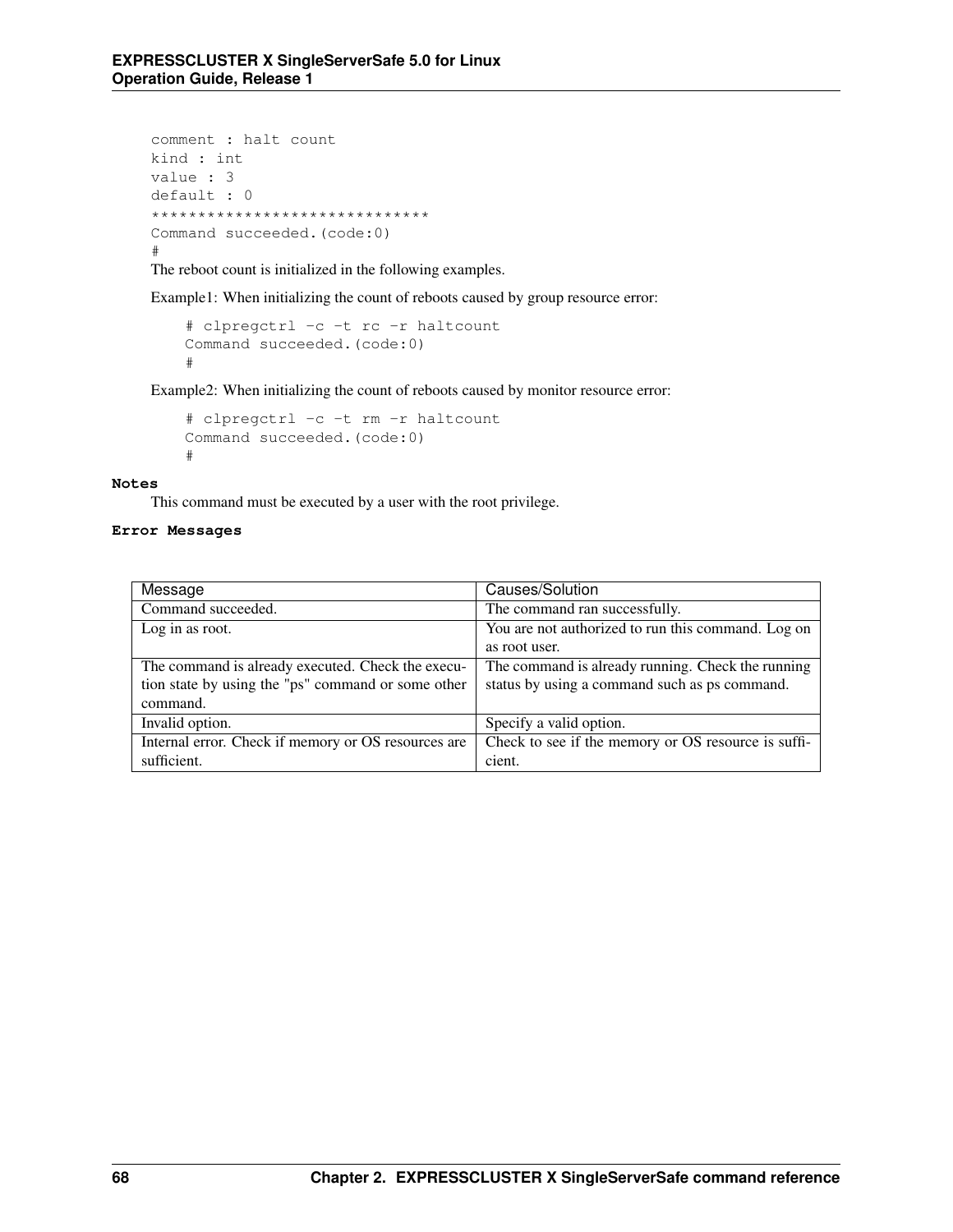# **2.17 Checking the process health (clphealthchk command)**

Checks the process health.

#### **Command line**

clphealthchk [ -t pm | -t rc | -t rm | -t nm | -h]

Note: This command must be run on the server whose process health is to be checked because this command checks the process health of a single server.

#### **Description**

This command checks the process health of a single server.

#### **Option**

#### **None**

Checks the health of all of pm, rc, rm, and nm.

```
-t <process>
    process
```
pm Checks the health of pm.

- rc Checks the health of rc.
- rm Checks the health of rm.
- nm Checks the health of nm.

**-h**

Displays the usage.

#### **Return Value**

| $\theta$       | Normal termination                                                                                             |
|----------------|----------------------------------------------------------------------------------------------------------------|
| -1             | Privilege for execution is invalid                                                                             |
| 2              | Duplicated activation                                                                                          |
| 3              | Initialization error                                                                                           |
| $\overline{4}$ | The option is invalid                                                                                          |
| 10             | The process stall monitoring function has not been enabled.                                                    |
| 11             | The cluster is not activated (waiting for the cluster to start or the cluster has been stopped.)               |
| 12             | The cluster daemon is suspended                                                                                |
| 100            | There is a process whose health information has not been updated within a certain period.                      |
|                | If the -t option is specified, the health information of the specified process is not updated within a certain |
|                | period.                                                                                                        |
| 255            | Other internal error                                                                                           |

#### **Examples**

Example 1: When the processes are healthy

- # clphealthchk
- pm OK
- rc OK
- rm OK
- nm OK

Example 2: When clprc is stalled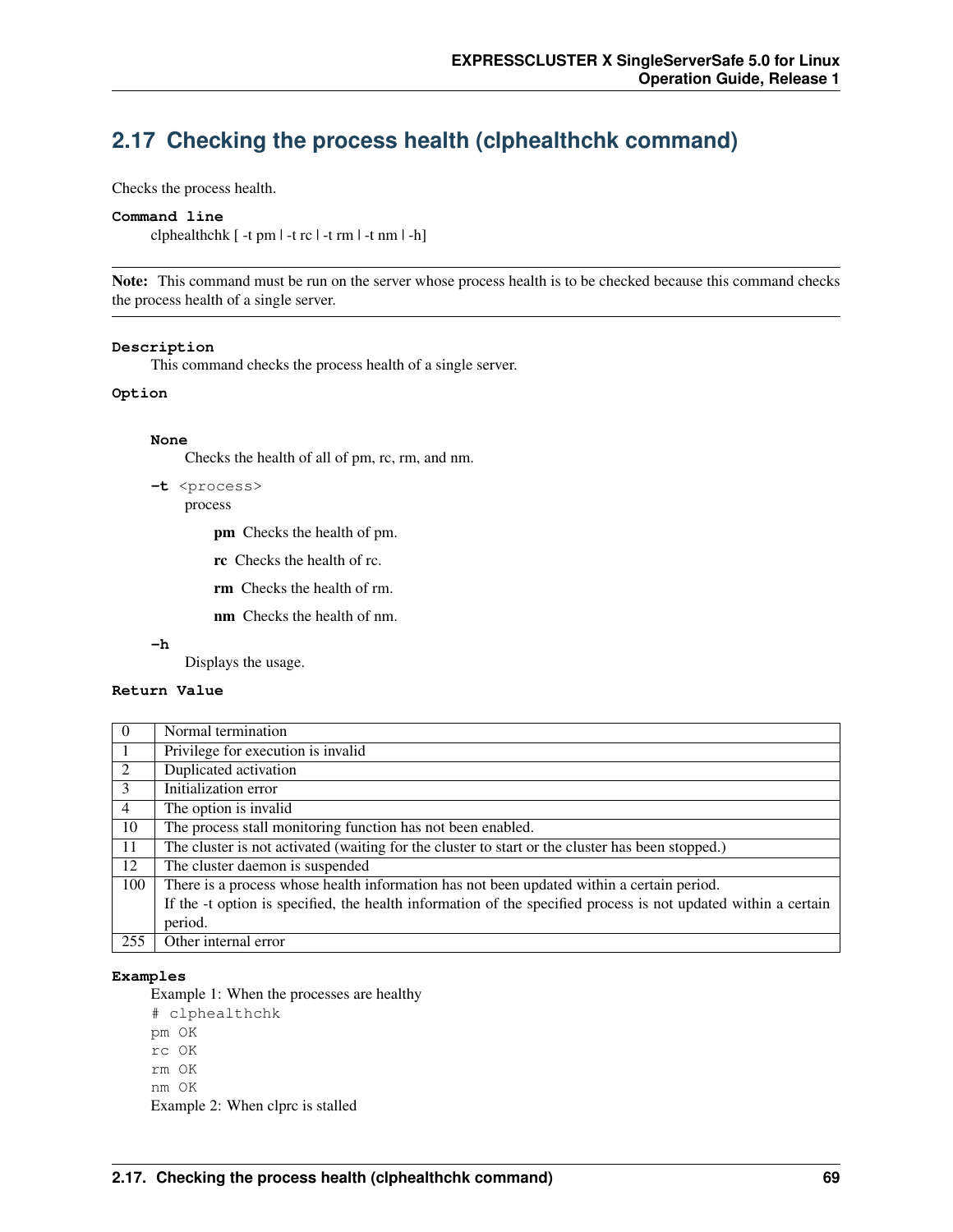```
# clphealthchk
pm OK
rc NG
rm OK
nm OK
# clphealthchk -t rc
rc NG
Example 3: When the cluster has been stopped
# clphealthchk
The cluster has been stopped
```
### **Remarks**

If the cluster has been stopped or suspended, the process is also stopped.

#### **Notes**

Run this command as the root user.

#### **Error Messages**

| Message                                             | Cause/Solution                                      |
|-----------------------------------------------------|-----------------------------------------------------|
| Log in as root.                                     | You are not authorized to run this command. Log on  |
|                                                     | as the root user.                                   |
| Initialization error. Check if memory or OS re-     | Check to see if the memory or OS resource is suffi- |
| sources are sufficient.                             | cient.                                              |
| Invalid option.                                     | Specify a valid option.                             |
| The function of process stall monitor is disabled.  | The process stall monitoring function has not been  |
|                                                     | enabled.                                            |
| The cluster has been stopped.                       | The cluster has been stopped.                       |
| The cluster has been suspended.                     | The cluster has been suspended.                     |
| This command is already run.                        | The command has already been started. Check the     |
|                                                     | running status by using a command such as ps com-   |
|                                                     | mand.                                               |
| Internal error. Check if memory or OS resources are | Check to see if the memory or OS resource is suffi- |
| sufficient.                                         | cient.                                              |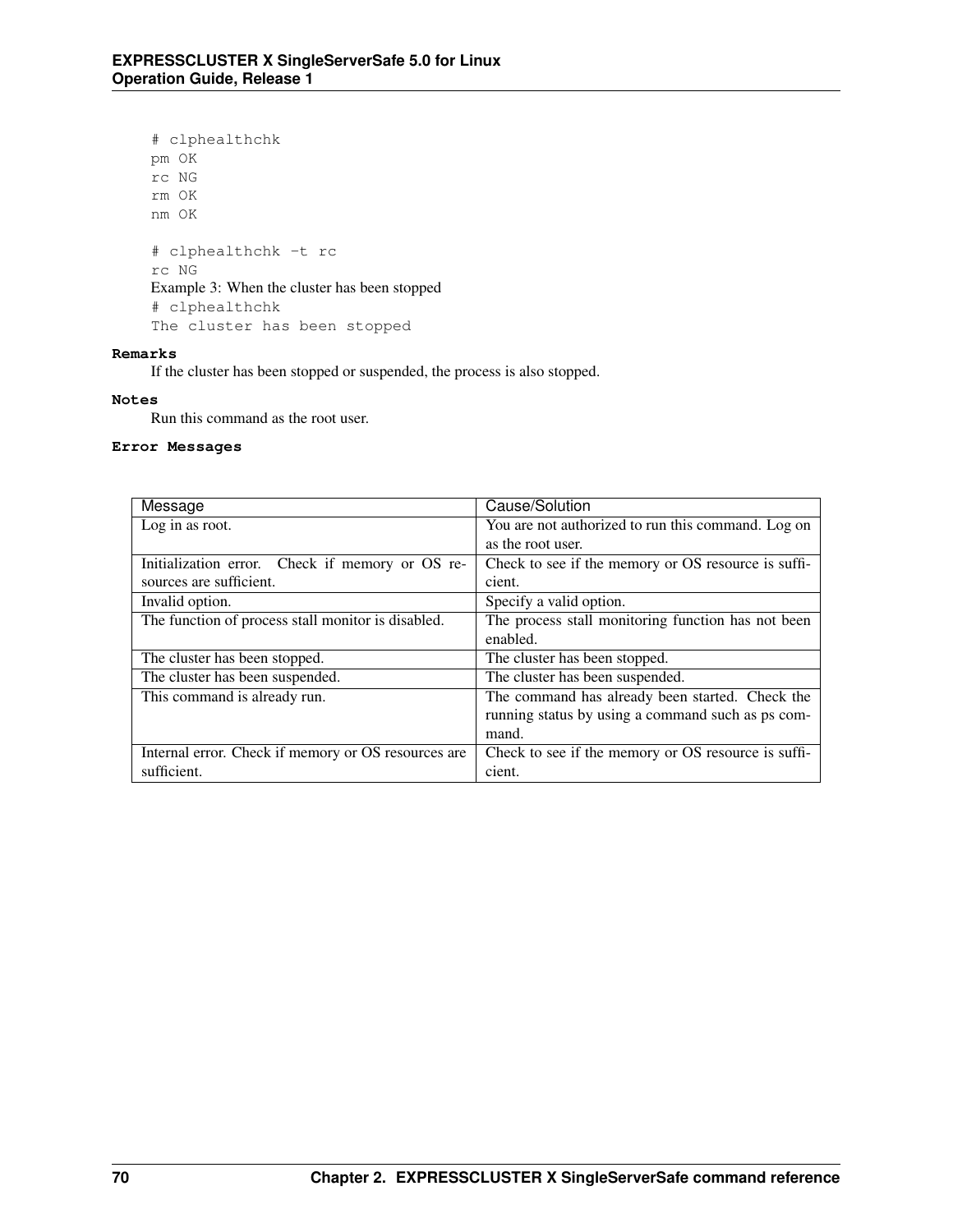# **2.18 Displaying the cluster statistics information (clpperfc command)**

the clpperfc command displays the cluster statistics information.

#### **Command line**

clpperfc --starttime -g *group\_name* clpperfc --stoptime -g *group\_name* clpperfc -g [*group\_name*] clpperfc -m *monitor\_name*

#### **Description**

This command displays the median values (millisecond) of the group start time and group stop time.

This command displays the monitoring processing time (millisecond) of the monitor resource.

#### **Option**

**--starttime** -g group\_name Displays the median value of the group start time.

**--stoptime** -g group\_name Displays the median value of the group stop time.

**-g** [group\_name]

Displays the each median value of the group start time and group stop time.

If groupname is omitted, it displays the each median value of the start time and stop time of all the groups.

**-m** monitor\_name Displays the last monitor processing time of the monitor resource.

#### **Return value**

| $\theta$      | Normal termination                          |
|---------------|---------------------------------------------|
| 1             | Invalid command option                      |
| 2             | User authentication error                   |
| $\mathcal{E}$ | Configuration information load error        |
| 4             | Configuration information load error        |
| 5             | Initialization error                        |
| 6             | Internal error                              |
| 7             | Internal communication initialization error |
| 8             | Internal communication connection error     |
| 9             | Internal communication processing error     |
| 10            | Target group check error                    |
| 12            | Timeout error                               |

```
Example of Execution
```

```
(when displaying the median value of the group start time)
    # clpperfc --starttime -g failover1
   200
```
#### **Example of Execution**

**(when displaying each median value of the start time and stop time of the specific group)**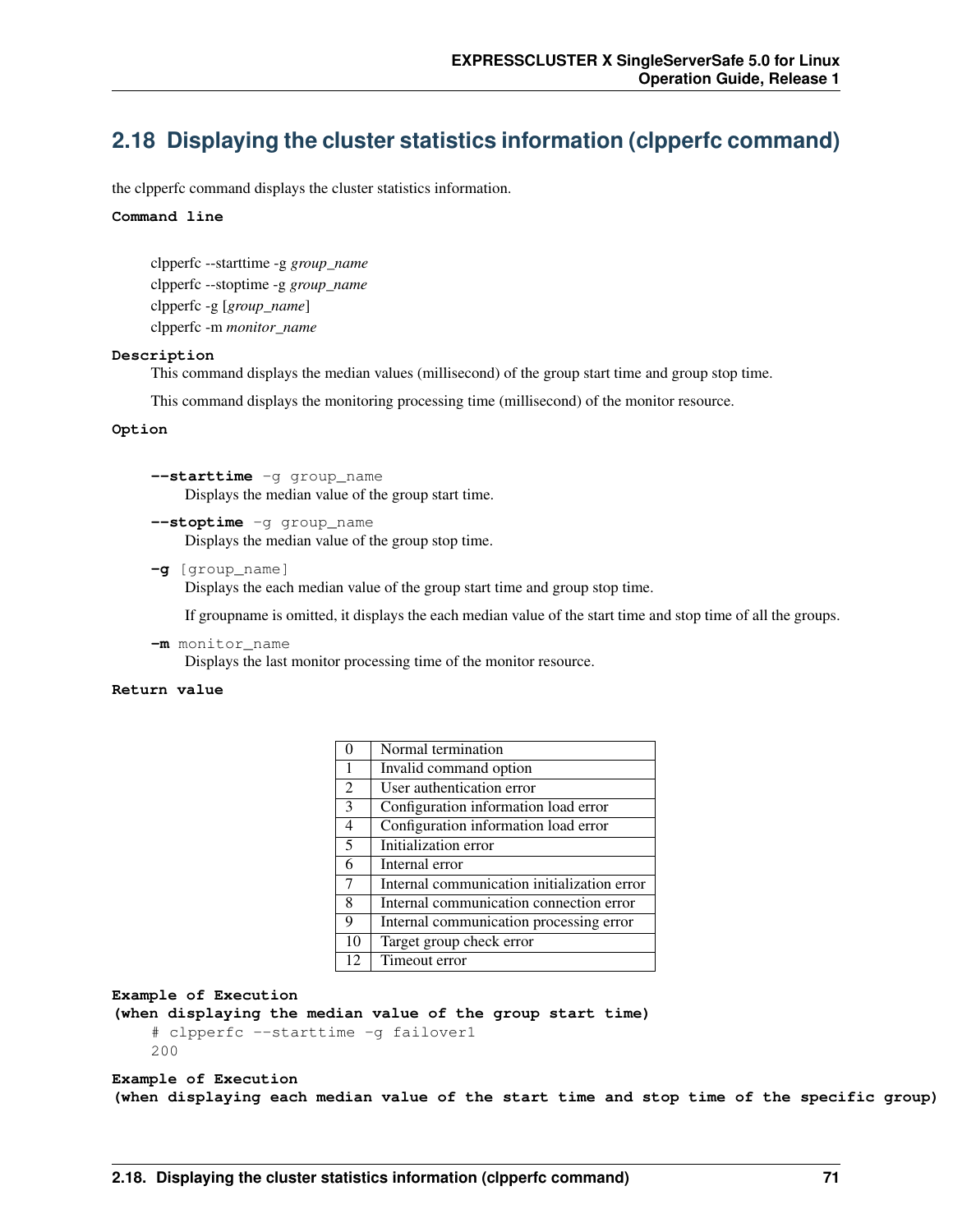# clpperfc -g failover1 start time stop time failover1 200 150

#### **Example of Execution**

### **(when displaying the monitor processing time of the monitor resource)**

# clpperfc -m monitor1 100

#### **Remarks**

The time is output in millisecond by this commands.

If the valid start time or stop time of the group was not obtained, - is displayed.

If the valid monitoring time of the monitor resource was not obtained, 0 is displayed.

#### **Notes**

Execute this command as a root user.

#### **Error Messages**

| Message          | Cause/Solution                                   |
|------------------|--------------------------------------------------|
| Log in as root.  | Run this command as the root user.               |
| Invalid option.  | The command option is invalid. Check the command |
|                  | option.                                          |
| Command timeout. | Command execution timed out.                     |
| Internal error.  | Check if memory or OS resources are sufficient.  |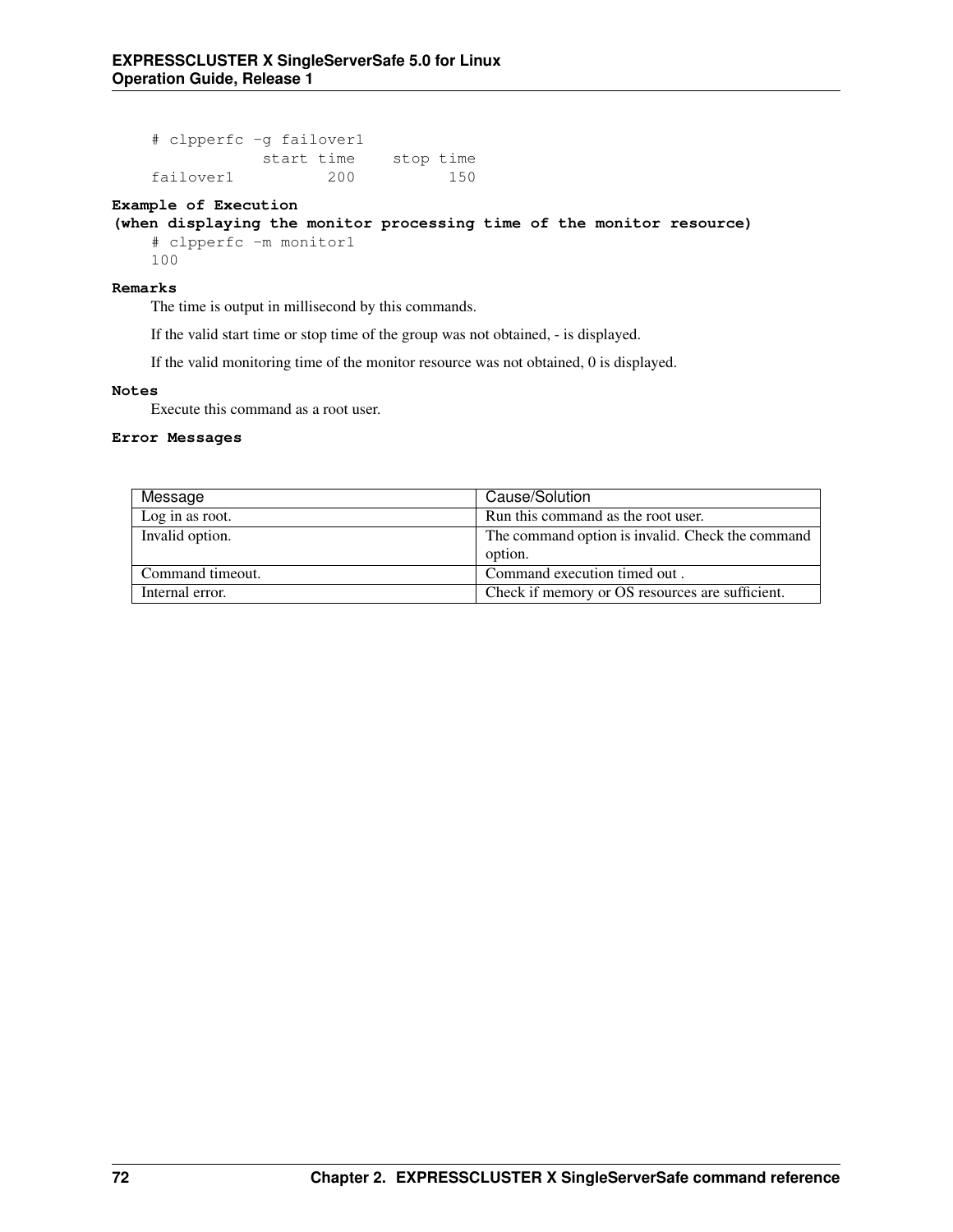# **2.19 Checking the cluster configuration information (clpcfchk command)**

This command checks the cluster configuration information.

#### **Command line**

clpcfchk -o *path* [-i *conf\_path*]

#### **Description**

This command checks the validness of the setting values based on the cluster configuration information.

#### **Option**

**-o** path

Specifies the directory to store the check results.

**-i** conf\_path Specifies the directory which stored the configuration information to check.

If this option is omitted, the applied configuration information is checked.

#### **Return Value**

0 Normal termination Other  $\parallel$  than 0 Termination with an error

**Example of Execution (when checking the applied configuration information)** # clpcfchk -o /tmp

server1 : PASS

```
Example of Execution (when checking the stored configuration information)
    # clpcfchk -o /tmp -i /tmp/config
```

```
server1 : PASS
```
#### **Execution Result**

For this command, the following check results (total results) are displayed.

| <b>Check Results (Total Results)</b> | Description              |
|--------------------------------------|--------------------------|
| <b>PASS</b>                          | No error found.          |
| <b>FAIL</b>                          |                          |
|                                      | An error found.          |
|                                      | Check the check results. |
|                                      |                          |

#### **Remarks**

Only the total results of each server are displayed.

#### **Notes**

Run this command as a root user.

When checking the configuration information exported through Cluster WebUI, decompress it in advance.

#### **Error Messages**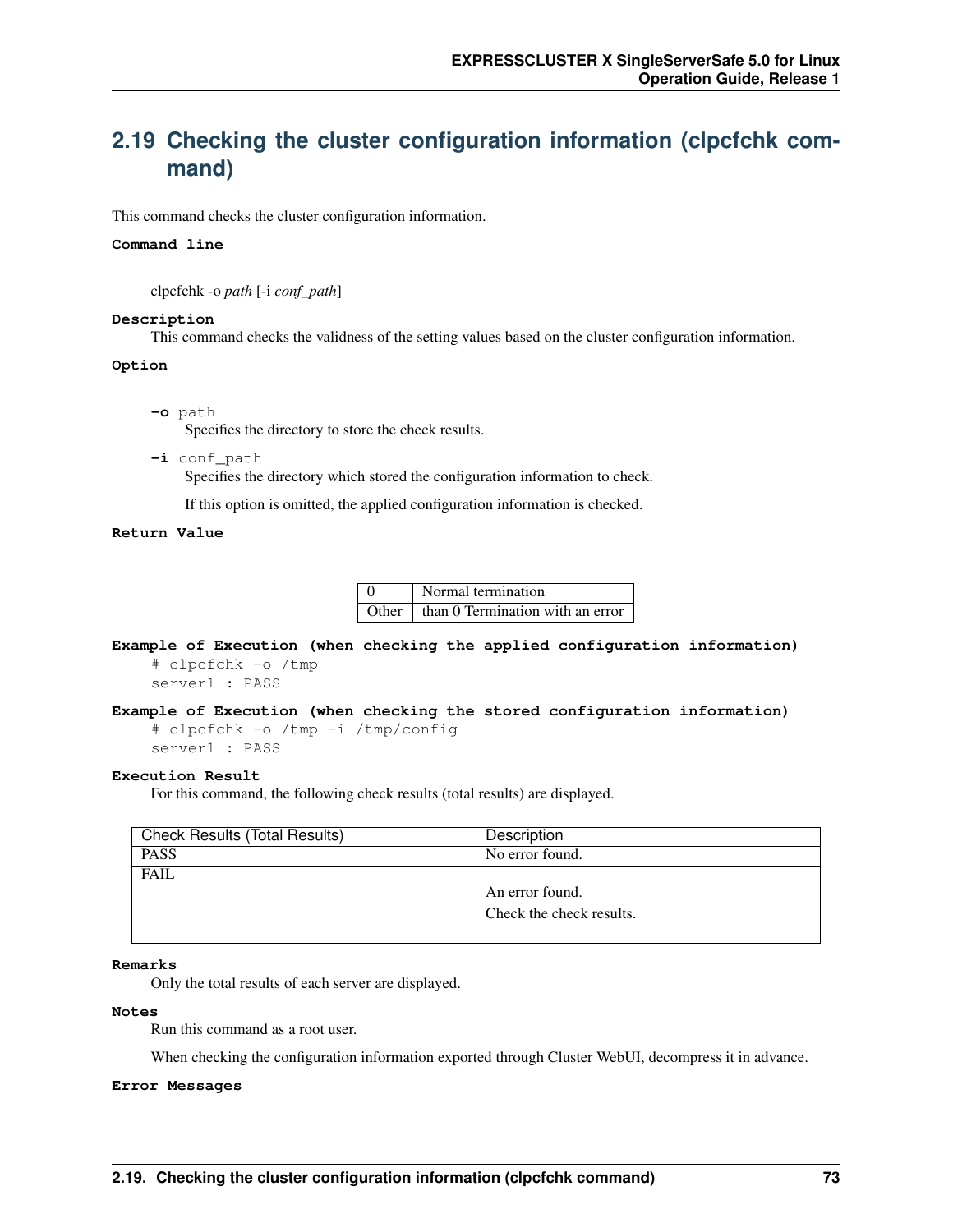| Message                                               | Cause/Solution                                     |
|-------------------------------------------------------|----------------------------------------------------|
| Log in as root.                                       | Log in as a root user.                             |
| Invalid option.                                       | Specify a valid option.                            |
| Could not opened the configuration file. Check if the | The specified path does not exist. Specify a valid |
| configuration file exists on the specified path.      | path.                                              |
| Server is busy. Check if this command is already run. | This command has been already activated.           |
| Failed to obtain properties.                          | Failed to obtain the properties.                   |
| Failed to check validation.                           | Failed to check the cluster configuration.         |
| Internal error. Check if memory or OS resources are   | The amount of memory or OS resources may be in-    |
| sufficient.                                           | sufficient. Check for any insufficiency.           |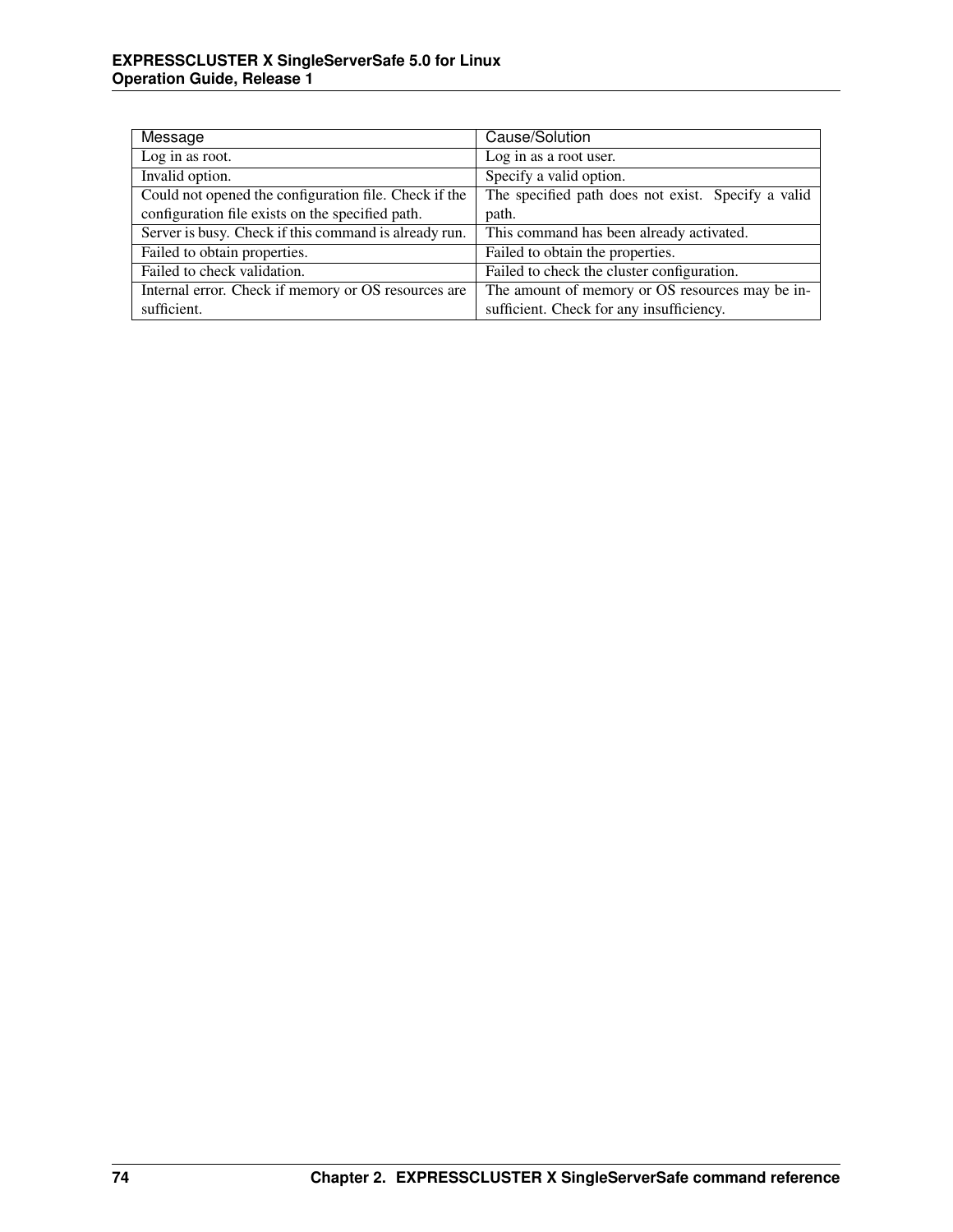# **2.20 Adding a firewall rule (clpfwctrl command)**

Adds or deletes a firewall rule on servers for EXPRESSCLUSTER.

#### **Command line**

clpfwctrl --add [--zone=<ZONE>] clpfwctrl --remove clpfwctrl --help

#### **Description**

Note: Before executing this command, enable the server firewall.

Note: This command adds a rule to or deletes it from a firewall zone on a single server.

Note: Execute this command immediately after installing EXPRESSCLUSTER and directly after applying configuration data.

Note: This command supports only environments where the firewall-cmd and firewall-offline-cmd commands can be used.

A rule can be added to a firewall zone for accessing port numbers for EXPRESSCLUSTER, and the added rule can be deleted from the zone.

For more information on port numbers to be specified with this command, and for that on protocols, see "EXPRESSCLUSTER X SingleServerSafe Installation Guide" -> "About EXPRESSCLUSTER X

SingleServerSafe" -> "Preparing and verifying the server environment before installation" -> "Verifying the firewall settings (Required)".

Add a rule with the following name to a firewall zone. If the rule name is already used, first delete it, then add it again. Do not change the rule name.

• Rule name

– clusterpro

#### **Option**

**--add** [--zone=<ZONE>]

Adds a firewall rule, to a zone (if specified). If no zone is specified, the rule is added to the default zone.

#### **--remove**

Deletes the added firewall rule.

**--help**

Displays the usage.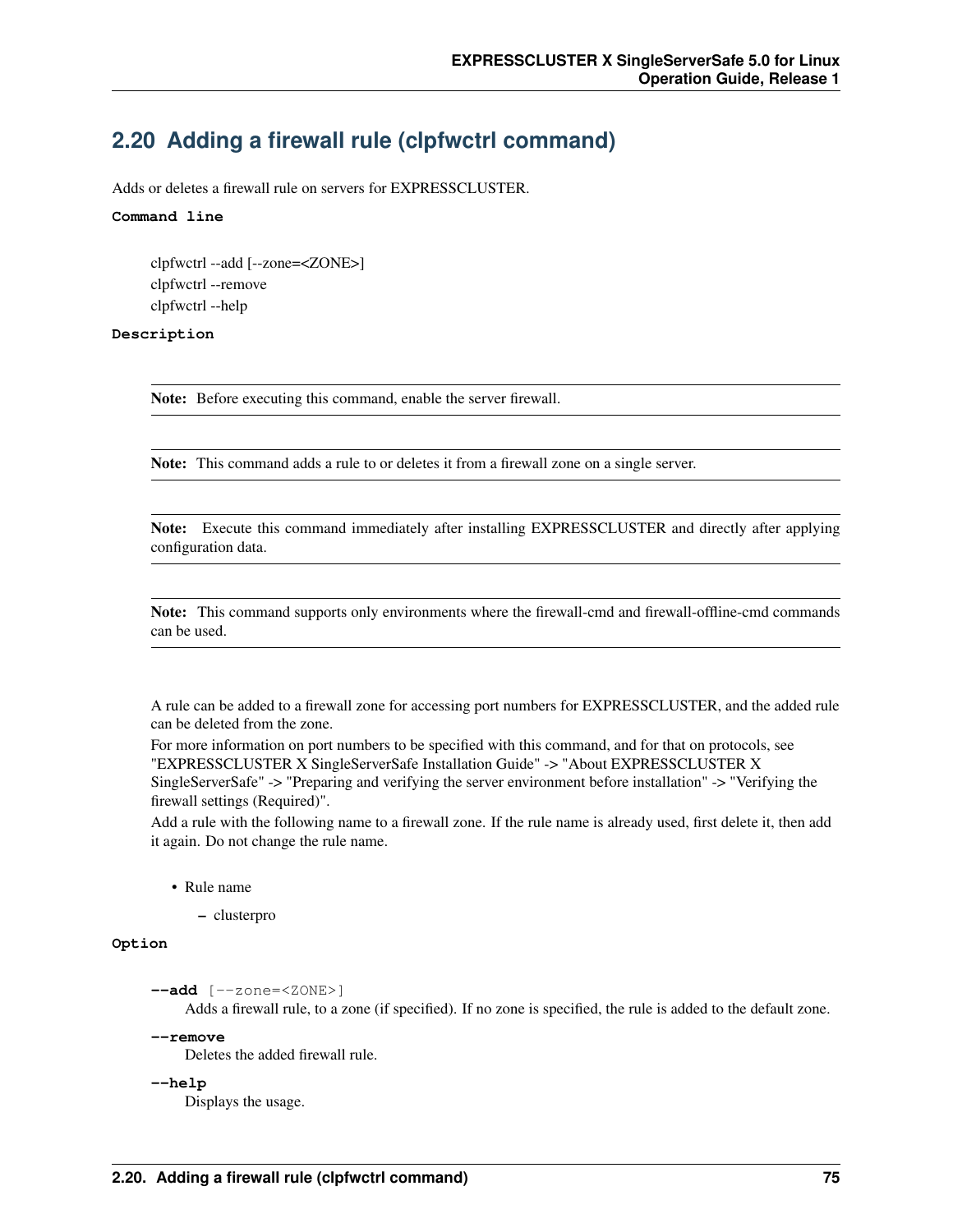#### **Return value**

|              | <b>Success</b> |
|--------------|----------------|
| Other than 0 | Failure        |

#### **Notes**

Execute this command as root.

This command does not add an outbound firewall rule. Adding it requires a separate procedure.

Once a JVM monitor resource is registered, this command always allows the port number for managing the resource.

Executing this command discards the firewall configuration that is temporarily set on the memory.

#### **Example of Execution**

Adding a rule to the default zone: # clpfwctrl.sh --add Command succeeded.

#### **Example of Execution**

Adding a rule to the home zone: # clpfwctrl.sh --add --zone=home Command succeeded.

#### **Example of Execution**

Deleting the added rule: # clpfwctrl.sh --remove Command succeeded.

#### **Error Messages**

| Message                                                  | Cause/Solution                                      |
|----------------------------------------------------------|-----------------------------------------------------|
| Log in as root.                                          | Log in as a user with root privileges.              |
| Invalid option.                                          | Specify the right option.                           |
| Failed to register rule(CLUSTERPRO). Invalid port.       | Check the configuration data, which includes an in- |
|                                                          | valid port number.                                  |
| Failed to register rule(CLUSTERPRO). Invalid zone.       | Check the zone name, which is invalid.              |
| Unsupported environment.                                 | The OS is unsupported.                              |
| Could not read xmlpath. Check if xmlpath exists on       |                                                     |
| the specified path. $(\%1)$                              | Check if the xml path exists in the configuration   |
|                                                          | data.                                               |
|                                                          | $%1:$ xml path                                      |
|                                                          |                                                     |
| Could not opened the configuration file. Check if the    |                                                     |
| configuration file exists on the specified path. $(\%1)$ | Check if the policy file exists.                    |
|                                                          | $%1:$ xml path                                      |
|                                                          |                                                     |
| Could not read type. Check if type exists on the pol-    |                                                     |
| icy file. $(\%1)$                                        | Check if the policy file exists.                    |
|                                                          | $%1:$ xml path                                      |
|                                                          |                                                     |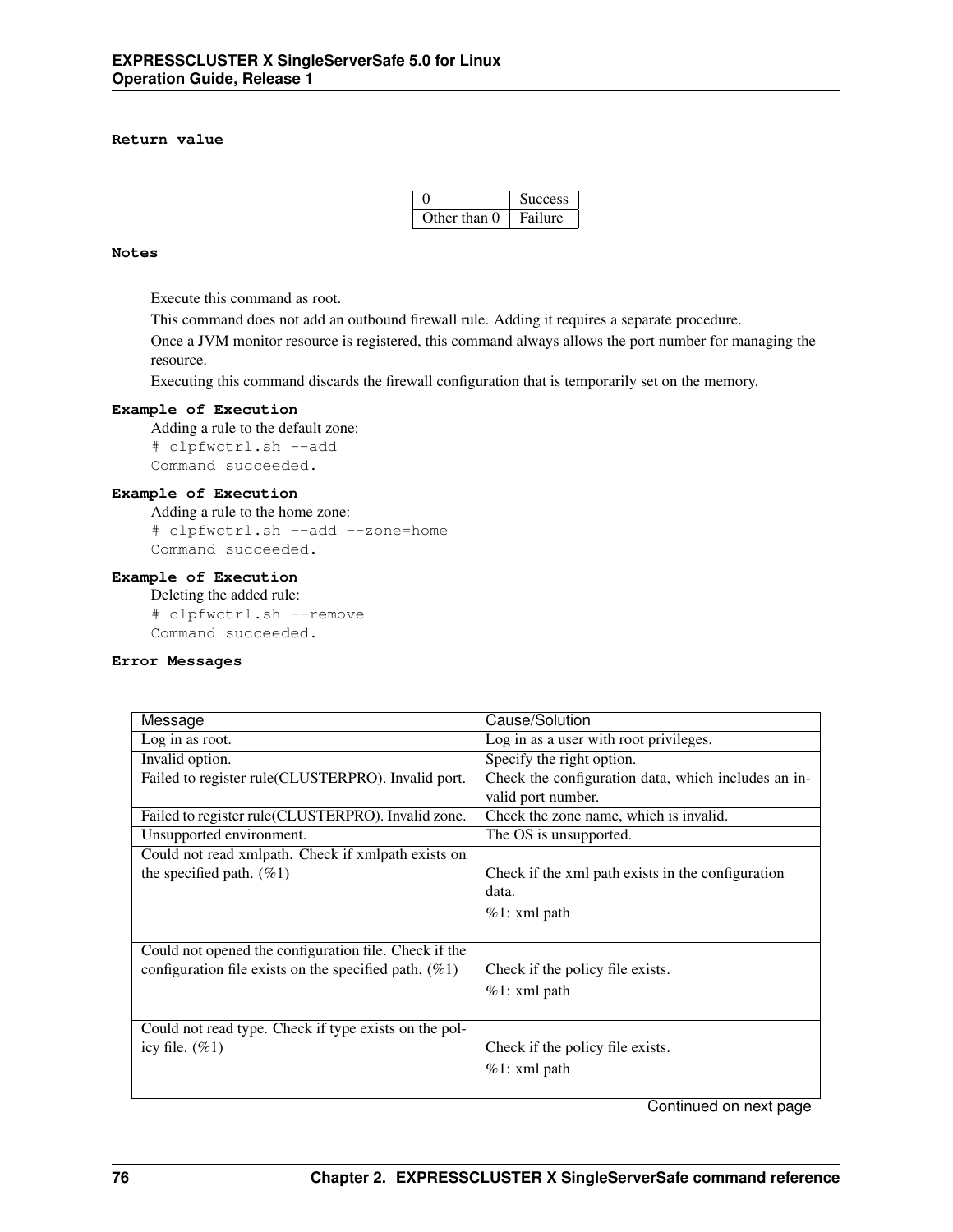| Message                                                                    | Cause/Solution                                                                                                                     |
|----------------------------------------------------------------------------|------------------------------------------------------------------------------------------------------------------------------------|
| not exist xmlpath. $(\%1)$                                                 | Check if the xml path exists in the configuration<br>data.<br>$%1:$ xml path                                                       |
| Failed to obtain properties. $(\%1)$                                       | Check if the xml path exists in the configuration<br>data.<br>$%1:$ xml path                                                       |
| Not exist java install path. $(\%1)$                                       | Check if the Java installation path exists.<br>%1: Java installation path                                                          |
| Internal error. Check if memory or OS resources are<br>sufficient. $(\%1)$ | The possible cause is insufficient memory or<br>insufficient OS resources. Check if these two are<br>sufficient.<br>$%1:$ xml path |

### Table 2.31 – continued from previous page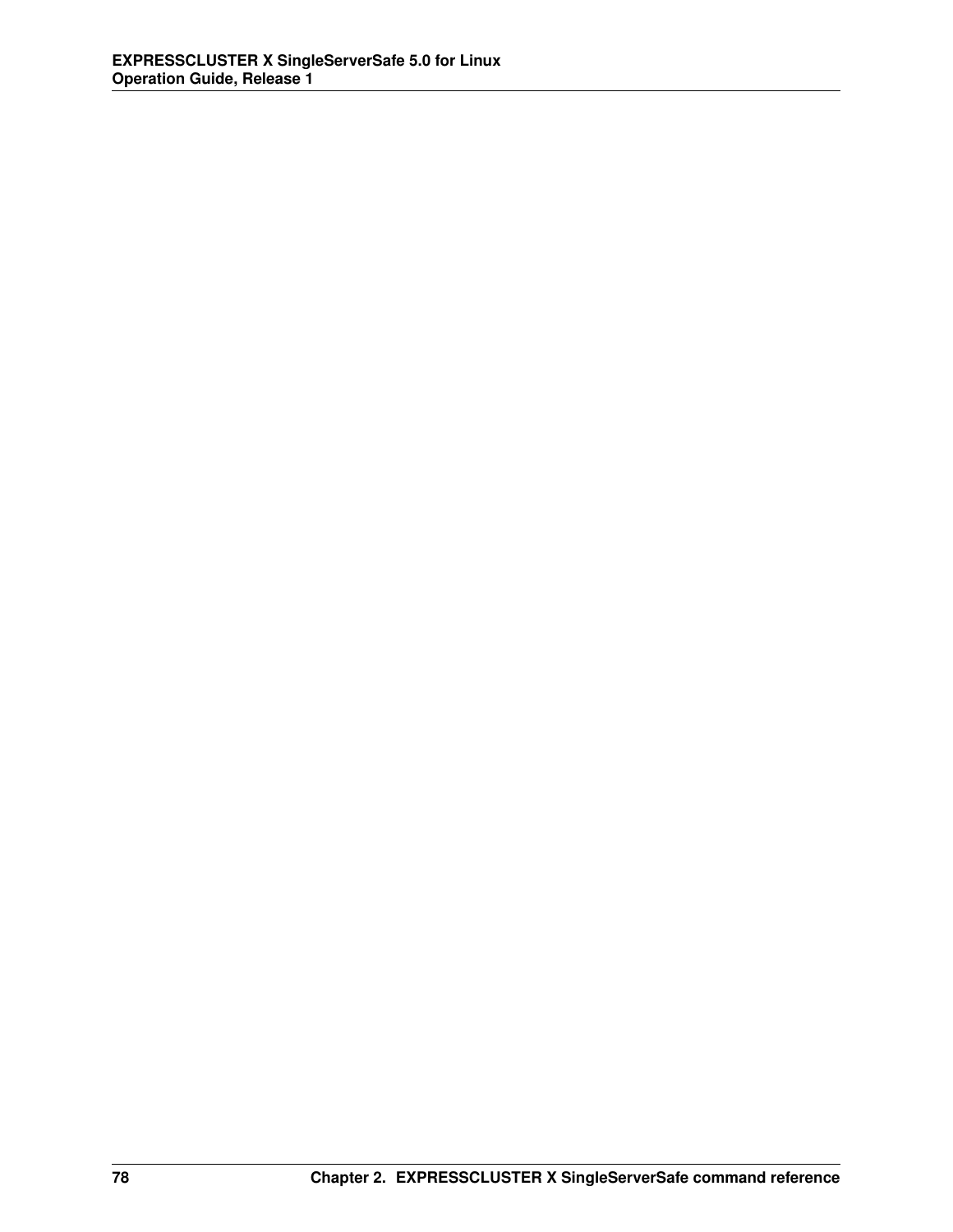# **CHAPTER**

# **THREE**

# **NOTES AND RESTRICTIONS**

This chapter provides information on known problems and how to troubleshoot the problems.

This chapter covers:

• [3.1.](#page-83-0) *[After starting operating EXPRESSCLUSTER X SingleServerSafe](#page-83-0)*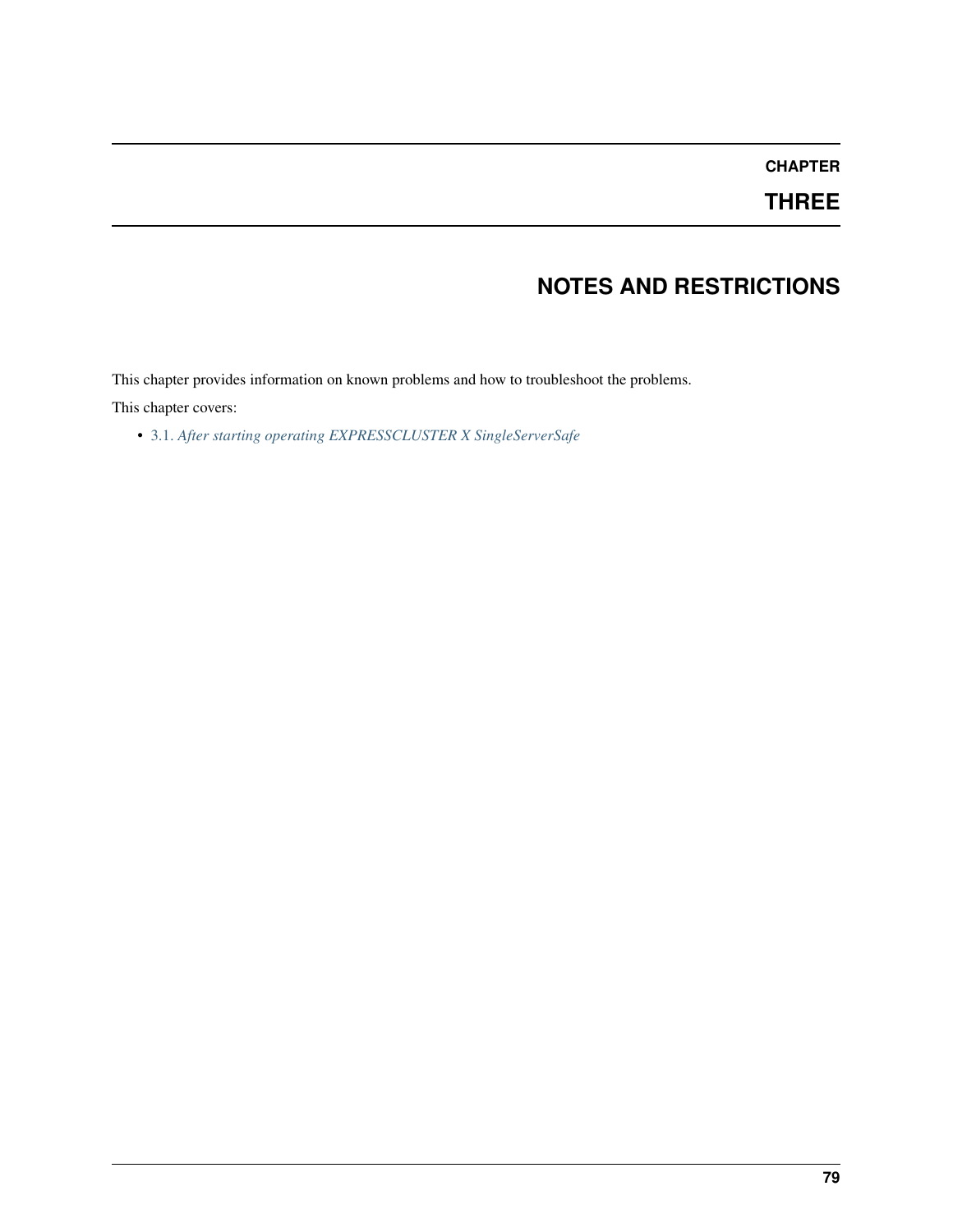# <span id="page-83-0"></span>**3.1 After starting operating EXPRESSCLUSTER X SingleServerSafe**

This section provides notes on situations you might encounter after starting to operate EXPRESSCLUSTER.

## **3.1.1 Messages displayed when the driver is loaded**

When the clpka driver is loaded, the following message may be displayed in the console or syslog. This symptom is not an error.

```
kernel: clpka: no version for "struct_module" found: kernel tainted.
kernel: clpka: module license 'unspecified' taints kernel.
```
## **3.1.2 ipmi messages**

If IPMI is used as the user-mode monitor resource, the following many kernel module warning logs are output to syslog:

modprobe: modprobe: Can't locate module char-major-10-173

To avoid this log output, rename /dev/ipmikcs.

## **3.1.3 Restrictions during recovery operation**

When you have configured a group resource (EXEC resource) as a recovery target in the settings of error detection by a monitor resource, and the monitor resource detects an error, do not perform the following commands or the controls of servers or groups by the Cluster WebUI while recovery (reactivation -> final action) is ongoing.

- Stopping or suspending a server
- Starting or stopping a group

If you perform the above-mentioned operations while recovery caused by detection of an error by a monitor resource is in progress, other group resources of the group with an error may not stop. However, you can perform them when the final action is completed.

## **3.1.4 Executable files and script files not described in the Command Reference**

The installation directory contains executable files and script files that are not described in ["2.](#page-10-0) *[EXPRESSCLUSTER](#page-10-0) [X SingleServerSafe command reference](#page-10-0)*" in this guide. Do not execute these files by using any program other than EXPRESSCLUSTER X SingleServerSafe.

Any problems caused by not using EXPRESSCLUSTER will not be supported.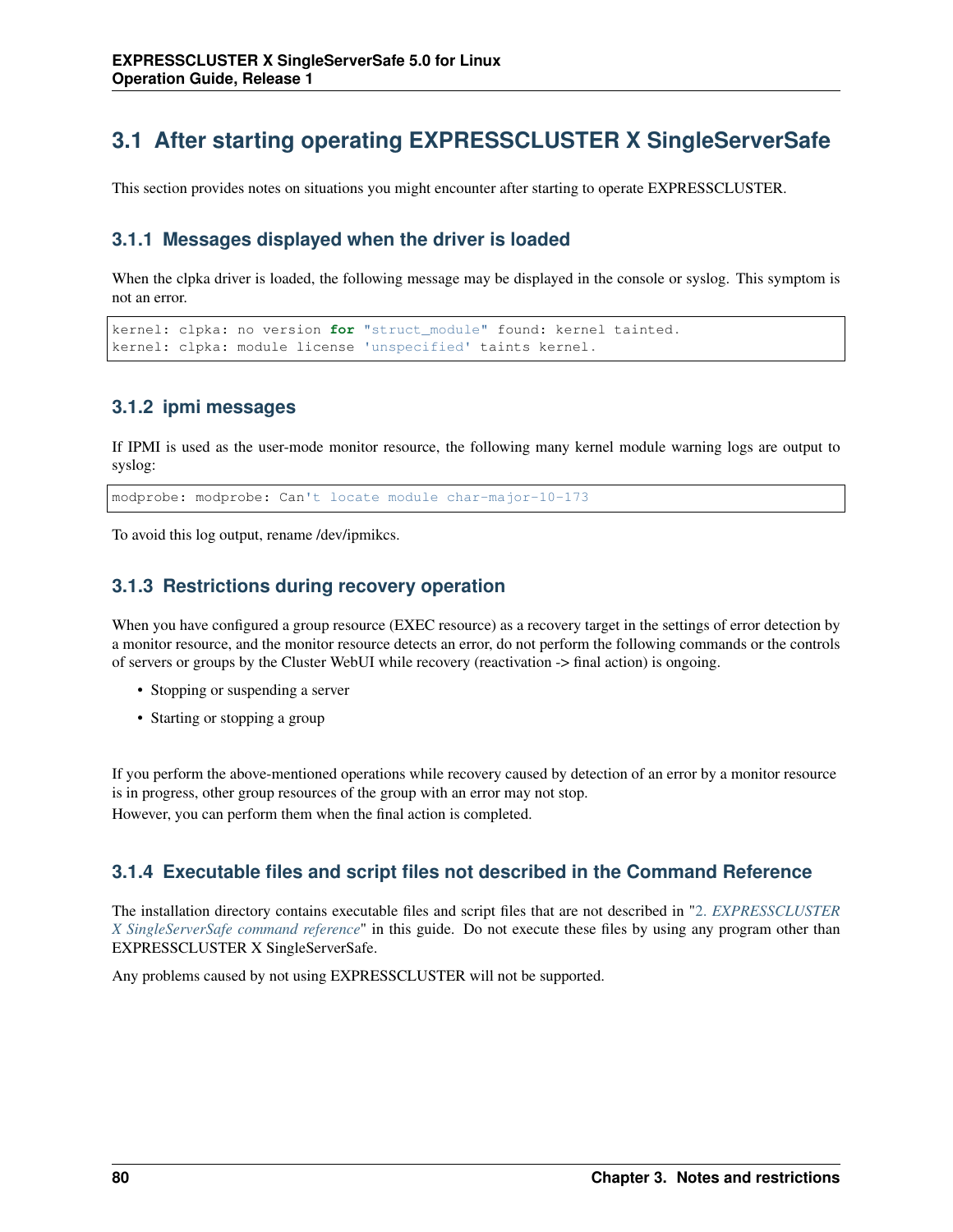### **3.1.5 Messages displayed when logs are collected**

When you collect logs, you may find the following message on the console. This does not mean failure. The logs are collected normally.

hd#: bad special flag: 0x03 ip tables: (C) 2000-2002 Netfilter core team

(The name of the IDE device that exists on the server is stored in hd#.)

```
kernel: Warning: /proc/ide/hd?/settings interface is obsolete, and will be
˓→removed soon!
```
### **3.1.6 Service start/stop scripts**

For an init.d environment, the service start and stop scripts output an error in the following cases. An error is not output for a systemd environment.

• Immediately after the EXPRESSCLUSTER Server is installed (for SUSE Linux)

When the OS is shut down, the service stop scripts below output an error. This error is output because services are not running and does not indicate an actual problem.

- clusterpro\_alertsync
- clusterpro\_webmgr
- clusterpro
- clusterpro\_api
- clusterpro\_ib
- clusterpro\_trn
- clusterpro\_evt
- OS shutdown after manually stopping a service (for SUSE Linux)

After a service is stopped using the clpcl command or the Cluster WebUI, the stop script for the service that stopped when the OS shut down outputs an error. This error is output because the service stopped and does not indicate an actual problem.

– clusterpro

In the following case, the service stop scripts are executed in the incorrect order:

• OS shutdown after all services are disabled by executing chkconfig --del name After the EXPRESSCLUSTER services are disabled, they are stopped in the incorrect order when the OS shuts down. This occurs because the EXPRESSCLUSTER services disabled when the OS shut down are not stopped. If the server is shut down by the Cluster WebUI or by an EXPRESSCLUSTER command such as the clpstdn command, the EXPRESSCLUSTER services stopping in the incorrect order does not cause a problem.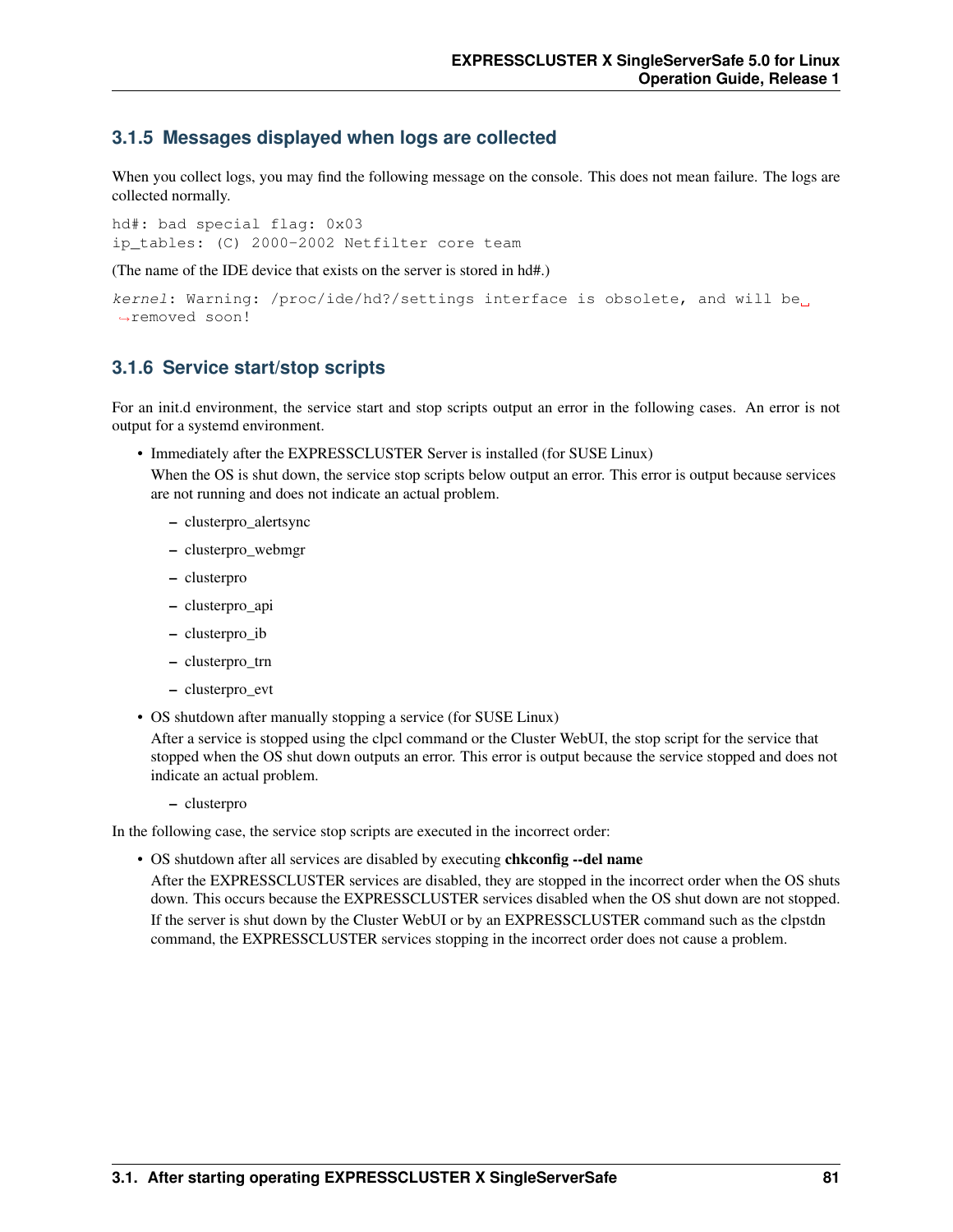# **3.1.7 Checking the service status when systemd is used**

For a systemd environment, the status of services output by the systemctl command may not reflect the actual status of the cluster.

Use the clpstat command and Cluster WebUI to check the cluster status.

# **3.1.8 Script files used in EXEC resources**

The script files used in the EXEC resources are stored in the following directory on the server:

/*installation path*/scripts/*group-name*/EXEC *resource-name*/

If the following changes are made in configuration change, the pre-change script files are not deleted from the server.

- When the EXEC resource is deleted or renamed
- When a group that belongs to the EXEC resource is deleted or renamed

Old EXEC resource scripts can be deleted when unnecessary.

## **3.1.9 Monitor resources that monitor active resources**

When monitor resources that monitoring timing is "Active" have suspended and resumed, the following restriction apply:

- In case stopping target resource after suspending monitor resource, monitor resource becomes suspended. As a result, monitoring restart cannot be executed.
- In case stopping or starting target resource after suspending monitor resource, monitoring by monitor resource starts when target resource starts.

## **3.1.10 Notes on the Cluster WebUI**

- If the Cluster WebUI is operated in the state that it cannot communicate with the connection destination, it may take a while until the control returns.
- When going through the proxy server, make the settings for the proxy server be able to relay the port number of the Cluster WebUI.
- When going through the reverse proxy server, the Cluster WebUI will not operate properly.
- When updating EXPRESSCLUSTER X SingleServerSafe, close all running browsers. Clear the browser cache and restart the browser.
- Cluster configuration data created using a later version of this product cannot be used with this product.
- Closing the Web browser (by clicking Exit from the menu), the dialog box to confirm to save may be displayed.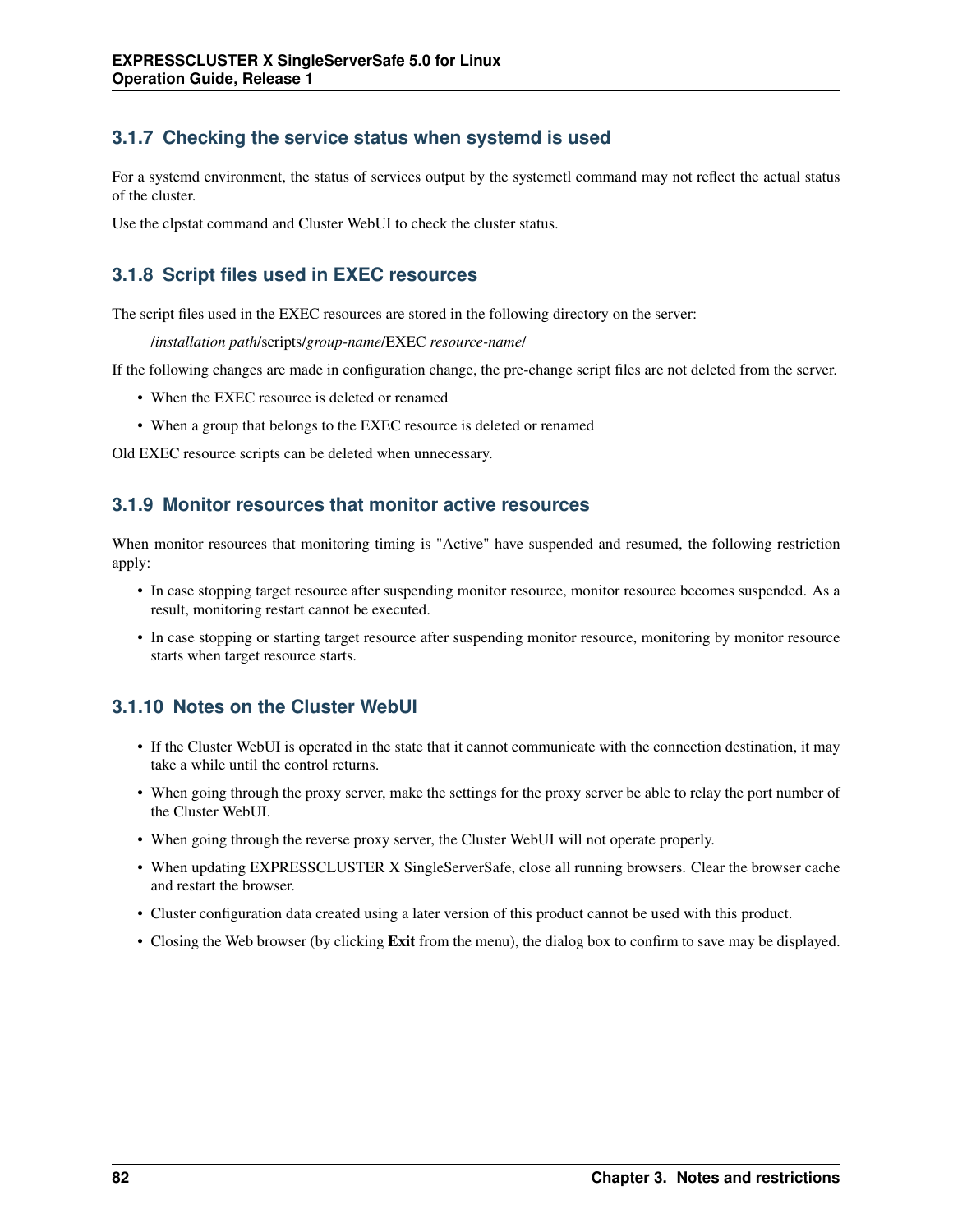

When you continue to edit, click the **Stay on this page** button.

• Reloading the Web browser (by selecting **Refresh button** from the menu or tool bar), the dialog box to confirm to save may be displayed.



When you continue to edit, click the **Stay on this page** button.

• For notes and restrictions of Cluster WebUI other than the above, see the online manual.

### **3.1.11 System monitor resources,Process resource monitor resource**

- To change a setting, the cluster must be suspended.
- System monitor resources do not support a delay warning for monitor resources.
- For the SELinux setting, set permissive or disabled. The enforcing setting may disable the communication needed by EXPRESSCLUSTER.
- If the date or time of the OS has been changed while System Resource Agent is running, resource monitoring may operate incorrectly as described below since the timing of analysis which is normally done at 10 minute intervals may differ the first time after the date or time is changed. If either of the following occur, suspend and resume cluster.
	- No error is detected even after the specified duration for detecting errors has passed.
	- An error is detected before the specified duration for detecting errors has elapsed.
- Up to 64 disks that can be monitored by the disk resource monitoring function of System monitor resources.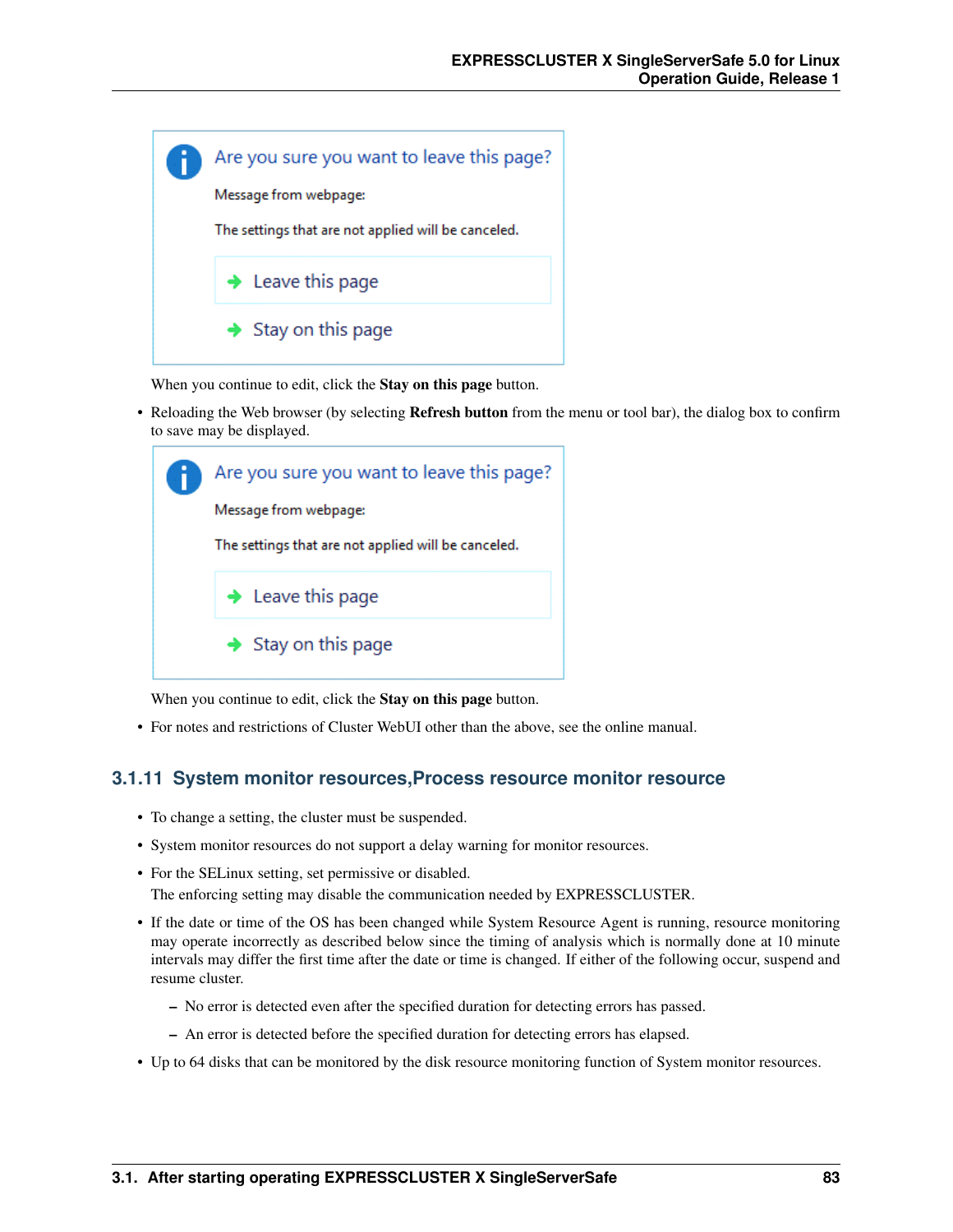## **3.1.12 JVM monitor resources**

- When restarting the monitoring-target Java VM, suspend or shut down the cluster before restarting the Java VM.
- To change a setting, the cluster must be suspended.
- JVM monitor resources do not support a delay warning for monitor resources.
- When changing the language (for example, from Japanese to Chinese) set to the Cluster WebUI (Cluster Properties - Info tab - Language) after JVM monitor resource registration, delete the registered JVM monitor resource, and then register it again.

## **3.1.13 HTTP monitor resource**

- The HTTP monitor resource uses any of the following OpenSSL shared library symbolic links:
	- libssl.so
	- libssl.so.1.1 (OpenSSL 1.1.1 shared libraly)
	- libssl.so.10 (OpenSSL 1.0 shared libraly)
	- libssl.so.6 (OpenSSL 0.9 shared libraly)

The above symbolic links may not exist depending on the OS distribution or version, or the package installation status.

If the above symbolic links cannot be found, the following error occurs in the HTTP monitor resource.

```
Detected an error in monitoring<Module Resource Name>. (1 :Can not found
˓→library. (libpath=libssl.so, errno=2))
```
For this reason, if the above error occurred, be sure to check whether the above symbolic links exit in /usr/lib or /usr/lib64.

If the above symbolic links do not exit, create the symbolic link libssl.so, as in the command example below.

Command example:

```
cd /usr/lib64 # Move to /usr/lib64.
ln -s libssl.so.1.0.1e libssl.so # Create a symbolic link.
```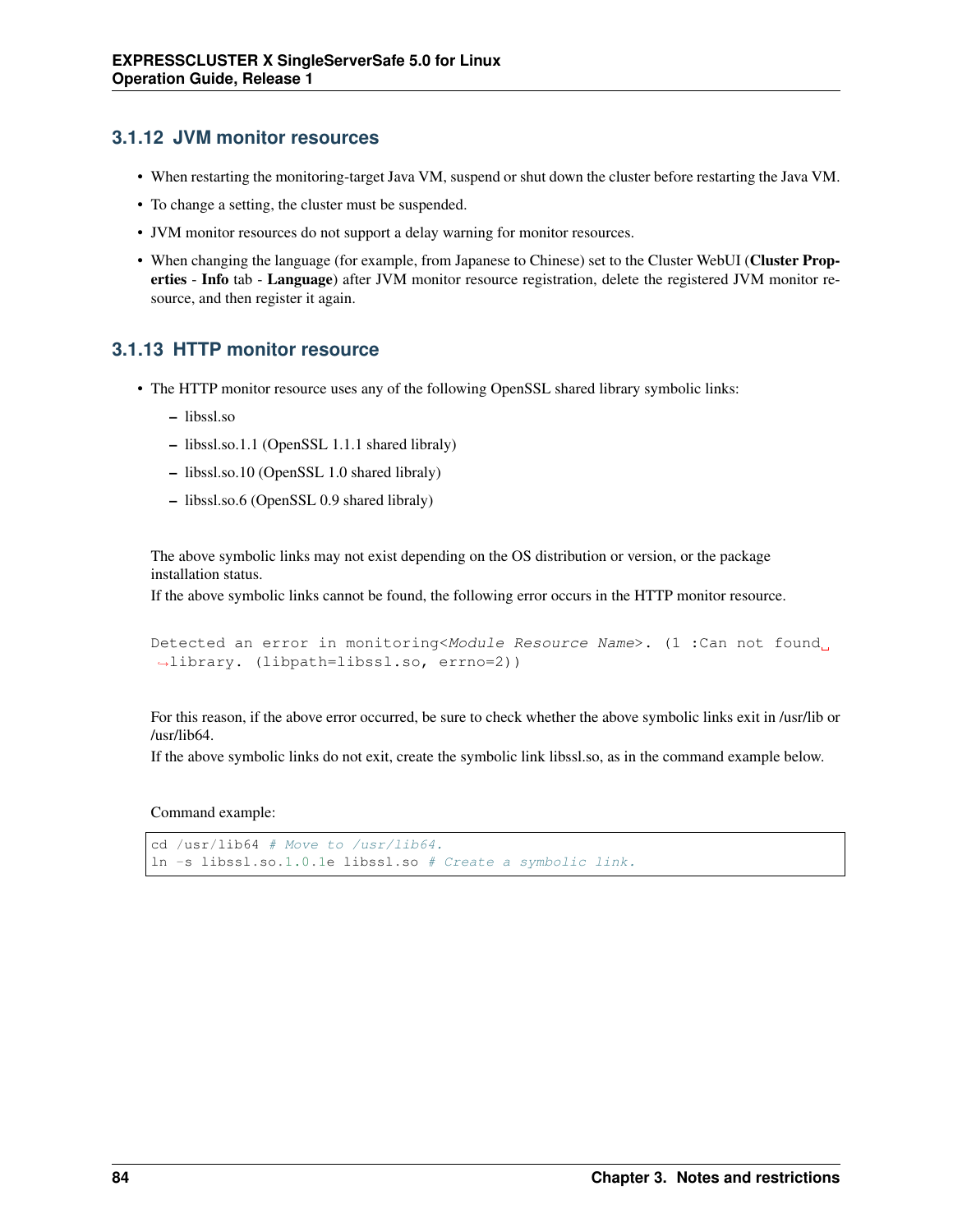## **CHAPTER**

**FOUR**

# **ERROR MESSAGES**

This chapter provides information on error messages you might encounter when operating EXPRESSCLUSTER X SingleServerSafe.

This chapter covers:

- [4.1.](#page-89-0) *[Messages reported by syslog, alert, mail, SNMP trap, and Message Topic](#page-89-0)*
- [4.2.](#page-150-0) *[Driver syslog messages](#page-150-0)*
- [4.3.](#page-156-0) *[Detailed information on activating and deactivating group resources](#page-156-0)*
- [4.4.](#page-158-0) *[Details about monitor resource errors](#page-158-0)*
- [4.5.](#page-171-0) *[JVM monitor resource log output messages](#page-171-0)*
- [4.6.](#page-185-0) *[Details on checking cluster configuration data](#page-185-0)*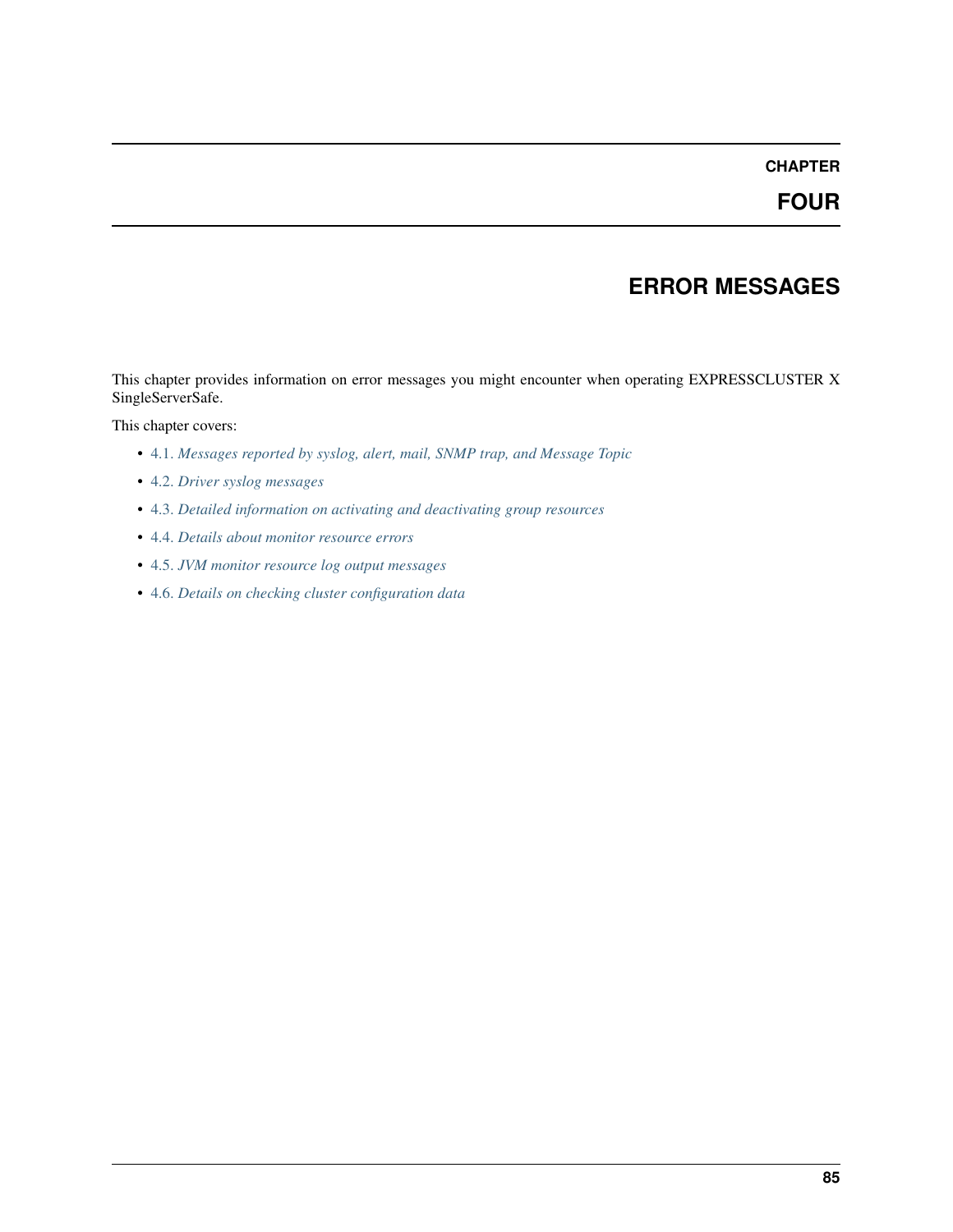# <span id="page-89-0"></span>**4.1 Messages reported by syslog, alert, mail, SNMP trap, and Message Topic**

If the "o" mark is shown in the alert column or the syslog column, the message on that row is output to the Alert logs of Cluster WebUI or syslog of OS, respectively.

If the "o" mark is shown in the mail column, the message on that row is reported when E-mail report function of Alert Service is enabled.

If the "o" mark is shown in the SNMP Trap column, the message on that row is reported when SNMP trap sending function of Alert Service is enabled.

For mail reporting and SNMP Trap transmission, refer to the Reference Guide.

If the "o" mark is shown in the Message Topic column, the message on that row is reported when Amazon SNS linkage function is enabled.

For details of Amazon SNS linkage function, see "EXPRESSCLUSTER X SingleServerSafe Configuration Guide" - "Details of other settings" - "Cluster properties" - "Cloud tab".

The table below lists EXPRESSCLUSTER X SingleServerSafe messages.

Note: Alert mail reporting messages are output to syslog with facility = daemon(0x00000018), identity = "expresscls". *Event Typ*e in the table below is equivalent to a syslog log level.

In the table below, each number indicates the following:

[1]alert, [2]syslog, [3]Mail Report, [4]SNMP Trap, [5]Message Topic

| Module     | Event       | Event | Message                     | Explanation            | Solution                 |          | 2        | 3 | 4 | 5 |
|------------|-------------|-------|-----------------------------|------------------------|--------------------------|----------|----------|---|---|---|
| Type       | <b>Type</b> | ID    |                             |                        |                          |          |          |   |   |   |
| SSS        | Error       | 8     | Failed to update            | The configuration      | Check the config-        | $\Omega$ | $\Omega$ |   |   |   |
|            |             |       | config file.                | file could not be      | uration data.            |          |          |   |   |   |
|            |             |       |                             | updated.               |                          |          |          |   |   |   |
| <b>SSS</b> | Info        | 10    | config<br>Updated           | The configuration      |                          |          | $\Omega$ |   |   |   |
|            |             |       | file successfully.          | file has been up-      |                          |          |          |   |   |   |
|            |             |       |                             | dated.                 |                          |          |          |   |   |   |
| <b>SSS</b> | Error       | 12    | Information<br>in           | The content of the     | Check the config-        |          | $\Omega$ |   |   |   |
|            |             |       | config<br>file<br><i>is</i> | configuration file     | uration data.            |          |          |   |   |   |
|            |             |       | invalid.                    | is invalid.            |                          |          |          |   |   |   |
| <b>SSS</b> | Error       | 14    | Failed to obtain            | The server name        | Memory or<br>OS.         |          | $\Omega$ |   |   |   |
|            |             |       | server name.                | could not be ac-       | resources<br>may         |          |          |   |   |   |
|            |             |       |                             | quired.                | not be sufficient.       |          |          |   |   |   |
|            |             |       |                             |                        | Check them.              |          |          |   |   |   |
| <b>SSS</b> | Info        | 16    | Server name is              | The server name        |                          | $\Omega$ | $\Omega$ |   |   |   |
|            |             |       | updated.                    | has been updated.      |                          |          |          |   |   |   |
| pm         | Info        | 1     | Starting the clus-          | <b>EXPRESS-</b><br>The | $\overline{\phantom{a}}$ | $\Omega$ | $\Omega$ |   |   |   |
|            |             |       | ter daemon                  | <b>CLUSTER</b>         |                          |          |          |   |   |   |
|            |             |       |                             | daemon has been        |                          |          |          |   |   |   |
|            |             |       |                             | successfully           |                          |          |          |   |   |   |
|            |             |       |                             | started.               |                          |          |          |   |   |   |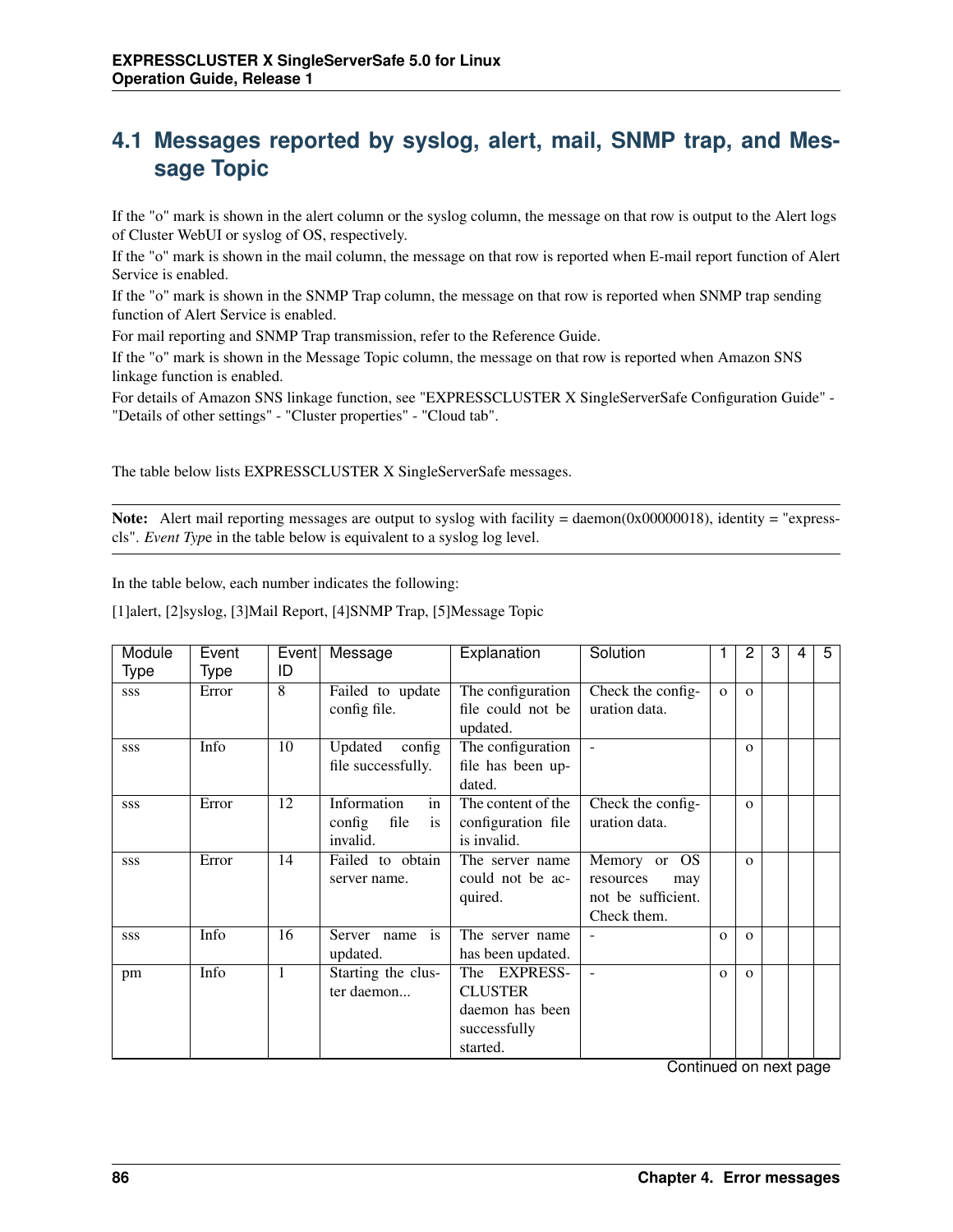| Module | Event   | Event           | Message              | Explanation            | Solution                 | 1            | 2              | 3            | 4            | 5            |
|--------|---------|-----------------|----------------------|------------------------|--------------------------|--------------|----------------|--------------|--------------|--------------|
| Type   | Type    | ID              |                      |                        |                          |              |                |              |              |              |
| pm     | Info    | $\overline{2}$  | Shutting<br>down     | The EXPRESS-           | $\overline{\phantom{a}}$ | $\mathbf{O}$ | $\mathbf{o}$   |              |              |              |
|        |         |                 | the cluster dae-     | <b>CLUSTER</b>         |                          |              |                |              |              |              |
|        |         |                 | mon                  | daemon is now          |                          |              |                |              |              |              |
|        |         |                 |                      | being shut down.       |                          |              |                |              |              |              |
| pm     | Info    | 3               | Shutdown moni-       | Shutdown moni-         | $\overline{\phantom{a}}$ | $\mathbf{O}$ | $\mathbf{O}$   |              |              |              |
|        |         |                 | toring is started    | toring has been        |                          |              |                |              |              |              |
|        |         |                 |                      | started.               |                          |              |                |              |              |              |
| pm     | Error   | 10              | The cluster dae-     | The EXPRESS-           | Check the EX-            | $\mathbf{O}$ | $\mathbf{O}$   |              |              |              |
|        |         |                 | mon has already      | <b>CLUSTER</b>         | PRESSCLUS-               |              |                |              |              |              |
|        |         |                 | started.             | daemon<br>has          | <b>TER</b><br>daemon     |              |                |              |              |              |
|        |         |                 |                      | already<br>been        | status.                  |              |                |              |              |              |
|        |         |                 |                      | already started.       |                          |              |                |              |              |              |
| pm     | Error   | 11              | critical error<br>A  | critical<br>A<br>er-   | The user execut-         | $\mathbf{o}$ | $\overline{O}$ | $\mathbf{o}$ | $\mathbf 0$  | $\mathbf{O}$ |
|        |         |                 | occurred in the      | occurred in<br>ror     | ing the operation        |              |                |              |              |              |
|        |         |                 | cluster daemon.      | <b>EXPRESS-</b><br>the | does<br>not have         |              |                |              |              |              |
|        |         |                 |                      | <b>CLUSTER</b>         | privileges,<br>root      |              |                |              |              |              |
|        |         |                 |                      | daemon.                | or there is<br>an        |              |                |              |              |              |
|        |         |                 |                      |                        | insufficiency<br>of      |              |                |              |              |              |
|        |         |                 |                      |                        | memory or OS             |              |                |              |              |              |
|        |         |                 |                      |                        | resources. Check         |              |                |              |              |              |
|        |         |                 |                      |                        | them.                    |              |                |              |              |              |
| pm     | Error   | $\overline{12}$ | A problem was        | A problem was          | Memory or OS             | $\mathbf{O}$ | $\mathbf{o}$   |              |              |              |
|        |         |                 | detected in XML      | detected in the        | resources<br>may         |              |                |              |              |              |
|        |         |                 | library.             | XML library.           | not be sufficient.       |              |                |              |              |              |
|        |         |                 |                      |                        | Check them.              |              |                |              |              |              |
| pm     | Error   | 13              | A problem was        | A problem was          | Check the con-           | $\mathbf{O}$ | $\mathbf{o}$   | $\mathbf O$  | $\mathbf{O}$ | $\mathbf{O}$ |
|        |         |                 | detected in clus-    | detected in con-       | figuration data by       |              |                |              |              |              |
|        |         |                 | ter configuration    | figuration data.       | using the Cluster        |              |                |              |              |              |
|        |         |                 | data.                |                        | WebUI.                   |              |                |              |              |              |
| pm     | Error   | 14              | No cluster con-      | The configuration      | Create a server          | $\mathbf{O}$ | $\mathbf{O}$   |              |              |              |
|        |         |                 | figuration data is   | data does not ex-      | configuration by         |              |                |              |              |              |
|        |         |                 | found.               | ist.                   | using the Clus-          |              |                |              |              |              |
|        |         |                 |                      |                        | ter WebUI and            |              |                |              |              |              |
|        |         |                 |                      |                        | upload it to the         |              |                |              |              |              |
|        |         |                 |                      |                        | server.                  |              |                |              |              |              |
| pm     | Error   | 15              | No<br>informa-       | This server was        | Check the con-           | $\mathbf 0$  | $\mathbf{O}$   |              |              |              |
|        |         |                 | about this<br>tion   | not found in the       | figuration data by       |              |                |              |              |              |
|        |         |                 | server is found      | configuration          | using the Cluster        |              |                |              |              |              |
|        |         |                 | the<br>cluster<br>in | data.                  | WebUI.                   |              |                |              |              |              |
|        |         |                 | configuration        |                        |                          |              |                |              |              |              |
|        |         |                 | data.                |                        |                          |              |                |              |              |              |
| pm     | Warning | 16              | The recovery ac-     | Checking<br>the        | $\overline{\phantom{a}}$ | $\mathbf{O}$ | $\mathbf{O}$   |              |              |              |
|        |         |                 | tion is configured   | configuration of       |                          |              |                |              |              |              |
|        |         |                 | to change from an    | cluster properties.    |                          |              |                |              |              |              |
|        |         |                 | OS stop to an OS     |                        |                          |              |                |              |              |              |
|        |         |                 | restart.             |                        |                          |              |                |              |              |              |

Table 4.1 – continued from previous page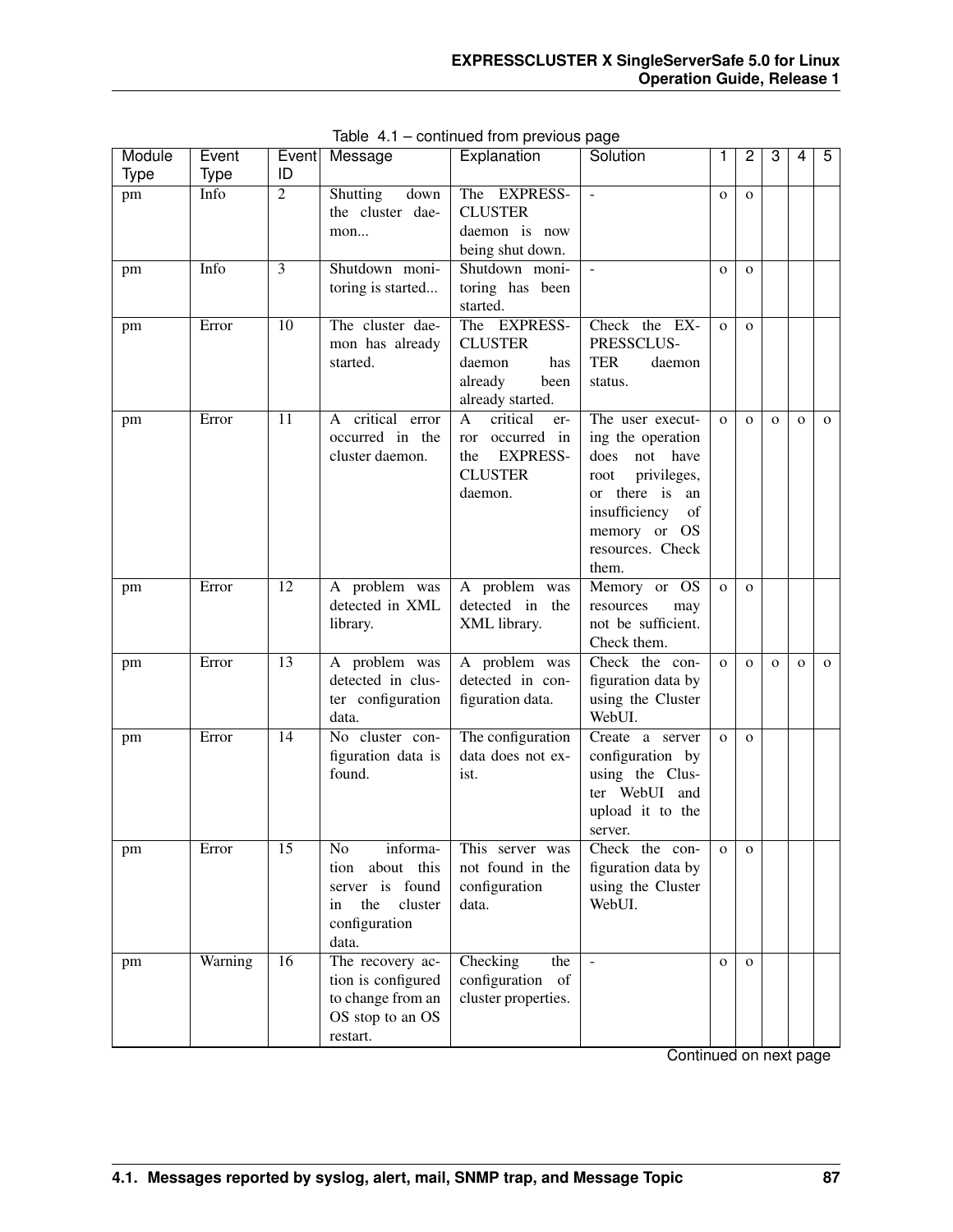| Explanation<br>5<br>Event<br>Solution<br>Message<br>ID<br><b>Type</b><br><b>Type</b><br>$\overline{20}$<br>Process %1 was<br>$\overline{\%1}$<br>Process<br>Memory or OS<br>Error<br>pm<br>$\mathbf{O}$<br>$\mathbf{o}$<br>$\mathbf{O}$<br>$\mathbf 0$<br>$\mathbf{O}$<br>terminated abnor-<br>terminated abnor-<br>resources<br>may<br>not be sufficient.<br>mally.<br>mally.<br>Check them.<br>abend<br>The<br>of<br>the nm process,<br>which does not<br>affect the busi-<br>operation,<br>ness<br>prevents<br>you<br>from<br>stopping<br>the cluster.<br>To<br>from<br>recover<br>the<br>it,<br>restart<br>OS by<br>using<br>Cluster<br>WebUI<br>or the clpdown<br>command.<br>The system will<br>21<br>The system will<br>Deactivation<br>of<br>Error<br>$\mathbf{O}$<br>pm<br>$\mathbf{O}$<br>be stopped be-<br>now stop because<br>group resources<br>cause the cluster<br><b>EXPRESS-</b><br>may be failed.<br>the<br><b>CLUSTER</b><br>Troubleshoot by<br>daemon<br>pro-<br>terminated<br>following<br>daemon<br>pro-<br>the<br>cess<br>terminated<br>abnormally.<br>group<br>cess<br>resource<br>abnormally.<br>message.<br>An initialization<br>22<br>The event process<br>Error<br>An error occurred<br>$\mathbf{O}$<br>$\mathbf{o}$<br>pm<br>$\mathbf{o}$<br>$\mathbf{O}$<br>$\mathbf{O}$<br>might not be run-<br>when initializing<br>error occurred in<br>process %1.(re-<br>process %1.<br>ning. |
|------------------------------------------------------------------------------------------------------------------------------------------------------------------------------------------------------------------------------------------------------------------------------------------------------------------------------------------------------------------------------------------------------------------------------------------------------------------------------------------------------------------------------------------------------------------------------------------------------------------------------------------------------------------------------------------------------------------------------------------------------------------------------------------------------------------------------------------------------------------------------------------------------------------------------------------------------------------------------------------------------------------------------------------------------------------------------------------------------------------------------------------------------------------------------------------------------------------------------------------------------------------------------------------------------------------------------------------------------------------------------------------------------------------|
|                                                                                                                                                                                                                                                                                                                                                                                                                                                                                                                                                                                                                                                                                                                                                                                                                                                                                                                                                                                                                                                                                                                                                                                                                                                                                                                                                                                                                  |
|                                                                                                                                                                                                                                                                                                                                                                                                                                                                                                                                                                                                                                                                                                                                                                                                                                                                                                                                                                                                                                                                                                                                                                                                                                                                                                                                                                                                                  |
|                                                                                                                                                                                                                                                                                                                                                                                                                                                                                                                                                                                                                                                                                                                                                                                                                                                                                                                                                                                                                                                                                                                                                                                                                                                                                                                                                                                                                  |
|                                                                                                                                                                                                                                                                                                                                                                                                                                                                                                                                                                                                                                                                                                                                                                                                                                                                                                                                                                                                                                                                                                                                                                                                                                                                                                                                                                                                                  |
|                                                                                                                                                                                                                                                                                                                                                                                                                                                                                                                                                                                                                                                                                                                                                                                                                                                                                                                                                                                                                                                                                                                                                                                                                                                                                                                                                                                                                  |
|                                                                                                                                                                                                                                                                                                                                                                                                                                                                                                                                                                                                                                                                                                                                                                                                                                                                                                                                                                                                                                                                                                                                                                                                                                                                                                                                                                                                                  |
|                                                                                                                                                                                                                                                                                                                                                                                                                                                                                                                                                                                                                                                                                                                                                                                                                                                                                                                                                                                                                                                                                                                                                                                                                                                                                                                                                                                                                  |
|                                                                                                                                                                                                                                                                                                                                                                                                                                                                                                                                                                                                                                                                                                                                                                                                                                                                                                                                                                                                                                                                                                                                                                                                                                                                                                                                                                                                                  |
|                                                                                                                                                                                                                                                                                                                                                                                                                                                                                                                                                                                                                                                                                                                                                                                                                                                                                                                                                                                                                                                                                                                                                                                                                                                                                                                                                                                                                  |
|                                                                                                                                                                                                                                                                                                                                                                                                                                                                                                                                                                                                                                                                                                                                                                                                                                                                                                                                                                                                                                                                                                                                                                                                                                                                                                                                                                                                                  |
|                                                                                                                                                                                                                                                                                                                                                                                                                                                                                                                                                                                                                                                                                                                                                                                                                                                                                                                                                                                                                                                                                                                                                                                                                                                                                                                                                                                                                  |
|                                                                                                                                                                                                                                                                                                                                                                                                                                                                                                                                                                                                                                                                                                                                                                                                                                                                                                                                                                                                                                                                                                                                                                                                                                                                                                                                                                                                                  |
|                                                                                                                                                                                                                                                                                                                                                                                                                                                                                                                                                                                                                                                                                                                                                                                                                                                                                                                                                                                                                                                                                                                                                                                                                                                                                                                                                                                                                  |
|                                                                                                                                                                                                                                                                                                                                                                                                                                                                                                                                                                                                                                                                                                                                                                                                                                                                                                                                                                                                                                                                                                                                                                                                                                                                                                                                                                                                                  |
|                                                                                                                                                                                                                                                                                                                                                                                                                                                                                                                                                                                                                                                                                                                                                                                                                                                                                                                                                                                                                                                                                                                                                                                                                                                                                                                                                                                                                  |
|                                                                                                                                                                                                                                                                                                                                                                                                                                                                                                                                                                                                                                                                                                                                                                                                                                                                                                                                                                                                                                                                                                                                                                                                                                                                                                                                                                                                                  |
|                                                                                                                                                                                                                                                                                                                                                                                                                                                                                                                                                                                                                                                                                                                                                                                                                                                                                                                                                                                                                                                                                                                                                                                                                                                                                                                                                                                                                  |
|                                                                                                                                                                                                                                                                                                                                                                                                                                                                                                                                                                                                                                                                                                                                                                                                                                                                                                                                                                                                                                                                                                                                                                                                                                                                                                                                                                                                                  |
|                                                                                                                                                                                                                                                                                                                                                                                                                                                                                                                                                                                                                                                                                                                                                                                                                                                                                                                                                                                                                                                                                                                                                                                                                                                                                                                                                                                                                  |
|                                                                                                                                                                                                                                                                                                                                                                                                                                                                                                                                                                                                                                                                                                                                                                                                                                                                                                                                                                                                                                                                                                                                                                                                                                                                                                                                                                                                                  |
|                                                                                                                                                                                                                                                                                                                                                                                                                                                                                                                                                                                                                                                                                                                                                                                                                                                                                                                                                                                                                                                                                                                                                                                                                                                                                                                                                                                                                  |
|                                                                                                                                                                                                                                                                                                                                                                                                                                                                                                                                                                                                                                                                                                                                                                                                                                                                                                                                                                                                                                                                                                                                                                                                                                                                                                                                                                                                                  |
|                                                                                                                                                                                                                                                                                                                                                                                                                                                                                                                                                                                                                                                                                                                                                                                                                                                                                                                                                                                                                                                                                                                                                                                                                                                                                                                                                                                                                  |
|                                                                                                                                                                                                                                                                                                                                                                                                                                                                                                                                                                                                                                                                                                                                                                                                                                                                                                                                                                                                                                                                                                                                                                                                                                                                                                                                                                                                                  |
|                                                                                                                                                                                                                                                                                                                                                                                                                                                                                                                                                                                                                                                                                                                                                                                                                                                                                                                                                                                                                                                                                                                                                                                                                                                                                                                                                                                                                  |
|                                                                                                                                                                                                                                                                                                                                                                                                                                                                                                                                                                                                                                                                                                                                                                                                                                                                                                                                                                                                                                                                                                                                                                                                                                                                                                                                                                                                                  |
|                                                                                                                                                                                                                                                                                                                                                                                                                                                                                                                                                                                                                                                                                                                                                                                                                                                                                                                                                                                                                                                                                                                                                                                                                                                                                                                                                                                                                  |
|                                                                                                                                                                                                                                                                                                                                                                                                                                                                                                                                                                                                                                                                                                                                                                                                                                                                                                                                                                                                                                                                                                                                                                                                                                                                                                                                                                                                                  |
|                                                                                                                                                                                                                                                                                                                                                                                                                                                                                                                                                                                                                                                                                                                                                                                                                                                                                                                                                                                                                                                                                                                                                                                                                                                                                                                                                                                                                  |
| turn code:%2)                                                                                                                                                                                                                                                                                                                                                                                                                                                                                                                                                                                                                                                                                                                                                                                                                                                                                                                                                                                                                                                                                                                                                                                                                                                                                                                                                                                                    |
| Info<br>$\overline{23}$<br>The system will<br>The system will<br>$\mathbb{Z}^2$<br>pm<br>$\mathbf 0$<br>$\mathbf{O}$                                                                                                                                                                                                                                                                                                                                                                                                                                                                                                                                                                                                                                                                                                                                                                                                                                                                                                                                                                                                                                                                                                                                                                                                                                                                                             |
| be stopped.<br>now stop.                                                                                                                                                                                                                                                                                                                                                                                                                                                                                                                                                                                                                                                                                                                                                                                                                                                                                                                                                                                                                                                                                                                                                                                                                                                                                                                                                                                         |
| Stops the cluster<br>Info<br>$\overline{24}$<br>The cluster dae-<br>$\mathcal{L}$<br>$\mathbf 0$<br>$\mathbf{O}$                                                                                                                                                                                                                                                                                                                                                                                                                                                                                                                                                                                                                                                                                                                                                                                                                                                                                                                                                                                                                                                                                                                                                                                                                                                                                                 |
| pm<br>will<br>be<br>daemon.<br>mon                                                                                                                                                                                                                                                                                                                                                                                                                                                                                                                                                                                                                                                                                                                                                                                                                                                                                                                                                                                                                                                                                                                                                                                                                                                                                                                                                                               |
| stopped.                                                                                                                                                                                                                                                                                                                                                                                                                                                                                                                                                                                                                                                                                                                                                                                                                                                                                                                                                                                                                                                                                                                                                                                                                                                                                                                                                                                                         |
| Info<br>$\overline{25}$<br>The system will<br>System will be re-<br>$\mathbf{r}$<br>pm<br>$\mathbf{O}$<br>$\mathbf{O}$                                                                                                                                                                                                                                                                                                                                                                                                                                                                                                                                                                                                                                                                                                                                                                                                                                                                                                                                                                                                                                                                                                                                                                                                                                                                                           |
| be rebooted.<br>booted.                                                                                                                                                                                                                                                                                                                                                                                                                                                                                                                                                                                                                                                                                                                                                                                                                                                                                                                                                                                                                                                                                                                                                                                                                                                                                                                                                                                          |
| Process %1 will<br>Process %1 will<br>Info<br>26<br>$\mathcal{L}$<br>$\mathbf{O}$<br>pm<br>$\mathbf{o}$                                                                                                                                                                                                                                                                                                                                                                                                                                                                                                                                                                                                                                                                                                                                                                                                                                                                                                                                                                                                                                                                                                                                                                                                                                                                                                          |
| be restarted.<br>now be restart.                                                                                                                                                                                                                                                                                                                                                                                                                                                                                                                                                                                                                                                                                                                                                                                                                                                                                                                                                                                                                                                                                                                                                                                                                                                                                                                                                                                 |
| Info<br>$\overline{30}$<br>Received a re-<br>A request to stop<br>pm<br>$\mathbf{O}$<br>$\mathbf{o}$                                                                                                                                                                                                                                                                                                                                                                                                                                                                                                                                                                                                                                                                                                                                                                                                                                                                                                                                                                                                                                                                                                                                                                                                                                                                                                             |
| quest to stop the<br>the system was                                                                                                                                                                                                                                                                                                                                                                                                                                                                                                                                                                                                                                                                                                                                                                                                                                                                                                                                                                                                                                                                                                                                                                                                                                                                                                                                                                              |
| system from %1.<br>received<br>from                                                                                                                                                                                                                                                                                                                                                                                                                                                                                                                                                                                                                                                                                                                                                                                                                                                                                                                                                                                                                                                                                                                                                                                                                                                                                                                                                                              |
| %1.                                                                                                                                                                                                                                                                                                                                                                                                                                                                                                                                                                                                                                                                                                                                                                                                                                                                                                                                                                                                                                                                                                                                                                                                                                                                                                                                                                                                              |
|                                                                                                                                                                                                                                                                                                                                                                                                                                                                                                                                                                                                                                                                                                                                                                                                                                                                                                                                                                                                                                                                                                                                                                                                                                                                                                                                                                                                                  |
|                                                                                                                                                                                                                                                                                                                                                                                                                                                                                                                                                                                                                                                                                                                                                                                                                                                                                                                                                                                                                                                                                                                                                                                                                                                                                                                                                                                                                  |
| $\overline{31}$<br>Received a re-<br>Info<br>A request to stop<br>pm<br>$\mathbf{O}$<br>$\Omega$                                                                                                                                                                                                                                                                                                                                                                                                                                                                                                                                                                                                                                                                                                                                                                                                                                                                                                                                                                                                                                                                                                                                                                                                                                                                                                                 |
| the EXPRESS-<br>quest to stop the                                                                                                                                                                                                                                                                                                                                                                                                                                                                                                                                                                                                                                                                                                                                                                                                                                                                                                                                                                                                                                                                                                                                                                                                                                                                                                                                                                                |
| <b>CLUSTER</b><br>cluster<br>daemon                                                                                                                                                                                                                                                                                                                                                                                                                                                                                                                                                                                                                                                                                                                                                                                                                                                                                                                                                                                                                                                                                                                                                                                                                                                                                                                                                                              |
| from $\%1$ .<br>daemon<br>was<br>received<br>from                                                                                                                                                                                                                                                                                                                                                                                                                                                                                                                                                                                                                                                                                                                                                                                                                                                                                                                                                                                                                                                                                                                                                                                                                                                                                                                                                                |

Table 4.1 – continued from previous page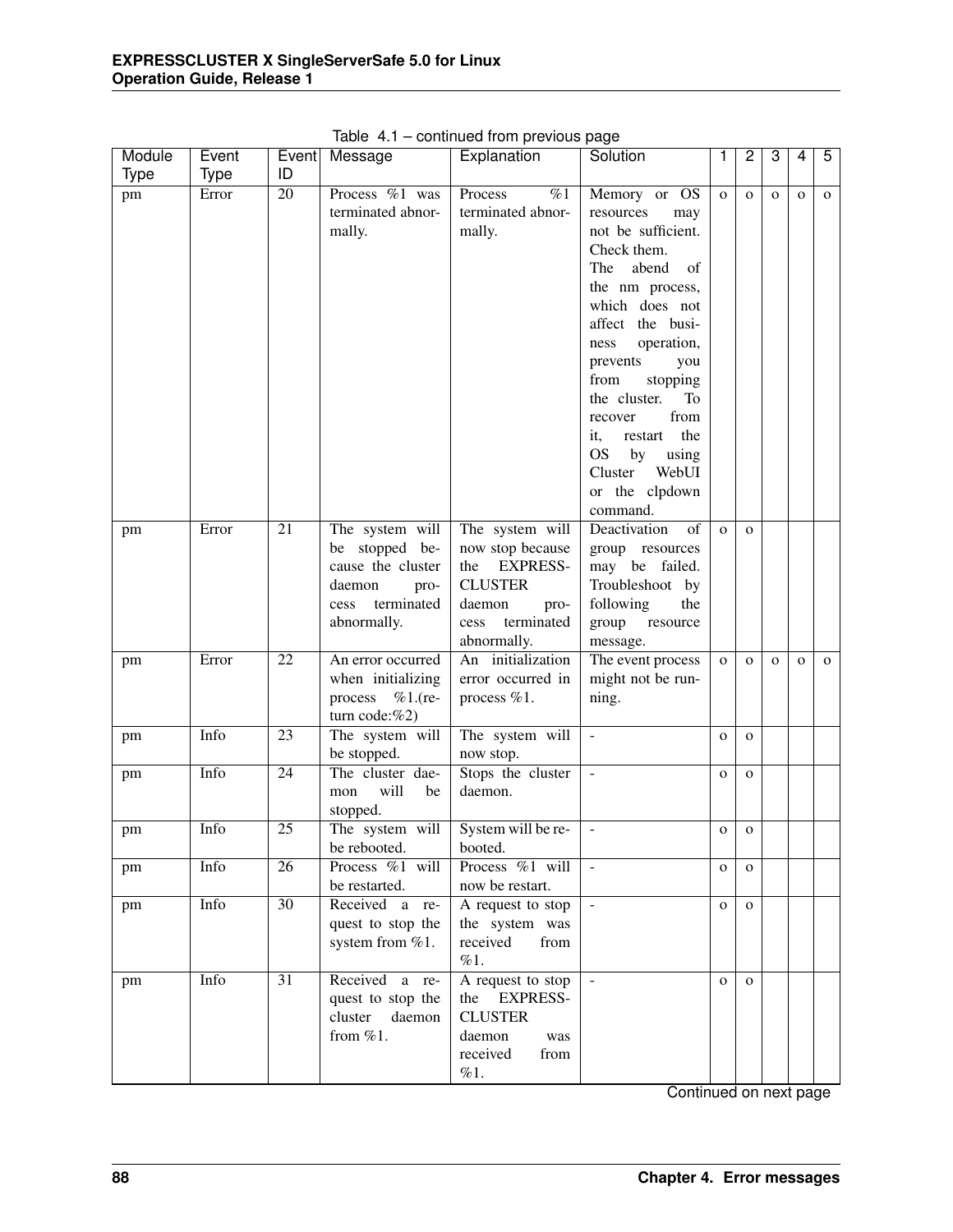| Module      | Event |                 | Event Message        | Explanation                    | Solution                 | 1            | 2            | 3 | 4 | 5 |
|-------------|-------|-----------------|----------------------|--------------------------------|--------------------------|--------------|--------------|---|---|---|
| <b>Type</b> | Type  | ID              |                      |                                |                          |              |              |   |   |   |
| pm          | Info  | $\overline{32}$ | Received<br>a re-    | request<br>A<br>to             | $\sim$                   | $\mathbf{O}$ | $\Omega$     |   |   |   |
|             |       |                 | quest to reboot      | reboot the system              |                          |              |              |   |   |   |
|             |       |                 | the system from      | received<br>was                |                          |              |              |   |   |   |
|             |       |                 | %1.                  | from $%1$ .                    |                          |              |              |   |   |   |
| pm          | Info  | 33              | Received<br>a re-    | request<br>A<br>to             | $\sim$                   | $\mathbf{O}$ | $\mathbf{O}$ |   |   |   |
|             |       |                 | quest to restart     | reboot the EX-                 |                          |              |              |   |   |   |
|             |       |                 | the cluster dae-     | PRESSCLUS-                     |                          |              |              |   |   |   |
|             |       |                 | mon from %1.         | TER daemon was                 |                          |              |              |   |   |   |
|             |       |                 |                      | received<br>from               |                          |              |              |   |   |   |
|             |       |                 |                      | %1.                            |                          |              |              |   |   |   |
| pm          | Info  | 34              | Received<br>a        | $\mathbf{A}$<br>request<br>to  | $\sim$                   | $\mathbf{O}$ | $\mathbf{O}$ |   |   |   |
|             |       |                 | request<br>to<br>re- | resume the server              |                          |              |              |   |   |   |
|             |       |                 | sume the cluster     | received<br>was                |                          |              |              |   |   |   |
|             |       |                 | daemon from %1.      | from $%1$ .                    |                          |              |              |   |   |   |
| pm          | Info  | 35              | Received<br>a        | A request to sus-              |                          | $\mathbf{O}$ | $\mathbf{O}$ |   |   |   |
|             |       |                 | request to sus-      | pend the server                |                          |              |              |   |   |   |
|             |       |                 | pend the cluster     | received<br>was                |                          |              |              |   |   |   |
|             |       |                 | daemon from %1.      | from $%1$ .                    |                          |              |              |   |   |   |
| pm          | Info  | 36              | Received a re-       | A request for a                |                          | $\mathbf{O}$ | $\mathbf{o}$ |   |   |   |
|             |       |                 | quest to panic by    | panic by sysrq                 |                          |              |              |   |   |   |
|             |       |                 | sysrq from %1.       | was<br>received                |                          |              |              |   |   |   |
|             |       |                 |                      | from $%1$ .                    |                          |              |              |   |   |   |
| pm          | Info  | 37              | Received a re-       | $\mathbf{A}$<br>request<br>for | $\blacksquare$           | $\mathbf{O}$ | $\mathbf{O}$ |   |   |   |
|             |       |                 | quest to reset by    | a reset by the                 |                          |              |              |   |   |   |
|             |       |                 | keepalive<br>driver  | keepalive driver               |                          |              |              |   |   |   |
|             |       |                 | from $%1$ .          | was<br>received                |                          |              |              |   |   |   |
|             |       |                 |                      | from $%1$ .                    |                          |              |              |   |   |   |
| pm          | Info  | 38              | Received a re-       | request<br>for<br>A            | $\blacksquare$           | $\mathbf{O}$ | $\mathbf{O}$ |   |   |   |
|             |       |                 | quest to panic by    | a panic by the                 |                          |              |              |   |   |   |
|             |       |                 | keepalive<br>driver  | keepalive driver               |                          |              |              |   |   |   |
|             |       |                 | from $%1$ .          | received<br>was                |                          |              |              |   |   |   |
|             |       |                 |                      | from %1.                       |                          |              |              |   |   |   |
| pm          | Info  | 39              | Received a re-       | A request for a                |                          | $\mathbf{O}$ | $\mathbf{O}$ |   |   |   |
|             |       |                 | quest to reset by    | reset by BMC                   |                          |              |              |   |   |   |
|             |       |                 | BMC from %1.         | received<br>was                |                          |              |              |   |   |   |
|             |       |                 |                      | from %1.                       |                          |              |              |   |   |   |
| pm          | Info  | 40              | Received<br>a re-    | for<br>A<br>request            | $\overline{\phantom{a}}$ | $\mathbf{O}$ | $\mathbf{O}$ |   |   |   |
|             |       |                 | quest to power       | a power down                   |                          |              |              |   |   |   |
|             |       |                 | down by BMC          | by BMC<br>was                  |                          |              |              |   |   |   |
|             |       |                 | from $\%1$ .         | received<br>from               |                          |              |              |   |   |   |
|             |       |                 |                      | %1.                            |                          |              |              |   |   |   |
| pm          | Info  | 41              | Received a re-       | A request for                  | $\blacksquare$           | $\mathbf{O}$ | $\mathbf{O}$ |   |   |   |
|             |       |                 | quest to power       | a power cycle                  |                          |              |              |   |   |   |
|             |       |                 | cycle by BMC         | by BMC<br>was                  |                          |              |              |   |   |   |
|             |       |                 | from $\%1$ .         | received<br>from               |                          |              |              |   |   |   |
|             |       |                 |                      | %1.                            |                          |              |              |   |   |   |

Table 4.1 – continued from previous page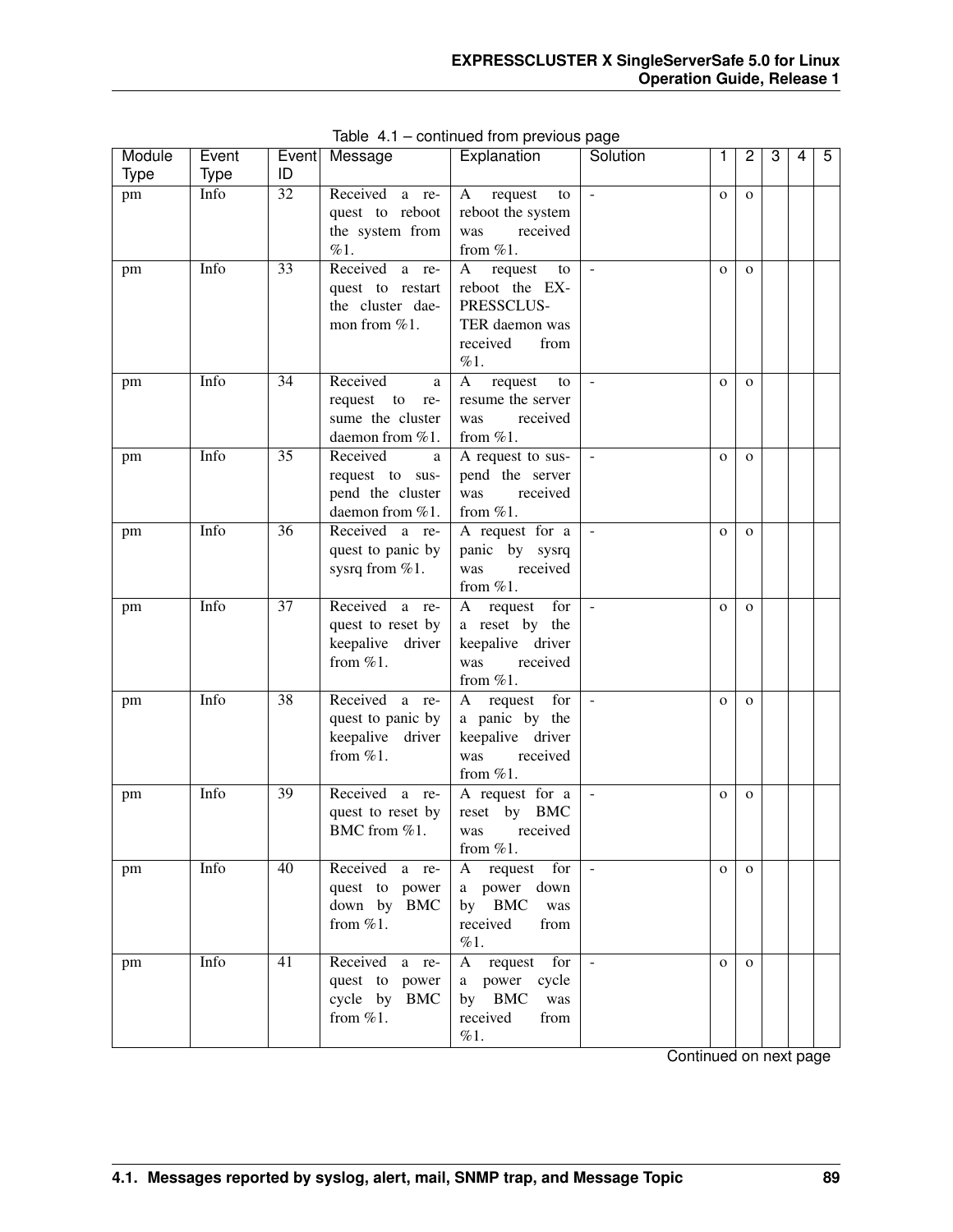| Module | Event       |                 | Event   Message                                                                        | Explanation                                                                                  | Solution                                                                                          | 1              | 2            | 3            | 4            | 5            |
|--------|-------------|-----------------|----------------------------------------------------------------------------------------|----------------------------------------------------------------------------------------------|---------------------------------------------------------------------------------------------------|----------------|--------------|--------------|--------------|--------------|
| Type   | <b>Type</b> | ID              |                                                                                        |                                                                                              |                                                                                                   |                |              |              |              |              |
| pm     | Info        | $\overline{42}$ | Received<br>a re-<br>to<br>quest<br>send<br>NMI by<br><b>BMC</b><br>from $%1$ .        | A<br>request<br>for<br><b>NMI</b><br>transmis-<br>sion by BMC was<br>received<br>from<br>%1. | $\overline{\phantom{a}}$                                                                          | $\mathbf{O}$   | $\mathbf{O}$ |              |              |              |
| pm     | Error       | 66              | attempt<br>An<br>to<br>panic by sysrq<br>from %1 failed.                               | An<br>attempt<br>to<br>perform a panic<br>by sysrq from %1<br>failed.                        | Check<br>whether<br>the system is set<br>up so that it can<br>be used by sysrq.                   | $\mathbf{O}$   | $\Omega$     |              |              |              |
| pm     | Error       | 67              | An attempt to re-<br>set by keepalive<br>driver from %1<br>failed.                     | An<br>attempt<br>to<br>perform a reset<br>by the keepalive<br>driver from %1<br>failed.      | whether<br>Check<br>the<br>keepalive<br>driver<br>can<br>be<br>this<br>used<br>in<br>environment. | $\Omega$       | $\mathbf{O}$ |              |              |              |
| pm     | Error       | 68              | An<br>attempt<br>panic<br>by<br>to<br>keepalive driver<br>from %1 failed.              | attempt<br>An<br>to<br>perform a panic<br>by the keepalive<br>driver from %1<br>failed.      | Check<br>whether<br>the<br>keepalive<br>driver<br>can<br>be<br>this<br>in<br>used<br>environment. | $\mathbf{o}$   | $\mathbf{o}$ |              |              |              |
| pm     | Error       | 69              | An attempt to re-<br>set by BMC from<br>%1 failed.                                     | attempt<br>An<br>to<br>perform a reset<br>by BMC from<br>%1 failed.                          | Check<br>whether<br>the<br>ipmitool<br>command can be<br>used.                                    | $\mathbf{o}$   | $\mathbf{O}$ |              |              |              |
| pm     | Error       | 70              | attempt<br>An<br>to<br>power down by<br>BMC from %1<br>failed.                         | An<br>attempt<br>to<br>perform a power<br>down by BMC<br>from %1 failed.                     | Check<br>whether<br>ipmitool<br>the<br>command can be<br>used.                                    | $\overline{O}$ | $\mathbf{O}$ |              |              |              |
| pm     | Error       | 71              | attempt<br>An<br>to<br>power cycle<br>by<br>BMC from %1<br>failed.                     | attempt<br>An<br>to<br>perform a power<br>cycle by BMC<br>from %1 failed.                    | Check<br>whether<br>the<br>ipmitool<br>command can be<br>used.                                    | $\mathbf{O}$   | $\mathbf{O}$ |              |              |              |
| pm     | Error       | 72              | An<br>attempt<br>to<br><b>NMI</b><br>send<br>by<br><b>BMC</b><br>from<br>%1<br>failed. | attempt<br>An<br>to<br>send<br><b>NMI</b><br>by<br>BMC from %1<br>failed.                    | Check<br>whether<br>the<br>ipmitool<br>command can be<br>used.                                    | $\mathbf{O}$   | $\mathbf{O}$ |              |              |              |
| nm     | Info        | 1               | Server %1 has<br>started.                                                              | Server $\%1$ has<br>started.                                                                 |                                                                                                   | 0              | $\mathbf{O}$ |              |              |              |
| nm     | Info        | $\overline{2}$  | Server $\frac{1}{2}$<br>has<br>been stopped.                                           | Server %1 has<br>stopped.                                                                    | $\omega$                                                                                          | $\mathbf{O}$   | $\mathbf{O}$ | $\mathbf{O}$ | $\mathbf{O}$ | $\mathbf{o}$ |
| nm     | Info        | $\overline{3}$  | Resource %1 of<br>server %2 has<br>started.                                            | Resource %1 of<br>server %2 has<br>started.                                                  | $\omega$                                                                                          | $\mathbf 0$    | $\mathbf{O}$ |              |              |              |
| nm     | Info        | $\overline{4}$  | Resource %1 of<br>server %2 has<br>stopped.                                            | Resource %1 of<br>server %2 has<br>stopped.                                                  | $\omega$                                                                                          | $\mathbf{O}$   | $\mathbf{O}$ |              |              |              |
| nm     | Info        | $\overline{5}$  | Waiting for all<br>servers to start.                                                   | Waiting for the<br>server to start has<br>started.                                           | $\omega$                                                                                          | $\mathbf{O}$   | $\mathbf{O}$ |              |              |              |

Table 4.1 – continued from previous page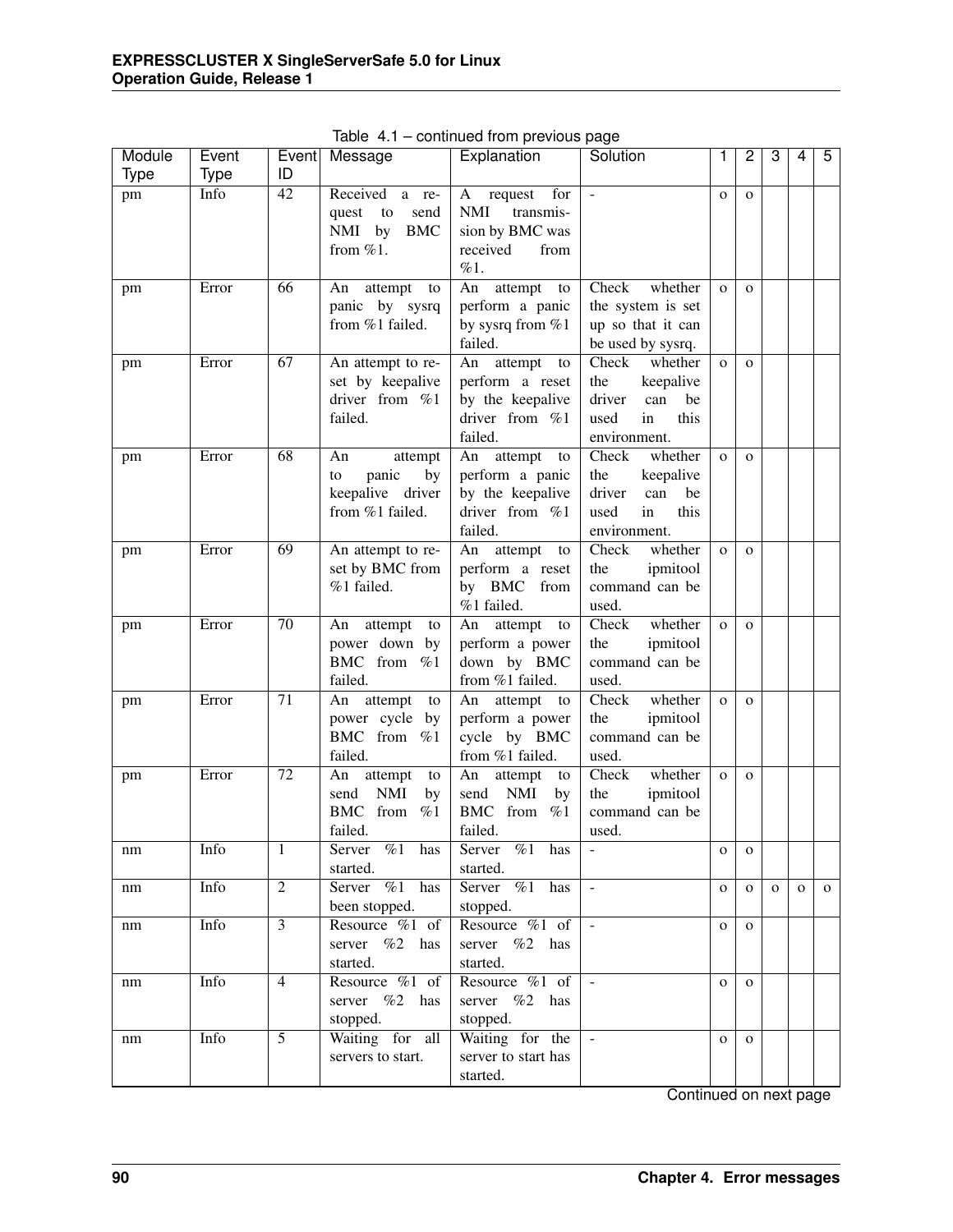| Module      | Event       |                 | Event Message                  | Explanation                    | Solution                 | 1            | 2            | 3            | 4            | 5            |
|-------------|-------------|-----------------|--------------------------------|--------------------------------|--------------------------|--------------|--------------|--------------|--------------|--------------|
| <b>Type</b> | <b>Type</b> | ID              |                                |                                |                          |              |              |              |              |              |
| nm          | Info        | 6               | All servers have               | The server<br>has              | $\overline{a}$           | $\mathbf O$  | $\mathbf{O}$ |              |              |              |
|             |             |                 | started.                       | started.                       |                          |              |              |              |              |              |
| nm          | Info        | $\overline{7}$  | Timeout occurred               | for all<br>Waiting             | L.                       | $\mathbf{O}$ | $\mathbf{O}$ |              |              |              |
|             |             |                 | during the wait                | servers to start               |                          |              |              |              |              |              |
|             |             |                 | for startup of all             | resulted<br>in<br>a            |                          |              |              |              |              |              |
|             |             |                 | servers.                       | timeout.                       |                          |              |              |              |              |              |
| nm          | Error       | 8               | Timeout<br>oc-                 | Waiting for<br>all             | Check that there         | $\mathbf{O}$ | $\Omega$     |              |              |              |
|             |             |                 | curred during the              | servers to start               | is no error in the       |              |              |              |              |              |
|             |             |                 | wait for startup               | resulted<br>in<br>$\mathbf{a}$ | network adapter          |              |              |              |              |              |
|             |             |                 | all<br>of<br>servers.          | timeout. (Internal             | and<br>the<br>net-       |              |              |              |              |              |
|             |             |                 | (Cannot commu-                 | communication                  | work is correctly        |              |              |              |              |              |
|             |             |                 | nicate with some               | with some servers              | connected.               |              |              |              |              |              |
|             |             |                 | servers.)                      | is not possible.)              |                          |              |              |              |              |              |
| nm          | Info        | 9               | Waiting<br>for                 | Waiting<br>for                 | $\overline{a}$           | $\Omega$     | $\Omega$     |              |              |              |
|             |             |                 | of<br>startup<br>all           | all<br>servers<br>to           |                          |              |              |              |              |              |
|             |             |                 | servers has been               | has been<br>start              |                          |              |              |              |              |              |
|             |             |                 | canceled.                      | canceled.                      |                          |              |              |              |              |              |
| nm          | Error       | 10              | Status of resource             | Resource $%1$ of               | Check<br>whether         | $\mathbf{O}$ | $\mathbf{O}$ | $\mathbf{o}$ | $\mathbf 0$  | $\mathbf{O}$ |
|             |             |                 | $%1$ of server $%2$            | Server %2 is un-               | cable<br>the<br>$\alpha$ |              |              |              |              |              |
|             |             |                 | is unknown.                    | known.                         | network settings         |              |              |              |              |              |
|             |             |                 |                                |                                | related<br>to<br>re-     |              |              |              |              |              |
|             |             |                 |                                |                                | $\%1$<br>source<br>are   |              |              |              |              |              |
|             |             |                 |                                |                                | correct.                 |              |              |              |              |              |
| nm          | Warning     | 11              | NP<br>resolution               | The NP resolu-                 | The NP resolu-           | $\mathbf{o}$ | $\mathbf{O}$ |              |              |              |
|             |             |                 | process<br>$\,$ at $\,$<br>the | tion process at the            | tion process at the      |              |              |              |              |              |
|             |             |                 | cluster startup is             | cluster startup is             | cluster startup is       |              |              |              |              |              |
|             |             |                 | disabled.                      | disabled.                      | disabled.                |              |              |              |              |              |
| nm          | Error       | $\overline{20}$ | Process %1 was                 | $\overline{\%1}$<br>Process    | Memory or OS             | $\mathbf{O}$ | $\mathbf{O}$ | $\mathbf{o}$ | $\mathbf{O}$ | $\mathbf{o}$ |
|             |             |                 | terminated abnor-              | terminated abnor-              | resources<br>may         |              |              |              |              |              |
|             |             |                 | mally.                         | mally.                         | not be sufficient.       |              |              |              |              |              |
|             |             |                 |                                |                                | Check them.              |              |              |              |              |              |
| nm          | Info        | $\overline{21}$ | The system will                | The system will                | $\overline{a}$           | $\mathbf{O}$ | $\mathbf{O}$ |              |              |              |
|             |             |                 | be stopped.                    | now stop.                      |                          |              |              |              |              |              |
| nm          | Info        | $\overline{22}$ | The cluster dae-               | Stops the cluster              | $\overline{a}$           | $\mathbf{O}$ | $\mathbf{O}$ |              |              |              |
|             |             |                 | will<br>be<br>mon              | daemon.                        |                          |              |              |              |              |              |
|             |             |                 | stopped.                       |                                |                          |              |              |              |              |              |
| nm          | Info        | $\overline{23}$ | The system will                | System will be re-             | $\overline{\phantom{a}}$ | $\mathbf{O}$ | $\Omega$     |              |              |              |
|             |             |                 | be rebooted.                   | booted.                        |                          |              |              |              |              |              |
| nm          | Info        | 24              | Process %1 will                | $%1$ process will              | $\overline{a}$           | $\mathbf{O}$ | $\mathbf{O}$ |              |              |              |
|             |             |                 | be restarted.                  | be restarted.                  |                          |              |              |              |              |              |

Table 4.1 – continued from previous page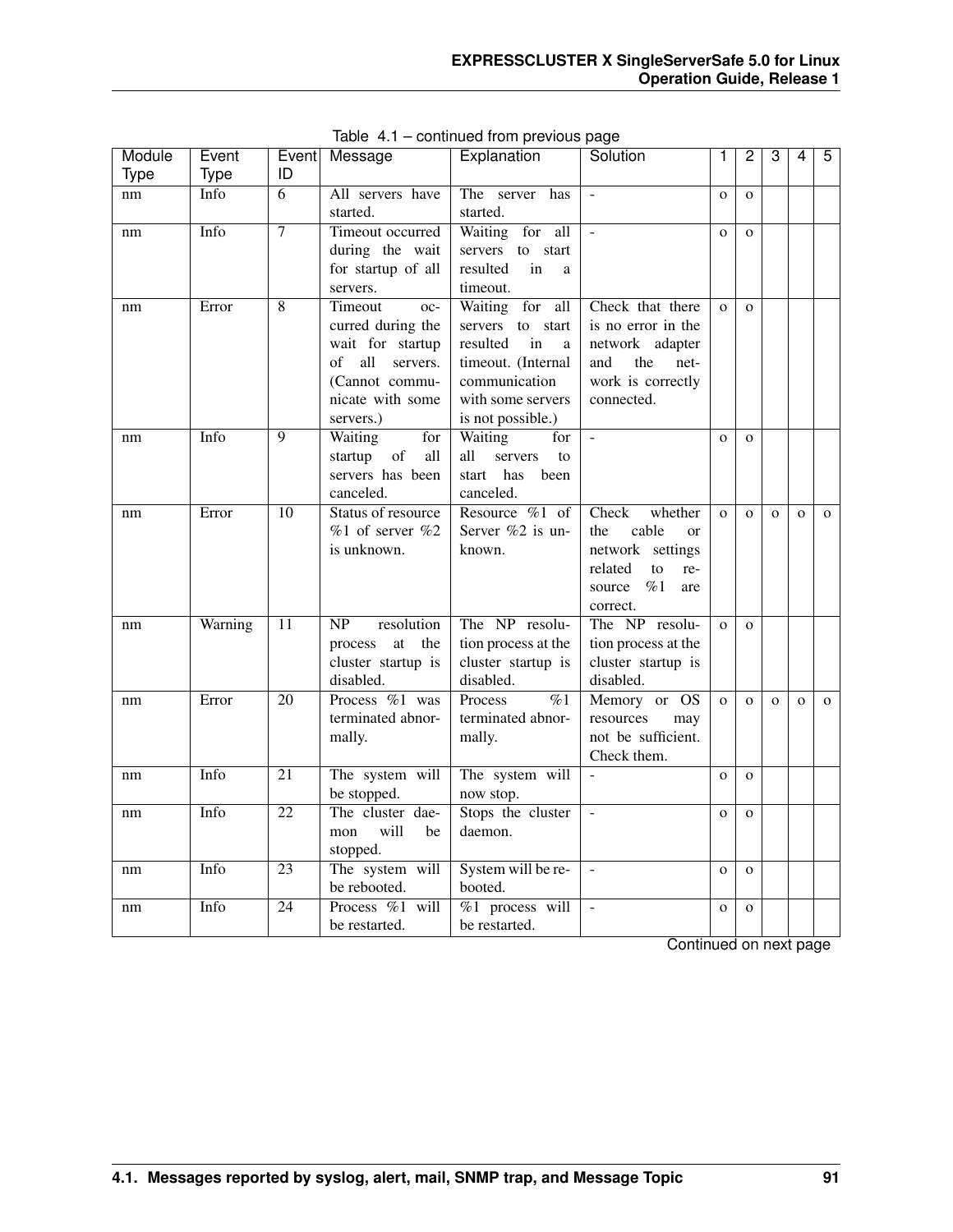| Module      | Event       | Event           | Message                                                                                             | Explanation                                                                                         | Solution                                                                                                                                                                                                                       | 1            | $\overline{c}$ | 3 | 4 | 5 |
|-------------|-------------|-----------------|-----------------------------------------------------------------------------------------------------|-----------------------------------------------------------------------------------------------------|--------------------------------------------------------------------------------------------------------------------------------------------------------------------------------------------------------------------------------|--------------|----------------|---|---|---|
| <b>Type</b> | <b>Type</b> | ID              |                                                                                                     |                                                                                                     |                                                                                                                                                                                                                                |              |                |   |   |   |
| nm          | Error       | $\overline{30}$ | Network partition<br>detected.<br>was<br>Shut<br>down<br>the<br>%1<br>server<br>to<br>protect data. | Network partition<br>detected.<br>was<br>Shut down server<br>$%1$ to protect<br>data.               | All heartbeat<br>resources cannot<br>be used. Check<br>that there is no<br>error in the<br>network adapter<br>and the network<br>is correctly<br>connected.<br>If DISKHB is<br>being used, check<br>the shared disk<br>status. | $\mathbf{O}$ | $\mathbf{O}$   |   |   |   |
| nm          | Error       | $\overline{31}$ | An error occurred<br>while confirming<br>the network parti-<br>tion. Shut down<br>the server %1.    | An error occurred<br>in confirming the<br>network partition.<br>Shut down the<br>server %1.         | Check whether an<br>error occurred in<br>the network parti-<br>tion resolution re-<br>source.                                                                                                                                  | $\mathbf{O}$ | $\mathbf{O}$   |   |   |   |
| nm          | Error       | 32              | Shut<br>down<br>%1.<br>the server<br>$(reason: \%2)$                                                | Shut down server<br>%1.<br>(Reason:<br>%2)                                                          | No heartbeat can<br>be used. Check<br>that there is no<br>error in the<br>network adapter<br>and the network<br>is correctly<br>connected.<br>If DISKHB is<br>being used, check<br>the shared disk<br>status.                  | $\mathbf{O}$ | $\mathbf{O}$   |   |   |   |
| nm          | Error       | 33              | Cluster<br>service<br>will be stopped.<br>$(reason: \%1)$                                           | Stop the service.<br>(reason: $%1$ )                                                                | Check the cause<br>following<br>the<br>message.                                                                                                                                                                                | $\mathbf{O}$ | $\mathbf{O}$   |   |   |   |
| nm          | Error       | 34              | The combination<br>of the network<br>partition<br>re-<br>sources is invalid.<br>(server name:%1)    | The combination<br>of the network<br>partition<br>re-<br>sources is invalid.<br>(erver name: $%1$ ) | Check the config-<br>uration data.                                                                                                                                                                                             | $\mathbf{o}$ | $\mathbf{O}$   |   |   |   |
| nm          | Error       | 35              | Failed to<br>start<br>the resource %1.<br>Server name:%2                                            | Starting<br>re-<br>source %1 failed.<br>(Server<br>name:<br>$\%2)$                                  | Check whether an<br>error occurred in<br>the network parti-<br>tion resolution re-<br>source.                                                                                                                                  | $\mathbf{O}$ | $\mathbf{o}$   |   |   |   |

Table 4.1 – continued from previous page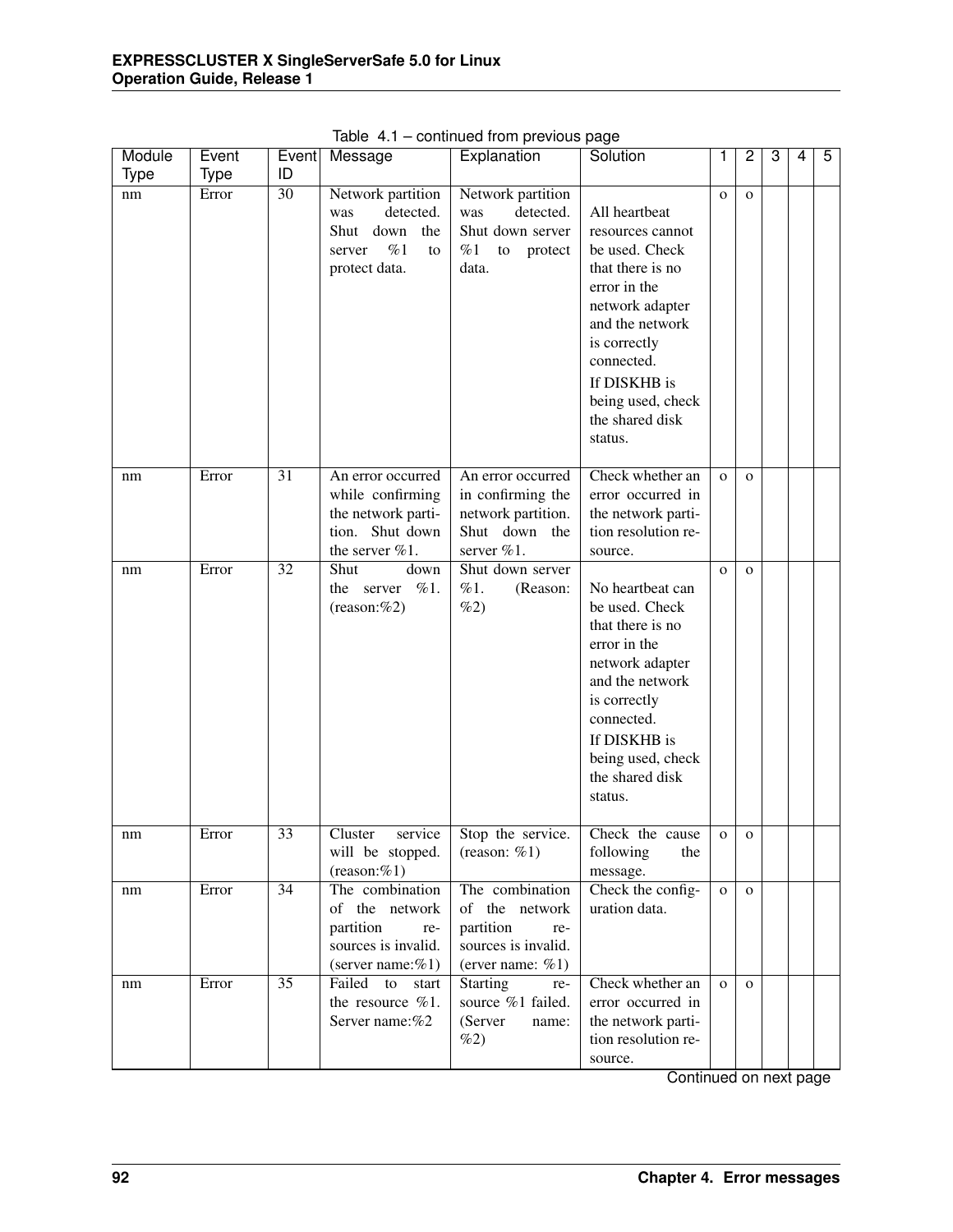| Module      | Event            | Event           | Message                        | Explanation                      | Solution                   | 1            | $\overline{2}$ | 3 | 4 | 5 |
|-------------|------------------|-----------------|--------------------------------|----------------------------------|----------------------------|--------------|----------------|---|---|---|
| <b>Type</b> | Type             | ID              |                                |                                  |                            |              |                |   |   |   |
| nm          | Inf <sub>0</sub> | 36              | The<br>network                 | Network partition                | $\overline{\phantom{a}}$   | $\mathbf{O}$ | $\mathbf{o}$   |   |   |   |
|             |                  |                 | partition %1 of                | $%1$ of server $%2$              |                            |              |                |   |   |   |
|             |                  |                 | the server %2 has              | has been recov-                  |                            |              |                |   |   |   |
|             |                  |                 | been recovered to              | ered to the normal               |                            |              |                |   |   |   |
|             |                  |                 | the normal status.             | status.                          |                            |              |                |   |   |   |
| nm          | Error            | $\overline{37}$ | The network par-               | The network par-                 | Check whether an           | $\mathbf{O}$ | $\mathbf{o}$   |   |   |   |
|             |                  |                 | tition %1 of the               | tition %1 of the                 | error occurred in          |              |                |   |   |   |
|             |                  |                 | server %2 has an               | server %2 has an                 | the network parti-         |              |                |   |   |   |
|             |                  |                 | error.                         | error.                           | tion resolution re-        |              |                |   |   |   |
|             |                  |                 |                                |                                  | source.                    |              |                |   |   |   |
| nm          | Error            | $\overline{38}$ | The resource $\%1$             | The resource %1                  | Check the config-          | $\mathbf{o}$ | $\mathbf{o}$   |   |   |   |
|             |                  |                 | of the server %2               | of the server %2                 | uration data.              |              |                |   |   |   |
|             |                  |                 | is unknown.                    | is unknown.                      |                            |              |                |   |   |   |
| nm          | Info             | 39              | $\overline{\%1}$<br>The server | The server<br>%1                 | $\blacksquare$             | $\mathbf{O}$ | $\mathbf{O}$   |   |   |   |
|             |                  |                 | canceled<br>the                | canceled<br>the                  |                            |              |                |   |   |   |
|             |                  |                 | pending failover.              | pending failover.                |                            |              |                |   |   |   |
| nm          | Error            | 80              | Cannot commu-                  | Internal<br>com-                 | Check that there           | $\mathbf{o}$ | $\Omega$       |   |   |   |
|             |                  |                 | nicate with server             | munication with                  | is no error in the         |              |                |   |   |   |
|             |                  |                 | %1.                            | server $\%1$ is not              | network adapter            |              |                |   |   |   |
|             |                  |                 |                                | possible.                        | and<br>the<br>net-         |              |                |   |   |   |
|             |                  |                 |                                |                                  | work is correctly          |              |                |   |   |   |
|             |                  |                 |                                |                                  | connected.                 |              |                |   |   |   |
| nm          | Info             | 81              | Recovered from                 | Internal<br>com-                 |                            | $\mathbf{O}$ | $\mathbf{O}$   |   |   |   |
|             |                  |                 | internal commu-                | with<br>munication               |                            |              |                |   |   |   |
|             |                  |                 | nication<br>error              | has<br>server<br>%1              |                            |              |                |   |   |   |
|             |                  |                 | with server %1.                | recovered<br>from                |                            |              |                |   |   |   |
|             |                  |                 |                                | abnormal<br>the                  |                            |              |                |   |   |   |
|             |                  |                 |                                | status.                          |                            |              |                |   |   |   |
| rc          | Info             | 10              | Activating group               | activation<br>The                | $\overline{\phantom{a}}$   | $\mathbf{O}$ | $\mathbf{O}$   |   |   |   |
|             |                  |                 | $%1$ has started.              | of<br>processing                 |                            |              |                |   |   |   |
|             |                  |                 |                                | $%1$ has<br>group                |                            |              |                |   |   |   |
|             |                  |                 |                                | started.                         |                            |              |                |   |   |   |
|             | Info             | 11              | Activating group               | activation<br>The                | ÷,                         | $\mathbf{O}$ | $\mathbf{o}$   |   |   |   |
| rc          |                  |                 | %1<br>has                      | of                               |                            |              |                |   |   |   |
|             |                  |                 | com-<br>pleted.                | processing<br>$%1$ has<br>group  |                            |              |                |   |   |   |
|             |                  |                 |                                |                                  |                            |              |                |   |   |   |
|             | Error            | 12              | Activating group               | terminated.<br>The<br>activation | Troubleshoot               | $\mathbf{O}$ | $\mathbf{o}$   |   |   |   |
| rc          |                  |                 | %1 has failed.                 | processing<br>of                 | according to the           |              |                |   |   |   |
|             |                  |                 |                                | %1                               |                            |              |                |   |   |   |
|             |                  |                 |                                | group<br>has<br>failed.          | group<br>resource          |              |                |   |   |   |
|             | Info             | $\overline{15}$ | Waiting for group              | Waiting for the                  | message.<br>$\overline{a}$ |              |                |   |   |   |
| rc          |                  |                 | %1 to start has                |                                  |                            | $\mathbf{O}$ | $\mathbf{O}$   |   |   |   |
|             |                  |                 |                                | group to start has               |                            |              |                |   |   |   |
|             |                  |                 | started.                       | started.                         |                            |              |                |   |   |   |
| rc          | Info             | 16              | Waiting for group              | Waiting for the                  | $\equiv$                   | $\mathbf{O}$ | $\Omega$       |   |   |   |
|             |                  |                 | %1 to start has                | group to start has               |                            |              |                |   |   |   |
|             |                  |                 | been completed.                | been<br>normally                 |                            |              |                |   |   |   |
|             |                  |                 |                                | completed.                       |                            |              |                |   |   |   |

Table 4.1 – continued from previous page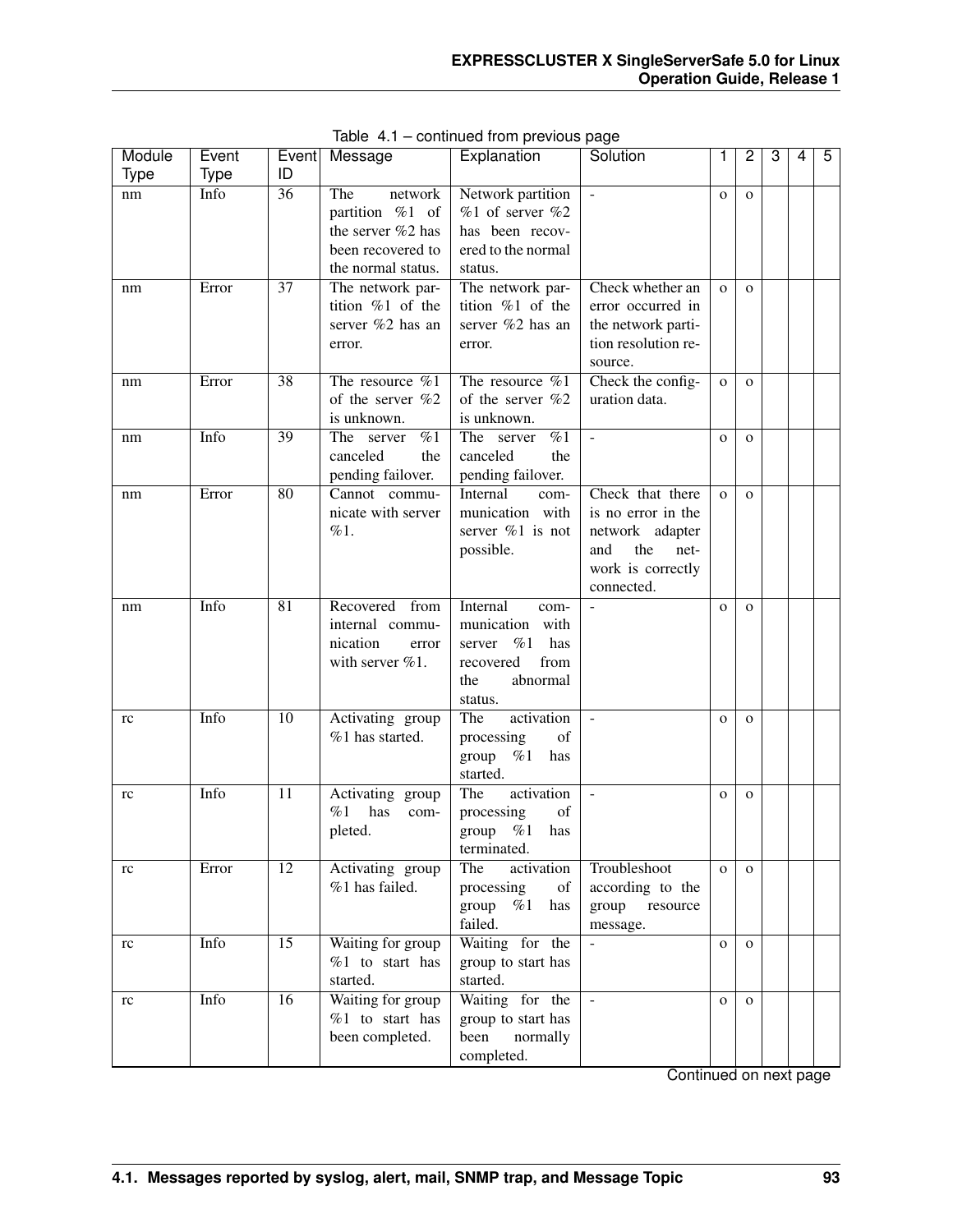| Module      | Event       | Event           | Message                                                                                    | Explanation                                                                                 | Solution                                                                                                                                                                                         | 1            | 2            | 3 | 4 | 5 |
|-------------|-------------|-----------------|--------------------------------------------------------------------------------------------|---------------------------------------------------------------------------------------------|--------------------------------------------------------------------------------------------------------------------------------------------------------------------------------------------------|--------------|--------------|---|---|---|
| <b>Type</b> | <b>Type</b> | ID              |                                                                                            |                                                                                             |                                                                                                                                                                                                  |              |              |   |   |   |
| rc          | Error       | $\overline{17}$ | Group start was<br>canceled because<br>waiting for group<br>%1 to start was<br>timed out.  | Waiting for the<br>group to start has<br>timed out.                                         | Check the status<br>of the group<br>waiting to start.<br>If the group has<br>not yet been<br>started,<br>re-perform the<br>group operation<br>after starting that<br>group.                      | $\mathbf{O}$ | $\mathbf{O}$ |   |   |   |
| rc          | Warning     | 18              | Waiting for group<br>%1 to start has<br>timed out. How-<br>ever, group start<br>continues. | Waiting for the<br>group to start has<br>timed out. How-<br>ever, group start<br>continues. |                                                                                                                                                                                                  | $\mathbf{O}$ | $\mathbf{O}$ |   |   |   |
| rc          | Info        | 20              | Stopping<br>group<br>$%1$ has started.                                                     | The stop process-<br>ing of group $%1$<br>has started.                                      |                                                                                                                                                                                                  | $\mathbf 0$  | $\mathbf{O}$ |   |   |   |
| rc          | Info        | 21              | Stopping<br>group<br>%1<br>has<br>com-<br>pleted.                                          | The stop process-<br>ing of group %1<br>has terminated.                                     |                                                                                                                                                                                                  | $\mathbf 0$  | $\mathbf{O}$ |   |   |   |
| rc          | Error       | 22              | Stopping<br>group<br>%1 has failed.                                                        | The stop process-<br>ing of group $%1$<br>has failed.                                       | Troubleshoot<br>according to the<br>group<br>resource<br>message.                                                                                                                                | $\mathbf{o}$ | $\mathbf{O}$ |   |   |   |
| rc          | Warning     | $\overline{23}$ | Server $\%1$ is not<br>in a condition to<br>start group $%2$ .                             | Server %1 can-<br>not currently start<br>group $%2$ .                                       | The server where<br>a complete ex-<br>clusion group is<br>already<br>active<br>cannot start the<br>group. Stop the<br>complete exclu-<br>sion group, and<br>then<br>re-execute<br>the operation. | $\mathbf{O}$ | $\mathbf{O}$ |   |   |   |
| rc          | Info        | $\overline{25}$ | Waiting for group<br>$%1$ to stop has<br>started.                                          | Waiting for the<br>group to stop has<br>started.                                            |                                                                                                                                                                                                  | $\mathbf{o}$ | $\mathbf{O}$ |   |   |   |
| rc          | Info        | 26              | Waiting for group<br>$%1$ to stop has<br>been completed.                                   | Waiting<br>for<br>dependent<br>the<br>group to stop has<br>been<br>normally<br>completed.   |                                                                                                                                                                                                  | $\mathbf{O}$ | $\mathbf{O}$ |   |   |   |

Table 4.1 – continued from previous page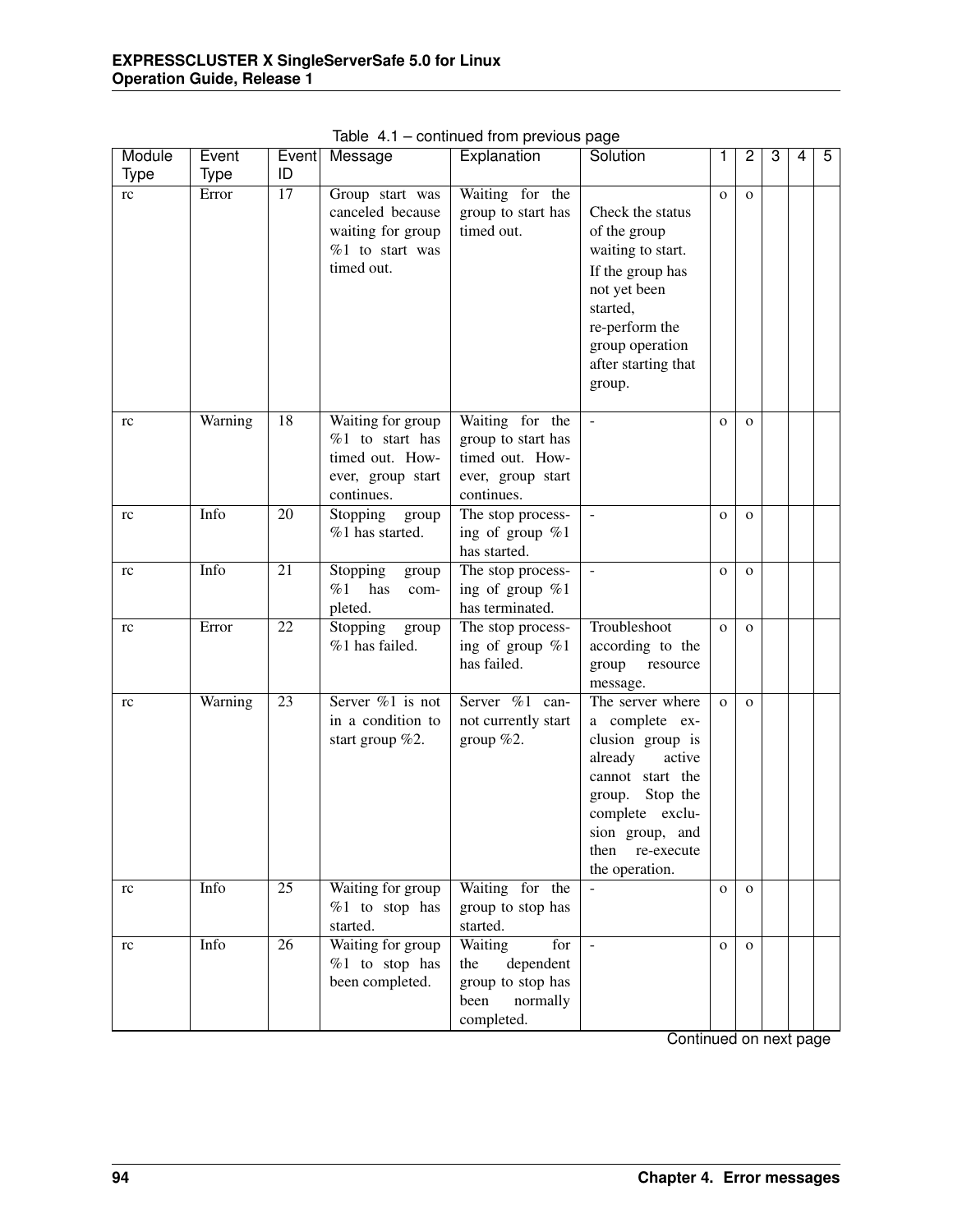| Module<br>Type | Event<br><b>Type</b> | Event<br>ID     | Message                                                                                          | Explanation                                                                                                                                                          | Solution                                                                                                                                                                   |              | 2            | 3            | 4            | 5            |
|----------------|----------------------|-----------------|--------------------------------------------------------------------------------------------------|----------------------------------------------------------------------------------------------------------------------------------------------------------------------|----------------------------------------------------------------------------------------------------------------------------------------------------------------------------|--------------|--------------|--------------|--------------|--------------|
| rc             | Error                | $\overline{27}$ | Group stop has<br>been canceled be-<br>cause waiting for<br>group $%1$ to stop<br>has timed out. | Waiting for the<br>group to stop has<br>timed out.                                                                                                                   | Check the status<br>of the group<br>waiting to stop.<br>If the group has<br>not yet been<br>stopped,<br>re-perform the<br>group operation<br>after stopping<br>that group. | $\mathbf{O}$ | $\mathbf{O}$ |              |              |              |
| rc             | Warning              | $\overline{28}$ | Waiting for group<br>$%1$ to stop has<br>timed out. How-<br>ever, group stop<br>continues.       | Stop waiting has<br>timed out. How-<br>ever, group stop<br>continues.                                                                                                | $\bar{\phantom{a}}$                                                                                                                                                        | $\mathbf{O}$ | $\mathbf{O}$ |              |              |              |
| rc             | Info                 | $\overline{30}$ | %1<br>Activating<br>resource<br>has<br>started.                                                  | The<br>activation<br>$% \left( \left( \mathcal{A},\mathcal{A}\right) \right) =\left( \mathcal{A},\mathcal{A}\right)$ of<br>processing<br>resource %1 has<br>started. |                                                                                                                                                                            |              | $\mathbf{O}$ |              |              |              |
| rc             | Info                 | $\overline{31}$ | Activating %1 re-<br>source has com-<br>pleted.                                                  | The<br>activation<br>of<br>processing<br>resource %1 has<br>terminated.                                                                                              |                                                                                                                                                                            |              | $\mathbf{O}$ |              |              |              |
| rc             | Error                | $\overline{32}$ | Activating<br>$\%1$<br>resource<br>has<br>failed. $(\%2 : \%3)$                                  | The<br>activation<br>processing<br>of<br>resource %1 has<br>failed.                                                                                                  | See "Detailed in-<br>formation on ac-<br>tivating and deac-<br>tivating group re-<br>sources".                                                                             | $\mathbf{o}$ | $\mathbf{O}$ | $\mathbf{O}$ | $\mathbf{O}$ | $\mathbf{O}$ |
| rc             | Info                 | 40              | Stopping<br>%1<br>resource<br>has<br>started.                                                    | The stop process-<br>ing of resource<br>%1 has started.                                                                                                              | $\overline{a}$                                                                                                                                                             |              | $\mathbf{O}$ |              |              |              |
| rc             | Info                 | 41              | Stopping %1 re-<br>source has com-<br>pleted.                                                    | The stop process-<br>ing of resource<br>$%1$ has<br>termi-<br>nated.                                                                                                 |                                                                                                                                                                            |              | $\mathbf{o}$ |              |              |              |
| rc             | Error                | $\overline{42}$ | Stopping<br>%1<br>resource<br>has<br>failed. $(\%2 : \%3)$                                       | The stop process-<br>ing of resource<br>%1 has failed.                                                                                                               | See "Detailed in-<br>formation on ac-<br>tivating and deac-<br>tivating group re-<br>sources".                                                                             | $\mathbf{o}$ | $\mathbf{o}$ | $\mathbf{O}$ | $\mathbf{o}$ | $\mathbf{o}$ |
| rc             | Info                 | $\overline{50}$ | Moving<br>group<br>%1 has started.                                                               | The<br>movement<br>of<br>processing<br>group<br>%1<br>has<br>started.                                                                                                |                                                                                                                                                                            | $\mathbf{O}$ | $\mathbf{o}$ |              |              |              |

Table 4.1 – continued from previous page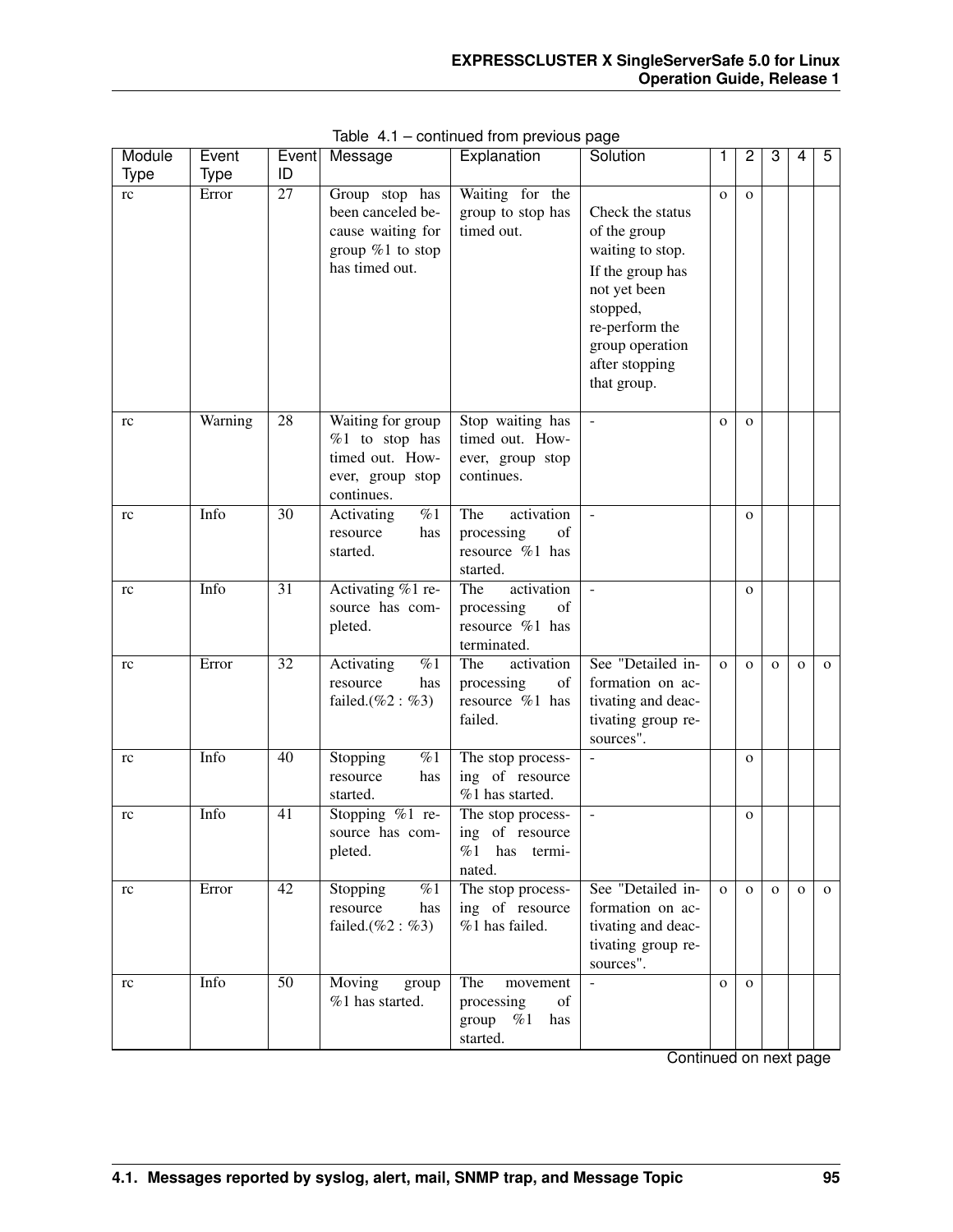| Module      | Event       | Event           | Message                                                      | Explanation                                                                                                                                                            | Solution                                                                                                                                                      | 1            | $\overline{2}$ | 3 | 4 | 5 |
|-------------|-------------|-----------------|--------------------------------------------------------------|------------------------------------------------------------------------------------------------------------------------------------------------------------------------|---------------------------------------------------------------------------------------------------------------------------------------------------------------|--------------|----------------|---|---|---|
| <b>Type</b> | <b>Type</b> | ID              |                                                              |                                                                                                                                                                        |                                                                                                                                                               |              |                |   |   |   |
| rc          | Info        | $\overline{51}$ | Moving<br>group<br>%1<br>has<br>com-<br>pleted.              | The<br>movement<br>of<br>processing<br>group<br>%1<br>has<br>terminated.                                                                                               | $\sim$                                                                                                                                                        | $\mathbf{O}$ | $\mathbf{O}$   |   |   |   |
| rc          | Error       | $\overline{52}$ | Moving<br>group<br>%1 has failed.                            | The<br>movement<br>processing<br>of<br>$\%1$<br>group<br>has<br>failed.                                                                                                | Troubleshoot<br>according to the<br>resource<br>group<br>message.                                                                                             | $\mathbf{O}$ | $\mathbf{O}$   |   |   |   |
| rc          | Info        | $\overline{55}$ | Migrating group<br>%1 has started.                           | The<br>migration<br>$% \left( \left( \mathcal{A},\mathcal{A}\right) \right) =\left( \mathcal{A},\mathcal{A}\right)$ of<br>processing<br>%1<br>has<br>group<br>started. |                                                                                                                                                               | $\mathbf{o}$ | $\mathbf{O}$   |   |   |   |
| rc          | Info        | 56              | Migrating group<br>%1<br>has<br>com-<br>pleted.              | migration<br>The<br>of<br>processing<br>group<br>%1<br>has<br>terminated.                                                                                              |                                                                                                                                                               | $\mathbf{O}$ | $\mathbf{O}$   |   |   |   |
| rc          | Error       | $\overline{57}$ | Migrating group<br>%1 has failed.                            | The<br>migration<br>processing<br>of<br>%1<br>group<br>has<br>failed.                                                                                                  | Troubleshoot<br>according to the<br>resource<br>group<br>message.                                                                                             | $\mathbf{O}$ | $\mathbf{O}$   |   |   |   |
| rc          | Warning     | $\overline{58}$ | Server $\%1$ is not<br>in a condition to<br>migrate group %2 | The server $%1$ is<br>not ready for the<br>migration of the<br>group $%2$ .                                                                                            | Check the status<br>of the migration<br>destination<br>server.<br>No server name<br>is output for %1<br>if there is no<br>migration<br>destination<br>server. | $\mathbf{o}$ | $\mathbf{O}$   |   |   |   |
| rc          | Info        | 60              | Failover<br>group<br>%1 has started.                         | The failover pro-<br>cessing of group<br>%1 has started.                                                                                                               | $\mathbf{r}$                                                                                                                                                  | $\mathbf{o}$ | $\mathbf 0$    |   |   |   |
| rc          | Info        | 61              | Failover<br>group<br>%1<br>has<br>com-<br>pleted.            | failover<br>The<br>of<br>processing<br>group<br>%1<br>has<br>terminated.                                                                                               |                                                                                                                                                               | $\mathbf{O}$ | $\mathbf 0$    |   |   |   |
| rc          | Error       | $\overline{62}$ | Failover<br>group<br>%1 has failed.                          | The failover pro-<br>cessing of group<br>$%1$ has failed.                                                                                                              | Troubleshoot<br>according to the<br>group<br>resource<br>message.                                                                                             | $\mathbf{O}$ | $\mathbf{O}$   |   |   |   |

Table 4.1 – continued from previous page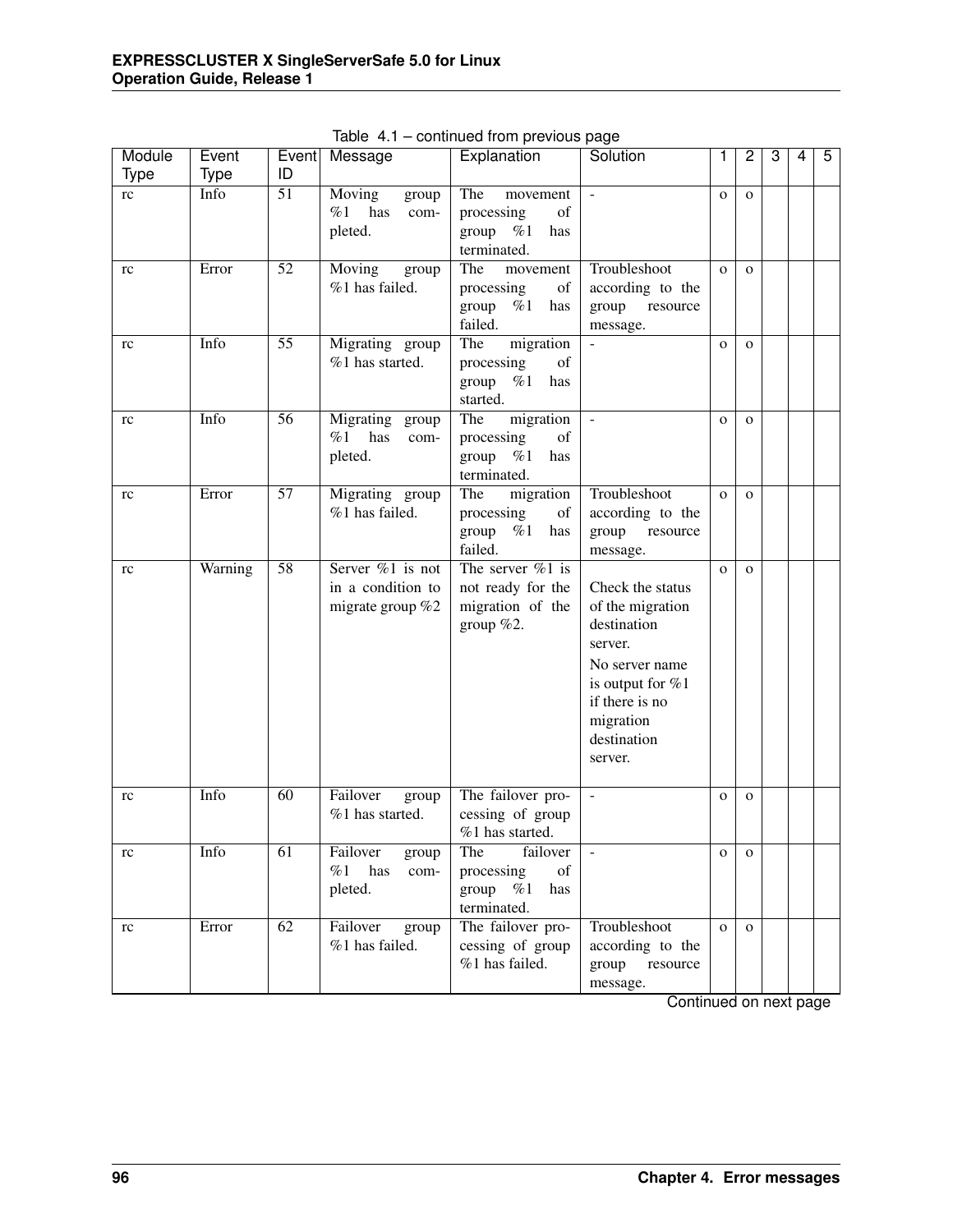| Module<br><b>Type</b> | Event<br><b>Type</b> | Event<br>ID     | Message                              | Explanation                         | Solution             | 1            | 2            | 3 | 4 | 5 |
|-----------------------|----------------------|-----------------|--------------------------------------|-------------------------------------|----------------------|--------------|--------------|---|---|---|
| rc                    | Warning              | $\overline{63}$ | Server $\%1$ is not                  | Server %1 cannot                    |                      | $\mathbf{O}$ | $\mathbf{O}$ |   |   |   |
|                       |                      |                 | in a condition to                    | currently<br>move                   | Check the status     |              |              |   |   |   |
|                       |                      |                 | move group $%2$ .                    | group $%2$ .                        | of the movement      |              |              |   |   |   |
|                       |                      |                 |                                      |                                     | destination          |              |              |   |   |   |
|                       |                      |                 |                                      |                                     | server.              |              |              |   |   |   |
|                       |                      |                 |                                      |                                     | If the movement      |              |              |   |   |   |
|                       |                      |                 |                                      |                                     | destination server   |              |              |   |   |   |
|                       |                      |                 |                                      |                                     | does not exist,      |              |              |   |   |   |
|                       |                      |                 |                                      |                                     | the server name      |              |              |   |   |   |
|                       |                      |                 |                                      |                                     | is not output to     |              |              |   |   |   |
|                       |                      |                 |                                      |                                     | %1.                  |              |              |   |   |   |
|                       | Info                 | 64              | Server %1<br>has                     | Server<br>%1<br>has                 |                      | $\mathbf{O}$ | $\mathbf{O}$ |   |   |   |
| rc                    |                      |                 | been set as the                      | been set as the                     |                      |              |              |   |   |   |
|                       |                      |                 | destination<br>for                   | destination<br>for                  |                      |              |              |   |   |   |
|                       |                      |                 | the group<br>%2                      | the group<br>%2                     |                      |              |              |   |   |   |
|                       |                      |                 | (reason: %3).                        | (reason: $%3$ ).                    |                      |              |              |   |   |   |
| rc                    | Error                | $\overline{65}$ | There is no ap-                      | There is no ap-                     | Check<br>if<br>any   | $\mathbf{O}$ | $\mathbf{O}$ |   |   |   |
|                       |                      |                 | propriate destina-                   | propriate destina-                  | monitor<br>re-       |              |              |   |   |   |
|                       |                      |                 | tion for the group                   | tion for the group                  | detects<br>sources   |              |              |   |   |   |
|                       |                      |                 | %1 (reason: %2).                     | %1 (reason: %2).                    | an error on the      |              |              |   |   |   |
|                       |                      |                 |                                      |                                     | other servers.       |              |              |   |   |   |
| rc                    | Warning              | 66              | Server $\%1$ is not                  | Server %1 is not                    | Check<br>if<br>any   | $\mathbf{O}$ | $\mathbf{O}$ |   |   |   |
|                       |                      |                 | in a condition to                    | in a condition to                   | monitor resource     |              |              |   |   |   |
|                       |                      |                 | start group $%2$                     | start group %2                      | detects an error     |              |              |   |   |   |
|                       |                      |                 | (reason: $%3$ ).                     | (reason: $%3$ ).                    | on the server.       |              |              |   |   |   |
| rc                    | Info                 | $\overline{67}$ | $\overline{\%1}$<br>Server<br>in     | The<br>destination                  |                      | $\mathbf{O}$ | $\mathbf{O}$ |   |   |   |
|                       |                      |                 | the same server                      | found in the same                   |                      |              |              |   |   |   |
|                       |                      |                 | group $(\%2)$ has<br>been set as the | server group.                       |                      |              |              |   |   |   |
|                       |                      |                 | for<br>destination                   |                                     |                      |              |              |   |   |   |
|                       |                      |                 | the group $%3$ .                     |                                     |                      |              |              |   |   |   |
| rc                    | Info                 | 68              | Server %1 not in                     | destination<br>The                  | $\overline{a}$       | $\mathbf{O}$ | $\mathbf{O}$ |   |   |   |
|                       |                      |                 | the same server                      | found in the other                  |                      |              |              |   |   |   |
|                       |                      |                 | group $(\%2)$ has                    | server group.                       |                      |              |              |   |   |   |
|                       |                      |                 | been set as the                      |                                     |                      |              |              |   |   |   |
|                       |                      |                 | for<br>destination                   |                                     |                      |              |              |   |   |   |
|                       |                      |                 | the group $%3$ .                     |                                     |                      |              |              |   |   |   |
| rc                    | Warning              | 69              | Can not failover                     | destination<br>The                  | Check<br>if other    | $\Omega$     | $\Omega$     |   |   |   |
|                       |                      |                 | the group $%1$ be-                   | found<br>not<br>in                  | in<br>the<br>servers |              |              |   |   |   |
|                       |                      |                 | cause there is no                    | the same server                     | same<br>server       |              |              |   |   |   |
|                       |                      |                 | appropriate desti-                   | group.                              | group<br>are         |              |              |   |   |   |
|                       |                      |                 | nation in the same                   |                                     | stopped.             |              |              |   |   |   |
|                       |                      |                 | server group %2.                     |                                     |                      |              |              |   |   |   |
| rc                    | Info                 | 70              | Restarting group                     | The restart pro-                    | $\sim$               | $\mathbf{O}$ | $\mathbf{O}$ |   |   |   |
|                       |                      |                 | %1 has started.                      | cessing of group<br>%1 has started. |                      |              |              |   |   |   |
|                       |                      |                 |                                      |                                     |                      |              |              |   |   |   |

Table 4.1 – continued from previous page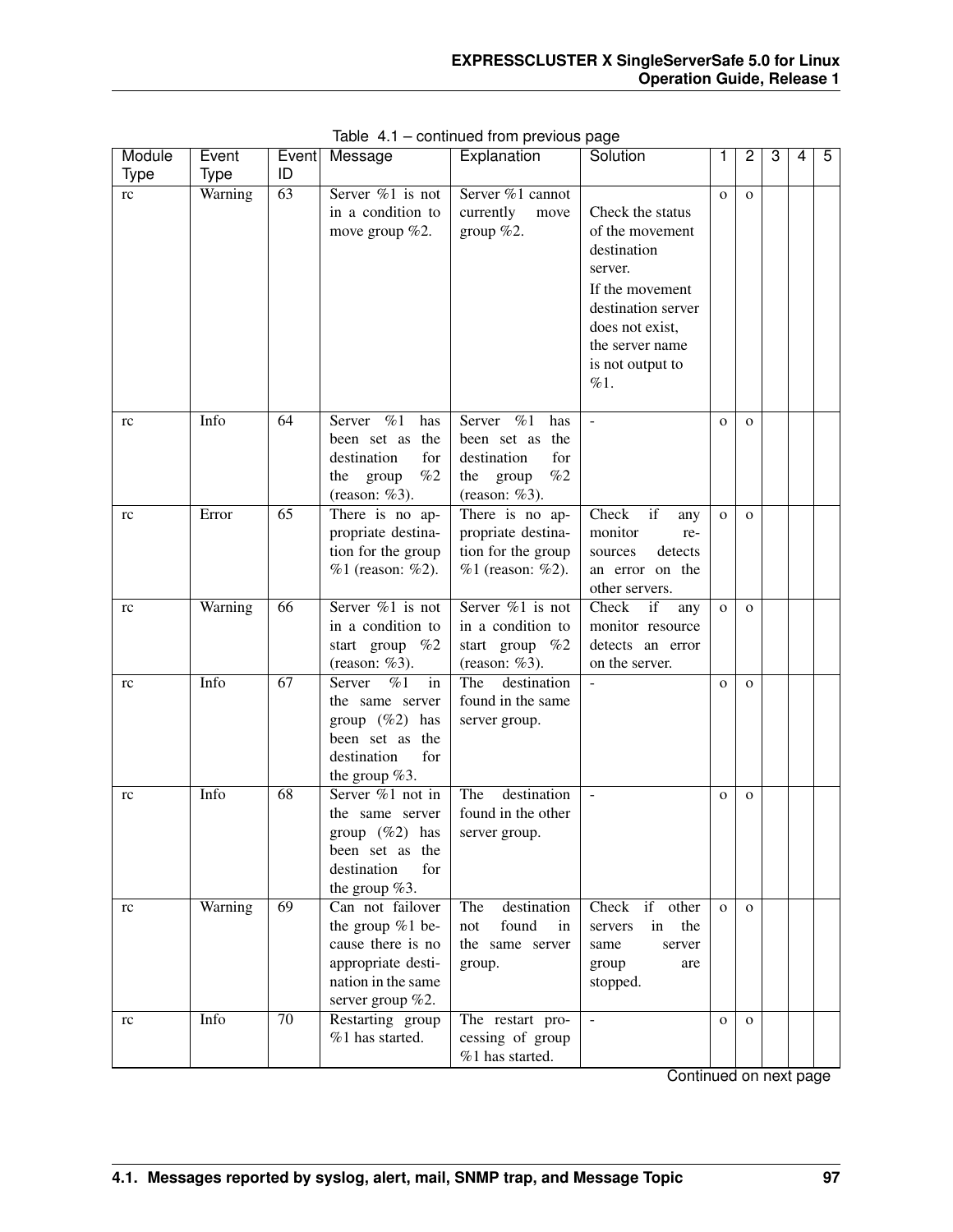| Module      | Event       | Event           | Message                               | Explanation                                                                                                                 | Solution                 | 1            | 2            | 3 | 4 | 5 |
|-------------|-------------|-----------------|---------------------------------------|-----------------------------------------------------------------------------------------------------------------------------|--------------------------|--------------|--------------|---|---|---|
| <b>Type</b> | <b>Type</b> | ID              |                                       |                                                                                                                             |                          |              |              |   |   |   |
| rc          | Info        | 71              | Restarting group<br>%1<br>has<br>com- | The<br>restart<br>of<br>processing                                                                                          |                          | $\mathbf{o}$ | $\mathbf{O}$ |   |   |   |
|             |             |                 | pleted.                               | group<br>%1<br>has                                                                                                          |                          |              |              |   |   |   |
|             |             |                 |                                       | terminated.                                                                                                                 |                          |              |              |   |   |   |
| rc          | Error       | 72              | Restarting group                      | The restart pro-                                                                                                            | Troubleshoot             | $\mathbf{O}$ | $\Omega$     |   |   |   |
|             |             |                 | %1 has failed.                        | cessing of group                                                                                                            | according to the         |              |              |   |   |   |
|             |             |                 |                                       | %1 has failed.                                                                                                              | group<br>resource        |              |              |   |   |   |
|             |             |                 |                                       |                                                                                                                             | message.                 |              |              |   |   |   |
| rc          | Info        | 74              | Failback<br>group                     | Failback<br>group                                                                                                           |                          | $\mathbf 0$  | $\mathbf{o}$ |   |   |   |
|             |             |                 | $%1$ has started.                     | %1 has started.                                                                                                             |                          |              |              |   |   |   |
| rc          | Info        | $\overline{75}$ | Failback<br>group                     | Failback<br>group                                                                                                           | $\blacksquare$           | $\mathbf 0$  | $\mathbf{O}$ |   |   |   |
|             |             |                 | %1<br>has<br>com-                     | %1<br>has<br>been                                                                                                           |                          |              |              |   |   |   |
|             |             |                 | pleted.                               | completed.                                                                                                                  |                          |              |              |   |   |   |
| rc          | Error       | 76              | Failback<br>group                     | Failback<br>group                                                                                                           | Take appropriate         | $\mathbf 0$  | $\mathbf{O}$ |   |   |   |
|             |             |                 | %1 has failed.                        | %1 has failed.                                                                                                              | action according         |              |              |   |   |   |
|             |             |                 |                                       |                                                                                                                             | to the group re-         |              |              |   |   |   |
|             |             |                 |                                       |                                                                                                                             | source message.          |              |              |   |   |   |
| rc          | Info        | 80              | Restarting<br>re-                     | The<br>restart                                                                                                              |                          | $\mathbf{O}$ | $\mathbf{O}$ |   |   |   |
|             |             |                 | source $\%1$<br>has                   | processing<br>of                                                                                                            |                          |              |              |   |   |   |
|             |             |                 | started.                              | resource %1 has                                                                                                             |                          |              |              |   |   |   |
|             |             |                 |                                       | started.                                                                                                                    |                          |              |              |   |   |   |
| rc          | Info        | 81              | Restarting<br>re-                     | The<br>restart                                                                                                              | $\overline{\phantom{a}}$ | $\mathbf{O}$ | $\mathbf{O}$ |   |   |   |
|             |             |                 | source %1<br>has                      | processing<br>of                                                                                                            |                          |              |              |   |   |   |
|             |             |                 | completed.                            | resource %1 has                                                                                                             |                          |              |              |   |   |   |
|             | Error       | 82              |                                       | terminated.<br>The                                                                                                          | Troubleshoot             |              |              |   |   |   |
| rc          |             |                 | Restarting<br>re-<br>source %1<br>has | restart<br>processing<br>$% \left( \left( \mathcal{A},\mathcal{A}\right) \right) =\left( \mathcal{A},\mathcal{A}\right)$ of | according to the         | $\mathbf{O}$ | $\mathbf{O}$ |   |   |   |
|             |             |                 | failed.                               | resource %1 has                                                                                                             | group<br>resource        |              |              |   |   |   |
|             |             |                 |                                       | failed.                                                                                                                     | message.                 |              |              |   |   |   |
| rc          | Info        | 83              | Starting a single                     | $\overline{\%1}$<br>Resource                                                                                                | $\overline{\phantom{a}}$ | $\mathbf{O}$ | $\mathbf{O}$ |   |   |   |
|             |             |                 | resource %1.                          | is being started                                                                                                            |                          |              |              |   |   |   |
|             |             |                 |                                       | alone.                                                                                                                      |                          |              |              |   |   |   |
| rc          | Info        | 84              | A single resource                     | Starting resource                                                                                                           | $\omega$                 | $\mathbf 0$  | $\mathbf 0$  |   |   |   |
|             |             |                 | %1<br>has<br>been                     | %1<br>alone<br>has                                                                                                          |                          |              |              |   |   |   |
|             |             |                 | started.                              | been completed.                                                                                                             |                          |              |              |   |   |   |
| rc          | Error       | 85              | Failed to start a                     | Starting resource                                                                                                           | Troubleshoot             | $\mathbf{o}$ | $\mathbf{O}$ |   |   |   |
|             |             |                 | single<br>resource                    | alone<br>%1<br>has                                                                                                          | according to the         |              |              |   |   |   |
|             |             |                 | %1.                                   | failed.                                                                                                                     | group<br>resource        |              |              |   |   |   |
|             |             |                 |                                       |                                                                                                                             | message.                 |              |              |   |   |   |
| rc          | Warning     | 86              | Server %1 is not                      | Server %1 cannot                                                                                                            | Check the server         | $\mathbf{O}$ | $\mathbf{O}$ |   |   |   |
|             |             |                 | in a condition to                     | currently start re-                                                                                                         | and group status.        |              |              |   |   |   |
|             |             |                 | start a single re-                    | source %2 alone.                                                                                                            |                          |              |              |   |   |   |
|             |             |                 | source %2.                            |                                                                                                                             |                          |              |              |   |   |   |
| rc          | Info        | $\overline{87}$ | Stopping a single                     | Resource $\%1$ is                                                                                                           | $\overline{a}$           | $\mathbf{O}$ | $\mathbf{o}$ |   |   |   |
|             |             |                 | resource %1.                          | being<br>stopped                                                                                                            |                          |              |              |   |   |   |
|             |             |                 |                                       | alone.                                                                                                                      |                          |              |              |   |   |   |

Table 4.1 – continued from previous page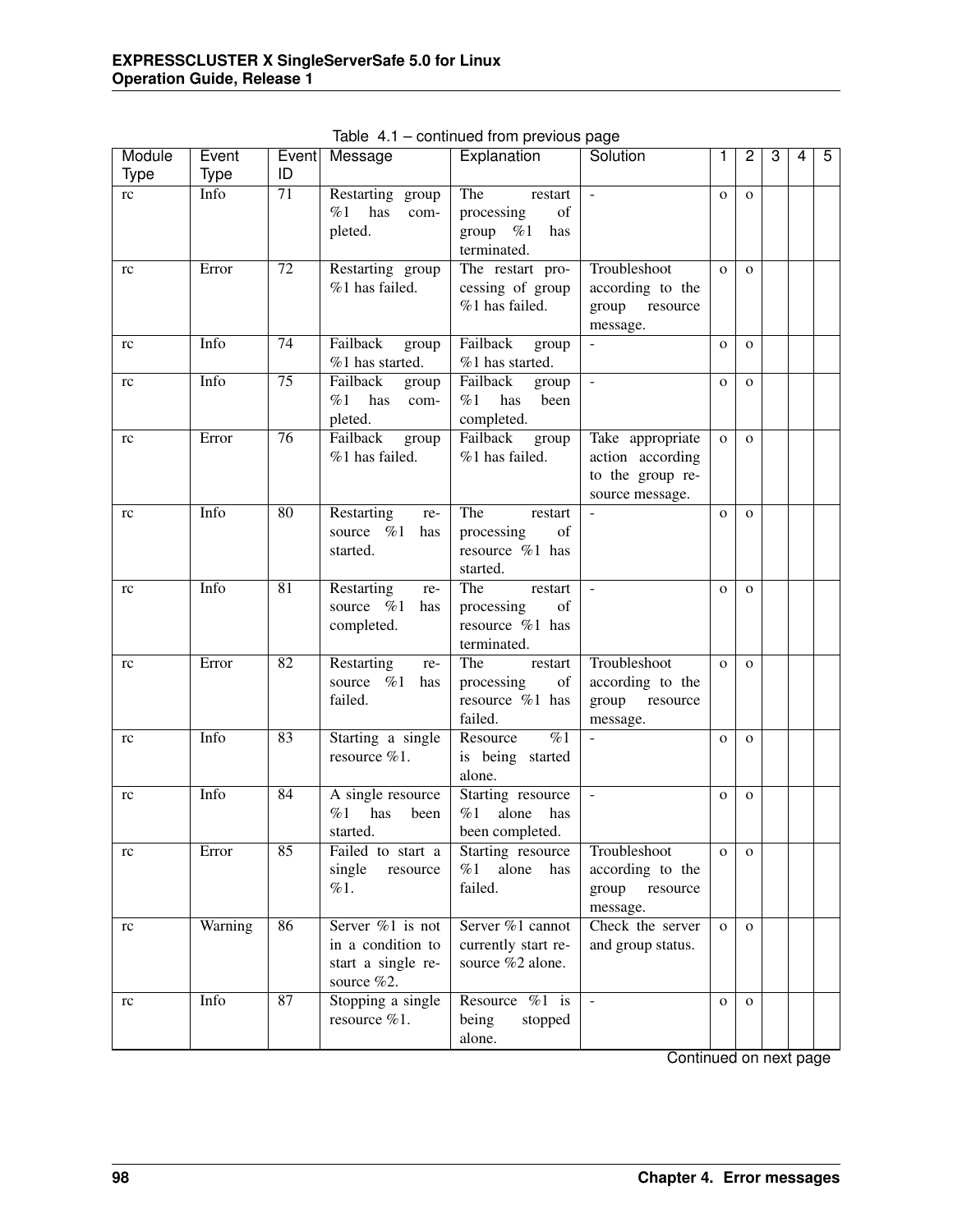| Module   | Event   |                 | Event Message       | Explanation          | Solution          | 1            | 2            | 3 | 4 | 5 |
|----------|---------|-----------------|---------------------|----------------------|-------------------|--------------|--------------|---|---|---|
| Type     | Type    | ID              |                     |                      |                   |              |              |   |   |   |
| rc       | Info    | $\overline{88}$ | A single resource   | Stopping<br>re-      |                   | $\mathbf{O}$ | $\Omega$     |   |   |   |
|          |         |                 | has<br>%1<br>been   | source %1 alone      |                   |              |              |   |   |   |
|          |         |                 | stopped.            | has been com-        |                   |              |              |   |   |   |
|          |         |                 |                     | pleted.              |                   |              |              |   |   |   |
| rc       | Error   | 89              | Failed to stop a    | Stopping<br>re-      | Troubleshoot      | $\mathbf{O}$ | $\Omega$     |   |   |   |
|          |         |                 | single<br>resource  | source %1 alone      | according to the  |              |              |   |   |   |
|          |         |                 | %1.                 | has failed.          | group<br>resource |              |              |   |   |   |
|          |         |                 |                     |                      | message.          |              |              |   |   |   |
| rc       | Info    | 90              | All the servers in  | All the servers      |                   | $\mathbf{O}$ | $\mathbf{O}$ |   |   |   |
|          |         |                 | the cluster were    | have been shut       |                   |              |              |   |   |   |
|          |         |                 | shut down.          | down.                |                   |              |              |   |   |   |
| rc       | Info    | 91              | The server was      | All the servers      | $\mathcal{L}$     | $\mathbf{O}$ | $\mathbf{O}$ |   |   |   |
|          |         |                 | shut down.          | have been shut       |                   |              |              |   |   |   |
|          |         |                 |                     | down.                |                   |              |              |   |   |   |
| rc       | Warning | 100             | Restart count ex-   | The restart count    | Troubleshoot      | $\mathbf{O}$ | $\mathbf{o}$ |   |   |   |
|          |         |                 | ceeded the max-     | exceeded<br>the      | according to the  |              |              |   |   |   |
|          |         |                 | imum value $\%1$ .  | maximum value        | group<br>resource |              |              |   |   |   |
|          |         |                 | Final action of re- | The final<br>%1.     | message.          |              |              |   |   |   |
|          |         |                 | source %2 will      | action of resource   |                   |              |              |   |   |   |
|          |         |                 | not be executed.    | %2 will not be       |                   |              |              |   |   |   |
|          |         |                 |                     |                      |                   |              |              |   |   |   |
|          |         | 160             |                     | taken.               |                   |              |              |   |   |   |
| rc       | Info    |                 | Script before fi-   | The script exe-      | ÷,                | $\mathbf{O}$ | $\mathbf{o}$ |   |   |   |
|          |         |                 | nal action upon     | cuted before the     |                   |              |              |   |   |   |
|          |         |                 | activation failure  | final action when    |                   |              |              |   |   |   |
|          |         |                 | in resource $%1$    | activation<br>an     |                   |              |              |   |   |   |
|          |         |                 | started.            | failure occurs for   |                   |              |              |   |   |   |
|          |         |                 |                     | resource %1 has      |                   |              |              |   |   |   |
|          |         |                 |                     | been started.        |                   |              |              |   |   |   |
| rc       | Info    | 161             | Script before fi-   | The script exe-      |                   | $\mathbf{O}$ | $\mathbf{o}$ |   |   |   |
|          |         |                 | nal action upon     | cuted before the     |                   |              |              |   |   |   |
|          |         |                 | activation failure  | final action when    |                   |              |              |   |   |   |
|          |         |                 | in resource $%1$    | activation<br>an     |                   |              |              |   |   |   |
|          |         |                 | completed.          | failure occurs for   |                   |              |              |   |   |   |
|          |         |                 |                     | resource %1 has      |                   |              |              |   |   |   |
|          |         |                 |                     | been completed.      |                   |              |              |   |   |   |
| $\rm rc$ | Info    | 162             | Script before final | The script before    |                   | $\mathbf{O}$ | $\mathbf O$  |   |   |   |
|          |         |                 | action upon de-     | the final action at  |                   |              |              |   |   |   |
|          |         |                 | activation failure  | deactivation fail-   |                   |              |              |   |   |   |
|          |         |                 | in resource $\%1$   | ure in resource      |                   |              |              |   |   |   |
|          |         |                 | started.            | $(\%1)$ has started. |                   |              |              |   |   |   |
| rc       | Info    | 163             | Script before final | The script before    | $\blacksquare$    | $\mathbf{O}$ | $\mathbf{O}$ |   |   |   |
|          |         |                 | action upon de-     | the final action at  |                   |              |              |   |   |   |
|          |         |                 | activation failure  | deactivation fail-   |                   |              |              |   |   |   |
|          |         |                 | in resource %1      | ure in resource      |                   |              |              |   |   |   |
|          |         |                 | completed.          | $(\%1)$ has<br>been  |                   |              |              |   |   |   |
|          |         |                 |                     | completed.           |                   |              |              |   |   |   |

Table 4.1 – continued from previous page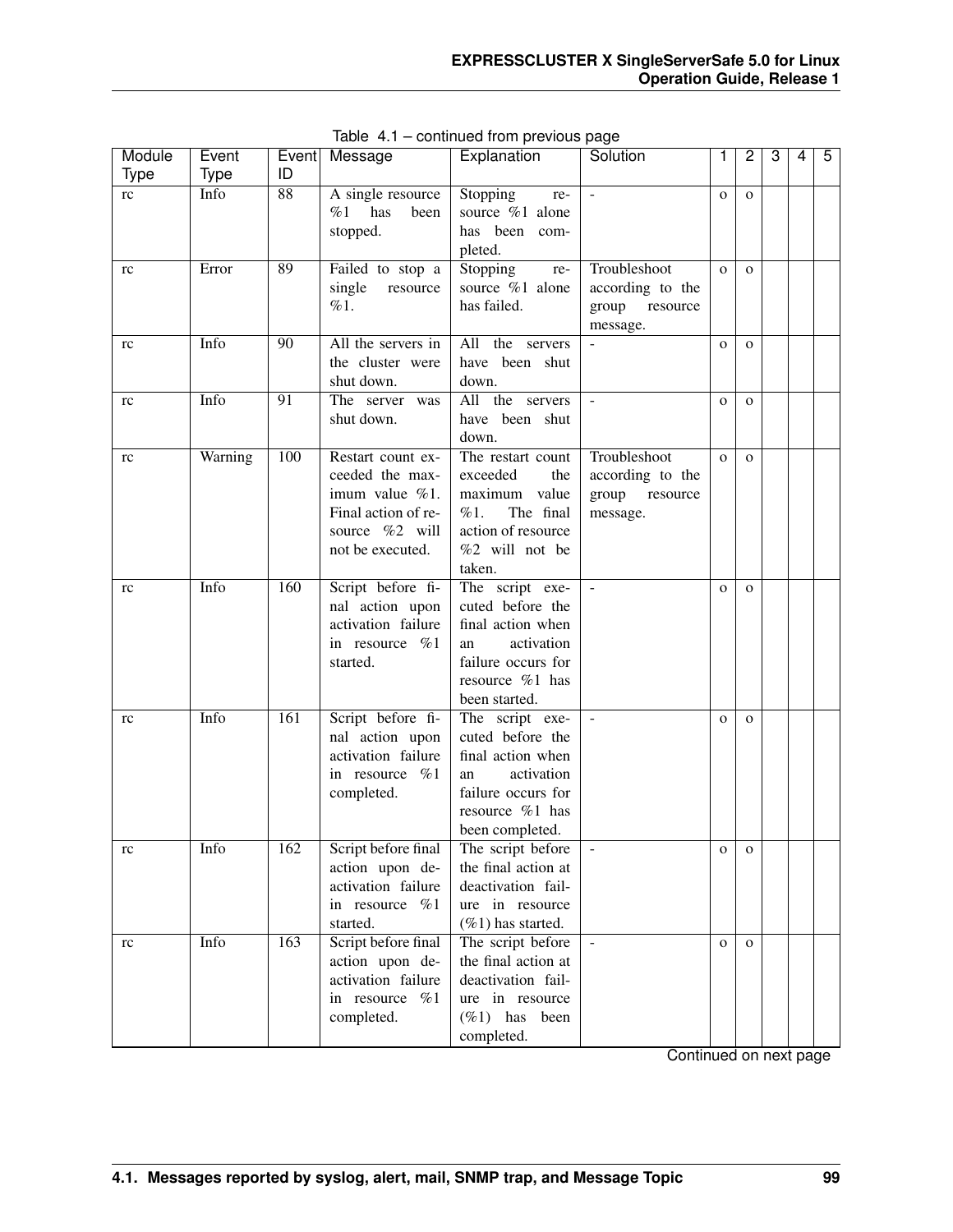| Module      | Event       | Event            | Message                                                                                                 | Explanation                                                                                                                                                                                                                  | Solution                                                              | 1            | $\overline{c}$ | 3 | 4 | 5 |
|-------------|-------------|------------------|---------------------------------------------------------------------------------------------------------|------------------------------------------------------------------------------------------------------------------------------------------------------------------------------------------------------------------------------|-----------------------------------------------------------------------|--------------|----------------|---|---|---|
| <b>Type</b> | <b>Type</b> | ID               |                                                                                                         |                                                                                                                                                                                                                              |                                                                       |              |                |   |   |   |
| rc          | Error       | 180              | Script before fi-<br>nal action upon<br>activation failure<br>in resource %1<br>failed.                 | The script exe-<br>cuted before the<br>final action when<br>activation<br>an<br>failure occurs for<br>resource %1 has<br>failed.                                                                                             | Check the cause<br>of the script fail-<br>ure and take mea-<br>sures. | $\mathbf{O}$ | $\mathbf{O}$   |   |   |   |
| rc          | Error       | 181              | Script before final<br>action upon de-<br>activation failure<br>in resource %1<br>failed.               | The script exe-<br>cuted before the<br>final action when<br>deactivation<br>a<br>failure occurs for<br>resource %1 has<br>failed.                                                                                            | Same as above                                                         | $\mathbf{O}$ | $\mathbf{O}$   |   |   |   |
| rc          | Info        | $\overline{200}$ | Resource(%1)<br>will<br>be<br>reac-<br>since<br>tivated<br>activating<br>re-<br>source(%2)<br>failed.   | Resource %2 will<br>now be reacti-<br>vated<br>because<br>activation<br>the<br>$% \left( \left( \mathcal{A},\mathcal{A}\right) \right) =\left( \mathcal{A},\mathcal{A}\right)$ of<br>processing<br>%2<br>resource<br>failed. | Troubleshoot<br>according to the<br>group<br>resource<br>message.     | $\Omega$     | $\Omega$       |   |   |   |
| rc          | Info        | 201              | $Group(\%1)$<br>will be moved<br>server $(\%2)$<br>to<br>since<br>activating<br>resource(%3)<br>failed. | Group %1 will<br>now be moved<br>%2<br>server<br>to<br>because resource<br>%3 could not be<br>activated.                                                                                                                     | Troubleshoot<br>according to the<br>group<br>resource<br>message.     | $\Omega$     | $\mathbf{O}$   |   |   |   |
| rc          | Info        | 202              | $Group(\%1)$<br>will be stopped<br>activating<br>since<br>resource(%2)<br>failed.                       | Group %1 will<br>now be stopped<br>because resource<br>%2 could not be<br>activated.                                                                                                                                         | Troubleshoot<br>according to the<br>group resource<br>message.        | $\Omega$     | $\mathbf{O}$   |   |   |   |
| rc          | Info        | 203              | Cluster<br>daemon<br>will be stopped<br>since<br>activating<br>resource(%1)<br>failed.                  | The EXPRESS-<br><b>CLUSTER</b> server<br>will<br>daemon<br>now be stopped<br>because resource<br>%1 could not be<br>activated.                                                                                               | Troubleshoot<br>according to the<br>group<br>resource<br>message.     | $\mathbf{O}$ | $\mathbf{O}$   |   |   |   |
| rc          | Info        | 204              | System<br>will<br>be halted<br>since<br>activating<br>re-<br>source(%1)<br>failed.                      | The OS will now<br>shut down<br>be<br>because resource<br>%1 could not be<br>activated.                                                                                                                                      | Troubleshoot<br>according to the<br>group<br>resource<br>message.     | $\mathbf{O}$ | $\mathbf{O}$   |   |   |   |
| rc          | Info        | 205              | will<br>System<br>rebooted<br>be<br>since<br>activating<br>resource(%1)<br>failed.                      | $\overline{OS}$<br>The<br>will<br>now be rebooted<br>because resource<br>%1 could not be<br>activated.                                                                                                                       | Troubleshoot<br>according to the<br>group resource<br>message.        | $\mathbf{O}$ | $\mathbf{O}$   |   |   |   |

Table 4.1 – continued from previous page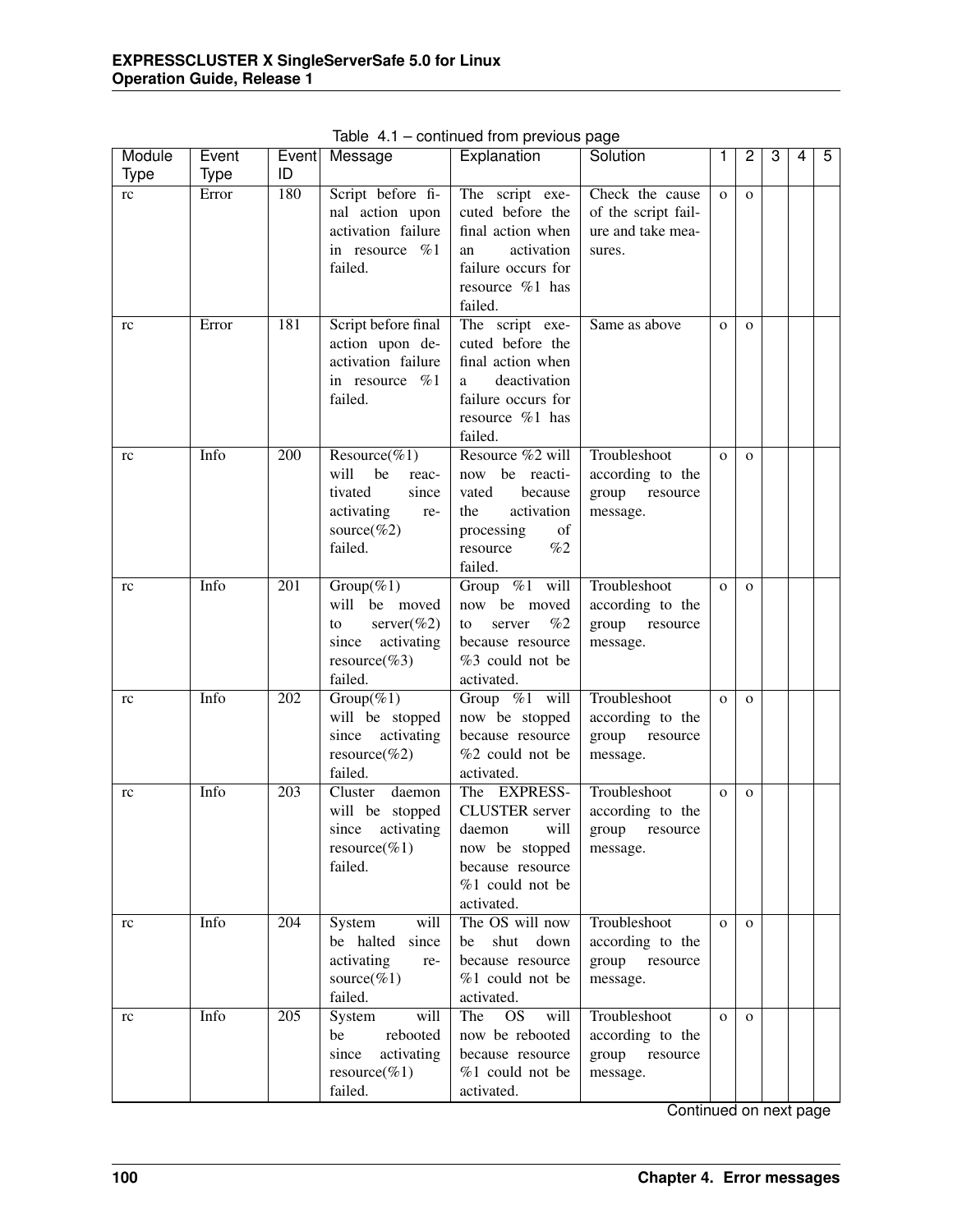| Module      | Event               | Event<br>ID      | Message                            | $P \cdot P \cdot P \cdot P$<br>Explanation | Solution                           | 1            | $\overline{c}$ | 3 | 4 | 5 |
|-------------|---------------------|------------------|------------------------------------|--------------------------------------------|------------------------------------|--------------|----------------|---|---|---|
| <b>Type</b> | <b>Type</b><br>Info | $\overline{206}$ |                                    | The<br>activation                          | Troubleshoot                       | $\mathbf{O}$ | $\mathbf{O}$   |   |   |   |
| rc          |                     |                  | Activating<br>$group(\%1)$<br>will | processing<br>of                           | according to the                   |              |                |   |   |   |
|             |                     |                  | continued<br>be                    | group $%1$ will                            | group resource                     |              |                |   |   |   |
|             |                     |                  | since<br>failover                  | now<br>be<br>con-                          | message.                           |              |                |   |   |   |
|             |                     |                  | process failed.                    | tinued<br>because                          |                                    |              |                |   |   |   |
|             |                     |                  |                                    | failover<br>the                            |                                    |              |                |   |   |   |
|             |                     |                  |                                    | processing failed.                         |                                    |              |                |   |   |   |
| rc          | Info                | 220              | Resource(%1)                       | Resource<br>%1                             | Troubleshoot                       | $\mathbf{O}$ | $\mathbf{O}$   |   |   |   |
|             |                     |                  | will<br>be<br>stop-                | deactivation                               | according to the                   |              |                |   |   |   |
|             |                     |                  | ping<br>again                      | will<br>now<br>be                          | group resource                     |              |                |   |   |   |
|             |                     |                  | since<br>stopping                  | retried<br>because                         | message.                           |              |                |   |   |   |
|             |                     |                  | resource(%2)                       | the deactivation                           |                                    |              |                |   |   |   |
|             |                     |                  | failed.                            | processing<br>of                           |                                    |              |                |   |   |   |
|             |                     |                  |                                    | %2<br>resource                             |                                    |              |                |   |   |   |
|             |                     |                  |                                    | failed.                                    |                                    |              |                |   |   |   |
| rc          | Info                | 222              | $Group(\%1)$                       | Group %1 will                              | Troubleshoot                       | $\mathbf{O}$ | $\mathbf{o}$   |   |   |   |
|             |                     |                  | will be stopped                    | now be stopped                             | according to the                   |              |                |   |   |   |
|             |                     |                  | since<br>stopping                  | because resource                           | group resource                     |              |                |   |   |   |
|             |                     |                  | $resource(\%2)$<br>failed.         | %2 could not be                            | message.                           |              |                |   |   |   |
|             | Info                | 223              | Cluster<br>daemon                  | deactivated.<br>The server dae-            | Troubleshoot                       |              |                |   |   |   |
| rc          |                     |                  | will be stopped                    | mon will now be                            |                                    | $\mathbf{o}$ | $\mathbf{o}$   |   |   |   |
|             |                     |                  | stopping<br>since                  | stopped because                            | according to the<br>group resource |              |                |   |   |   |
|             |                     |                  | resource(%1)                       | resource<br>%1                             | message.                           |              |                |   |   |   |
|             |                     |                  | failed.                            | could<br>be<br>not                         |                                    |              |                |   |   |   |
|             |                     |                  |                                    | deactivated.                               |                                    |              |                |   |   |   |
| rc          | Info                | 224              | System<br>will                     | The OS will now                            | Troubleshoot                       | $\mathbf{o}$ | $\mathbf{O}$   |   |   |   |
|             |                     |                  | be halted since                    | shut<br>down<br>be                         | according to the                   |              |                |   |   |   |
|             |                     |                  | stopping<br>re-                    | because resource                           | group resource                     |              |                |   |   |   |
|             |                     |                  | source(%1)                         | %1 could not be                            | message.                           |              |                |   |   |   |
|             |                     |                  | failed.                            | deactivated.                               |                                    |              |                |   |   |   |
| rc          | Info                | $\overline{225}$ | will<br>System                     | $\overline{OS}$<br>will<br>The             | Troubleshoot                       | $\mathbf{O}$ | $\mathbf{O}$   |   |   |   |
|             |                     |                  | rebooted<br>be                     | now be rebooted                            | according to the                   |              |                |   |   |   |
|             |                     |                  | since<br>stopping                  | because resource                           | group resource                     |              |                |   |   |   |
|             |                     |                  | $resource(\%1)$                    | %1 could not be                            | message.                           |              |                |   |   |   |
|             |                     |                  | failed.                            | deactivated.                               |                                    |              |                |   |   |   |
| rc          | Info                | 240              | System panic by                    | A system panic                             | Troubleshoot                       | $\mathbf{O}$ | $\Omega$       |   |   |   |
|             |                     |                  | sysrq is requested                 | by sysrq<br>has                            | according to the                   |              |                |   |   |   |
|             |                     |                  | activating<br>since                | been<br>requested                          | group resource                     |              |                |   |   |   |
|             |                     |                  | resource(%1)                       | because resource                           | message.                           |              |                |   |   |   |
|             |                     |                  | failed.                            | %1<br>activation                           |                                    |              |                |   |   |   |
|             | Info                | $\overline{241}$ | System reset by                    | failed.<br>A system reset                  | Troubleshoot                       | $\mathbf{O}$ | $\Omega$       |   |   |   |
| rc          |                     |                  | keepalive driver                   | by the keepalive                           | according to the                   |              |                |   |   |   |
|             |                     |                  | is<br>requested                    | driver has been                            | group resource                     |              |                |   |   |   |
|             |                     |                  | activating<br>since                | requested<br>be-                           | message.                           |              |                |   |   |   |
|             |                     |                  | $resource(\%1)$                    | cause<br>resource                          |                                    |              |                |   |   |   |
|             |                     |                  | failed.                            | %1<br>activation                           |                                    |              |                |   |   |   |
|             |                     |                  |                                    | failed.                                    |                                    |              |                |   |   |   |

Table 4.1 – continued from previous page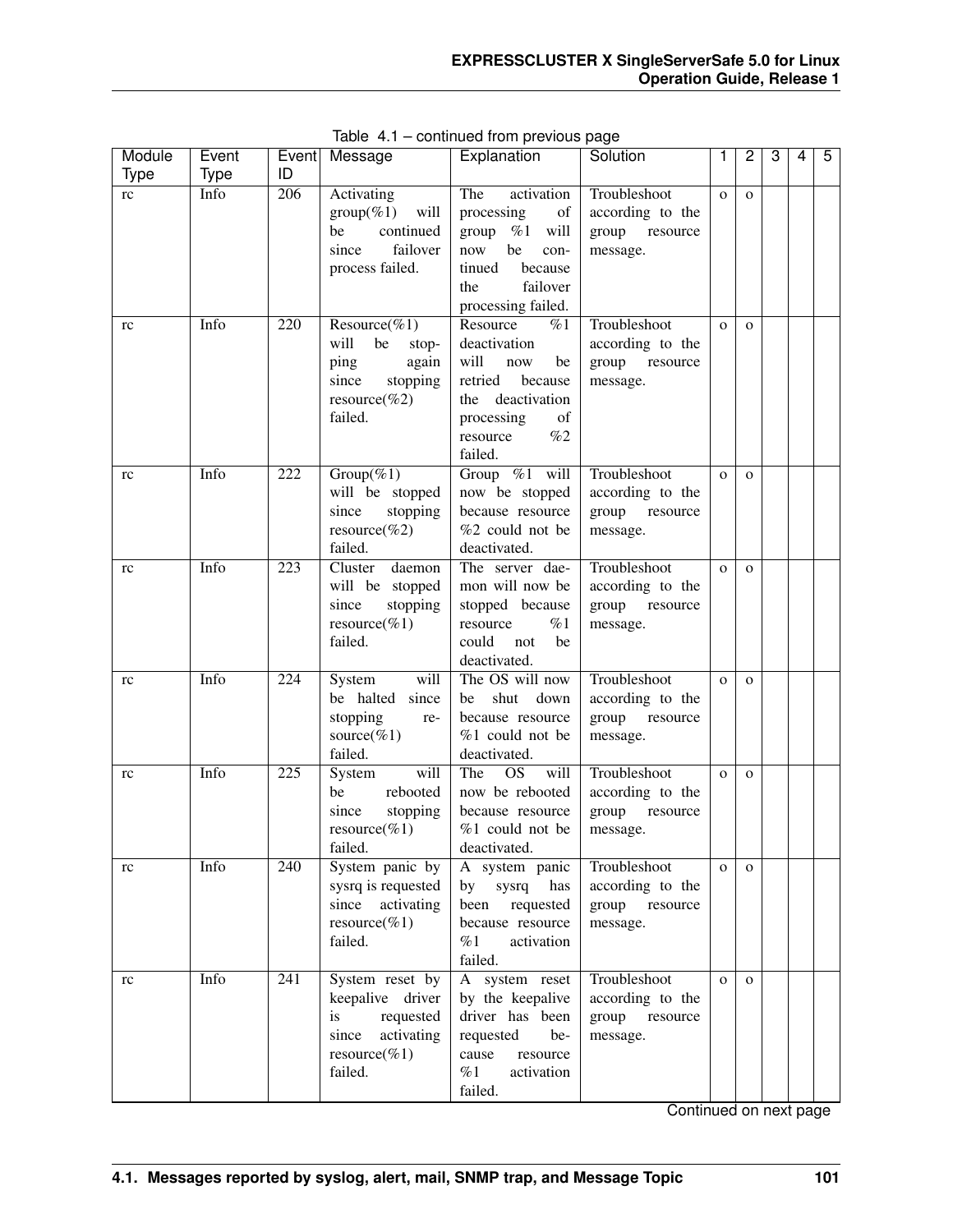| Module<br><b>Type</b> | Event<br><b>Type</b> | ID               | Event Message                                                                                                             | p.<br>Explanation                                                                                                                                            | Solution                                                                                          | $\mathbf{1}$   | $\overline{c}$ | 3 | 4 | 5 |
|-----------------------|----------------------|------------------|---------------------------------------------------------------------------------------------------------------------------|--------------------------------------------------------------------------------------------------------------------------------------------------------------|---------------------------------------------------------------------------------------------------|----------------|----------------|---|---|---|
| rc                    | Info                 | $\overline{242}$ | System panic by<br>keepalive driver<br>requested<br>is<br>activating<br>since<br>resource(%1)<br>failed.                  | A system panic<br>by the keepalive<br>driver has been<br>requested<br>be-<br>cause<br>resource<br>%1<br>activation<br>failed.                                | Troubleshoot<br>according to the<br>group resource<br>message.                                    | $\mathbf{O}$   | $\mathbf{O}$   |   |   |   |
| rc                    | Info                 | 243              | System reset by<br>BMC is requested<br>since<br>activating<br>resource(%1)<br>failed.                                     | A system reset<br>by BMC<br>has<br>been<br>requested<br>because resource<br>%1<br>activation<br>failed.                                                      | Troubleshoot<br>according to the<br>group resource<br>message.                                    | $\mathbf{O}$   | $\mathbf{o}$   |   |   |   |
| rc                    | Info                 | 244              | System<br>power<br>down by BMC<br>is<br>requested<br>since<br>activating<br>resource(%1)<br>failed.                       | A system power<br>down by BMC<br>has<br>been<br>re-<br>quested because<br>resource<br>%1<br>activation failed.                                               | Troubleshoot<br>according to the<br>group resource<br>message.                                    | $\mathbf{O}$   | $\mathbf{o}$   |   |   |   |
| rc                    | Info                 | 245              | System<br>power<br>cycle by BMC<br>is<br>requested<br>activating<br>since<br>resource(%1)<br>failed.                      | A system power<br>cycle by BMC<br>has<br>been<br>re-<br>quested because<br>%1<br>resource<br>activation failed.                                              | Troubleshoot<br>according to the<br>group resource<br>message.                                    | $\mathbf{o}$   | $\mathbf{o}$   |   |   |   |
| rc                    | Info                 | 246              | NMI<br>send<br>by<br>BMC is requested<br>since<br>activating<br>resource(%1)<br>failed.                                   | <b>NMI</b><br>transmis-<br>sion by BMC has<br>requested<br>been<br>because resource<br>%1<br>activation<br>failed.                                           | Troubleshoot<br>according to the<br>group resource<br>message.                                    | $\mathbf{O}$   | $\mathbf{O}$   |   |   |   |
| rc                    | Error                | $\overline{260}$ | attempt<br>An<br>to<br>panic<br>system<br>by<br>sysrq<br>due<br>failure<br>of<br>to<br>resource(%1)<br>activation failed. | An attempt<br>to<br>panic the system<br>made<br>by<br>was<br>sysrq because re-<br>source %1 could<br>not be activated,<br>but this attempt<br>failed.        | Check<br>whether<br>the system is set<br>up so that it can<br>be used by sysrq.                   | $\overline{O}$ | $\mathbf{O}$   |   |   |   |
| rc                    | Error                | $\overline{261}$ | attempt<br>An<br>to<br>reset system by<br>keepalive driver<br>due to<br>failure<br>of resource(%1)<br>activation failed.  | An attempt<br>to<br>reset the system<br>was made by the<br>keepalive driver<br>because resource<br>%1 could not be<br>activated, but this<br>attempt failed. | Check<br>whether<br>the<br>keepalive<br>driver<br>can<br>be<br>in<br>used<br>this<br>environment. | $\Omega$       | $\Omega$       |   |   |   |

Table 4.1 – continued from previous page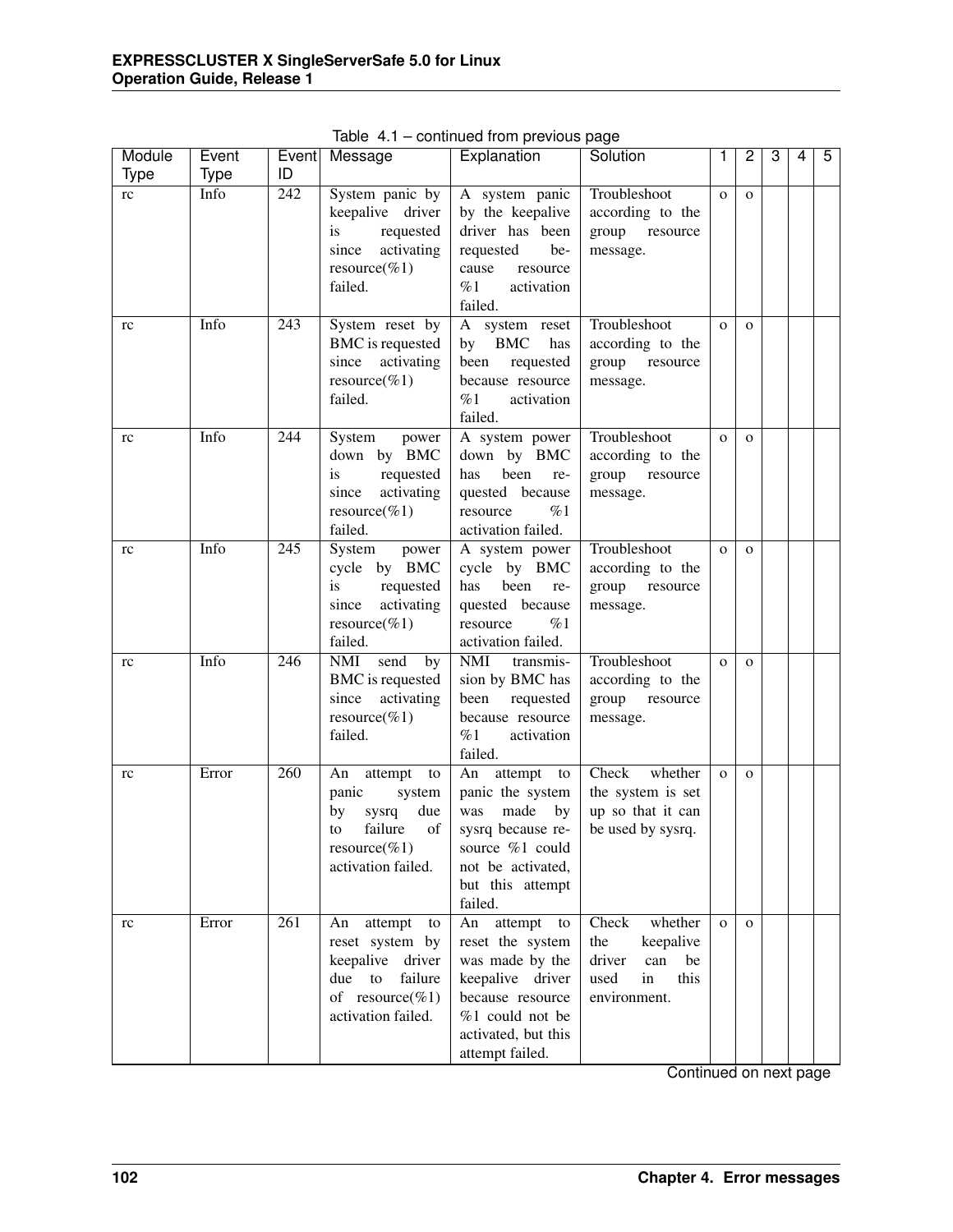| Module | Event       |     | Event Message                         | Explanation                           | Solution                          |              | 2            | 3 | 4 | 5 |
|--------|-------------|-----|---------------------------------------|---------------------------------------|-----------------------------------|--------------|--------------|---|---|---|
| Type   | <b>Type</b> | ID  |                                       |                                       |                                   |              |              |   |   |   |
| rc     | Error       | 262 | An attempt to                         | An attempt to                         | Check<br>whether                  | $\mathbf{O}$ | $\mathbf{O}$ |   |   |   |
|        |             |     | panic system by                       | panic the system                      | the<br>keepalive                  |              |              |   |   |   |
|        |             |     | keepalive driver<br>failure<br>due    | was made by the                       | driver<br>can<br>be<br>in<br>this |              |              |   |   |   |
|        |             |     | to<br>of resource(%1)                 | keepalive driver<br>because resource  | used<br>environment.              |              |              |   |   |   |
|        |             |     | activation failed.                    | %1 could not be                       |                                   |              |              |   |   |   |
|        |             |     |                                       | activated, but this                   |                                   |              |              |   |   |   |
|        |             |     |                                       | attempt failed.                       |                                   |              |              |   |   |   |
| rc     | Error       | 263 | attempt to<br>An                      | An attempt<br>to                      | Check<br>whether                  | $\mathbf{O}$ | $\mathbf{O}$ |   |   |   |
|        |             |     | system<br>reset                       | reset the system                      | ipmitool<br>the                   |              |              |   |   |   |
|        |             |     | <b>BMC</b><br>due<br>by               | made<br>by<br>was                     | command can be                    |              |              |   |   |   |
|        |             |     | failure<br>of<br>to                   | BMC because re-                       | used.                             |              |              |   |   |   |
|        |             |     | resource(%1)                          | source %1 could                       |                                   |              |              |   |   |   |
|        |             |     | activation failed.                    | not be activated,                     |                                   |              |              |   |   |   |
|        |             |     |                                       | but this attempt                      |                                   |              |              |   |   |   |
|        |             | 264 |                                       | failed.                               | whether                           |              |              |   |   |   |
| rc     | Error       |     | attempt to<br>An<br>down<br>power     | An attempt to<br>down<br>power        | Check<br>ipmitool<br>the          | $\mathbf{o}$ | $\mathbf{O}$ |   |   |   |
|        |             |     | system by BMC                         | the system was                        | command can be                    |              |              |   |   |   |
|        |             |     | due<br>to<br>failure                  | made by BMC                           | used.                             |              |              |   |   |   |
|        |             |     | of resource(%1)                       | because resource                      |                                   |              |              |   |   |   |
|        |             |     | activation failed.                    | $%1$ could not be                     |                                   |              |              |   |   |   |
|        |             |     |                                       | activated, but this                   |                                   |              |              |   |   |   |
|        |             |     |                                       | attempt failed.                       |                                   |              |              |   |   |   |
| rc     | Error       | 265 | attempt to<br>An                      | An attempt to                         | whether<br>Check                  | $\mathbf{O}$ | $\mathbf{O}$ |   |   |   |
|        |             |     | cycle<br>power                        | cycle<br>power                        | ipmitool<br>the                   |              |              |   |   |   |
|        |             |     | system by BMC                         | the system was                        | command can be                    |              |              |   |   |   |
|        |             |     | failure<br>to<br>due                  | made by BMC                           | used.                             |              |              |   |   |   |
|        |             |     | of resource(%1)<br>activation failed. | because resource<br>$%1$ could not be |                                   |              |              |   |   |   |
|        |             |     |                                       | activated, but this                   |                                   |              |              |   |   |   |
|        |             |     |                                       | attempt failed.                       |                                   |              |              |   |   |   |
| rc     | Error       | 266 | An<br>attempt                         | attempt<br>An<br>to                   | Check<br>whether                  | $\mathbf{o}$ | $\mathbf{O}$ |   |   |   |
|        |             |     | <b>NMI</b><br>send<br>to              | send NMI was                          | the<br>ipmitool                   |              |              |   |   |   |
|        |             |     | <b>BMC</b><br>due<br>by               | made by BMC                           | command can be                    |              |              |   |   |   |
|        |             |     | failure<br>οf<br>to                   | because resource                      | used.                             |              |              |   |   |   |
|        |             |     | resource(%1)                          | %1 could not be                       |                                   |              |              |   |   |   |
|        |             |     | activation failed.                    | activated, but this                   |                                   |              |              |   |   |   |
|        |             |     |                                       | attempt failed.                       |                                   |              |              |   |   |   |
| rc     | Info        | 280 | System panic by                       | A system panic                        | Troubleshoot                      | $\mathbf{O}$ | $\mathbf{O}$ |   |   |   |
|        |             |     | sysrq is requested                    | sysrq<br>by<br>has                    | according to the                  |              |              |   |   |   |
|        |             |     | since deactivating<br>$resource(\%1)$ | been<br>requested<br>because resource | group<br>resource<br>message.     |              |              |   |   |   |
|        |             |     | failed.                               | deactivation<br>%1                    |                                   |              |              |   |   |   |
|        |             |     |                                       | failed.                               |                                   |              |              |   |   |   |

Table 4.1 – continued from previous page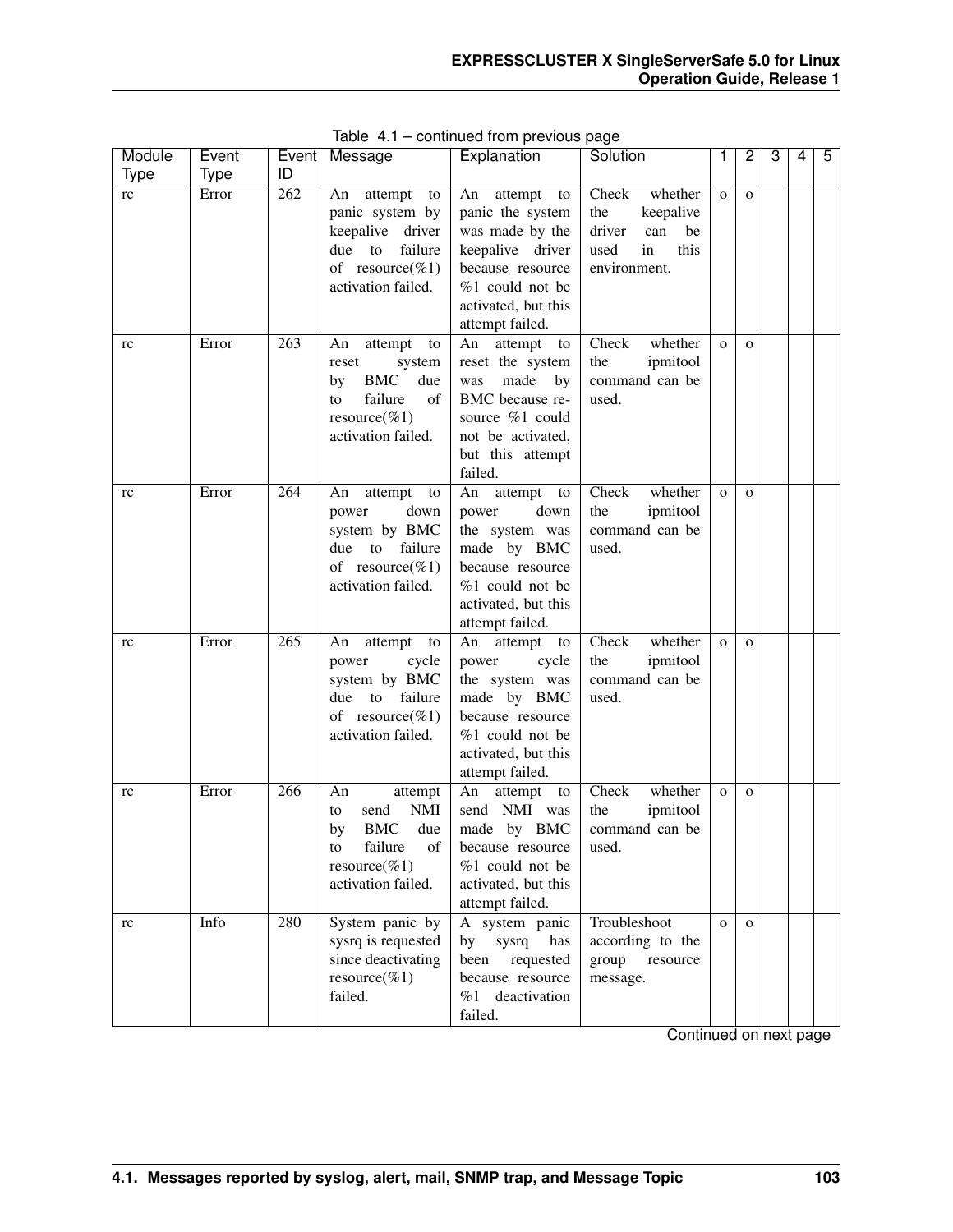| Module<br><b>Type</b> | Event<br><b>Type</b> | Event<br>ID      | Message                                                                                                                        | p.<br>Explanation                                                                                                                                                | Solution                                                                        | $\mathbf{1}$   | $\overline{c}$ | 3 | 4 | 5 |
|-----------------------|----------------------|------------------|--------------------------------------------------------------------------------------------------------------------------------|------------------------------------------------------------------------------------------------------------------------------------------------------------------|---------------------------------------------------------------------------------|----------------|----------------|---|---|---|
| rc                    | Info                 | 281              | System reset by<br>keepalive driver<br>requested<br>is<br>since deactivating<br>resource(%1)<br>failed.                        | A system reset<br>by the keepalive<br>driver has been<br>requested<br>be-<br>cause<br>resource<br>%1 deactivation<br>failed.                                     | Troubleshoot<br>according to the<br>group resource<br>message.                  | $\mathbf{O}$   | $\mathbf{O}$   |   |   |   |
| rc                    | Info                 | 282              | System panic by<br>keepalive driver<br>requested<br>is<br>since deactivating<br>resource(%1)<br>failed.                        | A system panic<br>by the keepalive<br>driver has been<br>requested<br>be-<br>cause<br>resource<br>%1 deactivation<br>failed.                                     | Troubleshoot<br>according to the<br>group resource<br>message.                  | $\mathbf{O}$   | $\mathbf{O}$   |   |   |   |
| rc                    | Info                 | 283              | System reset by<br>BMC is requested<br>since deactivating<br>resource(%1)<br>failed.                                           | A system reset<br>by BMC<br>has<br>been<br>requested<br>because resource<br>%1 deactivation<br>failed.                                                           | Troubleshoot<br>according to the<br>group resource<br>message.                  | $\mathbf{O}$   | $\mathbf{o}$   |   |   |   |
| rc                    | Info                 | 284              | System<br>power<br>down by BMC<br>is<br>requested<br>since deactivating<br>resource(%1)<br>failed.                             | A system power<br>down by BMC<br>has<br>been<br>re-<br>quested because<br>%1<br>resource<br>deactivation<br>failed.                                              | Troubleshoot<br>according to the<br>group resource<br>message.                  | $\mathbf{O}$   | $\mathbf{o}$   |   |   |   |
| rc                    | Info                 | 285              | System<br>power<br>cycle by BMC<br>is<br>requested<br>since deactivating<br>resource(%1)<br>failed.                            | A system power<br>cycle by BMC<br>has<br>been<br>re-<br>quested because<br>%1<br>resource<br>deactivation<br>failed.                                             | Troubleshoot<br>according to the<br>group resource<br>message.                  | $\mathbf{O}$   | $\mathbf{O}$   |   |   |   |
| rc                    | Info                 | 286              | Sending NMI by<br>BMC is requested<br>since deactivating<br>resource(%1)<br>failed.                                            | NMI<br>transmis-<br>sion by BMC has<br>requested<br>been<br>because resource<br>%1 deactivation<br>failed.                                                       | Troubleshoot<br>according to the<br>group<br>resource<br>message.               | $\mathbf 0$    | $\mathbf{O}$   |   |   |   |
| rc                    | Error                | $\overline{300}$ | attempt<br>An<br>to<br>panic<br>system<br>by<br>sysrq<br>due<br>failure<br>of<br>to<br>resource(%1)<br>deactivation<br>failed. | attempt<br>An<br>to<br>panic the system<br>made<br>was<br>by<br>because<br>sysrq<br>resource<br>%1<br>could not be de-<br>activated, but this<br>attempt failed. | Check<br>whether<br>the system is set<br>up so that it can<br>be used by sysrq. | $\overline{O}$ | $\Omega$       |   |   |   |

Table 4.1 – continued from previous page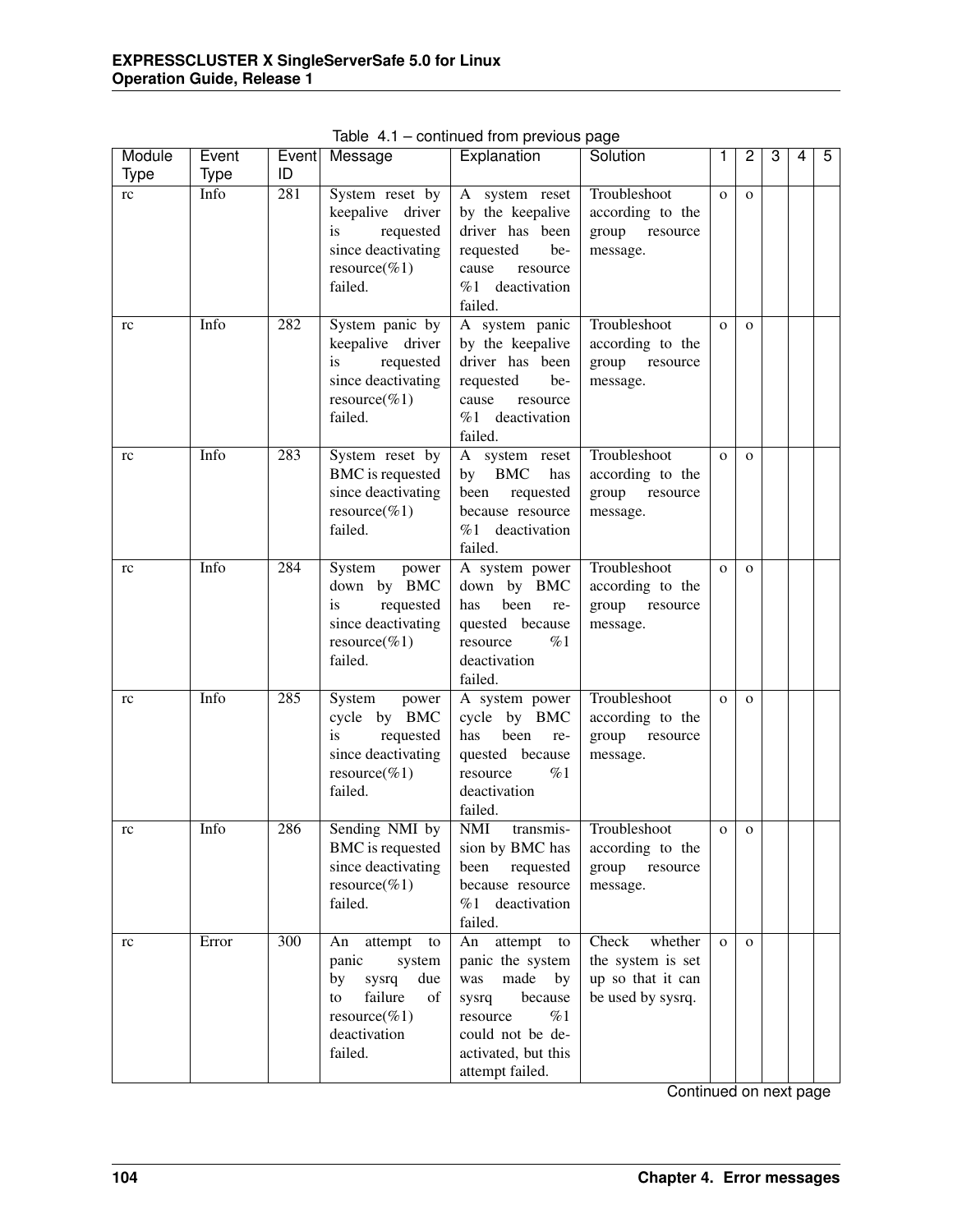| Module      | Event | Event            | Message                                | Explanation                              | Solution                             | 1            | 2            | 3 | 4 | 5 |
|-------------|-------|------------------|----------------------------------------|------------------------------------------|--------------------------------------|--------------|--------------|---|---|---|
| <b>Type</b> | Type  | ID               |                                        |                                          |                                      |              |              |   |   |   |
| rc          | Error | 301              | attempt<br>An<br>to<br>reset system by | An attempt<br>to<br>reset the system     | whether<br>Check<br>the<br>keepalive | $\mathbf{O}$ | $\Omega$     |   |   |   |
|             |       |                  | driver<br>keepalive                    | was made by the                          | driver<br>can<br>be                  |              |              |   |   |   |
|             |       |                  | failure<br>due<br>to                   | keepalive driver                         | used<br>in<br>this                   |              |              |   |   |   |
|             |       |                  | of resource(%1)                        | because resource                         | environment.                         |              |              |   |   |   |
|             |       |                  | deactivation                           | could<br>$\%1$<br>not                    |                                      |              |              |   |   |   |
|             |       |                  | failed.                                | deactivated,<br>be                       |                                      |              |              |   |   |   |
|             |       |                  |                                        | but this attempt                         |                                      |              |              |   |   |   |
|             | Error | $\overline{302}$ | attempt<br>An                          | failed.<br>An attempt                    | whether<br>Check                     | $\mathbf{O}$ | $\Omega$     |   |   |   |
| rc          |       |                  | to<br>panic system by                  | to<br>panic the system                   | the<br>keepalive                     |              |              |   |   |   |
|             |       |                  | driver<br>keepalive                    | was made by the                          | driver<br>can<br>be                  |              |              |   |   |   |
|             |       |                  | failure<br>due<br>to                   | keepalive driver                         | used<br>in<br>this                   |              |              |   |   |   |
|             |       |                  | of resource(%1)                        | because resource                         | environment.                         |              |              |   |   |   |
|             |       |                  | deactivation                           | $\%1$<br>could<br>not                    |                                      |              |              |   |   |   |
|             |       |                  | failed.                                | deactivated,<br>be                       |                                      |              |              |   |   |   |
|             |       |                  |                                        | but this attempt<br>failed.              |                                      |              |              |   |   |   |
| rc          | Error | 303              | attempt<br>An<br>to                    | An<br>attempt<br>to                      | Check<br>whether                     | $\mathbf{O}$ | $\Omega$     |   |   |   |
|             |       |                  | reset<br>system                        | reset the system                         | the<br>ipmitool                      |              |              |   |   |   |
|             |       |                  | <b>BMC</b><br>due<br>by                | made<br>by<br>was                        | command can be                       |              |              |   |   |   |
|             |       |                  | failure<br>of<br>to                    | <b>BMC</b><br>because                    | used.                                |              |              |   |   |   |
|             |       |                  | resource(%1)                           | %1<br>resource                           |                                      |              |              |   |   |   |
|             |       |                  | deactivation                           | could not be de-                         |                                      |              |              |   |   |   |
|             |       |                  | failed.                                | activated, but this<br>attempt failed.   |                                      |              |              |   |   |   |
| rc          | Error | 304              | attempt<br>An<br>to                    | An attempt to                            | Check<br>whether                     | $\mathbf{O}$ | $\Omega$     |   |   |   |
|             |       |                  | down<br>power                          | down<br>power                            | the<br>ipmitool                      |              |              |   |   |   |
|             |       |                  | system by BMC                          | the system was                           | command can be                       |              |              |   |   |   |
|             |       |                  | $\mathbf{t}$<br>failure<br>due         | made by BMC                              | used.                                |              |              |   |   |   |
|             |       |                  | of resource(%1)                        | because resource                         |                                      |              |              |   |   |   |
|             |       |                  | deactivation                           | %1<br>could<br>not                       |                                      |              |              |   |   |   |
|             |       |                  | failed.                                | deactivated,<br>be<br>but this attempt   |                                      |              |              |   |   |   |
|             |       |                  |                                        | failed.                                  |                                      |              |              |   |   |   |
| rc          | Error | 305              | An<br>attempt to                       | An attempt to                            | Check<br>whether                     | $\mathbf 0$  | $\mathbf{O}$ |   |   |   |
|             |       |                  | cycle<br>power                         | cycle<br>power                           | the<br>ipmitool                      |              |              |   |   |   |
|             |       |                  | system by BMC                          | the system was                           | command can be                       |              |              |   |   |   |
|             |       |                  | to<br>failure<br>due                   | made by BMC                              | used.                                |              |              |   |   |   |
|             |       |                  | of resource(%1)                        | because resource                         |                                      |              |              |   |   |   |
|             |       |                  | deactivation<br>failed.                | could<br>%1<br>not<br>deactivated,<br>be |                                      |              |              |   |   |   |
|             |       |                  |                                        | but this attempt                         |                                      |              |              |   |   |   |
|             |       |                  |                                        | failed.                                  |                                      |              |              |   |   |   |

Table 4.1 – continued from previous page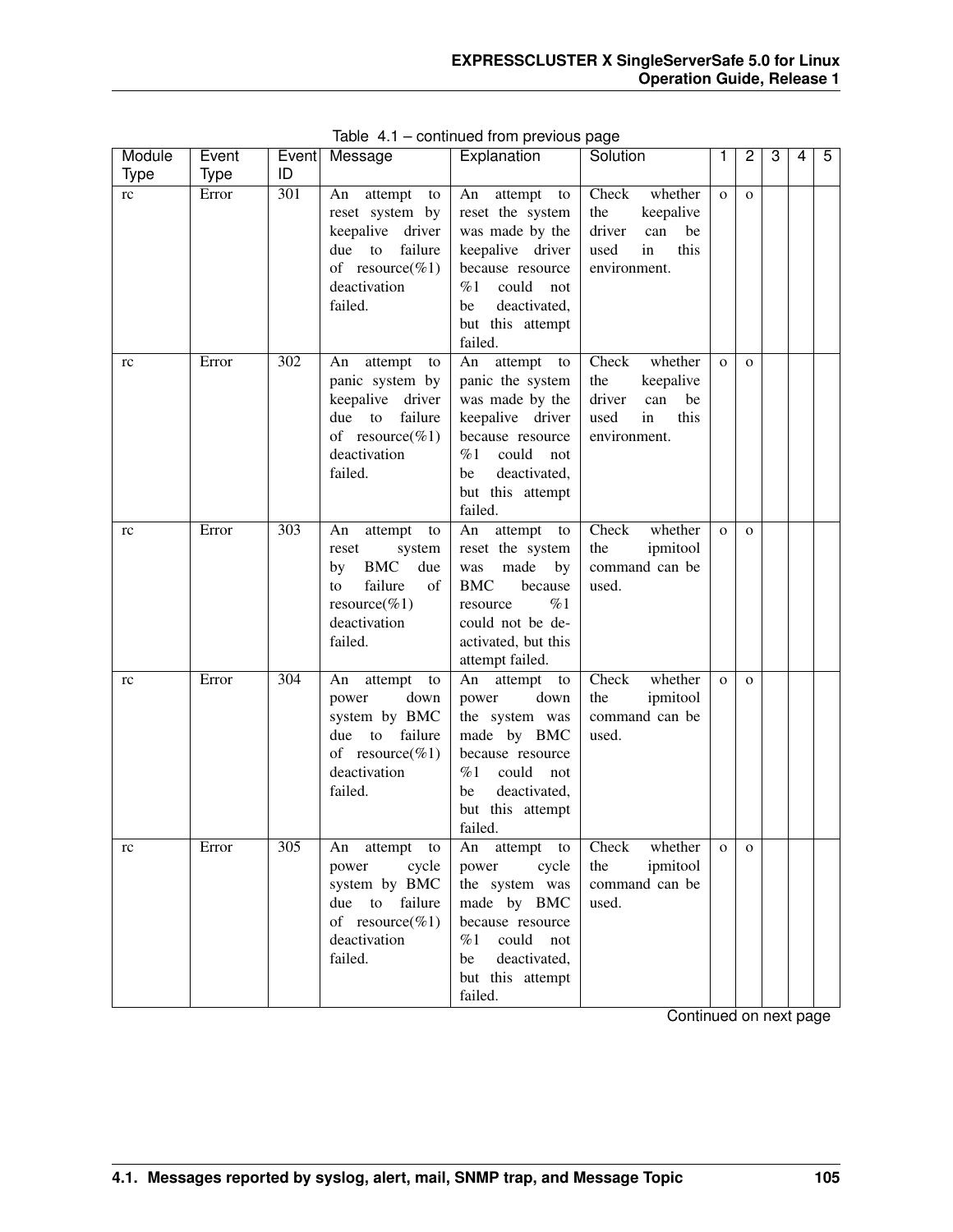| Module      | Event       | Event | Message                  | Explanation         | Solution                 | 1            | 2            | 3 | 4 | 5 |
|-------------|-------------|-------|--------------------------|---------------------|--------------------------|--------------|--------------|---|---|---|
| <b>Type</b> | <b>Type</b> | ID    |                          |                     |                          |              |              |   |   |   |
| rc          | Error       | 306   | An<br>attempt            | An<br>attempt<br>to | Check<br>whether         | $\mathbf{O}$ | $\mathbf{O}$ |   |   |   |
|             |             |       | send<br><b>NMI</b><br>to | send NMI was        | ipmitool<br>the          |              |              |   |   |   |
|             |             |       | <b>BMC</b><br>due<br>by  | made by BMC         | command can be           |              |              |   |   |   |
|             |             |       | failure<br>of<br>to      | because resource    | used.                    |              |              |   |   |   |
|             |             |       | resource(%1)             | could<br>%1<br>not  |                          |              |              |   |   |   |
|             |             |       | deactivation             | deactivated,<br>be  |                          |              |              |   |   |   |
|             |             |       | failed.                  | but this attempt    |                          |              |              |   |   |   |
|             |             |       |                          | failed.             |                          |              |              |   |   |   |
| rc          | Error       | 340   | Group start has          | An<br>error<br>has  | the fol-<br>Check        | $\mathbf{O}$ | $\mathbf{O}$ |   |   |   |
|             |             |       | been canceled be-        | occurred<br>while   | lowing<br>possible       |              |              |   |   |   |
|             |             |       | cause waiting for        | waiting for the     | causes:<br>mem-          |              |              |   |   |   |
|             |             |       | group $%1$ to start      | group to start.     | shortage<br>ory          |              |              |   |   |   |
|             |             |       | has failed.              |                     | or OS resource           |              |              |   |   |   |
|             |             |       |                          |                     | insufficiency.           |              |              |   |   |   |
| rc          | Info        | 400   | The status of the        | The status of the   | $\overline{\phantom{a}}$ | $\mathbf{O}$ | $\mathbf{O}$ |   |   |   |
|             |             |       | regular check for        | regular check for   |                          |              |              |   |   |   |
|             |             |       | a forced stop re-        | a forced stop re-   |                          |              |              |   |   |   |
|             |             |       | turned to normal.        | turned to normal.   |                          |              |              |   |   |   |
| rc          | Error       | 401   | The regular check        | The regular check   | The forced-stop          | $\mathbf{O}$ | $\mathbf{O}$ |   |   |   |
|             |             |       | for a forced stop        | for a forced stop   | function may not         |              |              |   |   |   |
|             |             |       | detected an ab-          | detected an ab-     | be working nor-          |              |              |   |   |   |
|             |             |       | normality.               | normality.          | mally.<br>Identify       |              |              |   |   |   |
|             |             |       |                          |                     | the cause.               |              |              |   |   |   |
| rc          | Error       | 402   | The request for          | The request for     | Identify the cause       | $\mathbf{O}$ | $\mathbf{o}$ |   |   |   |
|             |             |       | forcibly stopping        | forcibly stopping   | of the timeout and       |              |              |   |   |   |
|             |             |       | the server has           | server has<br>the   | take measures.           |              |              |   |   |   |
|             |             |       | been timed out.          | been timed out.     |                          |              |              |   |   |   |
| rc          | Info        | 403   | The request for          | The request for     |                          | $\mathbf{O}$ | $\mathbf{O}$ |   |   |   |
|             |             |       | forcibly stopping        | forcibly stopping   |                          |              |              |   |   |   |
|             |             |       | the server will be       | the server will be  |                          |              |              |   |   |   |
|             |             |       | retried.                 | retried.            |                          |              |              |   |   |   |
| rc          | Error       | 404   | The<br>check<br>of       | The check<br>of     | Identify the cause       | $\mathbf{O}$ | $\mathbf{O}$ |   |   |   |
|             |             |       | forcibly stopping        | forcibly stopping   | of the timeout and       |              |              |   |   |   |
|             |             |       | the<br>server<br>has     | server has<br>the   | take measures.           |              |              |   |   |   |
|             |             |       | been timed out.          | been timed out.     |                          |              |              |   |   |   |
| rc          | Info        | 405   | check<br>The<br>of       | check<br>The<br>of  |                          | $\mathbf 0$  | $\mathbf{o}$ |   |   |   |
|             |             |       | forcibly stopping        | forcibly stopping   |                          |              |              |   |   |   |
|             |             |       | the server will be       | the server will be  |                          |              |              |   |   |   |
|             |             |       | retried.                 | retried.            |                          |              |              |   |   |   |
| rc          | Warning     | 441   | Waiting for group        | An<br>error<br>has  | the fol-<br>Check        | $\mathbf{O}$ | $\Omega$     |   |   |   |
|             |             |       | $%1$ to stop has         | occurred<br>while   | lowing<br>possible       |              |              |   |   |   |
|             |             |       | failed. However,         | waiting for the     | causes:<br>mem-          |              |              |   |   |   |
|             |             |       | group stop con-          | group to stop.      | shortage<br>ory          |              |              |   |   |   |
|             |             |       | tinues.                  |                     | or OS resource           |              |              |   |   |   |
|             |             |       |                          |                     | insufficiency.           |              |              |   |   |   |
|             |             |       |                          |                     |                          |              |              |   |   |   |

Table 4.1 – continued from previous page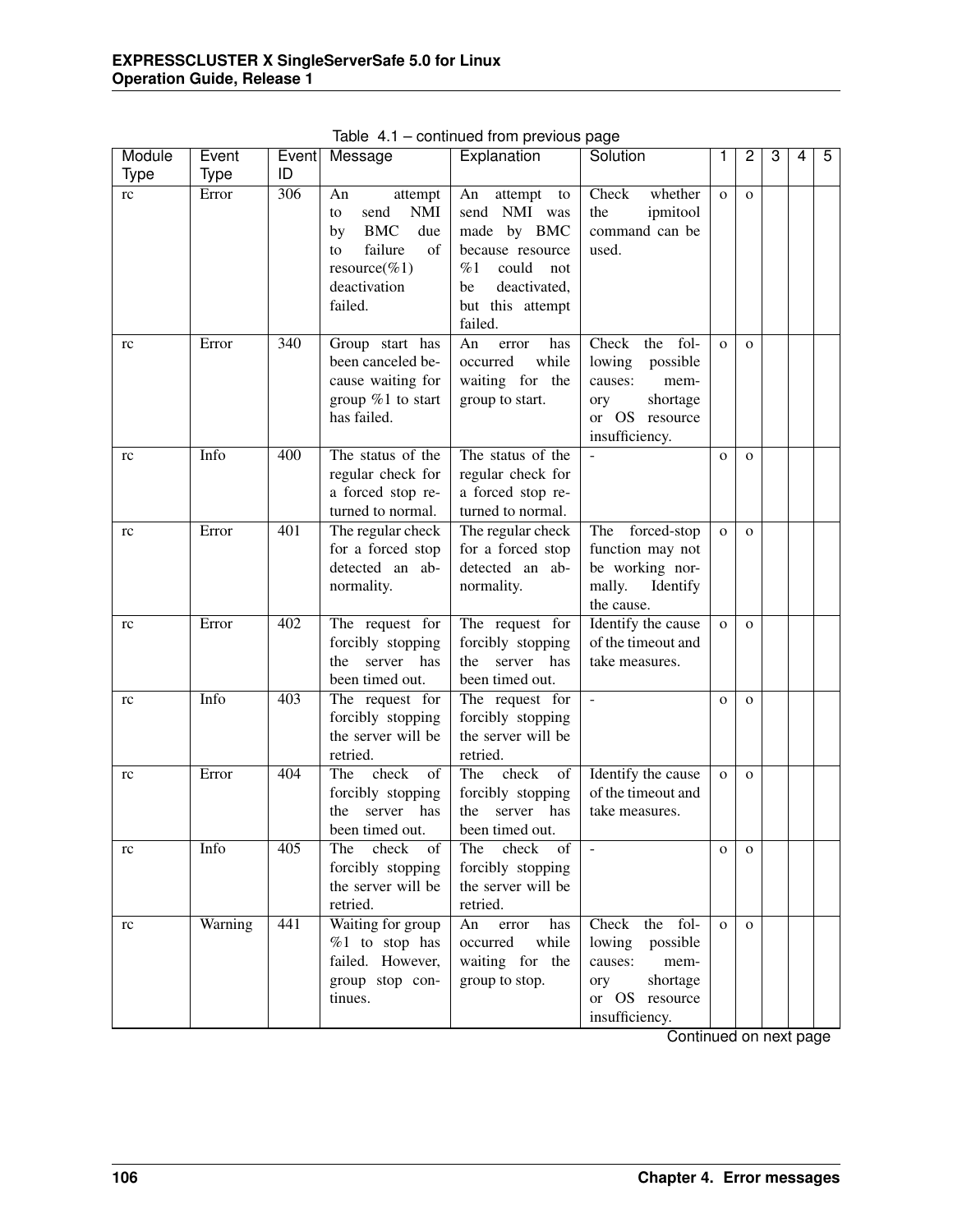| Module      | Event       |                  | Event Message       | Explanation         | Solution                 |              | 2            | 3 | 4 | 5 |
|-------------|-------------|------------------|---------------------|---------------------|--------------------------|--------------|--------------|---|---|---|
| <b>Type</b> | <b>Type</b> | ID               |                     |                     |                          |              |              |   |   |   |
| rc          | Warning     | $\overline{500}$ | Since there is no   | Suppression of fi-  | $\bar{\phantom{a}}$      | $\mathbf{O}$ | $\mathbf{O}$ |   |   |   |
|             |             |                  | other<br>normally   | nal action for ac-  |                          |              |              |   |   |   |
|             |             |                  | running<br>server,  | tivation error.     |                          |              |              |   |   |   |
|             |             |                  | the final action    |                     |                          |              |              |   |   |   |
|             |             |                  | for an activation   |                     |                          |              |              |   |   |   |
|             |             |                  | error of group      |                     |                          |              |              |   |   |   |
|             |             |                  | resource %1 was     |                     |                          |              |              |   |   |   |
|             |             |                  | suppressed.         |                     |                          |              |              |   |   |   |
| rc          | Warning     | 501              | Since there is no   | Suppression of fi-  |                          | $\mathbf{O}$ | $\mathbf{O}$ |   |   |   |
|             |             |                  | other<br>normally   | nal action for de-  |                          |              |              |   |   |   |
|             |             |                  | running<br>server,  | activation error.   |                          |              |              |   |   |   |
|             |             |                  | the final action    |                     |                          |              |              |   |   |   |
|             |             |                  | for a deactivation  |                     |                          |              |              |   |   |   |
|             |             |                  | error of group      |                     |                          |              |              |   |   |   |
|             |             |                  | resource %1 was     |                     |                          |              |              |   |   |   |
|             |             |                  | suppressed.         |                     |                          |              |              |   |   |   |
| rc          | Warning     | 510              | Cluster action is   | The cluster action  | $\overline{\phantom{a}}$ | $\mathbf{O}$ | $\mathbf{O}$ |   |   |   |
|             |             |                  | disabled.           | is disabled.        |                          |              |              |   |   |   |
| rc          | Warning     | $\overline{511}$ | Ignored<br>the      | Being disabled,     | $\mathbb{L}$             | $\mathbf{O}$ | $\mathbf{O}$ |   |   |   |
|             |             |                  | automatic<br>start  | automatic group     |                          |              |              |   |   |   |
|             |             |                  | of<br>be-<br>groups | startup is ignored. |                          |              |              |   |   |   |
|             |             |                  | cause automatic     |                     |                          |              |              |   |   |   |
|             |             |                  | group startup is    |                     |                          |              |              |   |   |   |
|             |             |                  | disabled.           |                     |                          |              |              |   |   |   |
| rc          | Warning     | 512              | Ignored the re-     | disabled,<br>Being  | $\bar{\phantom{a}}$      | $\mathbf{O}$ | $\mathbf{O}$ |   |   |   |
|             |             |                  | covery action in    | the<br>resource     |                          |              |              |   |   |   |
|             |             |                  | acti-<br>resource   | action<br>recovery  |                          |              |              |   |   |   |
|             |             |                  | vation<br>because   | is ignored when     |                          |              |              |   |   |   |
|             |             |                  | action<br>recovery  | a group resource    |                          |              |              |   |   |   |
|             |             |                  | caused by group     | activation<br>error |                          |              |              |   |   |   |
|             |             |                  | acti-<br>resource   | occurs.             |                          |              |              |   |   |   |
|             |             |                  | vation<br>error is  |                     |                          |              |              |   |   |   |
|             |             |                  | disabled.           |                     |                          |              |              |   |   |   |
| rc          | Warning     | 513              | Ignored the re-     | disabled,<br>Being  | $\blacksquare$           | $\mathbf{O}$ | $\mathbf{O}$ |   |   |   |
|             |             |                  | covery action in    | the<br>resource     |                          |              |              |   |   |   |
|             |             |                  | deacti-<br>resource | recovery<br>action  |                          |              |              |   |   |   |
|             |             |                  | vation<br>because   | is ignored when     |                          |              |              |   |   |   |
|             |             |                  | action<br>recovery  | a group resource    |                          |              |              |   |   |   |
|             |             |                  | caused by group     | deactivation error  |                          |              |              |   |   |   |
|             |             |                  | deac-<br>resource   | occurs.             |                          |              |              |   |   |   |
|             |             |                  | tivation error is   |                     |                          |              |              |   |   |   |
|             |             |                  | disabled.           |                     |                          |              |              |   |   |   |
| rc          | Warning     | $\overline{514}$ | Cluster action is   | The cluster action  | $\blacksquare$           | $\mathbf{O}$ | $\mathbf{O}$ |   |   |   |
|             |             |                  | set disabled.       | is disabled.        |                          |              |              |   |   |   |
| rc          | Warning     | $\overline{515}$ | Cluster action is   | The cluster action  | $\blacksquare$           | $\mathbf{O}$ | $\mathbf{O}$ |   |   |   |
|             |             |                  | set enabled.        | is enabled.         |                          |              |              |   |   |   |

Table 4.1 – continued from previous page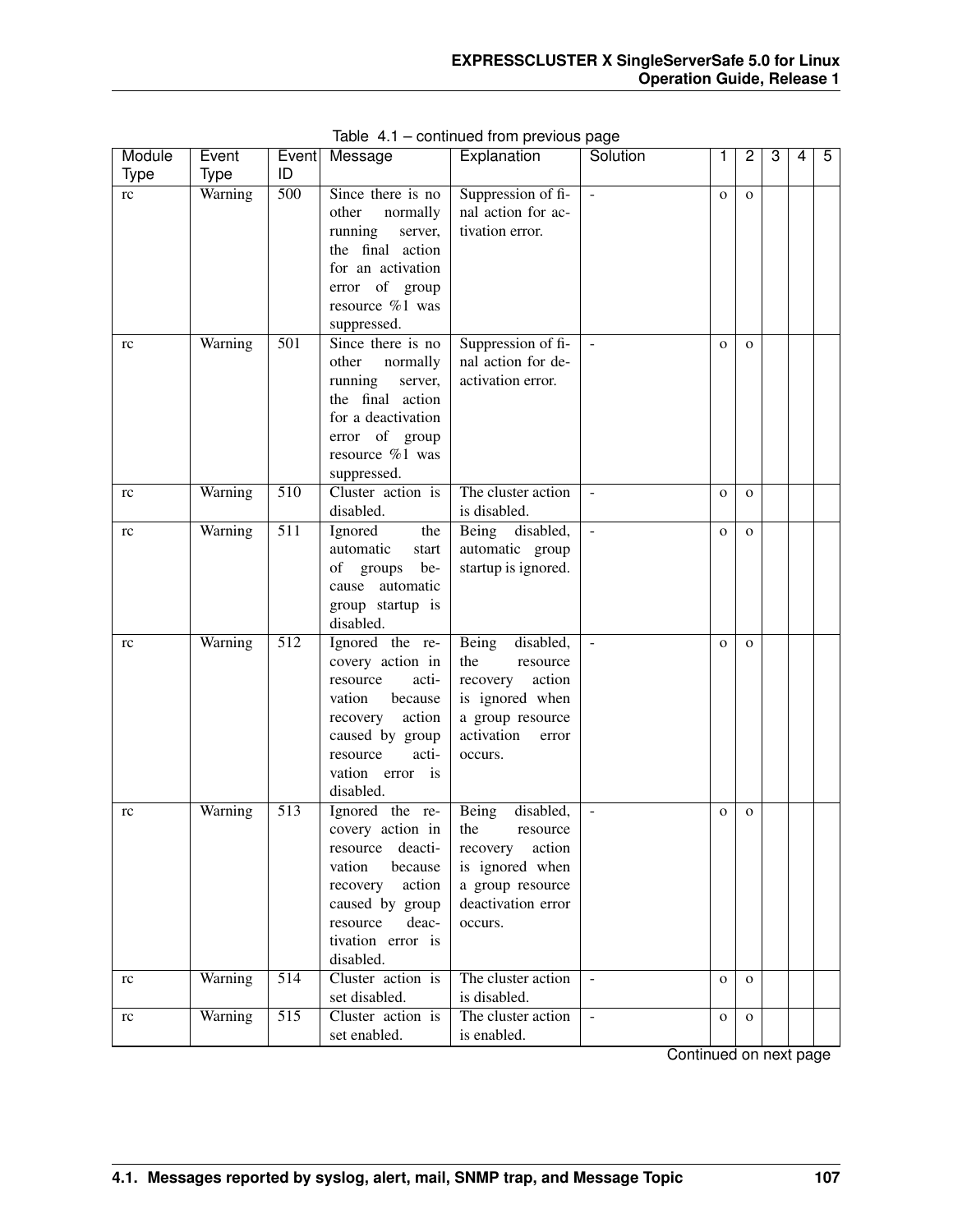| Module<br>Type | Event<br><b>Type</b> | Event<br>ID    | Message                                                                                                               | Explanation                                                                                                           | Solution                                                                                                                                                                                                                                                 | 1            | $\overline{2}$ | 3            | 4            | $\overline{5}$ |
|----------------|----------------------|----------------|-----------------------------------------------------------------------------------------------------------------------|-----------------------------------------------------------------------------------------------------------------------|----------------------------------------------------------------------------------------------------------------------------------------------------------------------------------------------------------------------------------------------------------|--------------|----------------|--------------|--------------|----------------|
| rc             | Warning              | 516            | Ignored the group<br>failover because<br>for<br>failover<br>a<br>server failure is<br>disabled.                       | The<br>group<br>failover<br>was<br>ignored<br>because<br>failover<br>for<br>a<br>server failure has<br>been disabled. | $\bar{\phantom{a}}$                                                                                                                                                                                                                                      | $\mathbf{O}$ | $\mathbf{o}$   |              |              |                |
| rm             | Info                 | 1              | %1<br>Monitoring<br>has started.                                                                                      | monitoring<br>%1<br>has started.                                                                                      | $\blacksquare$                                                                                                                                                                                                                                           | $\Omega$     | $\overline{O}$ |              |              |                |
| rm             | Info                 | $\overline{2}$ | Monitoring<br>$\overline{\%1}$<br>has stopped.                                                                        | %1<br>monitoring<br>has stopped.                                                                                      | $\bar{\phantom{a}}$                                                                                                                                                                                                                                      | $\mathbf 0$  | $\mathbf{O}$   |              |              |                |
| rm             | Info                 | $\overline{3}$ | $%1$ is not mon-<br>itored<br>by<br>this<br>server.                                                                   | $%1$ is not mon-<br>itored<br>by<br>this<br>server.                                                                   | $\blacksquare$                                                                                                                                                                                                                                           | $\mathbf{O}$ | $\mathbf{O}$   |              |              |                |
| rm             | Warning              | $\overline{4}$ | Warn monitoring<br>%1. (%2: %3)                                                                                       | There is a warn-<br>ing about<br>%1<br>monitoring.                                                                    | See "Details<br>about monitor<br>resource errors".<br>If a monitor<br>resource is<br>preparing for<br>monitoring, the<br>following<br>message may be<br>set in (). No<br>action is required<br>for this message.<br>(100: not ready)<br>for monitoring.) | $\mathbf{O}$ | $\Omega$       |              |              |                |
| rm             | Warning              | 5              | The<br>maximum<br>number of moni-<br>tor resources has<br>exceeded.<br>been<br>(registered<br>re-<br>source is $%1$ ) | The<br>maximum<br>number of moni-<br>tor resources has<br>been exceeded.                                              | Check the con-<br>figuration data by<br>using the Cluster<br>WebUI.                                                                                                                                                                                      | $\mathbf{O}$ | $\Omega$       |              |              |                |
| rm             | Warning              | 6              | Monitor configu-<br>ration of %1 is in-<br>valid. $(\%2 : \%3)$                                                       | The monitor con-<br>figuration of $%1$<br>is invalid.                                                                 | Check the con-<br>figuration data by<br>using the Cluster<br>WebUI.                                                                                                                                                                                      | $\mathbf{O}$ | $\mathbf{O}$   |              |              |                |
| rm             | Error                | $\overline{7}$ | Failed<br>to<br>start<br>monitoring %1.                                                                               | %1<br>monitoring<br>could<br>not<br>be<br>started.                                                                    | Memory or OS<br>resources<br>may<br>not be sufficient.<br>Check them.                                                                                                                                                                                    | $\mathbf{O}$ | $\mathbf{O}$   | $\mathbf{o}$ | $\mathbf{o}$ | $\mathbf 0$    |
| rm             | Error                | $\overline{8}$ | Failed<br>to<br>stop<br>monitoring %1.                                                                                | $\%1$<br>monitoring<br>could<br>not<br>be<br>stopped.                                                                 | Memory or OS<br>resources<br>may<br>not be sufficient.<br>Check them.                                                                                                                                                                                    | $\mathbf{O}$ | $\mathbf{O}$   |              |              |                |

Table 4.1 – continued from previous page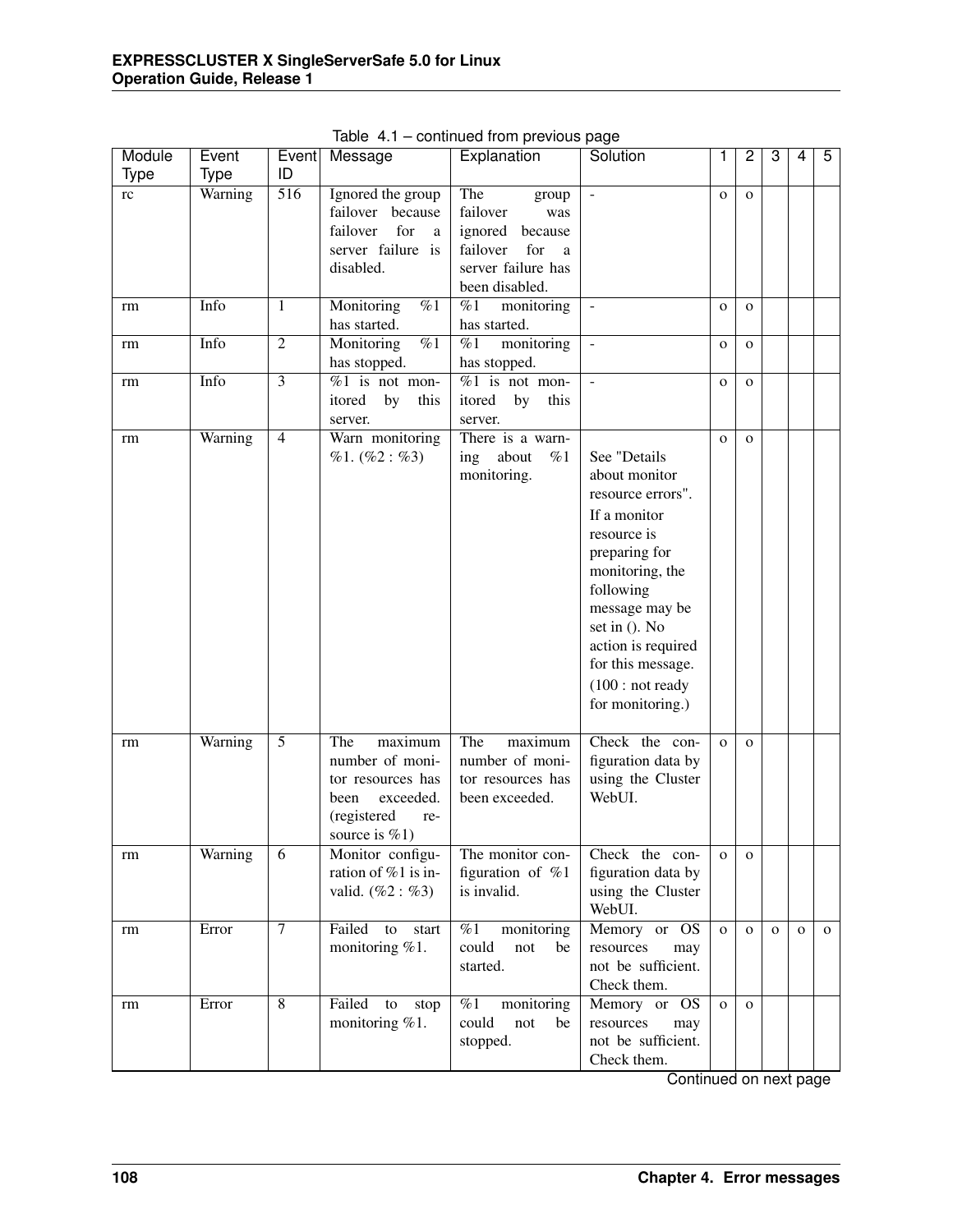| Module      | Event       | Event           | Message           | Explanation        | Solution                 | 1           | $\overline{2}$ | 3            | 4           | 5            |
|-------------|-------------|-----------------|-------------------|--------------------|--------------------------|-------------|----------------|--------------|-------------|--------------|
| <b>Type</b> | <b>Type</b> | ID              |                   |                    |                          |             |                |              |             |              |
| rm          | Error       | $\overline{9}$  | Detected an er-   | An error was de-   |                          | $\mathbf 0$ | $\mathbf{O}$   | $\mathbf{o}$ | $\mathbf 0$ | $\mathbf{O}$ |
|             |             |                 | ror in monitoring | tected during %1   | See "Details             |             |                |              |             |              |
|             |             |                 | %1. (%2: %3)      | monitoring.        | about monitor            |             |                |              |             |              |
|             |             |                 |                   |                    | resource errors".        |             |                |              |             |              |
|             |             |                 |                   |                    | If a monitoring          |             |                |              |             |              |
|             |             |                 |                   |                    | timeout is               |             |                |              |             |              |
|             |             |                 |                   |                    | detected, the            |             |                |              |             |              |
|             |             |                 |                   |                    | following                |             |                |              |             |              |
|             |             |                 |                   |                    | message is               |             |                |              |             |              |
|             |             |                 |                   |                    | specified in the         |             |                |              |             |              |
|             |             |                 |                   |                    | parentheses:             |             |                |              |             |              |
|             |             |                 |                   |                    | (99 : Monitor            |             |                |              |             |              |
|             |             |                 |                   |                    | was timeout.)            |             |                |              |             |              |
|             |             |                 |                   |                    | If Dummy                 |             |                |              |             |              |
|             |             |                 |                   |                    | Failure is               |             |                |              |             |              |
|             |             |                 |                   |                    | enabled, the             |             |                |              |             |              |
|             |             |                 |                   |                    | following                |             |                |              |             |              |
|             |             |                 |                   |                    | message is set in        |             |                |              |             |              |
|             |             |                 |                   |                    | (). No action is         |             |                |              |             |              |
|             |             |                 |                   |                    | needed in the            |             |                |              |             |              |
|             |             |                 |                   |                    | latter case.             |             |                |              |             |              |
|             |             |                 |                   |                    | (201 : Monitor           |             |                |              |             |              |
|             |             |                 |                   |                    | failed for failure       |             |                |              |             |              |
|             |             |                 |                   |                    | verification.)           |             |                |              |             |              |
|             |             |                 |                   |                    | If no response is        |             |                |              |             |              |
|             |             |                 |                   |                    | returned from a          |             |                |              |             |              |
|             |             |                 |                   |                    | monitor resource         |             |                |              |             |              |
|             |             |                 |                   |                    | for a certain            |             |                |              |             |              |
|             |             |                 |                   |                    | period of time,          |             |                |              |             |              |
|             |             |                 |                   |                    | the following            |             |                |              |             |              |
|             |             |                 |                   |                    | message is set in        |             |                |              |             |              |
|             |             |                 |                   |                    | $()$ .                   |             |                |              |             |              |
|             |             |                 |                   |                    | $(202: \text{couldn't})$ |             |                |              |             |              |
|             |             |                 |                   |                    | receive reply            |             |                |              |             |              |
|             |             |                 |                   |                    | from monitor             |             |                |              |             |              |
|             |             |                 |                   |                    | resource in time.)       |             |                |              |             |              |
| rm          | Info        | $\overline{10}$ | $%1$ is not moni- | $%1$ is not being  | $\Box$                   | $\mathbf 0$ | $\mathbf{O}$   |              |             |              |
|             |             |                 | tored.            | monitored.         |                          |             |                |              |             |              |
| rm / mm     | Info        | $\overline{12}$ | Recovery target   | Recovery<br>target | $\blacksquare$           | $\mathbf 0$ | $\mathbf{O}$   |              |             |              |
|             |             |                 | %1 has stopped    | %1<br>has<br>been  |                          |             |                |              |             |              |
|             |             |                 | because an error  | stopped because    |                          |             |                |              |             |              |
|             |             |                 | was detected in   | an<br>error<br>was |                          |             |                |              |             |              |
|             |             |                 | monitoring %2.    | detected<br>during |                          |             |                |              |             |              |
|             |             |                 |                   | %2 monitoring.     |                          |             |                |              |             |              |

|  |  | Table 4.1 - continued from previous page |  |  |  |
|--|--|------------------------------------------|--|--|--|
|--|--|------------------------------------------|--|--|--|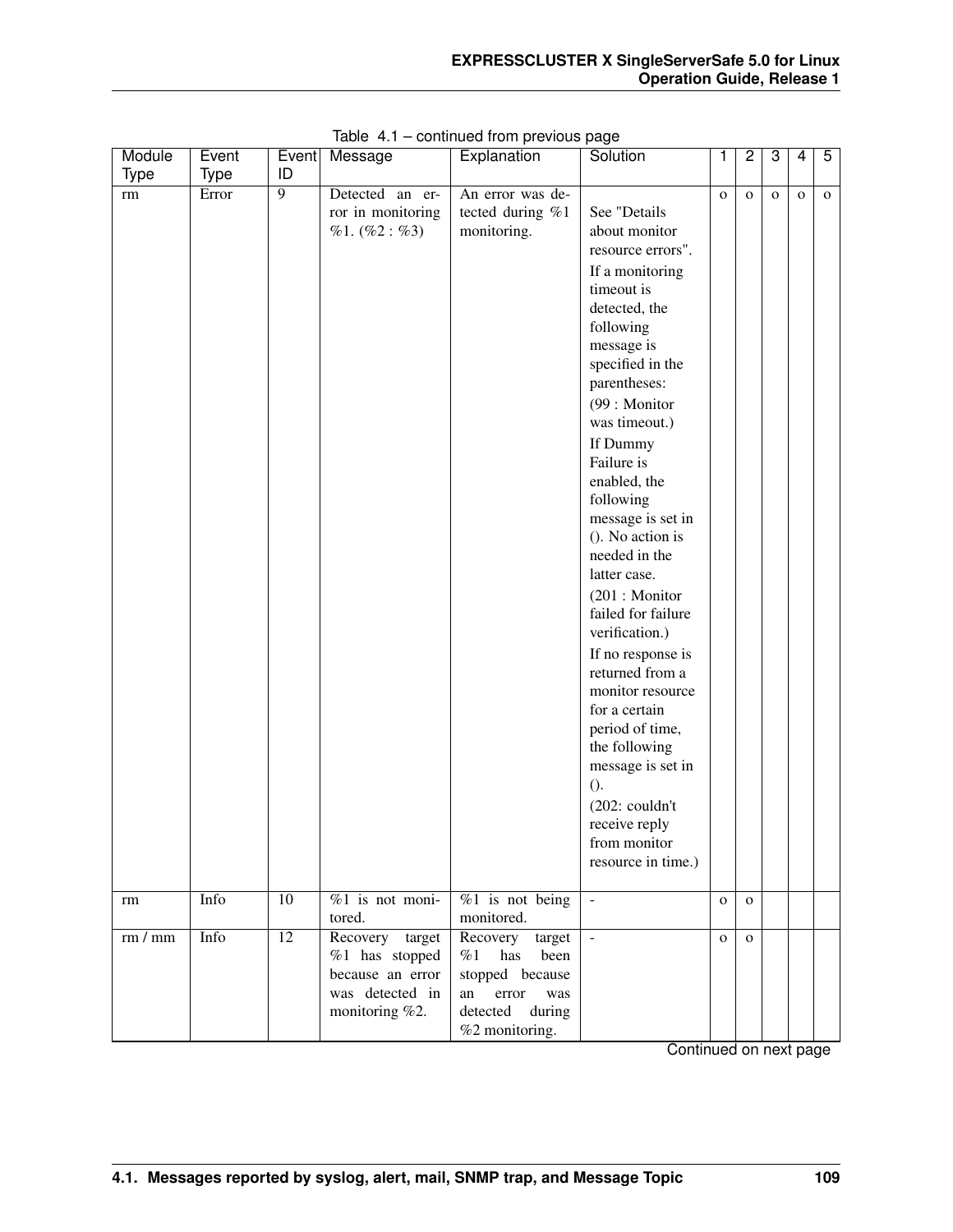| Module      | Event       |                 | Event Message        | Explanation          | Solution           | 1            | 2            | 3 | 4 | 5 |
|-------------|-------------|-----------------|----------------------|----------------------|--------------------|--------------|--------------|---|---|---|
| <b>Type</b> | <b>Type</b> | ID              |                      |                      |                    |              |              |   |   |   |
| rm/mm       | Info        | $\overline{13}$ | Recovery target      | Recovery<br>target   |                    | $\mathbf{O}$ | $\mathbf{O}$ |   |   |   |
|             |             |                 | $%1$ has restarted   | %1<br>has<br>been    |                    |              |              |   |   |   |
|             |             |                 | because an error     | restarted because    |                    |              |              |   |   |   |
|             |             |                 | was detected in      | an<br>error<br>was   |                    |              |              |   |   |   |
|             |             |                 | monitoring %2.       | detected<br>during   |                    |              |              |   |   |   |
|             |             |                 |                      | %2 monitoring.       |                    |              |              |   |   |   |
| rm/mm       | Info        | 14              | Recovery target      | Recovery<br>target   |                    | $\Omega$     | $\Omega$     |   |   |   |
|             |             |                 | %1 failed over       | %1<br>has<br>been    |                    |              |              |   |   |   |
|             |             |                 | because an error     | failed over be-      |                    |              |              |   |   |   |
|             |             |                 | was detected in      | cause<br>an<br>error |                    |              |              |   |   |   |
|             |             |                 | monitoring %2.       | detected<br>was      |                    |              |              |   |   |   |
|             |             |                 |                      | during %2 moni-      |                    |              |              |   |   |   |
|             |             |                 |                      | toring.              |                    |              |              |   |   |   |
| rm/mm       | Info        | 15              | Stopping<br>the      | Stopping<br>the      |                    | $\mathbf{O}$ | $\mathbf{O}$ |   |   |   |
|             |             |                 | cluster has been     | server has been      |                    |              |              |   |   |   |
|             |             |                 | required<br>be-      | requested<br>be-     |                    |              |              |   |   |   |
|             |             |                 | cause<br>an<br>error | cause<br>an<br>error |                    |              |              |   |   |   |
|             |             |                 | was detected in      | detected<br>was      |                    |              |              |   |   |   |
|             |             |                 | monitoring $%1$ .    | during %1 moni-      |                    |              |              |   |   |   |
|             |             |                 |                      | toring.              |                    |              |              |   |   |   |
| rm/mm       | Info        | 16              | Stopping<br>the      | Stopping<br>the      |                    | $\mathbf{O}$ | $\mathbf{O}$ |   |   |   |
|             |             |                 | system has been      | system has been      |                    |              |              |   |   |   |
|             |             |                 | required<br>be-      | requested<br>be-     |                    |              |              |   |   |   |
|             |             |                 | cause<br>an<br>error | cause<br>an<br>error |                    |              |              |   |   |   |
|             |             |                 | was detected in      | detected<br>was      |                    |              |              |   |   |   |
|             |             |                 | monitoring $%1$ .    | during %1 moni-      |                    |              |              |   |   |   |
|             |             |                 |                      | toring.              |                    |              |              |   |   |   |
| rm/mm       | Info        | $\overline{17}$ | Rebooting<br>the     | Rebooting<br>the     |                    | $\mathbf{O}$ | $\mathbf{O}$ |   |   |   |
|             |             |                 | system has been      | system has been      |                    |              |              |   |   |   |
|             |             |                 | required<br>be-      | requested<br>be-     |                    |              |              |   |   |   |
|             |             |                 | an<br>cause<br>error | cause<br>an<br>error |                    |              |              |   |   |   |
|             |             |                 | was detected in      | detected<br>was      |                    |              |              |   |   |   |
|             |             |                 | monitoring $%1$ .    | during %1 moni-      |                    |              |              |   |   |   |
|             |             |                 |                      | toring.              |                    |              |              |   |   |   |
| rm/mm       | Error       | 18              | Attempted<br>to      | An attempt<br>to     | Check the status   | $\mathbf{O}$ | $\mathbf{O}$ |   |   |   |
|             |             |                 | stop the recovery    | stop<br>recovery     | of resource $%1$ . |              |              |   |   |   |
|             |             |                 | target %1 due to     | %1<br>target<br>was  |                    |              |              |   |   |   |
|             |             |                 | the error detected   | made<br>because      |                    |              |              |   |   |   |
|             |             |                 | monitoring<br>in     | was<br>an<br>error   |                    |              |              |   |   |   |
|             |             |                 | %2, but failed.      | detected<br>during   |                    |              |              |   |   |   |
|             |             |                 |                      | %2<br>monitoring,    |                    |              |              |   |   |   |
|             |             |                 |                      | but this attempt     |                    |              |              |   |   |   |
|             |             |                 |                      | failed.              |                    |              |              |   |   |   |

Table 4.1 – continued from previous page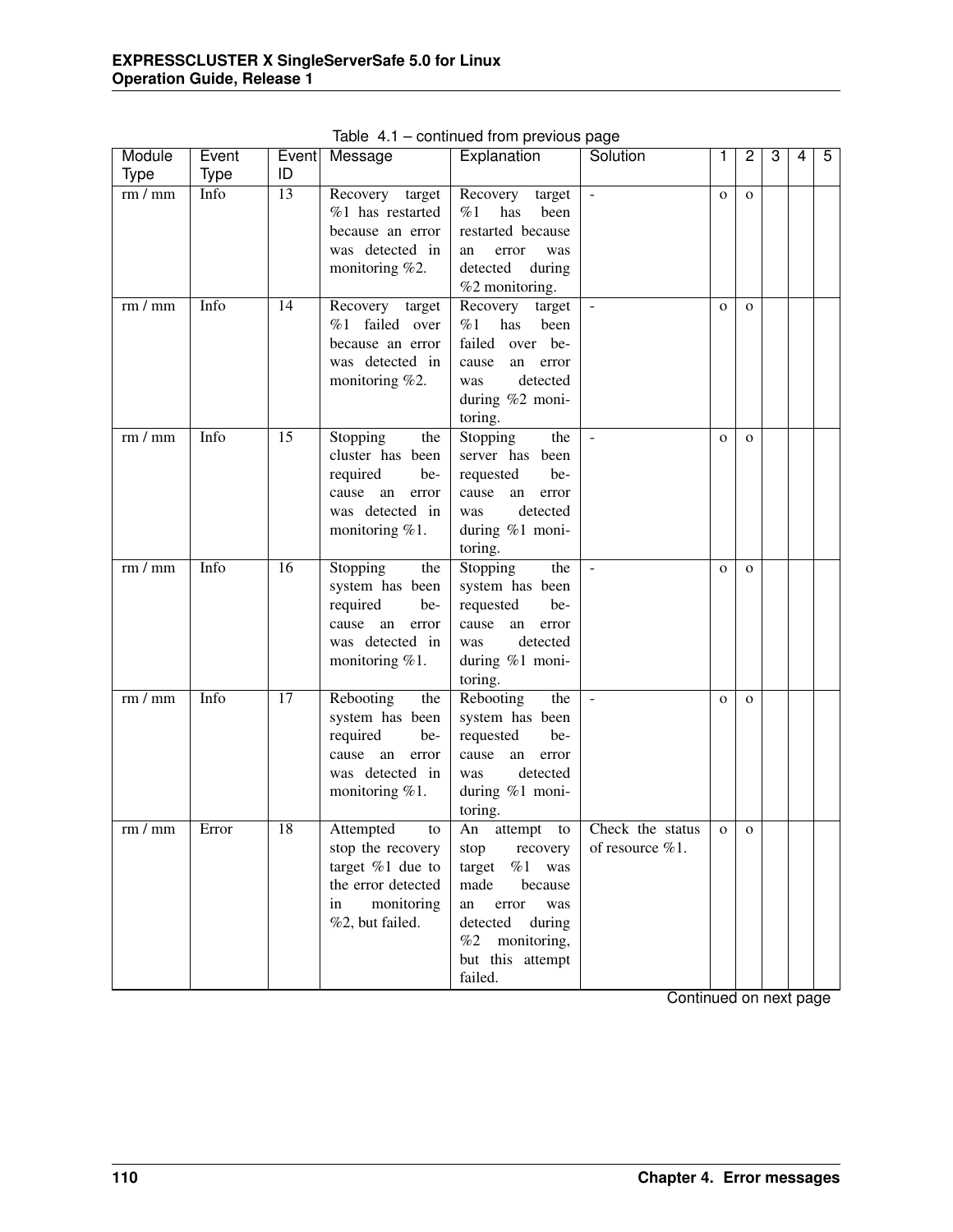| Module                   | Event       | Event           | Message                                                                                                                             | Explanation                                                                                                                                                                      | Solution                                                              | 1            | 2            | 3 | 4 | 5 |
|--------------------------|-------------|-----------------|-------------------------------------------------------------------------------------------------------------------------------------|----------------------------------------------------------------------------------------------------------------------------------------------------------------------------------|-----------------------------------------------------------------------|--------------|--------------|---|---|---|
| <b>Type</b>              | <b>Type</b> | ID              |                                                                                                                                     |                                                                                                                                                                                  |                                                                       |              |              |   |   |   |
| rm/mm                    | Error       | $\overline{19}$ | Attempted<br>to<br>restart the<br>re-<br>target<br>covery<br>%1 due to the<br>error detected in<br>monitoring<br>%2,<br>but failed. | An<br>attempt to<br>restart<br>recovery<br>$%1$ was<br>target<br>made<br>because<br>an<br>error<br>was<br>detected<br>during<br>%2<br>monitoring,<br>but this attempt<br>failed. | Check the status<br>of resource %1.                                   | $\mathbf{O}$ | $\mathbf{O}$ |   |   |   |
| rm/mm                    | Error       | 20              | Attempted to fail<br>over $\%1$ due to<br>the error detected<br>monitoring<br>in<br>%2, but failed.                                 | An attempt to fail<br>over recovery tar-<br>get %1 was made<br>because an error<br>was detected dur-<br>ing %2 monitor-<br>ing, but this at-<br>tempt failed.                    | Check the status<br>of resource $%1$ .                                | $\mathbf{O}$ | $\mathbf{O}$ |   |   |   |
| rm/mm                    | Error       | 21              | Attempted to stop<br>the cluster due to<br>the error detected<br>monitoring<br>in<br>%1, but failed.                                | attempt<br>An<br>to<br>the server<br>stop<br>made<br>be-<br>was<br>an error<br>cause<br>detected<br>was<br>during %1 mon-<br>itoring, but this<br>attempt failed.                | Memory or OS<br>resources<br>may<br>not be sufficient.<br>Check them. | $\mathbf{O}$ | $\mathbf{O}$ |   |   |   |
| rm/mm                    | Error       | 22              | Attempted to stop<br>the system due<br>to the error de-<br>tected in moni-<br>toring $\%1$ ,<br>but<br>failed.                      | attempt to<br>An<br>stop the system<br>made be-<br>was<br>an error<br>cause<br>detected<br>was<br>during %1 mon-<br>itoring, but this<br>attempt failed.                         | Memory or OS<br>resources<br>may<br>not be sufficient.<br>Check them. | $\mathbf{O}$ | $\mathbf{O}$ |   |   |   |
| rm/mm                    | Error       | 23              | Attempted to re-<br>boot the system<br>due to the error<br>detected in mon-<br>itoring $\%1$ , but<br>failed.                       | An<br>attempt<br>to<br>reboot the sys-<br>tem was made<br>because an error<br>detected<br>was<br>during $%1$ mon-<br>itoring, but this<br>attempt failed.                        | Memory or OS<br>resources<br>may<br>not be sufficient.<br>Check them. | $\mathbf 0$  | $\mathbf{O}$ |   |   |   |
| rm                       | Error       | 24              | The group of $\%1$<br>resource is un-<br>known.                                                                                     | The group of re-<br>source %1 is un-<br>known.                                                                                                                                   | The configuration<br>data may be in-<br>correct.<br>Check<br>them.    | $\mathbf{O}$ | $\mathbf{O}$ |   |   |   |
| $\overline{\rm rm}$ / mm | Warning     | $\overline{25}$ | Recovery will not<br>be executed since<br>the recovery tar-<br>get %1 is not ac-<br>tive.                                           | Recovery<br>will<br>not be performed<br>because recovery<br>target<br>%1<br>is<br>inactive.                                                                                      | $\overline{a}$                                                        | $\mathbf{O}$ | $\mathbf{o}$ |   |   |   |

Table 4.1 – continued from previous page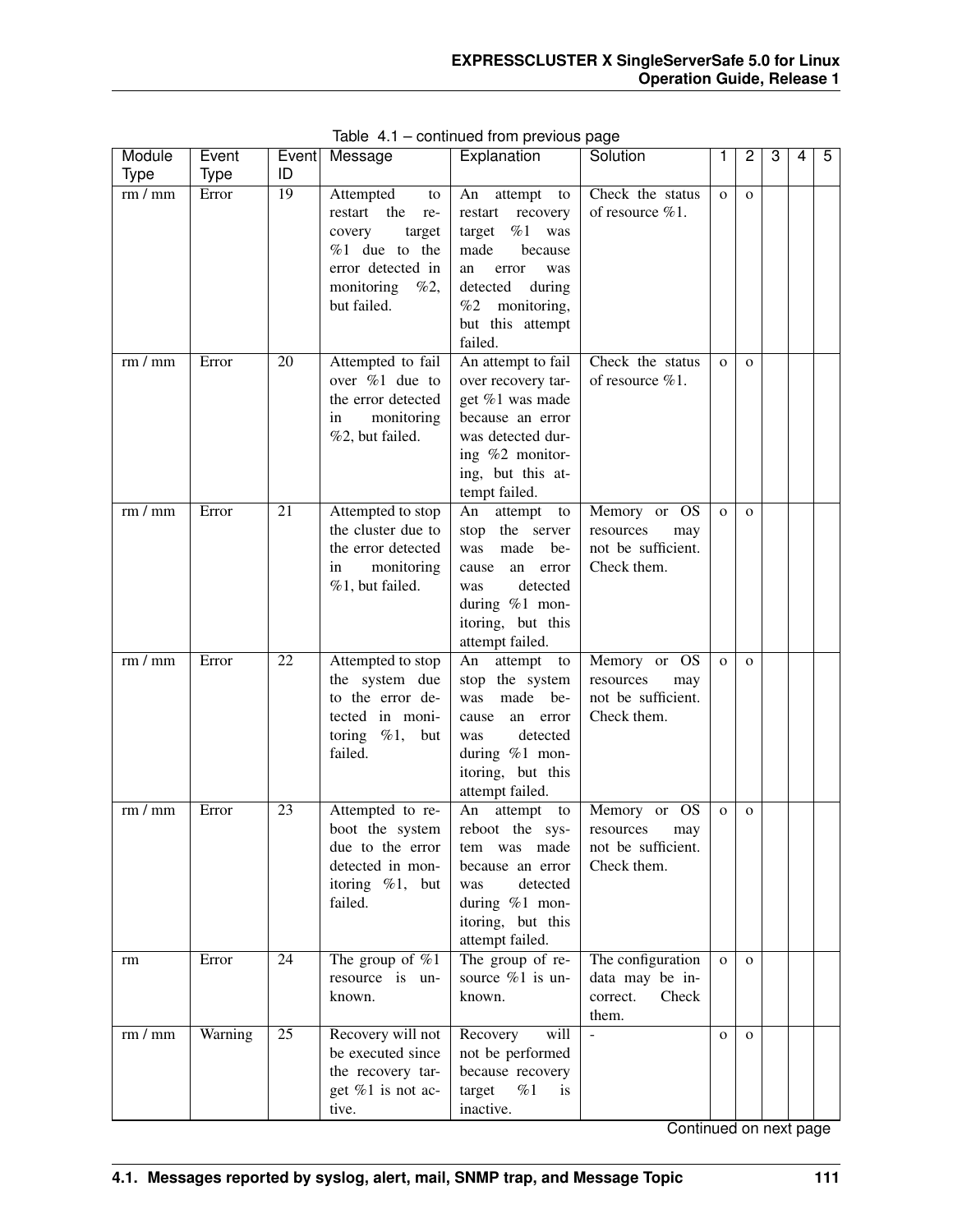| Module      | Event       | Event           | Message                                                                                                            | Explanation                                                                                                                                                                   | Solution                                                                        | 1            | 2            | 3 | 4 | 5 |
|-------------|-------------|-----------------|--------------------------------------------------------------------------------------------------------------------|-------------------------------------------------------------------------------------------------------------------------------------------------------------------------------|---------------------------------------------------------------------------------|--------------|--------------|---|---|---|
| <b>Type</b> | <b>Type</b> | ID              |                                                                                                                    |                                                                                                                                                                               |                                                                                 |              |              |   |   |   |
| rm/mm       | Info        | $\overline{26}$ | %1<br>status<br>changed<br>from<br>error to normal.                                                                | %1<br>monitoring<br>changed<br>has<br>from "error" to<br>"normal".                                                                                                            |                                                                                 | $\mathbf{O}$ | $\mathbf{O}$ |   |   |   |
| rm/mm       | Info        | 27              | %1<br>status<br>changed<br>from<br>error or normal to<br>unknown.                                                  | monitoring<br>%1<br>changed<br>has<br>"error"<br>from<br>"normal"<br><sub>or</sub><br>to<br>"unknown".                                                                        | Memory or OS<br>resources<br>may<br>not be sufficient.<br>Check them.           | $\mathbf{O}$ | $\mathbf{O}$ |   |   |   |
| rm          | Error       | 28              | Initialization<br>error of monitor<br>$(\%1:$<br>process.<br>%2)                                                   | A monitor pro-<br>cess initialization<br>error occurred.                                                                                                                      | Memory or OS<br>resources<br>may<br>not be sufficient.<br>Check them.           | $\mathbf{o}$ | $\mathbf{O}$ |   |   |   |
| rm          | Info        | 29              | Monitoring<br>$\%1$<br>was suspended.                                                                              | %1<br>monitor-<br>has<br>been<br>ing<br>suspended.                                                                                                                            |                                                                                 | $\mathbf{O}$ | $\mathbf{O}$ |   |   |   |
| rm          | Info        | 30              | Monitoring<br>%1<br>was resumed.                                                                                   | monitor-<br>%1<br>ing<br>has<br>been<br>resumed.                                                                                                                              | $\blacksquare$                                                                  | $\mathbf{O}$ | $\mathbf{O}$ |   |   |   |
| rm          | Info        | $\overline{31}$ | All<br>monitors<br>were suspended.                                                                                 | $\overline{All}$<br>monitors<br>were suspended.                                                                                                                               | $\blacksquare$                                                                  | $\mathbf{O}$ | $\mathbf{O}$ |   |   |   |
| rm          | Info        | $\overline{32}$ | All<br>monitors<br>were resumed.                                                                                   | $\overline{All}$<br>monitors<br>were resumed.                                                                                                                                 | $\mathcal{L}$                                                                   | $\mathbf{O}$ | $\mathbf{O}$ |   |   |   |
| rm/mm       | Info        | $\overline{35}$ | System<br>panic<br>has<br>by<br>sysrq<br>required<br>been<br>because an error<br>was detected in<br>monitoring %1. | A system panic<br>by<br>sysrq<br>has<br>been<br>requested<br>because an error<br>detected<br>was<br>during %1 moni-<br>toring.                                                | $\mathbb{L}$                                                                    | $\mathbf{O}$ | $\mathbf{O}$ |   |   |   |
| rm/mm       | Error       | 36              | Attempted<br>to<br>panic system by<br>sysrq due to the<br>error detected in<br>$\%1,$<br>monitoring<br>but failed. | An attempt<br>to<br>panic the system<br>made<br>was<br>by<br>because<br>sysrq<br>an<br>error<br>was<br>detected<br>during<br>monitoring,<br>%1<br>but this attempt<br>failed. | Check<br>whether<br>the system is set<br>up so that it can<br>be used by sysrq. | $\mathbf{o}$ | $\mathbf{O}$ |   |   |   |
| rm/mm       | Info        | $\overline{37}$ | System reset by<br>keepalive driver<br>has been required<br>because an error<br>was detected in<br>monitoring %1.  | A system reset<br>by the keepalive<br>driver has been<br>requested<br>be-<br>cause<br>an<br>error<br>detected<br>was<br>during %1 moni-<br>toring.                            | $\omega$                                                                        | $\mathbf{O}$ | $\mathbf{O}$ |   |   |   |

Table 4.1 – continued from previous page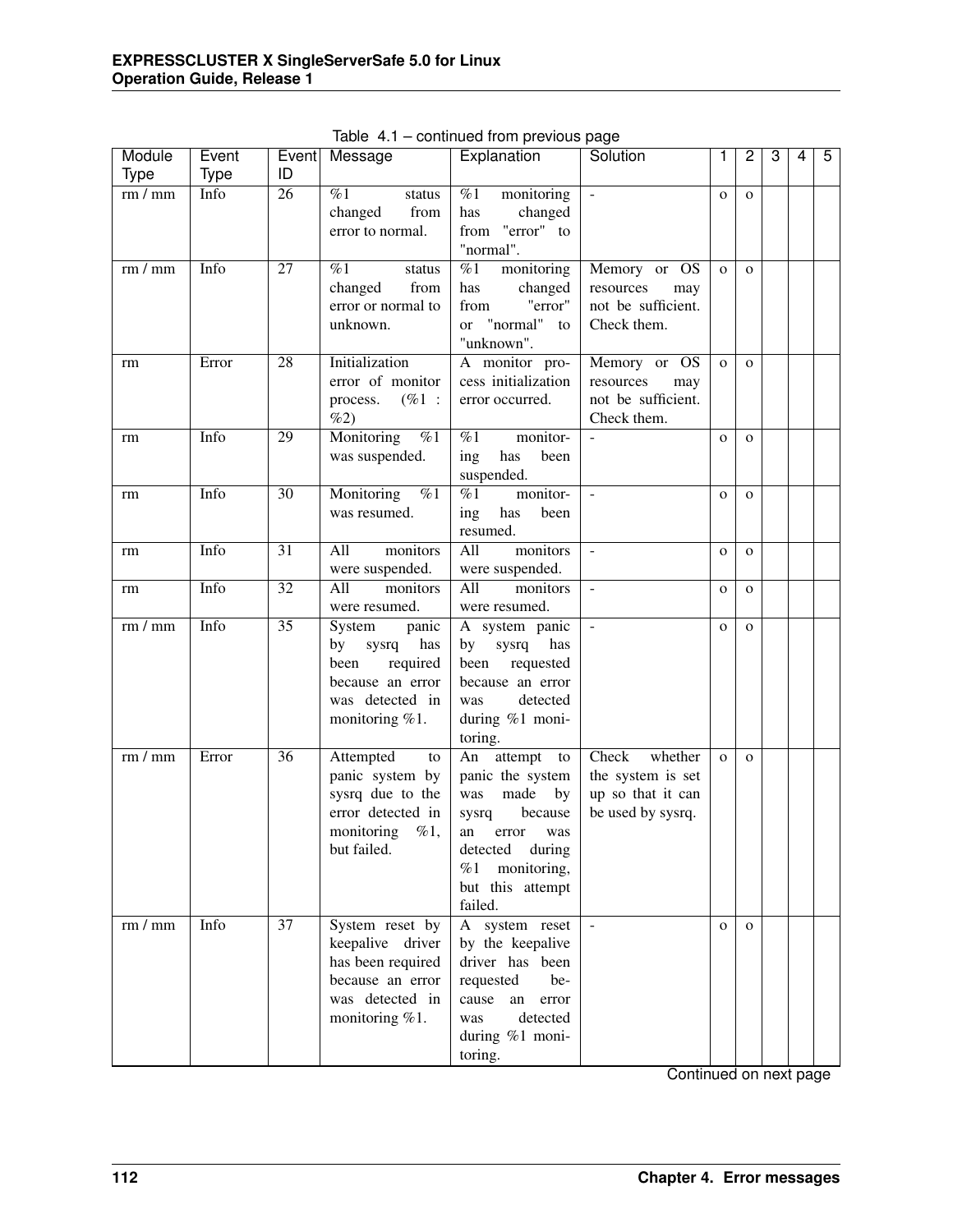| Module         | Event         | Event                 | Message                                                                                                                                             | Explanation                                                                                                                                                                                                          | Solution                                                                                          | 1                            | $\overline{c}$               | 3 | 4 | 5 |
|----------------|---------------|-----------------------|-----------------------------------------------------------------------------------------------------------------------------------------------------|----------------------------------------------------------------------------------------------------------------------------------------------------------------------------------------------------------------------|---------------------------------------------------------------------------------------------------|------------------------------|------------------------------|---|---|---|
| <b>Type</b>    | <b>Type</b>   | ID                    |                                                                                                                                                     |                                                                                                                                                                                                                      |                                                                                                   |                              |                              |   |   |   |
| rm/mm<br>rm/mm | Error<br>Info | $\overline{38}$<br>39 | Attempted<br>to<br>reset system by<br>keepalive driver<br>due to the error<br>detected in mon-<br>itoring $\%1$ , but<br>failed.<br>System panic by | An<br>attempt to<br>reset the system<br>made<br>was<br>by<br>keepalive<br>the<br>driver<br>because<br>an<br>error<br>was<br>detected<br>during<br>%1<br>monitoring,<br>but this attempt<br>failed.<br>A system panic | Check<br>whether<br>the<br>keepalive<br>driver<br>can<br>be<br>this<br>used<br>in<br>environment. | $\mathbf{O}$<br>$\mathbf{O}$ | $\mathbf{O}$<br>$\mathbf{O}$ |   |   |   |
|                |               |                       | keepalive driver<br>has been required<br>because an error<br>was detected in<br>monitoring %1.                                                      | by the keepalive<br>driver has been<br>requested<br>be-<br>cause<br>an error<br>detected<br>was<br>during %1 moni-<br>toring.                                                                                        |                                                                                                   |                              |                              |   |   |   |
| rm/mm          | Error         | 40                    | Attempted<br>to<br>panic<br>system<br>keepalive<br>by<br>driver due to the<br>error detected in<br>monitoring<br>%1,<br>but failed.                 | attempt<br>An<br>to<br>panic the system<br>made<br>was<br>by<br>keepalive<br>the<br>driver<br>because<br>an<br>error<br>was<br>detected<br>during<br>%1<br>monitoring,<br>but this attempt<br>failed.                | Check<br>whether<br>the<br>keepalive<br>driver<br>can<br>be<br>used<br>in<br>this<br>environment. | $\mathbf{O}$                 | $\mathbf{O}$                 |   |   |   |
| rm/mm          | Info          | 41                    | System reset by<br>BMC has been<br>required because<br>an error was de-<br>tected in monitor-<br>ing $\%1$ .                                        | A system reset<br><b>BMC</b><br>by<br>has<br>been<br>requested<br>because an error<br>detected<br>was<br>during %1 moni-<br>toring.                                                                                  |                                                                                                   | $\mathbf{O}$                 | $\mathbf{O}$                 |   |   |   |
| rm/mm          | Error         | 42                    | Attempted<br>to<br>reset system by<br>BMC due to the<br>error detected in<br>monitoring<br>$\%1,$<br>but failed.                                    | An<br>attempt<br>to<br>reset the system<br>made<br>by<br>was<br><b>BMC</b><br>because<br>was<br>an<br>error<br>detected<br>during<br>monitoring,<br>%1<br>but this attempt<br>failed.                                | Check<br>whether<br>ipmitool<br>the<br>command can be<br>used.                                    | $\mathbf 0$                  | $\mathbf{O}$                 |   |   |   |

Table 4.1 – continued from previous page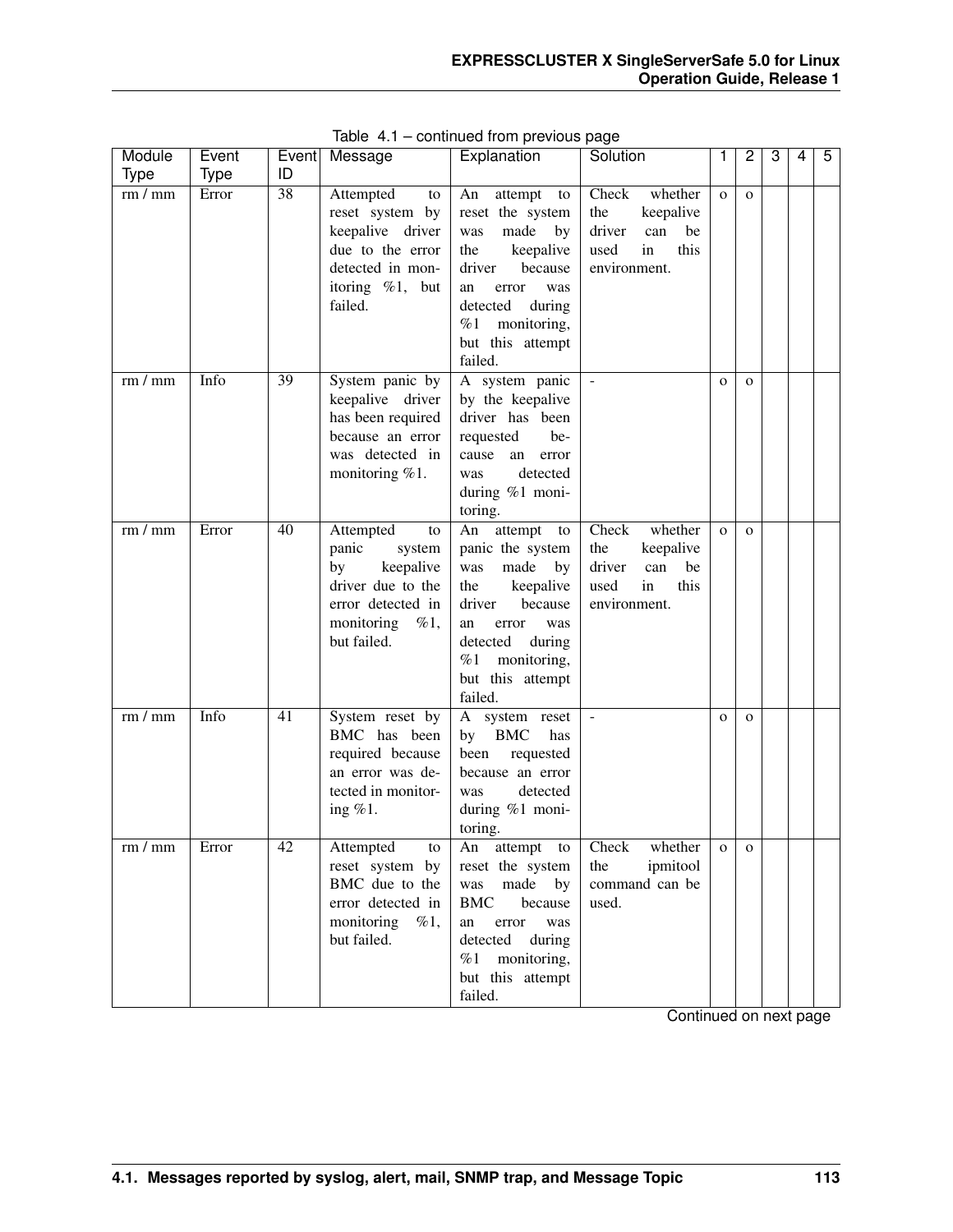| Module      | Event       | Event           | Message                                                                                                                      | Explanation                                                                                                                                                                                  | Solution                                                       | 1            | 2            | 3 | 4 | 5 |
|-------------|-------------|-----------------|------------------------------------------------------------------------------------------------------------------------------|----------------------------------------------------------------------------------------------------------------------------------------------------------------------------------------------|----------------------------------------------------------------|--------------|--------------|---|---|---|
| <b>Type</b> | <b>Type</b> | ID              |                                                                                                                              |                                                                                                                                                                                              |                                                                |              |              |   |   |   |
| rm/mm       | Info        | $\overline{43}$ | System<br>power<br>down by BMC<br>has been required<br>because an error<br>was detected in<br>monitoring %1.                 | A system power<br>down by BMC<br>been<br>has<br>re-<br>quested because<br>an<br>error<br>was<br>detected<br>during                                                                           |                                                                | $\mathbf{O}$ | $\mathbf{O}$ |   |   |   |
| rm/mm       | Error       | 44              | Attempted<br>to<br>power<br>down<br>system by BMC<br>due to the error<br>detected in mon-<br>itoring $\%1$ , but<br>failed.  | %1 monitoring.<br>attempt<br>An<br>to<br>power down the<br>system was made<br>by BMC because<br>an<br>error<br>was<br>detected<br>during<br>%1<br>monitoring,<br>but this attempt<br>failed. | Check<br>whether<br>the<br>ipmitool<br>command can be<br>used. | $\mathbf{O}$ | $\Omega$     |   |   |   |
| rm/mm       | Info        | 45              | System<br>power<br>cycle by BMC<br>has been required<br>because an error<br>was detected in<br>monitoring $%1$ .             | A system power<br>cycle by BMC<br>has<br>been<br>re-<br>quested because<br>an<br>error<br>was<br>detected<br>during<br>%1 monitoring.                                                        |                                                                | $\mathbf{O}$ | $\mathbf{O}$ |   |   |   |
| rm/mm       | Error       | 46              | Attempted<br>to<br>power<br>cycle<br>system by BMC<br>due to the error<br>detected in mon-<br>itoring $\%1$ , but<br>failed. | attempt<br>An<br>to<br>power cycle the<br>system was made<br>by BMC because<br>an<br>error<br>was<br>detected<br>during<br>%1<br>monitoring,<br>but this attempt<br>failed.                  | Check<br>whether<br>the<br>ipmitool<br>command can be<br>used. | $\mathbf{O}$ | $\Omega$     |   |   |   |
| rm/mm       | Info        | 47              | <b>NMI</b><br>send<br>by<br>BMC<br>has<br>been<br>required<br>be-<br>cause an error<br>was detected in<br>monitoring $%1$ .  | NMI of the sys-<br>tem by BMC has<br>been<br>required<br>because an error<br>was detected in<br>monitoring %1.                                                                               | $\blacksquare$                                                 | $\mathbf{O}$ | $\mathbf{O}$ |   |   |   |
| rm/mm       | Error       | 48              | Attempted<br>to<br>send NMI<br>by<br>BMC due to the<br>error detected in<br>monitoring<br>%1,<br>but failed.                 | Attempted<br>to<br>NMI of the sys-<br>by BMC<br>tem<br>due to the error<br>detected in mon-<br>itoring $\%1$ , but<br>failed.                                                                | Check if the ip-<br>mitool command<br>can be used.             | $\mathbf{O}$ | $\mathbf{O}$ |   |   |   |
| rm          | Info        | 49              | %1<br>status<br>changed<br>from<br>warning<br>to<br>normal.                                                                  | %1<br>monitoring<br>has changed from<br>"warning"<br>to<br>"normal".                                                                                                                         | $\bar{\phantom{a}}$                                            | $\mathbf{O}$ | $\mathbf{O}$ |   |   |   |

Table 4.1 – continued from previous page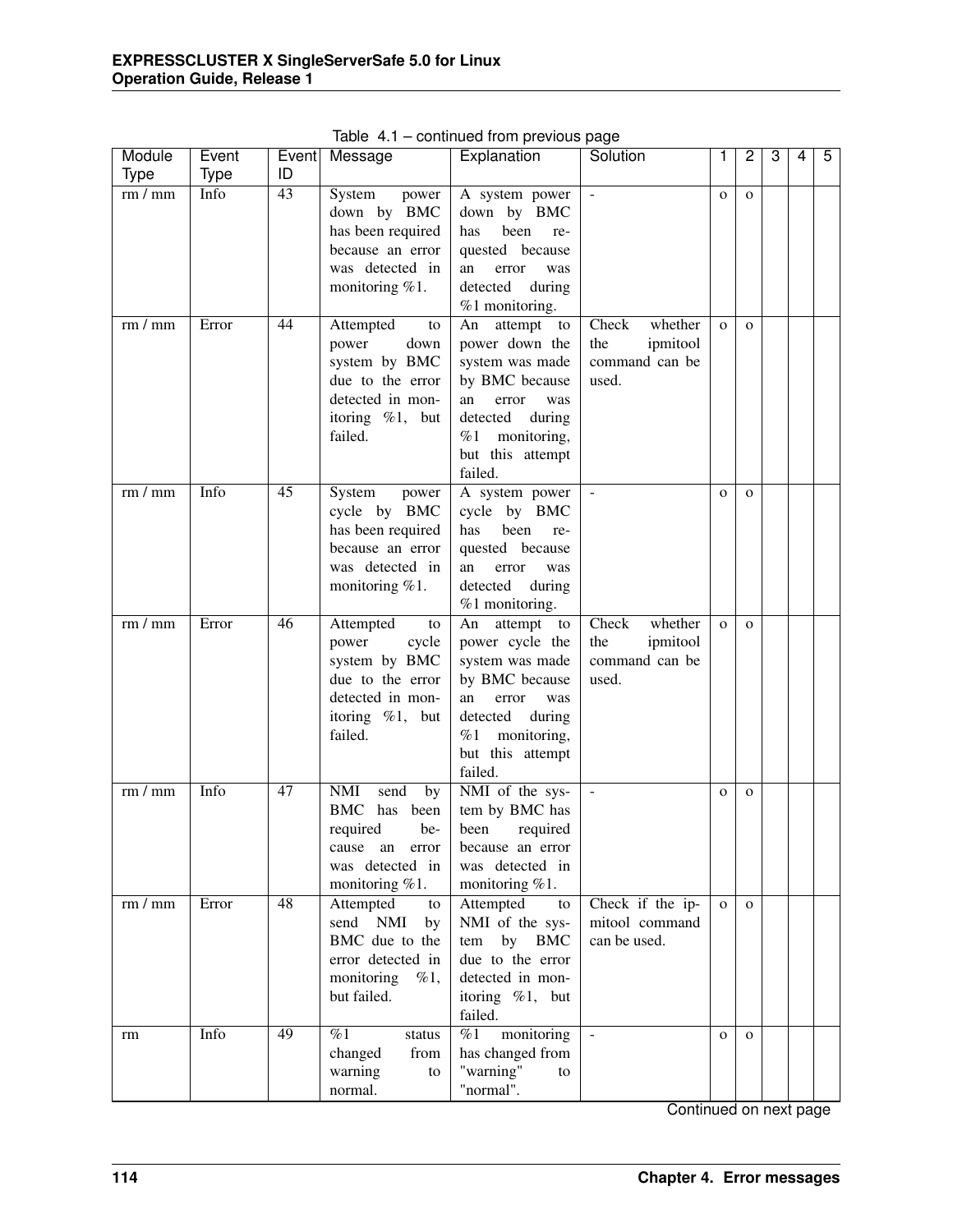| Module      | Event   | Event           | Message                            | Explanation                    | Solution                         | 1            | $\overline{2}$ | 3            | 4            | 5            |
|-------------|---------|-----------------|------------------------------------|--------------------------------|----------------------------------|--------------|----------------|--------------|--------------|--------------|
| <b>Type</b> | Type    | ID              |                                    |                                |                                  |              |                |              |              |              |
| rm          | Error   | $\overline{57}$ | Stopping<br>the                    | Stopping<br>the                | Register a valid                 | $\mathbf{o}$ | $\mathbf{o}$   | $\mathbf{o}$ | $\mathbf{o}$ | $\mathbf{O}$ |
|             |         |                 | cluster is required                | server has<br>been             | license.                         |              |                |              |              |              |
|             |         |                 | since<br>license                   | be-<br>requested               |                                  |              |                |              |              |              |
|             |         |                 | $(\%1)$ is invalid.                | cause the license              |                                  |              |                |              |              |              |
|             |         |                 |                                    | is invalid.                    |                                  |              |                |              |              |              |
| rm          | Error   | $\overline{58}$ | Stopping<br>the<br>due             | The server could               | Register a valid                 | $\mathbf{O}$ | $\mathbf{O}$   |              |              |              |
|             |         |                 | cluster<br>to<br>invalid           | not be stopped<br>the          | license.                         |              |                |              |              |              |
|             |         |                 | license                            | because<br>license is invalid. |                                  |              |                |              |              |              |
|             | Warning | $\overline{71}$ | $(\%1)$ failed.<br>Detected a mon- |                                |                                  |              |                |              |              |              |
| rm          |         |                 | delay<br>itor<br>in                | A monitoring                   | Check the load                   | $\mathbf{O}$ | $\mathbf{O}$   |              |              |              |
|             |         |                 | monitoring $\%1$ .                 | delay was                      | on the server                    |              |                |              |              |              |
|             |         |                 | (timeout= $%2$                     | detected during                | where monitoring                 |              |                |              |              |              |
|             |         |                 | actual-time=%3                     | %1 monitoring.                 | delay was                        |              |                |              |              |              |
|             |         |                 | delay<br>warning                   | The current                    | detected and                     |              |                |              |              |              |
|             |         |                 | rate=%4)                           | timeout value is               | reduce the load.                 |              |                |              |              |              |
|             |         |                 |                                    | %2 (tick count).               | If monitoring                    |              |                |              |              |              |
|             |         |                 |                                    | The actual                     | timeouts are                     |              |                |              |              |              |
|             |         |                 |                                    | measurement                    | detected, the                    |              |                |              |              |              |
|             |         |                 |                                    | value at delay                 | monitoring                       |              |                |              |              |              |
|             |         |                 |                                    | detection has                  | timeout time                     |              |                |              |              |              |
|             |         |                 |                                    | reached %3 (tick               | must be                          |              |                |              |              |              |
|             |         |                 |                                    | count), exceeding              | extended.                        |              |                |              |              |              |
|             |         |                 |                                    | the delay warning              |                                  |              |                |              |              |              |
|             |         |                 |                                    | rate %4 (%).                   |                                  |              |                |              |              |              |
|             |         |                 |                                    |                                |                                  |              |                |              |              |              |
| rm          | Warning | $\overline{72}$ | could<br>%1<br>not                 | %1 could not per-              | Check<br>fol-<br>the             | $\mathbf{o}$ | $\mathbf{O}$   |              |              |              |
|             |         |                 | Monitoring.                        | form monitoring.               | lowing<br>possible               |              |                |              |              |              |
|             |         |                 |                                    |                                | mem-<br>causes:                  |              |                |              |              |              |
|             |         |                 |                                    |                                | shortage<br>ory                  |              |                |              |              |              |
|             |         |                 |                                    |                                | or OS resource<br>insufficiency. |              |                |              |              |              |
| rm/mm       | Info    | $\overline{81}$ | Script before %1                   | The script before              | $\frac{1}{2}$                    | $\mathbf{O}$ | $\mathbf{O}$   |              |              |              |
|             |         |                 | upon failure in                    | %1<br>in monitor               |                                  |              |                |              |              |              |
|             |         |                 | monitor resource                   | resource %2 has                |                                  |              |                |              |              |              |
|             |         |                 | %2 started.                        | been started.                  |                                  |              |                |              |              |              |
| rm/mm       | Info    | $\overline{82}$ | Script before %1                   | The script before              | $\overline{\phantom{a}}$         | $\mathbf{O}$ | $\mathbf{O}$   |              |              |              |
|             |         |                 | upon failure in                    | $%1$ in monitor                |                                  |              |                |              |              |              |
|             |         |                 | monitor resource                   | resource $%2$ has              |                                  |              |                |              |              |              |
|             |         |                 | %2 completed.                      | been complete.                 |                                  |              |                |              |              |              |
| rm/mm       | Error   | 83              | Script before %1                   | The script before              | Check the cause                  | $\mathbf{o}$ | $\Omega$       |              |              |              |
|             |         |                 | upon failure in                    | $%1$ in monitor                | of the script fail-              |              |                |              |              |              |
|             |         |                 | monitor resource                   | resource %2 has                | ure and take mea-                |              |                |              |              |              |
|             |         |                 | %2 failed.                         | failed.                        | sures.                           |              |                |              |              |              |

Table 4.1 – continued from previous page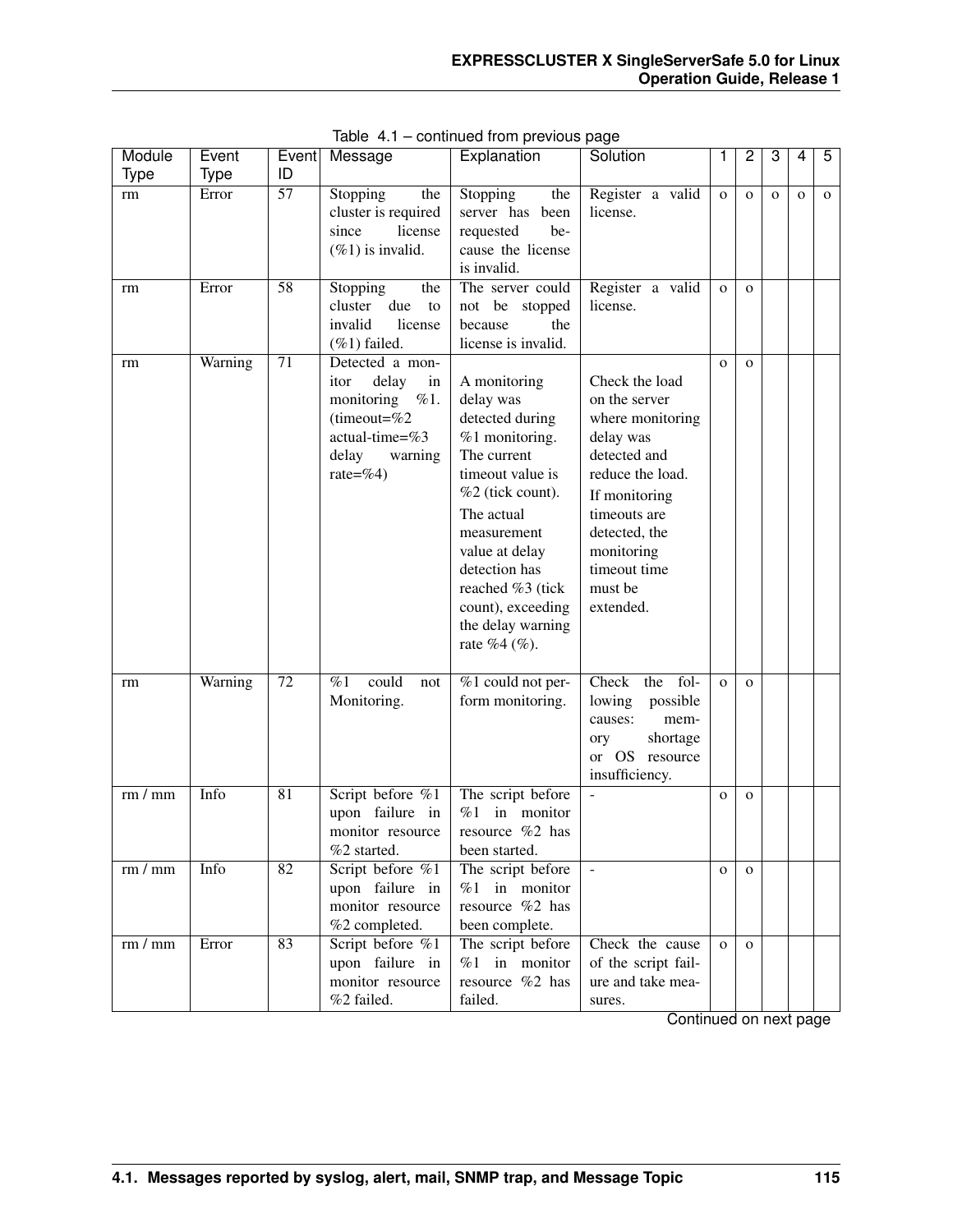| Module      | Event       | Event | Message            | Explanation        | Solution                 | 1            | 2            | 3 | 4 | 5 |
|-------------|-------------|-------|--------------------|--------------------|--------------------------|--------------|--------------|---|---|---|
| <b>Type</b> | <b>Type</b> | ID    |                    |                    |                          |              |              |   |   |   |
| rm          | Warning     | 100   | Restart<br>count   | The final action   |                          | $\mathbf{O}$ | $\mathbf{O}$ |   |   |   |
|             |             |       | exceeded<br>the    | of %2 has not      |                          |              |              |   |   |   |
|             |             |       | maximum<br>οf      | been<br>executed   |                          |              |              |   |   |   |
|             |             |       | %1. Final action   | because<br>restart |                          |              |              |   |   |   |
|             |             |       | of<br>monitoring   | exceeded<br>count  |                          |              |              |   |   |   |
|             |             |       | %2 will not be     | maximum<br>the     |                          |              |              |   |   |   |
|             |             |       | executed.          | value %1.          |                          |              |              |   |   |   |
| rm          | Warning     | 120   | The virtual ma-    | The virtual ma-    |                          | $\mathbf{O}$ | $\mathbf{O}$ |   |   |   |
|             |             |       | chine $(\%1)$ has  | chine<br>managed   |                          |              |              |   |   |   |
|             |             |       | been migrated by   | by the resource    |                          |              |              |   |   |   |
|             |             |       | an external opera- | %1<br>has<br>been  |                          |              |              |   |   |   |
|             |             |       | tion.              | migrated by an     |                          |              |              |   |   |   |
|             |             |       |                    | external<br>opera- |                          |              |              |   |   |   |
|             |             |       |                    | tion.              |                          |              |              |   |   |   |
| rm          | Warning     | 121   | The virtual ma-    | The virtual ma-    |                          | $\mathbf{O}$ | $\mathbf{O}$ |   |   |   |
|             |             |       | chine $(\%1)$ has  | chine<br>managed   |                          |              |              |   |   |   |
|             |             |       | been started by    | by the resource    |                          |              |              |   |   |   |
|             |             |       | an external opera- | %1<br>has<br>been  |                          |              |              |   |   |   |
|             |             |       | tion.              | started by an ex-  |                          |              |              |   |   |   |
|             |             |       |                    | ternal operation.  |                          |              |              |   |   |   |
| rm          | Info        | 130   | Collecting<br>de-  | Collecting<br>de-  |                          | $\mathbf{O}$ | $\mathbf{O}$ |   |   |   |
|             |             |       | tailed information | tailed information |                          |              |              |   |   |   |
|             |             |       | was triggered by   | was triggered by   |                          |              |              |   |   |   |
|             |             |       | detection<br>error | detection<br>error |                          |              |              |   |   |   |
|             |             |       | when monitoring    | when monitoring    |                          |              |              |   |   |   |
|             |             |       | monitor resource   | monitor resource   |                          |              |              |   |   |   |
|             |             |       | \$1.               | \$1.<br>The time-  |                          |              |              |   |   |   |
|             |             |       |                    | out time is $%2$   |                          |              |              |   |   |   |
|             |             |       |                    | seconds.           |                          |              |              |   |   |   |
| rm          | Info        | 131   | The collection of  | The collection of  | $\overline{\phantom{a}}$ | $\mathbf{O}$ | $\mathbf{O}$ |   |   |   |
|             |             |       | detailed informa-  | detailed informa-  |                          |              |              |   |   |   |
|             |             |       | tion triggered by  | tion triggered by  |                          |              |              |   |   |   |
|             |             |       | detection<br>error | detection<br>error |                          |              |              |   |   |   |
|             |             |       | when<br>moni-      | when<br>moni-      |                          |              |              |   |   |   |
|             |             |       | monitor<br>toring  | toring<br>monitor  |                          |              |              |   |   |   |
|             |             |       | resource \$1 has   | resource \$1 has   |                          |              |              |   |   |   |
|             |             |       | completed.         | completed.         |                          |              |              |   |   |   |
| rm          | Warning     | 132   | The collection of  | The collection of  | $\blacksquare$           | $\mathbf{O}$ | $\mathbf{o}$ |   |   |   |
|             |             |       | detailed informa-  | detailed informa-  |                          |              |              |   |   |   |
|             |             |       | tion triggered by  | tion triggered by  |                          |              |              |   |   |   |
|             |             |       | detection<br>error | detection<br>error |                          |              |              |   |   |   |
|             |             |       | when monitoring    | when monitoring    |                          |              |              |   |   |   |
|             |             |       | monitor resource   | monitor resource   |                          |              |              |   |   |   |
|             |             |       | \$1 has failed.    | \$1 has failed.    |                          |              |              |   |   |   |
| rm          | Info        | 140   | Process %1 has     | Process %1 has     | $\overline{\phantom{a}}$ | $\mathbf{O}$ | $\mathbf{o}$ |   |   |   |
|             |             |       | started.           | started.           |                          |              |              |   |   |   |
| rm          | Warning     | 141   | Process %1 has     | Process %1 has     | $\blacksquare$           | $\mathbf{O}$ | $\mathbf{o}$ |   |   |   |
|             |             |       | restarted.         | restarted.         |                          |              |              |   |   |   |
| rm          | Warning     | 142   | Process %1 does    | Process %1 does    | $\blacksquare$           | $\mathbf{O}$ | $\mathbf{o}$ |   |   |   |
|             |             |       | not exist.         | not exist.         |                          |              |              |   |   |   |

Table 4.1 – continued from previous page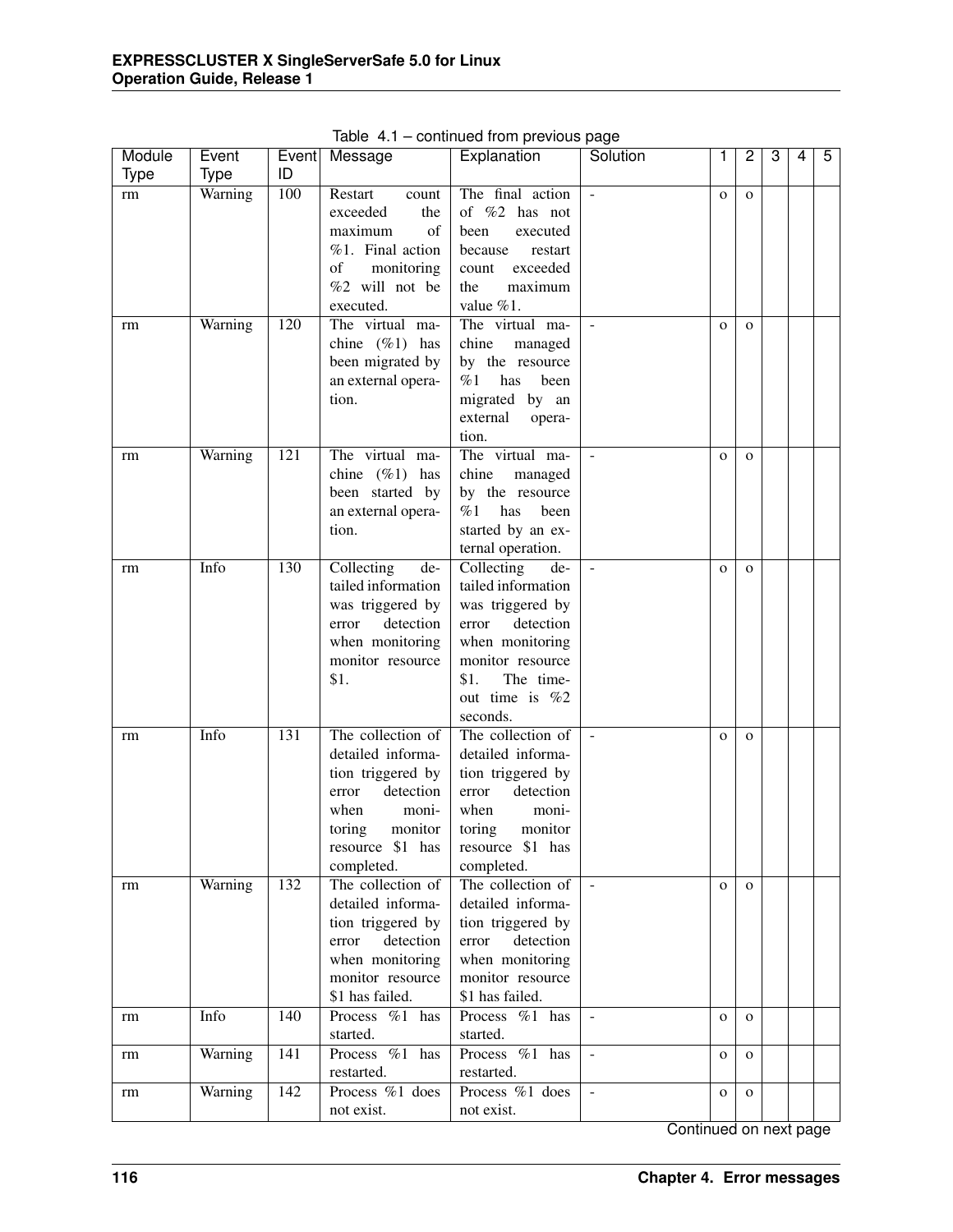| Module      | Event       | Event            | Message              | Explanation          | Solution           | 1            | 2              | 3 | 4 | 5 |
|-------------|-------------|------------------|----------------------|----------------------|--------------------|--------------|----------------|---|---|---|
| <b>Type</b> | <b>Type</b> | ID               |                      |                      |                    |              |                |   |   |   |
| rm          | Error       | $\overline{143}$ | Process %1 was       | Process %1 was       | Check the<br>fol-  | $\mathbf{O}$ | $\mathbf{O}$   |   |   |   |
|             |             |                  | %2<br>restarted      | %2<br>restarted      | lowing<br>possible |              |                |   |   |   |
|             |             |                  | times, but termi-    | times, but termi-    | causes:<br>mem-    |              |                |   |   |   |
|             |             |                  | nated abnormally.    | nated abnormally.    | shortage<br>ory    |              |                |   |   |   |
|             |             |                  |                      |                      | or OS resource     |              |                |   |   |   |
|             |             |                  |                      |                      | insufficiency.     |              |                |   |   |   |
| rm          | Error       | 150              | cluster<br>The<br>is | cluster<br>The<br>is | the fol-<br>Check  | $\mathbf{o}$ | $\mathbf{O}$   |   |   |   |
|             |             |                  | stopped<br>since     | stopped<br>since     | lowing<br>possible |              |                |   |   |   |
|             |             |                  | %1<br>process        | %1<br>process        | causes:<br>mem-    |              |                |   |   |   |
|             |             |                  | terminated<br>was    | terminated<br>was    | shortage<br>ory    |              |                |   |   |   |
|             |             |                  | abnormally.          | abnormally.          | or OS resource     |              |                |   |   |   |
|             |             |                  |                      |                      | insufficiency.     |              |                |   |   |   |
| rm          | Error       | 151              | The<br>is<br>server  | The<br>server<br>is  | the fol-<br>Check  | $\mathbf{o}$ | $\Omega$       |   |   |   |
|             |             |                  | shut down since      | shut down since      | lowing<br>possible |              |                |   |   |   |
|             |             |                  | %1<br>process        | %1<br>process        | causes:<br>mem-    |              |                |   |   |   |
|             |             |                  | terminated<br>was    | was<br>terminated    | shortage<br>ory    |              |                |   |   |   |
|             |             |                  | abnormally.          | abnormally.          | or OS resource     |              |                |   |   |   |
|             |             |                  |                      |                      | insufficiency.     |              |                |   |   |   |
| rm          | Error       | 152              | The<br>is<br>server  | The<br>is<br>server  | the fol-<br>Check  | $\mathbf{o}$ | $\Omega$       |   |   |   |
|             |             |                  | restarted<br>since   | restarted<br>since   | lowing<br>possible |              |                |   |   |   |
|             |             |                  | %1<br>process        | %1<br>process        | causes:<br>mem-    |              |                |   |   |   |
|             |             |                  | terminated<br>was    | was<br>terminated    | shortage<br>ory    |              |                |   |   |   |
|             |             |                  | abnormally.          | abnormally.          | or OS resource     |              |                |   |   |   |
|             |             |                  |                      |                      | insufficiency.     |              |                |   |   |   |
| rm          | Error       | 160              | Monitor resource     | Monitor resource     | Register a valid   | $\mathbf{O}$ | $\mathbf{O}$   |   |   |   |
|             |             |                  | %1<br>cannot<br>be   | %1<br>cannot<br>be   | license.           |              |                |   |   |   |
|             |             |                  | controlled since     | controlled since     |                    |              |                |   |   |   |
|             |             |                  | license<br>the<br>is | license<br>the<br>is |                    |              |                |   |   |   |
|             |             |                  | invalid.             | invalid.             |                    |              |                |   |   |   |
| rm          | Info        | 170              | Recovery script      | Recovery script      |                    | $\mathbf{O}$ | $\mathbf{O}$   |   |   |   |
|             |             |                  | has been executed    | has been executed    |                    |              |                |   |   |   |
|             |             |                  | since an error was   | since an error was   |                    |              |                |   |   |   |
|             |             |                  | detected in moni-    | detected in moni-    |                    |              |                |   |   |   |
|             |             |                  | toring $%1$ .        | toring $%1$ .        |                    |              |                |   |   |   |
| rm          | Error       | 171              | An attempt was       | An attempt was       | Check the cause    | $\mathbf O$  | $\overline{O}$ |   |   |   |
|             |             |                  | made to execute      | made to execute      | of the recovery    |              |                |   |   |   |
|             |             |                  | the<br>recovery      | the<br>recovery      | script failure and |              |                |   |   |   |
|             |             |                  | script due to a      | script due to a      | take appropriate   |              |                |   |   |   |
|             |             |                  | %1<br>monitoring     | %1<br>monitoring     | action.            |              |                |   |   |   |
|             |             |                  | failure, but failed. | failure, but failed. |                    |              |                |   |   |   |
| rm          | Info        | 180              | Dummy<br>Fail-       | Dummy<br>Fail-       | $\Box$             | $\mathbf{O}$ | $\mathbf{O}$   |   |   |   |
|             |             |                  | ure of monitor       | ure of monitor       |                    |              |                |   |   |   |
|             |             |                  | resource<br>$%1$ is  | $%1$ is<br>resource  |                    |              |                |   |   |   |
|             |             |                  | enabled.             | enabled.             |                    |              |                |   |   |   |
| rm          | Info        | 181              | Fail-<br>Dummy       | Dummy<br>Fail-       | $\blacksquare$     | $\mathbf 0$  | $\mathbf{O}$   |   |   |   |
|             |             |                  | ure of monitor       | ure of monitor       |                    |              |                |   |   |   |
|             |             |                  | $%1$ is<br>resource  | $%1$ is<br>resource  |                    |              |                |   |   |   |
|             |             |                  | disabled.            | disabled.            |                    |              |                |   |   |   |

Table 4.1 – continued from previous page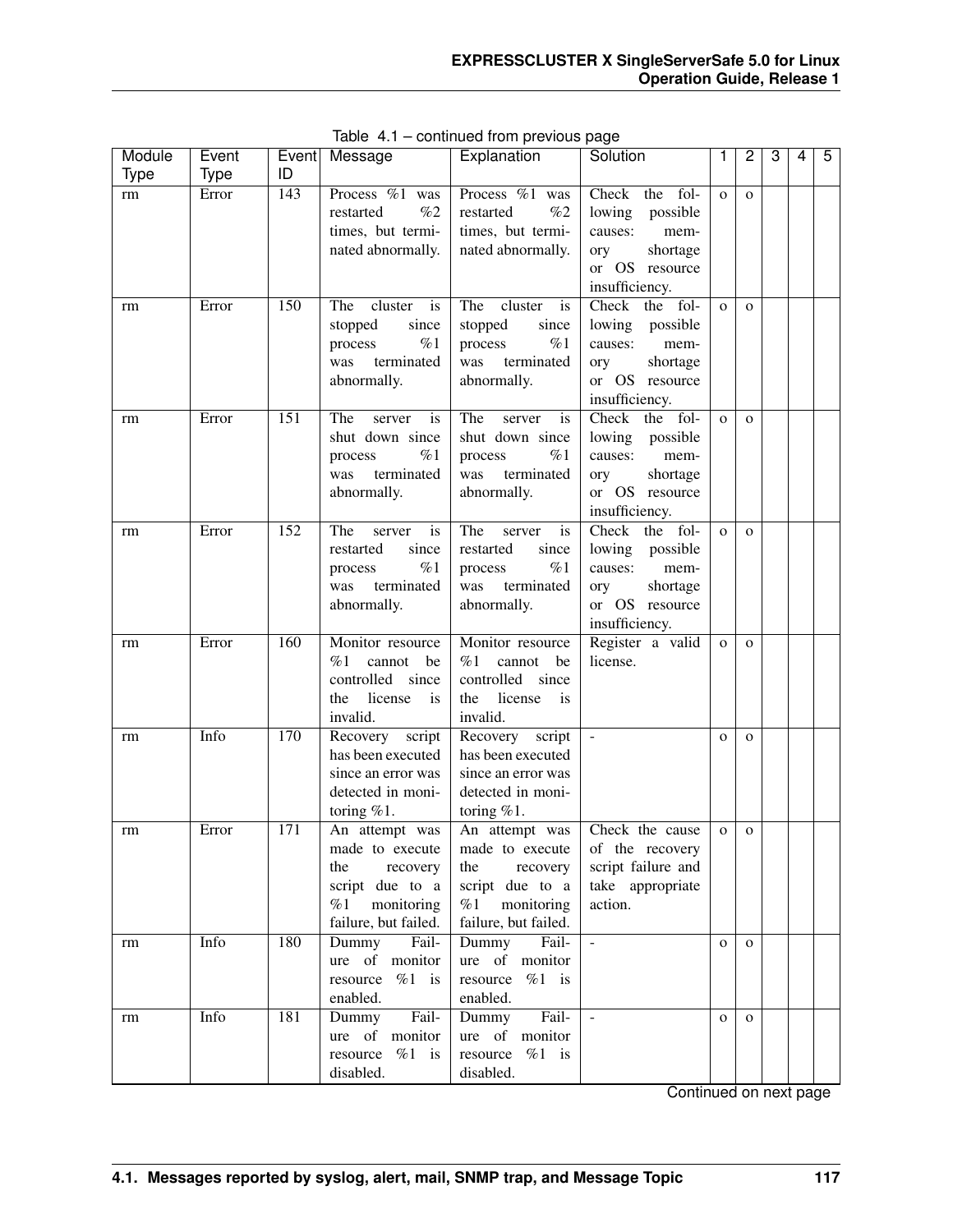| Module      | Event       |     | Event Message                        | Explanation                          | Solution            | 1            | 2            | 3 | 4 | $\overline{5}$ |
|-------------|-------------|-----|--------------------------------------|--------------------------------------|---------------------|--------------|--------------|---|---|----------------|
| <b>Type</b> | <b>Type</b> | ID  |                                      |                                      |                     |              |              |   |   |                |
| rm          | Info        | 182 | Dummy Failure                        | Dummy Failure                        |                     | $\mathbf{O}$ | $\mathbf{O}$ |   |   |                |
|             |             |     | all<br>monitor<br>of                 | of<br>all<br>monitor                 |                     |              |              |   |   |                |
|             |             |     | will be enabled.                     | will be enabled.                     |                     |              |              |   |   |                |
| rm          | Info        | 183 | Dummy Failure                        | Failure<br>Dummy                     | $\mathbb{L}$        | $\mathbf{O}$ | $\mathbf{O}$ |   |   |                |
|             |             |     | monitor<br>all<br>of                 | monitor<br>of<br>all                 |                     |              |              |   |   |                |
|             |             |     | will be disabled.                    | will be disabled.                    |                     |              |              |   |   |                |
| rm          | Warning     | 184 | An attempt was                       | An attempt was                       | Check<br>whether    | $\mathbf{o}$ | $\mathbf{O}$ |   |   |                |
|             |             |     | made to enable                       | made to enable                       | monitor resource    |              |              |   |   |                |
|             |             |     | Dummy Failure                        | Dummy Failure                        | %1 corresponds      |              |              |   |   |                |
|             |             |     | of monitor re-                       | of monitor re-                       | Dummy<br>to         |              |              |   |   |                |
|             |             |     | source $\%1$ ,<br>but                | source %1, but                       | Failure.            |              |              |   |   |                |
|             |             |     | failed.                              | failed.                              |                     |              |              |   |   |                |
| rm          | Warning     | 185 | An attempt was                       | An attempt was                       | Check<br>whether    | $\mathbf{o}$ | $\mathbf{O}$ |   |   |                |
|             |             |     | made to disable                      | made to disable                      | monitor resource    |              |              |   |   |                |
|             |             |     | Dummy Failure                        | Dummy Failure                        | %1 corresponds      |              |              |   |   |                |
|             |             |     | of monitor re-                       | of monitor re-                       | Dummy<br>to         |              |              |   |   |                |
|             |             |     | source $\%1$ ,<br>but                | source $\%1$ , but                   | Failure.            |              |              |   |   |                |
|             |             |     | failed.                              | failed.                              |                     |              |              |   |   |                |
| rm          | Info        | 190 | Recovery action                      | Recovery action                      | $\bar{\phantom{a}}$ | $\mathbf{O}$ | $\mathbf{O}$ |   |   |                |
|             |             |     | caused by moni-                      | caused by moni-                      |                     |              |              |   |   |                |
|             |             |     | tor resource error                   | tor resource error                   |                     |              |              |   |   |                |
|             |             |     | is disabled.                         | is disabled.                         |                     |              |              |   |   |                |
| rm          | Info        | 191 | Recovery action                      | Recovery action                      | $\equiv$            | $\mathbf{O}$ | $\mathbf{O}$ |   |   |                |
|             |             |     | caused by moni-                      | caused by moni-                      |                     |              |              |   |   |                |
|             |             |     | tor resource error                   | tor resource error                   |                     |              |              |   |   |                |
|             |             |     | is enabled.                          | is enabled.                          |                     |              |              |   |   |                |
| rm          | Warning     | 192 | Ignored the re-                      | Ignored the re-                      | $\blacksquare$      | $\mathbf{O}$ | $\mathbf{O}$ |   |   |                |
|             |             |     | covery action in                     | covery action in                     |                     |              |              |   |   |                |
|             |             |     | monitoring<br>%1                     | monitoring<br>%1                     |                     |              |              |   |   |                |
|             |             |     | because recovery                     | because recovery<br>action caused by |                     |              |              |   |   |                |
|             |             |     | action caused by<br>monitor resource | monitor resource                     |                     |              |              |   |   |                |
|             |             |     | error is disabled.                   | error is disabled.                   |                     |              |              |   |   |                |
|             | Warning     | 193 |                                      | Recovery<br>ac-                      |                     |              | $\mathbf{O}$ |   |   |                |
| rm          |             |     |                                      | tion at timeout                      |                     | $\mathbf{O}$ |              |   |   |                |
|             |             |     |                                      | occurrence<br>was                    |                     |              |              |   |   |                |
|             |             |     |                                      | disabled, so the                     |                     |              |              |   |   |                |
|             |             |     |                                      | recovery action                      |                     |              |              |   |   |                |
|             |             |     |                                      | of monitor %1                        |                     |              |              |   |   |                |
|             |             |     |                                      | was not executed.                    |                     |              |              |   |   |                |
| rm          | Warning     | 200 | Since<br>there<br>is                 | Suppression of fi-                   | $\omega$            | $\mathbf{O}$ | $\Omega$     |   |   |                |
|             |             |     | no other<br>nor-                     | nal action for er-                   |                     |              |              |   |   |                |
|             |             |     | running<br>mally                     | ror detection.                       |                     |              |              |   |   |                |
|             |             |     | server, the final                    |                                      |                     |              |              |   |   |                |
|             |             |     | $action(\%1)$<br>for                 |                                      |                     |              |              |   |   |                |
|             |             |     | the error detec-                     |                                      |                     |              |              |   |   |                |
|             |             |     | tion of monitor                      |                                      |                     |              |              |   |   |                |
|             |             |     | resource %2 was                      |                                      |                     |              |              |   |   |                |
|             |             |     | suppressed.                          |                                      |                     |              |              |   |   |                |

Table 4.1 – continued from previous page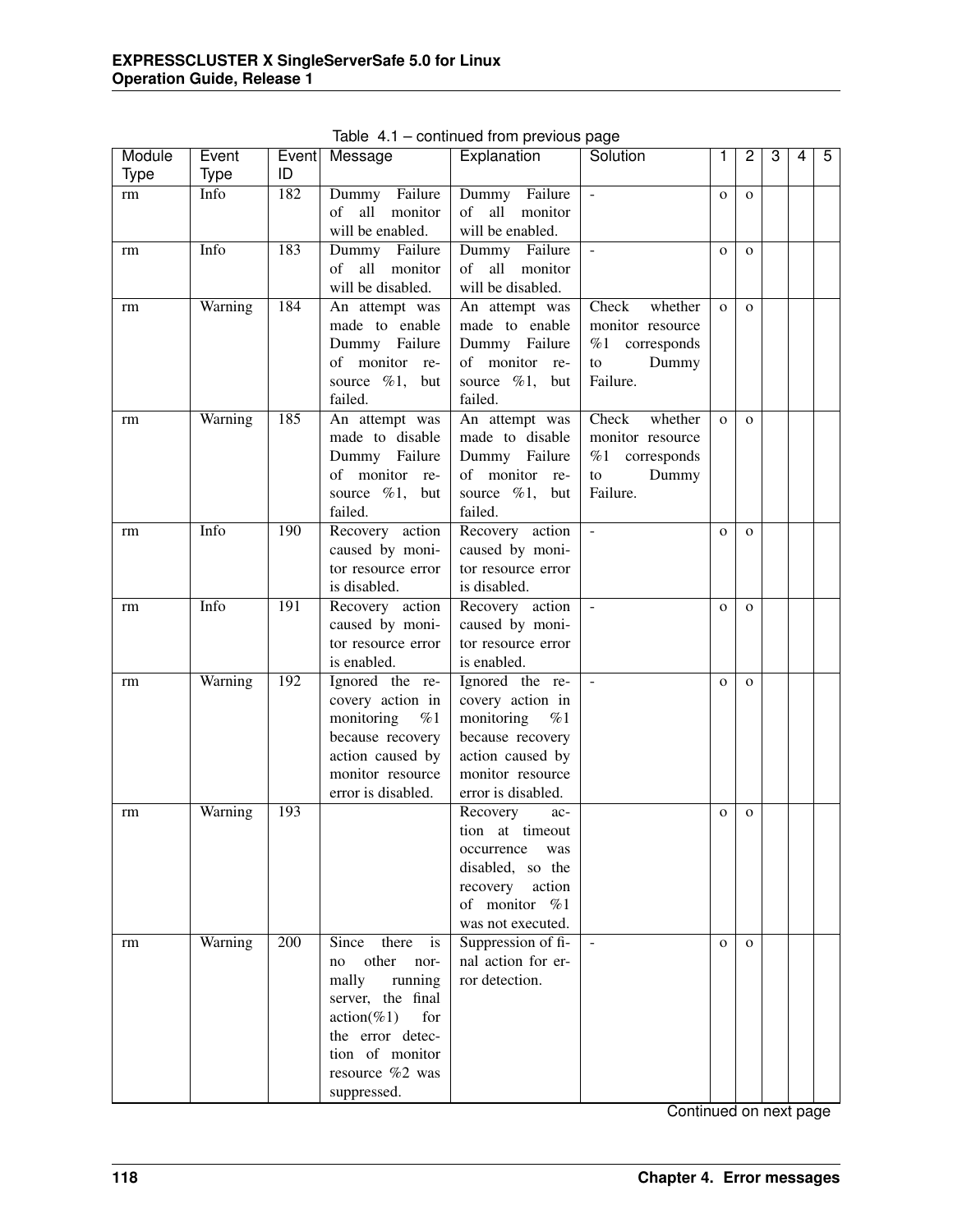| Module | Event   | Event | Message             | Explanation               | Solution                          | 1            | 2            | 3            | 4           | 5            |
|--------|---------|-------|---------------------|---------------------------|-----------------------------------|--------------|--------------|--------------|-------------|--------------|
| Type   | Type    | ID    |                     |                           |                                   |              |              |              |             |              |
| rm     | Warning | 220   | Recovery will not   | Recovery will not         | $\overline{\phantom{a}}$          | $\mathbf{O}$ | $\mathbf{O}$ |              |             |              |
|        |         |       | be executed since   | be executed since         |                                   |              |              |              |             |              |
|        |         |       | any recovery tar-   | any recovery tar-         |                                   |              |              |              |             |              |
|        |         |       | get is not active.  | get is not active.        |                                   |              |              |              |             |              |
| rm     | Warning | 221   | Recovery will not   | Recovery will not         | ÷,                                | $\Omega$     | $\mathbf{O}$ |              |             |              |
|        |         |       | be executed be-     | be executed be-           |                                   |              |              |              |             |              |
|        |         |       | cause the group     | cause the group           |                                   |              |              |              |             |              |
|        |         |       | that is set for the | that is set for the       |                                   |              |              |              |             |              |
|        |         |       | recovery target is  | recovery target is        |                                   |              |              |              |             |              |
|        |         |       | not active.         | not active.               |                                   |              |              |              |             |              |
| mm     | Info    | 901   | Message monitor     | Message monitor           | $\Box$                            | $\mathbf{o}$ | $\mathbf{O}$ |              |             |              |
|        |         |       | has been started.   | (external linkage         |                                   |              |              |              |             |              |
|        |         |       |                     | monitor module)           |                                   |              |              |              |             |              |
|        |         |       |                     | has been started.         |                                   |              |              |              |             |              |
| mm     | Error   | 902   | Failed to initial-  | Message monitor           | Check<br>fol-<br>the              | $\mathbf{o}$ | $\mathbf{O}$ |              |             |              |
|        |         |       | ize message mon-    | (external linkage         | lowing<br>possible                |              |              |              |             |              |
|        |         |       | itor. $(\%1 : \%2)$ | monitor module)           | causes:<br>mem-                   |              |              |              |             |              |
|        |         |       |                     | could not be ini-         | shortage<br>ory                   |              |              |              |             |              |
|        |         |       |                     | tialized.                 | or OS resource                    |              |              |              |             |              |
|        |         |       |                     |                           | insufficiency.                    |              |              |              |             |              |
| mm     | Warning | 903   | An error of $\%1$   | External<br>error         |                                   | $\mathbf{O}$ | $\mathbf{O}$ |              |             |              |
|        |         |       | type and %2 de-     | %3 of category            |                                   |              |              |              |             |              |
|        |         |       | vice has been de-   | %1 and keyword            |                                   |              |              |              |             |              |
|        |         |       | tected. $(\%3)$     | %2<br>has<br>been         |                                   |              |              |              |             |              |
|        |         |       |                     | received.                 |                                   |              |              |              |             |              |
| mm     | Error   | 905   | An error has been   | An error was de-          | Take appropriate                  | $\mathbf{O}$ | $\mathbf{o}$ | $\mathbf{O}$ | $\mathbf 0$ | $\mathbf{O}$ |
|        |         |       | detected in moni-   | tected in moni-           | action according                  |              |              |              |             |              |
|        |         |       | toring $%1.$ (%2)   | tor resource $%1$         | to the $%2$ mes-                  |              |              |              |             |              |
|        |         |       |                     | monitoring.               | sage.                             |              |              |              |             |              |
| mm     | Error   | 906   | Message monitor     | Message monitor           | Check<br>the fol-                 | $\mathbf{O}$ | $\mathbf{O}$ |              |             |              |
|        |         |       | terminated<br>was   | (external linkage         | lowing<br>possible                |              |              |              |             |              |
|        |         |       | abnormally.         | monitor module)           | causes:<br>mem-                   |              |              |              |             |              |
|        |         |       |                     | has been termi-           | shortage<br>ory                   |              |              |              |             |              |
|        |         |       |                     | nated abnormally.         | or OS<br>resource                 |              |              |              |             |              |
|        |         |       |                     |                           | insufficiency.                    |              |              |              |             |              |
| mm     | Error   | 907   | Failed to execute   | Executing recov-          | Check the fol-                    | $\mathbf{o}$ | $\mathbf{O}$ |              |             |              |
|        |         |       | action. $(\%1)$     | ery action has<br>failed. | lowing<br>possible                |              |              |              |             |              |
|        |         |       |                     |                           | causes:<br>mem-                   |              |              |              |             |              |
|        |         |       |                     |                           | shortage<br>ory<br>or OS resource |              |              |              |             |              |
|        |         |       |                     |                           | insufficiency.                    |              |              |              |             |              |
| mm     | Info    | 908   | The system will     | The OS will be            | ÷,                                | $\mathbf 0$  | $\mathbf{O}$ |              |             |              |
|        |         |       | be stopped.         | shut down.                |                                   |              |              |              |             |              |
| mm     | Info    | 909   | The cluster dae-    | The cluster will          | $\frac{1}{2}$                     | $\mathbf 0$  | $\mathbf{O}$ |              |             |              |
|        |         |       | will<br>mon<br>be   | be stopped.               |                                   |              |              |              |             |              |
|        |         |       | stopped.            |                           |                                   |              |              |              |             |              |
| mm     | Info    | 910   | The system will     | The OS will be            | $\overline{a}$                    | $\mathbf 0$  | $\mathbf{O}$ |              |             |              |
|        |         |       | be rebooted.        | rebooted.                 |                                   |              |              |              |             |              |
|        |         |       |                     |                           |                                   |              |              |              |             |              |

Table 4.1 – continued from previous page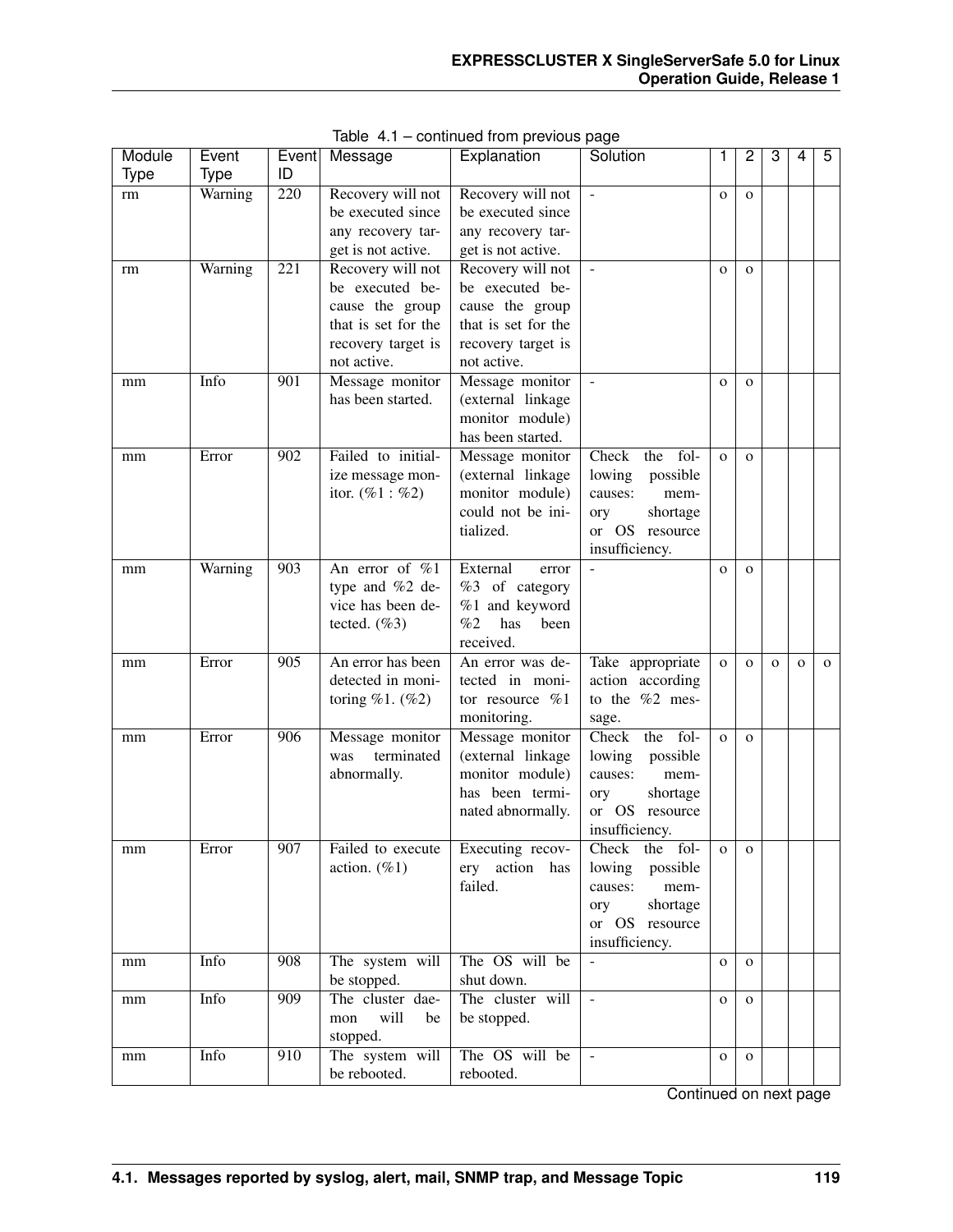| Module      | Event       |                 | Event Message                                | Explanation                      | Solution            | 1            | $\overline{c}$ | 3 | 4 | 5 |
|-------------|-------------|-----------------|----------------------------------------------|----------------------------------|---------------------|--------------|----------------|---|---|---|
| <b>Type</b> | <b>Type</b> | ID              |                                              |                                  |                     |              |                |   |   |   |
| mm          | Info        | 911             | Message monitor                              | Message monitor                  | $\mathcal{L}$       | $\mathbf{O}$ | $\mathbf{O}$   |   |   |   |
|             |             |                 | will be restarted.                           | (external linkage                |                     |              |                |   |   |   |
|             |             |                 |                                              | monitor module)                  |                     |              |                |   |   |   |
|             |             |                 |                                              | will be restarted.               |                     |              |                |   |   |   |
| mm          | Info        | 912             | Received a mes-                              | Received a mes-                  | $\equiv$            | $\mathbf{O}$ | $\mathbf{O}$   |   |   |   |
|             |             |                 | sage by SNMP                                 | sage by SNMP                     |                     |              |                |   |   |   |
|             |             |                 | Trap from exter-                             | Trap from exter-                 |                     |              |                |   |   |   |
|             |             |                 | nal. $(\%1 : \%2)$                           | nal.                             |                     |              |                |   |   |   |
| trnsv       | Error       | 1               | There<br>was<br>a<br>notification from       | notification<br>The<br>%1<br>was | $\bar{\phantom{a}}$ | $\mathbf{O}$ | $\mathbf{o}$   |   |   |   |
|             |             |                 |                                              | from<br>received, but it         |                     |              |                |   |   |   |
|             |             |                 | external (IP= $\%$ 1),<br>but it was denied. | was denied.                      |                     |              |                |   |   |   |
| trnsv       | Info        | 10              | There<br>was<br>a                            | The<br>notification              |                     | $\mathbf{O}$ | $\mathbf{O}$   |   |   |   |
|             |             |                 | notification $(\%1)$                         | $(\%1)$ from $\%2$               |                     |              |                |   |   |   |
|             |             |                 | from<br>external                             | was received.                    |                     |              |                |   |   |   |
|             |             |                 | $(IP = \% 2)$ .                              |                                  |                     |              |                |   |   |   |
| trnsv       | Info        | 20              | Recovery action                              | Recovery action                  |                     | $\mathbf{O}$ | $\mathbf{O}$   |   |   |   |
|             |             |                 | $(\%1)$ of monitor-                          | when an<br>error                 |                     |              |                |   |   |   |
|             |             |                 | ing %2 has been                              | is detected $(\%1)$              |                     |              |                |   |   |   |
|             |             |                 | executed because                             | of the monitor                   |                     |              |                |   |   |   |
|             |             |                 | a notification ar-                           | resource %2 has                  |                     |              |                |   |   |   |
|             |             |                 | rived from exter-                            | executed<br>been                 |                     |              |                |   |   |   |
|             |             |                 | nal.                                         | due to an no-                    |                     |              |                |   |   |   |
|             |             |                 |                                              | tification<br>from               |                     |              |                |   |   |   |
|             |             |                 |                                              | external arrived.                |                     |              |                |   |   |   |
| trnsv       | Info        | 21              | Recovery action                              | Execution<br>of                  | $\blacksquare$      | $\mathbf{O}$ | $\mathbf{O}$   |   |   |   |
|             |             |                 | $(\%1)$ of monitor-                          | recovery<br>action               |                     |              |                |   |   |   |
|             |             |                 | ing %2 has been                              | when an<br>error                 |                     |              |                |   |   |   |
|             |             |                 | completed.                                   | is detected $(\%1)$              |                     |              |                |   |   |   |
|             |             |                 |                                              | of the monitor<br>%2             |                     |              |                |   |   |   |
|             |             |                 |                                              | resource<br>succeeded.           |                     |              |                |   |   |   |
| trnsv       | Error       | 22              | Attempted<br>to                              | Executed recov-                  | Check if recovery   | $\mathbf{o}$ | $\mathbf{O}$   |   |   |   |
|             |             |                 | recovery<br>action                           | ery action when                  | action when an      |              |                |   |   |   |
|             |             |                 | $(\%1)$ of moni-                             | an error is de-                  | error is detected   |              |                |   |   |   |
|             |             |                 | toring $\%2$ , but it                        | tected $(\%1)$ of the            | is executable.      |              |                |   |   |   |
|             |             |                 | failed.                                      | monitor resource                 |                     |              |                |   |   |   |
|             |             |                 |                                              | %2, but it failed.               |                     |              |                |   |   |   |
| trnsv       | Info        | $\overline{30}$ | Action $(\%1)$ has                           | Execution<br>of                  | $\equiv$            | $\mathbf{O}$ | $\mathbf{O}$   |   |   |   |
|             |             |                 | been completed.                              | action<br>$( \% 1)$              |                     |              |                |   |   |   |
|             |             |                 |                                              | succeeded.                       |                     |              |                |   |   |   |
| trnsv       | Error       | $\overline{31}$ | Attempted to exe-                            | Executed<br>action               | Check if recovery   | $\mathbf{O}$ | $\mathbf{O}$   |   |   |   |
|             |             |                 | cute action $(\%1)$ ,                        | $(\%1),$<br>but<br>it            | action when an      |              |                |   |   |   |
|             |             |                 | but it failed.                               | failed.                          | error is detected   |              |                |   |   |   |
|             |             |                 |                                              |                                  | is executable.      |              |                |   |   |   |

Table 4.1 – continued from previous page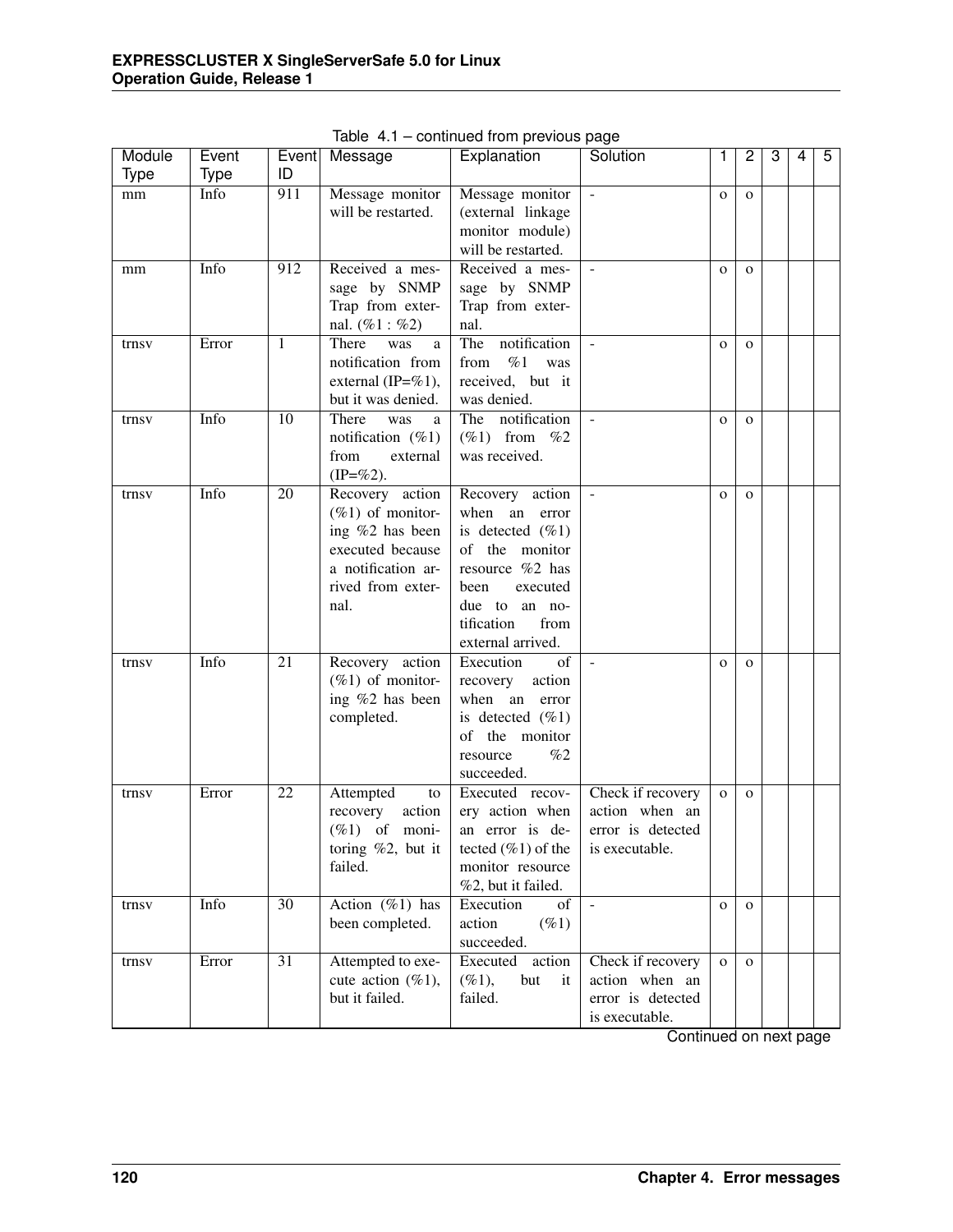| Module      | Event       |                 | Event Message                      | Explanation           | Solution             | 1            | 2            | 3 | 4 | 5 |
|-------------|-------------|-----------------|------------------------------------|-----------------------|----------------------|--------------|--------------|---|---|---|
| <b>Type</b> | <b>Type</b> | ID              |                                    |                       |                      |              |              |   |   |   |
| trnsv       | Info        | $\overline{40}$ | Script before ac-                  | Script before ac-     |                      | $\Omega$     |              |   |   |   |
|             |             |                 | tion of monitor-                   | tion when an er-      |                      |              |              |   |   |   |
|             |             |                 | ing %1 has been                    | ror is detected of    |                      |              |              |   |   |   |
|             |             |                 | executed.                          | the monitor re-       |                      |              |              |   |   |   |
|             |             |                 |                                    | source $(\%1)$ has    |                      |              |              |   |   |   |
|             |             |                 |                                    | been executed.        |                      |              |              |   |   |   |
| trnsv       | Info        | 41              | Script before ac-                  | Execution<br>of       | $\blacksquare$       | $\Omega$     |              |   |   |   |
|             |             |                 | tion of monitor-                   | script<br>before      |                      |              |              |   |   |   |
|             |             |                 | ing %1 has been                    | action when an        |                      |              |              |   |   |   |
|             |             |                 | completed.                         | error is detected     |                      |              |              |   |   |   |
|             |             |                 |                                    | of the monitor        |                      |              |              |   |   |   |
|             |             |                 |                                    | $(\%1)$<br>resource   |                      |              |              |   |   |   |
|             |             |                 |                                    | succeeded.            |                      |              |              |   |   |   |
| trnsv       | Error       | 42              | Attempted to exe-                  | Executed<br>script    | Check if script      | $\mathbf{o}$ |              |   |   |   |
|             |             |                 | cute script before                 | before<br>action      | before<br>action     |              |              |   |   |   |
|             |             |                 | action of moni-                    | when an error is      | when<br>an error     |              |              |   |   |   |
|             |             |                 | toring $%1$ , but it               | detected of the       | detected<br>is<br>is |              |              |   |   |   |
|             |             |                 | failed.                            | monitor resource      | executable.          |              |              |   |   |   |
|             |             |                 |                                    | $(\%1),$<br>but<br>it |                      |              |              |   |   |   |
|             |             |                 |                                    | failed.               |                      |              |              |   |   |   |
| lanhb       | Warning     | $\overline{71}$ | <b>Heartbeats</b><br>sent          | A delay occurred      |                      | $\mathbf{O}$ | $\mathbf{o}$ |   |   |   |
|             |             |                 | HB<br>from<br>re-                  | in the heartbeat      | Check the load       |              |              |   |   |   |
|             |             |                 | %1<br>source<br>οf                 | from HB resource      | on server %2 and     |              |              |   |   |   |
|             |             |                 | server %2 are de-                  | $%1$ of server $%2$ . | reduce the load.     |              |              |   |   |   |
|             |             |                 | layed.(timeout=%3 <sup>*</sup> %He | current               | If an HB timeout     |              |              |   |   |   |
|             |             |                 | actual-time=%5                     | timeout value is      | occurs, the HB       |              |              |   |   |   |
|             |             |                 | delay<br>warning                   | "%3"<br>(seconds)     | timeout time         |              |              |   |   |   |
|             |             |                 | rate=%6)                           | x %4 (ticks per       | must be              |              |              |   |   |   |
|             |             |                 |                                    | second)". The ac-     | extended.            |              |              |   |   |   |
|             |             |                 |                                    | tual measurement      |                      |              |              |   |   |   |
|             |             |                 |                                    | value when the        |                      |              |              |   |   |   |
|             |             |                 |                                    | delay<br>occurred     |                      |              |              |   |   |   |
|             |             |                 |                                    | became<br>%5          |                      |              |              |   |   |   |
|             |             |                 |                                    | (ticks), exceeding    |                      |              |              |   |   |   |
|             |             |                 |                                    | the delay warning     |                      |              |              |   |   |   |
|             |             |                 |                                    | percentage<br>%6      |                      |              |              |   |   |   |
|             |             |                 |                                    | $(\%).$               |                      |              |              |   |   |   |

Table 4.1 – continued from previous page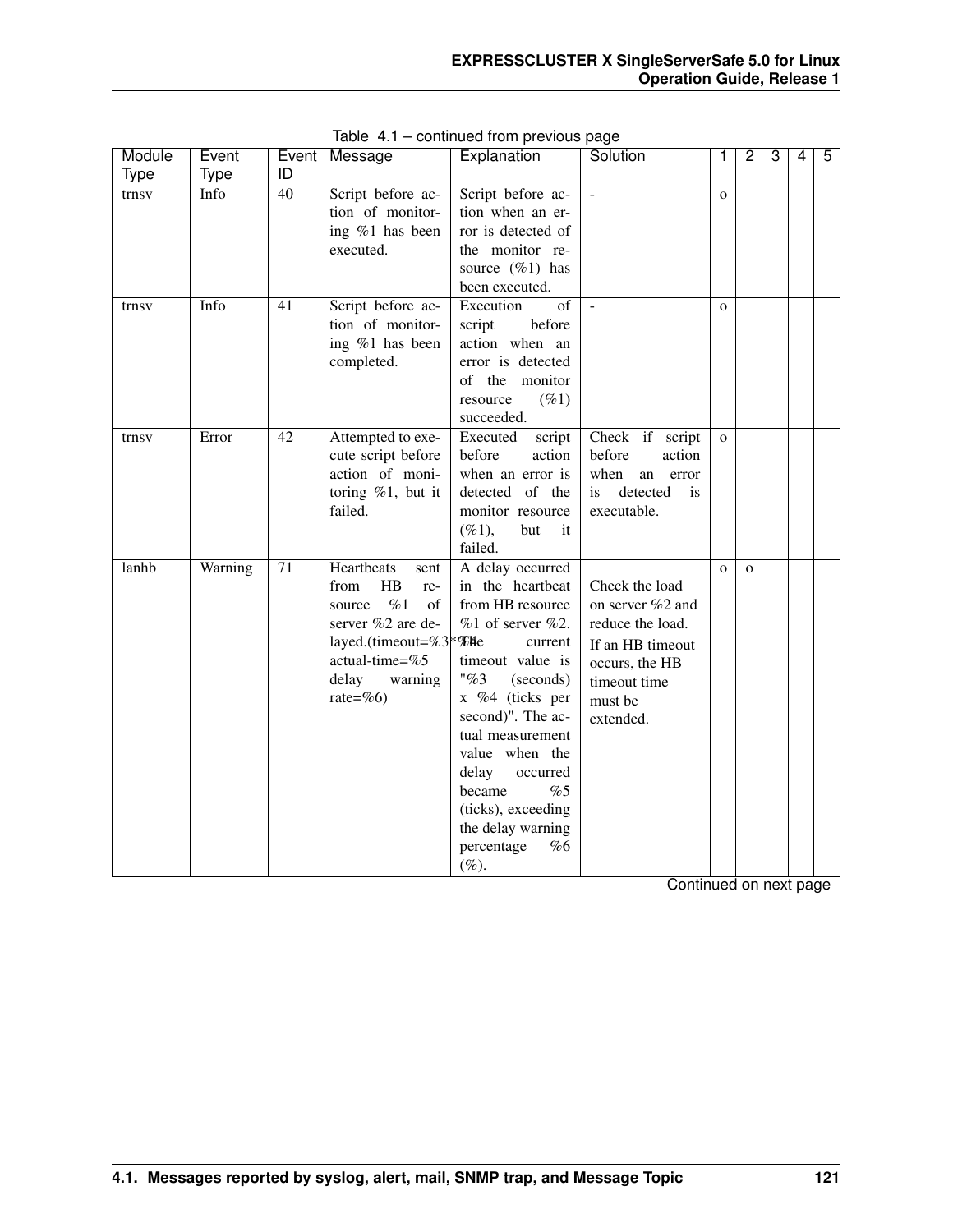| Module | Event       | Event           | Message                                                                                                                                                            | Explanation                                                                                                                                                                                                                                                                                                                                                                                            | Solution                                                                                                                                                                             | 1 | $\overline{2}$ | $\overline{3}$ | 4 | $\overline{5}$ |
|--------|-------------|-----------------|--------------------------------------------------------------------------------------------------------------------------------------------------------------------|--------------------------------------------------------------------------------------------------------------------------------------------------------------------------------------------------------------------------------------------------------------------------------------------------------------------------------------------------------------------------------------------------------|--------------------------------------------------------------------------------------------------------------------------------------------------------------------------------------|---|----------------|----------------|---|----------------|
| Type   | <b>Type</b> | ID              |                                                                                                                                                                    |                                                                                                                                                                                                                                                                                                                                                                                                        |                                                                                                                                                                                      |   |                |                |   |                |
| lanhb  | Warning     | $\overline{72}$ | Heartbeats<br>sent<br>H B<br>from<br>re-<br>source %1 are de-<br>layed.(server=%2<br>timeout=%3*%4<br>actual-time=%5<br>delay<br>warning<br>rate=%6)               | delay<br>A<br>oc-<br>curred during the<br>heartbeat<br>trans-<br>mission of HB<br>resource %1. The<br>transmission des-<br>tination server is<br>%2. The current<br>timeout value is<br>"%3"<br>(seconds)<br>x %4 (ticks per<br>second)". The ac-<br>tual measurement<br>value when the<br>delay<br>occurred<br>became<br>%5<br>(ticks), exceeding<br>the delay warning<br>percentage<br>%6<br>$(\%).$ | Check the load<br>on the server to<br>which the delay<br>warning was<br>issued and reduce<br>the load.<br>If an HB timeout<br>occurs, the HB<br>timeout time<br>must be<br>extended. |   |                |                |   |                |
| lanhb  | Warning     | $\overline{73}$ | Heartbeats<br>received<br>by<br>$_{\rm HB}$<br>resource<br>%1<br>de-<br>are<br>layed.(server=%2<br>timeout=%3*%4<br>actual-time=%5<br>delay<br>warning<br>rate=%6) | A delay occurred<br>during the heart-<br>beat reception of<br>HB resource %1.<br>The transmission<br>source server is<br>%2. The current<br>timeout value is<br>"%3"<br>(seconds)<br>x %4 (ticks per<br>second)". The ac-<br>tual measurement<br>value when the<br>delay<br>occurred<br>became<br>%5<br>(ticks), exceeding<br>the delay warning<br>percentage<br>%6<br>$(\%).$                         | Check the load<br>on the server to<br>which the delay<br>warning was<br>issued and reduce<br>the load.<br>If an HB timeout<br>occurs, the HB<br>timeout time<br>must be<br>extended. |   |                |                |   |                |

Table 4.1 – continued from previous page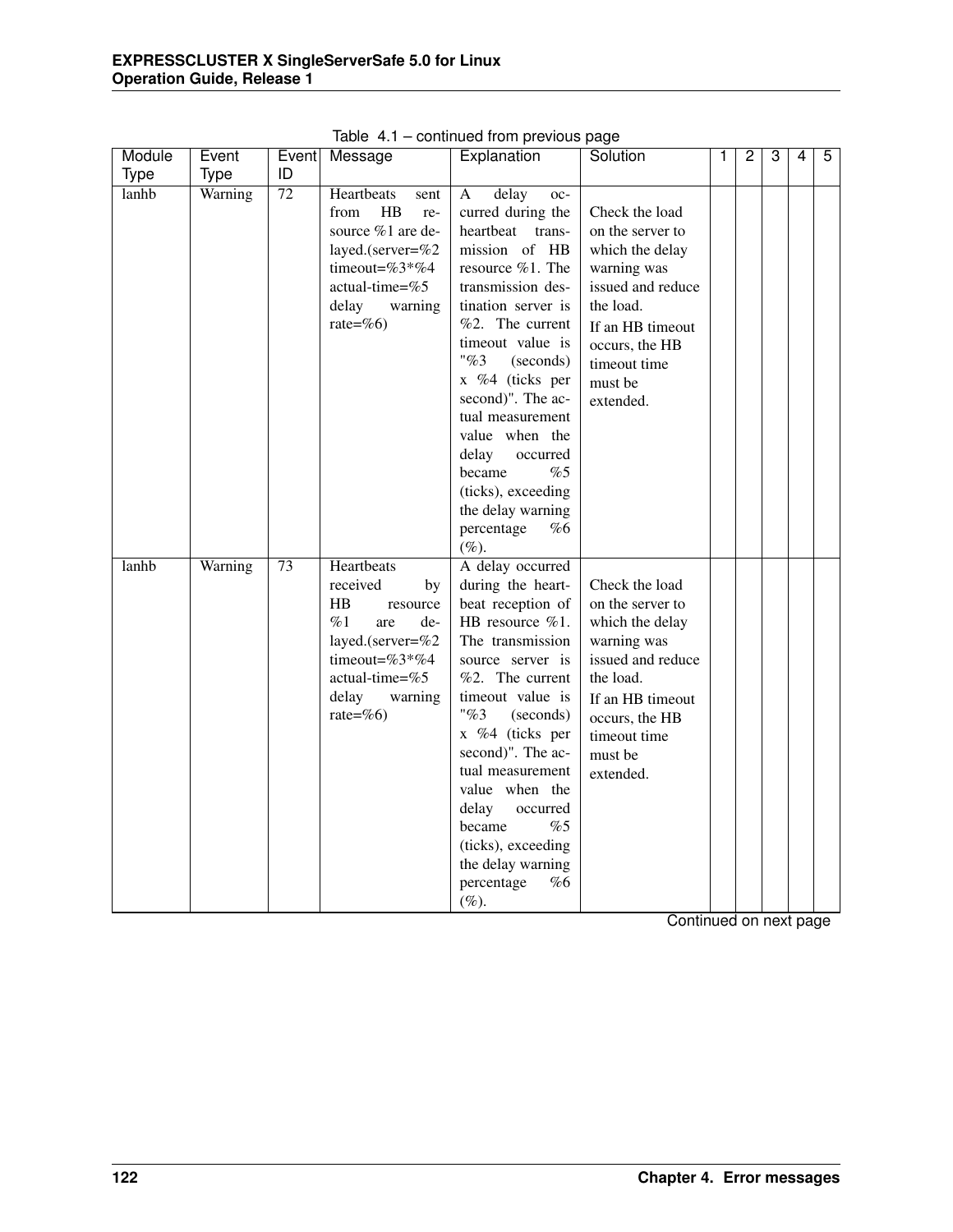| Module | Event   |                 | Event   Message                    | Explanation                                                  | Solution            | 1            | 2            | 3 | 4 | 5 |
|--------|---------|-----------------|------------------------------------|--------------------------------------------------------------|---------------------|--------------|--------------|---|---|---|
| Type   | Type    | ID              |                                    |                                                              |                     |              |              |   |   |   |
| lankhb | Warning | 71              | Heartbeats<br>sent                 | A delay occurred                                             |                     | $\Omega$     | $\mathbf{O}$ |   |   |   |
|        |         |                 | HB<br>from<br>re-                  | in the heartbeat                                             | Check the load      |              |              |   |   |   |
|        |         |                 | %1<br>of<br>source                 | from HB resource                                             | on server $\%2$ and |              |              |   |   |   |
|        |         |                 | server %2 are de-                  | $%1$ of server $%2$ .                                        | reduce the load.    |              |              |   |   |   |
|        |         |                 | layed.(timeout=%3 <sup>*</sup> %He | current                                                      | If an HB timeout    |              |              |   |   |   |
|        |         |                 | actual-time=%5<br>delay            | timeout value is<br>"%3                                      | occurs, the HB      |              |              |   |   |   |
|        |         |                 | warning<br>rate=%6)                | (seconds)<br>x %4 (ticks per                                 | timeout time        |              |              |   |   |   |
|        |         |                 |                                    | second)". The ac-                                            | must be             |              |              |   |   |   |
|        |         |                 |                                    | tual measurement                                             | extended.           |              |              |   |   |   |
|        |         |                 |                                    | value when the                                               |                     |              |              |   |   |   |
|        |         |                 |                                    | delay<br>occurred                                            |                     |              |              |   |   |   |
|        |         |                 |                                    | became<br>%5                                                 |                     |              |              |   |   |   |
|        |         |                 |                                    | (ticks), exceeding                                           |                     |              |              |   |   |   |
|        |         |                 |                                    | the delay warning                                            |                     |              |              |   |   |   |
|        |         |                 |                                    | percentage<br>%6                                             |                     |              |              |   |   |   |
|        |         |                 |                                    | $(\%).$                                                      |                     |              |              |   |   |   |
| lankhb | Warning | 73              | Heartbeats<br>re-                  | A delay occurred                                             |                     |              |              |   |   |   |
|        |         |                 | ceived<br>from                     | during the heart-                                            | Check the load      |              |              |   |   |   |
|        |         |                 | $_{\rm HB}$<br>resource            | beat reception of                                            | on the server to    |              |              |   |   |   |
|        |         |                 | %1<br>de-<br><i>is</i>             | HB resource $\%1$ .                                          | which the delay     |              |              |   |   |   |
|        |         |                 |                                    | layed.(timeout=%2 <sup>*</sup> $\mathcal{B}$ Be transmission | warning was         |              |              |   |   |   |
|        |         |                 | actual-time=%4                     | source server is                                             | issued and reduce   |              |              |   |   |   |
|        |         |                 | delay<br>warning                   | %2. The current                                              | the load.           |              |              |   |   |   |
|        |         |                 | rate=%5)                           | timeout value is                                             | If an HB timeout    |              |              |   |   |   |
|        |         |                 |                                    | "%3"<br>(seconds)                                            | occurs, the HB      |              |              |   |   |   |
|        |         |                 |                                    | x %4 (ticks per                                              | timeout time        |              |              |   |   |   |
|        |         |                 |                                    | second)". The ac-                                            | must be             |              |              |   |   |   |
|        |         |                 |                                    | tual measurement<br>value when the                           | extended.           |              |              |   |   |   |
|        |         |                 |                                    | delay<br>occurred                                            |                     |              |              |   |   |   |
|        |         |                 |                                    | %5<br>became                                                 |                     |              |              |   |   |   |
|        |         |                 |                                    | (ticks), exceeding                                           |                     |              |              |   |   |   |
|        |         |                 |                                    | the delay warning                                            |                     |              |              |   |   |   |
|        |         |                 |                                    | percentage<br>%6                                             |                     |              |              |   |   |   |
|        |         |                 |                                    | $(\%).$                                                      |                     |              |              |   |   |   |
| diskhb | Error   | 10              | Device(%1) of re-                  | The specified de-                                            | Check the config-   | $\mathbf{o}$ | $\mathbf{O}$ |   |   |   |
|        |         |                 | source(%2) does                    | vice does not ex-                                            | uration data.       |              |              |   |   |   |
|        |         |                 | not exist.                         | ist.                                                         |                     |              |              |   |   |   |
| diskhb | Error   | 11              | Device(%1) of re-                  | The specified de-                                            | Check the config-   | $\mathbf{o}$ | $\mathbf{O}$ |   |   |   |
|        |         |                 | source(%2) is not                  | vice does not ex-                                            | uration data.       |              |              |   |   |   |
|        |         |                 | a block device.                    | ist.                                                         |                     |              |              |   |   |   |
| diskhb | Error   | 12              | Raw device(%1)                     | The specified de-                                            | Check the config-   | $\mathbf{o}$ | $\mathbf{O}$ |   |   |   |
|        |         |                 | of resource(%2)                    | vice does not ex-                                            | uration data.       |              |              |   |   |   |
|        |         |                 | does not exist.                    | ist.                                                         |                     |              |              |   |   |   |
| diskhb | Error   | $\overline{13}$ | Binding<br>de-                     | The specified de-                                            | Check the config-   | $\mathbf 0$  | $\mathbf{O}$ |   |   |   |
|        |         |                 | vice(%1)<br>of                     | vice does not ex-                                            | uration data.       |              |              |   |   |   |
|        |         |                 | resource(%2)<br>to                 | ist.                                                         |                     |              |              |   |   |   |
|        |         |                 | raw<br>$device(\%3)$               |                                                              |                     |              |              |   |   |   |
|        |         |                 | failed.                            |                                                              |                     |              |              |   |   |   |

Table 4.1 – continued from previous page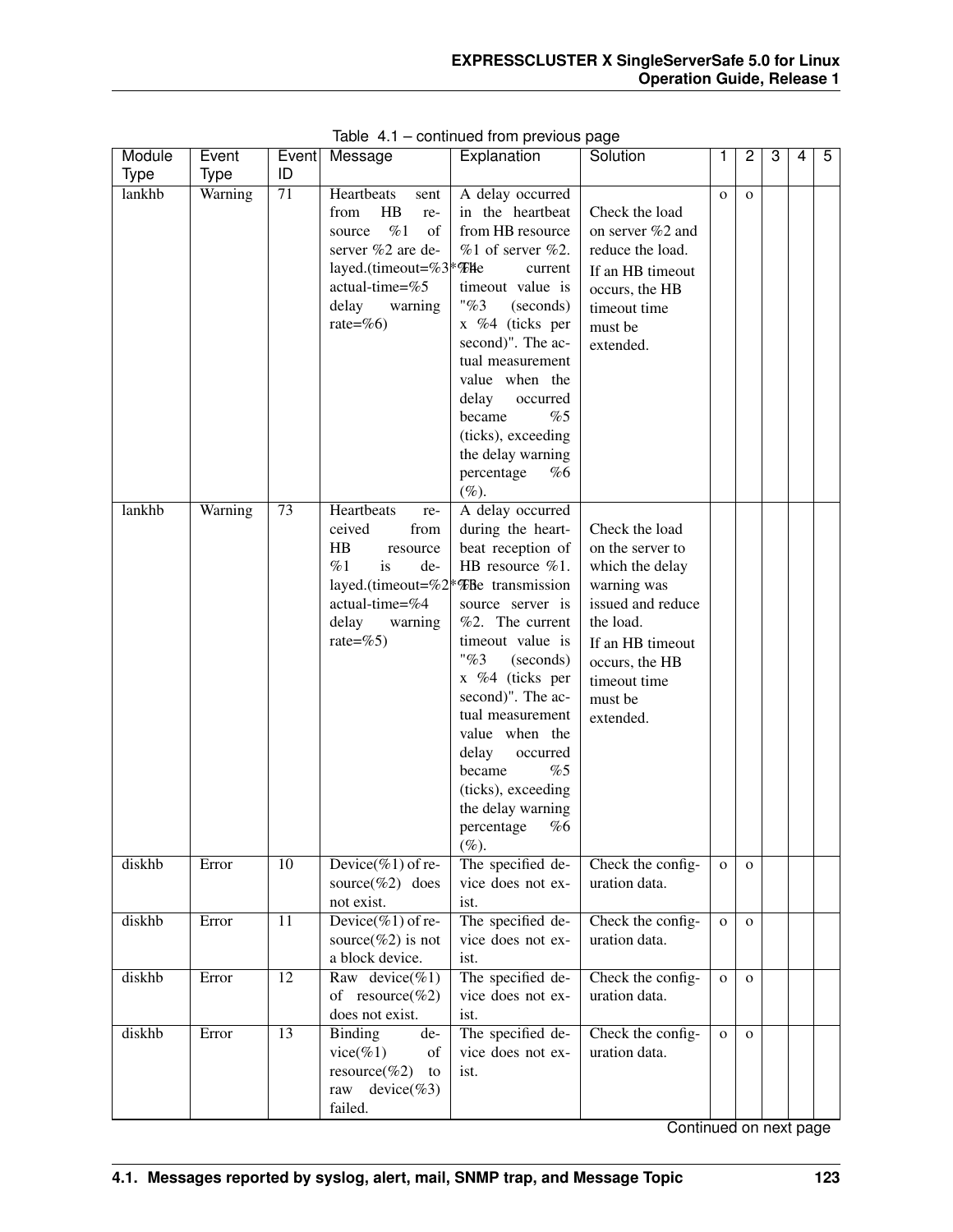| Module | Event   | Event | Message                                                                                                                                                                    | Explanation                                                                                                                                                                                                                                                                                                                                                                        | Solution                                                                                                                                                                             | 1            | $\overline{2}$ | 3 | 4 | 5 |
|--------|---------|-------|----------------------------------------------------------------------------------------------------------------------------------------------------------------------------|------------------------------------------------------------------------------------------------------------------------------------------------------------------------------------------------------------------------------------------------------------------------------------------------------------------------------------------------------------------------------------|--------------------------------------------------------------------------------------------------------------------------------------------------------------------------------------|--------------|----------------|---|---|---|
| Type   | Type    | ID    |                                                                                                                                                                            |                                                                                                                                                                                                                                                                                                                                                                                    |                                                                                                                                                                                      |              |                |   |   |   |
| diskhb | Error   | 14    | Raw device(%1)<br>of resource(%2)<br>has already been<br>bound to other<br>device.                                                                                         | Raw device %1<br>of resource %2 is<br>bound to another<br>device.                                                                                                                                                                                                                                                                                                                  | Specify an un-<br>used raw device.                                                                                                                                                   | $\mathbf{O}$ | $\mathbf{O}$   |   |   |   |
| diskhb | Error   | 15    | File system exists<br>on device(%1) of<br>resource(%2).                                                                                                                    | A file system ex-<br>ists in device %1<br>of resource %2.                                                                                                                                                                                                                                                                                                                          | To use device $\%1$ ,<br>delete the file sys-<br>tem.                                                                                                                                | $\mathbf{O}$ | $\mathbf{O}$   |   |   |   |
| diskhb | Info    | 20    | Resource %1 re-<br>covered from ini-<br>tialization error.                                                                                                                 | Resource %1 has<br>recovered<br>from<br>the initialization<br>error.                                                                                                                                                                                                                                                                                                               | $\overline{a}$                                                                                                                                                                       | $\mathbf{o}$ | $\mathbf{O}$   |   |   |   |
| diskhb | Warning | 71    | Heartbeats<br>sent<br>HB<br>from<br>re-<br>%1<br>of<br>source<br>server %2 are de-<br>layed.(timeout=%3 <sup>*</sup> %He<br>actual-time=%5<br>delay<br>warning<br>rate=%6) | A delay occurred<br>in the heartbeat<br>from HB resource<br>$%1$ of server $%2$ .<br>current<br>timeout value is<br>"%3"<br>(seconds)<br>x %4 (ticks per<br>second)". The ac-<br>tual measurement<br>value when the<br>delay<br>occurred<br>%5<br>became<br>(ticks), exceeding<br>the delay warning<br>percentage<br>%6<br>$(\%).$                                                 | Check the load<br>on server $\%2$ and<br>reduce the load.<br>If an HB timeout<br>occurs, the HB<br>timeout time<br>must be<br>extended.                                              | $\mathbf{O}$ | $\mathbf{O}$   |   |   |   |
| diskhb | Warning | 72    | Heartbeat<br>write<br>of HB resource<br>%1<br>is<br>de-<br>layed.(server=%2<br>timeout=%3*%4<br>actual-time=%5<br>delay<br>warning<br>rate= $%6$ ).                        | A delay occurred<br>during the heart-<br>beat write of HB<br>resource %1. The<br>write destination<br>server is %2. The<br>current<br>timeout<br>"%3"<br>is<br>value<br>(seconds) $x \%$ 4<br>(ticks per sec-<br>ond)". The actual<br>measurement<br>value when the<br>delay<br>occurred<br>became<br>%5<br>(ticks), exceeding<br>the delay warning<br>percentage<br>%6<br>$(\%).$ | Check the load<br>on the server to<br>which the delay<br>warning was<br>issued and reduce<br>the load.<br>If an HB timeout<br>occurs, the HB<br>timeout time<br>must be<br>extended. |              |                |   |   |   |

Table 4.1 – continued from previous page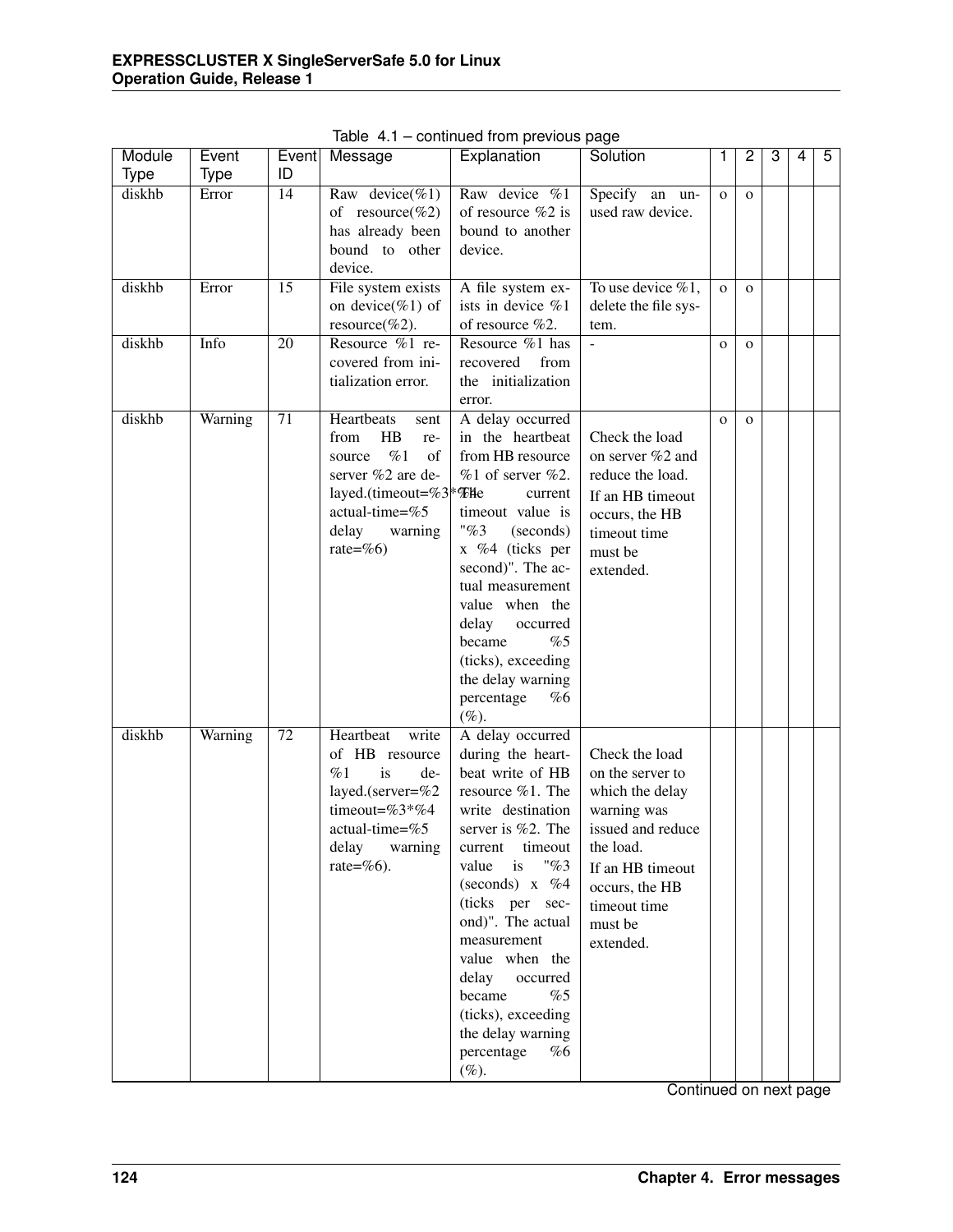| Module      | Event       |                 | Event Message                                                                                                                                     | Explanation                                                                                                                                                                                                                                                                                                                                                                    | Solution                                                                                                                                                                                                                                                                                                                                           |              | 2            | 3 | 4 | 5 |
|-------------|-------------|-----------------|---------------------------------------------------------------------------------------------------------------------------------------------------|--------------------------------------------------------------------------------------------------------------------------------------------------------------------------------------------------------------------------------------------------------------------------------------------------------------------------------------------------------------------------------|----------------------------------------------------------------------------------------------------------------------------------------------------------------------------------------------------------------------------------------------------------------------------------------------------------------------------------------------------|--------------|--------------|---|---|---|
| <b>Type</b> | <b>Type</b> | ID              |                                                                                                                                                   |                                                                                                                                                                                                                                                                                                                                                                                |                                                                                                                                                                                                                                                                                                                                                    |              |              |   |   |   |
| diskhb      | Warning     | $\overline{73}$ | Heartbeat read of<br>HB<br>resource<br>%1<br>de-<br>is<br>layed.(server=%2<br>timeout=%3*%4<br>$actual-time = %5$<br>delay<br>warning<br>rate=%6) | A delay occurred<br>during the heart-<br>beat read of HB<br>%1.<br>resource<br>The read source<br>server is %2. The<br>timeout<br>current<br>"%3"<br>value<br>is<br>(seconds) $x \%$ 4<br>(ticks per sec-<br>ond)". The actual<br>measurement<br>value when the<br>delay<br>occurred<br>became<br>%5<br>(ticks), exceeding<br>the delay warning<br>percentage<br>%6<br>$(\%).$ | Check the load<br>on the server to<br>which the delay<br>warning was<br>issued and reduce<br>the load.<br>If an HB timeout<br>occurs, the HB<br>timeout time<br>must be<br>extended.                                                                                                                                                               |              |              |   |   |   |
| monp        | Error       | 1               | An error occurred<br>initializ-<br>when<br>monitored<br>ing<br>%1.<br>process<br>$(status=\%2)$                                                   | An initialization<br>occurred<br>error<br>monitored<br>in<br>process %1.                                                                                                                                                                                                                                                                                                       | Memory or OS<br>resources might<br>not be sufficient,<br>or the<br>configuration<br>data might be<br>inconsistent.<br>Check them.<br>If the<br>configuration<br>data is not<br>registered, the<br>process message<br>below is output.<br>This message<br>output, however,<br>does not indicate<br>a problem.<br>+ mdagnt<br>+ webmgr<br>+ webalert | $\mathbf{O}$ | $\mathbf{O}$ |   |   |   |
| monp        | Error       | 2               | Monitor<br>tar-<br>get<br>process<br>%1<br>terminated<br>abnormally.<br>$(status = %2)$                                                           | Monitor<br>tar-<br>get<br>process<br>%1<br>terminated<br>abnormally.                                                                                                                                                                                                                                                                                                           | Memory or OS<br>resources<br>may<br>not be sufficient.<br>Check them.                                                                                                                                                                                                                                                                              | $\Omega$     | $\Omega$     |   |   |   |

Table 4.1 – continued from previous page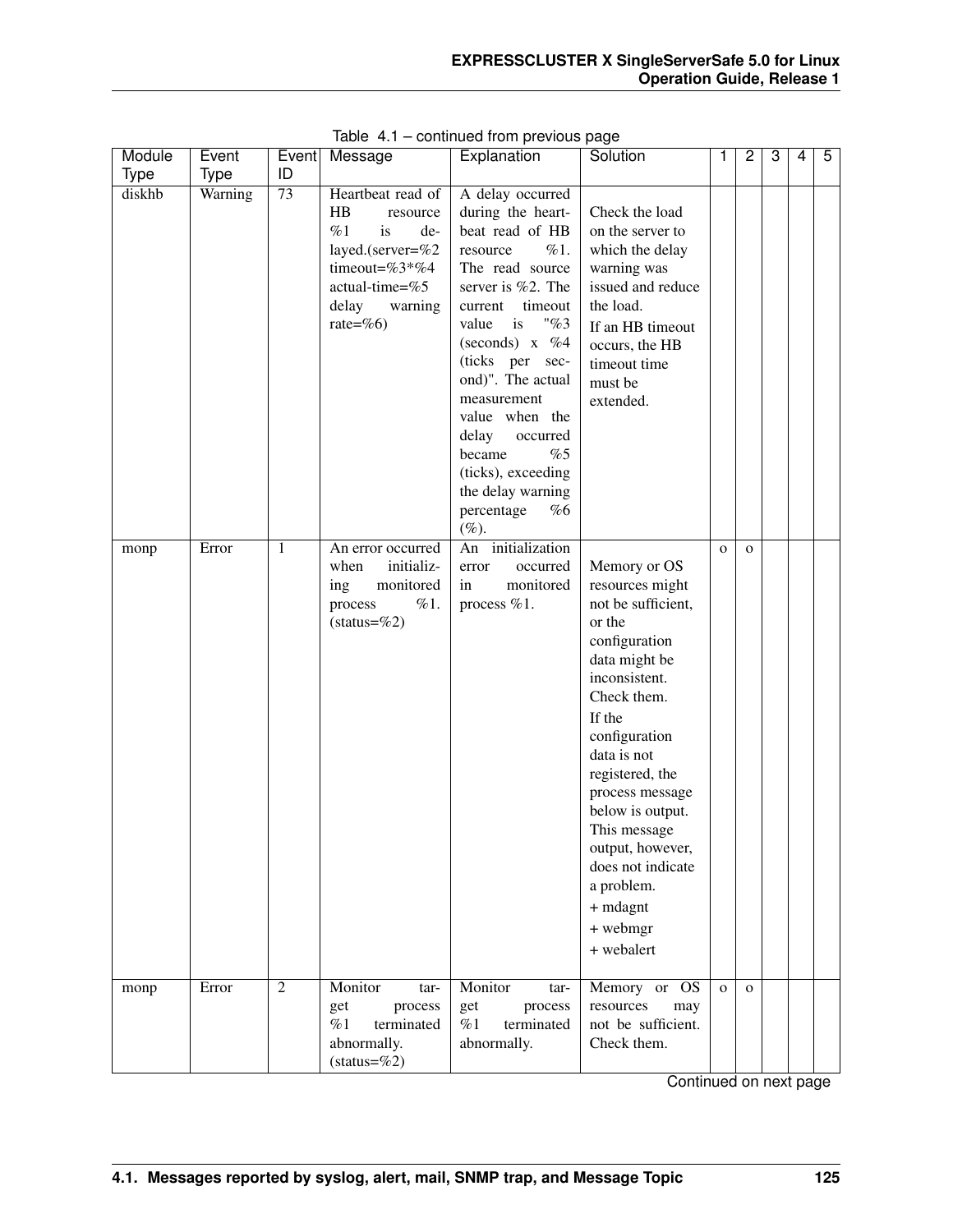| Module      | Event       | Event          | Message                               | Explanation                           | Solution                 | 1            | 2            | 3 | $\overline{4}$ | 5 |
|-------------|-------------|----------------|---------------------------------------|---------------------------------------|--------------------------|--------------|--------------|---|----------------|---|
| <b>Type</b> | <b>Type</b> | ID             |                                       |                                       |                          |              |              |   |                |   |
| monp        | Info        | 3              | Monitor<br>target                     | Monitor<br>target                     | $\overline{\phantom{a}}$ | $\mathbf{O}$ | $\mathbf{O}$ |   |                |   |
|             |             |                | process %1 will                       | process %1 will                       |                          |              |              |   |                |   |
|             |             |                | be restarted.                         | now be restarted.                     |                          |              |              |   |                |   |
| monp        | Info        | $\overline{4}$ | The cluster dae-                      | The server will                       | $\mathcal{L}$            | $\mathbf{O}$ | $\mathbf{O}$ |   |                |   |
|             |             |                | will<br>be<br>mon<br>stopped<br>since | now be stopped<br>because monitor     |                          |              |              |   |                |   |
|             |             |                | monitor<br>the                        | target process %1                     |                          |              |              |   |                |   |
|             |             |                | process<br>target                     | terminated abnor-                     |                          |              |              |   |                |   |
|             |             |                | %1<br>terminated                      | mally.                                |                          |              |              |   |                |   |
|             |             |                | abnormally.                           |                                       |                          |              |              |   |                |   |
| monp        | Error       | 5              | Attempted to stop                     | Stopping<br>the                       | The server might         | $\mathbf{O}$ | $\mathbf{o}$ |   |                |   |
|             |             |                | the cluster dae-                      | server has failed.                    | not be running or        |              |              |   |                |   |
|             |             |                | mon, but failed.                      |                                       | memory or OS             |              |              |   |                |   |
|             |             |                |                                       |                                       | resources might          |              |              |   |                |   |
|             |             |                |                                       |                                       | not be sufficient.       |              |              |   |                |   |
|             |             |                |                                       |                                       | Check them.              |              |              |   |                |   |
| monp        | Info        | 6              | The system will                       | The system will                       |                          | $\mathbf{O}$ | $\mathbf{O}$ |   |                |   |
|             |             |                | be stopped since<br>the monitor tar-  | be-<br>now<br>stop<br>monitor         |                          |              |              |   |                |   |
|             |             |                | get process %1                        | cause                                 |                          |              |              |   |                |   |
|             |             |                | terminated abnor-                     | process<br>target<br>%1<br>terminated |                          |              |              |   |                |   |
|             |             |                | mally.                                | abnormally.                           |                          |              |              |   |                |   |
| monp        | Error       | $\tau$         | Attempted<br>to                       | Stopping the sys-                     | The server might         | $\mathbf{o}$ | $\Omega$     |   |                |   |
|             |             |                | stop<br>the<br>sys-                   | tem has failed.                       | not be running or        |              |              |   |                |   |
|             |             |                | tem, but failed.                      |                                       | memory or OS             |              |              |   |                |   |
|             |             |                | $(status = %#x)$                      |                                       | resources might          |              |              |   |                |   |
|             |             |                |                                       |                                       | not be sufficient.       |              |              |   |                |   |
|             |             |                |                                       |                                       | Check them.              |              |              |   |                |   |
| monp        | Info        | 8              | will<br>System                        | The system will                       | $\frac{1}{2}$            | $\mathbf{O}$ | $\mathbf{O}$ |   |                |   |
|             |             |                | rebooted<br>be<br>monitor<br>since    | now be rebooted<br>because monitor    |                          |              |              |   |                |   |
|             |             |                | process<br>target                     | target process %1                     |                          |              |              |   |                |   |
|             |             |                | $\%1$<br>terminated                   | terminated abnor-                     |                          |              |              |   |                |   |
|             |             |                | abnormally.                           | mally.                                |                          |              |              |   |                |   |
| monp        | Error       | $\overline{9}$ | Attempted to re-                      | Rebooting<br>the                      | The server might         | $\mathbf O$  | $\mathbf{o}$ |   |                |   |
|             |             |                | boot the system,                      | system has failed.                    | not be running or        |              |              |   |                |   |
|             |             |                | but failed.<br>$(\text{sta}-$         |                                       | memory or OS             |              |              |   |                |   |
|             |             |                | $tus = \%#x)$                         |                                       | resources might          |              |              |   |                |   |
|             |             |                |                                       |                                       | not be sufficient.       |              |              |   |                |   |
|             |             |                |                                       |                                       | Check them.              |              |              |   |                |   |
| cl          | Info        | 1              | There was a re-                       | A request to start                    | $\mathbf{r}$             | $\mathbf{O}$ | $\mathbf{O}$ |   |                |   |
|             |             |                | quest to start %1<br>from the $%2$ .  | $%1$ has been is-<br>sued from %2.    |                          |              |              |   |                |   |
| cl          | Info        | $\overline{2}$ | There was a re-                       | A request to stop                     | $\mathbf{r}$             | $\mathbf{o}$ | $\mathbf{O}$ |   |                |   |
|             |             |                | quest to stop %1                      | $%1$ has been is-                     |                          |              |              |   |                |   |
|             |             |                | from the $%2$ .                       | sued from %2.                         |                          |              |              |   |                |   |
| cl          | Info        | $\overline{3}$ | There was a re-                       | A request to sus-                     | $\omega$                 | $\mathbf{O}$ | $\mathbf{o}$ |   |                |   |
|             |             |                | quest to suspend                      | pend %1 has been                      |                          |              |              |   |                |   |
|             |             |                | $%1$ from the $%2$ .                  | issued from %2.                       |                          |              |              |   |                |   |

Table 4.1 – continued from previous page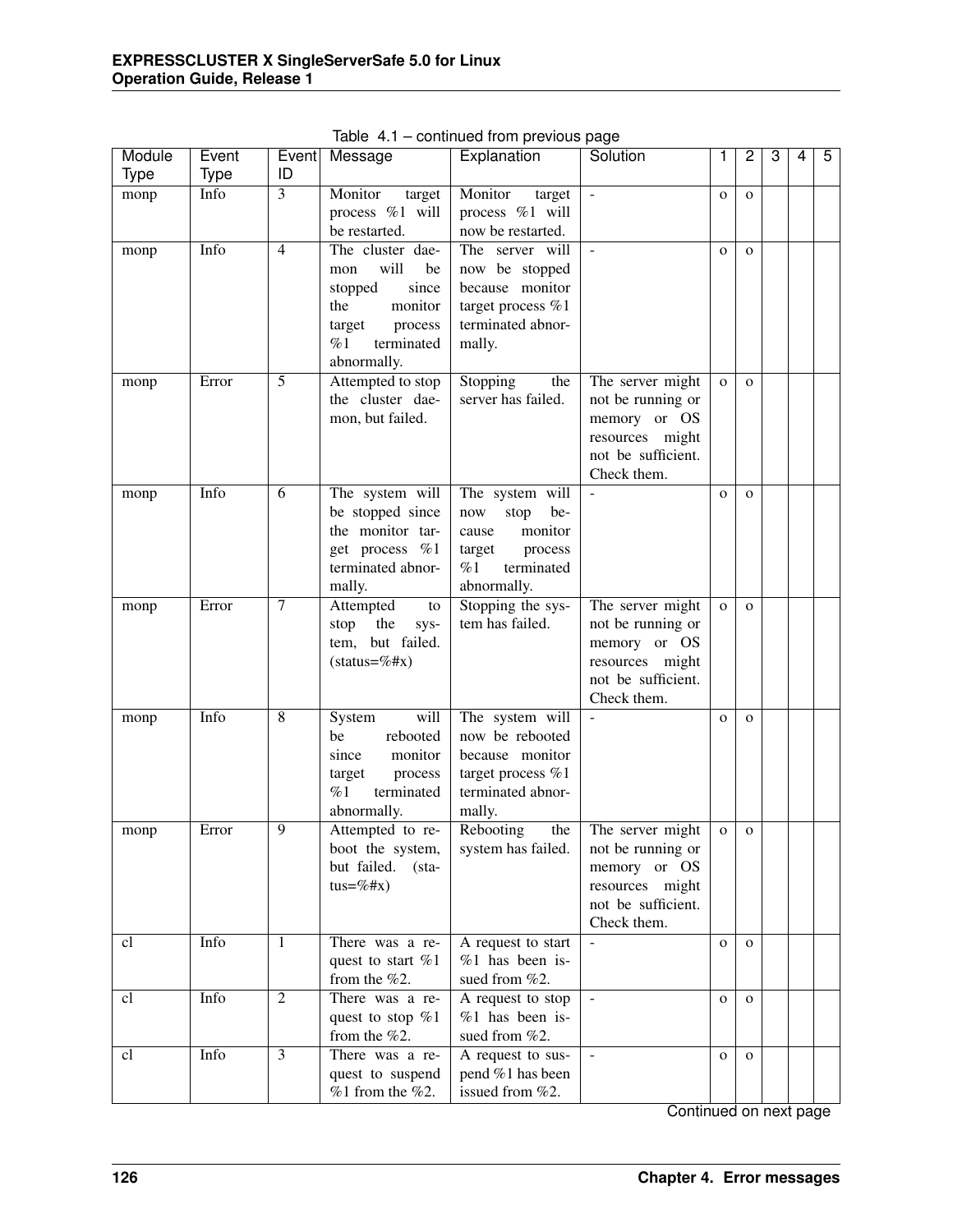| Module | Event   |                 | Event Message                          | Explanation                          | Solution                    | 1            | 2            | 3 | 4 | 5 |
|--------|---------|-----------------|----------------------------------------|--------------------------------------|-----------------------------|--------------|--------------|---|---|---|
| Type   | Type    | ID              |                                        |                                      |                             |              |              |   |   |   |
| cl     | Info    | $\overline{4}$  | There was a re-                        | request<br>A<br>to                   | $\mathcal{L}$               | $\mathbf{O}$ | $\mathbf{O}$ |   |   |   |
|        |         |                 | quest to resume                        | resume %1 has                        |                             |              |              |   |   |   |
|        |         |                 | % from the %s.                         | been issued from<br>%2.              |                             |              |              |   |   |   |
|        |         | 11              |                                        |                                      |                             |              |              |   |   |   |
| cl     | Error   |                 | A request to start<br>$%1$ failed(%2). | A request to start<br>%1 has failed. | Check the server            | $\mathbf{O}$ | $\mathbf{O}$ |   |   |   |
| cl     | Error   | $\overline{12}$ | A request to stop                      | A request to stop                    | status.<br>Check the server |              |              |   |   |   |
|        |         |                 | $%1$ failed(%2).                       | %1 has failed.                       | status.                     | $\mathbf 0$  | $\mathbf{o}$ |   |   |   |
| cl     | Error   | $\overline{13}$ | request<br>A<br>to                     | request<br>A<br>to                   | Check the server            | $\mathbf{o}$ | $\mathbf{O}$ |   |   |   |
|        |         |                 | %1<br>suspend                          | suspend %1 has                       | status.                     |              |              |   |   |   |
|        |         |                 | failed $(\%2)$ .                       | failed.                              |                             |              |              |   |   |   |
| cl     | Error   | 14              | request<br>А<br>to                     | request<br>A<br>to                   | Check the server            | $\mathbf{O}$ | $\Omega$     |   |   |   |
|        |         |                 | %1<br>resume                           | resume %1 has                        | status.                     |              |              |   |   |   |
|        |         |                 | failed $(\%2)$ .                       | failed.                              |                             |              |              |   |   |   |
| cl     | Error   | 15              | request<br>A<br>to                     | Request %1 has                       | Check the server            | $\mathbf{O}$ | $\Omega$     |   |   |   |
|        |         |                 | $\%1$<br>cluster                       | failed on some                       | statuses.                   |              |              |   |   |   |
|        |         |                 | failed on some                         | servers.                             |                             |              |              |   |   |   |
|        |         |                 | servers $(\%2)$ .                      |                                      |                             |              |              |   |   |   |
| cl     | Error   | 16              | A<br>request                           | %1<br><b>Starting</b>                | Check the status            | $\mathbf{o}$ | $\mathbf{O}$ |   |   |   |
|        |         |                 | %1<br>start<br>to                      | failed on some                       | of $%1$ .                   |              |              |   |   |   |
|        |         |                 | failed on some                         | servers.                             |                             |              |              |   |   |   |
|        |         |                 | servers $(\%2)$ .                      |                                      |                             |              |              |   |   |   |
| cl     | Error   | 17              | A<br>request                           | $\%1$<br>Stopping                    | Check the status            | $\mathbf{O}$ | $\mathbf{o}$ |   |   |   |
|        |         |                 | %1<br>stop<br>to                       | failed on some                       | of %1.                      |              |              |   |   |   |
|        |         |                 | failed on some                         | servers.                             |                             |              |              |   |   |   |
|        |         |                 | servers $(\%2)$ .                      |                                      |                             |              |              |   |   |   |
| cl     | Warning | 18              | Automatic<br>start                     | Automatic<br>start                   | To start the clus-          | $\mathbf{o}$ | $\mathbf{O}$ |   |   |   |
|        |         |                 | is suspended be-                       | been<br>has<br>sus-                  | ter service, use            |              |              |   |   |   |
|        |         |                 | cause the cluster                      | pended<br>since                      | the Cluster We-             |              |              |   |   |   |
|        |         |                 | service was not                        | Automatic                            | bUI or clpcl com-           |              |              |   |   |   |
|        |         |                 | stopped accord-                        | startup after the                    | mand.                       |              |              |   |   |   |
|        |         |                 | ing to the normal                      | system down was                      |                             |              |              |   |   |   |
|        |         |                 | procedure.                             | not set.                             |                             |              |              |   |   |   |
| cl     | Warning | 20              | A<br>request<br>${\rm to}$             | Starting %1 has                      | Check the status            | $\mathbf{o}$ | $\mathbf{o}$ |   |   |   |
|        |         |                 | start %1 failed                        | failed since the                     | of the cluster.             |              |              |   |   |   |
|        |         |                 | because cluster is                     | cluster is running.                  |                             |              |              |   |   |   |
|        |         |                 | running(%2).                           |                                      |                             |              |              |   |   |   |
| cl     | Warning | $\overline{21}$ | request<br>A<br>to                     | Stopping $%1$ has                    | Check the status            | $\mathbf{O}$ | $\mathbf{O}$ |   |   |   |
|        |         |                 | stop %1 failed                         | failed since the                     | of the cluster.             |              |              |   |   |   |
|        |         |                 | because cluster is                     | cluster is running.                  |                             |              |              |   |   |   |
|        |         |                 | running $(\%2)$ .                      |                                      |                             |              |              |   |   |   |
| mail   | Error   | 1               | The license is not                     | Purchase and reg-                    | $\mathcal{L}$               | $\mathbf{O}$ | $\mathbf{O}$ |   |   |   |
|        |         |                 | registered. $(\%1)$                    | ister the license.                   |                             |              |              |   |   |   |
| mail   | Error   | $\overline{2}$  | The trial license                      | Register a valid                     | $\omega$                    | $\mathbf{O}$ | $\mathbf{O}$ |   |   |   |
|        |         |                 | has expired in                         | license.                             |                             |              |              |   |   |   |
|        |         |                 | %1. (%2)                               |                                      |                             |              |              |   |   |   |
| mail   | Error   | $\overline{3}$  | The registered li-                     | Register a valid<br>license.         | $\mathcal{L}$               | $\mathbf{O}$ | $\mathbf{o}$ |   |   |   |
|        |         |                 | cense is invalid.                      |                                      |                             |              |              |   |   |   |
|        |         |                 | $(\%1)$                                |                                      |                             |              |              |   |   |   |

Table 4.1 – continued from previous page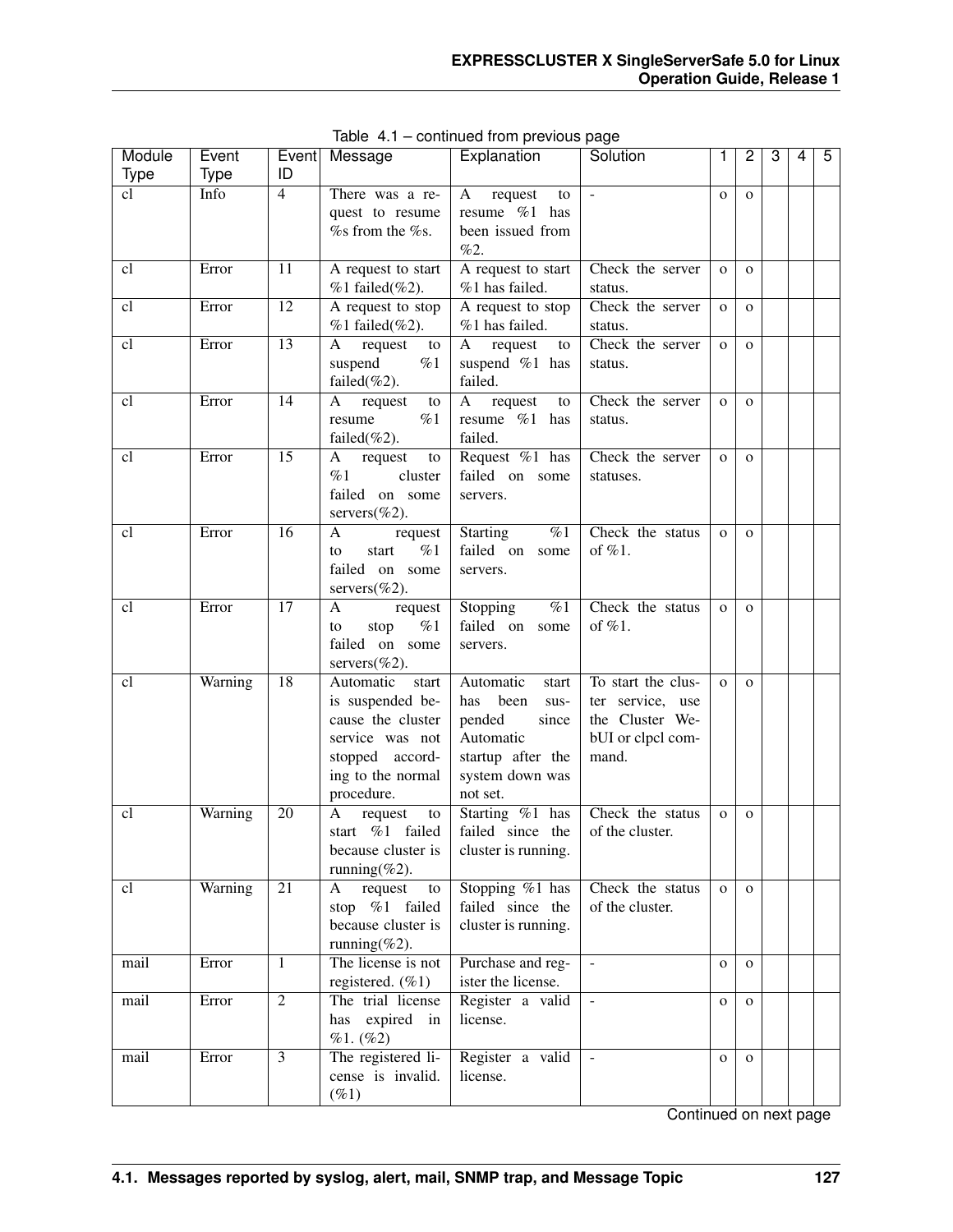| Module<br><b>Type</b> | Event<br><b>Type</b> | Event<br>ID    | Message                                                                                                                             | Explanation                                                                                                                                                                                                                                                                                                                                      | Solution                                                                                                                              | 1            | 2            | 3 | 4 | 5 |
|-----------------------|----------------------|----------------|-------------------------------------------------------------------------------------------------------------------------------------|--------------------------------------------------------------------------------------------------------------------------------------------------------------------------------------------------------------------------------------------------------------------------------------------------------------------------------------------------|---------------------------------------------------------------------------------------------------------------------------------------|--------------|--------------|---|---|---|
| mail                  | Error                | $\overline{4}$ | The<br>registered<br>license<br>is<br>un-<br>known. $(\%1)$                                                                         | Register a valid<br>license.                                                                                                                                                                                                                                                                                                                     | $\overline{\phantom{a}}$                                                                                                              | $\mathbf{O}$ | $\mathbf{O}$ |   |   |   |
| mail                  | Error                | $\overline{5}$ | mail<br>failed(%s).(SMTP<br>server: %s)                                                                                             | Mail<br>reporting<br>has failed.                                                                                                                                                                                                                                                                                                                 | Check if an error<br>has occurred on<br>the SMTP server,<br>or a trouble oc-<br>curred in commu-<br>nicating with the<br>SMTP server. | $\mathbf{O}$ | $\Omega$     |   |   |   |
| mail                  | Info                 | 6              | mail<br>suc-<br>cessed.(SMTP<br>server: %s)                                                                                         | mail succeed.                                                                                                                                                                                                                                                                                                                                    |                                                                                                                                       | $\mathbf{O}$ | $\mathbf{O}$ |   |   |   |
| userw                 | Warning              | $\mathbf{1}$   | Detected a mon-<br>delay<br>in<br>itor<br>monitoring<br>%1.<br>(timeout=%2*%3)<br>actual-time=%4<br>delay<br>warning<br>rate=%5)    | monitoring<br>$\mathbf{A}$<br>delay was de-<br>tected during %1<br>monitoring. The<br>current<br>timeout<br>value is "%2 (sec-<br>onds) x %3 (ticks<br>second)".<br>per<br>The actual mea-<br>value<br>surement<br>when the delay<br>was detected be-<br>came %4 (ticks),<br>exceeding<br>the<br>delay<br>warning<br>percentage<br>%5<br>$(\%).$ | $\omega$                                                                                                                              | $\mathbf{O}$ | $\mathbf{O}$ |   |   |   |
| vipw                  | Warning              | $\mathbf{1}$   | Detected a mon-<br>delay<br>itor<br>in<br>monitoring<br>%1.<br>(timeout=%2 $*$ %3<br>actual-time=%4<br>delay<br>warning<br>rate=%5) | monitoring<br>A<br>delay was<br>de-<br>tected during %1<br>monitoring. The<br>timeout<br>current<br>value is "%2 (sec-<br>onds) x %3 (ticks<br>second)".<br>per<br>The actual mea-<br>value<br>surement<br>when the delay<br>was detected be-<br>came %4 (ticks),<br>exceeding<br>the<br>delay<br>warning<br>percentage<br>%5<br>$(\%).$         | $\equiv$                                                                                                                              | $\mathbf{O}$ | $\mathbf{O}$ |   |   |   |

Table 4.1 – continued from previous page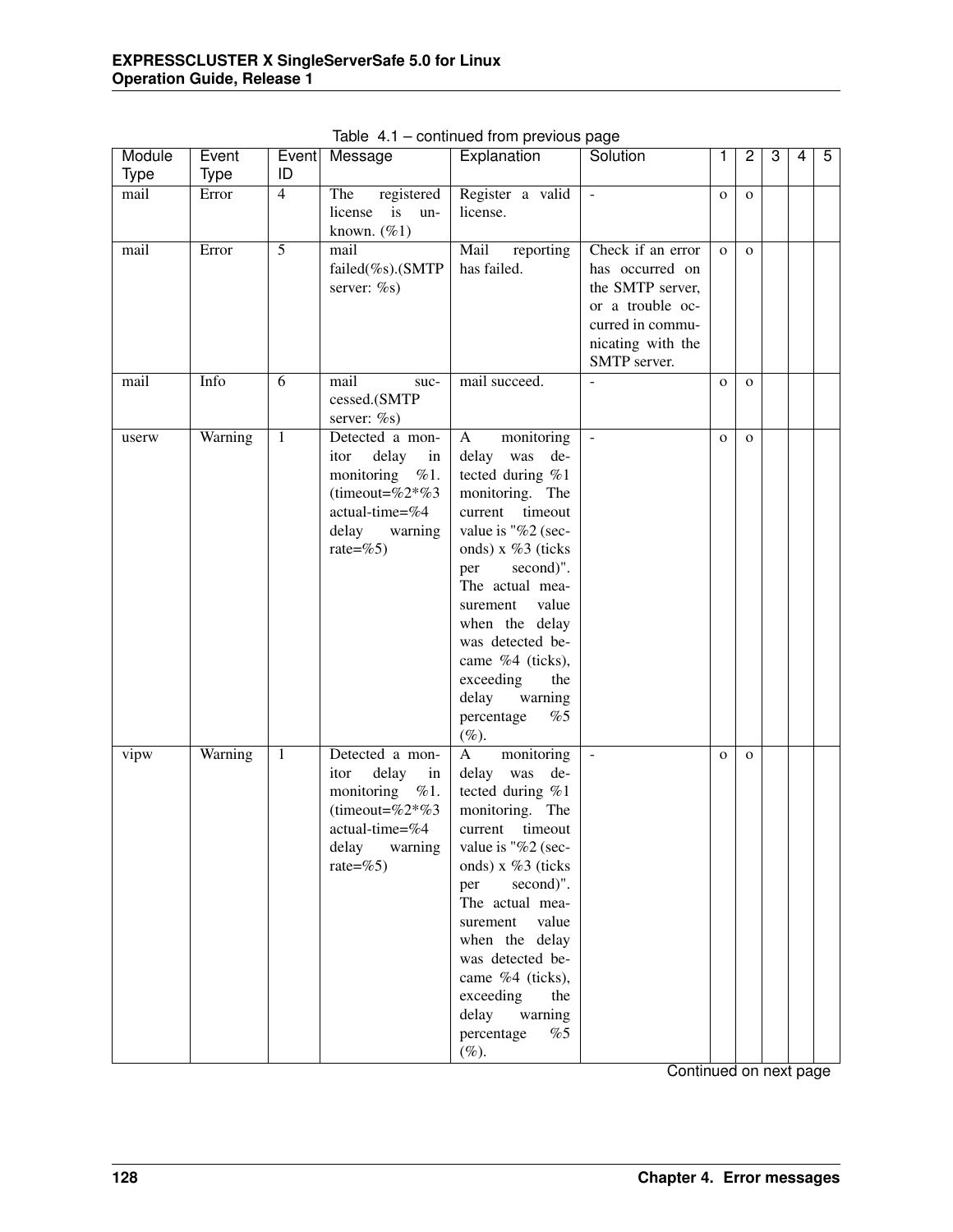| Module      | Event       |                | Event Message       | Explanation          | Solution            | 1            | 2            | 3 | 4 | $\overline{5}$ |
|-------------|-------------|----------------|---------------------|----------------------|---------------------|--------------|--------------|---|---|----------------|
| <b>Type</b> | <b>Type</b> | ID             |                     |                      |                     |              |              |   |   |                |
| ddnsw       | Warning     | 1              | Detected a mon-     | monitoring<br>A      | $\blacksquare$      | $\mathbf{O}$ | $\mathbf{O}$ |   |   |                |
|             |             |                | delay<br>itor<br>in | delay<br>was<br>de-  |                     |              |              |   |   |                |
|             |             |                | monitoring $\%1$ .  | tected during %1     |                     |              |              |   |   |                |
|             |             |                | (timeout=%2*%3)     | monitoring. The      |                     |              |              |   |   |                |
|             |             |                | actual-time=%4      | timeout<br>current   |                     |              |              |   |   |                |
|             |             |                | warning<br>delay    | value is "%2 (sec-   |                     |              |              |   |   |                |
|             |             |                | rate=%5)            | onds) $x \%3$ (ticks |                     |              |              |   |   |                |
|             |             |                |                     | second)".<br>per     |                     |              |              |   |   |                |
|             |             |                |                     | The actual mea-      |                     |              |              |   |   |                |
|             |             |                |                     | value<br>surement    |                     |              |              |   |   |                |
|             |             |                |                     | when the delay       |                     |              |              |   |   |                |
|             |             |                |                     | was detected be-     |                     |              |              |   |   |                |
|             |             |                |                     | came %4 (ticks),     |                     |              |              |   |   |                |
|             |             |                |                     | exceeding<br>the     |                     |              |              |   |   |                |
|             |             |                |                     | delay<br>warning     |                     |              |              |   |   |                |
|             |             |                |                     | percentage<br>%5     |                     |              |              |   |   |                |
|             |             |                |                     | $(\%).$              |                     |              |              |   |   |                |
| apisv       | Info        | 1              | There<br>was<br>a   | A request to stop    |                     | $\mathbf{O}$ | $\mathbf{O}$ |   |   |                |
|             |             |                | request to stop     | server<br>the<br>has |                     |              |              |   |   |                |
|             |             |                | cluster from the    | been issued from     |                     |              |              |   |   |                |
|             |             |                | $%1$ (IP=%2).       | $\%1.$               |                     |              |              |   |   |                |
| apisv       | Info        | $\overline{2}$ | There was a re-     | A request to shut    |                     | $\mathbf{O}$ | $\mathbf{o}$ |   |   |                |
|             |             |                | quest to shutdown   | down the server      |                     |              |              |   |   |                |
|             |             |                | cluster from the    | has been issued      |                     |              |              |   |   |                |
|             |             |                | $%1$ (IP=%2).       | from $%1$ .          |                     |              |              |   |   |                |
| apisv       | Info        | 3              | There was a re-     | A request to re-     |                     | $\mathbf{O}$ | $\mathbf{O}$ |   |   |                |
|             |             |                | quest to reboot     | boot the server      |                     |              |              |   |   |                |
|             |             |                | cluster from the    | has been issued      |                     |              |              |   |   |                |
|             |             |                | $%1$ (IP=%2).       | from $%1$ .          |                     |              |              |   |   |                |
| apisv       | Info        | $\overline{4}$ | There was a re-     | A request to sus-    |                     | $\mathbf{o}$ | $\mathbf{O}$ |   |   |                |
|             |             |                | quest to suspend    | pend the server      |                     |              |              |   |   |                |
|             |             |                | cluster from the    | has been issued      |                     |              |              |   |   |                |
|             |             |                | %1(IP=%2).          | from $%1$ .          |                     |              |              |   |   |                |
| apisv       | Info        | 10             | There<br>was<br>a   | A request to stop    | $\bar{\phantom{a}}$ | $\mathbf{O}$ | $\mathbf{O}$ |   |   |                |
|             |             |                | request to stop     | the server has       |                     |              |              |   |   |                |
|             |             |                | server from the     | been issued from     |                     |              |              |   |   |                |
|             |             |                | $%1$ (IP=%2).       | $\%1$ .              |                     |              |              |   |   |                |
| apisv       | Info        | 11             | There was a re-     | A request to shut    | $\blacksquare$      | $\mathbf 0$  | $\mathbf{O}$ |   |   |                |
|             |             |                | quest to shutdown   | down the server      |                     |              |              |   |   |                |
|             |             |                | server from the     | has been issued      |                     |              |              |   |   |                |
|             |             |                | $%1$ (IP=%2).       | from $%1$ .          |                     |              |              |   |   |                |
| apisv       | Info        | 12             | There was a re-     | A request to re-     | $\blacksquare$      | $\mathbf{o}$ | $\mathbf{O}$ |   |   |                |
|             |             |                | quest to reboot     | boot the server      |                     |              |              |   |   |                |
|             |             |                | server from the     | has been issued      |                     |              |              |   |   |                |
|             |             |                | $%1$ (IP=%2).       | from $\%1$ .         |                     |              |              |   |   |                |
| apisv       | Info        | 30             | There<br>was<br>a   | A request to start   | $\mathbf{r}$        | $\mathbf{o}$ | $\mathbf{O}$ |   |   |                |
|             |             |                | request to start    | group $\%1$<br>has   |                     |              |              |   |   |                |
|             |             |                | $group(\%1)$ from   | been issued from     |                     |              |              |   |   |                |
|             |             |                | the %2(IP=%3).      | %2.                  |                     |              |              |   |   |                |

Table 4.1 – continued from previous page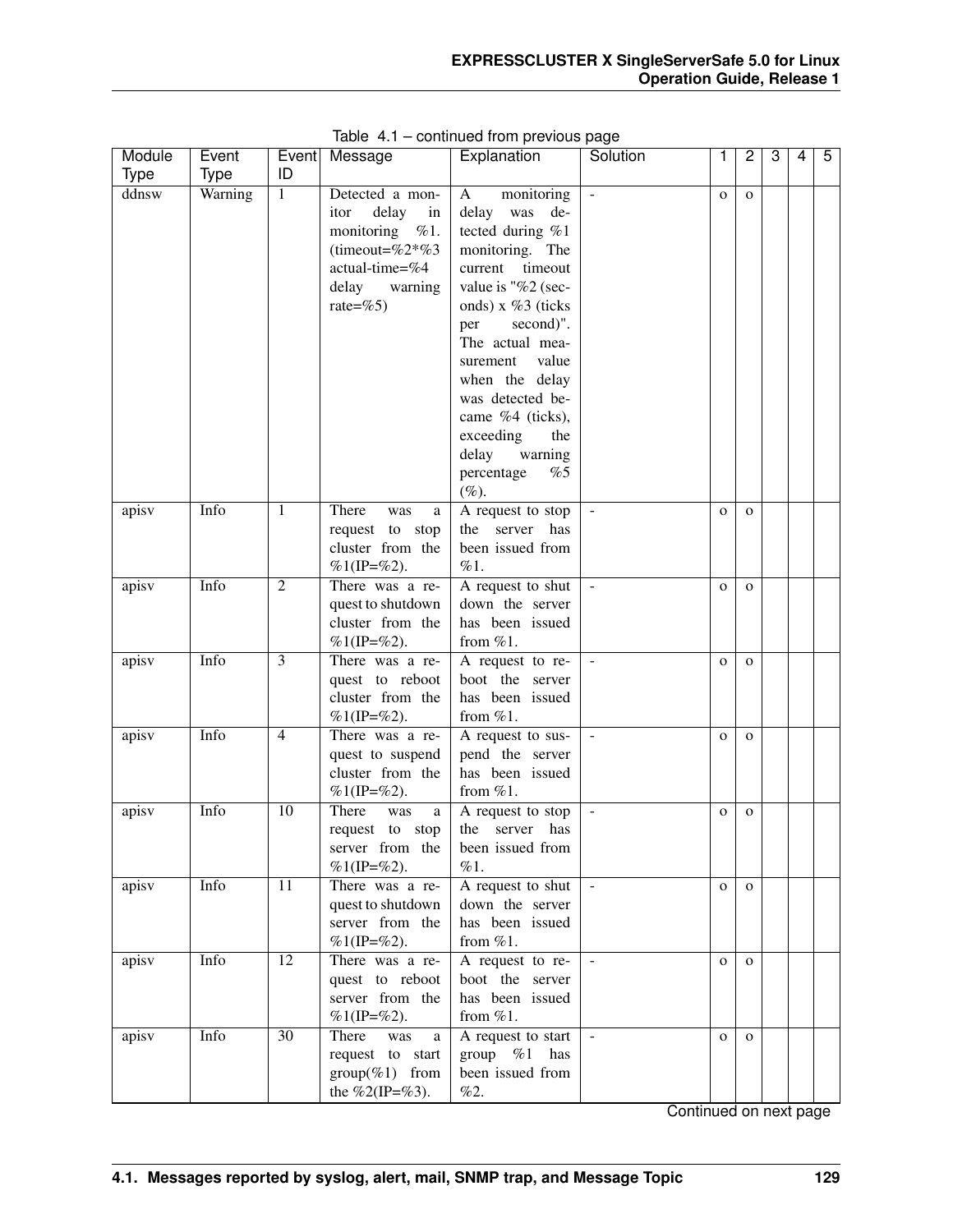| Module<br><b>Type</b> | Event<br><b>Type</b> | ID              | Event Message                                                               | Explanation                                                                        | Solution                 | 1            | $\overline{2}$ | 3 | 4 | 5 |
|-----------------------|----------------------|-----------------|-----------------------------------------------------------------------------|------------------------------------------------------------------------------------|--------------------------|--------------|----------------|---|---|---|
| apisv                 | Info                 | $\overline{31}$ | There was a re-<br>quest to start all<br>groups from the<br>$%1$ (IP=%2).   | A request to start<br>all groups has<br>been issued from<br>%1.                    |                          | $\mathbf 0$  | $\mathbf{O}$   |   |   |   |
| apisv                 | Info                 | 32              | There<br>was<br>a<br>request to stop<br>$group(\%1)$ from<br>the %2(IP=%3). | A request to stop<br>group $\%1$ has<br>been issued from<br>%2.                    | $\overline{\phantom{a}}$ | $\mathbf{O}$ | $\mathbf{O}$   |   |   |   |
| apisv                 | Info                 | 33              | There was a re-<br>quest to stop all<br>groups from the<br>$%1$ (IP=%2).    | A request to stop<br>all groups has<br>been issued from<br>%1.                     | $\overline{\phantom{a}}$ | $\mathbf{O}$ | $\mathbf{O}$   |   |   |   |
| apisv                 | Info                 | 34              | There was a re-<br>quest to restart<br>$group(\%1)$ from<br>the %2(IP=%3).  | $\mathbf{A}$<br>request<br>to<br>restart group %1<br>has been issued<br>from $%2.$ | $\overline{\phantom{a}}$ | $\mathbf{O}$ | $\mathbf{O}$   |   |   |   |
| apisv                 | Info                 | 35              | There was a re-<br>quest to restart all<br>groups from the<br>$%1$ (IP=%2). | request<br>A<br>to<br>restart all groups<br>has been issued<br>from $%1$ .         | $\equiv$                 | $\mathbf{O}$ | $\mathbf{O}$   |   |   |   |
| apisv                 | Info                 | 36              | There<br>was<br>a<br>request to move<br>$group(\%1)$ from<br>the %2(IP=%3). | $\mathbf{A}$<br>request<br>to<br>move group $%1$<br>has been issued<br>from $%2.$  | $\omega$                 | $\mathbf O$  | $\mathbf{O}$   |   |   |   |
| apisv                 | Info                 | 37              | There<br>was<br>a<br>request to move<br>group from the<br>$%1$ (IP=%2).     | request<br>A<br>to<br>move a group has<br>been issued from<br>$\%1.$               | $\mathcal{L}$            | $\mathbf{O}$ | $\mathbf{O}$   |   |   |   |
| apisv                 | Info                 | 38              | There was a re-<br>quest to failover<br>$group(\%1)$ from<br>the %2(IP=%3). | A request to fail<br>over group %1<br>has been issued<br>from $%2$ .               | $\omega$                 | $\mathbf 0$  | $\mathbf{O}$   |   |   |   |
| apisv                 | Info                 | $\overline{39}$ | There was a re-<br>quest to failover<br>group from the<br>%1(IP=%2).        | A request to fail<br>over a group has<br>been issued from<br>%1.                   | $\bar{\phantom{a}}$      | $\mathbf{O}$ | $\mathbf{O}$   |   |   |   |
| apisv                 | Info                 | 40              | There was a re-<br>quest to migrate<br>$group(\%1)$ from<br>the %2(IP=%3).  | A request to mi-<br>grate group %1<br>has been issued<br>from $%2$ .               |                          | $\mathbf{O}$ | $\mathbf{O}$   |   |   |   |
| apisv                 | Info                 | $\overline{41}$ | There was a re-<br>quest to migrate<br>group from the<br>$%1$ (IP=%2).      | A request to mi-<br>grate a group has<br>been issued from<br>%2.                   |                          | $\mathbf{O}$ | $\mathbf{O}$   |   |   |   |
| apisv                 | Info                 | 42              | There was a re-<br>quest to failover<br>all groups from<br>the %1(IP=%2).   | A request to pro-<br>vide failover for<br>all groups was is-<br>sued from %2.      |                          | $\mathbf{O}$ | $\mathbf{o}$   |   |   |   |

Table 4.1 – continued from previous page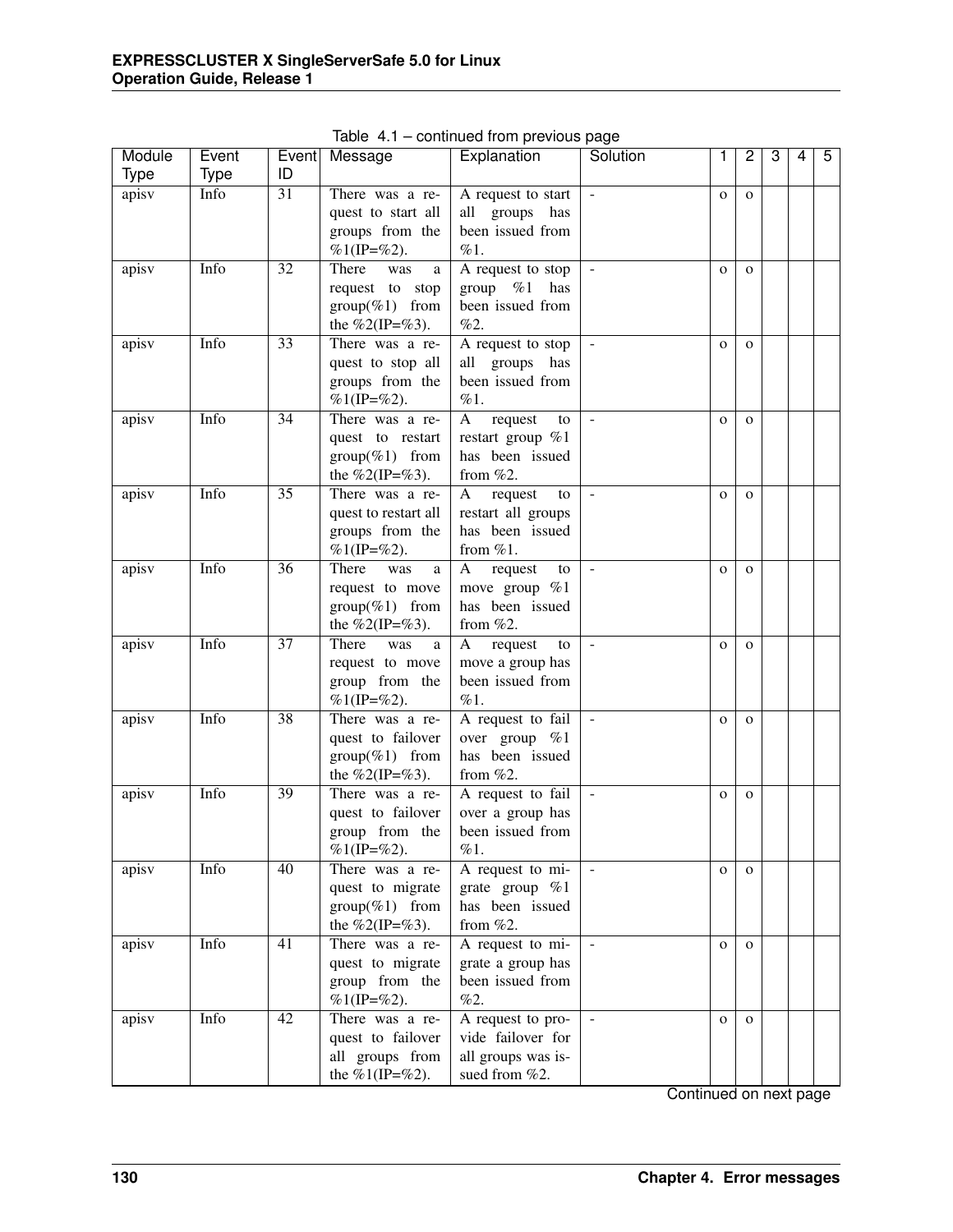| Module             | Event       | Event           | Message                           | Explanation                           | Solution            | 1            | $\overline{2}$ | 3 | 4 | 5 |
|--------------------|-------------|-----------------|-----------------------------------|---------------------------------------|---------------------|--------------|----------------|---|---|---|
| <b>Type</b>        | <b>Type</b> | ID              |                                   |                                       |                     |              |                |   |   |   |
| apisv              | Info        | 43              | There was a re-                   | A request to can-                     |                     | $\mathbf{o}$ | $\mathbf{O}$   |   |   |   |
|                    |             |                 | quest to cancel                   | cel waiting for the                   |                     |              |                |   |   |   |
|                    |             |                 | waiting for the                   | dependence desti-                     |                     |              |                |   |   |   |
|                    |             |                 | dependence desti-                 | nation group of                       |                     |              |                |   |   |   |
|                    |             |                 | nation group of                   | group %1 was is-                      |                     |              |                |   |   |   |
|                    |             |                 | group the %1 was                  | sued from %2.                         |                     |              |                |   |   |   |
|                    |             |                 | issued from %2.                   |                                       |                     |              |                |   |   |   |
| apisv              | Info        | 50              | There was a re-                   | A request to start                    | $\blacksquare$      | $\mathbf{O}$ | $\mathbf{O}$   |   |   |   |
|                    |             |                 | quest to start re-                | resource %1 has<br>been issued from   |                     |              |                |   |   |   |
|                    |             |                 | source(%1) from<br>the %2(IP=%3). | %2.                                   |                     |              |                |   |   |   |
| apisv              | Info        | $\overline{51}$ | There<br>was<br>a                 | A request to start                    | $\Box$              | $\mathbf{O}$ | $\mathbf{O}$   |   |   |   |
|                    |             |                 | request to start all              | all resources has                     |                     |              |                |   |   |   |
|                    |             |                 | from<br>resources                 | been issued from                      |                     |              |                |   |   |   |
|                    |             |                 | the %1(IP=%2).                    | $\%1$ .                               |                     |              |                |   |   |   |
| apisv              | Info        | 52              | There was a re-                   | A request to stop                     | $\bar{\phantom{a}}$ | $\mathbf{O}$ | $\mathbf{O}$   |   |   |   |
|                    |             |                 | quest to stop re-                 | resource %1 has                       |                     |              |                |   |   |   |
|                    |             |                 | source(%1) from                   | been issued from                      |                     |              |                |   |   |   |
|                    |             |                 | the %2(IP=%3).                    | %2.                                   |                     |              |                |   |   |   |
| apisv              | Info        | $\overline{53}$ | There<br>was<br>a                 | A request to stop                     | $\Box$              | $\mathbf{O}$ | $\mathbf{O}$   |   |   |   |
|                    |             |                 | request to stop all               | all resources has                     |                     |              |                |   |   |   |
|                    |             |                 | from<br>resources                 | been issued from                      |                     |              |                |   |   |   |
|                    |             |                 | the %1(IP=%2).                    | $\%1.$                                |                     |              |                |   |   |   |
| apisv              | Info        | 54              | There was a re-                   | request<br>A<br>to                    | $\blacksquare$      | $\mathbf{O}$ | $\mathbf{O}$   |   |   |   |
|                    |             |                 | quest to restart re-              | restart<br>resource                   |                     |              |                |   |   |   |
|                    |             |                 | source(%1) from                   | %1<br>has<br>been                     |                     |              |                |   |   |   |
| apisv              | Info        | $\overline{55}$ | the %2(IP=%3).<br>There was a re- | issued from %2.<br>request<br>A<br>to | $\Box$              | $\mathbf{O}$ | $\mathbf{O}$   |   |   |   |
|                    |             |                 | quest to restart                  | all<br>restart<br>re-                 |                     |              |                |   |   |   |
|                    |             |                 | all resources from                | sources has been                      |                     |              |                |   |   |   |
|                    |             |                 | the %1(IP=%2).                    | issued from %1.                       |                     |              |                |   |   |   |
| $apis\overline{v}$ | Info        | 60              | There<br>was<br>a                 | A request to sus-                     | $\equiv$            | $\mathbf{O}$ | $\mathbf{O}$   |   |   |   |
|                    |             |                 | request to sus-                   | pend monitor re-                      |                     |              |                |   |   |   |
|                    |             |                 | monitor<br>pend                   | sources has been                      |                     |              |                |   |   |   |
|                    |             |                 | from<br>resources                 | issued from %1.                       |                     |              |                |   |   |   |
|                    |             |                 | the %1(IP=%2).                    |                                       |                     |              |                |   |   |   |
| apisv              | Info        | $\overline{61}$ | There<br>was<br>a                 | A request to re-                      | $\equiv$            | $\mathbf{O}$ | $\mathbf{O}$   |   |   |   |
|                    |             |                 | to<br>request<br>re-              | sume monitor re-                      |                     |              |                |   |   |   |
|                    |             |                 | monitor<br>sume                   | sources has been                      |                     |              |                |   |   |   |
|                    |             |                 | from<br>resources                 | issued from %1.                       |                     |              |                |   |   |   |
|                    |             |                 | the %1(IP=%2).                    |                                       |                     |              |                |   |   |   |
| apisv              | Info        | $\overline{62}$ | There<br>was<br>a                 | request<br>A<br>to                    | $\mathbb{Z}^2$      | $\mathbf{o}$ | $\mathbf{O}$   |   |   |   |
|                    |             |                 | request to enable                 | enable Dummy                          |                     |              |                |   |   |   |
|                    |             |                 | Dummy Failure                     | Failure of moni-                      |                     |              |                |   |   |   |
|                    |             |                 | of monitor re-                    | tor resource was                      |                     |              |                |   |   |   |
|                    |             |                 | sources from the                  | issued from %1.                       |                     |              |                |   |   |   |
|                    |             |                 | $%1$ (IP=%2).                     |                                       |                     |              |                |   |   |   |

Table 4.1 – continued from previous page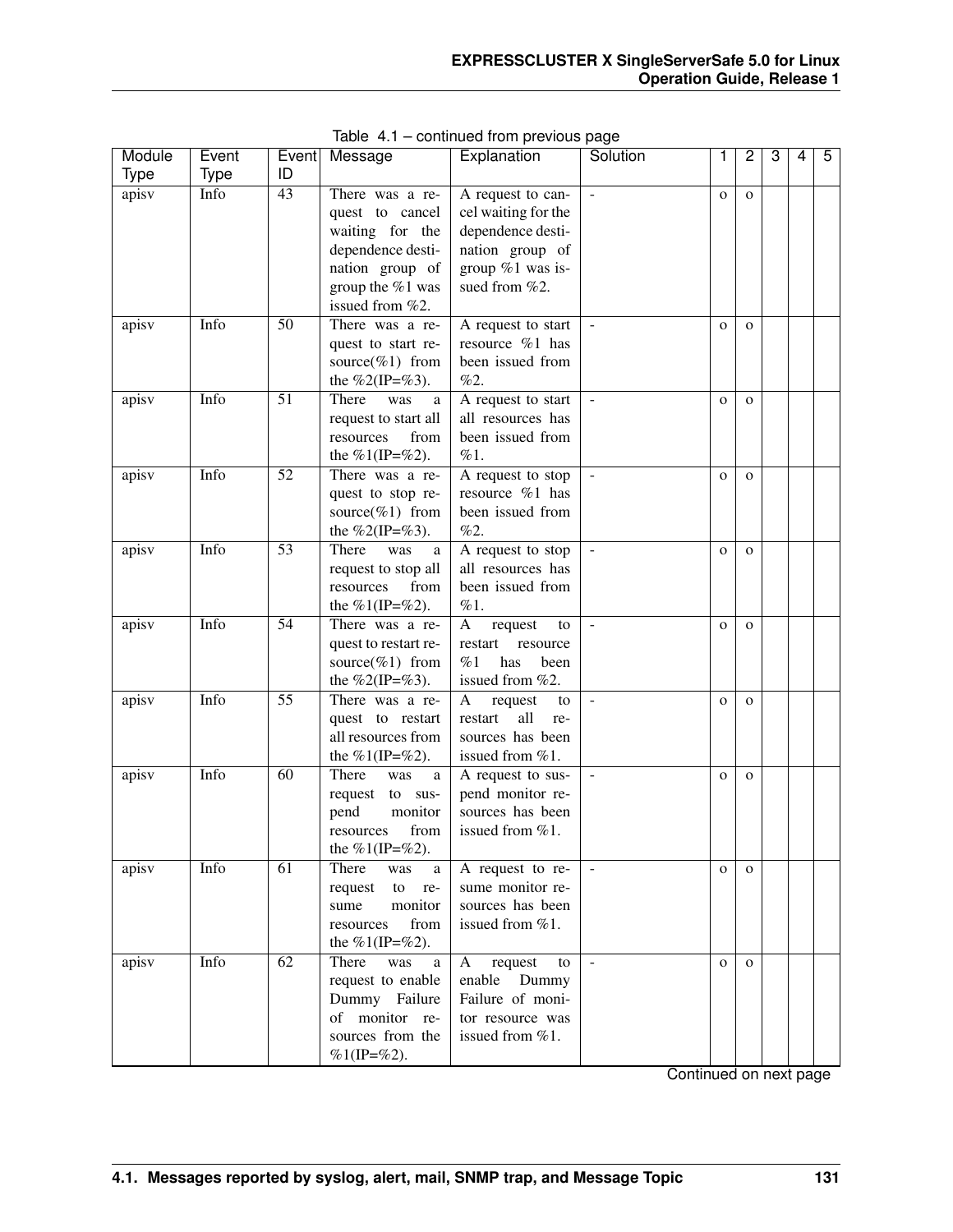| Module      | Event |                  | Event Message        | Explanation        | Solution         | 1            | 2            | 3 | 4 | 5 |
|-------------|-------|------------------|----------------------|--------------------|------------------|--------------|--------------|---|---|---|
| <b>Type</b> | Type  | ID               |                      |                    |                  |              |              |   |   |   |
| apisv       | Info  | $\overline{63}$  | There<br>was<br>a    | request<br>A<br>to | $\mathcal{L}$    | $\mathbf{O}$ | $\mathbf{O}$ |   |   |   |
|             |       |                  | request to disable   | disable Dummy      |                  |              |              |   |   |   |
|             |       |                  | Dummy Failure        | Failure of moni-   |                  |              |              |   |   |   |
|             |       |                  | of monitor re-       | tor resource was   |                  |              |              |   |   |   |
|             |       |                  | sources from the     | issued from %1.    |                  |              |              |   |   |   |
|             |       |                  | $%1$ (IP=%2).        |                    |                  |              |              |   |   |   |
| apisv       | Error | 101              | request<br>A<br>to   | A request to stop  | Check the server | $\mathbf{O}$ | $\mathbf{O}$ |   |   |   |
|             |       |                  | stop cluster was     | the server<br>has  | status.          |              |              |   |   |   |
|             |       |                  | failed $(0x\%08x)$ . | failed.            |                  |              |              |   |   |   |
| apisv       | Error | 102              | A request to shut-   | A request to shut  | Check the server | $\mathbf{O}$ | $\mathbf{O}$ |   |   |   |
|             |       |                  | down cluster was     | down the server    | status.          |              |              |   |   |   |
|             |       |                  | failed $(0x\%08x)$ . | has failed.        |                  |              |              |   |   |   |
| apisv       | Error | 103              | A request to re-     | A request to re-   | Check the server | $\mathbf 0$  | $\mathbf{O}$ |   |   |   |
|             |       |                  | boot cluster was     | boot the server    | status.          |              |              |   |   |   |
|             |       |                  | failed $(0x\%08x)$ . | has failed.        |                  |              |              |   |   |   |
| apisv       | Error | 104              | A request to sus-    | A request to sus-  | Check the server | $\mathbf{o}$ | $\mathbf{O}$ |   |   |   |
|             |       |                  | pend cluster was     | pend the server    | status.          |              |              |   |   |   |
|             |       |                  | failed $(0x\%08x)$ . | has failed.        |                  |              |              |   |   |   |
| apisv       | Error | 110              | request<br>A<br>to   | A request to stop  | Check the status | $\mathbf{o}$ | $\mathbf{o}$ |   |   |   |
|             |       |                  | stop server was      | the server<br>has  | of the server.   |              |              |   |   |   |
|             |       |                  | failed $(0x\%08x)$ . | failed.            |                  |              |              |   |   |   |
| apisv       | Error | 111              | A request to shut-   | A request to shut  | Check the status | $\mathbf 0$  | $\mathbf{o}$ |   |   |   |
|             |       |                  | down server was      | down the server    | of the server.   |              |              |   |   |   |
|             |       |                  | failed $(0x\%08x)$ . | has failed.        |                  |              |              |   |   |   |
| apisv       | Error | 112              | A request to re-     | A request to re-   | Check the status | $\mathbf{o}$ | $\mathbf{O}$ |   |   |   |
|             |       |                  | boot server was      | boot the server    | of the server.   |              |              |   |   |   |
|             |       |                  | failed $(0x\%08x)$ . | has failed.        |                  |              |              |   |   |   |
| apisv       | Error | $\overline{113}$ | request<br>A<br>to   | Server panic has   | Check the status | $\mathbf 0$  | $\mathbf{O}$ |   |   |   |
|             |       |                  | server panic was     | failed.            | of the server.   |              |              |   |   |   |
|             |       |                  | failed $(0x\%08x)$ . |                    |                  |              |              |   |   |   |
| apisv       | Error | 114              | request<br>A<br>to   | Server reset has   | Check the status | $\mathbf{O}$ | $\mathbf{O}$ |   |   |   |
|             |       |                  | server reset was     | failed.            | of the server.   |              |              |   |   |   |
|             |       |                  | failed $(0x\%08x)$ . |                    |                  |              |              |   |   |   |
| apisv       | Error | 115              | A<br>request<br>to   | SYSRQ panic has    | Check the status | $\mathbf{o}$ | $\mathbf{O}$ |   |   |   |
|             |       |                  | server sysrq was     | failed.            | of the server.   |              |              |   |   |   |
|             |       |                  | failed $(0x\%08x)$ . |                    |                  |              |              |   |   |   |
| apisv       | Error | 116              | request<br>A<br>to   | Keepalive<br>reset | Check the status | $\mathbf 0$  | $\mathbf{O}$ |   |   |   |
|             |       |                  | KA RESET was         | has failed.        | of the server.   |              |              |   |   |   |
|             |       |                  | failed $(0x\%08x)$ . |                    |                  |              |              |   |   |   |
| apisv       | Error | 117              | request<br>A<br>to   | Keepalive panic    | Check the status | $\mathbf 0$  | $\mathbf{O}$ |   |   |   |
|             |       |                  | KA PANIC was         | has failed.        | of the server.   |              |              |   |   |   |
|             |       |                  | failed $(0x\%08x)$ . |                    |                  |              |              |   |   |   |
| apisv       | Error | 118              | request<br>A<br>to   | BMC reset has      | Check the status | $\mathbf{o}$ | $\mathbf{O}$ |   |   |   |
|             |       |                  | <b>BMC</b><br>RE-    | failed.            | of the server.   |              |              |   |   |   |
|             |       |                  | <b>SET</b><br>was    |                    |                  |              |              |   |   |   |
|             |       |                  | failed $(0x\%08x)$ . |                    |                  |              |              |   |   |   |

Table 4.1 – continued from previous page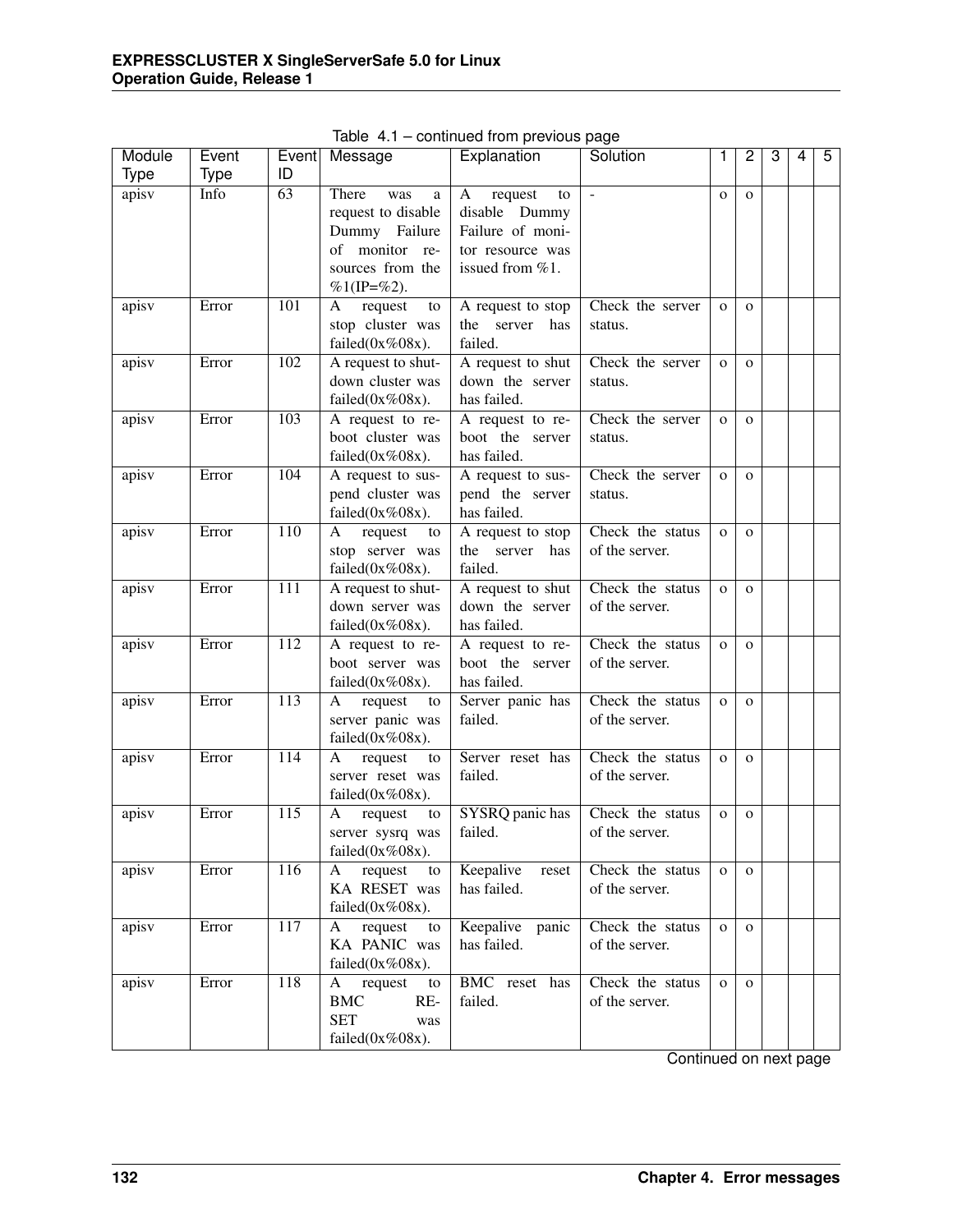| Module<br><b>Type</b> | Event<br><b>Type</b> | Event<br>ID | Message                                                                            | Explanation                                         | Solution                                                                                                                        | 1            | 2            | 3 | 4 | 5 |
|-----------------------|----------------------|-------------|------------------------------------------------------------------------------------|-----------------------------------------------------|---------------------------------------------------------------------------------------------------------------------------------|--------------|--------------|---|---|---|
| apisv                 | Error                | 119         | request<br>A<br><b>BMC</b><br>to<br>PowerOff<br>was<br>failed $(0x\%08x)$ .        | BMC power-off<br>has failed.                        | Check the status<br>of the server.                                                                                              | $\mathbf 0$  | $\mathbf{O}$ |   |   |   |
| apisv                 | Error                | 120         | request<br>A<br>to<br><b>BMC</b><br>Pow-<br>erCycle<br>was<br>failed $(0x\%08x)$ . | BMC power cy-<br>cle has failed.                    | Check the status<br>of the server.                                                                                              | $\mathbf{O}$ | $\mathbf{O}$ |   |   |   |
| apisv                 | Error                | 121         | request<br>to<br>A<br>BMC NMI was<br>failed $(0x\%08x)$ .                          | BMC NMI has<br>failed.                              | Check the status<br>of the server.                                                                                              | $\mathbf{O}$ | $\mathbf{O}$ |   |   |   |
| apisv                 | Error                | 130         | A request to start<br>$group(\%1)$<br>was<br>failed $(0x\%08x)$ .                  | A request to start<br>group $\%1$<br>has<br>failed. | Take appropriate<br>action according<br>to the message<br>output by rc in-<br>dicating the un-<br>successful group<br>start.    | $\mathbf{O}$ | $\mathbf{O}$ |   |   |   |
| apisv                 | Error                | 131         | A request to start<br>all groups was<br>failed $(0x\%08x)$ .                       | A request to start<br>all groups<br>has<br>failed.  | Same as above                                                                                                                   | $\mathbf{O}$ | $\mathbf{O}$ |   |   |   |
| apisv                 | Error                | 132         | A request to stop<br>$group(\%1)$<br>was<br>failed $(0x\%08x)$ .                   | A request to stop<br>group<br>%1<br>has<br>failed.  | Take appropriate<br>action according<br>to the message<br>output by rc in-<br>dicating the un-<br>successful group<br>stop.     | $\mathbf 0$  | $\mathbf{O}$ |   |   |   |
| apisv                 | Error                | 133         | A request to stop<br>all groups was<br>failed $(0x\%08x)$ .                        | A request to stop<br>all groups<br>has<br>failed.   | Same as above                                                                                                                   | $\mathbf{O}$ | $\mathbf{O}$ |   |   |   |
| apisv                 | Error                | 134         | A<br>request<br>restart<br>to<br>$group(\%1)$<br>was<br>failed $(0x\%08x)$ .       | Restarting group<br>$(\%1)$ has failed.             | Take appropriate<br>action according<br>to the group stop<br>failure message<br>issued by rc.                                   | $\mathbf 0$  | $\mathbf{O}$ |   |   |   |
| apisv                 | Error                | 135         | A<br>request<br>to<br>all<br>restart<br>groups<br>was<br>failed $(0x\%08x)$ .      | Restarting<br>all<br>groups has failed.             | Same as above.                                                                                                                  | $\mathbf{O}$ | $\mathbf{O}$ |   |   |   |
| apisv                 | Error                | 136         | A<br>request<br>move<br>to<br>$group(\%1)$<br>was<br>failed $(0x\%08x)$ .          | request<br>A<br>to<br>move group %1<br>has failed.  | Take appropriate<br>action according<br>to the message<br>output by rc in-<br>dicating the un-<br>successful group<br>movement. | $\mathbf{O}$ | $\mathbf{O}$ |   |   |   |

Table 4.1 – continued from previous page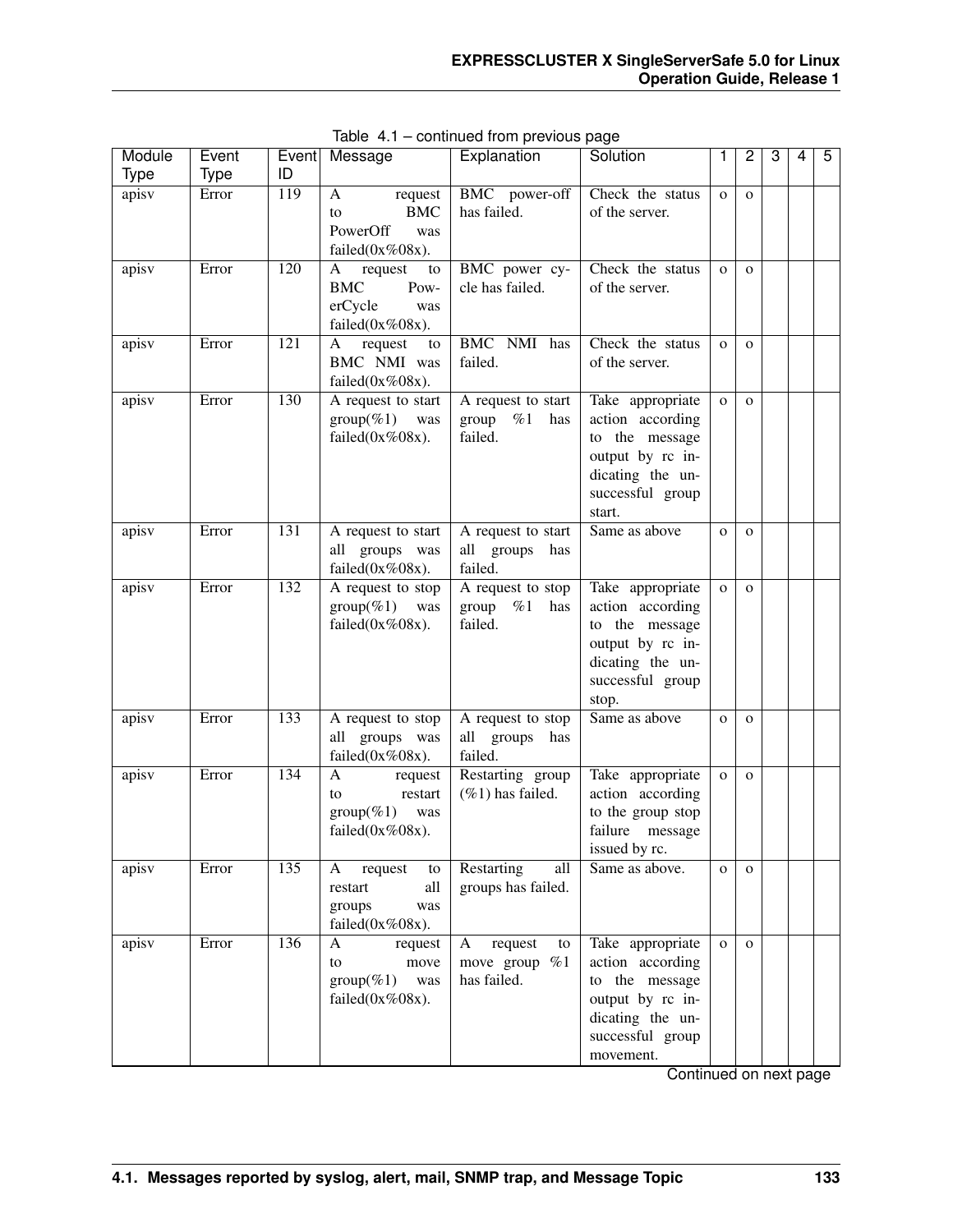| Module<br><b>Type</b> | Event<br><b>Type</b> | Event<br>ID      | Message                                                                                                                | Explanation                                                                                                | Solution                                                                                                                             | 1            | $\overline{c}$ | 3 | 4 | 5 |
|-----------------------|----------------------|------------------|------------------------------------------------------------------------------------------------------------------------|------------------------------------------------------------------------------------------------------------|--------------------------------------------------------------------------------------------------------------------------------------|--------------|----------------|---|---|---|
| apisv                 | Error                | 137              | A<br>request<br>all<br>to<br>move<br>groups<br>was<br>failed $(0x\%08x)$ .                                             | Moving<br>all<br>groups has failed.                                                                        | Same as above.                                                                                                                       | $\mathbf{o}$ | $\mathbf{O}$   |   |   |   |
| apisv                 | Error                | 138              | A<br>request<br>failover<br>to<br>$group(\%1)$ was<br>failed $(0x\%08x)$ .                                             | A request to fail<br>over group %1<br>has failed.                                                          | Take appropriate<br>action according<br>to the message<br>output by rc in-<br>dicating the un-<br>successful group<br>failover.      | $\mathbf{O}$ | $\mathbf{O}$   |   |   |   |
| apisv                 | Error                | 139              | $\mathbf{A}$<br>request<br>failover<br>to<br>group<br>was<br>failed $(0x\%08x)$ .                                      | A request to fail<br>over all groups<br>has failed.                                                        | Same as above                                                                                                                        | $\mathbf{O}$ | $\mathbf{O}$   |   |   |   |
| apisv                 | Error                | 140              | A<br>request<br>migrate<br>to<br>$group(\%1)$ was<br>failed $(0x\%08x)$ .                                              | Migration<br>of<br>group $(\%1)$ has<br>failed.                                                            | Take appropriate<br>action according<br>the<br>to<br>group<br>failover<br>failure<br>issued<br>message<br>by rc.                     | $\mathbf{O}$ | $\mathbf{O}$   |   |   |   |
| apisv                 | Error                | 141              | request<br>A<br>to<br>migrate<br>all<br>groups<br>was<br>failed $(0x\%08x)$ .                                          | Migration of all<br>groups has failed.                                                                     | Same as above.                                                                                                                       | $\mathbf{o}$ | $\mathbf{O}$   |   |   |   |
| apisv                 | Error                | $\overline{142}$ | A request<br>to<br>failover<br>all<br>groups<br>was<br>failed $(0x\%08x)$ .                                            | Failover for all<br>groups has failed.                                                                     | Same as above.                                                                                                                       | $\mathbf{O}$ | $\mathbf{O}$   |   |   |   |
| apisv                 | Error                | $\overline{143}$ | A request to can-<br>cel waiting for<br>the dependency<br>destination group<br>of group %1 has<br>failed $(0x\%08x)$ . | Canceling wait-<br>for<br>ing<br>the<br>dependency des-<br>tination<br>group<br>of group %1 has<br>failed. | Same as above.                                                                                                                       | $\mathbf{o}$ | $\mathbf{O}$   |   |   |   |
| apisv                 | Error                | 150              | A request to start<br>resource(%1) was<br>failed $(0x\%08x)$ .                                                         | A request to start<br>resource %1 has<br>failed.                                                           | Take appropriate<br>action according<br>to the message<br>output<br>by<br>rc<br>indicating<br>the<br>unsuccessful<br>resource start. | $\mathbf 0$  | $\mathbf{o}$   |   |   |   |
| apisv                 | Error                | 152              | A request to stop<br>resource(%1) was<br>failed $(0x\%08x)$ .                                                          | A request to stop<br>resource %1 has<br>failed.                                                            | Take appropriate<br>action according<br>to the message<br>output<br>by<br>rc<br>indicating<br>the<br>unsuccessful<br>resource stop.  | $\mathbf{O}$ | $\Omega$       |   |   |   |

Table 4.1 – continued from previous page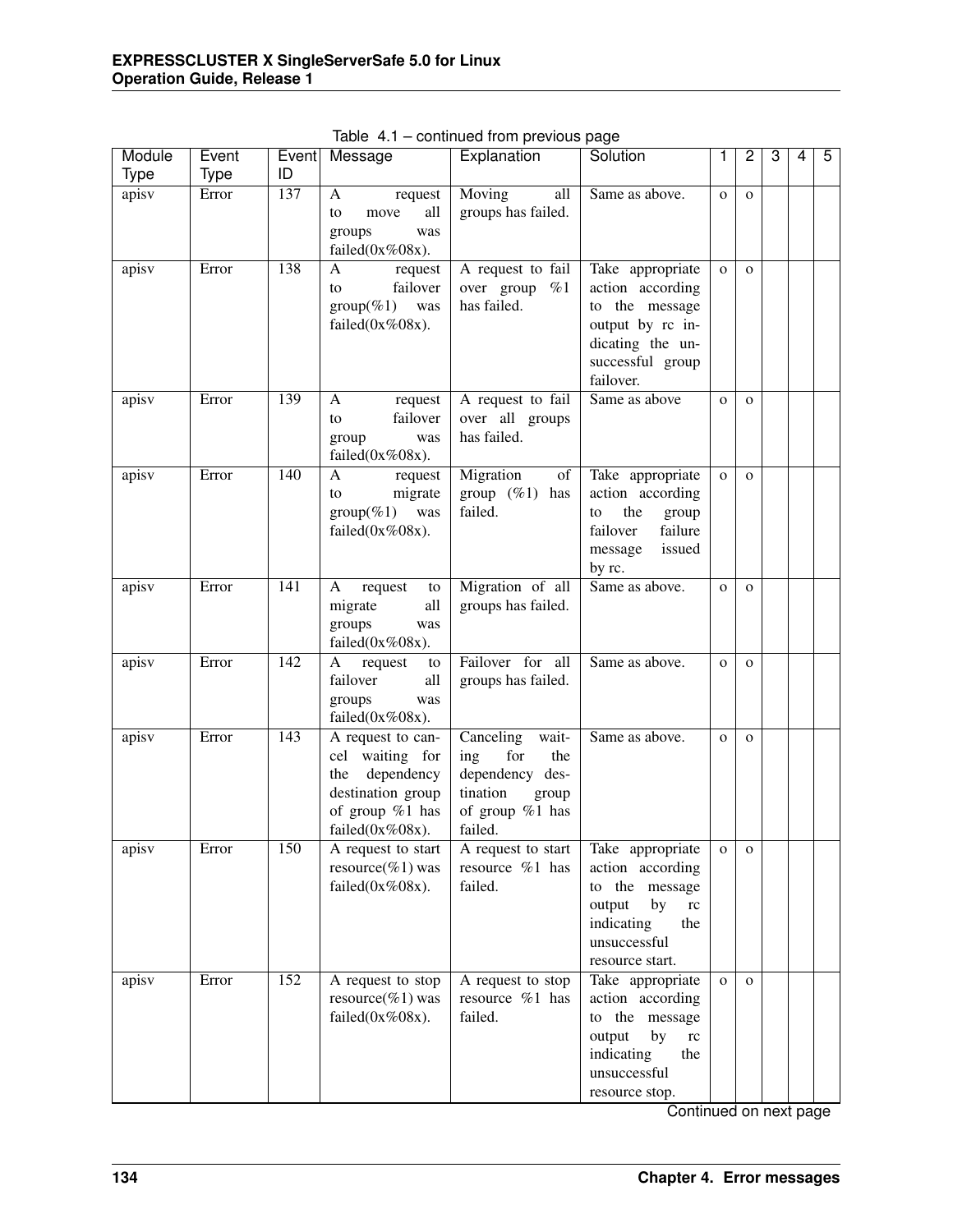| Module<br><b>Type</b> | Event<br><b>Type</b> | ID             | Event Message                                                                                                  | Explanation                                                         | Solution                                                                                                                                     | 1            | $\overline{c}$ | 3 | $\overline{4}$ | 5 |
|-----------------------|----------------------|----------------|----------------------------------------------------------------------------------------------------------------|---------------------------------------------------------------------|----------------------------------------------------------------------------------------------------------------------------------------------|--------------|----------------|---|----------------|---|
| apisv                 | Error                | 154            | $\mathbf{A}$<br>request<br>restart<br>re-<br>to<br>source(%1)<br>was<br>failed $(0x\%08x)$ .                   | $\mathbf{A}$<br>request<br>to<br>restart resource<br>%1 has failed. | Take appropriate<br>action according<br>to the message<br>by<br>output<br>$\rm rc$<br>indicating<br>the<br>unsuccessful<br>resource restart. | $\mathbf{o}$ | $\Omega$       |   |                |   |
| apisv                 | Error                | 155            | A<br>request<br>to<br>all<br>restart<br>re-<br>sources<br>was<br>failed $(0x\%08x)$ .                          | A request to start<br>all resources has<br>failed.                  | Same as above                                                                                                                                | $\mathbf{o}$ | $\Omega$       |   |                |   |
| apisv                 | Error                | 160            | request<br>A<br>to<br>suspend monitor<br>resource<br>was<br>failed $(0x\%08x)$ .                               | A request to sus-<br>pend the moni-<br>tor resources has<br>failed. | Check the status<br>of the monitor re-<br>sources.                                                                                           | $\mathbf{O}$ | $\Omega$       |   |                |   |
| apisv                 | Error                | 161            | A<br>request<br>to<br>resume monitor<br>resource<br>was<br>failed $(0x\%08x)$ .                                | A request to re-<br>sume the moni-<br>tor resources has<br>failed.  | Same as above                                                                                                                                | $\mathbf{O}$ | $\Omega$       |   |                |   |
| apisv                 | Error                | 162            | request<br>A<br>to<br>enable Dummy<br>Failure of moni-<br>tor resource was<br>failed $(0x\%08x)$ .             | The<br>monitor<br>failed<br>resource<br>to start Dummy<br>Failure.  | Check the status<br>of the monitor re-<br>source.                                                                                            | $\mathbf{o}$ | $\Omega$       |   |                |   |
| apisv                 | Error                | 163            | request<br>A<br>to<br>disable Dummy<br>Failure of moni-<br>tor resource was<br>failed $(0x\%08x)$ .            | The<br>monitor<br>failed<br>resource<br>to stop Dummy<br>Failure.   | Same as above.                                                                                                                               | $\mathbf{O}$ | $\Omega$       |   |                |   |
| cfmgr                 | Info                 | 1              | The<br>cluster<br>configuration<br>data has been<br>uploaded by $%1$ .                                         | The configuration<br>data has been up-<br>loaded.                   | $\equiv$                                                                                                                                     | $\mathbf{O}$ | $\Omega$       |   |                |   |
| sra                   | Error                | 1              | system<br>monitor<br>closed<br>because<br>reading the SG<br>file failed.                                       | An error occurred<br>in reading the SG<br>file.                     | Check the mes-<br>separately<br>sage<br>issued.                                                                                              |              | $\overline{O}$ |   |                |   |
| sra                   | Error                | $\overline{2}$ | Opening an<br>ignore file failed.<br>file name = $\%$ 1,<br>$\text{errno} = \% 2.$<br>%1:File name<br>%2:errno | SG<br>file<br>The<br>$(\%1)$ failed to be<br>opened.                | Restart the clus-<br>ter, or execute the<br>suspend and re-<br>sume.                                                                         |              | $\Omega$       |   |                |   |
| sra                   | Error                | 3              | Reading a config-<br>uration file failed.                                                                      | An error occurred<br>in reading the SG<br>file.                     | Check the mes-<br>separately<br>sage<br>issued.                                                                                              |              | $\Omega$       |   |                |   |

Table 4.1 – continued from previous page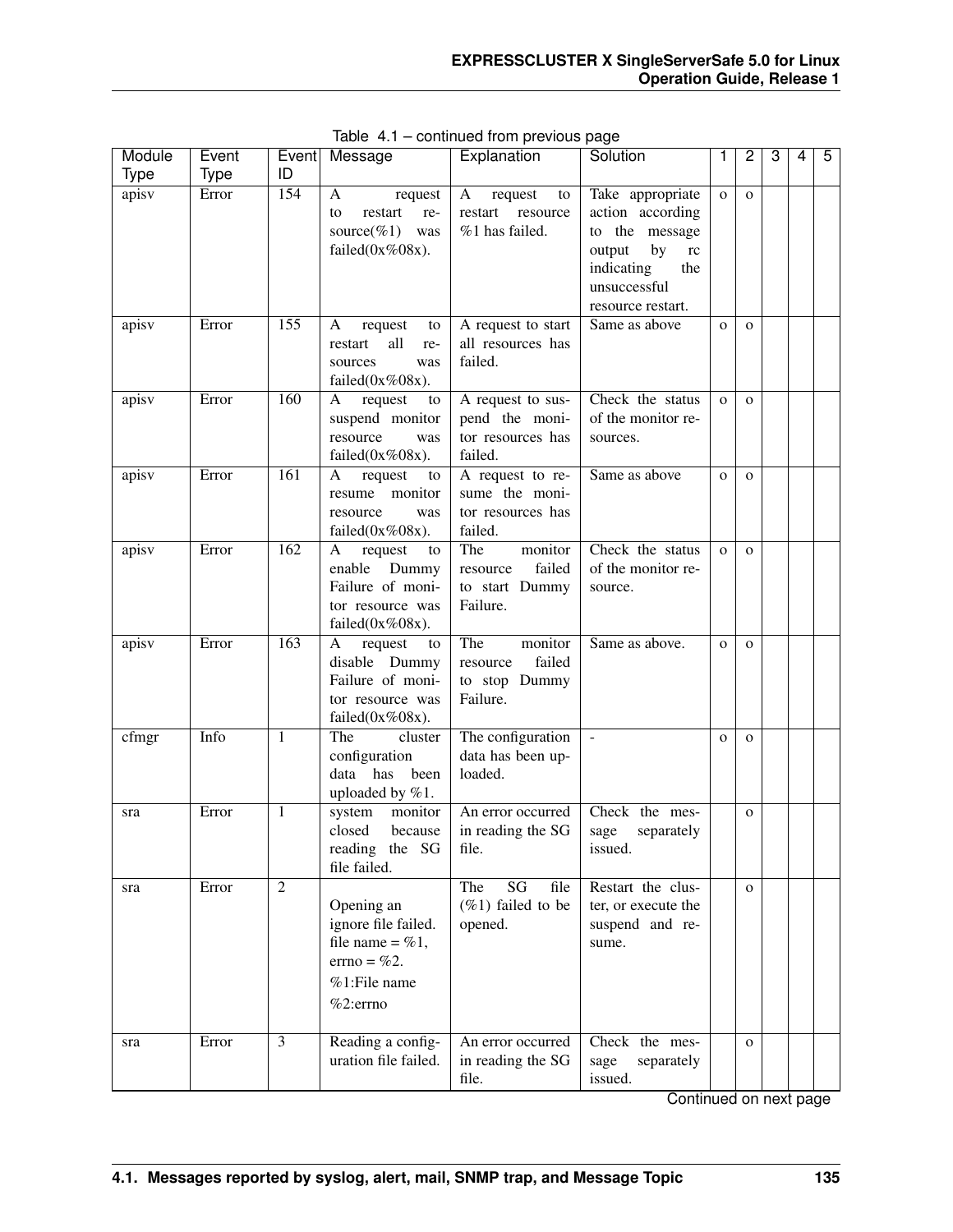| Module      | Event       | Event           | Message                                                                                          | Explanation                                                          | Solution                                                                                                                         | $\overline{1}$ | 2            | 3 | 4 | 5 |
|-------------|-------------|-----------------|--------------------------------------------------------------------------------------------------|----------------------------------------------------------------------|----------------------------------------------------------------------------------------------------------------------------------|----------------|--------------|---|---|---|
| <b>Type</b> | <b>Type</b> | ID              |                                                                                                  |                                                                      |                                                                                                                                  |                |              |   |   |   |
| sra         | Error       | $\overline{4}$  | Trace log initial-<br>ization failed.                                                            | The internal log<br>file could not be<br>initialized.                | Restart the clus-<br>ter, or execute the<br>suspend and re-<br>sume.                                                             |                | $\mathbf{O}$ |   |   |   |
| sra         | Error       | $\overline{5}$  | Creating a dae-<br>mon<br>process<br>failed.                                                     | An external error<br>has occurred.                                   | Check the fol-<br>lowing possible<br>causes:<br>mem-<br>shortage<br>ory<br>or OS resource<br>insufficiency.                      |                | $\mathbf{o}$ |   |   |   |
| sra         | Error       | 6               | Reading a service<br>configuration file<br>failed.                                               | An error occurred<br>in reading the SG<br>file.                      | Check the mes-<br>sage<br>separately<br>issued.                                                                                  |                | $\mathbf{o}$ |   |   |   |
| sra         | Error       | $\tau$          | mlock() failed.                                                                                  | An external error<br>has occurred.                                   | Check the fol-<br>lowing possible<br>causes:<br>mem-<br>shortage<br>ory<br>or OS resource<br>insufficiency.                      |                | $\mathbf{O}$ |   |   |   |
| sra         | Error       | 8               | A daemon pro-<br>cess could not be<br>created.                                                   | has failed to start<br>(turning<br>the<br>process into a<br>daemon). | SystemResourceAgentheck the fol-<br>lowing<br>possible<br>causes:<br>mem-<br>ory<br>shortage<br>or OS resource<br>insufficiency. |                | $\mathbf{O}$ |   |   |   |
| sra         | Error       | 9               | stdio and stderr<br>could<br>not<br>be<br>closed.                                                | has failed to start<br>(closing<br>the<br>standard I/O).             | SystemResourceAgentheck the fol-<br>lowing possible<br>causes:<br>mem-<br>ory<br>shortage<br>or OS resource<br>insufficiency.    |                | $\mathbf{O}$ |   |   |   |
| sra         | Error       | 10              | A signal mask<br>could not be set<br>up.                                                         | has failed to start<br>(setting the signal<br>mask).                 | SystemResourceAgentheck the fol-<br>lowing<br>possible<br>causes:<br>mem-<br>shortage<br>ory<br>or OS resource<br>insufficiency. |                | $\mathbf{O}$ |   |   |   |
| sra         | Error       | $\overline{11}$ | A configuration<br>file error<br>occurred. (1)<br>[line = %1, %2]<br>%1:Line<br>%2:Setting value | has failed to start<br>(reading the SG<br>file).                     | SystemResourceAgeRestart the clus-<br>ter, or execute the<br>suspend and re-<br>sume.                                            |                | $\mathbf{O}$ |   |   |   |

Table 4.1 – continued from previous page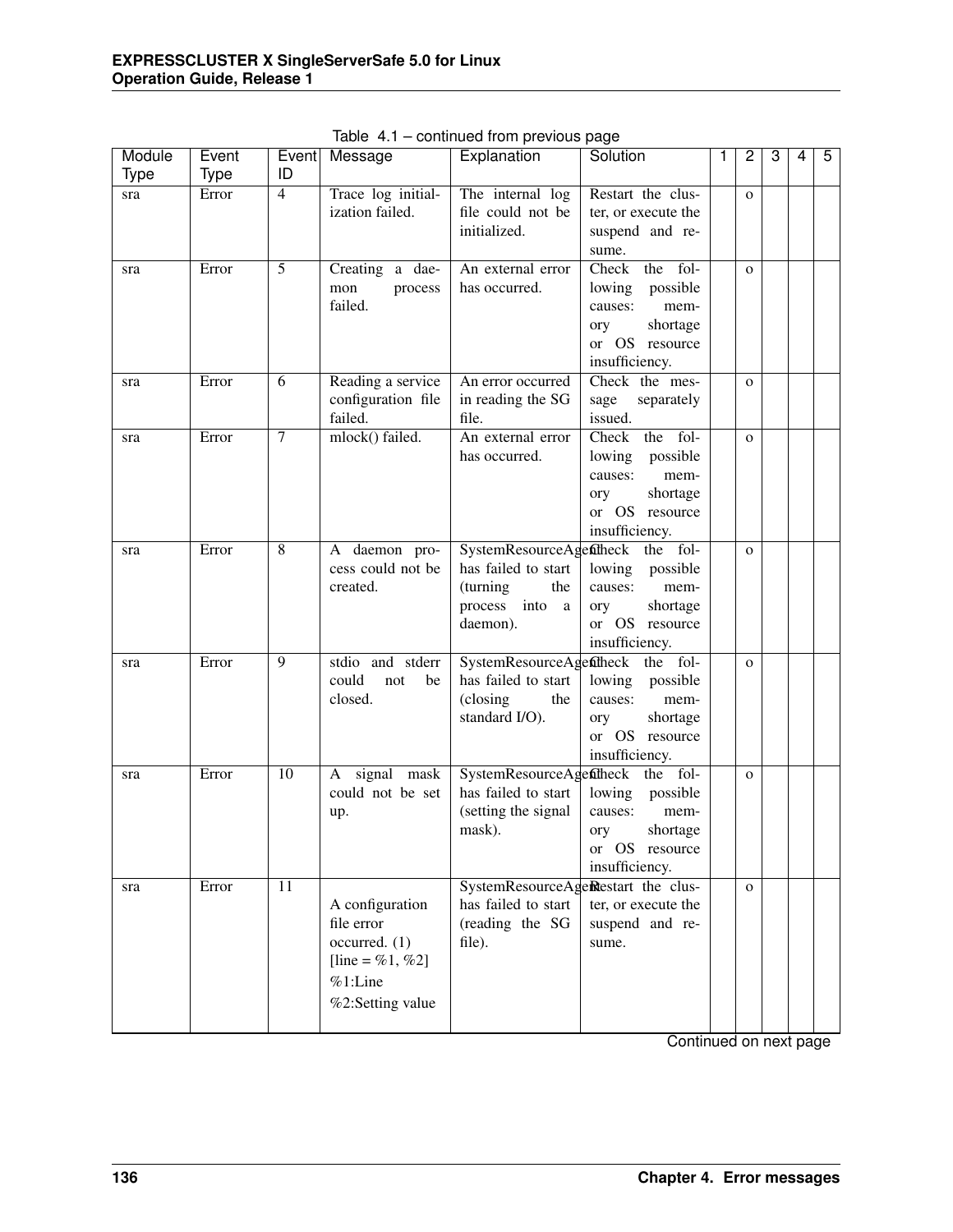| Module<br><b>Type</b> | Event<br><b>Type</b> | Event<br>ID     | Message                                                                                                                                           | Explanation                                                   | Solution                                                                              | 2            | 3 | 4 | 5 |
|-----------------------|----------------------|-----------------|---------------------------------------------------------------------------------------------------------------------------------------------------|---------------------------------------------------------------|---------------------------------------------------------------------------------------|--------------|---|---|---|
| sra                   | Error                | $\overline{12}$ | A configuration<br>file error<br>occurred. (2)<br>[line=%1, %2]<br>%1:Line<br>%2:Setting value                                                    | has failed to start<br>(reading the SG<br>file).              | SystemResourceAgeRestart the clus-<br>ter, or execute the<br>suspend and re-<br>sume. | $\mathbf{O}$ |   |   |   |
| sra                   | Error                | 13              | A plugin event<br>configuration file<br>error occurred.<br>The DLL pointer<br>was not found.<br>[line = %1, %2]<br>$%1$ :Line<br>%2:Setting value | has failed to start<br>(registering<br>the<br>plugin event).  | SystemResourceAgeRestart the clus-<br>ter, or execute the<br>suspend and re-<br>sume. | $\mathbf{O}$ |   |   |   |
| sra                   | Error                | 14              | malloc<br>failed.<br>[event structure]                                                                                                            | has failed to start<br>(registering<br>the<br>plugin event).  | SystemResourceAgeRestart the clus-<br>ter, or execute the<br>suspend and re-<br>sume. | $\mathbf{O}$ |   |   |   |
| sra                   | Error                | $\overline{15}$ | A service<br>configuration file<br>error occurred<br>due to an invalid<br>event. $[%1]$<br>%1:Setting value                                       | has failed to start<br>(reading<br>the<br>service file).      | SystemResourceAgeRestart the clus-<br>ter, or execute the<br>suspend and re-<br>sume. | $\mathbf{o}$ |   |   |   |
| sra                   | Error                | 16              | A plugin event<br>configuration file<br>error occurred<br>due to $\%1$ .<br>$%1$ :Cause of<br>error                                               | has failed to start<br>(reading<br>the<br>plugin event file). | SystemResourceAgeRestart the clus-<br>ter, or execute the<br>suspend and re-<br>sume. | $\mathbf{O}$ |   |   |   |
| sra                   | Error                | $\overline{17}$ | Internal error oc-<br>curred.                                                                                                                     | A shared memory<br>access error has<br>occurred.              | $\omega$                                                                              | $\mathbf{O}$ |   |   |   |

Table 4.1 – continued from previous page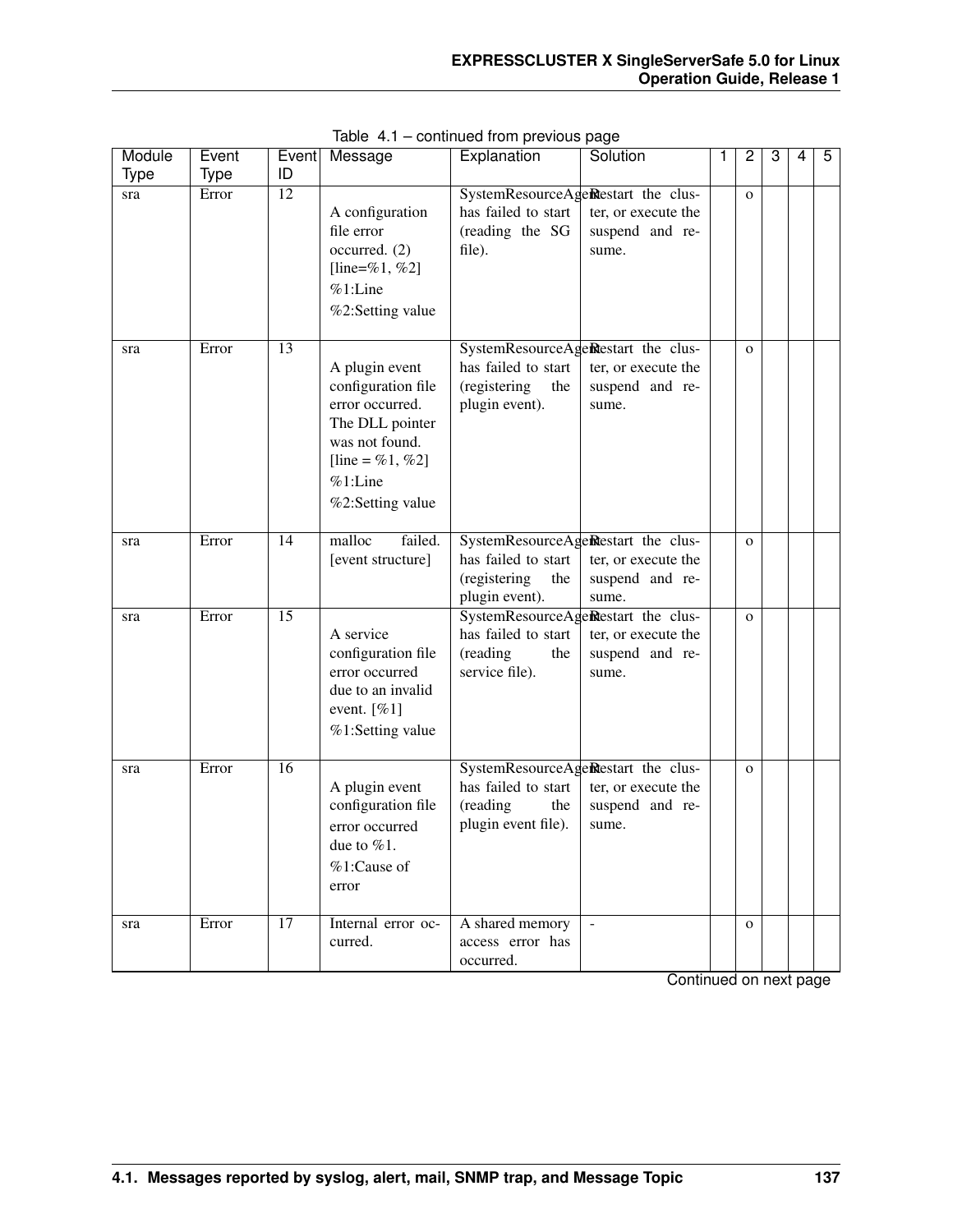| Module      | Event       | Event            | Message                                                                                                     | committed in only provided page<br>Explanation                           | Solution                                                                                                          | 1 | 2            | 3 | $\overline{4}$ | 5 |
|-------------|-------------|------------------|-------------------------------------------------------------------------------------------------------------|--------------------------------------------------------------------------|-------------------------------------------------------------------------------------------------------------------|---|--------------|---|----------------|---|
| <b>Type</b> | <b>Type</b> | ID               |                                                                                                             |                                                                          |                                                                                                                   |   |              |   |                |   |
| sra         | Warning     | 101              | Opening an SG<br>file failed. file<br>name = $\%$ 1,<br>$\text{errno} = \%2$<br>%1:File name<br>$%2:$ errno | $\overline{\text{SG}}$<br>The<br>file<br>$(\%1)$ failed to be<br>opened. | Recreate the SG<br>file and restart the<br>cluster, or execute<br>the suspend and<br>resume.                      |   | $\mathbf{o}$ |   |                |   |
| sra         | Warning     | 102              | malloc $(3)$ fail $(1)$ .<br>[%1]<br>%1:Function<br>name                                                    | An external error<br>has occurred.                                       | Check<br>the fol-<br>lowing<br>possible<br>mem-<br>causes:<br>shortage<br>ory<br>or OS resource<br>insufficiency. |   | $\mathbf{O}$ |   |                |   |
| sra         | Warning     | $\overline{103}$ | malloc $(3)$ fail $(2)$ .<br>[%1]<br>%1:Function<br>name                                                    | An external error<br>has occurred.                                       | the fol-<br>Check<br>lowing<br>possible<br>causes:<br>mem-<br>shortage<br>ory<br>or OS resource<br>insufficiency. |   | $\mathbf{O}$ |   |                |   |
| sra         | Warning     | 104              | An internal error<br>occurred.<br>rename(2) error<br>$(\text{errno} = \% 1)$<br>%1:errno                    | This product has<br>terminated abnor-<br>mally.                          | See the most re-<br>cently issued sys-<br>tem log message.                                                        |   | $\mathbf{O}$ |   |                |   |
| sra         | Warning     | $\overline{105}$ | $realloc(3)$ fail.<br>[%1].<br>%1:Function<br>name                                                          | An external error<br>has occurred.                                       | the fol-<br>Check<br>lowing<br>possible<br>causes:<br>mem-<br>shortage<br>ory<br>or OS resource<br>insufficiency. |   | $\mathbf{O}$ |   |                |   |
| sra         | Warning     | 106              | A script timed<br>out. (%1 %2)<br>%1:Script file<br>name<br>%2:Argument                                     | An external error<br>has occurred.                                       | Check the load<br>of<br>status<br>the<br>and<br>re-<br>server<br>move the load.                                   |   | $\mathbf{o}$ |   |                |   |
| sra         | Warning     | 107              | [ $%1$ ] execvp(2)<br>fail $(\%2)$ .<br>%1:Script file<br>name<br>%2:errno                                  | An external error<br>has occurred.                                       | the fol-<br>Check<br>lowing<br>possible<br>causes:<br>mem-<br>shortage<br>ory<br>or OS resource<br>insufficiency. |   | $\mathbf{O}$ |   |                |   |

Table 4.1 – continued from previous page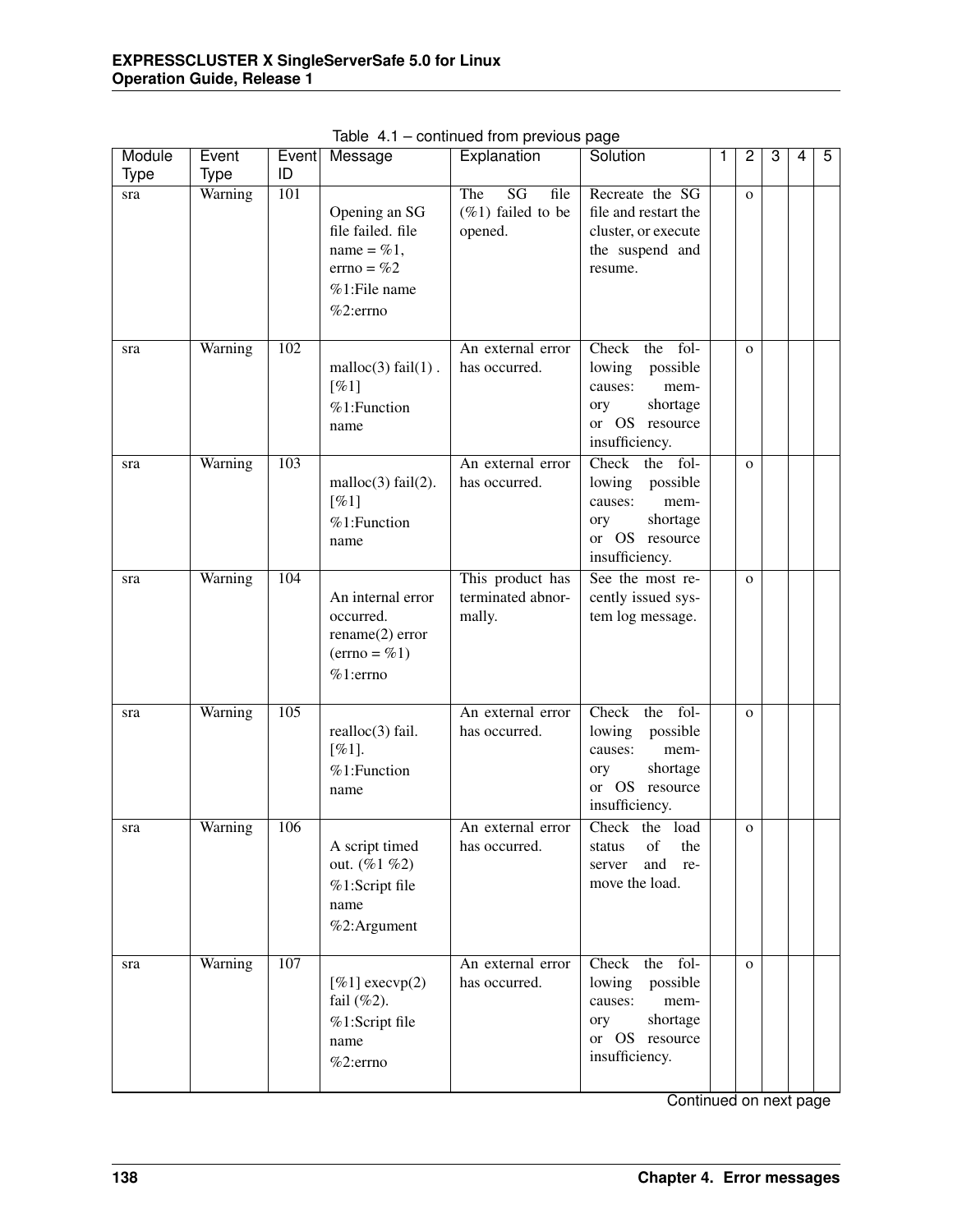| Module | Event       | Event            | Message                                                                                                                                                                    | Explanation                                                                                                                                            | Solution                                                                                                          | 1            | 2              | 3 | 4 | 5 |
|--------|-------------|------------------|----------------------------------------------------------------------------------------------------------------------------------------------------------------------------|--------------------------------------------------------------------------------------------------------------------------------------------------------|-------------------------------------------------------------------------------------------------------------------|--------------|----------------|---|---|---|
| Type   | <b>Type</b> | ID               |                                                                                                                                                                            |                                                                                                                                                        |                                                                                                                   |              |                |   |   |   |
| sra    | Warning     | 108              | [%1] fork fail<br>(%2). Suspended.<br>%1:Script file<br>name<br>%2:errno                                                                                                   | An external error<br>has occurred.                                                                                                                     | the fol-<br>Check<br>lowing<br>possible<br>causes:<br>mem-<br>shortage<br>ory<br>or OS resource<br>insufficiency. |              | $\overline{O}$ |   |   |   |
| sra    | Warning     | 109              | malloc(3) fail.<br>[%1]<br>%1:Function<br>name                                                                                                                             | An external error<br>has occurred.                                                                                                                     | the fol-<br>Check<br>lowing<br>possible<br>causes:<br>mem-<br>ory<br>shortage<br>or OS resource<br>insufficiency. |              | $\mathbf{o}$   |   |   |   |
| sra    | Info        | $\overline{201}$ | A script was<br>executed. (%1)<br>%1:Script name                                                                                                                           | Script $(\%1)$ has<br>been executed.                                                                                                                   | $\Box$                                                                                                            |              | $\mathbf{o}$   |   |   |   |
| sra    | Info        | $\overline{202}$ | Running a script<br>finished. $(\%1)$<br>%1:Script name                                                                                                                    | Script has ended<br>normally.                                                                                                                          | $\bar{\mathcal{L}}$                                                                                               |              | $\mathbf{o}$   |   |   |   |
| sra    | Info        | $\overline{203}$ | An %1 event<br>succeeded.<br>%1:Executed<br>event type                                                                                                                     | The operation<br>management<br>command has<br>been executed.<br>The executed<br>event type (boot,<br>shutdown, stop,<br>start, or flush) is<br>output. | $\overline{\phantom{a}}$                                                                                          |              | $\mathbf{O}$   |   |   |   |
| sra    | Error       | 301              | A process<br>resource error<br>was detected.<br>$(\%1, \text{ type} = \text{cpu},$<br>$pid = \%2, \%3)$<br>%1:Monitor<br>resource name<br>%2:Process ID<br>%3:Process name | An error was de-<br>tected in monitor-<br>ing the CPU us-<br>age rates of spe-<br>cific processes.                                                     | Check the pos-<br>sible<br>causes of<br>the<br>monitoring<br>failure.                                             | $\mathbf{O}$ | $\mathbf{O}$   |   |   |   |

Table 4.1 – continued from previous page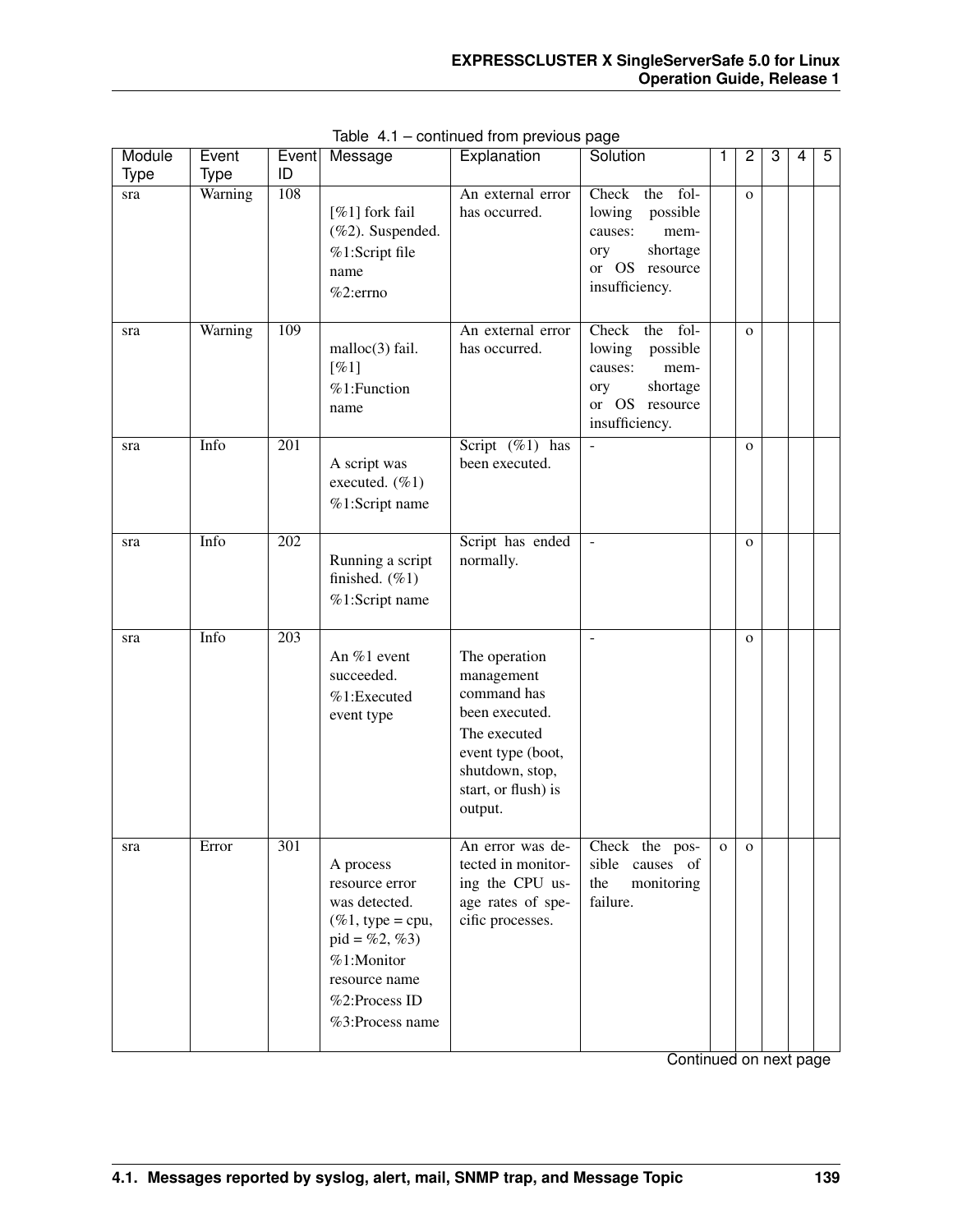| Module      | Event       | Event            | Message                                                                                                                                                                               | Explanation                                                                                                                        | Solution                                                           | 1            | $\overline{c}$ | 3 | $\overline{4}$ | 5 |
|-------------|-------------|------------------|---------------------------------------------------------------------------------------------------------------------------------------------------------------------------------------|------------------------------------------------------------------------------------------------------------------------------------|--------------------------------------------------------------------|--------------|----------------|---|----------------|---|
| <b>Type</b> | <b>Type</b> | ID               |                                                                                                                                                                                       |                                                                                                                                    |                                                                    |              |                |   |                |   |
| sra         | Error       | 301              | A process<br>resource error<br>was detected.<br>$(\%1, \text{type} =$<br>memory leak, pid<br>$=$ %2, %3)<br>%1:Monitor<br>resource name<br>%2:Process ID<br>%3:Process name           | An error was de-<br>tected in monitor-<br>ing the memory<br>usage of specific<br>processes.                                        | Check the pos-<br>sible causes of<br>the<br>monitoring<br>failure. | $\mathbf{O}$ | $\mathbf{O}$   |   |                |   |
| sra         | Error       | 301              | A process<br>resource error<br>was detected.<br>$(\%1, \text{type} = \text{file})$<br>leak, pid = $%2$ ,<br>$\%3)$<br>%1:Monitor<br>resource name<br>%2:Process ID<br>%3:Process name | An<br>error<br>was<br>detected<br>in<br>monitoring<br>the<br>number<br>(maxi-<br>mum) of open<br>files of specific<br>processes.   | Check the pos-<br>sible causes of<br>the<br>monitoring<br>failure. | $\mathbf{O}$ | $\mathbf{O}$   |   |                |   |
| sra         | Error       | 301              | A process<br>resource error<br>was detected.<br>$(\%1, \text{ type} = \text{open})$<br>file, pid = $%2$ ,<br>%3)<br>%1:Monitor<br>resource name<br>%2:Process ID<br>%3:Process name   | An error was de-<br>tected in moni-<br>toring the num-<br>ber (upper ker-<br>nel limit) of open<br>files of specific<br>processes. | Check the pos-<br>sible causes of<br>the<br>monitoring<br>failure. | $\mathbf{o}$ | $\mathbf{O}$   |   |                |   |
| sra         | Error       | $\overline{301}$ | A process<br>resource error<br>was detected.<br>$(\%1, \text{ type} =$<br>thread leak, $pid =$<br>$%2, \%3)$<br>%1:Monitor<br>resource name<br>%2:Process ID<br>%3:Process name       | An error was de-<br>tected in moni-<br>toring the number<br>of threads of spe-<br>cific processes.                                 | Check the pos-<br>sible causes of<br>the<br>monitoring<br>failure. | $\mathbf{O}$ | $\mathbf{O}$   |   |                |   |

Table 4.1 – continued from previous page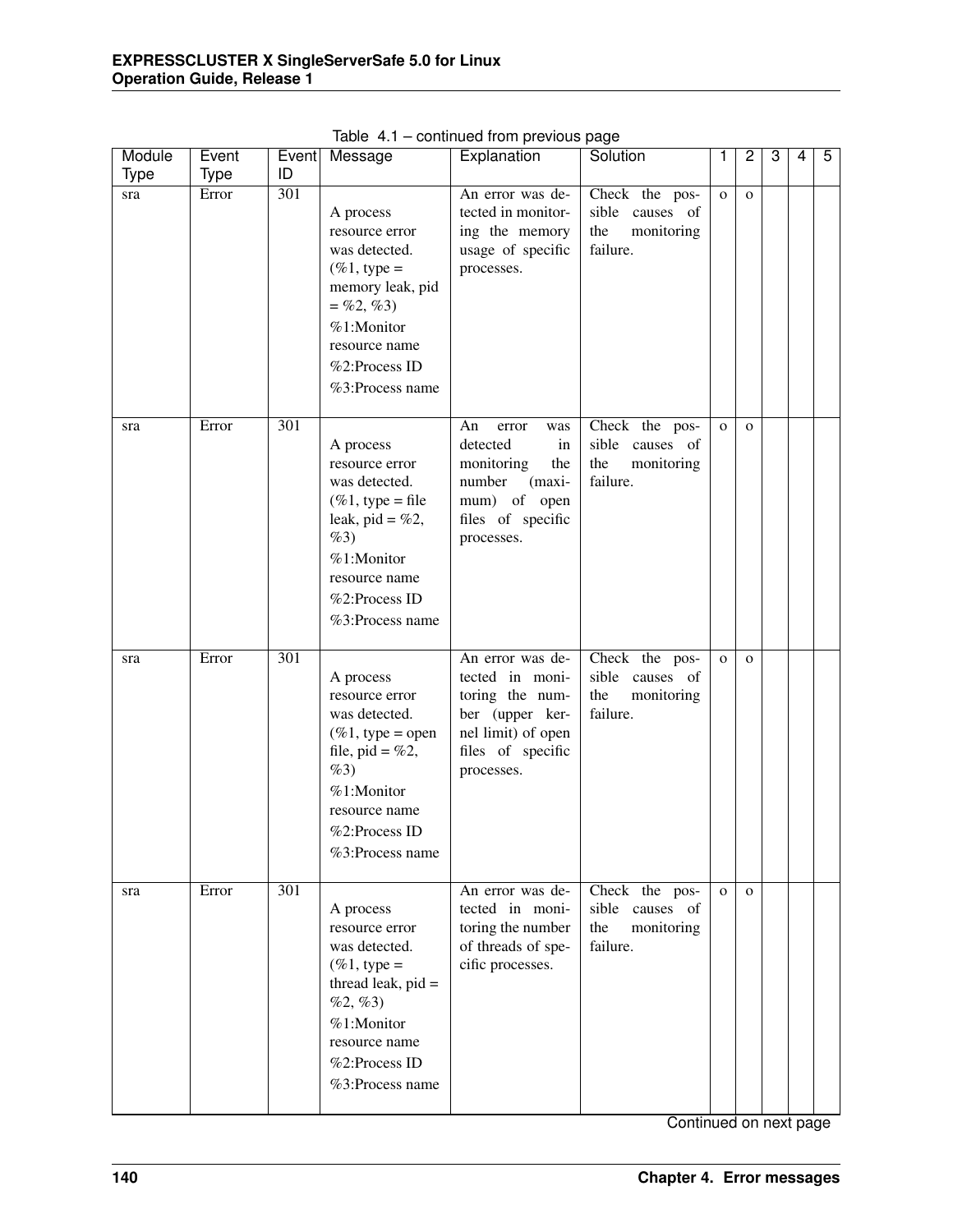| Module | Event       |     | Event Message                                                                                                                                                                                | Explanation                                                                                  | Solution                                                           | $\mathbf{1}$ | 2            | 3 | 4 | 5 |
|--------|-------------|-----|----------------------------------------------------------------------------------------------------------------------------------------------------------------------------------------------|----------------------------------------------------------------------------------------------|--------------------------------------------------------------------|--------------|--------------|---|---|---|
| Type   | <b>Type</b> | ID  |                                                                                                                                                                                              |                                                                                              |                                                                    |              |              |   |   |   |
| sra    | Error       | 301 | A process<br>resource error<br>was detected.<br>$(\%1, \text{type} =$<br>$defunct, pid =$<br>$%2, \%3)$<br>%1:Monitor<br>resource name<br>%2:Process ID<br>%3:Process name                   | An error was de-<br>tected in moni-<br>toring the zombie<br>processes.                       | Check the pos-<br>sible causes of<br>the<br>monitoring<br>failure. | $\mathbf 0$  | $\mathbf{o}$ |   |   |   |
| sra    | Error       | 301 | A process<br>resource error<br>was detected.<br>$(\%1, \text{ type} = \text{same})$<br>name process,<br>$pid = \%2, \%3)$<br>%1:Monitor<br>resource name<br>%2:Process ID<br>%3:Process name | An error was de-<br>tected in moni-<br>toring the same-<br>name processes.                   | Check the pos-<br>sible causes of<br>the<br>monitoring<br>failure. | $\mathbf{O}$ | $\mathbf{O}$ |   |   |   |
| sra    | Error       | 302 | A system<br>resource error<br>was detected.<br>$(\%1, \text{ type} = \text{cpu})$<br>%1:Monitor<br>resource name                                                                             | An error was de-<br>tected in monitor-<br>ing the CPU us-<br>age rates of the<br>system.     | Check the pos-<br>sible causes of<br>the<br>monitoring<br>failure. | $\mathbf{O}$ | $\mathbf{o}$ |   |   |   |
| sra    | Error       | 302 | A system<br>resource error<br>was detected.<br>$(\%1, \text{type} =$<br>memory)<br>%1:Monitor<br>resource name                                                                               | An error was de-<br>tected in monitor-<br>ing the total usage<br>of memory of the<br>system. | Check the pos-<br>sible causes of<br>the<br>monitoring<br>failure. | $\mathbf{O}$ | $\mathbf{o}$ |   |   |   |

Table 4.1 – continued from previous page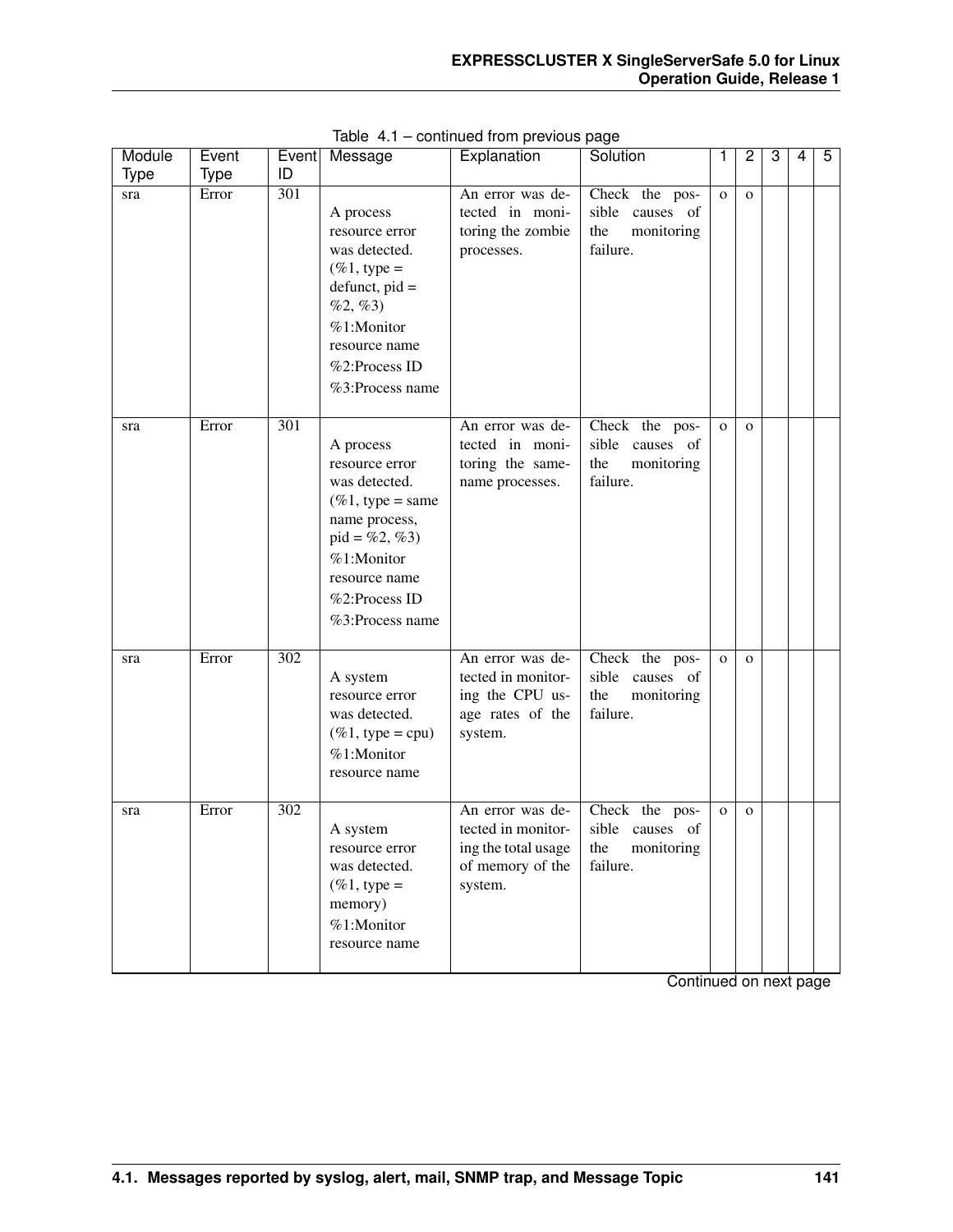| Module<br><b>Type</b> | Event<br><b>Type</b> | Event<br>ID      | Message                                                                                                                                                     | Explanation                                                                                                         | Solution                                                              | 1            | 2            | 3 | 4 | 5 |
|-----------------------|----------------------|------------------|-------------------------------------------------------------------------------------------------------------------------------------------------------------|---------------------------------------------------------------------------------------------------------------------|-----------------------------------------------------------------------|--------------|--------------|---|---|---|
| sra                   | Error                | $\overline{302}$ | A system<br>resource error<br>was detected.<br>$(\%1, \text{ type} =$<br>swap)<br>%1:Monitor<br>resource name                                               | An error was de-<br>tected in monitor-<br>ing the total usage<br>of virtual mem-<br>ory of the system.              | Check the pos-<br>sible causes of<br>the<br>monitoring<br>failure.    | $\mathbf{O}$ | $\mathbf{o}$ |   |   |   |
| sra                   | Error                | $\overline{302}$ | A system<br>resource error<br>was detected.<br>$(\%1, \text{ type} = \text{file})$<br>%1:Monitor<br>resource name                                           | An error was de-<br>tected in monitor-<br>ing the total num-<br>ber of open files<br>of the system.                 | Check the pos-<br>sible causes of<br>the<br>monitoring<br>failure.    | $\mathbf{O}$ | $\mathbf{O}$ |   |   |   |
| sra                   | Error                | $\overline{302}$ | A system<br>resource error<br>was detected.<br>$(\%1, \text{type} =$<br>thread)<br>%1:Monitor<br>resource name                                              | An error was de-<br>tected in monitor-<br>ing the total num-<br>ber of threads of<br>the system.                    | Check the pos-<br>sible<br>causes of<br>the<br>monitoring<br>failure. | $\mathbf{O}$ | $\mathbf{o}$ |   |   |   |
| sra                   | Error                | $\overline{303}$ | A system<br>resource error<br>was detected.<br>$(\%1, type =$<br>number of<br>process, user<br>name = $%2$ )<br>%1:Monitor<br>resource name<br>%2:User name | An error was de-<br>tected in monitor-<br>ing the number of<br>running processes<br>for each user of<br>the system. | Check the pos-<br>sible<br>causes of<br>the<br>monitoring<br>failure. | $\mathbf{O}$ | $\mathbf{o}$ |   |   |   |
| sra                   | Error                | $\overline{304}$ | A disk resource<br>error was<br>detected. (%1,<br>$type = used rate,$<br>$level = NOTICE,$<br>%2)<br>%1:Monitor<br>resource name<br>%2:mount point          | A notice level er-<br>ror was detected<br>in monitoring the<br>disk usage rates.                                    | Check the pos-<br>sible causes of<br>the<br>monitoring<br>failure.    | $\mathbf{O}$ | $\mathbf{o}$ |   |   |   |

Table 4.1 – continued from previous page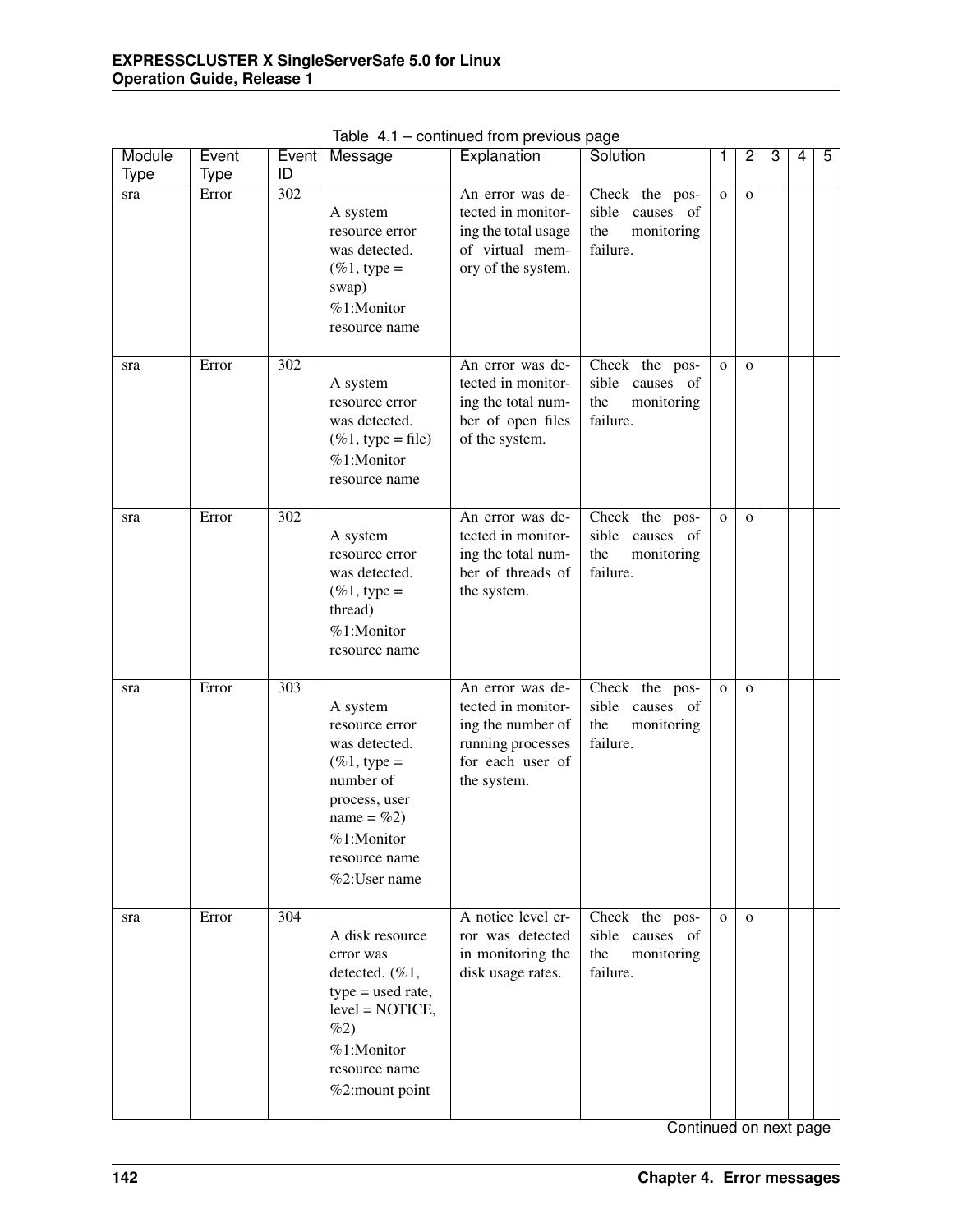| Module      | Event       | Event | Message                                                                                                                                              | Explanation                                                                                               | Solution                                                                  | 1              | $\overline{c}$ | 3 | 4 | 5 |
|-------------|-------------|-------|------------------------------------------------------------------------------------------------------------------------------------------------------|-----------------------------------------------------------------------------------------------------------|---------------------------------------------------------------------------|----------------|----------------|---|---|---|
| <b>Type</b> | <b>Type</b> | ID    |                                                                                                                                                      |                                                                                                           |                                                                           |                |                |   |   |   |
| sra         | Error       | 304   | A disk resource<br>error was<br>detected. (%1,<br>$type = used rate,$<br>$level =$<br>WARNING, %2)<br>%1:Monitor<br>resource name<br>%2:mount point  | A<br>warning<br>level error was<br>detected in mon-<br>itoring the disk<br>usage rates.                   | Check the pos-<br>sible causes of<br>the<br>monitoring<br>failure.        | $\mathbf{O}$   | $\mathbf{O}$   |   |   |   |
| sra         | Error       | 304   | A disk resource<br>error was<br>detected. (%1,<br>$type = free space,$<br>$level = NOTICE$ ,<br>%2)<br>%1:Monitor<br>resource name<br>%2:mount point | A notice level er-<br>ror was detected<br>in monitoring the<br>free disk space.                           | Check the pos-<br>sible<br>causes of<br>the<br>monitoring<br>failure.     | $\mathbf{o}$   | $\mathbf{O}$   |   |   |   |
| sra         | Error       | 304   | A disk resource<br>error was<br>detected. (%1,<br>$type = free space,$<br>$level =$<br>WARNING, %2)<br>%1:Monitor<br>resource name<br>%2:mount point | $\mathbf{A}$<br>warning<br>level error was<br>detected in mon-<br>itoring the free<br>disk space.         | Check the pos-<br>sible causes of<br>the<br>monitoring<br>failure.        | $\overline{O}$ | $\mathbf{O}$   |   |   |   |
| sra         | Warning     | 401   | zip/unzip<br>pack-<br>age is not in-<br>stalled.                                                                                                     | The compression<br>of<br>statistical<br>information col-<br>lected by System<br>Resource Agent<br>failed. | Check if a zip<br>(unzip) package<br>has been installed<br>in the system. | $\mathbf{O}$   | $\mathbf{O}$   |   |   |   |
| lcns        | Info        | 1     | The<br>number<br>of<br>licenses<br>is<br>%1.<br>(Product<br>name: $%2)$                                                                              | The number of<br>cluster licenses is<br>%1.<br>%1: Number of<br>licenses<br>%2: Product<br>name           | $\blacksquare$                                                            | $\mathbf{O}$   | $\mathbf{o}$   |   |   |   |

Table 4.1 – continued from previous page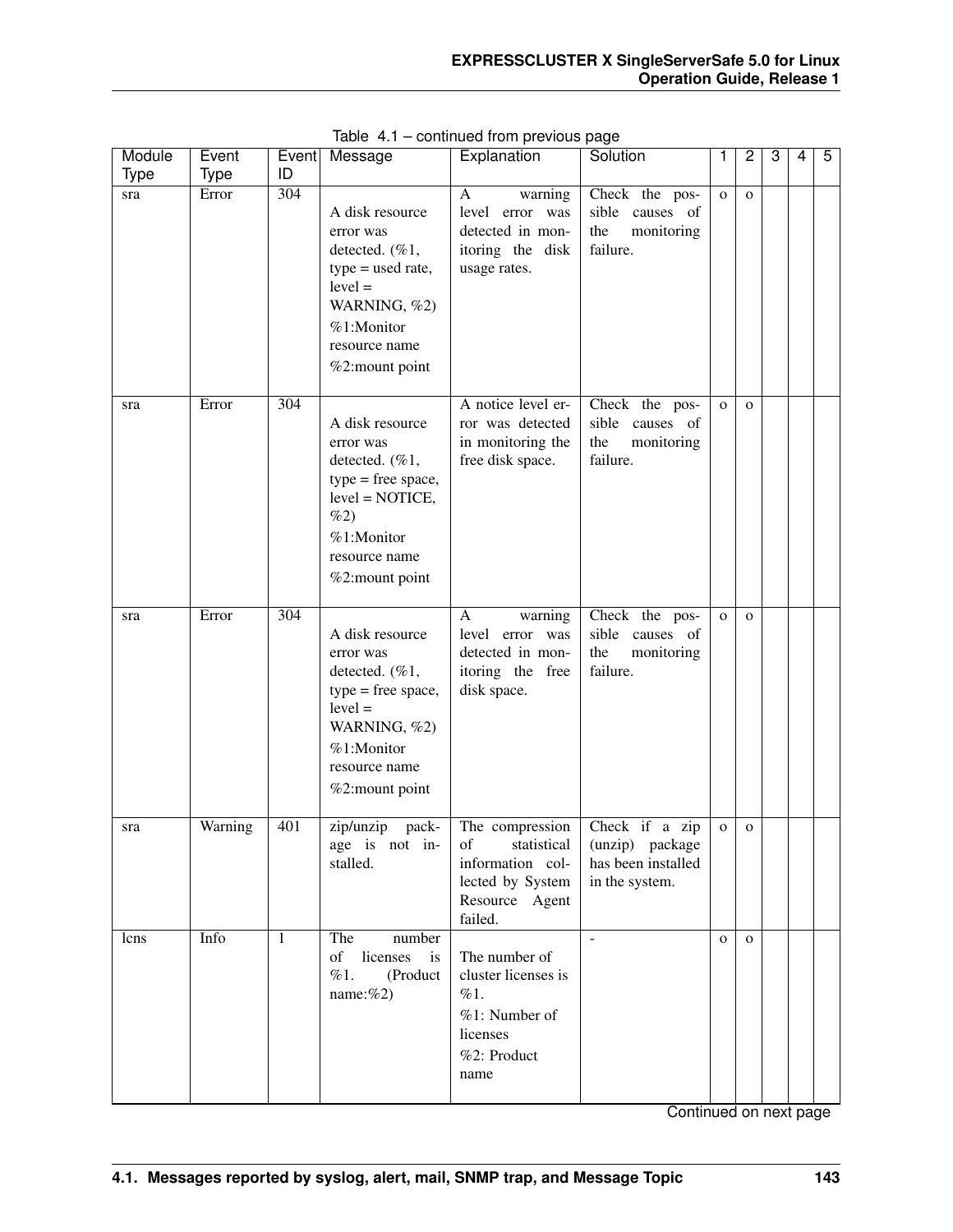| Module      | Event       | Event          | Message                                                                                                                                     | Explanation                                                                                                                                                       | Solution                                                                    | 1            | $\overline{c}$ | 3 | 4 | 5 |
|-------------|-------------|----------------|---------------------------------------------------------------------------------------------------------------------------------------------|-------------------------------------------------------------------------------------------------------------------------------------------------------------------|-----------------------------------------------------------------------------|--------------|----------------|---|---|---|
| <b>Type</b> | <b>Type</b> | ID             |                                                                                                                                             |                                                                                                                                                                   |                                                                             |              |                |   |   |   |
| lcns        | Info        | $\overline{2}$ | The trial license<br>valid<br>is<br>until<br>(Product<br>%1.<br>name: $%2)$                                                                 | The trial license<br>is effective until<br>%1.<br>%1: Trial end<br>date<br>%2: Product<br>name                                                                    | $\overline{a}$                                                              | $\mathbf{O}$ | $\mathbf{O}$   |   |   |   |
| lcns        | Warning     | 3              | The<br>number<br>of<br>licenses<br>is<br>insufficient. The<br>number of insuf-<br>ficient<br>licenses<br>is $\%1$ .<br>(Product<br>name:%2) | The number of<br>licenses is<br>insufficient. The<br>number of<br>insufficient<br>licenses is %1.<br>%1: Required<br>number of<br>licenses<br>%2: Product<br>name | Purchase the re-<br>quired number of<br>licenses and then<br>register them. | $\Omega$     | $\Omega$       |   |   |   |
| lcns        | Error       | $\overline{4}$ | The license is not<br>registered. (Prod-<br>uct name: $%1$ )                                                                                | The license is not<br>registered.<br>%1: Product<br>name                                                                                                          | Purchase the li-<br>cense and then<br>register it.                          | $\Omega$     | $\mathbf{O}$   |   |   |   |
| lcns        | Error       | $\overline{5}$ | The trial license<br>has<br>expired in<br>%1.<br>(Product<br>name: $%2)$                                                                    | The validity term<br>of the trial license<br>has expired.<br>%1: Trial end<br>date<br>%2: Product<br>name                                                         | Register a valid<br>license.                                                | $\mathbf{o}$ | $\mathbf{O}$   |   |   |   |
| lcns        | Error       | 6              | The<br>registered<br>license<br>is<br>$in-$<br>valid.<br>(Product<br>name:%1, Serial<br>$No: \%2)$                                          | The registered<br>license is invalid.<br>%1: Product<br>name<br>%2: Serial<br>number                                                                              | Register a valid<br>license.                                                | $\mathbf{O}$ | $\mathbf{O}$   |   |   |   |

Table 4.1 – continued from previous page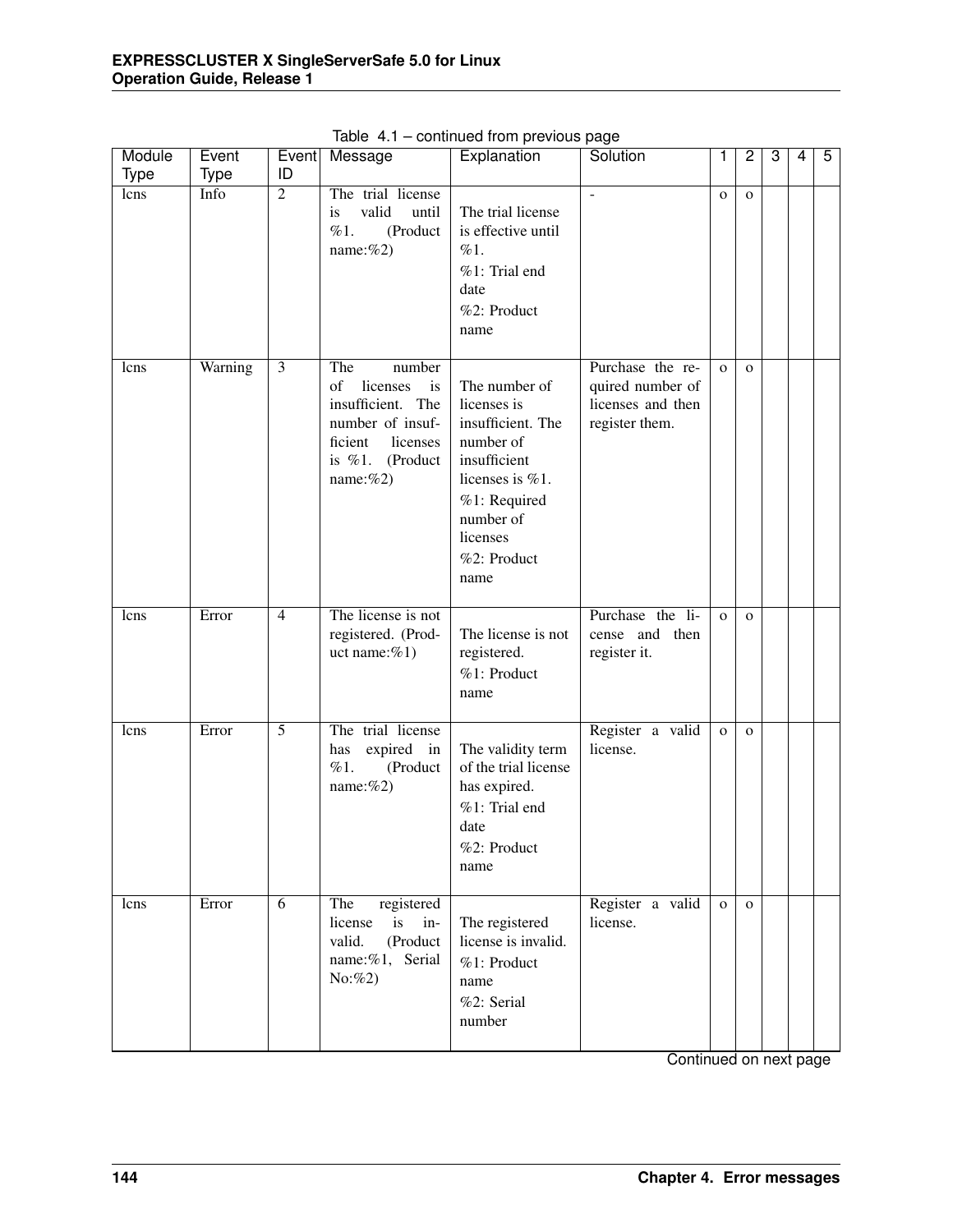| Module      | Event | Event           | Message                                                                                  | Explanation                                                                                                                              | Solution                     | 1            | $\overline{c}$ | 3 | 4 | 5 |
|-------------|-------|-----------------|------------------------------------------------------------------------------------------|------------------------------------------------------------------------------------------------------------------------------------------|------------------------------|--------------|----------------|---|---|---|
| <b>Type</b> | Type  | ID              |                                                                                          |                                                                                                                                          |                              |              |                |   |   |   |
| lcns        | Error | $\overline{7}$  | The<br>registered<br>is<br>license<br>un-<br>known. (Product<br>name: $%1$ )             | The registered<br>license is<br>unknown.<br>%1: Product<br>name                                                                          | Register a valid<br>license. | $\mathbf 0$  | $\mathbf{O}$   |   |   |   |
| lcns        | Error | 8               | The trial license<br>valid<br>from<br>is<br>(Product<br>%1.<br>name:%2)                  | The validity term<br>of the trial license<br>is not reached.<br>%1: Trial start<br>date<br>%2: Product<br>name                           | Register a valid<br>license. | $\mathbf O$  | $\mathbf{O}$   |   |   |   |
| lcns        | Info  | $\overline{9}$  | The fixed term li-<br>cense is valid un-<br>til %1. (Product<br>name: $%2)$              | The validity term<br>of the fixed-term<br>license is<br>effective until<br>%1.<br>%1:End date of<br>validity term<br>%2: Product<br>name |                              | $\mathbf{O}$ | $\mathbf{O}$   |   |   |   |
| lcns        | Error | $\overline{10}$ | The fixed term li-<br>cense has expired<br>in %1. (Product<br>name: $%2)$                | The validity term<br>of the fixed-term<br>license has<br>expired.<br>%1: End date of<br>validity term<br>%2: Product<br>name             | Register a valid<br>license. | $\mathbf{O}$ | $\Omega$       |   |   |   |
| reg         | Info  | 1               | The number of<br>reboots due<br>to<br>group<br>resource<br>errors has been<br>reset.     | The number of<br>due<br>reboots<br>to<br>group<br>resource<br>errors has been<br>reset.                                                  | $\equiv$                     | $\Omega$     | $\mathbf{o}$   |   |   |   |
| reg         | Info  | $\overline{2}$  | The number of re-<br>boots due to mon-<br>itor resource er-<br>rors has been re-<br>set. | The number of re-<br>boots due to mon-<br>itor resource er-<br>rors has been re-<br>set.                                                 | $\blacksquare$               | $\mathbf{O}$ | $\mathbf{o}$   |   |   |   |

Table 4.1 – continued from previous page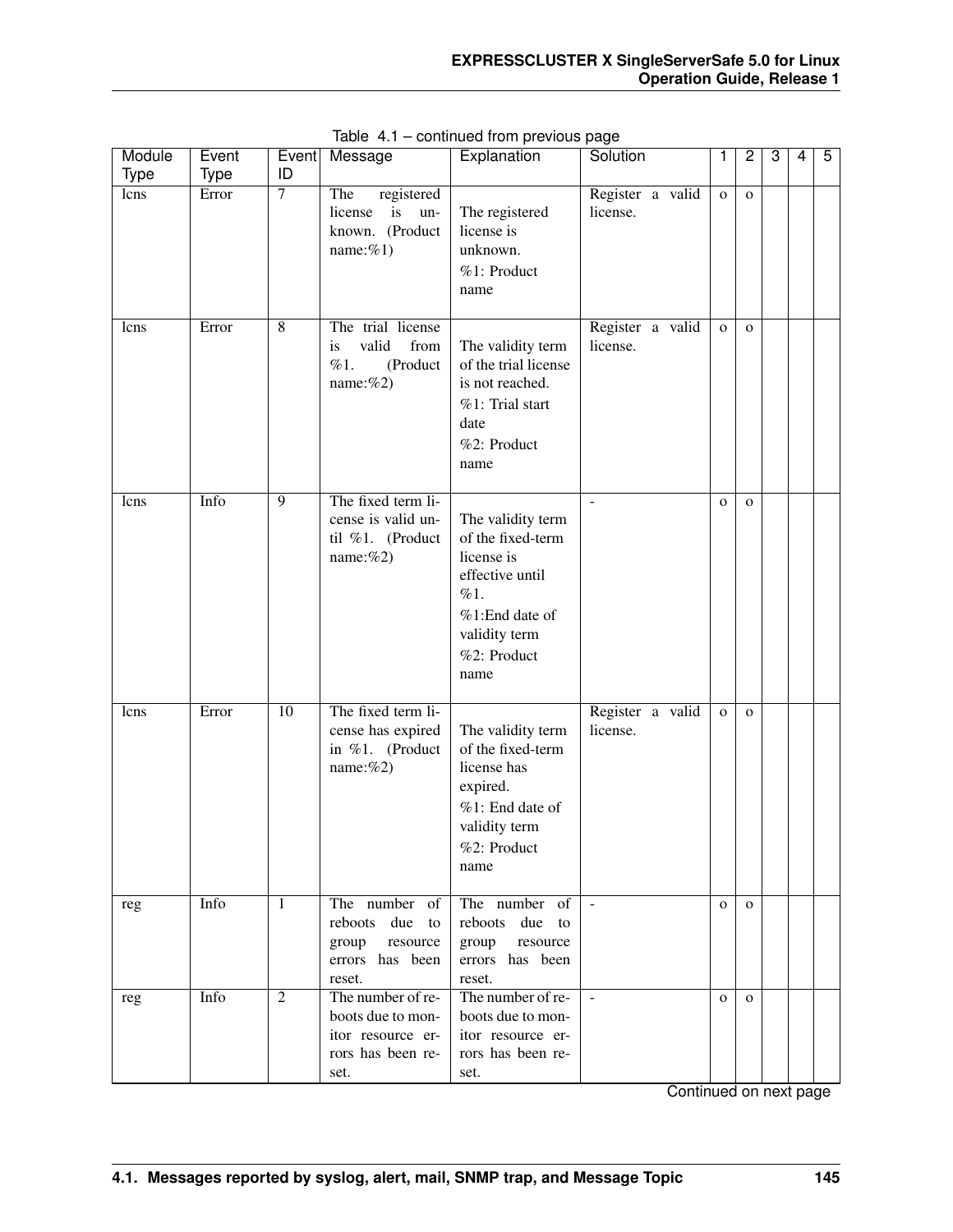| Module | Event   |    | Event Message             | Explanation               | Solution                 |          | 2        | 3 | 4 | 5 |
|--------|---------|----|---------------------------|---------------------------|--------------------------|----------|----------|---|---|---|
| Type   | Type    | ID |                           |                           |                          |          |          |   |   |   |
| webmgr | Warning | 21 | <b>HTTPS</b><br>con-      | <b>HTTPS</b><br>con-      | $\overline{\phantom{a}}$ | $\Omega$ | $\Omega$ |   |   |   |
|        |         |    | isn't<br>figuration       | isn't<br>figuration       |                          |          |          |   |   |   |
|        |         |    | <b>HTTPS</b><br>correct.  | <b>HTTPS</b><br>correct.  |                          |          |          |   |   |   |
|        |         |    | doesn't<br>mode           | mode<br>doesn't           |                          |          |          |   |   |   |
|        |         |    | Please<br>work.           | Please<br>work.           |                          |          |          |   |   |   |
|        |         |    | WebMan-<br>access         | access WebMan-            |                          |          |          |   |   |   |
|        |         |    | <b>HTTP</b><br>by<br>ager | <b>HTTP</b><br>by<br>ager |                          |          |          |   |   |   |
|        |         |    | mode.                     | mode.                     |                          |          |          |   |   |   |

Table 4.1 – continued from previous page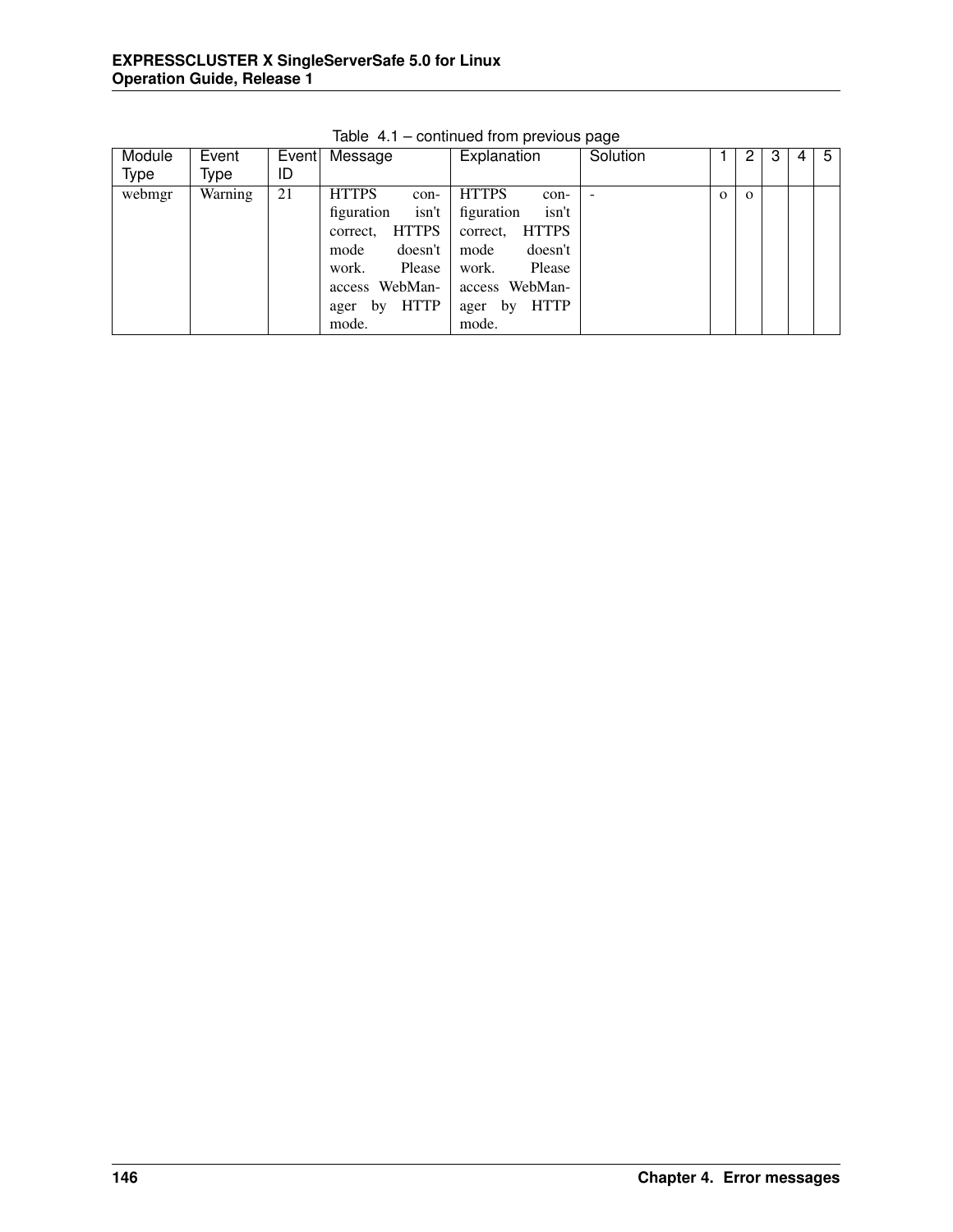# **4.2 Driver syslog messages**

## **4.2.1 Kernel mode LAN heartbeat driver**

| Module      | Event |     | Event Message                                                                              | Description                                                                                             | Solution                                 |
|-------------|-------|-----|--------------------------------------------------------------------------------------------|---------------------------------------------------------------------------------------------------------|------------------------------------------|
| <b>Type</b> | type  | ID  |                                                                                            |                                                                                                         |                                          |
| clpkhb      | Info  | 101 | Heartbeat<br>Kernel<br>initialized<br>was<br>successfully.<br>$(major=%1,$<br>$minor=$ %2) | The clpkhb driver was<br>successfully loaded.                                                           | $\frac{1}{2}$                            |
| clpkhb      | Info  | 102 | Kernel<br>Heartbeat<br>released<br>was<br>successfully.                                    | The clpkhb driver was<br>successfully unloaded.                                                         |                                          |
| clpkhb      | Error | 103 | Can not register<br>miscdev on mi-<br>nor=%1. $(err=%2)$                                   | Failed to load the clpkhb<br>driver.                                                                    | $\bar{\phantom{a}}$                      |
| clpkhb      | Error | 104 | Can not deregis-<br>ter miscdev on mi-<br>nor=%1. $(err=%2)$                               | Failed to unload the clp-<br>khb driver.                                                                | $\bar{\phantom{a}}$                      |
| clpkhb      | Info  | 105 | Kernel Heartbeat<br>was initialized by<br>%1.                                              | The clpkhb driver was<br>successfully initialized by<br>[%1] module.                                    | $\Box$                                   |
| clpkhb      | Info  | 106 | Kernel Heartbeat<br>was terminated by<br>%1.                                               | The clpkhb driver was<br>successfully<br>terminated<br>by [%1] module.                                  | $\overline{\phantom{a}}$                 |
| clpkhb      | Error | 107 | Can not register<br>Kernel Heartbeat<br>proc file!                                         | Failed to create proc file<br>for the clpkhb driver.                                                    | $\omega$                                 |
| clpkhb      | Error | 108 | Version error.                                                                             | The inside version in-<br>formation of the clpkhb<br>driver is invalid.                                 | Reinstall<br><b>EXPRESS-</b><br>CLUSTER. |
| clpkhb      | Info  | 110 | The send thread<br>has been created.<br>$(PID=\%1)$                                        | The send thread of the clp-<br>khb driver was success-<br>fully created. The process<br>ID is $[\%1]$ . | $\Box$                                   |
| clpkhb      | Info  | 110 | The recv<br>thread<br>has been created.<br>$(PID=\%1)$                                     | The receive thread of the<br>clpkhb driver was suc-<br>cessfully created.<br>The<br>process ID is [%1]. | $\overline{\phantom{a}}$                 |
| clpkhb      | Error | 111 | Failed<br>to<br>cre-<br>ate send thread.<br>$(err = % 1)$                                  | Failed to create the send<br>thread of the clpkhb driver<br>due to the error $[%1]$ .                   | $\overline{\phantom{a}}$                 |
| clpkhb      | Error | 111 | Failed<br>to<br>cre-<br>ate recv thread.<br>$(err = % 1)$                                  | Failed to create the receive<br>thread of the clpkhb driver<br>due to the error $[\%1]$ .               | $\omega$                                 |
| clpkhb      | Info  | 112 | Killed<br>the<br>send<br>thread<br>success-<br>fully.                                      | The send thread of clp-<br>khb driver was success-<br>fully stopped.                                    | $\mathbb{L}$                             |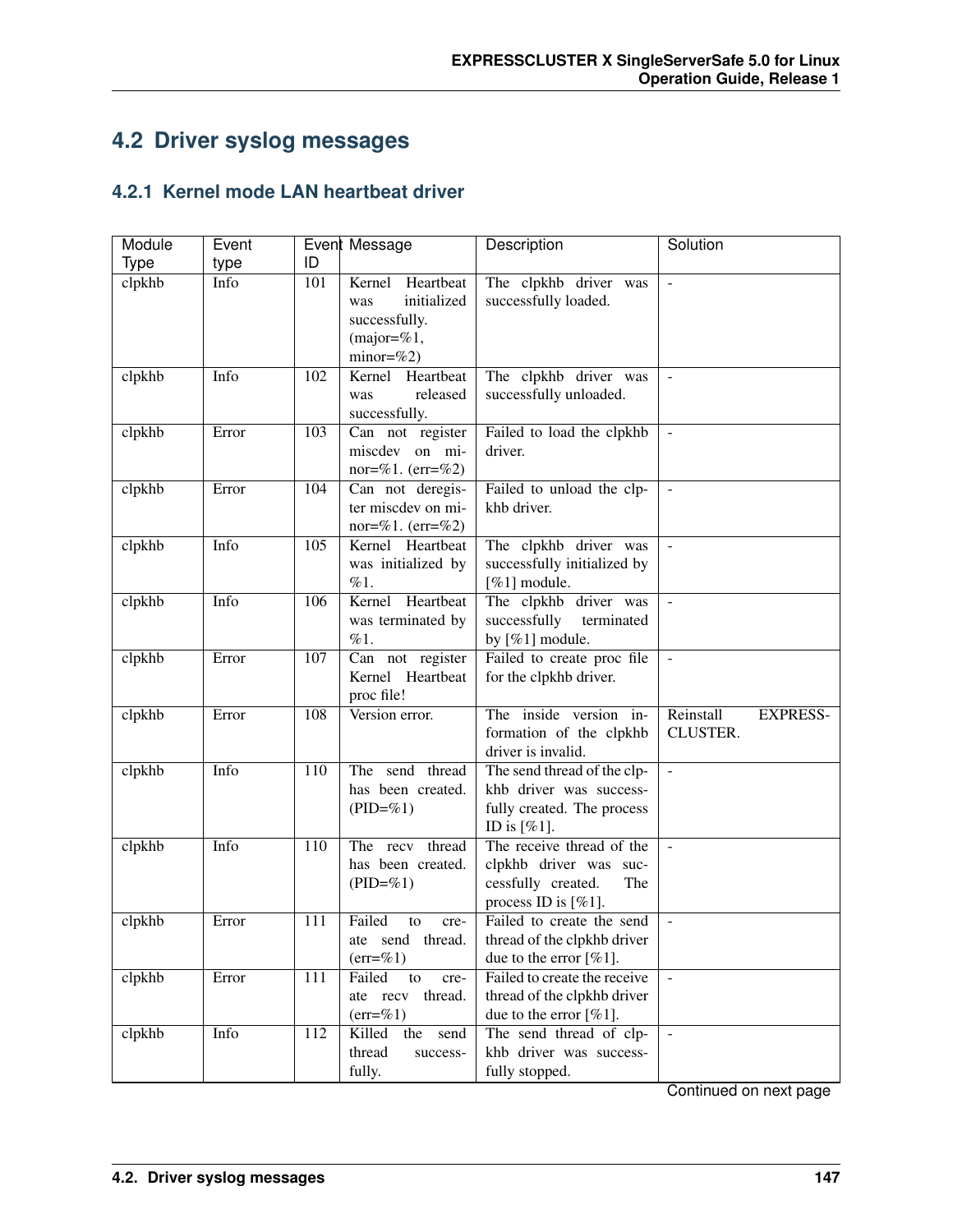| Module | Event |     | Event Message                                                   | Description                                                                                                 | Solution                                                                                                                                                                                                                                                                                                                                             |
|--------|-------|-----|-----------------------------------------------------------------|-------------------------------------------------------------------------------------------------------------|------------------------------------------------------------------------------------------------------------------------------------------------------------------------------------------------------------------------------------------------------------------------------------------------------------------------------------------------------|
| Type   | type  | ID  |                                                                 |                                                                                                             |                                                                                                                                                                                                                                                                                                                                                      |
| clpkhb | Info  | 112 | Killed<br>the<br>recv<br>thread<br>success-<br>fully.           | The receive thread of clp-<br>khb driver was success-<br>fully stopped.                                     | $\frac{1}{2}$                                                                                                                                                                                                                                                                                                                                        |
| clpkhb | Info  | 113 | Killed<br>the recv<br>thread<br>success-<br>fully.              | Killing the clpkhb driver.                                                                                  | $\overline{\phantom{a}}$                                                                                                                                                                                                                                                                                                                             |
| clpkhb | Info  | 114 | Killed<br>the<br>recv<br>thread<br>success-<br>fully.           | Killing the clpkhb driver.                                                                                  | $\bar{\phantom{a}}$                                                                                                                                                                                                                                                                                                                                  |
| clpkhb | Info  | 115 | Kernel<br>Heartbeat<br>has been stopped                         | The clpkhb driver suc-<br>cessfully stopped.                                                                | $\equiv$                                                                                                                                                                                                                                                                                                                                             |
| clpkhb | Error | 120 | Failed to create<br>socket to send %1<br>packet. (err=%2)       | Failed to create the socket<br>for sending the $[\%1]$<br>(HB/DOWN/KA) packet<br>due to the error $[\%2]$ . | $\equiv$                                                                                                                                                                                                                                                                                                                                             |
| clpkhb | Error | 120 | Failed<br>to<br>create<br>socket to receive<br>packet. (err=%2) | Failed to create the socket<br>for receiving the packet<br>due to the error $[%2]$ .                        | $\mathbb{L}$                                                                                                                                                                                                                                                                                                                                         |
| clpkhb | Error | 121 | Failed to create<br>sending %1 socket<br>address. (err=%2)      | Failed to set the socket<br>for sending the $[\%1]$<br>(HB/DOWN/KA) packet.                                 | physical<br>The<br>memory<br>may be running out. Add<br>physical memories, or<br>terminate<br>unnecessary<br>applications.                                                                                                                                                                                                                           |
| clpkhb | Error | 122 | Failed<br>to<br>create<br>%1 socket address.<br>$(err=\%2)$     | Failed to set the socket<br>for sending the $[\%1]$<br>(HB/DOWN/KA) packet.                                 | The physical<br>memory<br>may be running out. Add<br>physical memories, or<br>terminate<br>unnecessary<br>applications.                                                                                                                                                                                                                              |
| clpkhb | Error | 123 | Failed to bind %1<br>socket. $(err=%2)$                         | Failed<br>bind<br>the<br>to<br>for<br>[%1]<br>socket<br>(HB/DOWN/KA).                                       | Check the status of the<br>operating system.<br>The communication port<br>for clpkhb may be used<br>already by other<br>applications or others.<br>Check the usage status of<br>the communication port.<br>Check the cluster<br>configuration information<br>server property if the IP<br>address set for the<br>interconnect LAN I/F is<br>correct. |

Table 4.2 – continued from previous page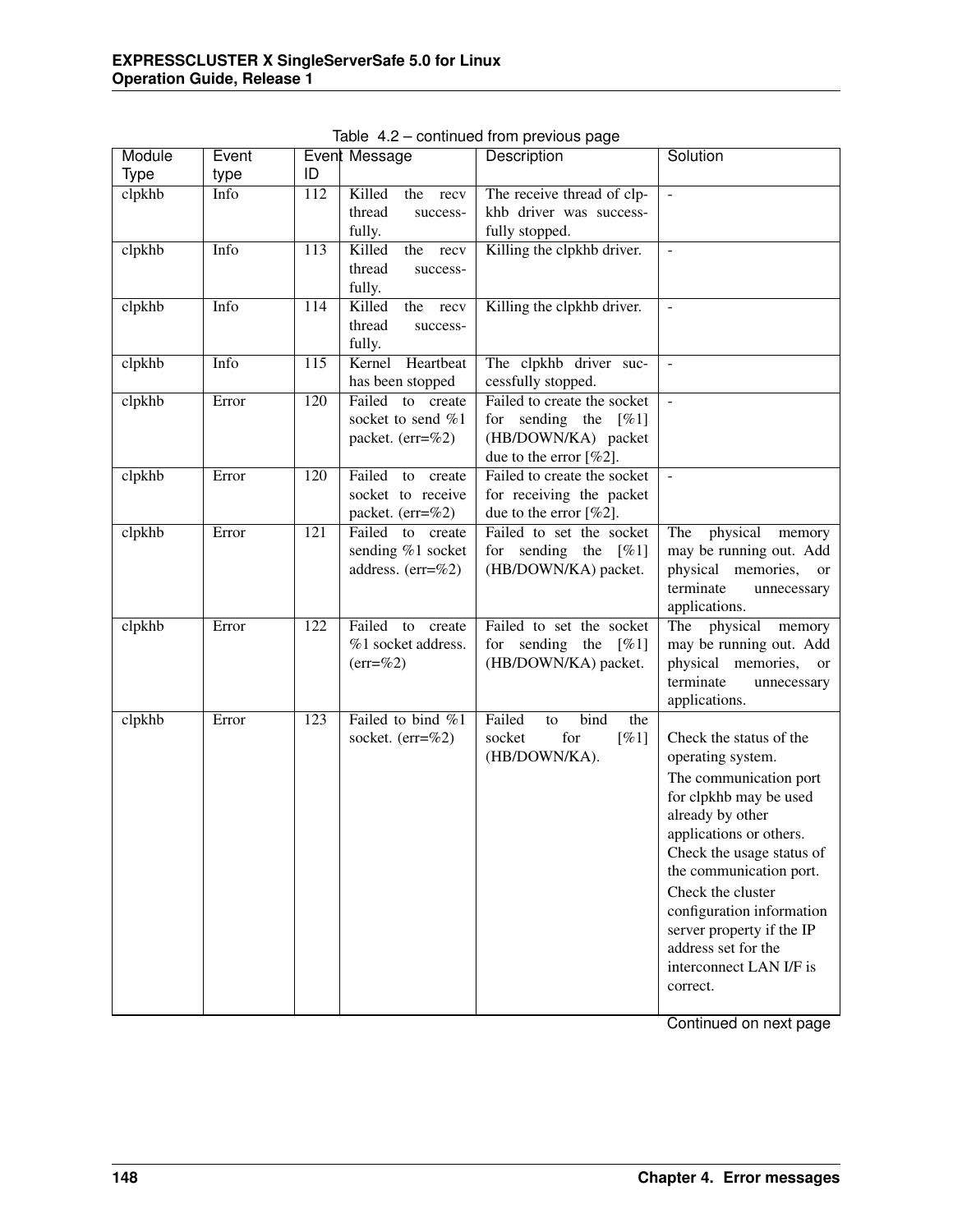| Module      | Event |                  | Event Message                                                                                                                                                                     | יטייו<br>Description                                                                                                                                                                                                                                                                                        | Solution                                                                                                                                                              |
|-------------|-------|------------------|-----------------------------------------------------------------------------------------------------------------------------------------------------------------------------------|-------------------------------------------------------------------------------------------------------------------------------------------------------------------------------------------------------------------------------------------------------------------------------------------------------------|-----------------------------------------------------------------------------------------------------------------------------------------------------------------------|
| <b>Type</b> | type  | ID               |                                                                                                                                                                                   |                                                                                                                                                                                                                                                                                                             |                                                                                                                                                                       |
| clpkhb      | Error | $\overline{125}$ | Failed<br>to<br>send<br>$%1$ data to<br>%2.<br>$(err = %3)$                                                                                                                       | Failed<br>[%1]<br>send<br>to<br>(HB/DOWN/KA) data to<br>[%2].                                                                                                                                                                                                                                               | Check the status of the<br>network for the clpkhb<br>communication.<br>Check the status of the<br>remote server.<br>Check that the setting<br>information is correct. |
| clpkhb      | Error | 126              | Failed to receive<br>data. $(err = %3)$                                                                                                                                           | Failed to receive data.                                                                                                                                                                                                                                                                                     | The remote server may be<br>down. Check if the server<br>is active.<br>If the server is not down,<br>check the status of the<br>network for clpkhb.                   |
| clpkhb      | Info  | 127              | 1. Received<br>invalid<br>an<br>packet.<br>Magic is not<br>correct!<br>2. Received<br>invalid<br>an<br>packet<br>from<br>$\%1$ .<br>Magic $(\%2)$<br><i>is</i><br>not<br>correct! | 1. Received an invalid<br>packet. Ignore the<br>packet.<br>2. An invalid packet<br>[%2] has been re-<br>ceived from %1, but<br>will be ignored.                                                                                                                                                             | Other applications may be<br>sending the data to the<br>port for clpkhb. Check the<br>usage status of the port.                                                       |
| clpkhb      | Error | 128              | 1. Received<br>invalid<br>an<br>packet.<br>$%1$ is not<br>correct!<br>2. Received<br>invalid<br>an<br>packet from<br>$%1.$ %2 is<br>not correct!                                  | 1. Received an invalid<br>packet. The invalid<br>part of the packet is<br>[%1] (Resource pri-<br>ority/Source ip ad-<br>dress).<br>2. An invalid packet<br>has been received<br>from $\%1$ .<br>The<br>invalid<br>part<br>of<br>the packet is<br>%2<br>(Resource<br>pri-<br>ority/Source<br>ip<br>address). | Same as above.                                                                                                                                                        |

Table 4.2 – continued from previous page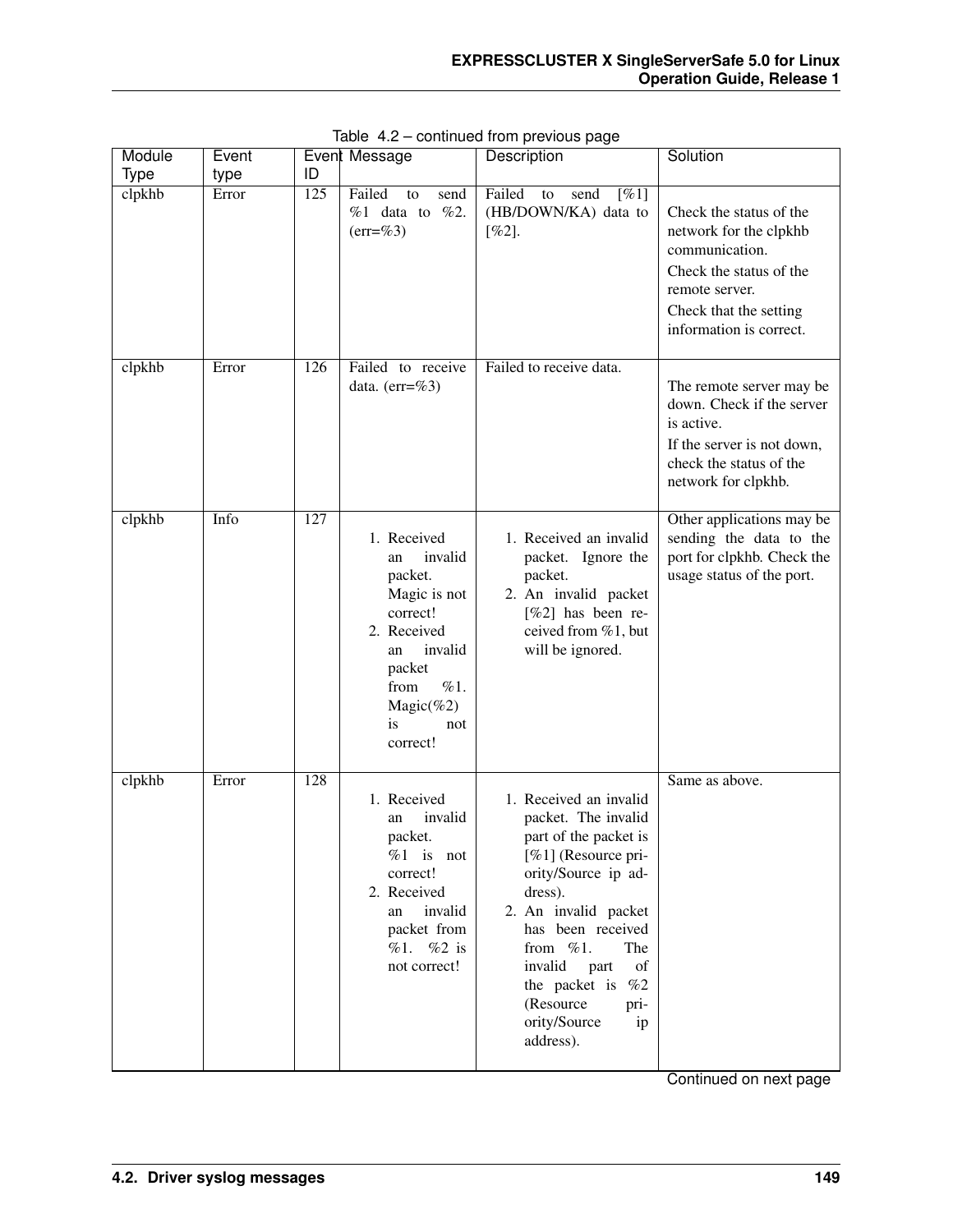| Module      | Event |     | Event Message                                                                                                                                                                                                                                                                                                                                                           | Description                                                                                                                                                                                                                                                                                                                                 | Solution                                                                                                                      |
|-------------|-------|-----|-------------------------------------------------------------------------------------------------------------------------------------------------------------------------------------------------------------------------------------------------------------------------------------------------------------------------------------------------------------------------|---------------------------------------------------------------------------------------------------------------------------------------------------------------------------------------------------------------------------------------------------------------------------------------------------------------------------------------------|-------------------------------------------------------------------------------------------------------------------------------|
| <b>Type</b> | type  | ID  |                                                                                                                                                                                                                                                                                                                                                                         |                                                                                                                                                                                                                                                                                                                                             |                                                                                                                               |
| clpkhb      | Info  | 129 | Receiving<br>op-<br>eration<br>was<br>interrupted<br>by<br>ending signal!                                                                                                                                                                                                                                                                                               | The receive thread ends<br>by termination signal.                                                                                                                                                                                                                                                                                           |                                                                                                                               |
| clpkhb      | Info  | 130 | 1. clpka:<br><server pri-<br="">ority: <math>\%1&gt;</math><br/><reason:<br>%2&gt; <pro-<br>cess name:<br/><math>%3&gt;</math> system<br/>reboot.<br/>2. clpka:<br/><server pri-<br="">ority: <math>\%1&gt;</math><br/><source:<br>%2&gt;<br/><math>&lt;</math>exit<br/>%3&gt;<br/>code:<br/>system<br/>reboot.</source:<br></server></pro-<br></reason:<br></server>   | 1. A reset message<br>was received from<br>another server. The<br>priority [%1] server<br>was reset because<br>the reason $[\%2]$<br>problem occurred<br>in the process $[%3]$ .<br>2. A reset message<br>was received from<br>another server. The<br>priority [%1] server<br>was reset because<br>%2 ended with the<br>exit code $[%3]$ .  | Check the status of the<br>server where the reset oc-<br>curred.                                                              |
| clpkhb      | Info  | 131 | 1. clpka:<br><server pri-<br="">ority: <math>\%1&gt;</math><br/><reason:<br><math>%2&gt;</math> <pro-<br>cess name:<br/><math>%3&gt;</math> system<br/>panic.<br/>2. clpka:<br/><server pri-<br="">ority: <math>\%1&gt;</math><br/><source:<br>%2&gt;<br/><i>cexit</i><br/>%3&gt;<br/>code:<br/>system<br/>panic.</source:<br></server></pro-<br></reason:<br></server> | 1. A panic message<br>was received from<br>another server. The<br>priority [%1] server<br>panicked because<br>$[\%2]$<br>the reason<br>problem occurred<br>in the process $[%3]$ .<br>2. A panic message<br>was received from<br>another server. The<br>priority [%1] server<br>panicked<br>because<br>%2 ended with the<br>exit code [%3]. | Check the status of the<br>server where the panic oc-<br>curred.                                                              |
| clpkhb      | Error | 140 | Reference an inac-<br>cessible<br>memory<br>area!                                                                                                                                                                                                                                                                                                                       | Failed to pass data to an<br>application by ioctl().                                                                                                                                                                                                                                                                                        | Check the status of the op-<br>erating system.                                                                                |
| clpkhb      | Error | 141 | Failed to allocate<br>memory!                                                                                                                                                                                                                                                                                                                                           | Failed to allocate memory.                                                                                                                                                                                                                                                                                                                  | physical<br>The<br>memory<br>may be running out. Add<br>physical memories,<br>or<br>terminate<br>unnecessary<br>applications. |

Table 4.2 – continued from previous page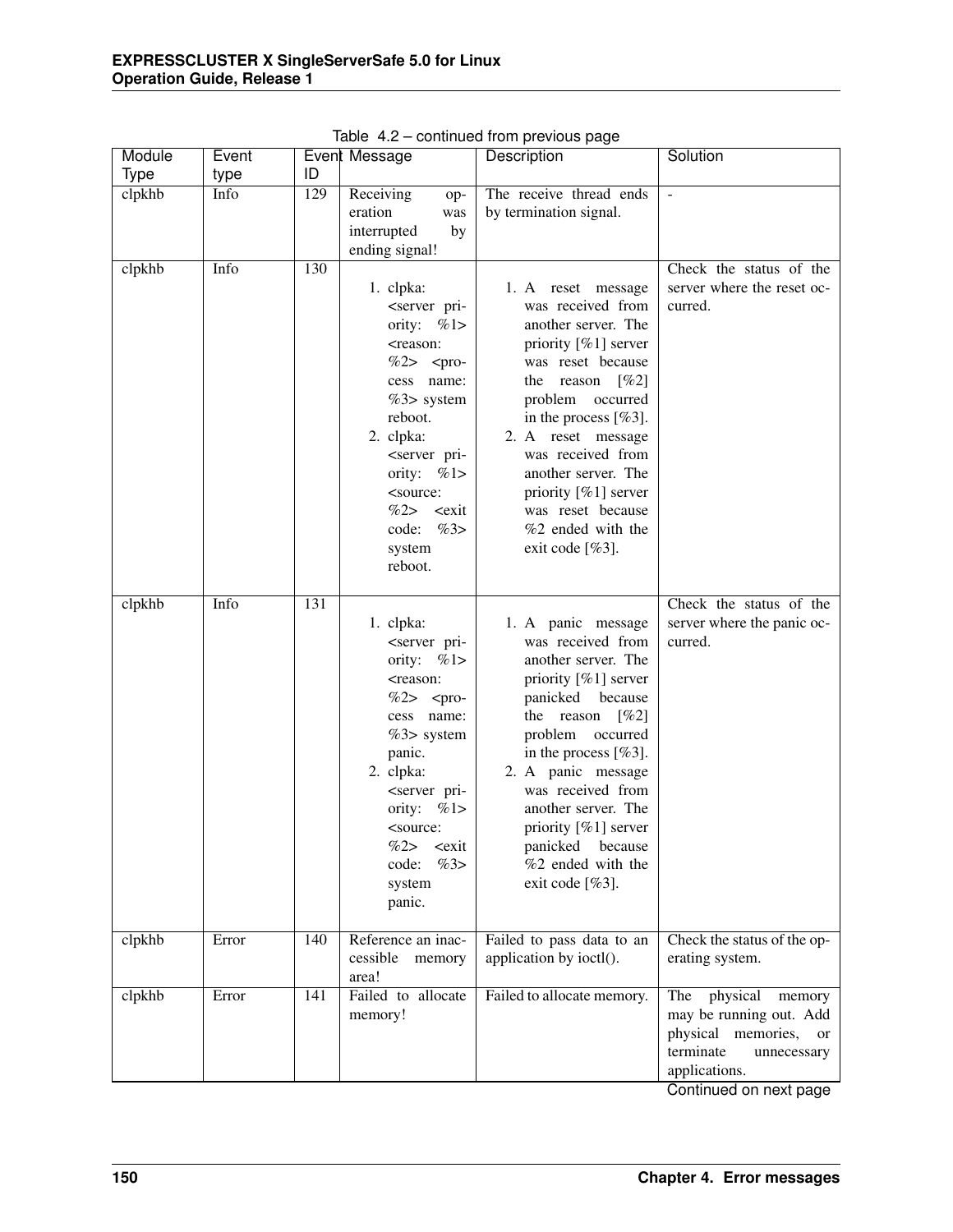| Module | Event   |     | Event Message        | Description                | Solution                  |
|--------|---------|-----|----------------------|----------------------------|---------------------------|
| Type   | type    | ID  |                      |                            |                           |
| clpkhb | Error   | 142 | Invalid<br>argument, | The parameter passed to    | Check if the settings are |
|        |         |     | %1!                  | the clpkhb driver is not   | correct.                  |
|        |         |     |                      | correct.                   |                           |
| clpkhb | Warning | 143 | node<br>has<br>Local | The heartbeat resource in- | Same as above.            |
|        |         |     | with<br>nothing      | formation passed to the    |                           |
|        |         |     | current resource.    | clpkhb driver is not cor-  |                           |
|        |         |     |                      | rect.                      |                           |

Table 4.2 – continued from previous page

## **4.2.2 Keepalive driver**

| Module      | Event |                  | Event Message                                                                          | Description                                                                               | Solution                                                                                                                                                                 |
|-------------|-------|------------------|----------------------------------------------------------------------------------------|-------------------------------------------------------------------------------------------|--------------------------------------------------------------------------------------------------------------------------------------------------------------------------|
| <b>Type</b> | type  | ID               |                                                                                        |                                                                                           |                                                                                                                                                                          |
| clpka       | Info  | 101              | Kernel Keepalive<br>was initialized<br>successfully.<br>$(major=\%1,$<br>$minor = \%2$ | The clpka driver was suc-<br>cessfully loaded.                                            | $\overline{a}$                                                                                                                                                           |
| clpka       | Info  | 102              | Kernel Keepalive<br>was released suc-<br>cessfully.                                    | The clpka driver was suc-<br>cessfully unloaded.                                          |                                                                                                                                                                          |
| clpka       | Error | 103              | Can not register<br>miscdev on mi-<br>nor=%1. $(err=%2)$                               | Failed to load the clpka<br>driver.                                                       | Check the distribution and<br>kernel support the kernel<br>mode LAN heartbeat.                                                                                           |
| clpka       | Info  | $\overline{105}$ | Kernel Keepalive<br>was Initialized by<br>$\%1.$                                       | The clpka driver was suc-<br>cessfully initialized.                                       |                                                                                                                                                                          |
| clpka       | Error | 107              | $\overline{\text{Can not}}$ register<br>Kernel Keepalive<br>proc file!                 | Failed to create proc file<br>for the clpka driver.                                       | The kernel may not be<br>running normally because<br>of lack of memory or<br>other reasons. Add phys-<br>ical memories, or termi-<br>nate unnecessary applica-<br>tions. |
| clpka       | Error | 108              | Version error.                                                                         | The version of the clpka<br>driver is invalid.                                            | Check if the installed<br>clpka driver is legitimate.                                                                                                                    |
| clpka       | Error | 111              | Failed<br>to<br>create<br>notify<br>thread.<br>$(err = % 1)$                           | Failed to create the thread<br>of the clpka driver.                                       | The kernel may not be<br>running normally because<br>of lack of memory or<br>other reasons. Add phys-<br>ical memories, or termi-<br>nate unnecessary applica-<br>tions. |
| clpka       | Info  | 130              | Reboot tried.                                                                          | In keeping with the set-<br>tings, the clpka driver<br>tried to restart the ma-<br>chine. | $\overline{a}$                                                                                                                                                           |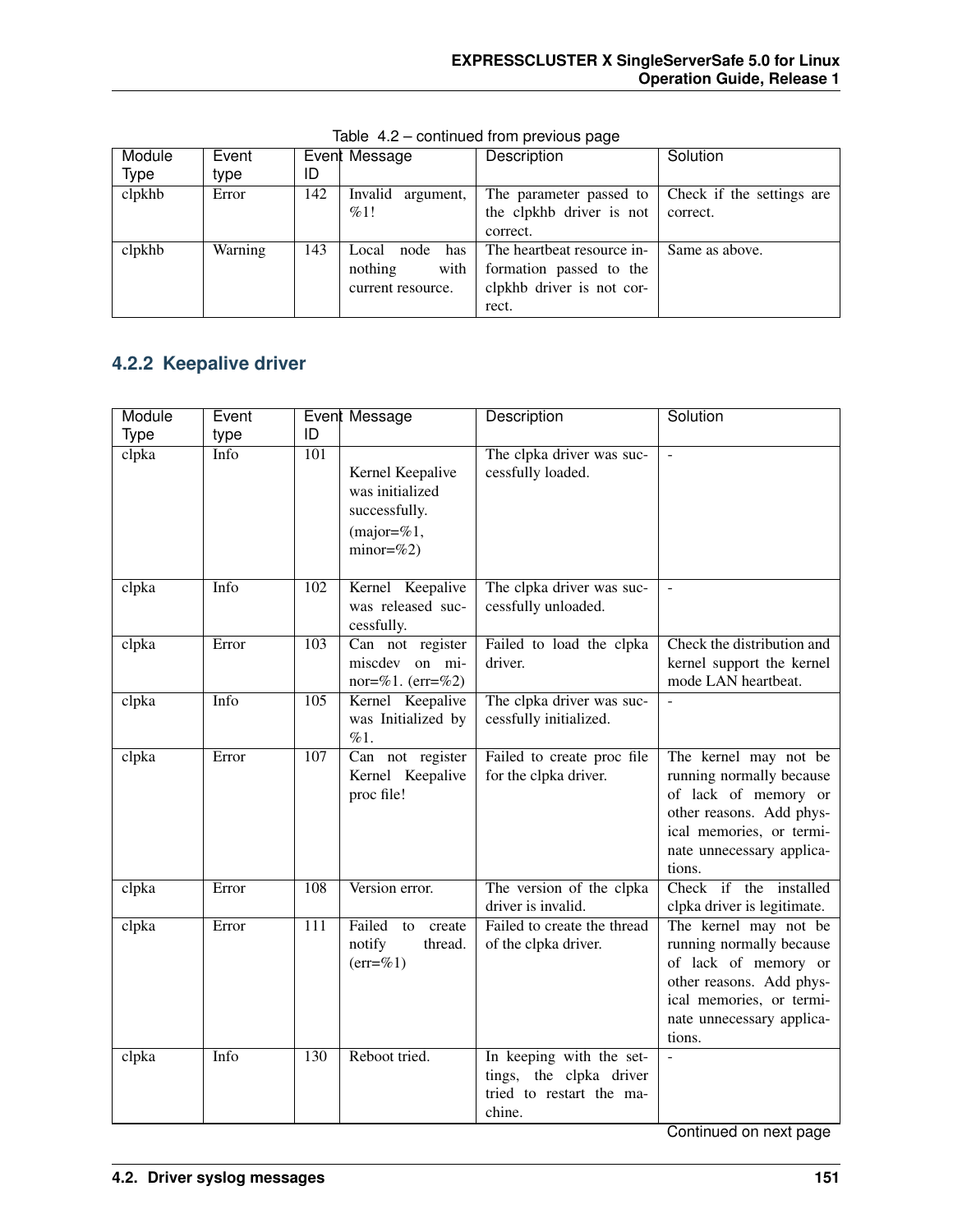| Module      | Event |     | Event Message         | Description                 | Solution                    |
|-------------|-------|-----|-----------------------|-----------------------------|-----------------------------|
| <b>Type</b> | type  | ID  |                       |                             |                             |
| clpka       | Info  | 132 | Kernel do nothing.    | In keeping with the set-    |                             |
|             |       |     |                       | tings, the clpka driver did |                             |
|             |       |     |                       | nothing.                    |                             |
| clpka       | Error | 140 | Reference an inac-    | Failed to pass the version  | Check if the installed      |
|             |       |     | cessible<br>memory    | information of the clpka    | clpka driver is legitimate. |
|             |       |     | area!                 | driver to the cluster main  |                             |
|             |       |     |                       | body.                       |                             |
| clpka       | Error | 141 | Failed to allocate    | The size of physical mem-   | The physical memory is      |
|             |       |     | memory!               | ory is not sufficient.      | running out. Add phys-      |
|             |       |     |                       |                             | ical memories, or termi-    |
|             |       |     |                       |                             | nate unnecessary applica-   |
|             |       |     |                       |                             | tions.                      |
| clpka       | Error | 142 | Invalid<br>argument,  | Invalid information was     | Check if the installed      |
|             |       |     | %1!                   | passed from the cluster     | clpka driver is legitimate. |
|             |       |     |                       | main body to the clpka      |                             |
|             |       |     |                       | driver.                     |                             |
| clpka       | Error | 144 | Process (PID= $\%$ 1) | A process other than clus-  | Check if there is any ap-   |
|             |       |     | is not set.           | ter main body tried opera-  | plication trying to access  |
|             |       |     |                       | tion to the clpka driver.   | to the clpka driver erro-   |
|             |       |     |                       |                             | neously.                    |

Table 4.3 – continued from previous page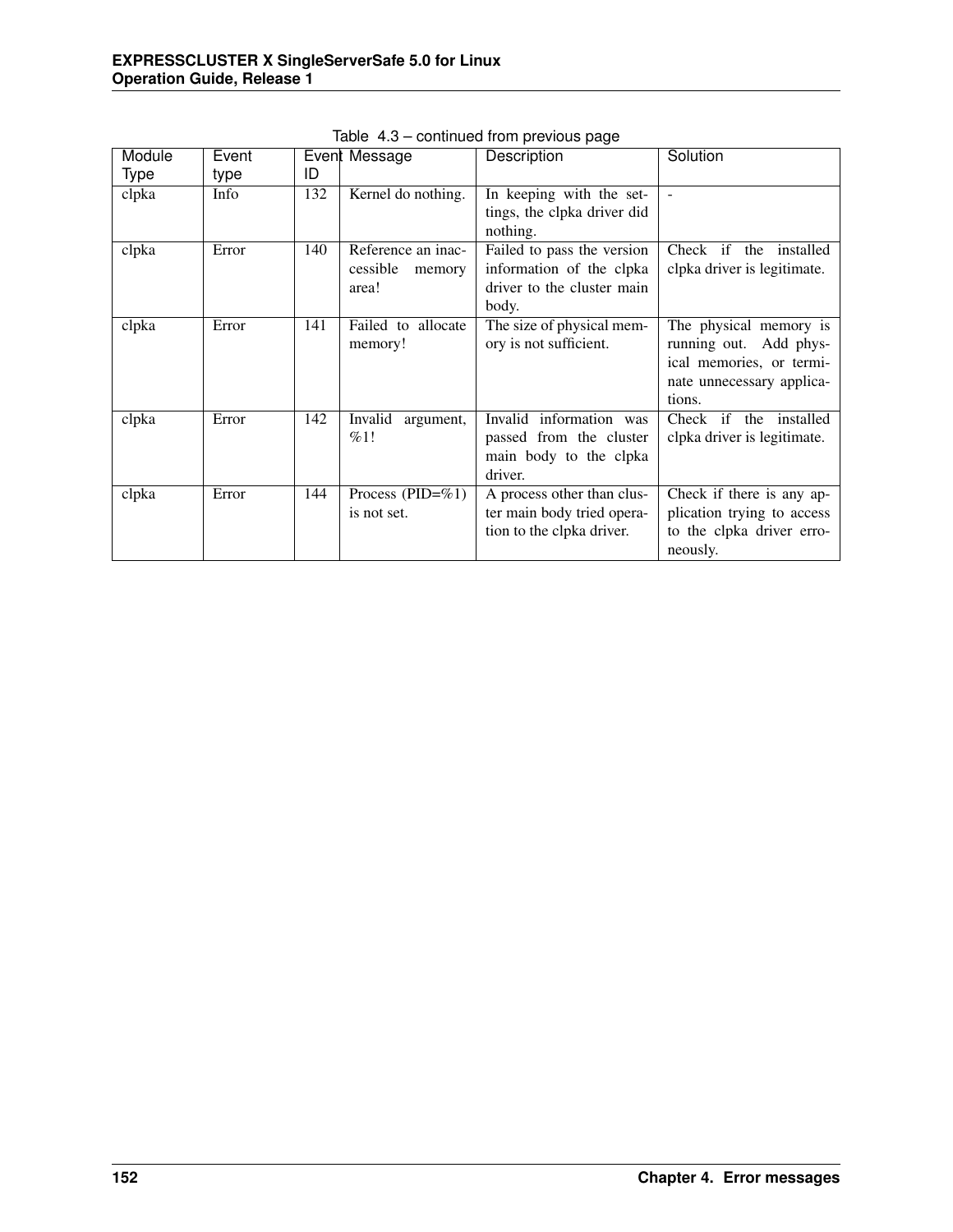# **4.3 Detailed information on activating and deactivating group resources**

#### **4.3.1 EXEC resources**

| Module      | Type  |              | ReturnMessage                                        | Explanation                                                                                                                     | Solution                                                                                                                                                                                                                                                                                                                                                                                                                                                                                                                 |
|-------------|-------|--------------|------------------------------------------------------|---------------------------------------------------------------------------------------------------------------------------------|--------------------------------------------------------------------------------------------------------------------------------------------------------------------------------------------------------------------------------------------------------------------------------------------------------------------------------------------------------------------------------------------------------------------------------------------------------------------------------------------------------------------------|
| <b>Type</b> |       | Value        |                                                      |                                                                                                                                 |                                                                                                                                                                                                                                                                                                                                                                                                                                                                                                                          |
| exec        | Error | $\mathbf{1}$ | Termination code<br>%1 was returned.                 | A termination code other<br>than 0 has been returned<br>as the execution result of a<br>synchronous script or ap-<br>plication. | If this message appears<br>for a script, the contents<br>of the script might be<br>incorrect. Check whether<br>the script is correctly<br>specified.<br>If this message appears<br>for an application, the<br>application might have<br>terminated abnormally.<br>Check the application<br>operation.                                                                                                                                                                                                                    |
| exec        | Error | $\mathbf{1}$ | Command was not<br>completed within<br>$%1$ seconds. | Execution<br>of<br>$\mathbf{a}$<br>syn-<br>chronous script or appli-<br>cation has not terminated<br>within the specified time. | If this message appears<br>for a script, the contents<br>of the script might be<br>incorrect. Check whether<br>the script is correctly<br>described.<br>If this message appears<br>for an application, the<br>application might have<br>stalled. Check the<br>application operation.<br>The cause of this error<br>might be identifiable from<br>the logs. For details about<br>log output settings, refer<br>to "Details of other<br>settings" in the<br>"EXPRESSCLUSTER X<br>SingleServerSafe<br>Configuration Guide". |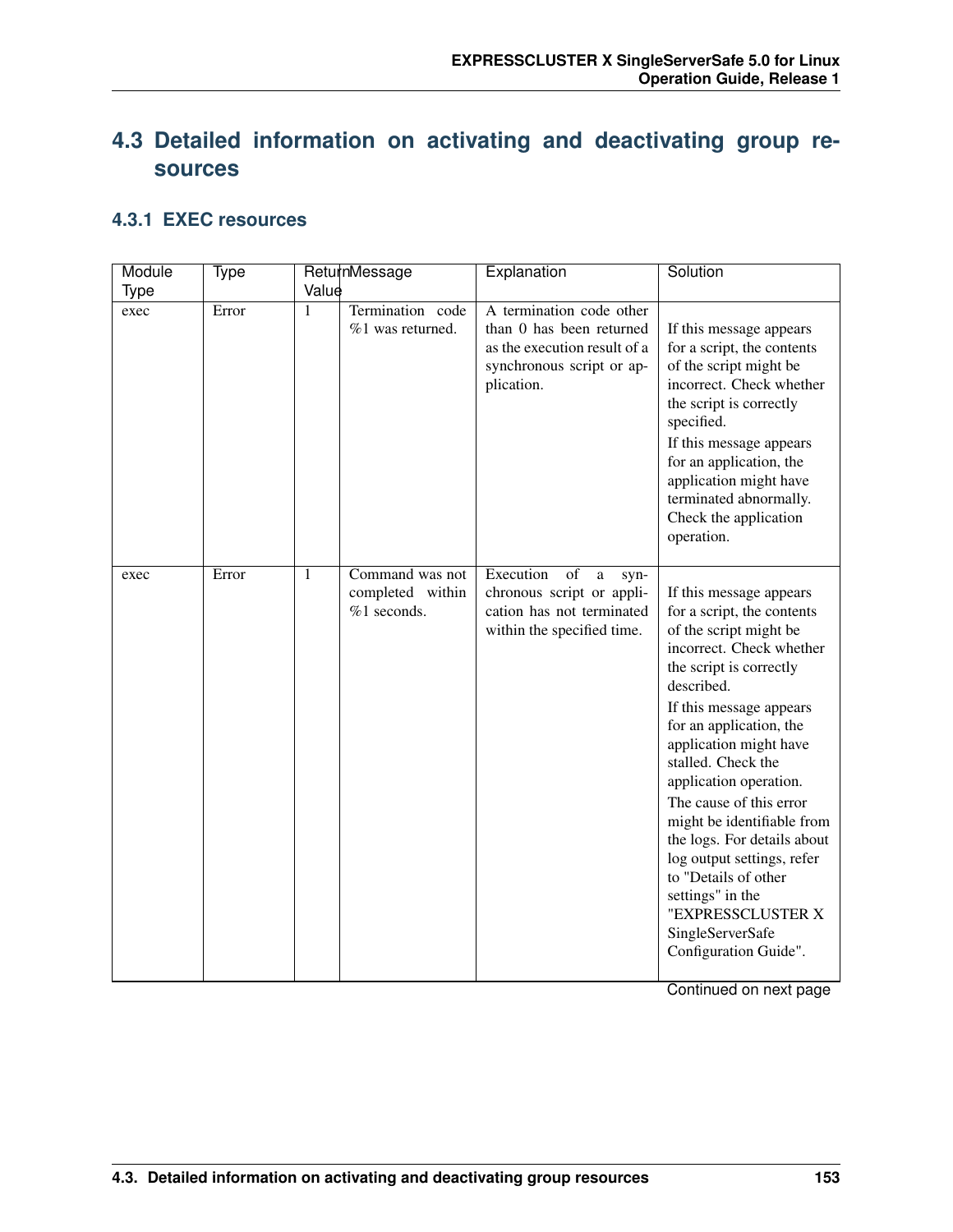| Module | Type  |              | ReturnMessage                     | Explanation                           | Solution                                          |
|--------|-------|--------------|-----------------------------------|---------------------------------------|---------------------------------------------------|
| Type   |       | Value        |                                   |                                       |                                                   |
| exec   | Error | 1            | Command<br>was                    | synchronous<br>script<br>A            |                                                   |
|        |       |              | aborted.                          | or application has been               | If this message appears                           |
|        |       |              |                                   | aborted.                              | for an application, the                           |
|        |       |              |                                   |                                       | application might have                            |
|        |       |              |                                   |                                       | been aborted. Check the<br>application operation. |
|        |       |              |                                   |                                       | Memory or OS resources                            |
|        |       |              |                                   |                                       | may not be sufficient.                            |
|        |       |              |                                   |                                       | Check them.                                       |
|        |       |              |                                   |                                       |                                                   |
| exec   | Error | 1            | Command was not                   | The application was not               | The<br>application<br>path                        |
|        |       |              | found. $(error=%1)$               | found.                                | might be incorrect. Check                         |
|        |       |              |                                   |                                       | the path of the application                       |
|        |       |              |                                   |                                       | in the configuration data.                        |
| exec   | Error | $\mathbf{1}$ | Command<br>string<br>was invalid. | The application path is in-<br>valid. | Check the path of the ap-                         |
|        |       |              |                                   |                                       | plication in the configura-<br>tion data.         |
| exec   | Error | $\mathbf{1}$ | Log string was in-                | The path of the log output            | Check the path of the data                        |
|        |       |              | valid.                            | destination is incorrect.             | log output destination in                         |
|        |       |              |                                   |                                       | the configuration data.                           |
| exec   | Error | $\mathbf{1}$ | Internal error. (sta-             | Another internal error oc-            | Memory or OS resources                            |
|        |       |              | tus=%1)                           | curred.                               | may not be sufficient.                            |
|        |       |              |                                   |                                       | Check them.                                       |

Table 4.4 – continued from previous page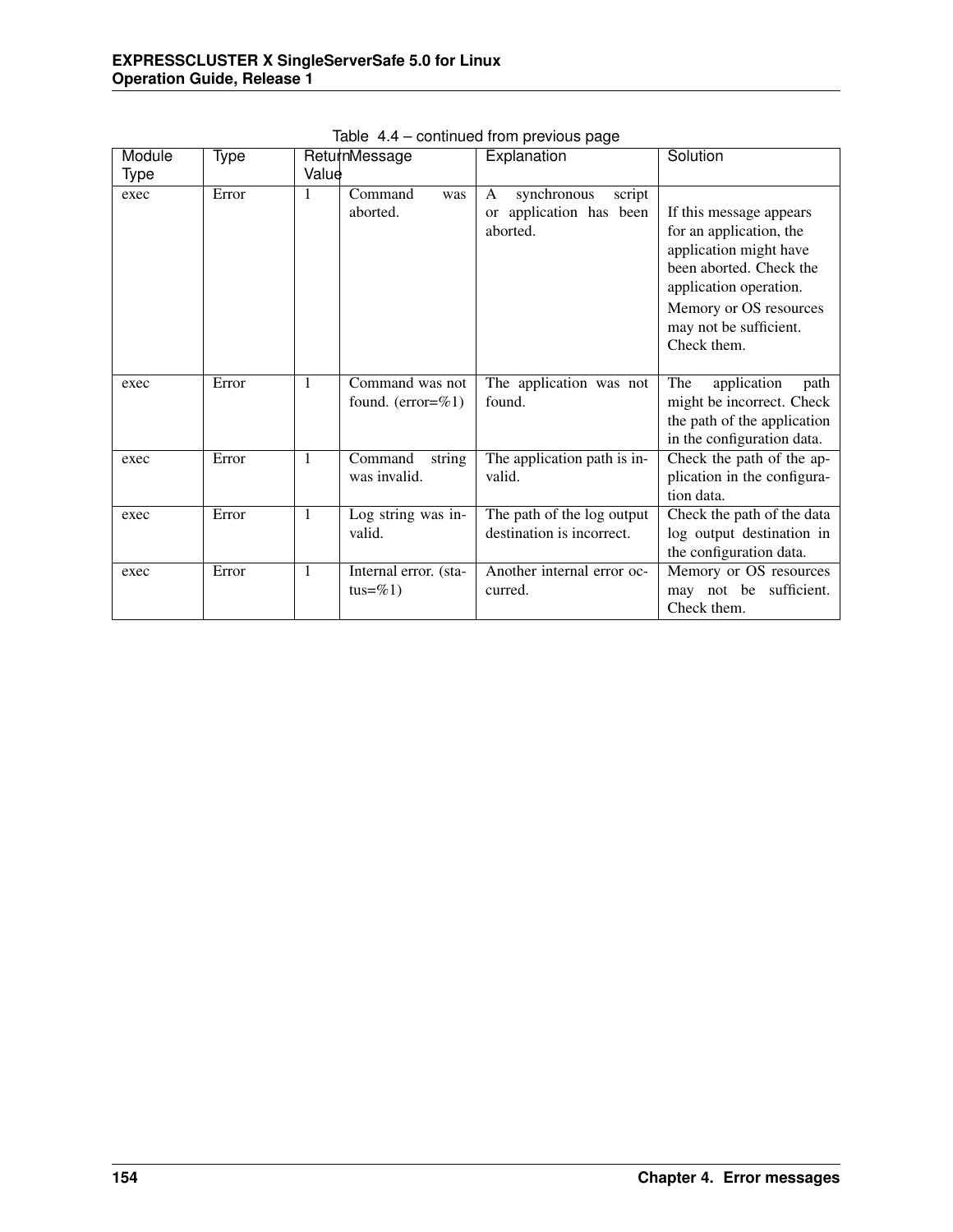## **4.4 Details about monitor resource errors**

#### **4.4.1 Software RAID monitor resources**

| Module      | Type    |       | ReturnMessage             | Explanation                                | Solution                    |
|-------------|---------|-------|---------------------------|--------------------------------------------|-----------------------------|
| <b>Type</b> |         | Value |                           |                                            |                             |
| lmdw        | Warning | 101   | Device= $(\%1)$ :         | Some physical disks un-                    | The mirror disk can be      |
|             |         |       | Bad disks $(\%2)$ are     | der the mirror disk are                    | used but the damaged        |
|             |         |       | detected in mirror        | damaged and now have                       | physical disks must be re-  |
|             |         |       | disk.                     | the [caution] status.                      | placed.                     |
| lmdw        | Warning |       | Internal<br>er-           | $\overline{An}$ internal<br>error<br>$OC-$ | There<br>might<br>not<br>be |
|             |         | 102   | ror.err=%1                | curred.                                    | enough<br>memory<br>space   |
|             |         | 190   |                           |                                            | or OS resources.<br>Check   |
|             |         |       |                           |                                            | them.                       |
| lmdw        | Warning |       | Config<br>file<br>er-     | The contents of the con-                   | Check whether the config-   |
|             |         | 102   | ror. $(\text{err}=\%1)$   | figuration data are incor-                 | uration data is correct.    |
|             |         | 190   |                           | rect.                                      |                             |
|             |         |       |                           |                                            |                             |
| lmdw        | Warning | 190   | Soft RAID mod-            | The kernel module re-                      |                             |
|             |         |       | ule has a problem.        | lated to software RAID is                  |                             |
|             |         |       | $(\text{err}=\%1)$        | faulty.                                    |                             |
| lmdw        | Warning | 190   | Options or param-         | A command parameter er-                    | Check whether the config-   |
|             |         |       | eters are invalid.        | ror occurred.                              | uration data is correct.    |
| lmdw        | Warning | 190   | Failed to read con-       | The<br>configuration<br>file               | Check whether the config-   |
|             |         |       | fig file.( $err = \% 1$ ) | could not be read.                         | uration data is correct.    |
| lmdw        | Warning | 191   | Device= $(\%1)$ :         | The mirror disk is now in                  |                             |
|             |         |       | Mirror disk is in         | the [recovery] process.                    |                             |
|             |         |       | recovery<br>process       |                                            |                             |
|             |         |       | $(\%2).$                  |                                            |                             |

#### **4.4.2 IP monitor resources**

| Module | Type    |       | ReturnMessage        | Explanation               | Solution                   |
|--------|---------|-------|----------------------|---------------------------|----------------------------|
| Type   |         | Value |                      |                           |                            |
| ipw    | Error   | 5     | Ping was failed by   | The ping command has      | The system may be under    |
|        |         |       | timeout. $IP = \%$ s | failed due to a timeout.  | high load, or memory or    |
|        |         |       |                      |                           | OS resources may not be    |
|        |         |       |                      |                           | sufficient. Check them.    |
| ipw    | Error   | 31    | Ping cannot reach.   | The packet transmitted by | Check whether the ping     |
|        |         |       | $ret = \%1$ IP=%2    | the ping command has not  | command to the corre-      |
|        |         |       |                      | arrived.                  | sponding IP address suc-   |
|        |         |       |                      |                           | ceeds. If the command      |
|        |         |       |                      |                           | fails, check the status of |
|        |         |       |                      |                           | the device that has the IP |
|        |         |       |                      |                           | address or status of the   |
|        |         |       |                      |                           | network interface.         |
| ipw    | Warning | 102   | Ping was failed.     | The ping command has      | Memory or OS resources     |
|        |         |       | $ret = \%1$ IP=%2    | failed.                   | may not be sufficient.     |
|        |         |       |                      |                           | Check them.                |
|        |         |       |                      |                           | Continued on next nage     |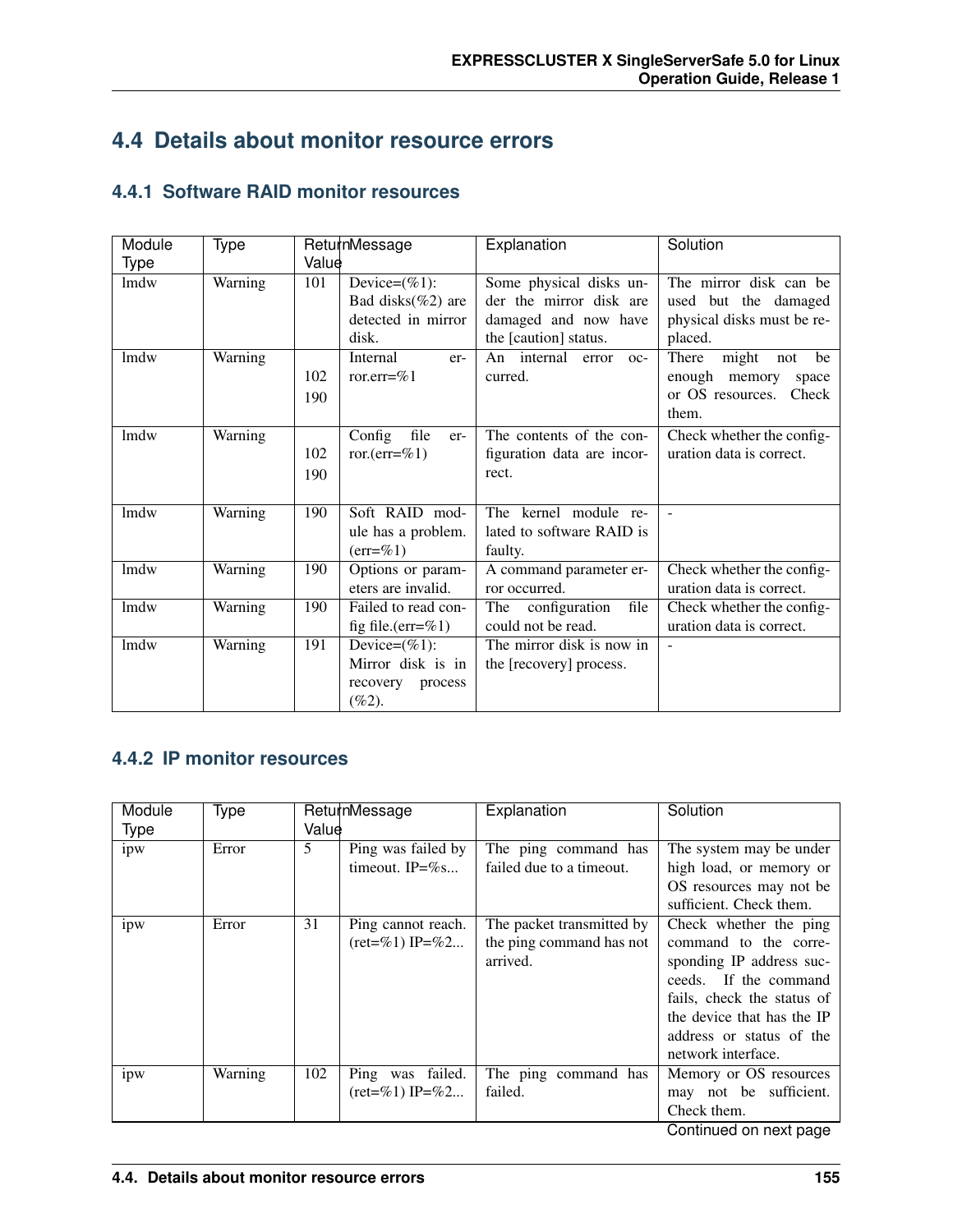| Module | Type    |       | ReturnMessage         | Explanation                | Solution               |
|--------|---------|-------|-----------------------|----------------------------|------------------------|
| Type   |         | Value |                       |                            |                        |
| ipw    | Warning |       | Internal error. (sta- | Another internal error oc- | Memory or OS resources |
|        |         | 106   | tus=%1)               | curred.                    | may not be sufficient. |
|        |         | 108   |                       |                            | Check them.            |
|        |         | to    |                       |                            |                        |
|        |         | 121   |                       |                            |                        |
|        |         |       |                       |                            |                        |
| ipw    | Warning | 189   | Internal error. (sta- | Monitoring of the IP mon-  | Memory or OS resources |
|        |         |       | tus= $\%$ 1)          | itor resource failed by    | may not be sufficient. |
|        |         |       |                       | time out.                  | Check them.            |

Table 4.6 – continued from previous page

#### **4.4.3 Disk monitor resources**

| Module      | Type  | ReturnMessage                                                                        | Explanation                        | Solution                                                                                                                                                                                                                                                             |
|-------------|-------|--------------------------------------------------------------------------------------|------------------------------------|----------------------------------------------------------------------------------------------------------------------------------------------------------------------------------------------------------------------------------------------------------------------|
| <b>Type</b> |       | Value                                                                                |                                    |                                                                                                                                                                                                                                                                      |
| diskw       | Error | $\overline{12}$<br>failed.<br>Ioctl was<br>De-<br>$(\text{err}=\%)$ 1)<br>vice= $%2$ | Failed to control the de-<br>vice. | Check if the monitoring<br>target disk is connected<br>properly, the disk is pow-<br>ered on, or no other errors<br>are occurred on the disk.                                                                                                                        |
| diskw       | Error | 14<br>Open was failed.<br>$(err=%1)$ File=%2                                         | The file could not be<br>opened.   | Check whether a<br>directory that has the<br>same name as the file<br>exists, the monitoring<br>target disk is connected<br>properly, the disk is on, or<br>other errors occurred on<br>the disk.<br>Memory or OS resources<br>may not be sufficient.<br>Check them. |
| diskw       | Error | 14<br>Open was failed.<br>$(err=\%1)$<br>Device= $\%2$                               | Opening the device<br>failed.      | Check whether a<br>directory that has the<br>same name as the file<br>exists, the monitoring<br>target disk is connected<br>properly, the disk is on, or<br>other errors occurred on<br>the disk.<br>Memory or OS resources<br>may not be sufficient.<br>Check them. |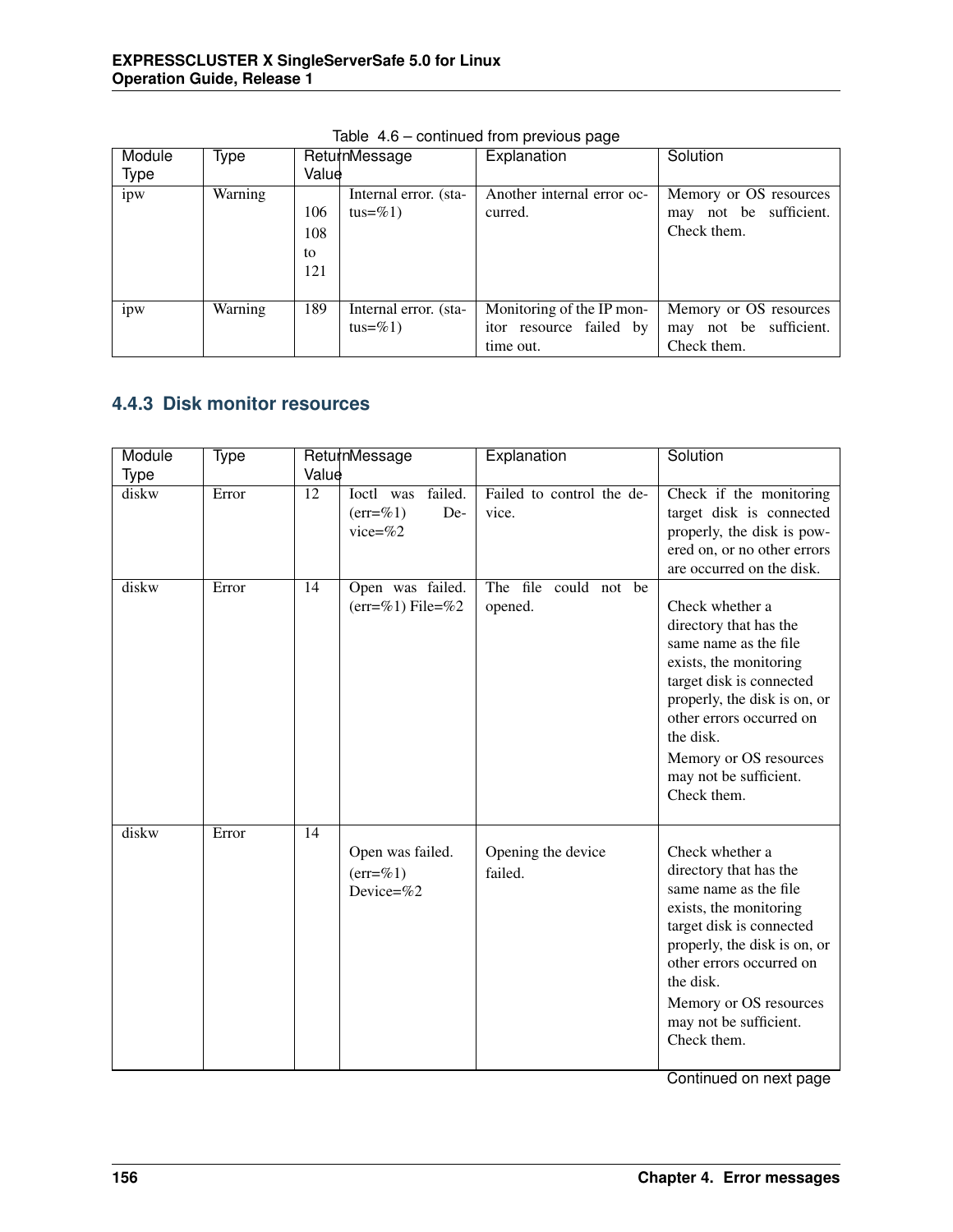| Module      | Type  |                 | ReturnMessage                                                               | Explanation                                                             | Solution                                                                                                                                                                                                          |
|-------------|-------|-----------------|-----------------------------------------------------------------------------|-------------------------------------------------------------------------|-------------------------------------------------------------------------------------------------------------------------------------------------------------------------------------------------------------------|
| <b>Type</b> |       | Value           |                                                                             |                                                                         |                                                                                                                                                                                                                   |
| diskw       | Error | $\overline{16}$ | Read was failed.<br>$(err=%1)$<br>De-<br>vice= $%2$                         | Reading from the device<br>has failed.                                  | Check if the monitoring<br>target disk is connected<br>properly, the disk is<br>powered on, or no other<br>errors are occurred on the<br>disk.<br>Memory or OS resources<br>may not be sufficient.<br>Check them. |
| diskw       | Error | 18              | Write was failed.<br>$(err=\%1)$ File=%2                                    | Writing to the file has<br>failed.                                      | Check if the monitoring<br>target disk is connected<br>properly, the disk is pow-<br>ered on, or no other errors<br>are occurred on the disk.<br>Memory or OS resources                                           |
|             |       |                 |                                                                             |                                                                         | may not be sufficient.<br>Check them.                                                                                                                                                                             |
| diskw       | Error | $\overline{41}$ | $SG_IO$<br>failed.<br>(sg_io_hdr_t<br>info: $%1$<br>SG_INFO_OK_MASK:<br>%2) | SG_IO has failed.                                                       | Check if the monitoring<br>target disk is connected<br>properly, the disk is pow-<br>ered on, or no other errors<br>are occurred on the disk.                                                                     |
| diskw       | Error | 49              | Already<br>bound<br>for other. Rawde-<br>vice= $%1$<br>De-<br>vice= $\%2$   | The RAW device has al-<br>ready been bound by an-<br>other real device. | The set RAW device has<br>already been bound by an-<br>other real device. Change<br>the RAW device name on<br>the Cluster WebUI.                                                                                  |
| diskw       | Error | $\overline{55}$ | Bind was failed.<br>Rawdevice=%1<br>Device= $\%2$                           | Bind failed.                                                            | Bind failed.<br>Check the<br>RAW device name on the<br>Cluster WebUI.                                                                                                                                             |
| diskw       | Error | 56              | Lseek was failed<br>by timeout.<br>De-<br>vice= $%1$                        | Lseek failed.                                                           | The possible cause is the<br>heavily loaded system, in-<br>sufficient memory, or in-<br>sufficient OS resources.<br>Check if any of these ex-<br>ists.                                                            |

Table 4.7 – continued from previous page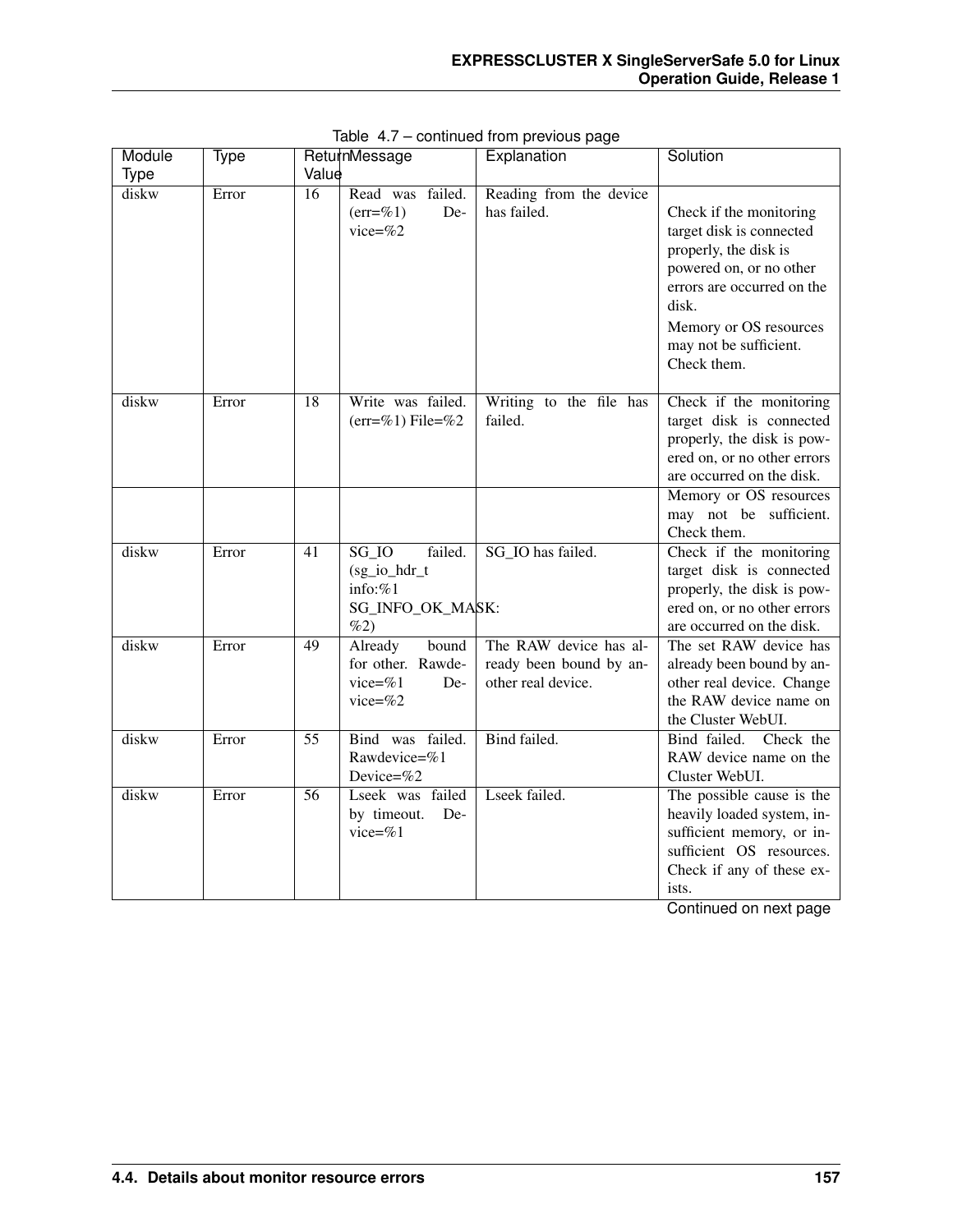| Module      | Type    | ReturnMessage |                                                                   | . .<br>Explanation                                  | Solution                                                                                                                                                                                                                                                                     |
|-------------|---------|---------------|-------------------------------------------------------------------|-----------------------------------------------------|------------------------------------------------------------------------------------------------------------------------------------------------------------------------------------------------------------------------------------------------------------------------------|
| <b>Type</b> |         | Value         |                                                                   |                                                     |                                                                                                                                                                                                                                                                              |
| diskw       | Error   | 57            | Fdatasync<br>was<br>failed by timeout.<br>Device=%1               | Fdatasync failed.                                   | Check if the disk as a<br>monitoring target is<br>appropriately connected,<br>is turned on, or has<br>anything abnormal.<br>The possible cause is the<br>heavily loaded system,<br>insufficient memory, or<br>insufficient OS resources.<br>Check if any of these<br>exists. |
| diskw       | Warning | 101           | failed<br><b>Ioctl</b><br>was<br>by timeout.<br>De-<br>vice= $%1$ | The device control failed<br>due to timeout.        | Check the disk to be<br>monitored is properly<br>connected, powered on,<br>or does not have any<br>problem.<br>The system may be<br>heavily loaded, memory<br>or OS resources may not<br>be sufficient. Check them.                                                          |
| diskw       | Warning | 101           | Open was failed by<br>timeout. File=%1                            | Opening the file failed due<br>to timeout.          | Check the disk to be mon-<br>itored is properly con-<br>nected, powered on, or<br>does not have any prob-<br>lem.                                                                                                                                                            |
| diskw       | Warning | 101           | Open was failed<br>by timeout.<br>De-<br>vice=%1                  | Opening the device failed<br>due to timeout.        | The system may be heav-<br>ily loaded, memory or OS<br>resources may not be suf-<br>ficient. Check them.                                                                                                                                                                     |
| diskw       | Warning | 101           | failed<br>Read<br>was<br>by timeout.<br>De-<br>vice=%1            | Failed to read from the de-<br>vice due to timeout. | Check the disk to be mon-<br>itored is properly con-<br>nected, powered on, or<br>does not have any prob-<br>lem.<br>The system may be heav-<br>ily loaded, memory or OS<br>resources may not be suf-<br>ficient. Check them.                                                |
| diskw       | Warning | 101<br>by     | Write was failed<br>timeout.<br>File=%1                           | Writing to the file failed<br>due to timeout.       | Check the disk to be mon-<br>itored is properly con-<br>nected, powered on, or<br>does not have any prob-<br>lem.                                                                                                                                                            |

Table 4.7 – continued from previous page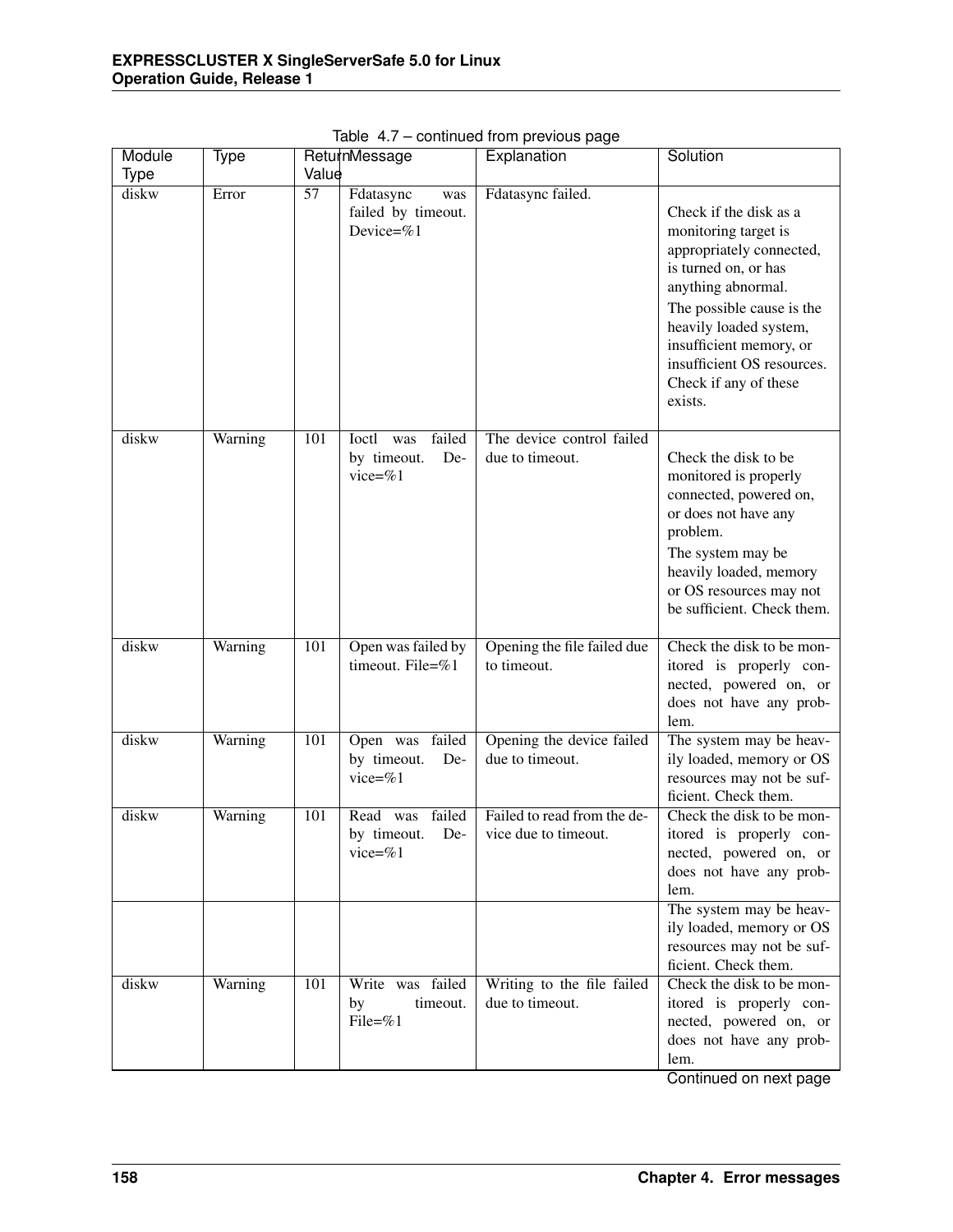| Module      | Type    |       | ReturnMessage                       | Explanation                            | Solution                                          |
|-------------|---------|-------|-------------------------------------|----------------------------------------|---------------------------------------------------|
| <b>Type</b> |         | Value |                                     |                                        |                                                   |
|             |         |       |                                     |                                        | The system may be heav-                           |
|             |         |       |                                     |                                        | ily loaded, memory or OS                          |
|             |         |       |                                     |                                        | resources may not be suf-                         |
|             |         |       |                                     |                                        | ficient. Check them.                              |
| diskw       | Warning | 101   | Bind was failed.                    | Bind failed.                           | Bind failed.<br>Check the                         |
|             |         |       | Rawdevice=%1                        |                                        | RAW device name on the                            |
|             |         |       | Device=%2                           |                                        | Cluster WebUI.                                    |
| diskw       | Warning | 101   | failed.<br>Stat was                 | Stat failed.                           | Stat failed. Check the de-                        |
|             |         |       | De-<br>$(\text{err} = \% 1)$        |                                        | vice name on the Cluster                          |
|             |         |       | vice= $%2$                          |                                        | WebUI.                                            |
| diskw       | Warning | 101   | Popen was failed.                   | Popen failed.                          | Popen failed. Memory or                           |
|             |         |       | $(err=\%1)$                         |                                        | OS resources may not be                           |
|             |         |       |                                     |                                        | sufficient. Check them.                           |
| diskw       | Warning |       | Option<br>in-<br>was                | The option is invalid.                 | Check the cluster configu-                        |
|             |         | 101   | valid.                              |                                        | ration data.                                      |
|             |         | 190   |                                     |                                        |                                                   |
|             |         |       |                                     |                                        |                                                   |
| diskw       | Warning |       | Internal error. (sta-               | An error other than the er-            | Memory or OS resources                            |
|             |         | 101   | $tus = \% 1)$                       | rors mentioned above has               | may not be sufficient.                            |
|             |         | 190   |                                     | occurred.                              | Check them.                                       |
| diskw       |         | 190   |                                     |                                        |                                                   |
|             | Warning |       | Parameter was in-<br>valid. File=%1 | The specified file name is<br>invalid. | Do not specify the file<br>whose name starts with |
|             |         |       |                                     |                                        | Specify a normal<br>$/$ dev.                      |
|             |         |       |                                     |                                        | file.                                             |
| diskw       | Warning | 190   | Device<br>was<br>$in-$              | The specified real device              | Check the device name of                          |
|             |         |       | valid. Device=%1                    | is invalid.                            | the disk monitor resource                         |
|             |         |       |                                     |                                        | on the Cluster WebUI.                             |
| diskw       | Warning | 191   | Ignored disk full                   | A disk full error has been             | Check the usage of the de-                        |
|             |         |       | error.                              | ignored.                               | vice.                                             |

Table 4.7 – continued from previous page

## **4.4.4 PID monitor resources**

| Module      | Type    |       | ReturnMessage         | Explanation                | Solution                  |
|-------------|---------|-------|-----------------------|----------------------------|---------------------------|
| <b>Type</b> |         | Value |                       |                            |                           |
| pidw        | Error   |       | Process does not      | The process does not ex-   | Process of the monitoring |
|             |         |       | exist. $(pid = \% 1)$ | ist.                       | target was cleared due to |
|             |         |       |                       |                            | some error. Check them.   |
| pidw        | Warning | 100   | Resource $\%1$ was    | The resource is not found. | Check the cluster config- |
|             |         |       | not found.            |                            | uration data by using the |
|             |         |       |                       |                            | Cluster WebUL             |
| pidw        | Warning | 100   | Internal error. (sta- | Another internal error oc- | Memory or OS resources    |
|             |         |       | tus= $\%$ 1)          | curred.                    | may not be sufficient.    |
|             |         |       |                       |                            | Check them.               |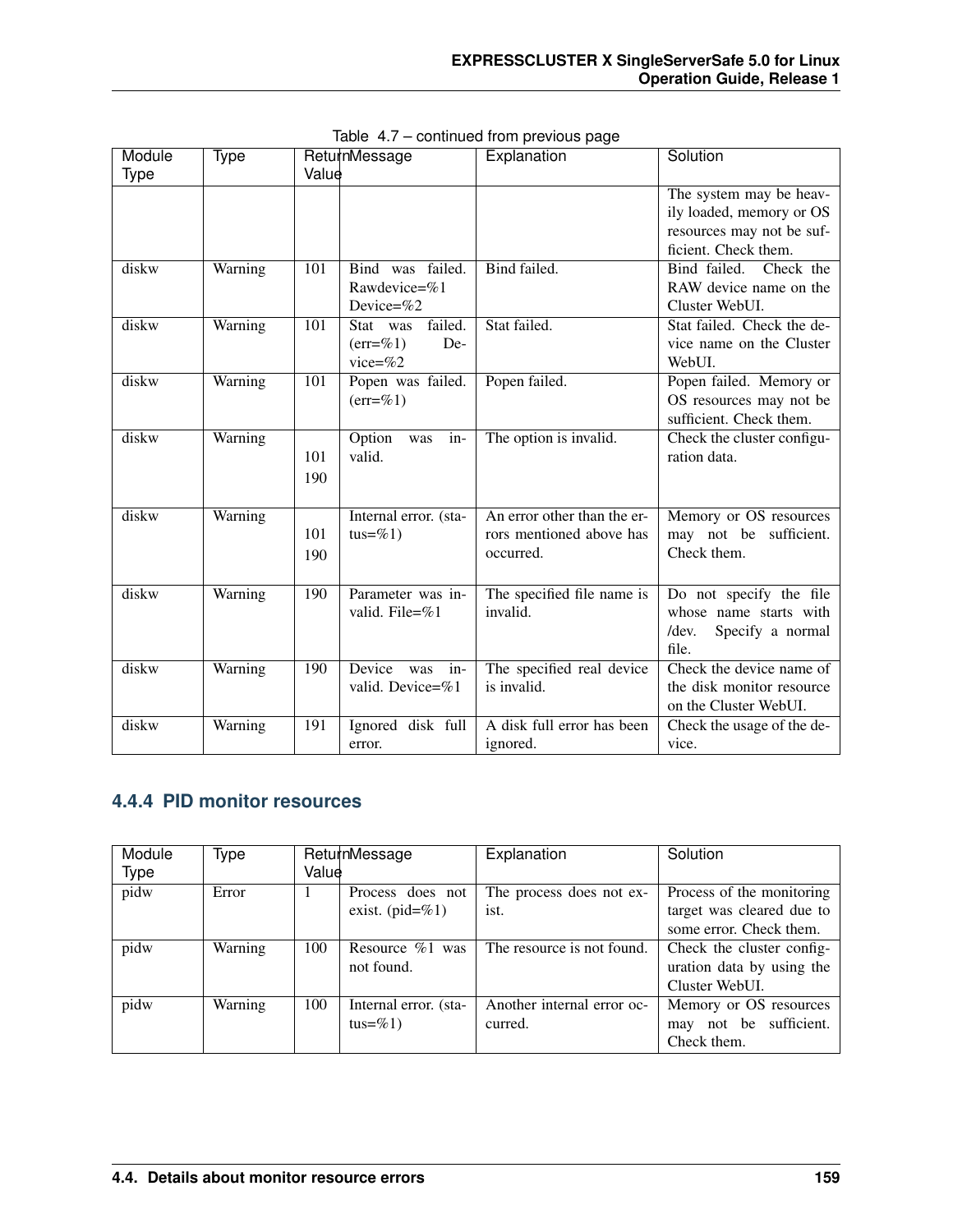#### **4.4.5 User space monitor resources**

| Module<br>Type | Type  | Value | ReturnMessage           |        | Explanation                                               | Solution                                                                                                                                                                            |
|----------------|-------|-------|-------------------------|--------|-----------------------------------------------------------|-------------------------------------------------------------------------------------------------------------------------------------------------------------------------------------|
| userw          | Error |       | Initialize<br>$( \% 1)$ | error. | An error was detected dur-<br>ing process initialization. | Check if the driver de-<br>pended on by the user<br>mode monitor resources<br>exists, or the rpm is in-<br>stalled. The driver or rpm<br>differ depending on the<br>monitor method. |

#### **4.4.6 Custom monitor resource**

| Module | Type  |                | ReturnMessage               | Explanation                | Solution                   |
|--------|-------|----------------|-----------------------------|----------------------------|----------------------------|
| Type   |       | Value          |                             |                            |                            |
| genw   | Error | 1              | <i>Initialize</i><br>error. | An error was detected      | Memory or OS resources     |
|        |       |                | $(status = %d)$             | while initialization.      | may not be sufficient.     |
|        |       |                |                             |                            | Check them.                |
| genw   | Error | 2              | Termination code            | An unexpected value was    | Check if the cluster con-  |
|        |       |                | %d was returned.            | returned.                  | figuration information is  |
|        |       |                |                             |                            | correct.                   |
| genw   | Error | 3              | User was not supe-          | User was not root user.    | Log in as root user.       |
|        |       |                | ruser.                      |                            |                            |
| genw   | Error | $\overline{4}$ | Getting of config           | Failed to get the clus-    | Check if the cluster con-  |
|        |       |                | was failed.                 | ter configuration informa- | figuration information ex- |
|        |       |                |                             | tion.                      | ists.                      |
| genw   | Error | 5              | Parameter was in-           | The parameter is invalid.  | Check if the cluster con-  |
|        |       |                | valid.                      |                            | figuration information is  |
|        |       |                |                             |                            | correct.                   |
| genw   | Error | 6              | Option<br>in-<br>was        | The parameter is invalid.  | Check if the cluster con-  |
|        |       |                | valid.                      |                            | figuration information is  |
|        |       |                |                             |                            | correct.                   |
| genw   | Error | $\tau$         | Monitor Resource            | The resoruce was<br>not    | Check if the cluster con-  |
|        |       |                | % was not found.            | found.                     | figuration information is  |
|        |       |                |                             |                            | correct.                   |
| genw   | Error | $\overline{8}$ | Create<br>process           | Create process failed.     | Memory or OS resources     |
|        |       |                | failed.                     |                            | may not be sufficient.     |
|        |       |                |                             |                            | Check them.                |
| genw   | Error | 9              | Process does not            | The process did not exist. | Check if the process ex-   |
|        |       |                | exist. (pid=%d)             |                            | ists.                      |
| genw   | Error | 10             | Process<br>aborted.         | The process did not exist. | Check if the process ex-   |
|        |       |                | $(pid = \%d)$               |                            | ists.                      |
| genw   | Error | 11             | Asynchronous                | The process did not exist. | Check if the process ex-   |
|        |       |                | process does not            |                            | ists.                      |
|        |       |                | exist. (pid=%d)             |                            |                            |
| genw   | Error | 12             | Asynchronous                | The process did not exist. | Check if the process ex-   |
|        |       |                | aborted.<br>process         |                            | ists.                      |
|        |       |                | $(pid = \%d)$               |                            |                            |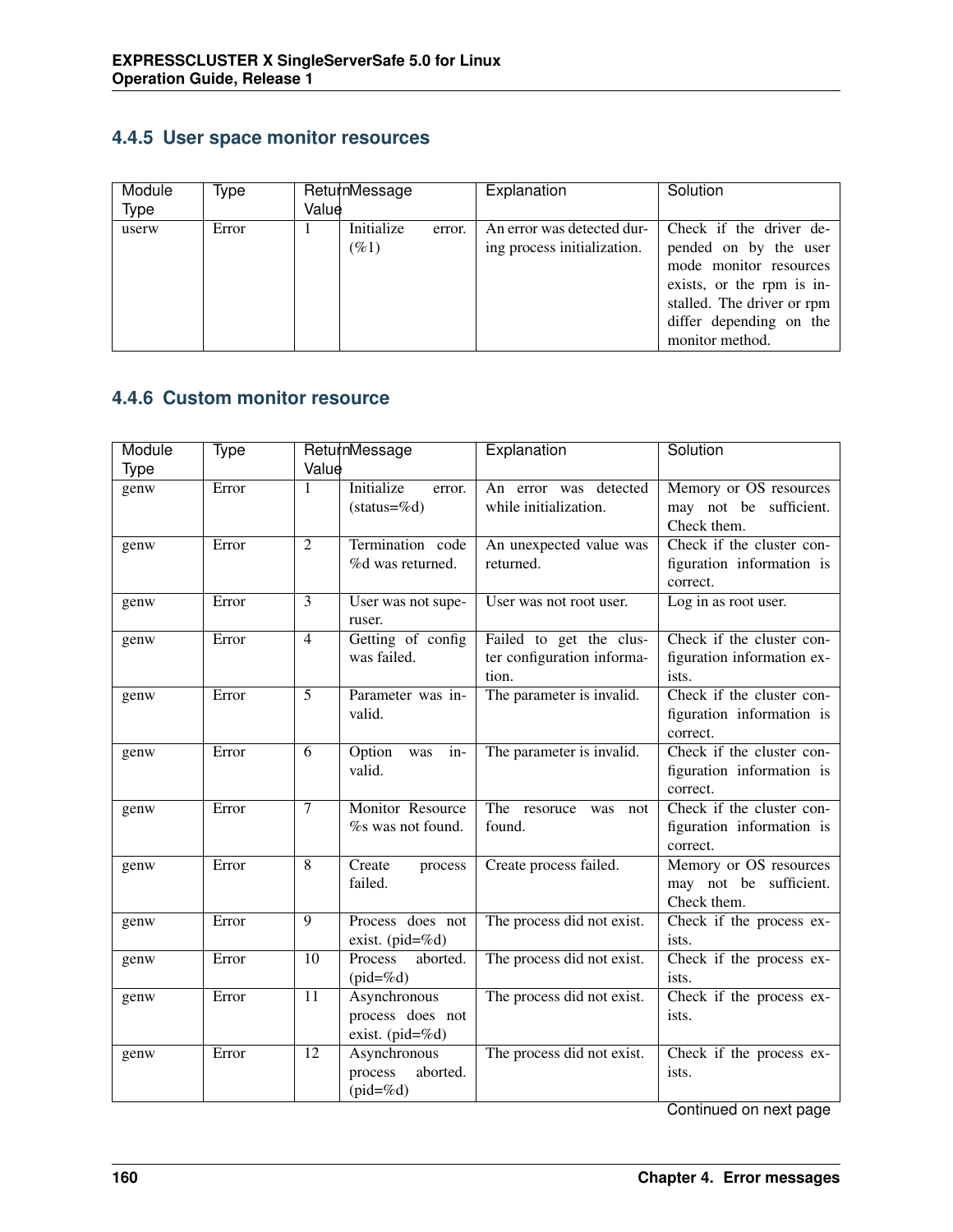| Module | Type  |       | ReturnMessage                | Explanation                | Solution                  |
|--------|-------|-------|------------------------------|----------------------------|---------------------------|
| Type   |       | Value |                              |                            |                           |
| genw   | Error | 13    | Monitor path was             | The path is invalid.       | Check if the cluster con- |
|        |       |       | invalid.                     |                            | figuration information is |
|        |       |       |                              |                            | correct.                  |
| genw   | Error |       | others Internal error. (sta- | Another internal error oc- |                           |
|        |       |       | tus=%d)                      | curred.                    |                           |

Table 4.10 – continued from previous page

#### **4.4.7 Multi target monitor resources**

| Module      | Type  |       | ReturnMessage          | Explanation                | Solution                  |
|-------------|-------|-------|------------------------|----------------------------|---------------------------|
| <b>Type</b> |       | Value |                        |                            |                           |
| mtw         | Error |       | Option<br>$in-$<br>was | The parameter is invalid.  | Check if the cluster con- |
|             |       |       | valid.                 |                            | figuration information is |
|             |       |       |                        |                            | correct.                  |
| mtw         | Error |       | User was not supe-     | User was not root user.    | Log in as root user.      |
|             |       |       | ruser.                 |                            |                           |
| mtw         | Error | 3     | Internal error. (sta-  | Another internal error oc- | $\overline{\phantom{a}}$  |
|             |       |       | $tus = \%d$            | curred.                    |                           |

### **4.4.8 JVM monitor resources**

| Module      | Type    |       | ReturnMessage         | Description               | Solution                   |
|-------------|---------|-------|-----------------------|---------------------------|----------------------------|
| <b>Type</b> |         | value |                       |                           |                            |
| jraw        | Error   | 11    | An error was de-      | Java VM to be monitored   | Check that the Java VM to  |
|             |         |       | tected in accessing   | cannot be connected.      | be monitored is running.   |
|             |         |       | the monitor target.   |                           |                            |
| jraw        | Error   | 12    | <b>JVM</b><br>status  |                           | Based on the message,      |
|             |         |       | changed<br>ab-<br>to  | An error was detected in  | check the Java application |
|             |         |       | normal.<br>$cause =$  | monitoring Java VM.       | that is running on Java    |
|             |         |       | %1.                   | $%1$ : Error generation   | VM to be monitored.        |
|             |         |       |                       | cause                     |                            |
|             |         |       |                       | GarbageCollection         |                            |
|             |         |       |                       | JavaMemoryPool            |                            |
|             |         |       |                       | Thread                    |                            |
|             |         |       |                       | WorkManagerQueue          |                            |
|             |         |       |                       | WebOTXStall               |                            |
|             |         |       |                       |                           |                            |
| jraw        | Warning | 189   | Internal<br>error oc- | An internal error has oc- | Execute cluster suspend    |
|             |         |       | curred.               | curred.                   | and cluster resume.        |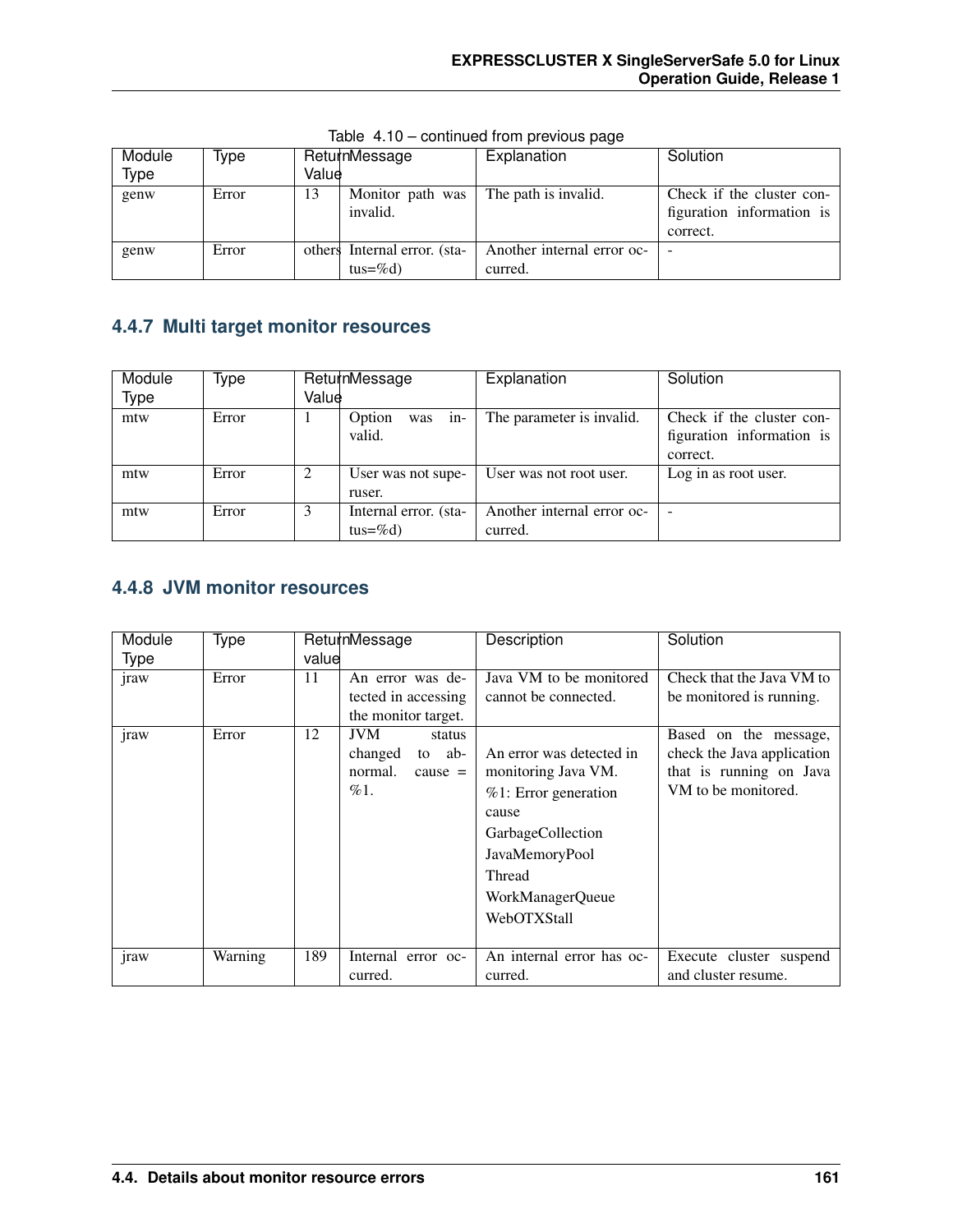#### **4.4.9 System monitor resources**

| Module | Type  |       | ReturnMessage      | Description                                 | Solution                                                 |
|--------|-------|-------|--------------------|---------------------------------------------|----------------------------------------------------------|
| Type   |       | value |                    |                                             |                                                          |
| sraw   | Error |       | Detected an error  | An error was detected There may be an error |                                                          |
|        |       |       | in monitoring sys- |                                             | when monitoring system $\vert$ with the resources. Check |
|        |       |       | tem resource       | resources.                                  | them.                                                    |

#### **4.4.10 Process resource monitor resource**

| Module | Type  |       | ReturnMessage                             | Description                                 | Solution                                            |
|--------|-------|-------|-------------------------------------------|---------------------------------------------|-----------------------------------------------------|
| Type   |       | value |                                           |                                             |                                                     |
| psrw   | Error |       | Detected an error  <br>in monitoring pro- | An error was detected There may be an error | when monitoring Process   with the resources. Check |
|        |       |       | cess resource                             | resources.                                  | them.                                               |

### **4.4.11 NIC Link Up/Down monitor resources**

| Module | <b>Type</b> |       | ReturnMessage                 | Explanation                | Solution                   |
|--------|-------------|-------|-------------------------------|----------------------------|----------------------------|
| Type   |             | Value |                               |                            |                            |
| miiw   | Error       | 20    | NIC %1 link was               | The NIC link has gone      | Check whether the LAN      |
|        |             |       | down.                         | down.                      | cable is connected prop-   |
|        |             |       |                               |                            | erly.                      |
| miiw   | Warning     | 110   | Get address infor-            | The socket address of the  | Check whether the ker-     |
|        |             |       | mation was failed.            | IPv4 or IPv6 address fam-  | nel configuration supports |
|        |             |       | $(\text{err}=\%)$ 1)          | ily could not be obtained. | TCP/IP networking (IPv4    |
|        |             |       |                               |                            | or $IPv6$ ).               |
| miiw   | Warning     | 111   | Socket<br>cre-                | The socket could not be    | Memory or OS resources     |
|        |             |       | failed.<br>ation was          | created.                   | may not be sufficient.     |
|        |             |       | $(\text{err} = \%) 1)$        |                            | Check them.                |
| miiw   | Warning     | 112   | failed.<br>ioctl was          | The control request to the |                            |
|        |             |       | $(\text{err} = \%) 1)$<br>De- | network driver has failed. | Check whether the          |
|        |             |       | vice= $\%2$<br>$Re-$          |                            | network driver supports    |
|        |             |       | quest= $%3$                   |                            | control request $%3$ .     |
|        |             |       |                               |                            | For details about the      |
|        |             |       |                               |                            | verified NIC and network   |
|        |             |       |                               |                            | driver, see "Monitor       |
|        |             |       |                               |                            | resource details" in the   |
|        |             |       |                               |                            | "EXPRESSCLUSTER X          |
|        |             |       |                               |                            | SingleServerSafe           |
|        |             |       |                               |                            | Configuration Guide".      |
|        |             |       |                               |                            |                            |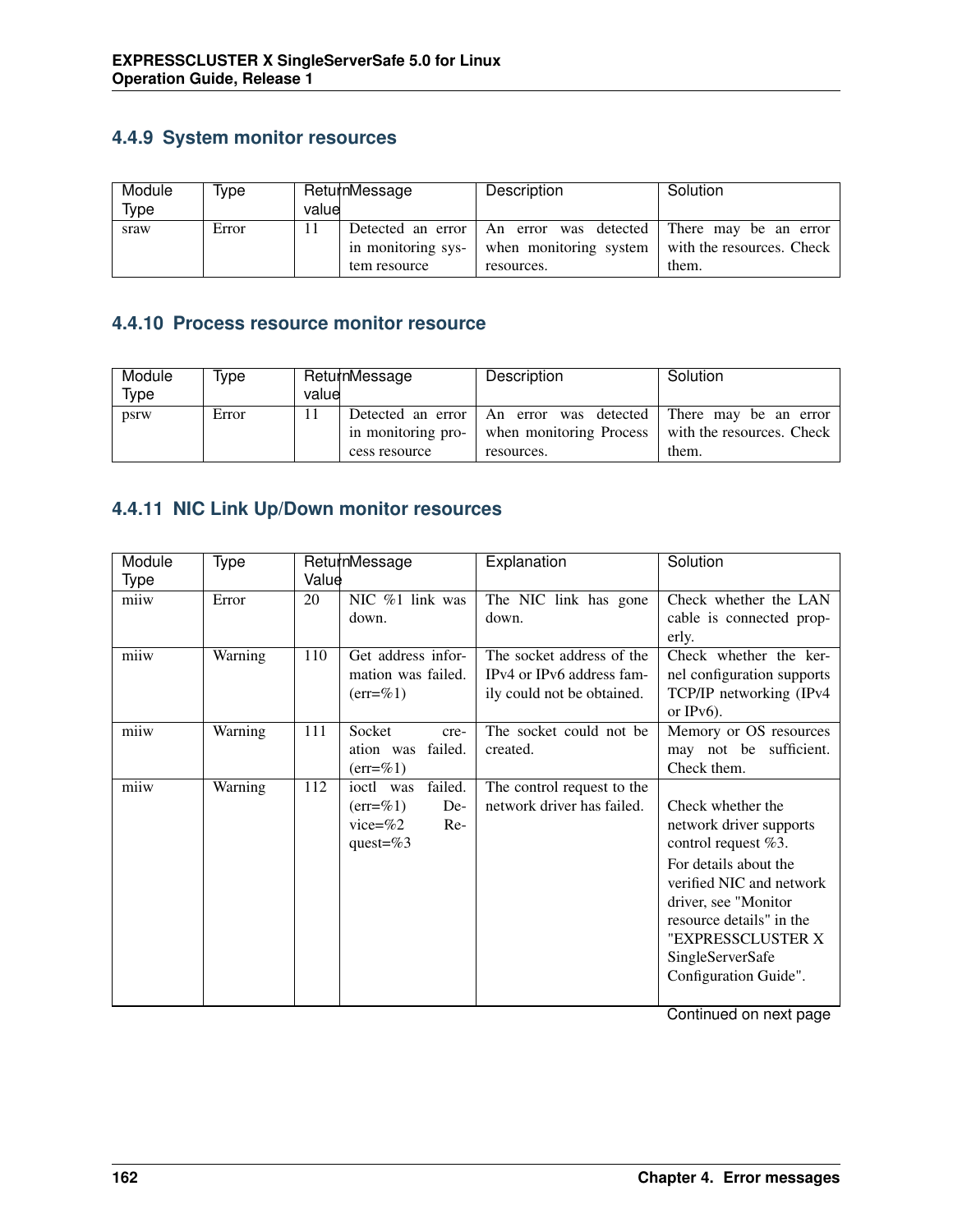| Module | Type    | ReturnMessage                |                        | Explanation                | Solution                    |
|--------|---------|------------------------------|------------------------|----------------------------|-----------------------------|
| Type   |         | Value                        |                        |                            |                             |
| miiw   | Warning | 113<br>MII<br>was            | not                    | MII is not supported by    |                             |
|        |         | supported                    | <sub>or</sub>          | NIC or the monitored ob-   | For details about the       |
|        |         | no such device.              |                        | ject does not exist.       | verified NIC and network    |
|        |         | Device= $\%1$                |                        |                            | driver, see "Monitor"       |
|        |         |                              |                        |                            | resource details" in the    |
|        |         |                              |                        |                            | "EXPRESSCLUSTER X           |
|        |         |                              |                        |                            | SingleServerSafe            |
|        |         |                              |                        |                            | Configuration Guide".       |
|        |         |                              |                        |                            | If the monitored target     |
|        |         |                              |                        |                            | does not exist, check the   |
|        |         |                              |                        |                            | network interface name,     |
|        |         |                              |                        |                            | such as by using if config. |
|        |         |                              |                        |                            |                             |
| miiw   | Warning | 189<br>Internal error. (sta- |                        | Another internal error oc- |                             |
|        |         | $tus = \%d$                  |                        | curred.                    |                             |
| miiw   | Warning | 190<br>Option<br>was         | $in-$                  | The option is invalid.     | Check the configuration     |
|        |         | valid.                       |                        |                            | data by using the Cluster   |
|        |         |                              |                        |                            | WebUI.                      |
| miiw   | Warning | 190<br>Config<br>was         | $in-$                  | The configuration data is  | Check the configuration     |
|        |         | valid.                       | $(\text{err} = \%)$ 1) | invalid.                   | data by using the Cluster   |
|        |         | %2                           |                        |                            | WebUI.                      |

Table 4.15 – continued from previous page

### **4.4.12 Volume manager monitor resources**

| Module  | <b>Type</b> |       | ReturnMessage                | Description                 | Solution                   |
|---------|-------------|-------|------------------------------|-----------------------------|----------------------------|
| Type    |             | value |                              |                             |                            |
| volmgrw | Error       | 21    | Command<br>was               | $%1$ command failed. The    | The<br>failed.<br>command  |
|         |             |       | failed. $(cmd=%1,$           | return value is $\%2$ .     | Check the action status of |
|         |             |       | $ret = \%2$                  |                             | the volume manager.        |
| volmgrw | Error       |       | Internal error. (sta-        | Another internal error oc-  |                            |
|         |             | 22    | tus=%1)                      | curred.                     |                            |
|         |             | 23    |                              |                             |                            |
|         |             |       |                              |                             |                            |
| volmgrw | Warning     | 190   | $in-$<br>Option<br>was       | The option is invalid.      | Check the cluster config-  |
|         |             |       | valid.                       |                             | uration information on the |
|         |             |       |                              |                             | Cluster WebUI.             |
| volmgrw | Warning     | 191   | $\%1\%2$ is $\%3$ !          | The status of the target    | Check the status of the    |
|         |             |       |                              | $(\%2)$ of the volume man-  | volume manager target.     |
|         |             |       |                              | ager $(\%1)$ transferred to |                            |
|         |             |       |                              | %3.                         |                            |
| volmgrw | Warning     |       | Others Internal error. (sta- | Another internal error oc-  |                            |
|         |             |       | tus=%1)                      | curred.                     |                            |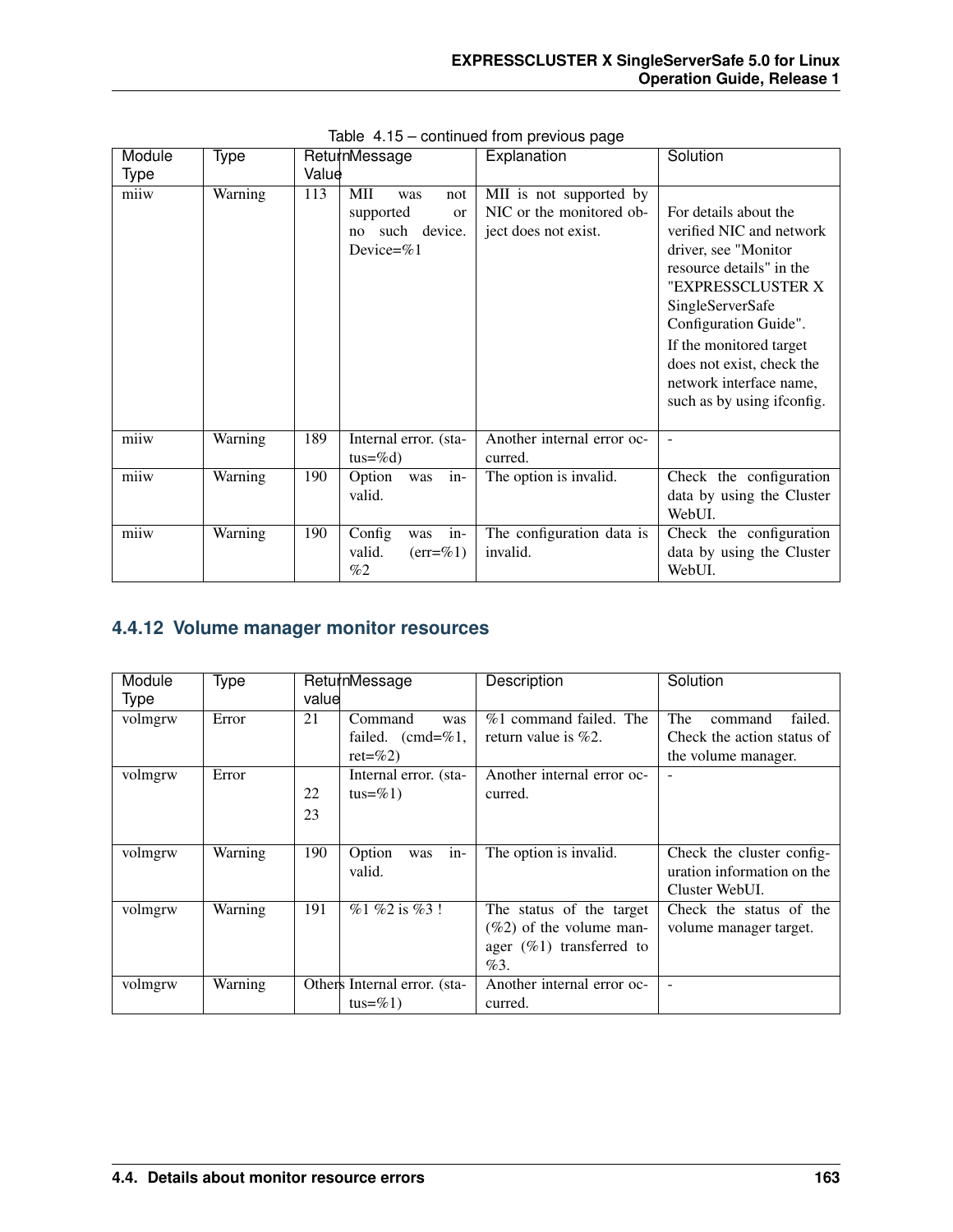| 4.4.13 Process name monitor resources |  |
|---------------------------------------|--|
|---------------------------------------|--|

| Module | Type    |       | ReturnMessage       | Description                | Solution                  |
|--------|---------|-------|---------------------|----------------------------|---------------------------|
| Type   |         | value |                     |                            |                           |
| psw    | Error   | 11    |                     | Deletion of a monitored    | Check whether the mon-    |
|        |         |       | Process[%1          | process has been detected. | itored process is running |
|        |         |       | $(pid = %2)$ ]      |                            | normally.                 |
|        |         |       | Down                |                            |                           |
|        |         |       |                     |                            |                           |
| psw    | Error   | 12    | number<br>The<br>of | The number of started      | Check whether the mon-    |
|        |         |       | processes is less   | processes for the moni-    | itored process is running |
|        |         |       | than the specified  | tor target process is less | normally.                 |
|        |         |       | minimum process     | than the specified mini-   |                           |
|        |         |       | %1/%2<br>count.     | mum count.                 |                           |
|        |         |       | $(\%3)$             |                            |                           |
| psw    | Warning | 100   | Monitoring time-    | Monitoring has timed out.  | The OS may be highly      |
|        |         |       | out                 |                            | loaded. Check that.       |
| psw    | Warning |       | Internal error      | An internal error has oc-  | Check the following pos-  |
|        |         | 101   |                     | curred.                    | sible causes:<br>memory   |
|        |         | 190   |                     |                            | shortage or OS resource   |
|        |         |       |                     |                            | insufficiency.            |
| psw    | Warning | 190   | Initialize error    | An error has been detected | Check the following pos-  |
|        |         |       |                     | during initialization.     | sible causes:<br>memory   |
|        |         |       |                     |                            | shortage or OS resource   |
|        |         |       |                     |                            | insufficiency.            |

#### **4.4.14 Monitoring option monitor resources**

The monitoring option monitor resources use common messages. Module types differ per monitoring option monitor resource.

| <b>Monitoring Option Monitor Resource</b> | <b>Module Type</b> |
|-------------------------------------------|--------------------|
| DB2 monitor resource                      | db2w               |
| FTP monitor resource                      | ftpw               |
| HTTP monitor resource                     | httpw              |
| IMAP4 monitor resource                    | imap4w             |
| MySQL monitor resource                    | mysqlw             |
| NFS monitor resource                      | nfsw               |
| ODBC monitor resource                     | odbcw              |
| Oracle monitor resource                   | oraclew            |
| POP3 monitor resource                     | pop3w              |
| PostgreSQL monitor resource               | psqlw              |
| Samba monitor resource                    | sambaw             |
| SMTP monitor resource                     | smtpw              |
| SQL Server monitor resource               | sqlserverw         |
| Tuxedo monitor resource                   | tuxw               |
| WebLogic monitor resource                 | wlsw               |
| WebSphere monitor resource                | wasw               |
| WebOTX monitor resource                   | otxw               |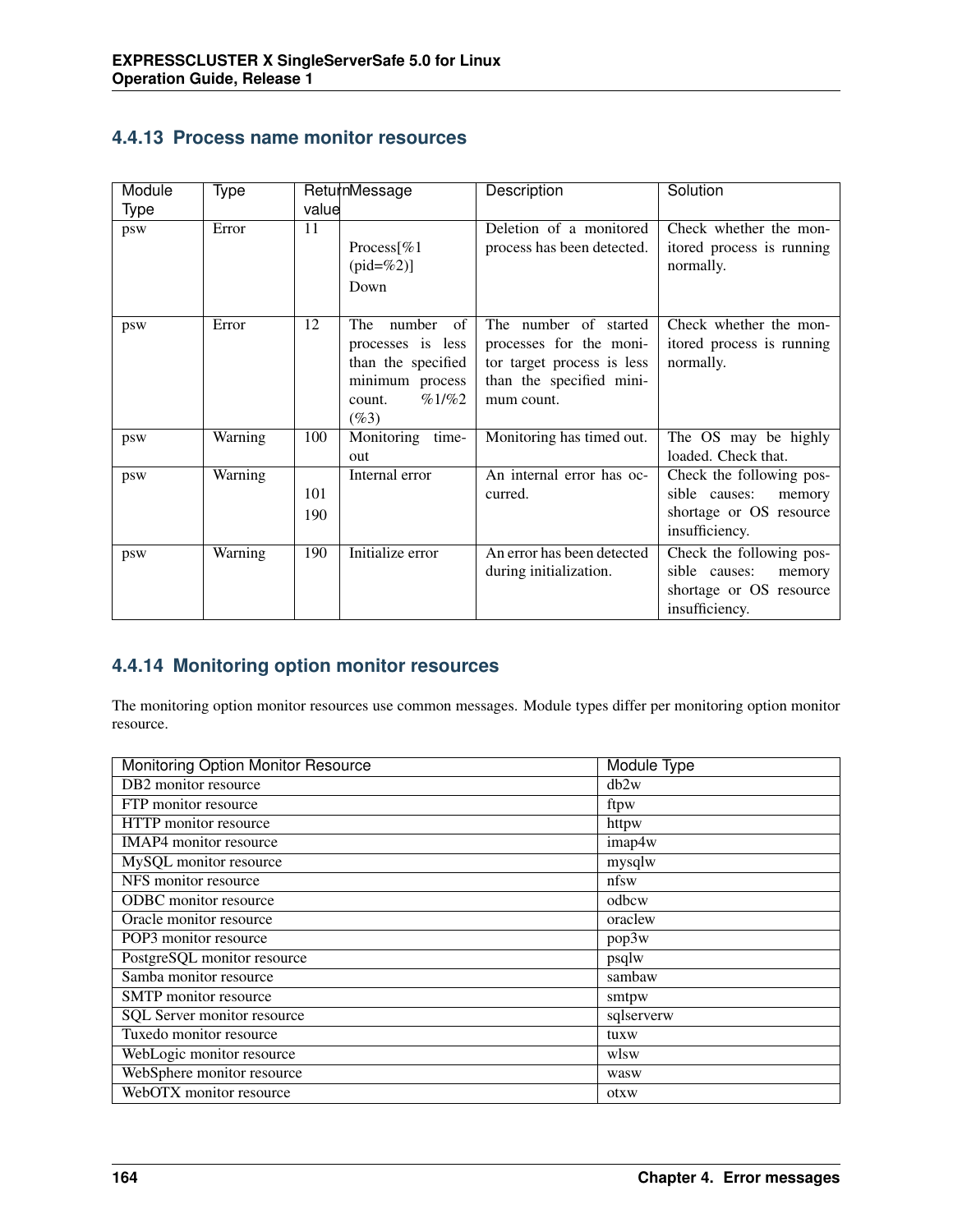| Module                                      | Type    |                | ReturnMessage                                               | Explanation                                                                                                                    | Solution                                                                                                         |
|---------------------------------------------|---------|----------------|-------------------------------------------------------------|--------------------------------------------------------------------------------------------------------------------------------|------------------------------------------------------------------------------------------------------------------|
| Type                                        |         | Value          |                                                             |                                                                                                                                |                                                                                                                  |
| (see the $\overline{\text{list}}$<br>above) | Error   | $\overline{5}$ | Failed to connect<br>%1<br>to<br>server.<br>$[ret = \% 2]$  | Connecting to the<br>monitoring target has<br>failed.<br>The application name is<br>displayed in place of $%1$ .               | Check the status of the<br>monitoring target.                                                                    |
| (see the list<br>above)                     | Error   | 7              | Failed to execute<br>SQL<br>statement<br>$(\%1)$ . [ret=%2] | The SQL statement could<br>not be executed.<br>The monitoring target is<br>displayed in place of $%1$ .                        | Check the configuration<br>data by using the Cluster<br>WebUI.                                                   |
| (see the list<br>above)                     | Error   | 8              | Failed to<br>access<br>with $%1$ .                          | Data access with the<br>monitoring target has<br>failed.<br>The monitoring target is<br>displayed in place of $%1$ .           | Check the status of the<br>monitoring target.                                                                    |
| (see the list<br>above)                     | Error   | 9              | Detected error in<br>%1.                                    | The monitoring target is<br>abnormal.<br>The monitoring target is<br>displayed in place of $%1$ .                              | Check the status of the<br>monitoring target.                                                                    |
| (see the list<br>above)                     | Warning | 104            | Detected function<br>exception.<br>$[\%1,$<br>$ret = \%2$ ] | An error was detected.<br>The monitoring target is<br>displayed in place of $%1$ .                                             | Check the configuration<br>data by using the Cluster<br>WebUI.<br>The OS might be heavily<br>loaded. Check them. |
| (see the list)<br>above)                    | Warning | 106            | Detected authority<br>error.                                | User authentication has<br>failed.                                                                                             | Check the user name,<br>password, and access per-<br>missions.                                                   |
| (see the list)<br>above)                    | Warning | 111            | Detected timeout<br>error.                                  | Communication with the<br>monitoring target timed<br>out.                                                                      | The OS might be heavily<br>loaded. Check them.                                                                   |
| (see the list<br>above)                     | Warning | 112            | Can not found in-<br>stall path. (install<br>$path = \% 1)$ | The install path could not<br>be loaded from the<br>specified location.<br>The install path is<br>displayed in place of $%1$ . | Check the install path lo-<br>cation.                                                                            |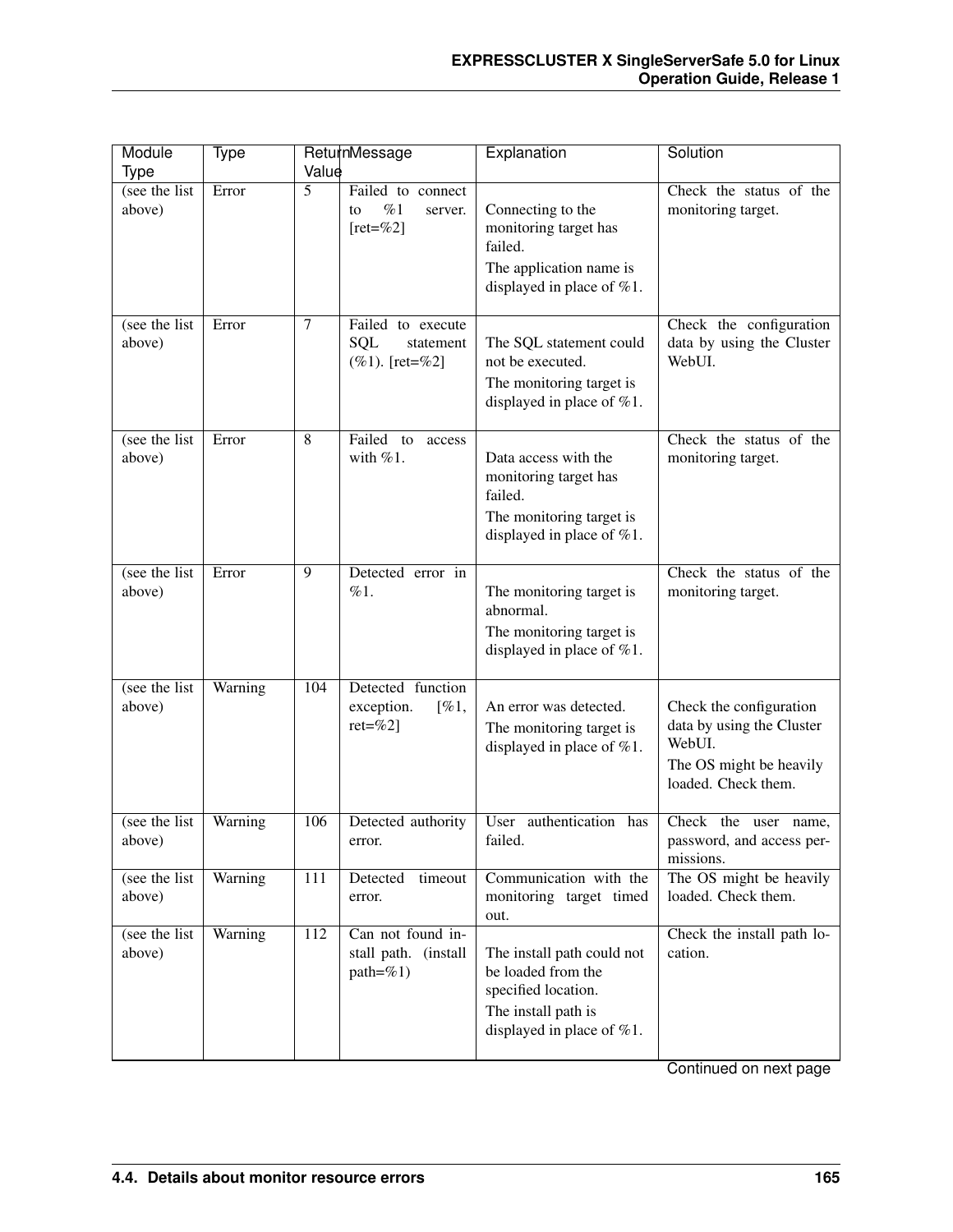| Module                   | Type    |       | ReturnMessage                                                                                                                                      | Explanation                                                                                                                                                                                                                                                              | Solution                                                                                                                                                            |
|--------------------------|---------|-------|----------------------------------------------------------------------------------------------------------------------------------------------------|--------------------------------------------------------------------------------------------------------------------------------------------------------------------------------------------------------------------------------------------------------------------------|---------------------------------------------------------------------------------------------------------------------------------------------------------------------|
| <b>Type</b>              |         | Value |                                                                                                                                                    |                                                                                                                                                                                                                                                                          |                                                                                                                                                                     |
| (see the list<br>above)  | Warning | 113   | found<br>Can<br>not<br>library.<br>$(lib-$<br>path=%1,<br>er-<br>$rno=%2$ )                                                                        | The library could not be<br>loaded from the specified<br>location.<br>The library path is<br>displayed in place of $%1$ .                                                                                                                                                | Check the library location.                                                                                                                                         |
| (see the list)<br>above) | Warning | 171   | Detected a mon-<br>delay<br>in<br>itor<br>%1.<br>monitoring<br>(timeout=%2*%3)<br>actual-time=%4<br>delay<br>warning<br>rate=%5)                   | A monitoring delay was<br>detected in monitoring<br>%1. The current timeout<br>value is $%2$ (second) x $%3$<br>(tick count per second).<br>The actual measurement<br>value at delay detection is<br>%4 (tick count) and ex-<br>ceeded the delay warning<br>rate %5 (%). | Check the load status of<br>the server on which a<br>monitoring delay was<br>detected and remove the<br>load.<br>If a monitoring timeout is<br>detected, extend it. |
| (see the list)<br>above) | Info    | 181   | The<br>collecting<br>of detailed infor-<br>triggered<br>mation<br>monitor<br>by<br>re-<br>source %1 error<br>has been started<br>(timeout= $%2$ ). | Collecting of detailed in-<br>formation triggered by the<br>detection of a monitor re-<br>source \$1 monitoring er-<br>ror has started. The time-<br>out is %2 seconds.                                                                                                  | $\equiv$                                                                                                                                                            |
| (see the list<br>above)  | Info    | 182   | The collection of<br>detailed informa-<br>tion triggered by<br>monitor resource<br>%1 error has been<br>completed.                                 | Collecting of detailed in-<br>formation triggered by the<br>detection of a monitor re-<br>source %1 monitoring er-<br>ror has been completed.                                                                                                                            | $\mathbb{L}$                                                                                                                                                        |
| (see the list<br>above)  | Warning | 183   | The collection of<br>detailed informa-<br>tion triggered by<br>monitor resource<br>%1 error has been<br>failed $(\%2)$ .                           | Collecting of detailed in-<br>formation triggered by the<br>detection of a monitor re-<br>source %1 monitoring er-<br>ror has failed. $(\%2)$                                                                                                                            | $\equiv$                                                                                                                                                            |
| (see the list)<br>above) | Warning | 189   | Internal error. (sta-<br>tus= $\%1$ )                                                                                                              | Internal error.                                                                                                                                                                                                                                                          | $\sim$                                                                                                                                                              |
| (see the list)<br>above) | Warning | 190   | Init error.<br>$[\%1,$<br>$ret = \%2$                                                                                                              | An error was detected<br>during initialization.<br>license, library, XML,<br>share memory, or log is<br>displayed where $%1$ is<br>represented.                                                                                                                          | The OS might be heavily<br>loaded. Check them.                                                                                                                      |
| (see the list<br>above)  | Warning | 190   | $\overline{\text{config}}$<br>Get<br>in-<br>formation<br>error.<br>$[ret = \% 1]$                                                                  | Failed to obtain the con-<br>figuration data.                                                                                                                                                                                                                            | Check the configuration<br>data by using the Cluster<br>WebUI.                                                                                                      |

Table 4.19 – continued from previous page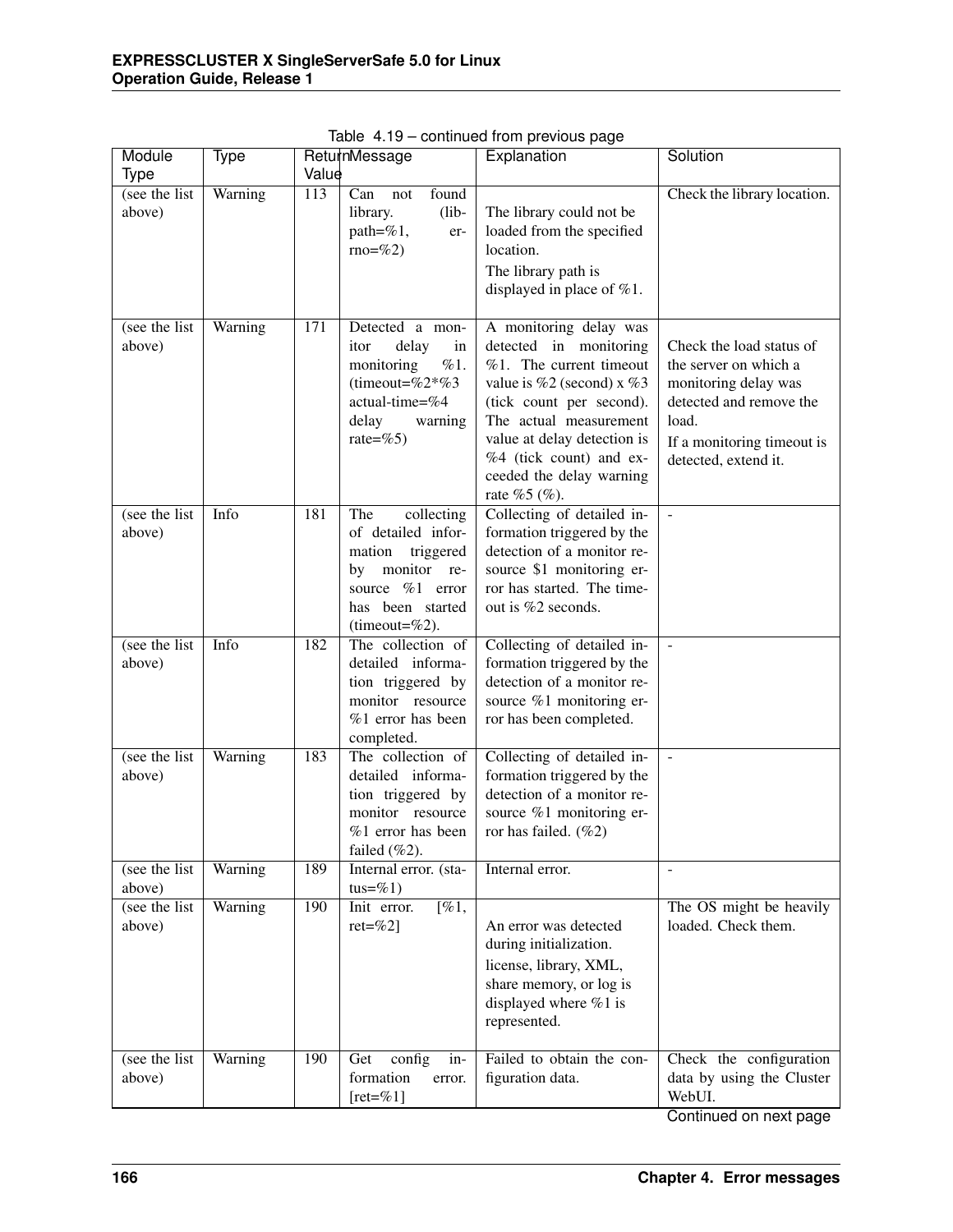| Module                   | Type    |       | ReturnMessage                              | Explanation                                                                                                                                | Solution                                                                                                                                            |
|--------------------------|---------|-------|--------------------------------------------|--------------------------------------------------------------------------------------------------------------------------------------------|-----------------------------------------------------------------------------------------------------------------------------------------------------|
| <b>Type</b>              |         | Value |                                            |                                                                                                                                            |                                                                                                                                                     |
| (see the list)<br>above) | Warning | 190   | Invalid parameter.                         | The configuration data of<br>the Config or Policy file is<br>invalid.<br>The command parameter<br>is invalid.                              | Check the configuration<br>data by using the Cluster<br>WebUI.                                                                                      |
| (see the list)<br>above) | Warning | 190   | Init function error.<br>[%1, ret=%2]       | Initialize error occurred in<br>the function.<br>The executive function<br>name is displayed in %1.                                        | <b>OS</b><br>may<br>be<br>heavily<br>loaded. Check the status<br>of OS.                                                                             |
| (see the list<br>above)  | Warning | 190   | User was not supe-<br>ruser.               | The user does not have<br>root privileges.                                                                                                 | The user executing the<br>operation might not have<br>root privileges, or the<br>memory or OS resources<br>might be<br>insufficient.<br>Check them. |
| (see the list)<br>above) | Warning | 190   | The license is not<br>registered.          | The license is not regis-<br>tered.                                                                                                        | Check whether the correct<br>license is registered.                                                                                                 |
| (see the list)<br>above) | Warning | 190   | The registration li-<br>cense overlaps.    | The license you are at-<br>tempting to register al-<br>ready exists.                                                                       | Check whether the correct<br>license is registered.                                                                                                 |
| (see the list<br>above)  | Warning | 190   | The license is in-<br>valid.               | The license is invalid.                                                                                                                    | Check whether the correct<br>license is registered.                                                                                                 |
| (see the list)<br>above) | Warning | 190   | The license of trial<br>expired by %1.     | The trial license has<br>expired.<br>The expiration date is<br>displayed in place of $%1$ .                                                |                                                                                                                                                     |
| (see the list<br>above)  | Warning | 190   | The license of trial<br>effective from %1. | The date is not the<br>starting date of the trial<br>license.<br>The starting date of the<br>trial license is displayed<br>in place of %1. | $\overline{\phantom{a}}$                                                                                                                            |
| (see the list<br>above)  | Warning | 190   | Not supported al-<br>gorithm $(\%1)$ .     | The algorithm is not<br>supported.<br>$%1$ represents the<br>algorithm.                                                                    | $\blacksquare$                                                                                                                                      |

Table 4.19 – continued from previous page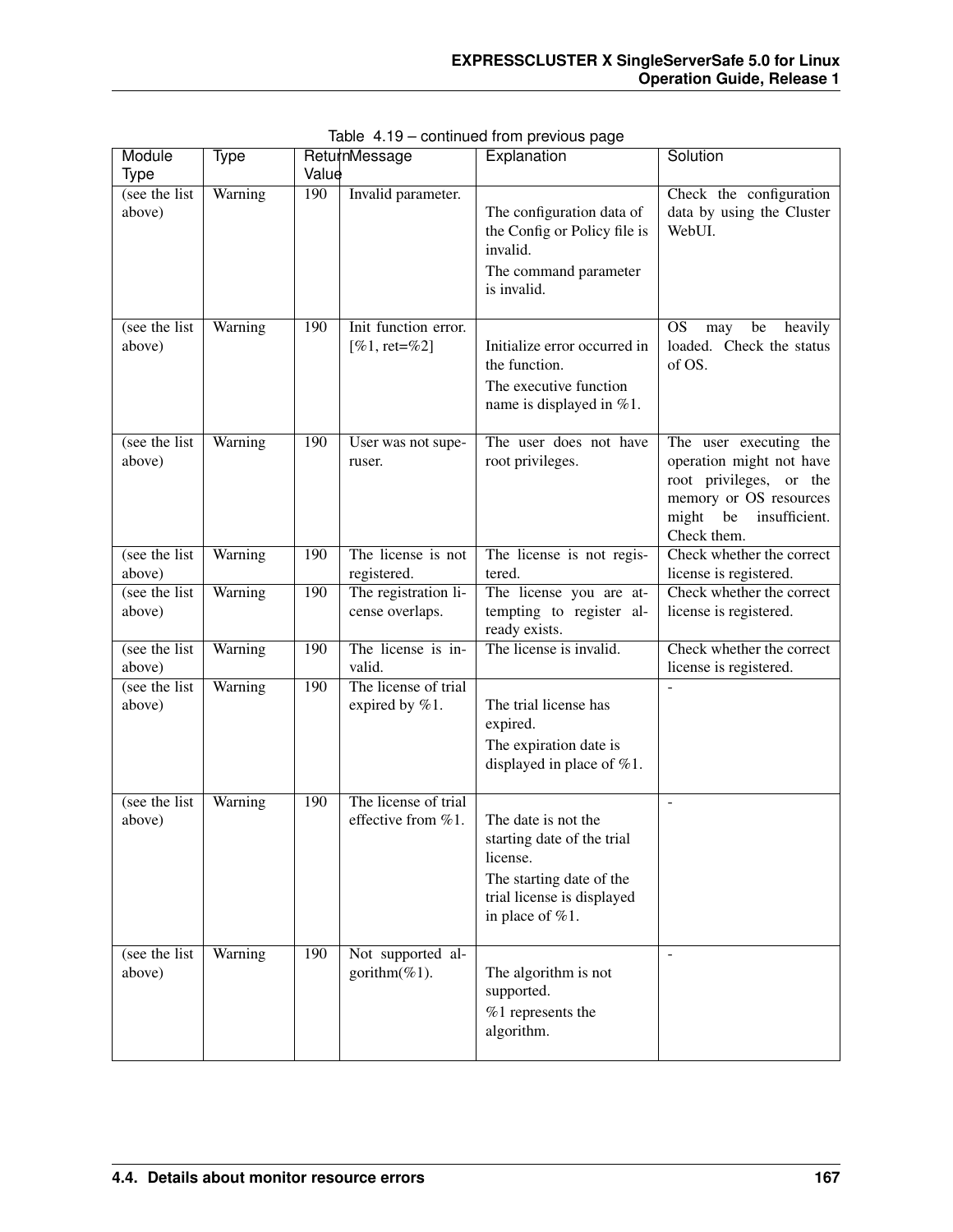# **4.5 JVM monitor resource log output messages**

The following messages belong to the JVM operation log files that are specific to the JVM monitor resources.

#### **4.5.1 JVM operation log**

| Message                               | Cause of generation                                                 | Action                                                |
|---------------------------------------|---------------------------------------------------------------------|-------------------------------------------------------|
| Failed to write the %1\$s.stat.       | Writing to the JVM statistics log                                   | Check whether there is sufficient<br>free disk space. |
|                                       | has failed.                                                         |                                                       |
|                                       | %1\$s.stat: JVM statistics log file                                 |                                                       |
|                                       | name                                                                |                                                       |
| %1\$s: analyze finish[%4\$s]. state = |                                                                     | Review the Java application that                      |
| %2\$s, cause = %3\$s                  | (When the status of the Java VM to<br>be monitored is abnormal) the | runs on the Java VM to be moni-<br>tored.             |
|                                       | resource use amount has exceeded                                    |                                                       |
|                                       | the threshold in the Java VM to be<br>monitored.                    |                                                       |
|                                       | %1\$s: Name of the Java VM to be<br>monitored                       |                                                       |
|                                       | %2\$s: Status of Java VM to be<br>monitored                         |                                                       |
|                                       | (1=normal, 0=abnormal)                                              |                                                       |
|                                       | %3\$s: Error generation location at                                 |                                                       |
|                                       | abnormality occurrence<br>%4\$s: Measurement thread name            |                                                       |
|                                       |                                                                     |                                                       |
| thread stopped by UncaughtExcep-      | The thread of the JVM monitor re-                                   | Execute cluster suspend/cluster re-                   |
| tion.                                 | source has stopped.                                                 | sume and then restart the JVM mon-<br>itor resource.  |
| thread wait stopped by Exception.     | The thread of the JVM monitor re-                                   | Execute cluster suspend/cluster re-                   |
|                                       | source has stopped.                                                 | sume and then restart the JVM mon-<br>itor resource.  |
| %1\$s: monitor thread can't connect   | The Java VM to be monitored could                                   | Check that the Java VM to be moni-                    |
| to JVM.                               | not be connected.                                                   | tored is running.                                     |
|                                       | %1\$s: Name of the Java VM to be                                    |                                                       |
|                                       | monitored                                                           |                                                       |
| %1\$s: monitor thread can't get the   |                                                                     | Check that the Java VM to be moni-                    |
| JVM state.                            | The resource use amount could not<br>be acquired from Java VM to be | tored is running.                                     |
|                                       | monitored.                                                          |                                                       |
|                                       | %1\$s: Name of the Java VM to be<br>monitored                       |                                                       |
|                                       |                                                                     |                                                       |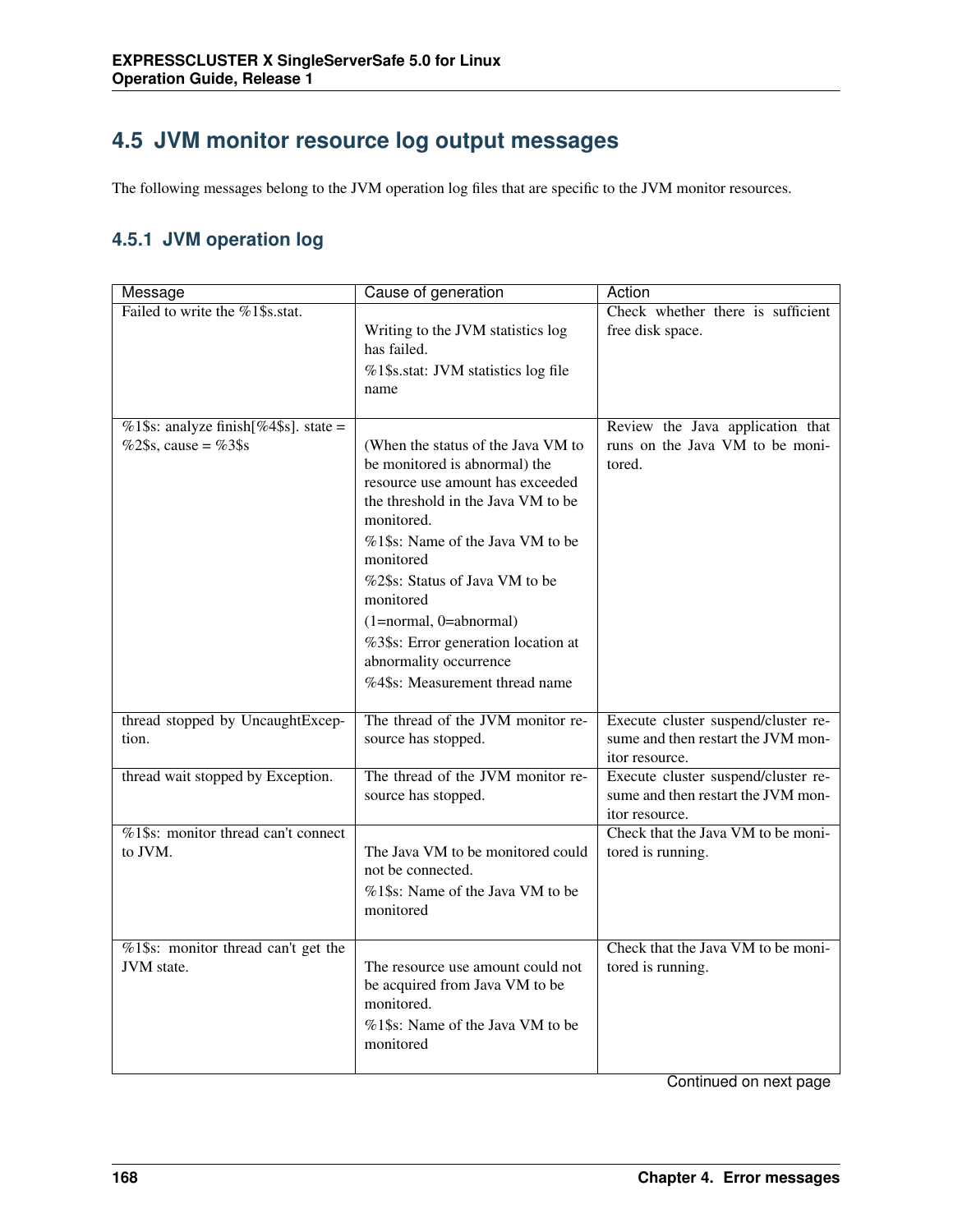| Message                                                        | Cause of generation                                                                                                                   | Action                                                                                                                                                                 |
|----------------------------------------------------------------|---------------------------------------------------------------------------------------------------------------------------------------|------------------------------------------------------------------------------------------------------------------------------------------------------------------------|
| %1\$s: JVM state is changed [abnor-<br>mal -> normal].         | The status of the Java VM to be<br>monitored has changed from<br>abnormal to normal.<br>%1\$s: Name of the Java VM to be<br>monitored |                                                                                                                                                                        |
| %1\$s: JVM state is changed [nor-<br>mal -> abnormal].         | The status of the Java VM to be<br>monitored has changed from<br>normal to abnormal.<br>%1\$s: Name of the Java VM to be<br>monitored | Review the Java application that<br>runs on the Java VM to be moni-<br>tored.                                                                                          |
| %1\$s: Failed to connect to JVM.                               | The Java VM to be monitored could<br>not be connected.<br>%1\$s: Name of the Java VM to be<br>monitored                               | Check that the Java VM to be moni-<br>tored is running.                                                                                                                |
| Failed to write exit code.                                     | The JVM monitor resource failed to<br>write data to the file for recording<br>the exit code.                                          | Check whether there is sufficient<br>free disk space.                                                                                                                  |
| Failed to be started JVM Monitor.                              | Starting of the JVM monitor re-<br>source has failed.                                                                                 | Check the JVM operation log, re-<br>move the cause preventing the start,<br>execute cluster suspend/cluster re-<br>sume, and then restart the JVM<br>monitor resource. |
| JVM Monitor already started.                                   | The JVM monitor resource has al-<br>ready been started.                                                                               | Execute cluster suspend/cluster re-<br>sume and then restart the JVM mon-<br>itor resource.                                                                            |
| %1\$s: GARBAGE_COLLECTOR<br>_MXBEAN_DOMAIN_TYPE is<br>invalid. | GC information could not be<br>acquired from the Java VM to be<br>monitored.<br>%1\$s: Name of the Java VM to be<br>monitored         | Check whether the operating envi-<br>ronment of the Java VM to be mon-<br>itored is correct.                                                                           |
| GarbageCollectorMXBean<br>$%1$ \$s:<br>is invalid.             | GC information could not be<br>acquired from the Java VM to be<br>monitored.<br>%1\$s: Name of the Java VM to be<br>monitored         | Check whether the operating envi-<br>ronment of the Java VM to be mon-<br>itored is correct.                                                                           |

Table 4.20 – continued from previous page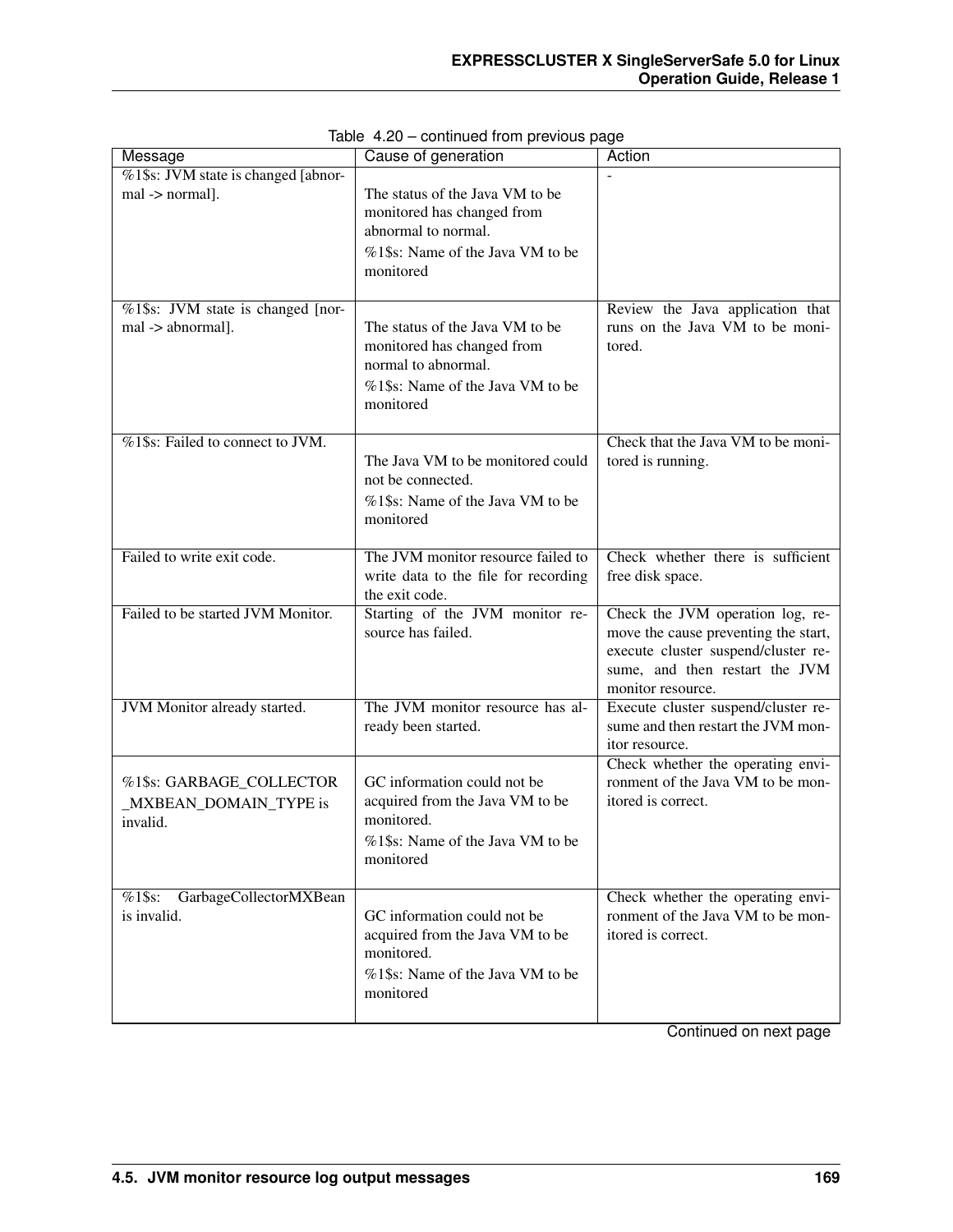| Message                                                                                                                                                         | Cause of generation                                                                                                                                                                                                                                                                                                                                                                                                                                                                | Action                                                                                       |
|-----------------------------------------------------------------------------------------------------------------------------------------------------------------|------------------------------------------------------------------------------------------------------------------------------------------------------------------------------------------------------------------------------------------------------------------------------------------------------------------------------------------------------------------------------------------------------------------------------------------------------------------------------------|----------------------------------------------------------------------------------------------|
| %1\$s: Failed to measure the GC<br>stat.                                                                                                                        | GC information could not be<br>acquired from the Java VM to be<br>monitored.<br>%1\$s: Name of the Java VM to be<br>monitored                                                                                                                                                                                                                                                                                                                                                      | Check whether the operating envi-<br>ronment of the Java VM to be mon-<br>itored is correct. |
| $\overline{GC}$<br>$%1$ \$s:<br>stat<br>is<br>invalid.<br>last.getCount = $\%2\$ s, last.getTime<br>$=$ %3\$s, now.getCount = %4\$s,<br>now.getTime = $%5$ \$s. | The GC generation count and GC<br>execution time could not be<br>measured for the Java VM to be<br>monitored.<br>%1\$s: Name of the Java VM to be<br>monitored<br>%2\$s: GC generation count at last<br>measurement<br>%3\$s: Total GC execution time at<br>last measurement<br>%4\$s: GC generation count at this<br>measurement<br>%5\$s: Total GC execution time at<br>this measurement                                                                                         | Check whether the operating envi-<br>ronment of the Java VM to be mon-<br>itored is correct. |
| %1\$s: GC average time is too long.<br>av = %6\$s, last.getCount = %2\$s,<br>last.getTime = $%3\$ s, now.getCount<br>$=$ %4\$s, now.getTime = %5\$s.            | The average GC execution time has<br>exceeded the threshold in the Java<br>VM to be monitored.<br>%1\$s: Name of the Java VM to be<br>monitored<br>%2\$s: GC<br>generation count at last<br>measurement<br>%3\$s: Total GC execution time at<br>last measurement<br>%4\$s: GC generation count at this<br>measurement<br>%5\$s: Total GC execution time at<br>this measurement<br>%6\$s: Average of the GC execution<br>time used from the last<br>measurement to this measurement | Review the Java application that<br>runs on the Java VM to be moni-<br>tored.                |

Table 4.20 – continued from previous page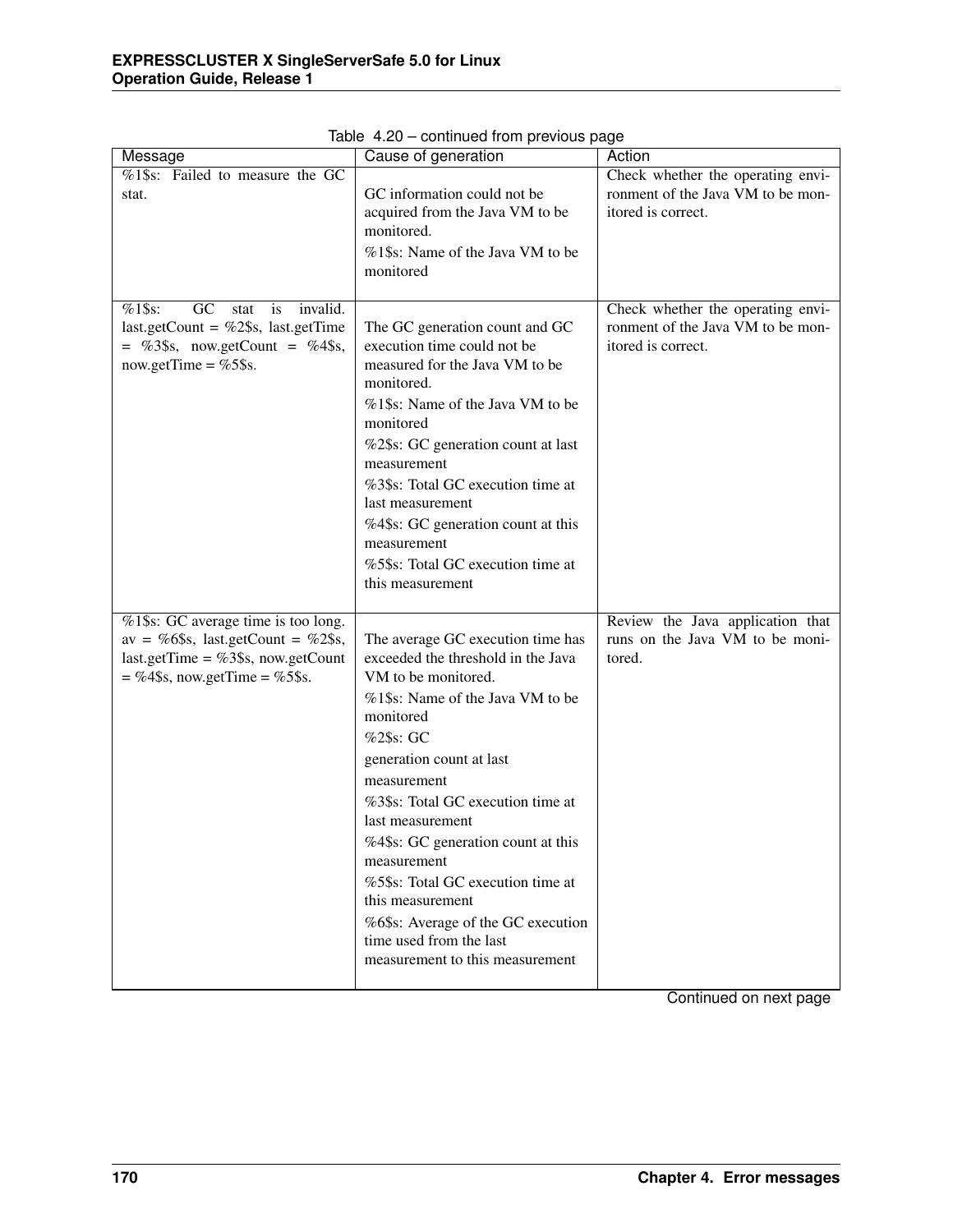| Message                               | Cause of generation                 | Action                           |
|---------------------------------------|-------------------------------------|----------------------------------|
| %1\$s: GC average time is too long    |                                     | Review the Java application that |
| compared with the last connection.    | After the Java VM to be monitored   | runs on the Java VM to be moni-  |
| av = %6\$s, last.getCount = %2\$s,    | was reconnected, the average of the | tored.                           |
| last.getTime = $%3$ \$s, now.getCount | GC execution time has exceeded      |                                  |
| $=$ %4\$s, now.getTime = %5\$s.       | the threshold in the Java VM to be  |                                  |
|                                       | monitored.                          |                                  |
|                                       | %1\$s: Name of the Java VM to be    |                                  |
|                                       | monitored                           |                                  |
|                                       | %2\$s: GC                           |                                  |
|                                       | generation count at last            |                                  |
|                                       | measurement                         |                                  |
|                                       | %3\$s: Total GC execution time at   |                                  |
|                                       | last measurement                    |                                  |
|                                       | %4\$s: GC generation count at this  |                                  |
|                                       | measurement                         |                                  |
|                                       | %5\$s: Total GC execution time at   |                                  |
|                                       | this measurement                    |                                  |
|                                       | %6\$s: Average of the GC execution  |                                  |
|                                       | time used from the last             |                                  |
|                                       | measurement to this measurement     |                                  |
|                                       |                                     |                                  |
| %1\$s: GC count is too frequently.    |                                     | Review the Java application that |
| count = %4\$s last.getCount = %2\$s,  | The GC generation count has         | runs on the Java VM to be moni-  |
| now.getCount = $%3\$ s.               | exceeded the threshold in the Java  | tored.                           |
|                                       | VM to be monitored.                 |                                  |
|                                       | %1\$s: Name of the Java VM to be    |                                  |
|                                       | monitored                           |                                  |
|                                       | %2\$s: GC                           |                                  |
|                                       | generation count at last            |                                  |
|                                       | measurement                         |                                  |
|                                       | %3\$s: GC generation count at this  |                                  |
|                                       | measurement                         |                                  |
|                                       | %4\$s: GC generation count from     |                                  |
|                                       | the last measurement to this        |                                  |
|                                       | measurement                         |                                  |
|                                       |                                     |                                  |

Table 4.20 – continued from previous page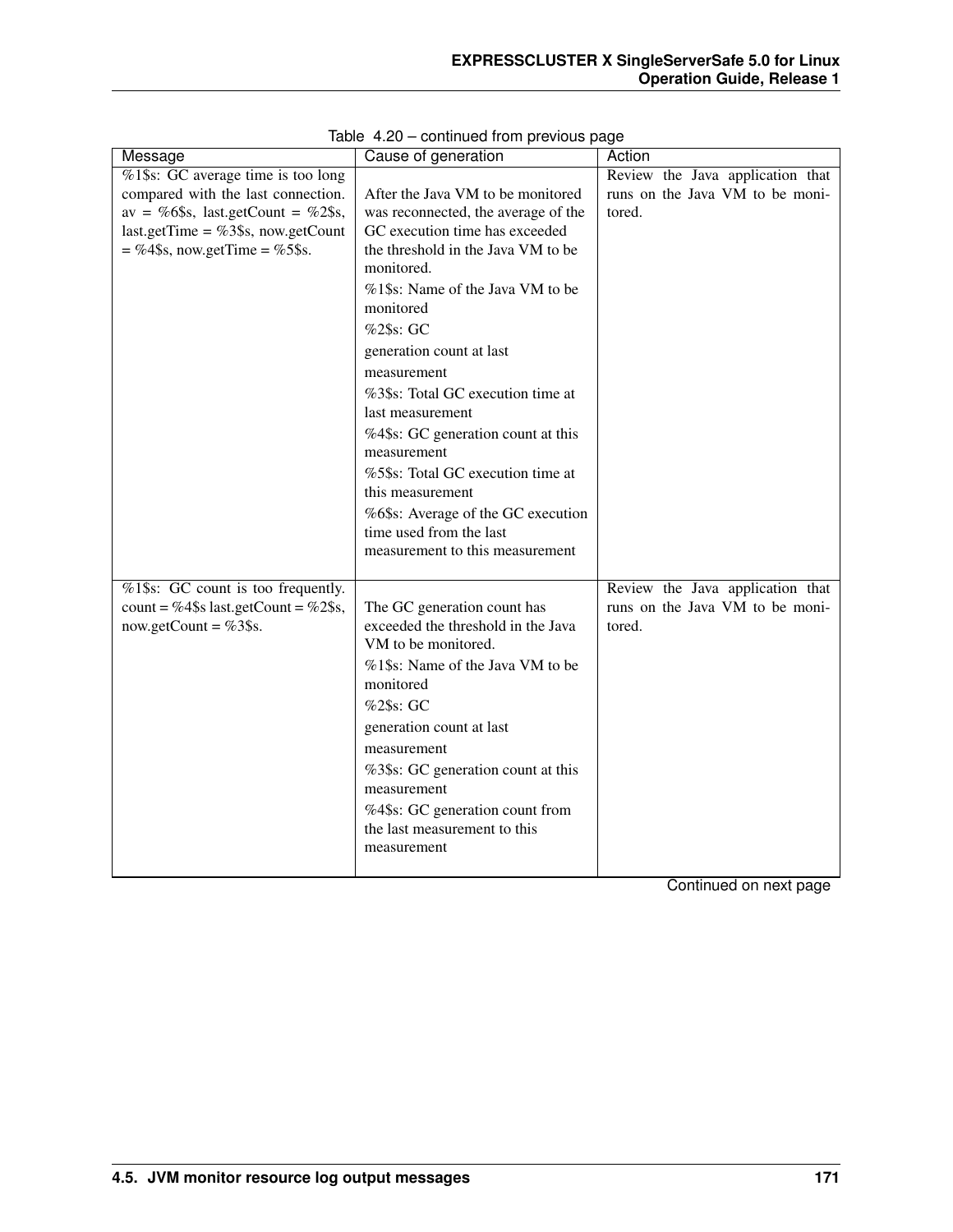| Message                              | Cause of generation                           | Action                            |
|--------------------------------------|-----------------------------------------------|-----------------------------------|
| %1\$s: GC count is too frequently    |                                               | Review the Java application that  |
| compared with the last connection.   | After the Java VM to be monitored             | runs on the Java VM to be moni-   |
| count = %4\$s last.getCount = %2\$s, | was reconnected, the GC generation            | tored.                            |
| now.getCount = $%3\$ s.              | count has exceeded the threshold in           |                                   |
|                                      | the Java VM to be monitored.                  |                                   |
|                                      | %1\$s: Name of the Java VM to be              |                                   |
|                                      | monitored                                     |                                   |
|                                      | %2\$s: GC                                     |                                   |
|                                      | generation count at last                      |                                   |
|                                      | measurement                                   |                                   |
|                                      |                                               |                                   |
|                                      | %3\$s: GC generation count at this            |                                   |
|                                      | measurement                                   |                                   |
|                                      | %4\$s: GC generation count from               |                                   |
|                                      | the last measurement to this                  |                                   |
|                                      | measurement                                   |                                   |
| %1\$s: RuntimeMXBean is invalid.     |                                               | Check whether the operating envi- |
|                                      | Information could not be acquired             | ronment of the Java VM to be mon- |
|                                      | from the Java VM to be monitored.             | itored is correct.                |
|                                      | %1\$s: Name of the Java VM to be              |                                   |
|                                      | monitored                                     |                                   |
|                                      |                                               |                                   |
| %1\$s: Failed to measure the run-    |                                               |                                   |
| time stat.                           | Information could not be acquired             | Check whether the operating       |
|                                      | from the Java VM to be monitored.             | environment of the Java VM to be  |
|                                      | %1\$s: Name of the Java VM to be              | monitored is correct.             |
|                                      | monitored                                     | Check whether the processing load |
|                                      |                                               | is high in the Java VM to be      |
|                                      |                                               | monitored.                        |
|                                      |                                               |                                   |
| $%1$ \$s:<br>MEM-                    |                                               | Check whether the operating envi- |
| ORY_MXBEAN_NAME is invalid.          | Memory information could not be               | ronment of the Java VM to be mon- |
| %2\$s, %3\$s.                        | acquired from the Java VM to be               | itored is correct.                |
|                                      | monitored.                                    |                                   |
|                                      | %1\$s: Name of the Java VM to be              |                                   |
|                                      | monitored                                     |                                   |
|                                      | %2\$s: Memory pool name                       |                                   |
|                                      | %3\$s: Memory name                            |                                   |
|                                      |                                               |                                   |
| %1\$s: MemoryMXBean is invalid.      |                                               | Check whether the operating envi- |
|                                      | Memory information could not be               | ronment of the Java VM to be mon- |
|                                      | acquired from the Java VM to be<br>monitored. | itored is correct.                |
|                                      |                                               |                                   |
|                                      | %1\$s: Name of the Java VM to be<br>monitored |                                   |
|                                      |                                               |                                   |
|                                      |                                               |                                   |

Table 4.20 – continued from previous page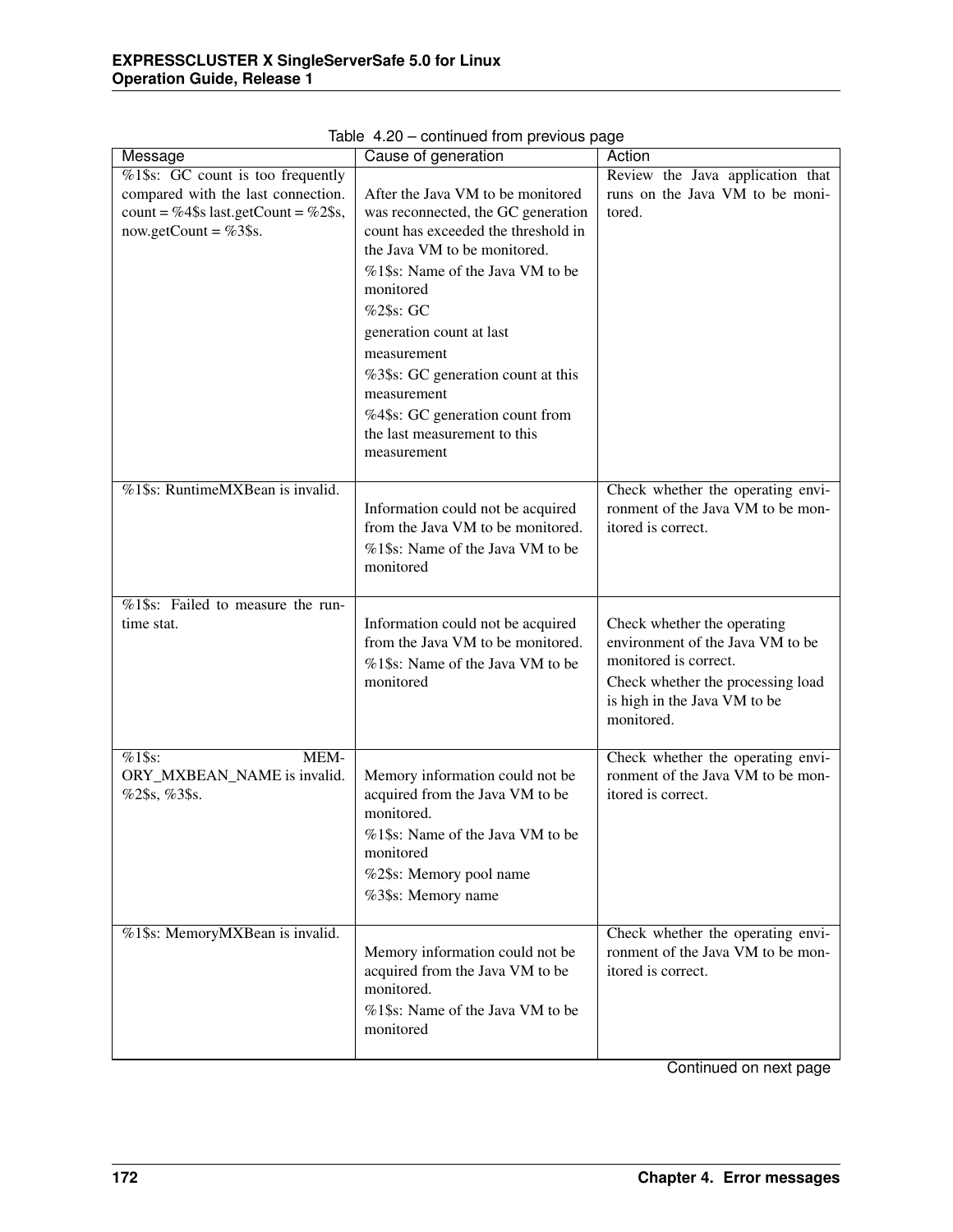| Message                                                                                                                   | Cause of generation                                                                                                                                                                                                                                                                                                                                                     | Action                                                                                                                                                                      |
|---------------------------------------------------------------------------------------------------------------------------|-------------------------------------------------------------------------------------------------------------------------------------------------------------------------------------------------------------------------------------------------------------------------------------------------------------------------------------------------------------------------|-----------------------------------------------------------------------------------------------------------------------------------------------------------------------------|
| $\sqrt{\frac{6}{21}}$ Failed to measure the mem-<br>ory stat.                                                             | Memory information could not be<br>acquired from the Java VM to be<br>monitored.<br>%1\$s: Name of the Java VM to be<br>monitored                                                                                                                                                                                                                                       | Check whether the operating<br>environment of the Java VM to be<br>monitored is correct.<br>Check whether the processing load<br>is high in the Java VM to be<br>monitored. |
| %1\$s: MemoryPool name is unde-<br>fined. memory_name = $%2$ \$s.                                                         | Memory information could not be<br>acquired from the Java VM to be<br>monitored.<br>%1\$s: Name of the Java VM to be<br>monitored<br>%2\$s: Name of the Java memory<br>pool to be measured                                                                                                                                                                              | Check whether the operating envi-<br>ronment of the Java VM to be mon-<br>itored is correct.                                                                                |
| %1\$s: MemoryPool capacity is too<br>little. memory_name = $\%2\$ \$s, used<br>$=$ %3\$s, max = %4\$s, ratio =<br>%5\$s%. | The Java memory pool free space<br>has fallen below the threshold in the<br>Java VM to be monitored.<br>%1\$s: Name of the Java VM to be<br>monitored<br>%2\$s: Name of the Java memory<br>pool to be measured<br>%3\$s: Use amount of the Java<br>memory pool<br>%4\$s: Maximum usable amount of<br>the Java memory pool<br>%5\$s: Use rate of the Java memory<br>pool | Review the Java application that<br>runs on the Java VM to be moni-<br>tored.                                                                                               |
| $%1$ \$s:<br>THREAD_MXBEAN_NAME<br>is invalid.                                                                            | Thread information could not be<br>acquired from the Java VM to be<br>monitored.<br>%1\$s: Name of the Java VM to be<br>monitored                                                                                                                                                                                                                                       | Check whether the operating envi-<br>ronment of the Java VM to be mon-<br>itored is correct.                                                                                |
| %1\$s: ThreadMXBean is invalid.                                                                                           | Thread information could not be<br>acquired from the Java VM to be<br>monitored.<br>%1\$s: Name of the Java VM to be<br>monitored                                                                                                                                                                                                                                       | Check whether the operating envi-<br>ronment of the Java VM to be mon-<br>itored is correct.                                                                                |

Table 4.20 – continued from previous page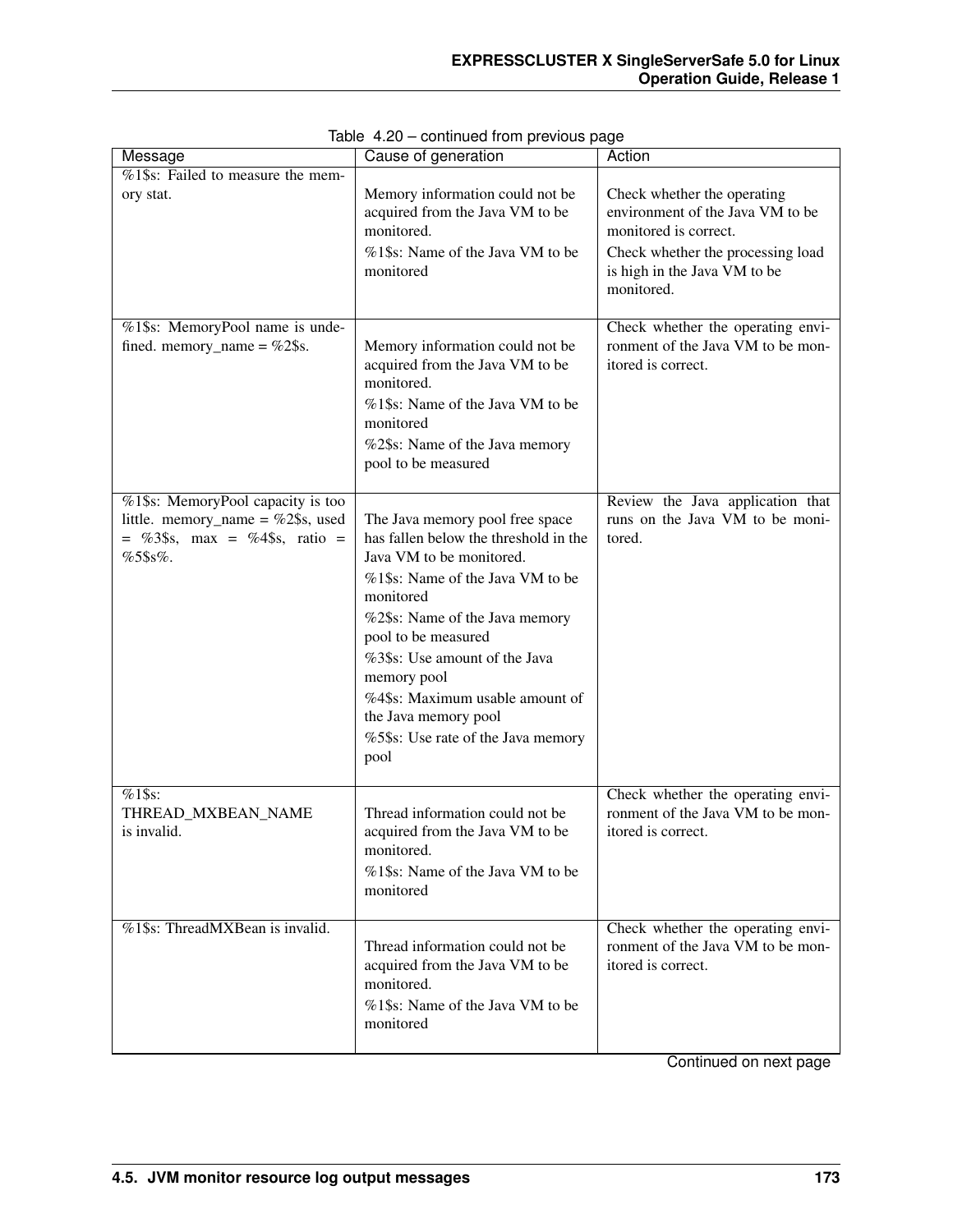| Message                                                             | Cause of generation                                                                                                                                                                                       | Action                                                                                                    |
|---------------------------------------------------------------------|-----------------------------------------------------------------------------------------------------------------------------------------------------------------------------------------------------------|-----------------------------------------------------------------------------------------------------------|
| $\sqrt{\frac{6}{21}}$ \$s: Failed to measure the thread<br>stat.    | Thread information could not be<br>acquired from Java VM to be                                                                                                                                            | Check whether the operating envi-<br>ronment of the Java VM to be mon-<br>itored is correct.              |
|                                                                     | monitored.<br>%1\$s: Name of the Java VM to be<br>monitored                                                                                                                                               |                                                                                                           |
| $%1\$ s: Detect Deadlock. threads =<br>$%2$ \$s.                    | Thread deadlock has occurred in<br>the Java VM to be monitored.<br>%1\$s: Name of the Java VM to be<br>monitored<br>%2\$s: ID of the deadlock thread                                                      | Review the Java application that<br>runs on the Java VM to be moni-<br>tored.                             |
| $%1$ \$s:<br>Thread<br>count<br><i>is</i><br>too<br>$much(\%2\$ s). | The number of activated threads<br>has exceeded the threshold in the<br>Java VM to be monitored.<br>%1\$s: Name of the Java VM to be<br>monitored<br>%2\$s: Number of activated threads<br>at measurement | Review the Java application that<br>runs on the Java VM to be moni-<br>tored.                             |
| ThreadInfo is null.Thread<br>$%1\$ s:<br>count = $%2\$ s.           | Thread information could not be<br>acquired in the Java VM to be<br>monitored.<br>%1\$s: Name of the Java VM to be<br>monitored<br>%2\$s: Number of activated threads<br>at measurement                   | Check whether the operating envi-<br>ronment of the version of the Java<br>VM to be monitored is correct. |
| %1\$s: Failed to disconnect.                                        | Disconnection from the Java VM to<br>be monitored has failed.<br>%1\$s: Name of the Java VM to be<br>monitored                                                                                            | $\overline{\phantom{a}}$                                                                                  |
| %1\$s: Failed to connect to We-<br>bLogicServer.                    | WebLogic Server to be monitored<br>could not be connected.<br>%1\$s: Name of the Java VM to be<br>monitored                                                                                               | Review the Java application that<br>runs on the WebLogic Server to be<br>monitored.                       |

Table 4.20 – continued from previous page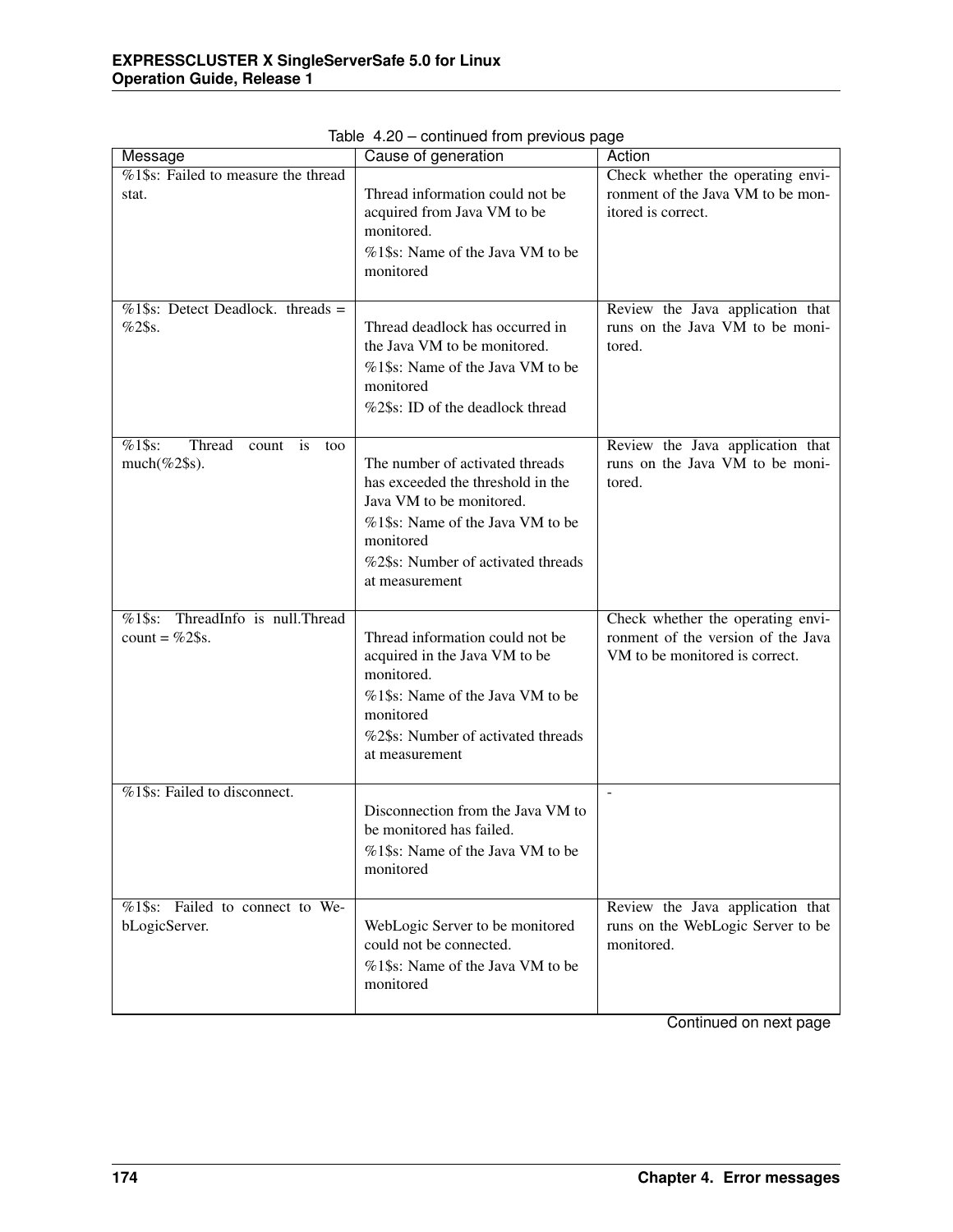| Message                                                             | Cause of generation                                                                                                     | Action                                                                                                                          |
|---------------------------------------------------------------------|-------------------------------------------------------------------------------------------------------------------------|---------------------------------------------------------------------------------------------------------------------------------|
| $\sqrt{\%1\$ s: Failed to connect to Sun<br>JVM.                    | Java VM and WebOTX to be<br>monitored could not be connected.<br>%1\$s: Name of the Java VM to be<br>monitored          | Review the Java application that<br>runs on the Java VM and WebOTX<br>to be monitored.                                          |
| Failed to open the %1\$s.                                           | The JVM statistics log could not be<br>output.<br>%1\$s: Name of the<br>HA/JVMSaverJVM statistics log<br>file           | Check whether the disk has suffi-<br>cient free space or whether the num-<br>ber of open files has exceeded the<br>upper limit. |
| %1\$s: Can't find monitor file.                                     | No monitoring<br>%1\$s: Name of the Java VM to be<br>monitored                                                          | $\overline{\phantom{a}}$                                                                                                        |
| %1\$s: Can't find monitor file, mon-<br>itor stopped[thread:%2\$s]. | Monitoring stops.<br>%1\$s: Name of the Java VM to be<br>monitored<br>%2\$s: Type of the measurement<br>thread          | $\overline{\phantom{a}}$                                                                                                        |
| %1\$s: Failed to create monitor sta-<br>tus file.                   | An internal file could not be<br>created.<br>%1\$s: Name of the Java VM to be<br>monitored                              | Check whether the disk free space<br>and the maximum number of vol-<br>ume files are sufficient.                                |
| %1\$s: Failed to delete monitor sta-<br>tus file.                   | An internal file could not be<br>deleted.<br>%1\$s: Name of the Java VM to be<br>monitored                              | Check whether there is a problem<br>with the hard disk.                                                                         |
| $%1$ \$s:<br>com.bea:Type=ServerRuntime<br>is invalid.              | Information could not be acquired<br>from the Java VM to be monitored.<br>%1\$s: Name of the Java VM to be<br>monitored | Check whether the operating envi-<br>ronment of the Java VM to be mon-<br>itored is correct.                                    |

Table 4.20 – continued from previous page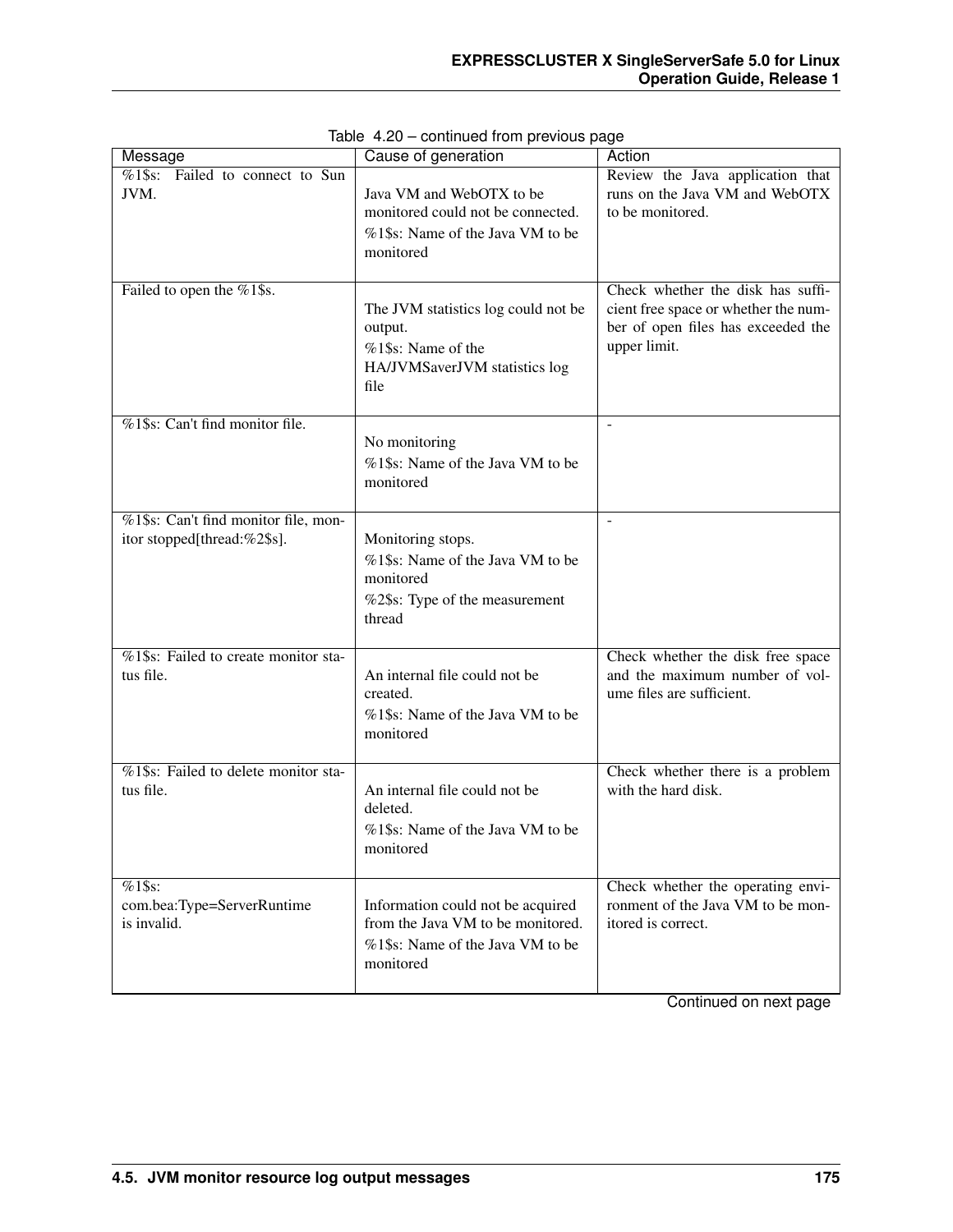| rable +.20 continued non-previous page                                                  |                                                                                                                                                                                                                                                                                                    |                                                                                                                        |  |
|-----------------------------------------------------------------------------------------|----------------------------------------------------------------------------------------------------------------------------------------------------------------------------------------------------------------------------------------------------------------------------------------------------|------------------------------------------------------------------------------------------------------------------------|--|
| Message                                                                                 | Cause of generation                                                                                                                                                                                                                                                                                | Action                                                                                                                 |  |
| $%1$ \$s:<br>WorkManagerRuntimeM-<br>Bean or ThreadPoolRuntimeMBean<br>is invalid.      | Information could not be acquired<br>from the WebLogic Server to be<br>monitored.<br>%1\$s: Name of the Java VM to be<br>monitored                                                                                                                                                                 | Check whether the operating envi-<br>ronment of the WebLogic Server to<br>be monitored is correct.                     |  |
| %1\$s: Failed to measure the Work-<br>Manager or ThreadPool stat.                       | Information could not be acquired<br>from the WebLogic Server to be<br>monitored.<br>%1\$s: Name of the Java VM to be<br>monitored                                                                                                                                                                 | Check whether the operating envi-<br>ronment of the WebLogic Server to<br>be monitored is correct.                     |  |
| %1\$s: ThreadPool stat is invalid.<br>last.pending = $\%2\$ s, now.pending =<br>%3\$s.  | The number of waiting requests<br>could not be measured in the thread<br>pool of the WebLogic Server to be<br>monitored.<br>%1\$s: Name of the Java VM to be<br>monitored<br>%2\$s:Number of waiting requests<br>at last measurement<br>%3\$s:Number of waiting requests<br>at this measurement    | Check whether the operating envi-<br>ronment of the version of the We-<br>bLogic Server to be monitored is<br>correct. |  |
| %1\$s: WorkManager stat is invalid.<br>last.pending = $\%2\$ s, now.pending =<br>%3\$s. | The number of waiting requests<br>could not be measured in the work<br>manager of the WebLogic Server to<br>be monitored.<br>%1\$s: Name of the Java VM to be<br>monitored<br>%2\$s: Number of waiting requests<br>at last measurement<br>%3\$s: Number of waiting requests<br>at this measurement | Check whether the operating envi-<br>ronment of the version of the We-<br>bLogic Server to be monitored is<br>correct. |  |
| %1\$s: PendingRequest count is too<br>much. count = $%2\$ s.                            | The number of waiting requests has<br>exceeded the threshold in the thread<br>pool of the WebLogic Server to be<br>monitored.<br>%1\$s: Name of the Java VM to be<br>monitored<br>%2\$s: Number of waiting requests<br>at this measurement                                                         | Review the Java application that<br>runs on the WebLogic Server to be<br>monitored.                                    |  |

Table 4.20 – continued from previous page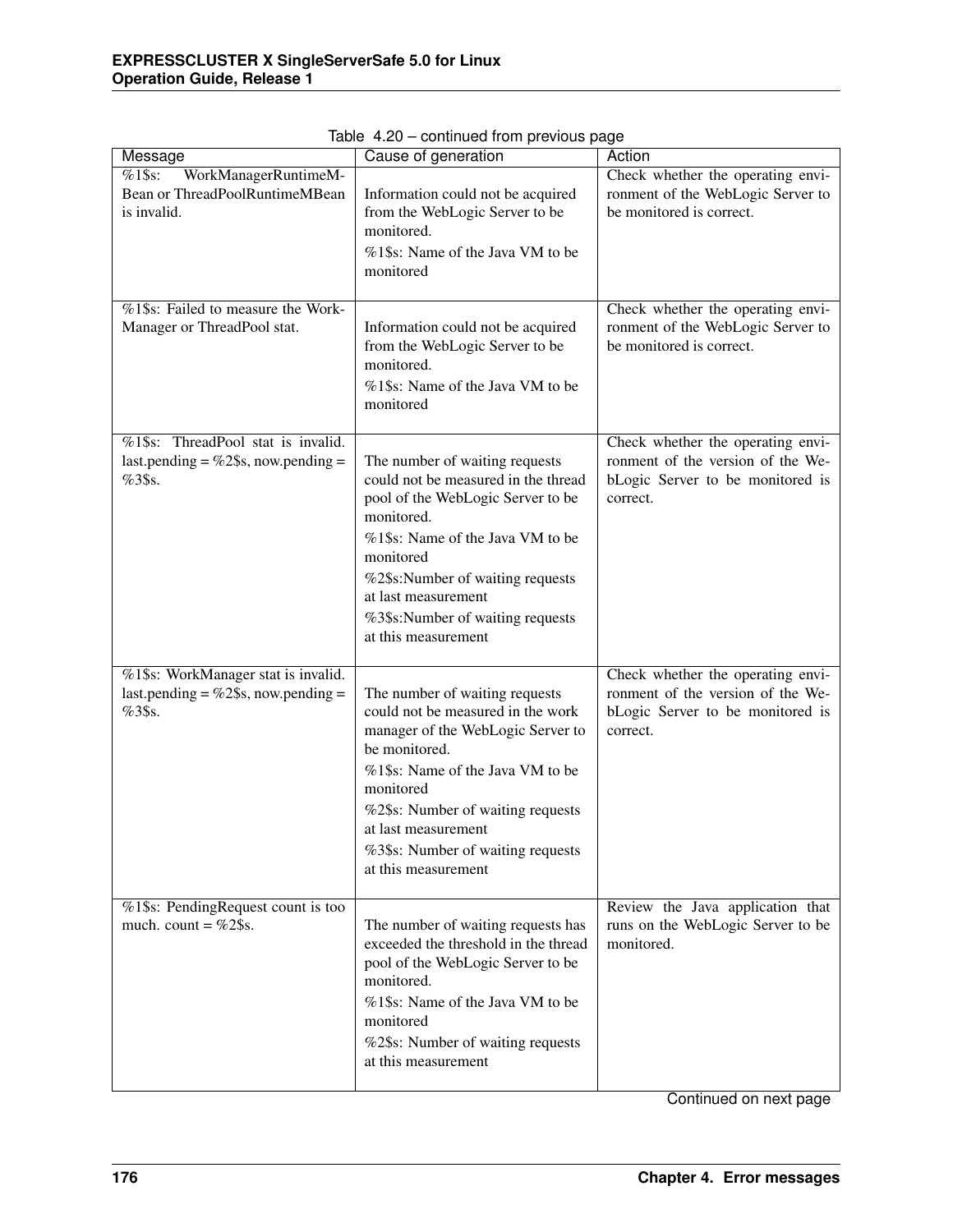| Message                                                         | Cause of generation                 | Action                                                                |
|-----------------------------------------------------------------|-------------------------------------|-----------------------------------------------------------------------|
| %1\$s: PendingRequest increment is                              |                                     | Review the Java application that                                      |
| too much. increment = $%4\$ s%,                                 | The increment of the number of      | runs on the WebLogic Server to be                                     |
| last.pending = $\%$ 2\$s, now.pending =                         | waiting requests has exceeded the   | monitored.                                                            |
| $%3$ \$s.                                                       | threshold in the thread pool of the |                                                                       |
|                                                                 | WebLogic Server to be monitored.    |                                                                       |
|                                                                 | %1\$s: Name of the Java VM to be    |                                                                       |
|                                                                 | monitored                           |                                                                       |
|                                                                 | %2\$s: Number of waiting requests   |                                                                       |
|                                                                 | at last measurement                 |                                                                       |
|                                                                 | %3\$s: Number of waiting requests   |                                                                       |
|                                                                 | at this measurement                 |                                                                       |
|                                                                 | %4\$s: Increment of the number of   |                                                                       |
|                                                                 | waiting requests from the last      |                                                                       |
|                                                                 | measurement to this measurement     |                                                                       |
|                                                                 |                                     |                                                                       |
| %1\$s: PendingRequest increment is                              |                                     | Review the Java application that                                      |
| too much compared with the last                                 | After the WebLogic Server to be     | runs on the WebLogic Server to be                                     |
| connection.<br>increment = $%4\$ s,                             | monitored was reconnected, the      | monitored.                                                            |
| last.pending = $\%$ 2\$s, now.pending =                         | increment of the number of waiting  |                                                                       |
| %3\$s.                                                          | requests has exceeded the threshold |                                                                       |
|                                                                 | in the thread pool of the WebLogic  |                                                                       |
|                                                                 | Server to be monitored.             |                                                                       |
|                                                                 | %1\$s: Name of the Java VM to be    |                                                                       |
|                                                                 | monitored                           |                                                                       |
|                                                                 | %2\$s: Number of waiting requests   |                                                                       |
|                                                                 | at last measurement                 |                                                                       |
|                                                                 | %3\$s: Number of waiting requests   |                                                                       |
|                                                                 | at this measurement                 |                                                                       |
|                                                                 | %4\$s: Increment of the number of   |                                                                       |
|                                                                 | waiting requests from the last      |                                                                       |
|                                                                 | measurement to this measurement     |                                                                       |
|                                                                 |                                     |                                                                       |
| $%1$ \$s:<br>Throughput count is too<br>much. count = $\%2\$ s. | The number of requests executed     | Review the Java application that<br>runs on the WebLogic Server to be |
|                                                                 | per unit time has exceeded the      | monitored.                                                            |
|                                                                 | threshold in the thread pool of the |                                                                       |
|                                                                 | WebLogic Server to be monitored.    |                                                                       |
|                                                                 | %1\$s: Name of the Java VM to be    |                                                                       |
|                                                                 | monitored                           |                                                                       |
|                                                                 | %2\$s: Number of requests executed  |                                                                       |
|                                                                 | per unit time at this measurement   |                                                                       |
|                                                                 |                                     |                                                                       |
|                                                                 |                                     |                                                                       |

|  |  | Table 4.20 - continued from previous page |  |  |  |
|--|--|-------------------------------------------|--|--|--|
|--|--|-------------------------------------------|--|--|--|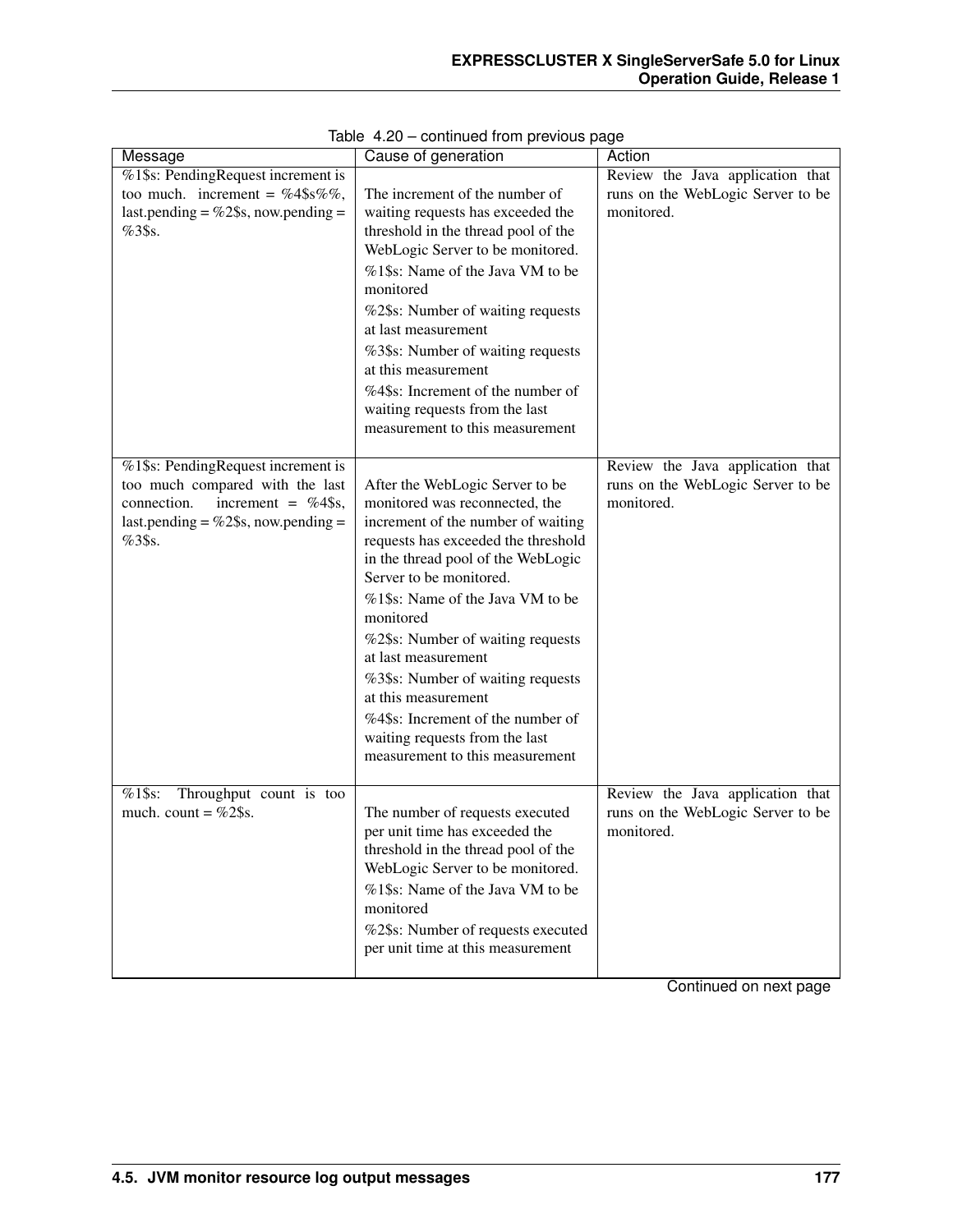| Message                                  | Cause of generation                                                     | Action                            |
|------------------------------------------|-------------------------------------------------------------------------|-----------------------------------|
| $%1$ \$s:<br>Throughput<br>increment     |                                                                         | Review the Java application that  |
| much.<br>$increment =$<br>is too         | The increment of the number of                                          | runs on the WebLogic Server to be |
| $%4\$ s,<br>last.throughput = $\%2\$ §s, | requests executed per unit time has                                     | monitored.                        |
| now.throughput = $%3\$ s.                | exceeded the threshold in the thread                                    |                                   |
|                                          | pool of the WebLogic Server to be                                       |                                   |
|                                          | monitored.                                                              |                                   |
|                                          | %1\$s: Name of the Java VM to be                                        |                                   |
|                                          | monitored                                                               |                                   |
|                                          | %2\$s: Number of requests executed                                      |                                   |
|                                          | per unit time at last measurement                                       |                                   |
|                                          | %3\$s: Number of requests executed                                      |                                   |
|                                          | per unit time at this measurement                                       |                                   |
|                                          | %4\$s: Increment of the number of                                       |                                   |
|                                          | requests executed per unit time                                         |                                   |
|                                          | from the last measurement to this                                       |                                   |
|                                          | measurement                                                             |                                   |
| $%1$ \$s:<br>Throughput increment        |                                                                         | Review the Java application that  |
| is too much compared with the            | After the WebLogic Server to be                                         | runs on the WebLogic Server to be |
| last connection.<br>$increment =$        | monitored was reconnected, the                                          | monitored.                        |
| %4\$s, last.throughput = %2\$s,          | increment of the number of                                              |                                   |
| now.throughput = $%3\$ s.                | requests executed per unit time has                                     |                                   |
|                                          | exceeded the threshold in the thread                                    |                                   |
|                                          | pool of the WebLogic Server to be                                       |                                   |
|                                          | monitored.                                                              |                                   |
|                                          | %1\$s: Name of the Java VM to be<br>monitored                           |                                   |
|                                          |                                                                         |                                   |
|                                          | %2\$s: Number of requests executed<br>per unit time at last measurement |                                   |
|                                          |                                                                         |                                   |
|                                          | %3\$s: Number of requests executed<br>per unit time at this measurement |                                   |
|                                          | %4\$s: Increment of the number of                                       |                                   |
|                                          | requests executed per unit time                                         |                                   |
|                                          | from the last measurement to this                                       |                                   |
|                                          | measurement                                                             |                                   |
|                                          |                                                                         |                                   |
| %1\$s: PendingRequest count is too       |                                                                         | Review the Java application that  |
| much. appName = $\%2\$ \$s, name =       | The number of waiting requests has                                      | runs on the WebLogic Server to be |
| %3\$s, count = %4\$s.                    | exceeded the threshold in the work                                      | monitored.                        |
|                                          | manager of the WebLogic Server to                                       |                                   |
|                                          | be monitored.                                                           |                                   |
|                                          | %1\$s: Name of the Java VM to be                                        |                                   |
|                                          | monitored                                                               |                                   |
|                                          | %2\$s: Application name                                                 |                                   |
|                                          | %3\$s: Work manager name                                                |                                   |
|                                          | %4\$s: Number of waiting requests                                       |                                   |
|                                          |                                                                         |                                   |

Table 4.20 – continued from previous page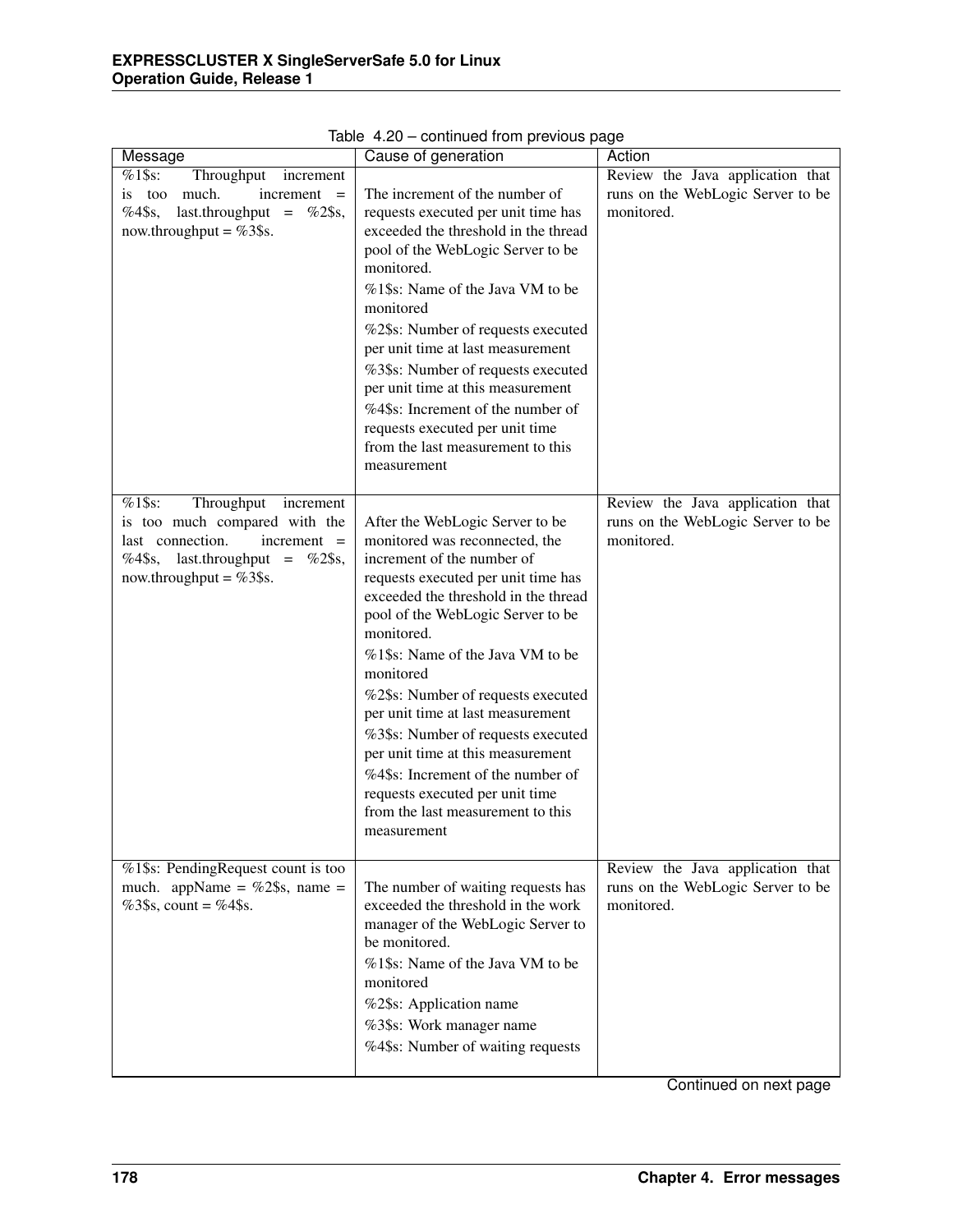| Message                              | Cause of generation                 | Action                            |
|--------------------------------------|-------------------------------------|-----------------------------------|
| %1\$s: PendingRequest increment is   |                                     | Review the Java application that  |
| too much. appName = $\%2\$ s, name   | The increment of the number of      | runs on the WebLogic Server to be |
| = %3\$s, increment = %6\$s%%,        | waiting requests has exceeded the   | monitored.                        |
| last.pending = %4\$s, now.pending =  | threshold in the work manager of    |                                   |
| $%5$ \$s.                            | the WebLogic Server to be           |                                   |
|                                      | monitored.                          |                                   |
|                                      | %1\$s: Name of the Java VM to be    |                                   |
|                                      | monitored                           |                                   |
|                                      | %2\$s: Application name             |                                   |
|                                      | %3\$s: Work manager name            |                                   |
|                                      | %4\$s: Number of waiting requests   |                                   |
|                                      | at last measurement                 |                                   |
|                                      | %5\$s: Number of waiting requests   |                                   |
|                                      | at this measurement                 |                                   |
|                                      | %6\$s: Increment of the number of   |                                   |
|                                      | waiting requests from the last      |                                   |
|                                      | measurement to this measurement     |                                   |
|                                      |                                     |                                   |
| %1\$s: PendingRequest increment is   |                                     | Review the Java application that  |
| too much compared with the last      | After the WebLogic Server to be     | runs on the WebLogic Server to be |
| AppName = $%2\$ s,<br>connection.    | monitored was reconnected, the      | monitored.                        |
| Name = %3\$s, increment = %6\$s,     | increment of the number of waiting  |                                   |
| last.pending = %4\$s, now.pending =  | requests has exceeded the threshold |                                   |
| $%5$ \$s.                            | in the work manager of the          |                                   |
|                                      | WebLogic Server to be monitored.    |                                   |
|                                      | %1\$s: Name of the Java VM to be    |                                   |
|                                      | monitored                           |                                   |
|                                      | %2\$s: Application name             |                                   |
|                                      | %3\$s: Work manager name            |                                   |
|                                      | %4\$s: Number of waiting requests   |                                   |
|                                      | at last measurement                 |                                   |
|                                      | %5\$s: Number of waiting requests   |                                   |
|                                      | at this measurement                 |                                   |
|                                      | %6\$s: Increment of the number of   |                                   |
|                                      | waiting requests from the last      |                                   |
|                                      | measurement to this measurement     |                                   |
|                                      |                                     |                                   |
| Can't find WorkManager.<br>$%1$ \$s: |                                     | Review the setting of Target We-  |
| appName = %2\$s, name = %3\$s.       | The work manager which was set      | bLogic Work Managers.             |
|                                      | could not be acquired from the      |                                   |
|                                      | WebLogic Server.                    |                                   |
|                                      | %1\$s: Name of the Java VM to be    |                                   |
|                                      | monitored                           |                                   |
|                                      | %2\$s: Application name             |                                   |
|                                      | %3\$s: Work manager name            |                                   |
|                                      |                                     |                                   |

|  |  | Table 4.20 - continued from previous page |  |  |  |
|--|--|-------------------------------------------|--|--|--|
|--|--|-------------------------------------------|--|--|--|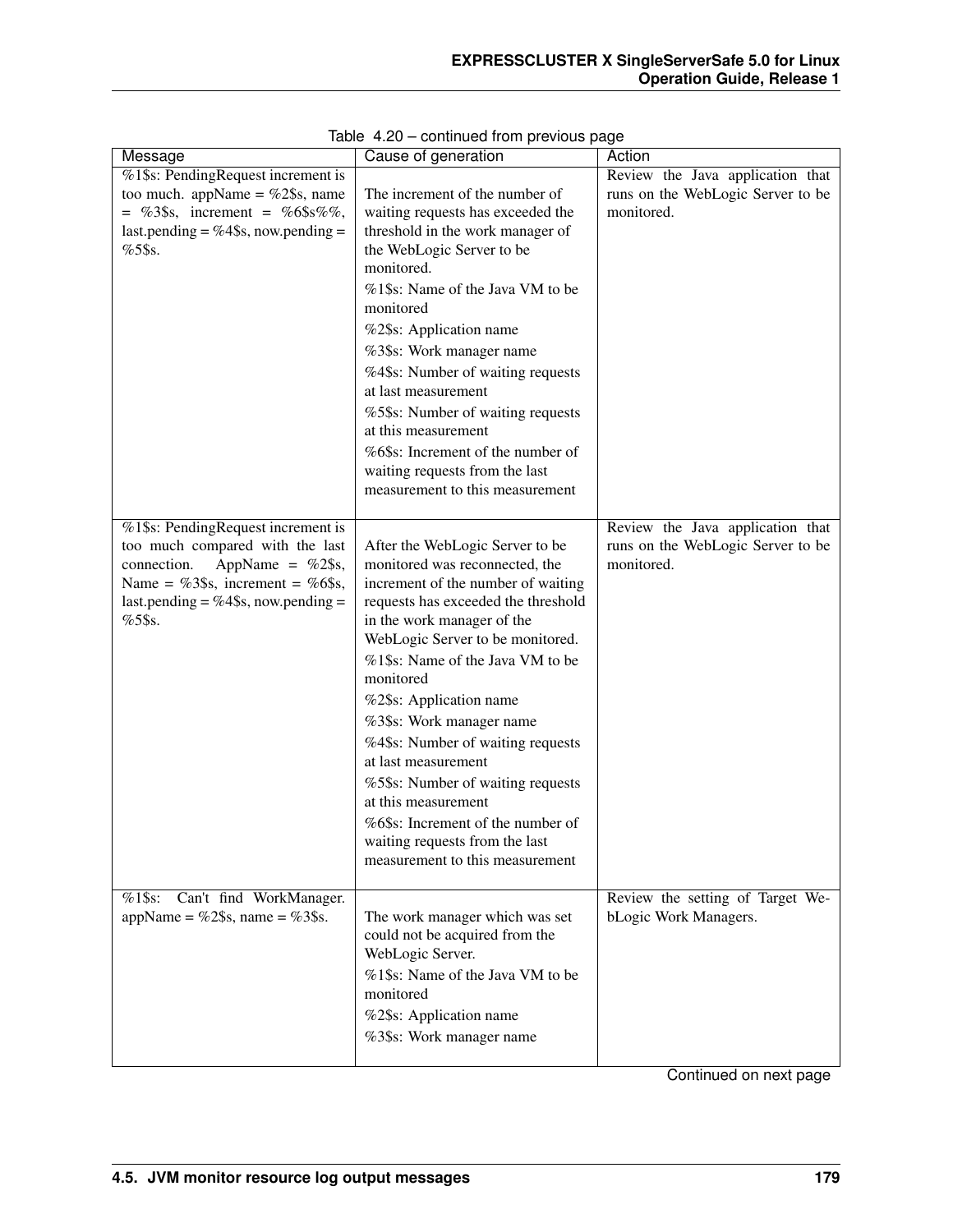| Message                                                                       | Cause of generation                                                                                                                                                                                                                                                                        | Action                                                                              |
|-------------------------------------------------------------------------------|--------------------------------------------------------------------------------------------------------------------------------------------------------------------------------------------------------------------------------------------------------------------------------------------|-------------------------------------------------------------------------------------|
| $%1$ \$s:<br>$\overline{\text{of}}$<br>analyze<br>average<br>start $[%2\$ s]. | Analyzing of the average value has<br>started.<br>%1\$s: Name of the Java VM to be<br>monitored<br>%2\$s: Thread name                                                                                                                                                                      |                                                                                     |
| $%1$ \$s:<br>analyze of average fin-<br>ish[%2\$s].state = %3\$s.             | Analyzing of the average value has<br>been completed.<br>%1\$s: Name of the Java VM to be<br>monitored<br>%2\$s: Thread name<br>%3\$s: Status of the target to be<br>monitored                                                                                                             | $\Box$                                                                              |
| %1\$s: Average of PendingRequest<br>count is too much. count = $\%2\$ s.      | The average of the number of<br>waiting requests has exceeded the<br>threshold in the thread pool of the<br>WebLogic Server to be monitored.<br>%1\$s: Name of the Java VM to be<br>monitored<br>%2\$s: Number of waiting requests<br>at this measurement                                  | Review the Java application that<br>runs on the WebLogic Server to be<br>monitored. |
| $%1\$ s:<br>Average of Throughput<br>count is too much. count = $\%2\$ s.     | The average of the number of<br>requests executed per unit time has<br>exceeded the threshold in the thread<br>pool of the WebLogic Server to be<br>monitored.<br>%1\$s: Name of the Java VM to be<br>monitored<br>%2\$s: Number of requests executed<br>per unit time at this measurement | Review the Java application that<br>runs on the WebLogic Server to be<br>monitored. |

Table 4.20 – continued from previous page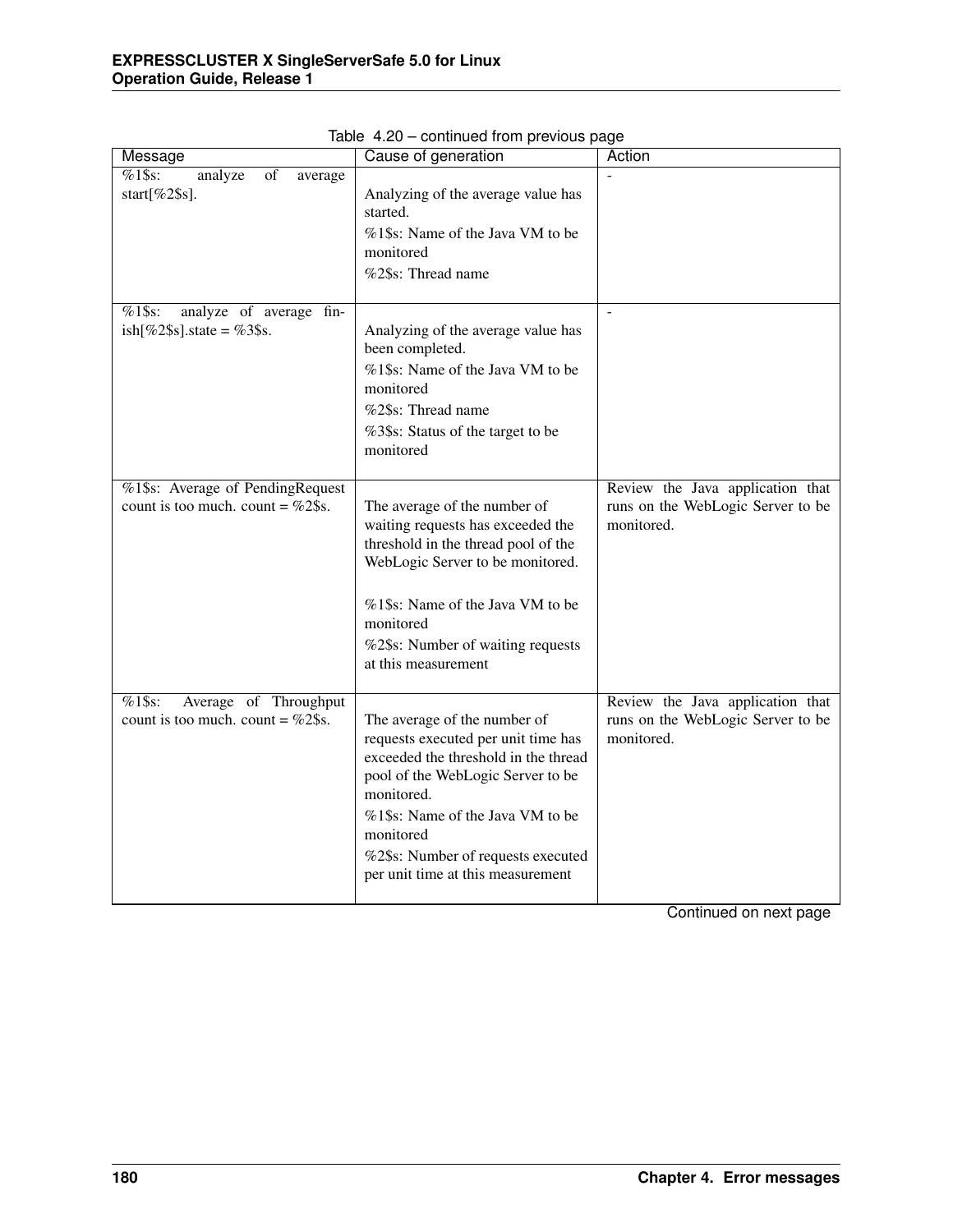| Message                                                                                                   | Cause of generation                                                                                                                                                                                                                                                                                                                                                                                                                                                                                             | Action                                                                                                                                               |
|-----------------------------------------------------------------------------------------------------------|-----------------------------------------------------------------------------------------------------------------------------------------------------------------------------------------------------------------------------------------------------------------------------------------------------------------------------------------------------------------------------------------------------------------------------------------------------------------------------------------------------------------|------------------------------------------------------------------------------------------------------------------------------------------------------|
| %1\$s: Average of PendingRequest<br>count is too much. AppName $=$<br>%2\$s, Name = %3\$s, count = %4\$s. | The average of the number of<br>waiting requests has exceeded the<br>threshold in the work manager of<br>the WebLogic Server to be<br>monitored.<br>%1\$s: Name of the Java VM to be<br>monitored<br>%2\$s: Application name<br>%3\$s: Work manager name<br>%4\$s: Number of waiting requests<br>at this measurement                                                                                                                                                                                            | Review the Java application that<br>runs on the WebLogic Server to be<br>monitored.                                                                  |
| Failed<br>Error:<br>to<br>operate<br>clpjra_bigip.[%1\$s]                                                 | %1\$s: Error code                                                                                                                                                                                                                                                                                                                                                                                                                                                                                               | Review the setting.                                                                                                                                  |
| action thread execution did not fin-<br>ish. action is alive = $\%1\$ s.                                  | Execution of Command has timed<br>out.<br>%1\$s: Executable file name<br>specified by Command                                                                                                                                                                                                                                                                                                                                                                                                                   | Forcibly terminate Command.<br>Review Command timeout.<br>Remove the cause of the timeout,<br>such as a high load.                                   |
| %1\$s: Failed to connect to Local<br>JVM. cause = $%2\$ s.                                                | Failed to establish connection to<br>JBoss.<br>%1\$s: Monitor target name<br>%2\$s: Detailed cause of the failure<br>The detailed cause is one of the<br>following.<br>- Failed to find tools.jar, please set<br>JDK's path for the Java installation<br>path.<br>- Load tools.jar exception<br>- Get Local JVM url path exception<br>- Failed to get process name<br>- Failed to connect to JBoss JVM.<br>- Failed to find<br>management-agent.jar, please set<br>JDK's path for the Java installation<br>path | Review Java Installation Path and<br>Process Name.<br>Specify JDK, instead of JRE, as<br>Java Installation Path.<br>Check whether JBoss has started. |

| Table 4.20 - continued from previous page |  |
|-------------------------------------------|--|
|-------------------------------------------|--|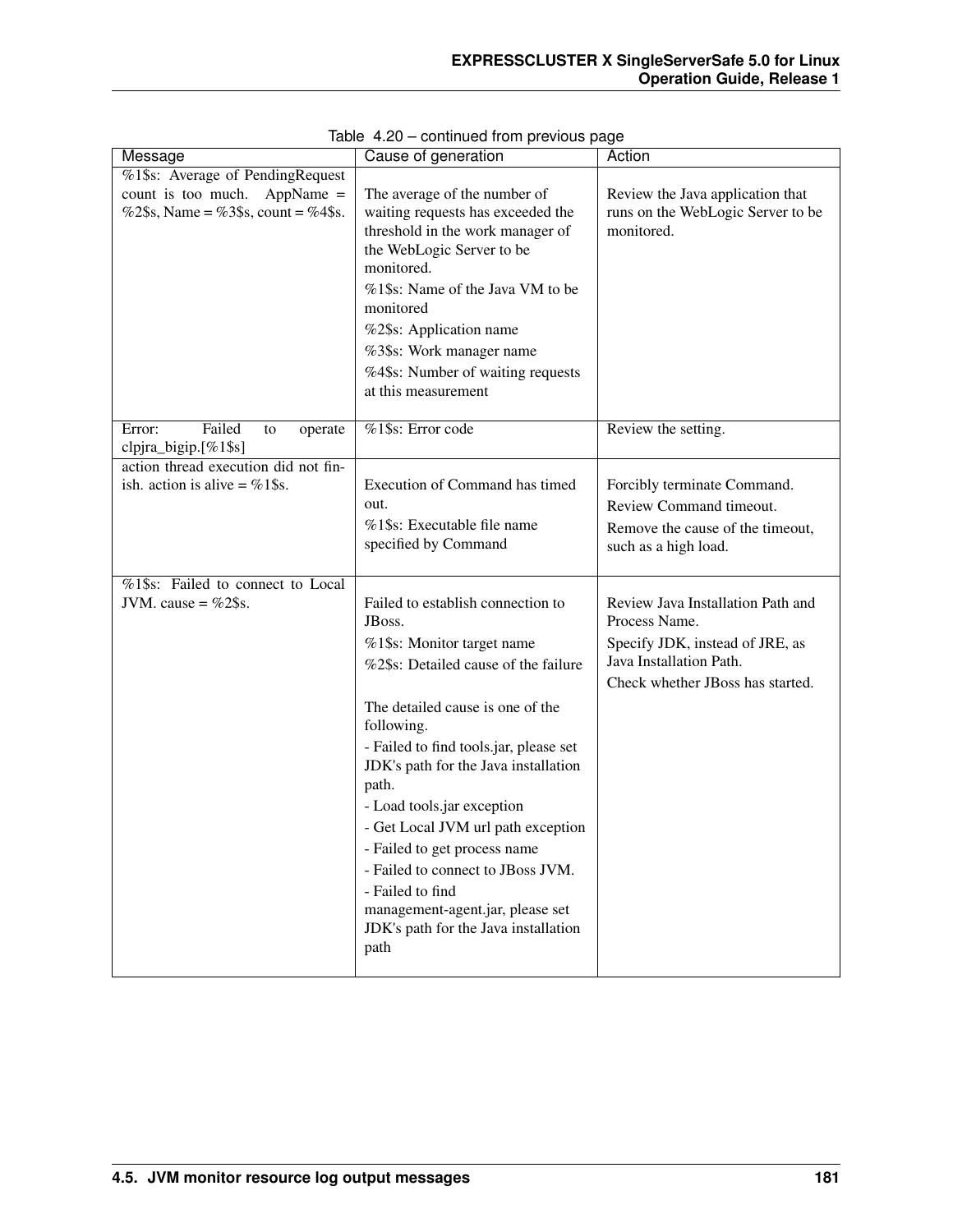# **4.6 Details on checking cluster configuration data**

### **4.6.1 Cluster Properties**

| Check item                             | D    | Message                         | Action                         |
|----------------------------------------|------|---------------------------------|--------------------------------|
| Number check on Port No. tab           | 1011 | Failed.                         | Check if the sysctl command    |
|                                        |      |                                 | is available.                  |
|                                        | 1012 | The port number $\%1$ is within | Specify a port number which    |
|                                        |      | the range of automatically as-  | is not automatically assigned. |
|                                        |      | signed port numbers.            |                                |
| Number<br>check<br>Port<br>$_{\rm on}$ | 1031 | Failed.                         | Check if the sysctl command    |
| $No.(Log)$ tab                         |      |                                 | is available.                  |
|                                        | 1032 | The port number $\%1$ is within | Specify a port number which    |
|                                        |      | the range of automatically as-  | is not automatically assigned. |
|                                        |      | signed port numbers.            |                                |

#### **4.6.2 Heartbeat Resources**

| Check item       | ID   | Message                         | Action                         |
|------------------|------|---------------------------------|--------------------------------|
| Ping check on hb | 4011 | Failed.                         | Check if the ping (ping6) com- |
|                  |      |                                 | mand is available.             |
|                  | 4012 | Ping could not reach to $\%1$ . | Check if an IP address reach-  |
|                  |      |                                 | able with a ping is set.       |

#### **4.6.3 Others**

| Check item                           | ID   | Message                             | Action                                             |
|--------------------------------------|------|-------------------------------------|----------------------------------------------------|
| Checking if SELinux is dis-<br>abled | 5021 | Failed.                             | Check if the getenforce com-<br>mand is available. |
|                                      |      |                                     |                                                    |
|                                      | 5022 | SELinux has not been dis-<br>abled. | Disable SELinux. For the                           |
|                                      |      |                                     | procedure, see "Installation                       |
|                                      |      |                                     | Guide" - "SELinux settings                         |
|                                      |      |                                     | (Required)".                                       |
|                                      |      |                                     | If you have enabled SELinux                        |
|                                      |      |                                     | through the procedure                              |
|                                      |      |                                     | described in the above                             |
|                                      |      |                                     | document, ignore this error                        |
|                                      |      |                                     | message.                                           |
|                                      |      |                                     |                                                    |
| Kernel check                         | 5031 |                                     | Check the supported kernel                         |
|                                      |      | Unsupported kernel found.           | version.                                           |
|                                      |      | Please check the supported          |                                                    |
|                                      |      | kernel version.                     |                                                    |
|                                      |      |                                     |                                                    |
| Presence check for zip com-          | 5051 | Failed.                             | Check if the which command                         |
| mand                                 |      |                                     | is available.<br>Continual and anti-annual         |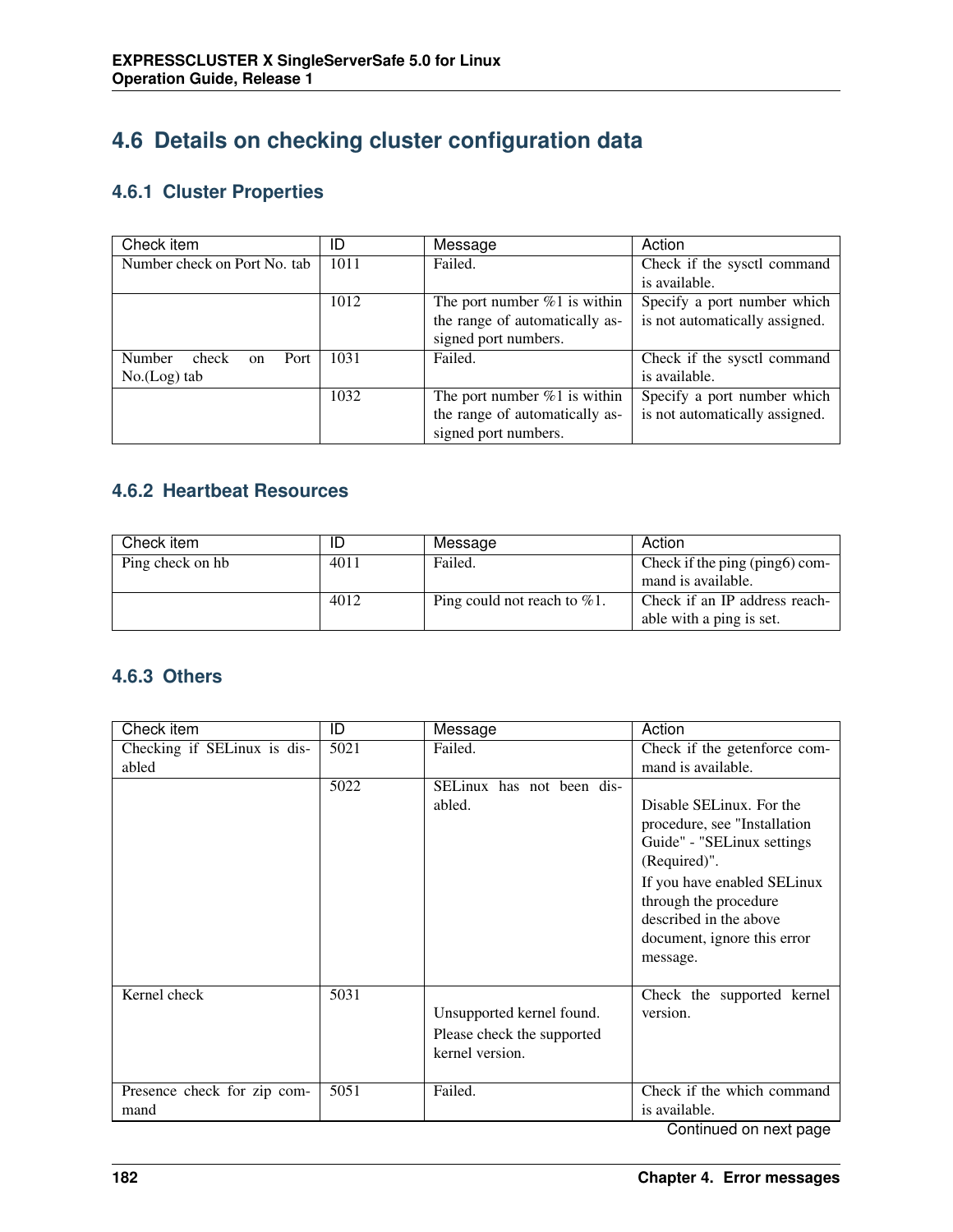|  |  | Table 4.23 - continued from previous page |  |  |  |
|--|--|-------------------------------------------|--|--|--|
|--|--|-------------------------------------------|--|--|--|

| $\cap$ heck, | ᄔ             | ме                                             | Action                             |
|--------------|---------------|------------------------------------------------|------------------------------------|
| ltem         |               | . SZN                                          |                                    |
|              | 5052<br>,,,,, | Pmand ∟<br>tound.<br>Z1D<br>not<br>1 C<br>comi | zip command.<br>Instal<br>the<br>. |

### **4.6.4 Unrecommended settings check**

| Check item                                                   | ID   | Message                                                                                                                                            | Action                                                                                                                            |
|--------------------------------------------------------------|------|----------------------------------------------------------------------------------------------------------------------------------------------------|-----------------------------------------------------------------------------------------------------------------------------------|
| Recovery action check for de-<br>activation failure( $\%1$ ) | 6001 | "No operation" is set for<br>Recovery Operation at<br><b>Deactivation Failure</b><br>Detection.<br>It is recommended to select<br>any other value. | It is recommended to select a<br>value other than "No<br>operation" for the final action<br>on deactivation failure<br>detection. |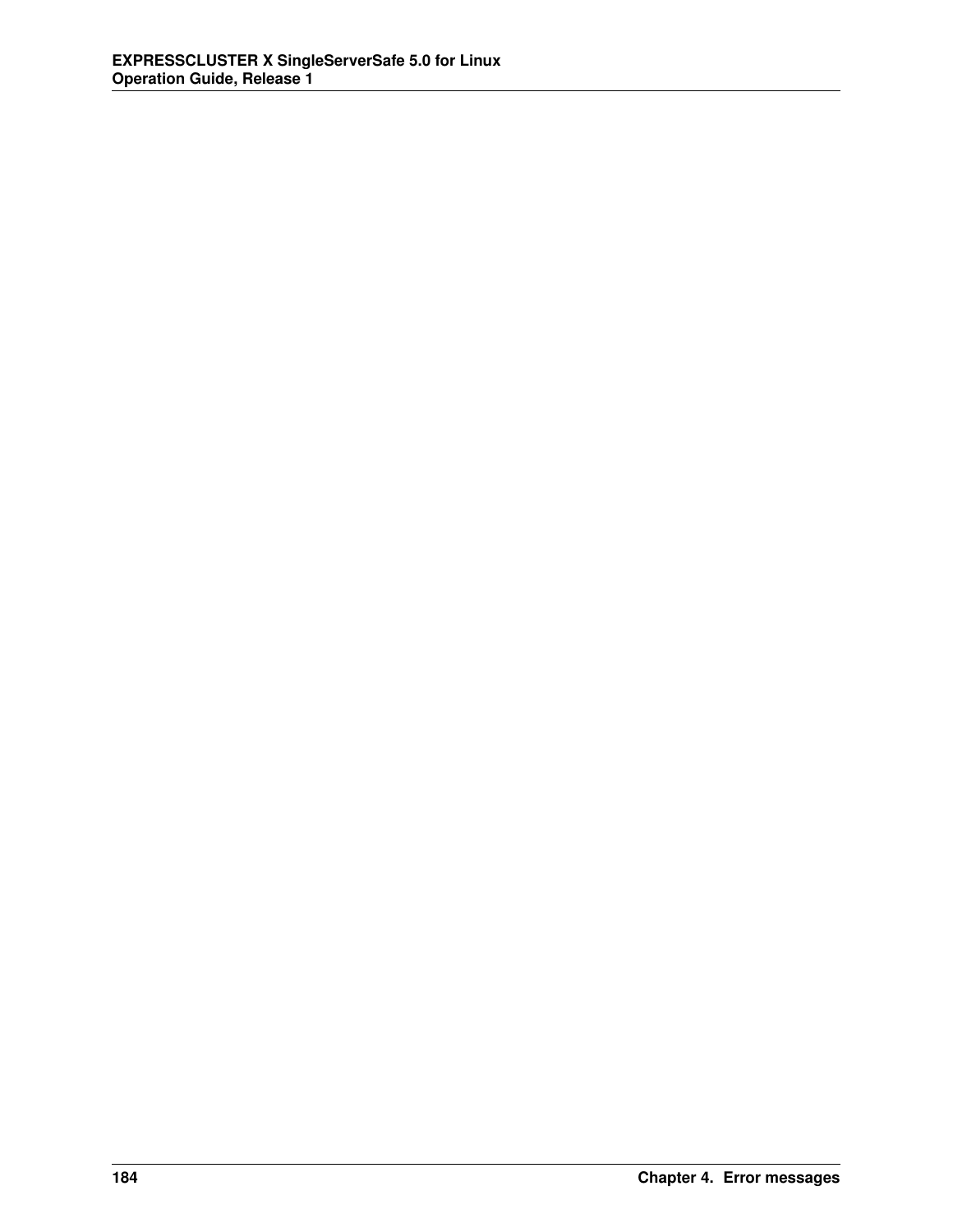#### **CHAPTER**

## **LEGAL NOTICE**

### **5.1 Disclaimer**

Information in this document is subject to change without notice.

NEC Corporation is not liable for technical or editorial errors or omissions in the information in this document.

You are completely liable for all risks associated with installing or using the product as described in this manual to obtain expected results and the effects of such usage.

The information in this document is copyrighted by NEC Corporation.

No part of this document may be reproduced or transmitted in any form by any means, electronic or mechanical, for any purpose, without the express written permission of NEC Corporation.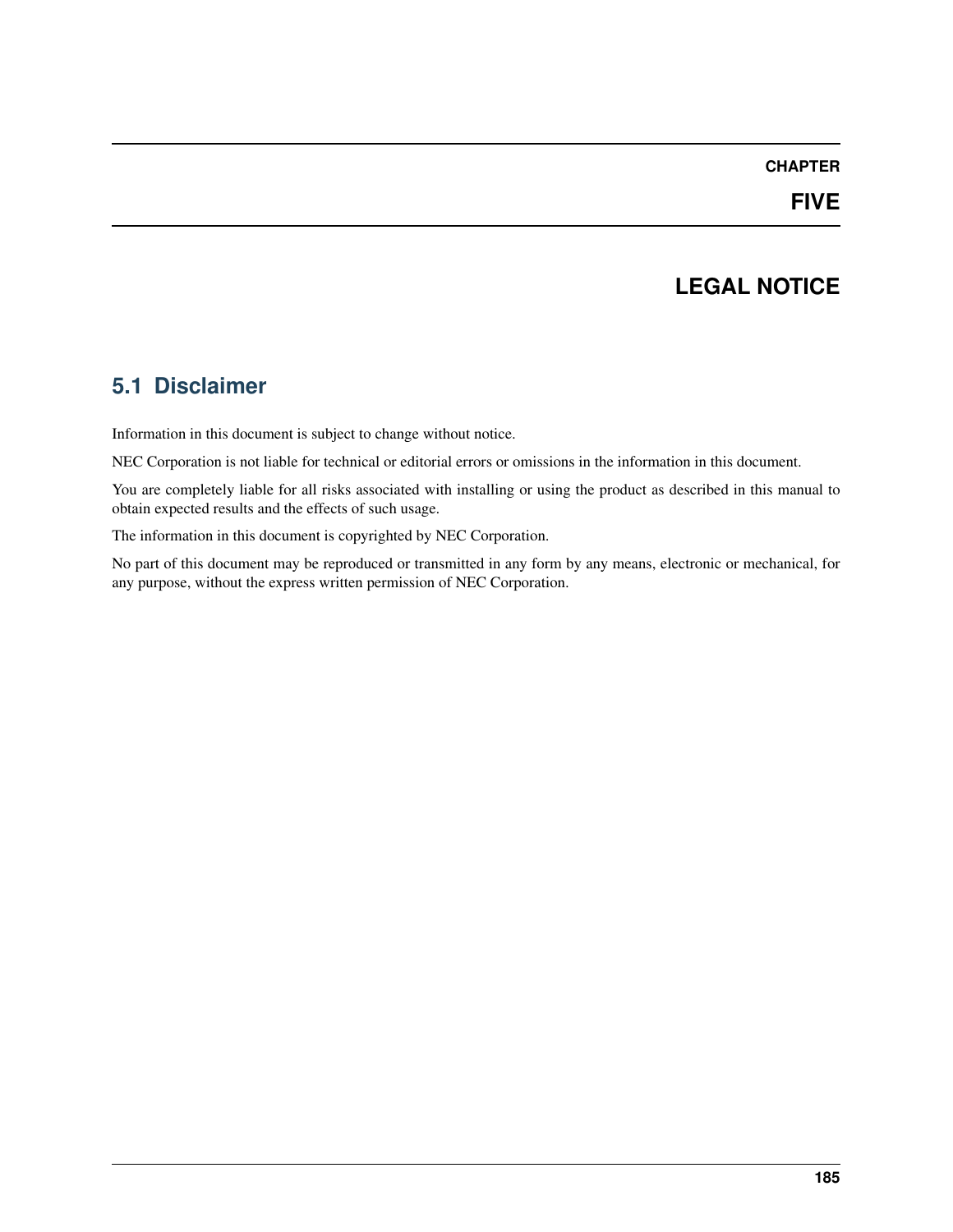## **5.2 Trademark Information**

- EXPRESSCLUSTER® is a registered trademark of NEC Corporation.
- Linux is a registered trademark of Linus Torvalds in the United States and other countries.
- Microsoft, Windows, Windows Server, Internet Explorer, Azure, and Hyper-V are registered trademarks of Microsoft Corporation in the United States and other countries.
- SUSE is a registered trademark of SUSE LLC in the United States and other countries.
- Ubuntu is a registered trademark of Canonical Ltd.
- VMware, vCenter Server, and vSphere is registered trademarks or trademarks of VMware, Inc. in the United States and/or other jurisdictions.
- JBoss is a registered trademark of Red Hat, Inc. or its subsidiaries in the United States and other countries.
- Oracle, Oracle Database, Solaris, MySQL, Tuxedo, WebLogic Server, Container, Java, and all Java-based trademarks and logos are trademarks or registered trademarks of Oracle Corporation and/or its affiliates.
- IBM, DB2, and WebSphere are trademarks or registered trademarks of International Business Machines Corporation in the United States, other countries, or both.
- PostgreSQL is a registered trademark of the PostgreSQL Global Development Group.
- Sybase is a registered trademark of Sybase, Inc.
- RPM is a registered trademark of Red Hat, Inc. or its subsidiaries in the United States and other countries.
- F5, F5 Networks, BIG-IP, and iControl are trademarks or registered trademarks of F5 Networks, Inc. in the United States and other countries.
- WebOTX is a registered trademark of NEC Corporation.
- Other product names and slogans written in this manual are trademarks or registered trademarks of their respective companies.